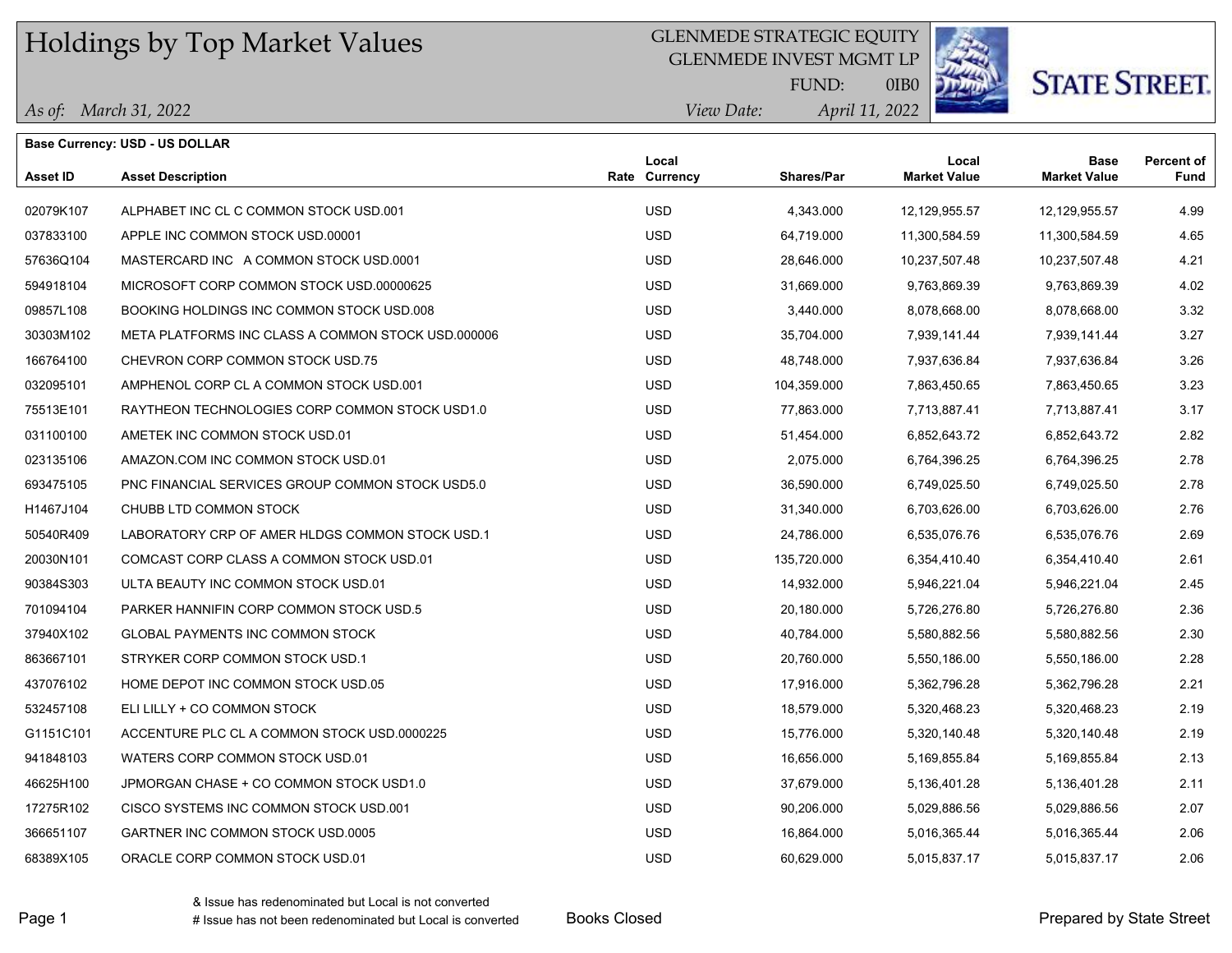### GLENMEDE STRATEGIC EQUITY

GLENMEDE INVEST MGMT LP



# **STATE STREET.**

*April 11, 2022 View Date:* FUND:

0IB0

#### *As of: March 31, 2022*

|                   | Base Currency: USD - US DOLLAR                |                        |                   |                              |                                    |                           |
|-------------------|-----------------------------------------------|------------------------|-------------------|------------------------------|------------------------------------|---------------------------|
| <b>Asset ID</b>   | <b>Asset Description</b>                      | Local<br>Rate Currency | <b>Shares/Par</b> | Local<br><b>Market Value</b> | <b>Base</b><br><b>Market Value</b> | Percent of<br><b>Fund</b> |
| 110122108         | BRISTOL MYERS SQUIBB CO COMMON STOCK USD 1    | <b>USD</b>             | 67,562.000        | 4,934,052.86                 | 4.934.052.86                       | 2.03                      |
| 713448108         | PEPSICO INC COMMON STOCK USD.017              | <b>USD</b>             | 29,192.000        | 4,886,156.96                 | 4,886,156.96                       | 2.01                      |
| 256677105         | DOLLAR GENERAL CORP COMMON STOCK USD.875      | <b>USD</b>             | 21,433.000        | 4,771,628.79                 | 4,771,628.79                       | 1.96                      |
| 778296103         | ROSS STORES INC COMMON STOCK USD.01           | <b>USD</b>             | 51,205.000        | 4,632,004.30                 | 4,632,004.30                       | 1.91                      |
| 98978V103         | ZOETIS INC COMMON STOCK USD.01                | <b>USD</b>             | 24,490.000        | 4,618,569.10                 | 4,618,569.10                       | 1.90                      |
| 665859104         | NORTHERN TRUST CORP COMMON STOCK USD1.666666  | <b>USD</b>             | 38,688.000        | 4,505,217.60                 | 4,505,217.60                       | 1.85                      |
| 693506107         | PPG INDUSTRIES INC COMMON STOCK USD1.66666    | <b>USD</b>             | 33,247.000        | 4,357,684.29                 | 4,357,684.29                       | 1.79                      |
| 573284106         | MARTIN MARIETTA MATERIALS COMMON STOCK USD.01 | <b>USD</b>             | 11.034.000        | 4,246,876.26                 | 4,246,876.26                       | 1.75                      |
| 002824100         | ABBOTT LABORATORIES COMMON STOCK              | <b>USD</b>             | 33,015.000        | 3,907,655.40                 | 3,907,655.40                       | 1.61                      |
| 679580100         | OLD DOMINION FREIGHT LINE COMMON STOCK USD.1  | <b>USD</b>             | 12,841.000        | 3,835,349.88                 | 3,835,349.88                       | 1.58                      |
| 00724F101         | ADOBE INC COMMON STOCK USD 0001               | USD.                   | 7,843.000         | 3,573,427.66                 | 3,573,427.66                       | 1.47                      |
| 194162103         | COLGATE PALMOLIVE CO COMMON STOCK USD1.0      | <b>USD</b>             | 44,359.000        | 3,363,742.97                 | 3,363,742.97                       | 1.38                      |
| 09062X103         | BIOGEN INC COMMON STOCK USD.0005              | <b>USD</b>             | 12,932.000        | 2,723,479.20                 | 2,723,479.20                       | 1.12                      |
| 85748R009         | FIXED INC CLEARING CORP.REPO                  | 0.000 USD              | 1,659,464.430     | 1,659,464.43                 | 1,659,464.43                       | 0.68                      |
| <b>FUND Total</b> |                                               |                        | 3,099,722.430     |                              | 243.114.507.38                     | 100.00                    |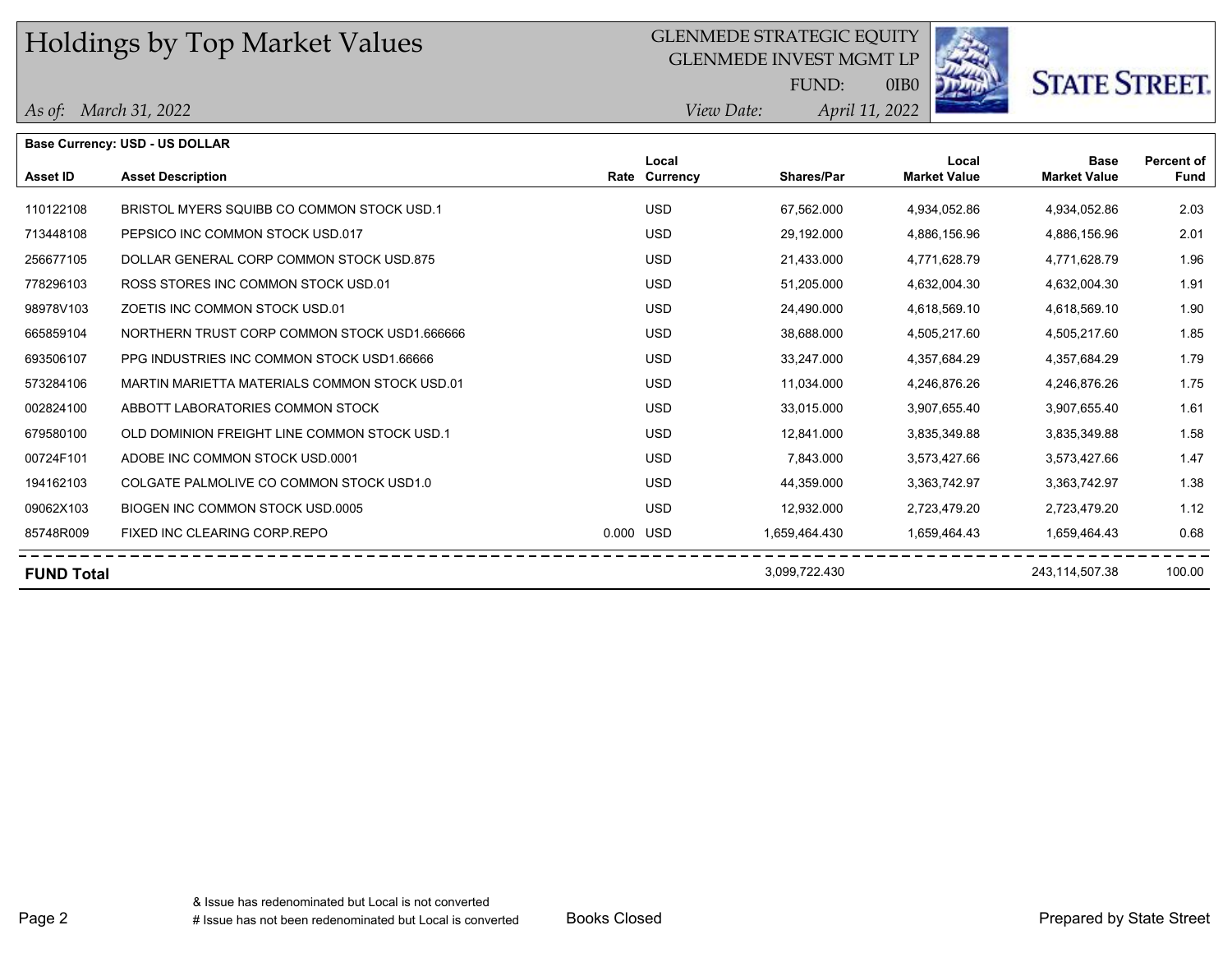### GLEN QUANT US LONG/SHORT EQ

GLENMEDE INVEST MGMT LP



0IB2

**STATE STREET.** 

|  | As of: March 31, 2022 |
|--|-----------------------|
|--|-----------------------|

| <b>Base Currency: USD - US DOLLAR</b> |                                                 |           |                        |                   |                              |                                    |                           |  |
|---------------------------------------|-------------------------------------------------|-----------|------------------------|-------------------|------------------------------|------------------------------------|---------------------------|--|
| <b>Asset ID</b>                       | <b>Asset Description</b>                        |           | Local<br>Rate Currency | <b>Shares/Par</b> | Local<br><b>Market Value</b> | <b>Base</b><br><b>Market Value</b> | Percent of<br><b>Fund</b> |  |
| USD.                                  | <b>US DOLLAR</b>                                |           | <b>USD</b>             | 40,329,624.000    | 40,329,624.00                | 40,329,624.00                      | 69.72                     |  |
| G02602103                             | AMDOCS LTD COMMON STOCK GBP.0001                |           | <b>USD</b>             | 15,740.000        | 1,293,985.40                 | 1,293,985.40                       | 2.24                      |  |
| 61945C103                             | MOSAIC CO/THE COMMON STOCK USD.01               |           | <b>USD</b>             | 18,520.000        | 1,231,580.00                 | 1,231,580.00                       | 2.13                      |  |
| 759509102                             | RELIANCE STEEL + ALUMINUM COMMON STOCK          |           | <b>USD</b>             | 6,660.000         | 1,221,111.00                 | 1,221,111.00                       | 2.11                      |  |
| 925652109                             | VICI PROPERTIES INC REIT USD.01                 |           | <b>USD</b>             | 40,720.000        | 1,158,891.20                 | 1,158,891.20                       | 2.00                      |  |
| 15135B101                             | CENTENE CORP COMMON STOCK USD.001               |           | <b>USD</b>             | 13,530.000        | 1,139,090.70                 | 1,139,090.70                       | 1.97                      |  |
| 29084Q100                             | EMCOR GROUP INC COMMON STOCK USD.01             |           | <b>USD</b>             | 9,220.000         | 1,038,448.60                 | 1,038,448.60                       | 1.80                      |  |
| G3922B107                             | GENPACT LTD COMMON STOCK USD 01                 |           | <b>USD</b>             | 23,460.000        | 1,020,744.60                 | 1,020,744.60                       | 1.76                      |  |
| 031652100                             | AMKOR TECHNOLOGY INC COMMON STOCK USD.001       |           | <b>USD</b>             | 46,700.000        | 1,014,324.00                 | 1,014,324.00                       | 1.75                      |  |
| 466313103                             | JABIL INC COMMON STOCK USD 001                  |           | <b>USD</b>             | 16,200.000        | 1,000,026.00                 | 1,000,026.00                       | 1.73                      |  |
| 302130109                             | EXPEDITORS INTL WASH INC COMMON STOCK USD.01    |           | <b>USD</b>             | 9,520.000         | 982,083.20                   | 982,083.20                         | 1.70                      |  |
| 302520101                             | FNB CORP COMMON STOCK USD.01                    |           | <b>USD</b>             | 78,220.000        | 973,839.00                   | 973,839.00                         | 1.68                      |  |
| 745867101                             | PULTEGROUP INC COMMON STOCK USD.01              |           | <b>USD</b>             | 22,900.000        | 959,510.00                   | 959,510.00                         | 1.66                      |  |
| 26210C104                             | DROPBOX INC CLASS A COMMON STOCK USD.00001      |           | <b>USD</b>             | 40,941.000        | 951,878.25                   | 951,878.25                         | 1.65                      |  |
| 78442P106                             | SLM CORP COMMON STOCK USD.2                     |           | <b>USD</b>             | 51,840.000        | 951,782.40                   | 951,782.40                         | 1.65                      |  |
| G4863A108                             | INTERNATIONAL GAME TECHNOLOG COMMON STOCK USD.1 |           | <b>USD</b>             | 38,360.000        | 946,724.80                   | 946,724.80                         | 1.64                      |  |
| 278642103                             | EBAY INC COMMON STOCK USD.001                   |           | <b>USD</b>             | 16,140.000        | 924,176.40                   | 924,176.40                         | 1.60                      |  |
| 680223104                             | OLD REPUBLIC INTL CORP COMMON STOCK USD1.0      |           | <b>USD</b>             | 35,320.000        | 913,728.40                   | 913,728.40                         | 1.58                      |  |
| 860630102                             | STIFEL FINANCIAL CORP COMMON STOCK USD.15       |           | <b>USD</b>             | 12,590.000        | 854,861.00                   | 854,861.00                         | 1.48                      |  |
| 039483102                             | ARCHER DANIELS MIDLAND CO COMMON STOCK          |           | <b>USD</b>             | 9,460.000         | 853,859.60                   | 853,859.60                         | 1.48                      |  |
| 06417N103                             | <b>BANK OZK COMMON STOCK</b>                    |           | <b>USD</b>             | 19,900.000        | 849,730.00                   | 849,730.00                         | 1.47                      |  |
| 501889208                             | LKQ CORP COMMON STOCK USD.01                    |           | <b>USD</b>             | 18,600.000        | 844,626.00                   | 844,626.00                         | 1.46                      |  |
| 552848103                             | MGIC INVESTMENT CORP COMMON STOCK USD1.0        |           | <b>USD</b>             | 61,260.000        | 830,073.00                   | 830,073.00                         | 1.43                      |  |
| 85748R009                             | FIXED INC CLEARING CORP.REPO                    | 0.000 USD |                        | 828,070.340       | 828,070.34                   | 828,070.34                         | 1.43                      |  |
| 27579R104                             | EAST WEST BANCORP INC COMMON STOCK USD 001      |           | <b>USD</b>             | 10,460.000        | 826,549.20                   | 826,549.20                         | 1.43                      |  |
| 56585A102                             | MARATHON PETROLEUM CORP COMMON STOCK USD.01     |           | <b>USD</b>             | 9,260.000         | 791,730.00                   | 791,730.00                         | 1.37                      |  |
| 00766T100                             | AECOM COMMON STOCK USD.01                       |           | <b>USD</b>             | 10,200.000        | 783,462.00                   | 783,462.00                         | 1.35                      |  |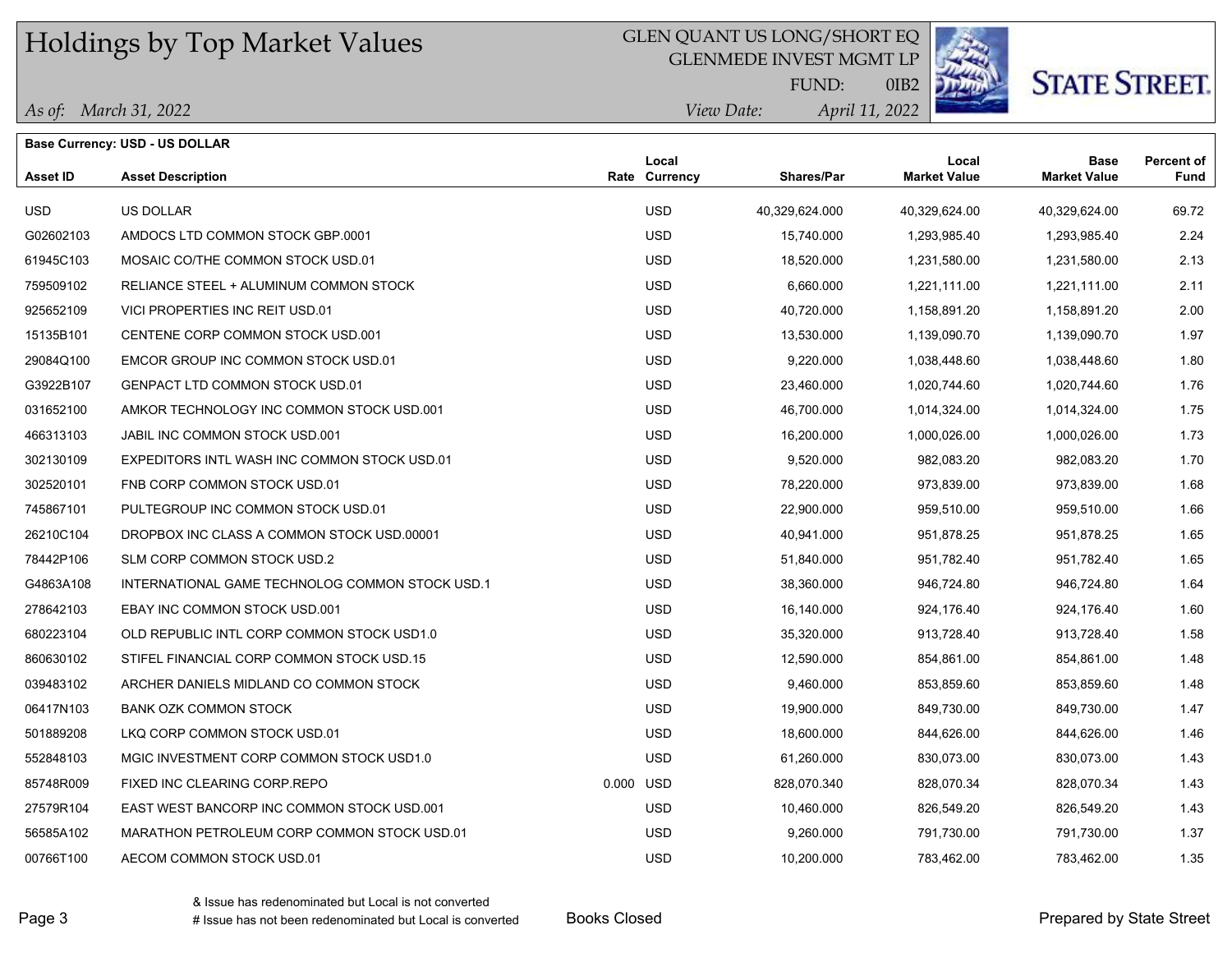## GLEN QUANT US LONG/SHORT EQ

GLENMEDE INVEST MGMT LP



# **STATE STREET.**

*April 11, 2022 View Date:* FUND:

0IB2

|  | As of: March 31, 2022 |
|--|-----------------------|
|--|-----------------------|

|                 | <b>Base Currency: USD - US DOLLAR</b>            |                        |                   |                              |                                    |                                  |
|-----------------|--------------------------------------------------|------------------------|-------------------|------------------------------|------------------------------------|----------------------------------|
| <b>Asset ID</b> | <b>Asset Description</b>                         | Local<br>Rate Currency | <b>Shares/Par</b> | Local<br><b>Market Value</b> | <b>Base</b><br><b>Market Value</b> | <b>Percent of</b><br><b>Fund</b> |
| 30161Q104       | EXELIXIS INC COMMON STOCK USD.001                | <b>USD</b>             | 34,500.000        | 782,115.00                   | 782,115.00                         | 1.35                             |
| 781846209       | RUSH ENTERPRISES INC CL A COMMON STOCK USD.01    | <b>USD</b>             | 14,780.000        | 752,449.80                   | 752,449.80                         | 1.30                             |
| 29415F104       | ENVISTA HOLDINGS CORP COMMON STOCK USD.01        | <b>USD</b>             | 14,760.000        | 718,959.60                   | 718,959.60                         | 1.24                             |
| 431571108       | HILLENBRAND INC COMMON STOCK                     | <b>USD</b>             | 16,080.000        | 710,253.60                   | 710,253.60                         | 1.23                             |
| 78467J100       | SS+C TECHNOLOGIES HOLDINGS COMMON STOCK USD.01   | <b>USD</b>             | 9,420.000         | 706,688.40                   | 706,688.40                         | 1.22                             |
| G6700G107       | NVENT ELECTRIC PLC COMMON STOCK USD.01           | <b>USD</b>             | 20,280.000        | 705,338.40                   | 705,338.40                         | 1.22                             |
| 902494103       | TYSON FOODS INC CL A COMMON STOCK USD.1          | <b>USD</b>             | 7,620.000         | 682,980.60                   | 682,980.60                         | 1.18                             |
| 929089100       | VOYA FINANCIAL INC COMMON STOCK USD 01           | <b>USD</b>             | 10,160.000        | 674,116.00                   | 674,116.00                         | 1.17                             |
| 229663109       | <b>CUBESMART REIT USD.01</b>                     | <b>USD</b>             | 12,920.000        | 672,227.60                   | 672,227.60                         | 1.16                             |
| 546347105       | LOUISIANA PACIFIC CORP COMMON STOCK USD1.0       | <b>USD</b>             | 10,740.000        | 667,168.80                   | 667,168.80                         | 1.15                             |
| 30034W106       | EVERGY INC COMMON STOCK                          | <b>USD</b>             | 9,740.000         | 665,631.60                   | 665,631.60                         | 1.15                             |
| 260557103       | DOW INC COMMON STOCK USD.01                      | <b>USD</b>             | 10,400.000        | 662,688.00                   | 662,688.00                         | 1.15                             |
| G0692U109       | AXIS CAPITAL HOLDINGS LTD COMMON STOCK USD 0125  | <b>USD</b>             | 10,880.000        | 657,913.60                   | 657,913.60                         | 1.14                             |
| 45687V106       | INGERSOLL RAND INC COMMON STOCK USD.01           | <b>USD</b>             | 13,000.000        | 654,550.00                   | 654,550.00                         | 1.13                             |
| 42824C109       | HEWLETT PACKARD ENTERPRISE COMMON STOCK USD.01   | <b>USD</b>             | 38,600.000        | 645,006.00                   | 645,006.00                         | 1.12                             |
| 817565104       | SERVICE CORP INTERNATIONAL COMMON STOCK USD1.0   | <b>USD</b>             | 9,620.000         | 633,188.40                   | 633,188.40                         | 1.09                             |
| 22052L104       | CORTEVA INC COMMON STOCK USD.01                  | <b>USD</b>             | 10,960.000        | 629,980.80                   | 629,980.80                         | 1.09                             |
| 760759100       | REPUBLIC SERVICES INC COMMON STOCK USD.01        | <b>USD</b>             | 4,720.000         | 625,400.00                   | 625,400.00                         | 1.08                             |
| 92343V104       | VERIZON COMMUNICATIONS INC COMMON STOCK USD.1    | <b>USD</b>             | 12,260.000        | 624,524.40                   | 624,524.40                         | 1.08                             |
| 370334104       | <b>GENERAL MILLS INC COMMON STOCK USD.1</b>      | <b>USD</b>             | 9,200.000         | 623,024.00                   | 623,024.00                         | 1.08                             |
| 153527205       | CENTRAL GARDEN AND PET CO A COMMON STOCK USD.01  | <b>USD</b>             | 15,140.000        | 617,409.20                   | 617,409.20                         | 1.07                             |
| 493267108       | KEYCORP COMMON STOCK USD1.0                      | <b>USD</b>             | 27,580.000        | 617,240.40                   | 617,240.40                         | 1.07                             |
| 550241103       | LUMEN TECHNOLOGIES INC COMMON STOCK USD1.0       | <b>USD</b>             | 54,660.000        | 616,018.20                   | 616,018.20                         | 1.06                             |
| 264411505       | DUKE REALTY CORP REIT USD.01                     | <b>USD</b>             | 10,600.000        | 615,436.00                   | 615,436.00                         | 1.06                             |
| G0450A105       | ARCH CAPITAL GROUP LTD COMMON STOCK USD.01       | <b>USD</b>             | 12,580.000        | 609,123.60                   | 609,123.60                         | 1.05                             |
| 026874784       | AMERICAN INTERNATIONAL GROUP COMMON STOCK USD2.5 | <b>USD</b>             | 9,580.000         | 601,336.60                   | 601,336.60                         | 1.04                             |
| 02005N100       | ALLY FINANCIAL INC COMMON STOCK USD.01           | <b>USD</b>             | 13,480.000        | 586,110.40                   | 586,110.40                         | 1.01                             |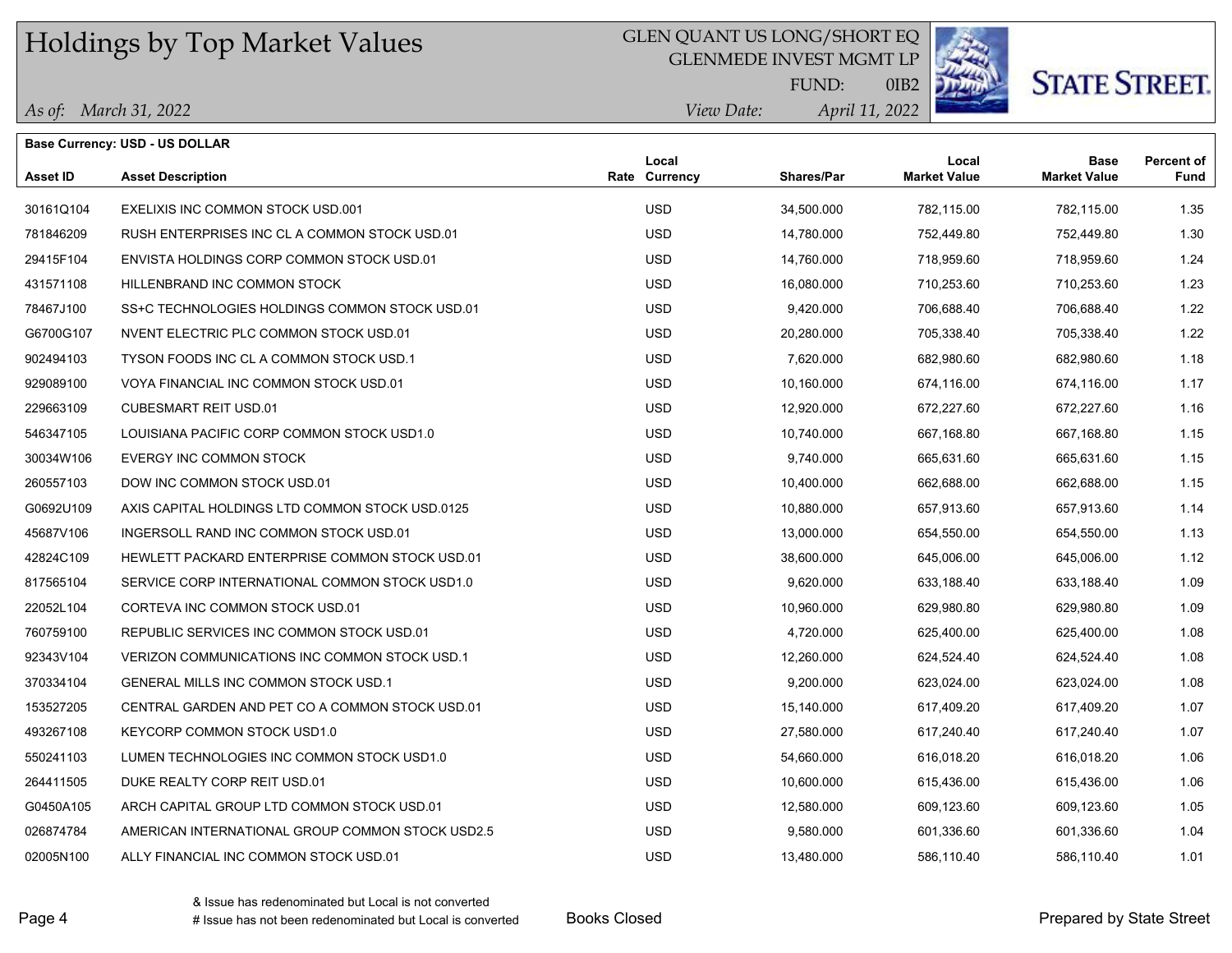### GLEN QUANT US LONG/SHORT EQ

GLENMEDE INVEST MGMT LP



0IB2

# **STATE STREET**

*April 11, 2022 View Date:* FUND:

| As of: March 31, 2022 |  |
|-----------------------|--|
|-----------------------|--|

|           | <b>Base Currency: USD - US DOLLAR</b>           |                        |            |                              |                                    |                                  |
|-----------|-------------------------------------------------|------------------------|------------|------------------------------|------------------------------------|----------------------------------|
| Asset ID  | <b>Asset Description</b>                        | Local<br>Rate Currency | Shares/Par | Local<br><b>Market Value</b> | <b>Base</b><br><b>Market Value</b> | <b>Percent of</b><br><b>Fund</b> |
| 314211103 | FEDERATED HERMES INC COMMON STOCK               | <b>USD</b>             | 16,960.000 | 577,657.60                   | 577,657.60                         | 1.00                             |
| 681919106 | OMNICOM GROUP COMMON STOCK USD.15               | <b>USD</b>             | 6,700.000  | 568,696.00                   | 568,696.00                         | 0.98                             |
| 717081103 | PFIZER INC COMMON STOCK USD.05                  | <b>USD</b>             | 10,900.000 | 564,293.00                   | 564,293.00                         | 0.98                             |
| 25470F104 | DISCOVERY INC A COMMON STOCK USD.01             | <b>USD</b>             | 22,480.000 | 560,201.60                   | 560,201.60                         | 0.97                             |
| 443320106 | HUB GROUP INC CL A COMMON STOCK USD.01          | <b>USD</b>             | 7,240.000  | 559,000.40                   | 559,000.40                         | 0.97                             |
| G7S00T104 | PENTAIR PLC COMMON STOCK USD.01                 | <b>USD</b>             | 9,900.000  | 536,679.00                   | 536,679.00                         | 0.93                             |
| 431284108 | HIGHWOODS PROPERTIES INC REIT USD.01            | <b>USD</b>             | 11,720.000 | 536,072.80                   | 536,072.80                         | 0.93                             |
| 254543101 | DIODES INC COMMON STOCK USD 667                 | <b>USD</b>             | 5,880.000  | 511,501.20                   | 511,501.20                         | 0.88                             |
| 20030N101 | COMCAST CORP CLASS A COMMON STOCK USD.01        | <b>USD</b>             | 10,908.000 | 510,712.56                   | 510,712.56                         | 0.88                             |
| 09215C105 | BLACK KNIGHT INC COMMON STOCK                   | <b>USD</b>             | 8,800.000  | 510,312.00                   | 510,312.00                         | 0.88                             |
| 49446R109 | KIMCO REALTY CORP REIT USD.01                   | <b>USD</b>             | 20,180.000 | 498,446.00                   | 498,446.00                         | 0.86                             |
| 24906P109 | DENTSPLY SIRONA INC COMMON STOCK USD.01         | <b>USD</b>             | 10,100.000 | 497,122.00                   | 497,122.00                         | 0.86                             |
| 26441C204 | DUKE ENERGY CORP COMMON STOCK USD 001           | <b>USD</b>             | 4,380.000  | 489,070.80                   | 489,070.80                         | 0.85                             |
| 962166104 | WEYERHAEUSER CO REIT USD1.25                    | <b>USD</b>             | 12,140.000 | 460,106.00                   | 460,106.00                         | 0.80                             |
| 126650100 | CVS HEALTH CORP COMMON STOCK USD.01             | <b>USD</b>             | 4,300.000  | 435,203.00                   | 435,203.00                         | 0.75                             |
| 499049104 | KNIGHT SWIFT TRANSPORTATION COMMON STOCK USD.01 | <b>USD</b>             | 7,540.000  | 380,468.40                   | 380,468.40                         | 0.66                             |
| 126349109 | CSG SYSTEMS INTL INC COMMON STOCK USD.01        | <b>USD</b>             | 5,920,000  | 376,334.40                   | 376,334.40                         | 0.65                             |
| 85208M102 | SPROUTS FARMERS MARKET INC COMMON STOCK USD.001 | <b>USD</b>             | 11,660.000 | 372,886.80                   | 372,886.80                         | 0.64                             |
| 65473P105 | NISOURCE INC COMMON STOCK USD.01                | <b>USD</b>             | 11,620.000 | 369,516.00                   | 369,516.00                         | 0.64                             |
| 171779309 | CIENA CORP COMMON STOCK USD.01                  | <b>USD</b>             | 6,080.000  | 368,630.40                   | 368,630.40                         | 0.64                             |
| 05722G100 | BAKER HUGHES CO COMMON STOCK USD.0001           | <b>USD</b>             | 10,080.000 | 367,012.80                   | 367,012.80                         | 0.63                             |
| 042735100 | ARROW ELECTRONICS INC COMMON STOCK USD1.0       | <b>USD</b>             | 3,000.000  | 355,890.00                   | 355,890.00                         | 0.62                             |
| 35137L105 | FOX CORP CLASS A COMMON STOCK USD.01            | <b>USD</b>             | 8,580.000  | 338,481.00                   | 338,481.00                         | 0.59                             |
| 876030107 | TAPESTRY INC COMMON STOCK USD.01                | <b>USD</b>             | 9,080.000  | 337,322.00                   | 337,322.00                         | 0.58                             |
| 460690100 | INTERPUBLIC GROUP OF COS INC COMMON STOCK USD.1 | <b>USD</b>             | 9,060.000  | 321,177.00                   | 321,177.00                         | 0.56                             |

410345102 HANESBRANDS INC COMMON STOCK USD.01 USD 21,400.000 318,646.00 318,646.00 0.55 518613203 LAUREATE EDUCATION INC COMMON STOCK USD.001 USD 26,120.000 309,522.00 309,522.00 0.54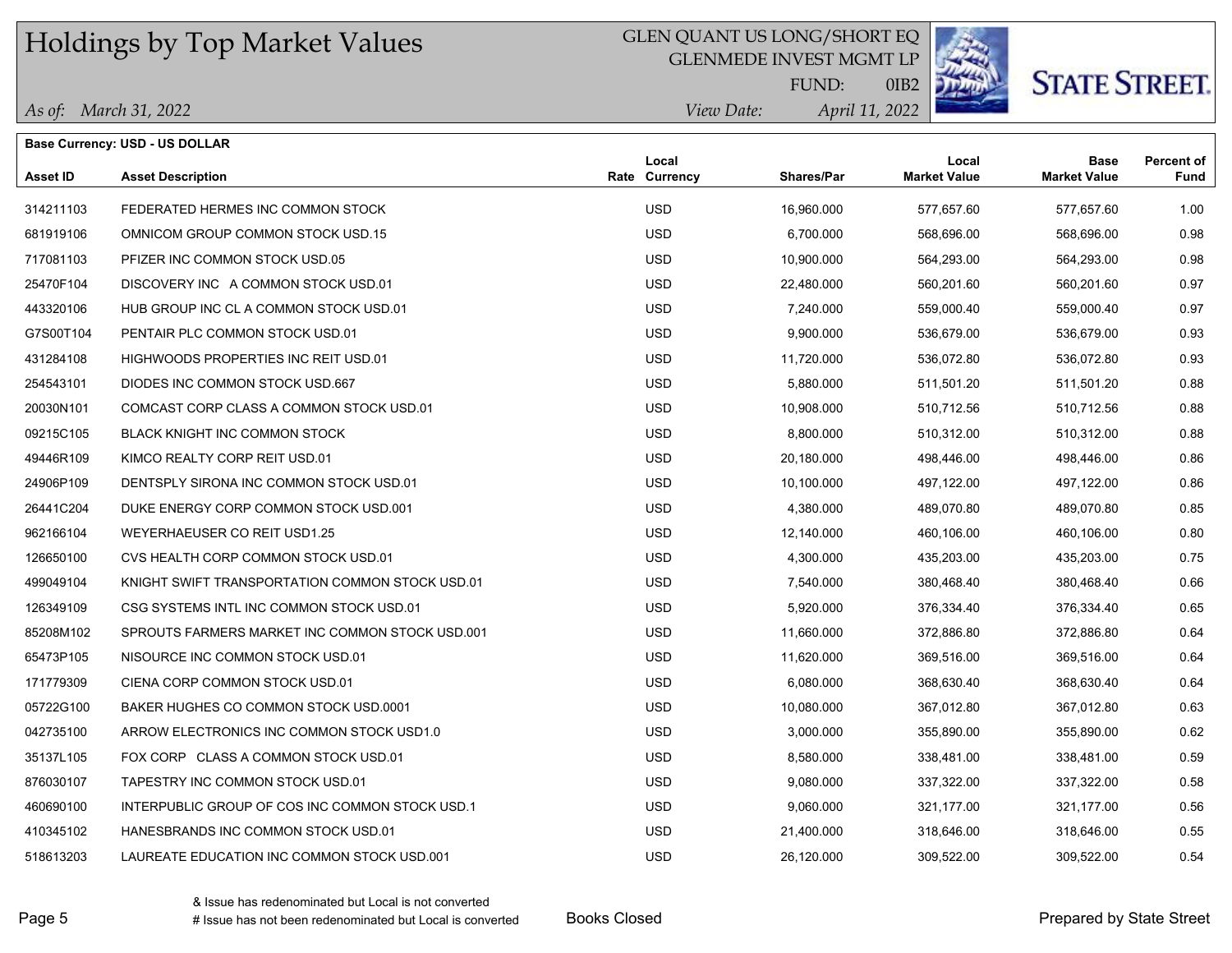## GLEN QUANT US LONG/SHORT EQ

GLENMEDE INVEST MGMT LP



# **STATE STREET.**

*April 11, 2022 View Date:* FUND:

0IB2

| Base Currency: USD - US DOLLAR |                                                   |  |                        |               |                              |                                    |                                  |
|--------------------------------|---------------------------------------------------|--|------------------------|---------------|------------------------------|------------------------------------|----------------------------------|
| <b>Asset ID</b>                | <b>Asset Description</b>                          |  | Local<br>Rate Currency | Shares/Par    | Local<br><b>Market Value</b> | <b>Base</b><br><b>Market Value</b> | <b>Percent of</b><br><b>Fund</b> |
| 31620R303                      | FIDELITY NATIONAL FINANCIAL COMMON STOCK USD.0001 |  | <b>USD</b>             | 6,260.000     | 305,738.40                   | 305,738.40                         | 0.53                             |
| 05352A100                      | AVANTOR INC COMMON STOCK USD.01                   |  | <b>USD</b>             | 8,960.000     | 303,027.20                   | 303,027.20                         | 0.52                             |
| 02553E106                      | AMERICAN EAGLE OUTFITTERS COMMON STOCK USD.01     |  | <b>USD</b>             | 17,680.000    | 297,024.00                   | 297,024.00                         | 0.51                             |
| 00191U102                      | ASGN INC COMMON STOCK USD 01                      |  | <b>USD</b>             | 2,520.000     | 294,109.20                   | 294,109.20                         | 0.51                             |
| 46187W107                      | <b>INVITATION HOMES INC REIT USD.01</b>           |  | <b>USD</b>             | 7,140.000     | 286,885.20                   | 286,885.20                         | 0.50                             |
| 683712103                      | OPENDOOR TECHNOLOGIES INC COMMON STOCK USD 0001   |  | <b>USD</b>             | $-16,740.000$ | -144,801.00                  | $-144,801.00$                      | $-0.25$                          |
| 452327109                      | ILLUMINA INC COMMON STOCK USD.01                  |  | <b>USD</b>             | $-740.000$    | $-258,556.00$                | $-258,556.00$                      | $-0.45$                          |
| 189054109                      | CLOROX COMPANY COMMON STOCK USD1.0                |  | <b>USD</b>             | $-2,000.000$  | -278,060.00                  | $-278,060.00$                      | $-0.48$                          |
| 517834107                      | LAS VEGAS SANDS CORP COMMON STOCK USD 001         |  | <b>USD</b>             | $-7,220.000$  | -280,641.40                  | -280,641.40                        | $-0.49$                          |
| 253868103                      | DIGITAL REALTY TRUST INC REIT USD.01              |  | <b>USD</b>             | $-2,140.000$  | -303,452.00                  | $-303,452.00$                      | $-0.52$                          |
| 863667101                      | STRYKER CORP COMMON STOCK USD 1                   |  | <b>USD</b>             | $-1,160.000$  | $-310, 126.00$               | $-310, 126.00$                     | $-0.54$                          |
| 12769G100                      | CAESARS ENTERTAINMENT INC COMMON STOCK            |  | <b>USD</b>             | $-4,100.000$  | $-317,176.00$                | $-317,176.00$                      | $-0.55$                          |
| 020002101                      | ALLSTATE CORP COMMON STOCK USD.01                 |  | <b>USD</b>             | $-2,340.000$  | $-324, 113.40$               | $-324, 113.40$                     | $-0.56$                          |
| 200525103                      | COMMERCE BANCSHARES INC COMMON STOCK USD5.0       |  | <b>USD</b>             | $-4,580.000$  | -327,882.20                  | -327,882.20                        | $-0.57$                          |
| 494368103                      | KIMBERLY CLARK CORP COMMON STOCK USD1.25          |  | <b>USD</b>             | $-2,840.000$  | $-349,774.40$                | $-349,774.40$                      | $-0.60$                          |
| 705573103                      | PEGASYSTEMS INC COMMON STOCK USD.01               |  | <b>USD</b>             | $-4,840.000$  | -390,346.00                  | -390,346.00                        | $-0.67$                          |
| 743315103                      | PROGRESSIVE CORP COMMON STOCK USD1.0              |  | <b>USD</b>             | $-3,540.000$  | -403,524.60                  | -403,524.60                        | $-0.70$                          |
| 882508104                      | TEXAS INSTRUMENTS INC COMMON STOCK USD1.0         |  | <b>USD</b>             | $-2,480.000$  | -455,030.40                  | -455,030.40                        | $-0.79$                          |
| 053774105                      | AVIS BUDGET GROUP INC COMMON STOCK USD.01         |  | <b>USD</b>             | $-1,800.000$  | -473,940.00                  | -473,940.00                        | $-0.82$                          |
| 254687106                      | WALT DISNEY CO/THE COMMON STOCK USD.01            |  | <b>USD</b>             | $-3,680.000$  | -504,748.80                  | $-504,748.80$                      | $-0.87$                          |
| 172967424                      | CITIGROUP INC COMMON STOCK USD.01                 |  | <b>USD</b>             | $-10,500.000$ | -560,700.00                  | -560,700.00                        | $-0.97$                          |
| 114340102                      | AZENTA INC COMMON STOCK USD.01                    |  | <b>USD</b>             | $-6,780.000$  | -561,926.40                  | -561,926.40                        | $-0.97$                          |
| 553498106                      | MSA SAFETY INC COMMON STOCK                       |  | <b>USD</b>             | $-4,240.000$  | -562,648.00                  | $-562,648.00$                      | $-0.97$                          |
| 810186106                      | SCOTTS MIRACLE GRO CO COMMON STOCK USD.01         |  | <b>USD</b>             | $-4,600.000$  | -565,616.00                  | -565,616.00                        | $-0.98$                          |
| 57060D108                      | MARKETAXESS HOLDINGS INC COMMON STOCK USD.003     |  | <b>USD</b>             | $-1,680.000$  | -571,536.00                  | -571,536.00                        | $-0.99$                          |
| 31946M103                      | FIRST CITIZENS BCSHS CL A COMMON STOCK USD1.0     |  | <b>USD</b>             | $-860.000$    | $-572,416.00$                | $-572,416.00$                      | $-0.99$                          |
| 98956P102                      | ZIMMER BIOMET HOLDINGS INC COMMON STOCK USD.01    |  | <b>USD</b>             | $-4,480.000$  | $-572,992.00$                | $-572,992.00$                      | $-0.99$                          |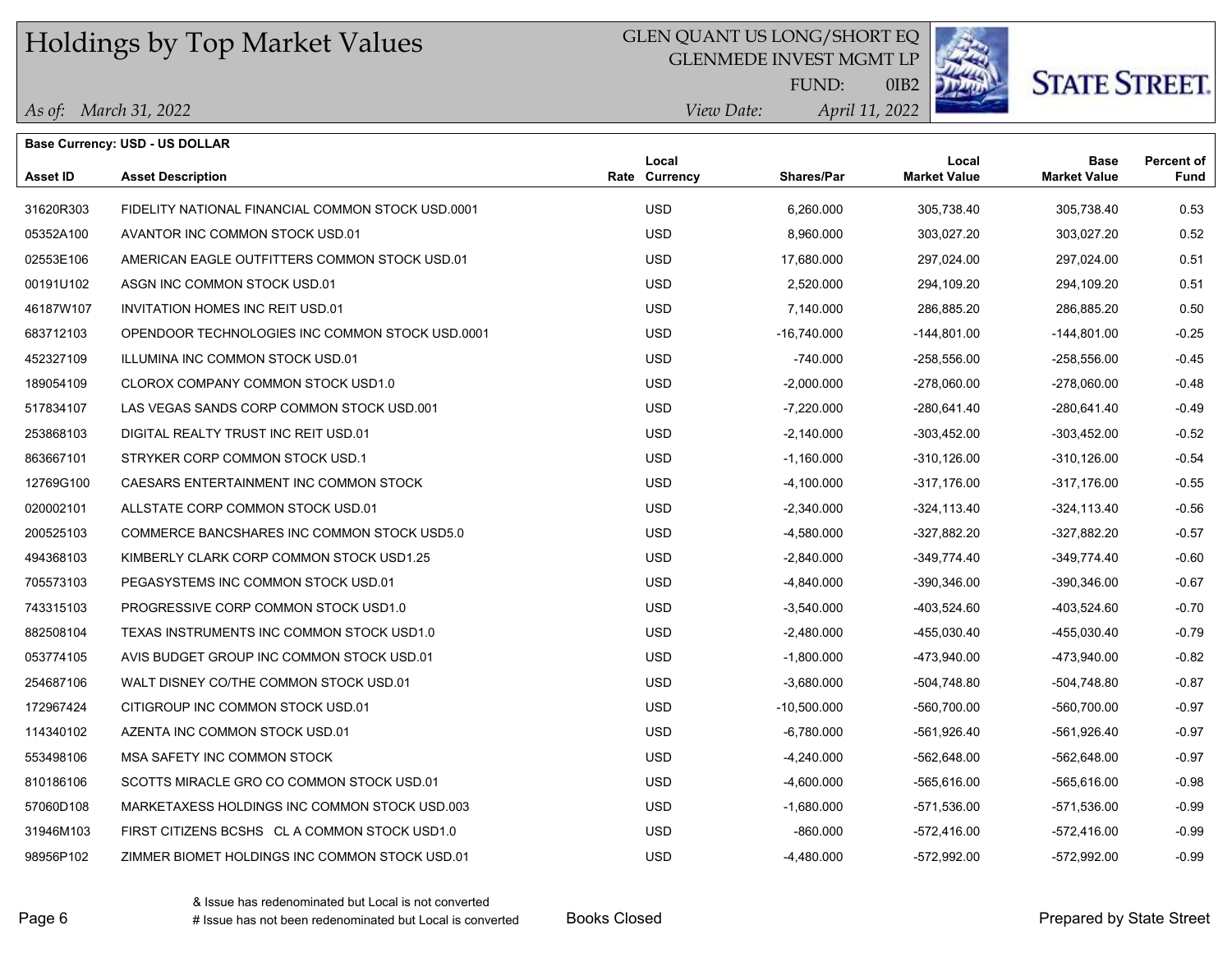### GLEN QUANT US LONG/SHORT EQ

GLENMEDE INVEST MGMT LP



**STATE STREET.** 

*April 11, 2022 View Date:* FUND:

0IB2

#### *As of: March 31, 2022*

|                 | <b>Base Currency: USD - US DOLLAR</b>          |                               |               |                              |                                    |                           |
|-----------------|------------------------------------------------|-------------------------------|---------------|------------------------------|------------------------------------|---------------------------|
| <b>Asset ID</b> | <b>Asset Description</b>                       | Local<br><b>Rate Currency</b> | Shares/Par    | Local<br><b>Market Value</b> | <b>Base</b><br><b>Market Value</b> | <b>Percent of</b><br>Fund |
| 37637Q105       | GLACIER BANCORP INC COMMON STOCK USD.01        | <b>USD</b>                    | $-11,420.000$ | -574,197.60                  | -574,197.60                        | $-0.99$                   |
| 594972408       | MICROSTRATEGY INC CL A COMMON STOCK USD.001    | <b>USD</b>                    | $-1,200.000$  | -583,584.00                  | -583,584.00                        | $-1.01$                   |
| 459506101       | INTL FLAVORS + FRAGRANCES COMMON STOCK USD.125 | <b>USD</b>                    | -4,480.000    | -588,358.40                  | -588,358.40                        | $-1.02$                   |
| 09247X101       | BLACKROCK INC COMMON STOCK USD.01              | <b>USD</b>                    | $-780.000$    | -596,052.60                  | -596,052.60                        | $-1.03$                   |
| 731068102       | POLARIS INC COMMON STOCK USD.01                | <b>USD</b>                    | -5,660.000    | -596,111.20                  | -596,111.20                        | $-1.03$                   |
| 038923108       | ARBOR REALTY TRUST INC REIT USD.01             | <b>USD</b>                    | $-34,960.000$ | -596,417.60                  | -596,417.60                        | $-1.03$                   |
| 337932107       | FIRSTENERGY CORP COMMON STOCK USD.1            | <b>USD</b>                    | $-13,100.000$ | $-600,766.00$                | $-600,766.00$                      | $-1.04$                   |
| 75524B104       | RBC BEARINGS INC COMMON STOCK USD.01           | <b>USD</b>                    | $-3,100.000$  | -601,028.00                  | $-601,028.00$                      | $-1.04$                   |
| 713448108       | PEPSICO INC COMMON STOCK USD.017               | <b>USD</b>                    | $-3,600.000$  | $-602,568.00$                | $-602,568.00$                      | $-1.04$                   |
| 100557107       | BOSTON BEER COMPANY INC A COMMON STOCK USD.01  | <b>USD</b>                    | $-1,560.000$  | -606,013.20                  | -606.013.20                        | $-1.05$                   |
| 761152107       | RESMED INC COMMON STOCK USD.004                | <b>USD</b>                    | $-2,500.000$  | $-606,275.00$                | -606,275.00                        | $-1.05$                   |
| 052769106       | AUTODESK INC COMMON STOCK USD.01               | <b>USD</b>                    | $-2,840.000$  | $-608,754.00$                | $-608,754.00$                      | $-1.05$                   |
| 29530P102       | ERIE INDEMNITY COMPANY CL A COMMON STOCK       | <b>USD</b>                    | -3,480.000    | $-612,932.40$                | $-612,932.40$                      | $-1.06$                   |
| 038336103       | APTARGROUP INC COMMON STOCK USD.01             | <b>USD</b>                    | -5,240.000    | $-615,700.00$                | $-615,700.00$                      | $-1.06$                   |
| 773903109       | ROCKWELL AUTOMATION INC COMMON STOCK USD1.0    | <b>USD</b>                    | $-2,200.000$  | $-616,066.00$                | $-616,066.00$                      | $-1.07$                   |
| 902252105       | TYLER TECHNOLOGIES INC COMMON STOCK USD.01     | <b>USD</b>                    | $-1,400.000$  | $-622,846.00$                | $-622.846.00$                      | $-1.08$                   |
| 693718108       | PACCAR INC COMMON STOCK USD1.0                 | <b>USD</b>                    | $-7,120.000$  | -627,058.40                  | -627,058.40                        | $-1.08$                   |
| 980745103       | WOODWARD INC COMMON STOCK USD 00292            | <b>USD</b>                    | -5,060.000    | -632,044.60                  | -632,044.60                        | $-1.09$                   |
| 115637209       | BROWN FORMAN CORP CLASS B COMMON STOCK USD.15  | <b>USD</b>                    | -9,460.000    | $-634,009.20$                | $-634,009.20$                      | $-1.10$                   |
| 893641100       | TRANSDIGM GROUP INC COMMON STOCK USD.01        | <b>USD</b>                    | $-980.000$    | -638,509.20                  | $-638,509.20$                      | $-1.10$                   |
| 21036P108       | CONSTELLATION BRANDS INC A COMMON STOCK USD.01 | <b>USD</b>                    | -2,780.000    | $-640,289.60$                | $-640,289.60$                      | $-1.11$                   |
| 192422103       | COGNEX CORP COMMON STOCK USD.002               | <b>USD</b>                    | $-8,380.000$  | $-646,517.00$                | $-646,517.00$                      | $-1.12$                   |
| 278865100       | ECOLAB INC COMMON STOCK USD1.0                 | <b>USD</b>                    | $-3,680.000$  | -649,740.80                  | -649,740.80                        | $-1.12$                   |
| 023135106       | AMAZON.COM INC COMMON STOCK USD.01             | <b>USD</b>                    | $-200.000$    | -651,990.00                  | -651,990.00                        | $-1.13$                   |
| 844741108       | SOUTHWEST AIRLINES CO COMMON STOCK USD1.0      | <b>USD</b>                    | $-14,260.000$ | -653,108.00                  | $-653, 108.00$                     | $-1.13$                   |
| 681936100       | OMEGA HEALTHCARE INVESTORS REIT USD.1          | <b>USD</b>                    | $-21,040.000$ | -655,606.40                  | -655,606.40                        | $-1.13$                   |
| 244199105       | DEERE + CO COMMON STOCK USD1.0                 | <b>USD</b>                    | $-1,580.000$  | -656,426.80                  | -656,426.80                        | $-1.13$                   |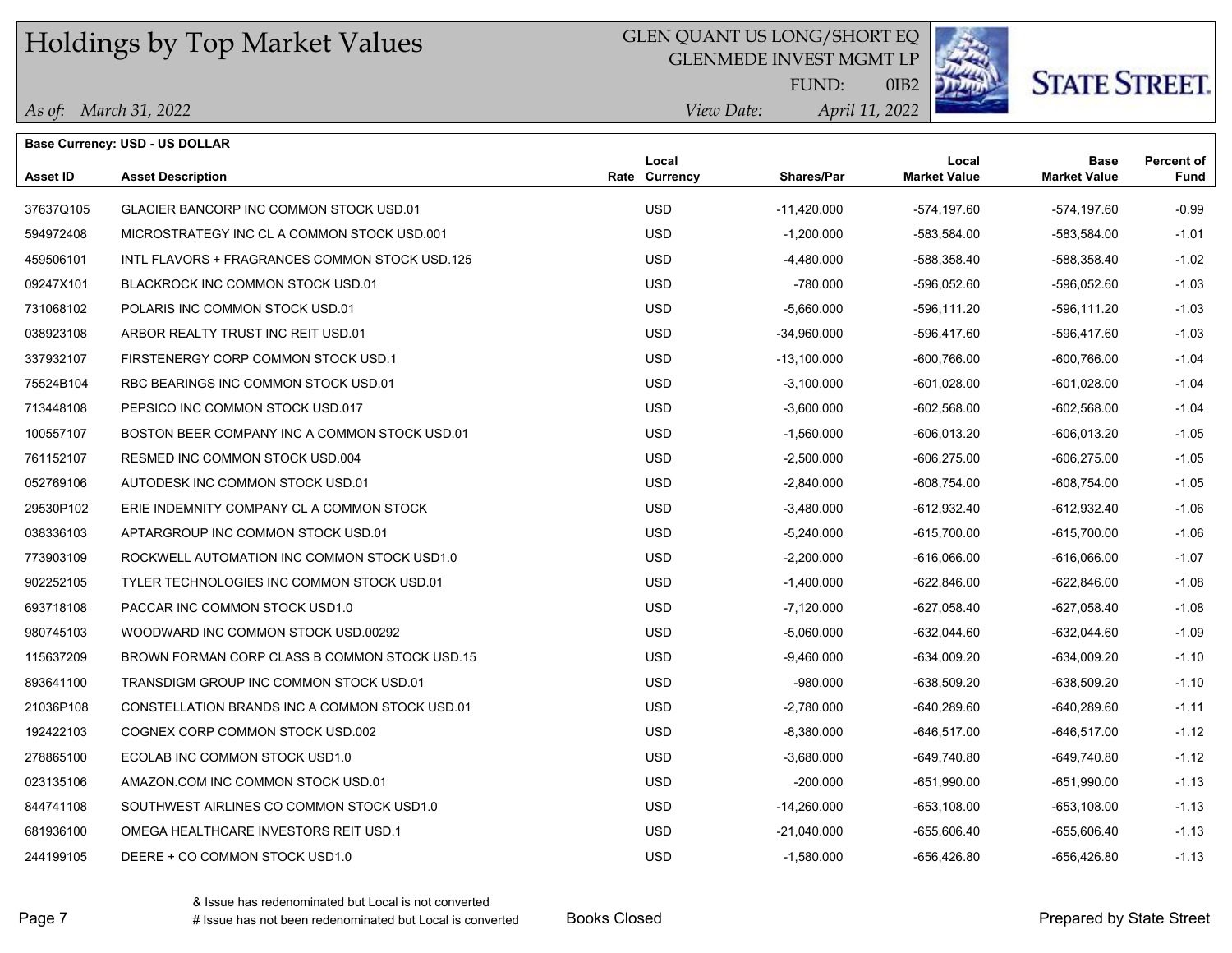## GLEN QUANT US LONG/SHORT EQ

GLENMEDE INVEST MGMT LP

FUND:



0IB2

*April 11, 2022*

## *View Date:*

| As of: March 31, 2022 |  |
|-----------------------|--|
|                       |  |

|                   | Base Currency: USD - US DOLLAR                    |                        |                |                              |                                    |                           |
|-------------------|---------------------------------------------------|------------------------|----------------|------------------------------|------------------------------------|---------------------------|
| <b>Asset ID</b>   | <b>Asset Description</b>                          | Local<br>Rate Currency | Shares/Par     | Local<br><b>Market Value</b> | <b>Base</b><br><b>Market Value</b> | <b>Percent of</b><br>Fund |
| 871829107         | SYSCO CORP COMMON STOCK USD1.0                    | <b>USD</b>             | $-8,040.000$   | $-656,466.00$                | $-656.466.00$                      | $-1.13$                   |
| 009158106         | AIR PRODUCTS + CHEMICALS INC COMMON STOCK USD1.0  | <b>USD</b>             | $-2,640.000$   | -659,762.40                  | -659,762.40                        | $-1.14$                   |
| 78486Q101         | SVB FINANCIAL GROUP COMMON STOCK USD.001          | <b>USD</b>             | $-1,180.000$   | $-660, 151.00$               | $-660.151.00$                      | $-1.14$                   |
| 911312106         | UNITED PARCEL SERVICE CL B COMMON STOCK USD.01    | <b>USD</b>             | $-3,080.000$   | $-660,536.80$                | $-660.536.80$                      | $-1.14$                   |
| 109194100         | BRIGHT HORIZONS FAMILY SOLUT COMMON STOCK USD.001 | <b>USD</b>             | $-4,980.000$   | $-660,796.20$                | $-660,796.20$                      | $-1.14$                   |
| 488401100         | KEMPER CORP COMMON STOCK USD.1                    | <b>USD</b>             | $-11,700.000$  | $-661,518.00$                | $-661,518.00$                      | $-1.14$                   |
| 294628102         | EQUITY COMMONWEALTH REIT USD.01                   | <b>USD</b>             | $-25,000.000$  | $-705,250.00$                | $-705,250.00$                      | $-1.22$                   |
| 879360105         | TELEDYNE TECHNOLOGIES INC COMMON STOCK USD.01     | <b>USD</b>             | $-1,500.000$   | -708,945.00                  | -708,945.00                        | $-1.23$                   |
| 075887109         | BECTON DICKINSON AND CO COMMON STOCK USD1.0       | <b>USD</b>             | $-2,680.000$   | $-712,880.00$                | $-712,880.00$                      | $-1.23$                   |
| 37959E102         | GLOBE LIFE INC COMMON STOCK USD1.0                | <b>USD</b>             | $-7,100.000$   | $-714,260.00$                | $-714,260.00$                      | $-1.23$                   |
| 012653101         | ALBEMARLE CORP COMMON STOCK USD.01                | <b>USD</b>             | $-3,400.000$   | $-751,910.00$                | -751,910.00                        | $-1.30$                   |
| 22410J106         | CRACKER BARREL OLD COUNTRY COMMON STOCK USD.01    | <b>USD</b>             | $-7,060.000$   | $-838,233.80$                | $-838,233.80$                      | $-1.45$                   |
| 610236101         | MONRO INC COMMON STOCK USD.01                     | <b>USD</b>             | $-19,400.000$  | $-860, 196.00$               | $-860, 196.00$                     | $-1.49$                   |
| 617700109         | MORNINGSTAR INC COMMON STOCK                      | <b>USD</b>             | $-3,180.000$   | -868,680.60                  | $-868,680.60$                      | $-1.50$                   |
| 910047109         | UNITED AIRLINES HOLDINGS INC COMMON STOCK USD.01  | <b>USD</b>             | $-20,220.000$  | -937,399.20                  | -937,399.20                        | $-1.62$                   |
| 554489104         | <b>VERIS RESIDENTIAL INC REIT USD.01</b>          | <b>USD</b>             | -58,803.000    | $-1,022,584.17$              | $-1,022,584.17$                    | $-1.77$                   |
| 097023105         | BOEING CO/THE COMMON STOCK USD5.0                 | <b>USD</b>             | $-5,540.000$   | $-1,060,910.00$              | $-1,060,910.00$                    | $-1.83$                   |
| <b>FUND Total</b> |                                                   |                        | 42,102,060.340 |                              | 57,845,677.08                      | 100.00                    |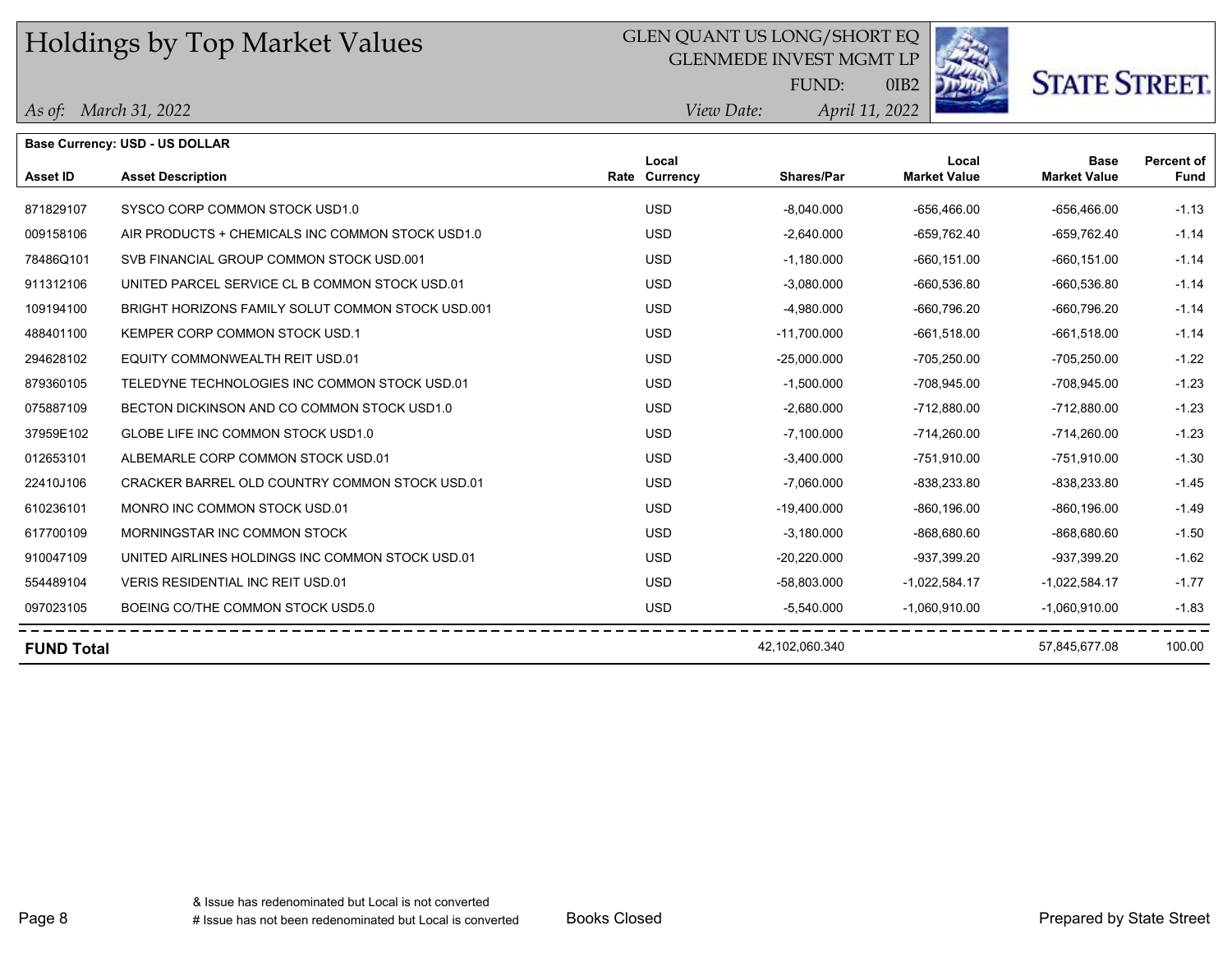### GLEN QUANT US LG CAP GROWTH EQ

GLENMEDE INVEST MGMT LP



# **STATE STREET.**

*April 11, 2022 View Date:* FUND:

0IB4

|  | As of: March 31, 2022 |
|--|-----------------------|
|--|-----------------------|

|           | <b>Base Currency: USD - US DOLLAR</b>              |                        |                   |                              |                             |                           |
|-----------|----------------------------------------------------|------------------------|-------------------|------------------------------|-----------------------------|---------------------------|
| Asset ID  | <b>Asset Description</b>                           | Local<br>Rate Currency | <b>Shares/Par</b> | Local<br><b>Market Value</b> | Base<br><b>Market Value</b> | <b>Percent of</b><br>Fund |
| 02079K305 | ALPHABET INC CL A COMMON STOCK USD.001             | <b>USD</b>             | 28.040.000        | 77,989,054.00                | 77,989,054.00               | 2.95                      |
| 594918104 | MICROSOFT CORP COMMON STOCK USD 00000625           | <b>USD</b>             | 242,608.000       | 74,798,472.48                | 74,798,472.48               | 2.83                      |
| 040413106 | ARISTA NETWORKS INC COMMON STOCK USD 0001          | <b>USD</b>             | 494,365.000       | 68,706,847.70                | 68,706,847.70               | 2.60                      |
| 34959E109 | FORTINET INC COMMON STOCK USD.001                  | <b>USD</b>             | 200,413.000       | 68,489,138.62                | 68,489,138.62               | 2.59                      |
| 704326107 | PAYCHEX INC COMMON STOCK USD.01                    | <b>USD</b>             | 462,771.000       | 63, 154, 358. 37             | 63, 154, 358. 37            | 2.39                      |
| 053015103 | AUTOMATIC DATA PROCESSING COMMON STOCK USD.1       | <b>USD</b>             | 263,568.000       | 59,972,262.72                | 59,972,262.72               | 2.27                      |
| 032095101 | AMPHENOL CORP CL A COMMON STOCK USD.001            | <b>USD</b>             | 788,481.000       | 59,412,043.35                | 59,412,043.35               | 2.25                      |
| 038222105 | APPLIED MATERIALS INC COMMON STOCK USD.01          | <b>USD</b>             | 444,561.000       | 58,593,139.80                | 58,593,139.80               | 2.22                      |
| 871607107 | SYNOPSYS INC COMMON STOCK USD.01                   | <b>USD</b>             | 174,644.000       | 58,203,605.88                | 58,203,605.88               | 2.21                      |
| 92826C839 | VISA INC CLASS A SHARES COMMON STOCK USD 0001      | <b>USD</b>             | 259,522.000       | 57,554,193.94                | 57,554,193.94               | 2.18                      |
| 75886F107 | REGENERON PHARMACEUTICALS COMMON STOCK USD.001     | <b>USD</b>             | 79,582.000        | 55,581,660.44                | 55,581,660.44               | 2.11                      |
| 30303M102 | META PLATFORMS INC CLASS A COMMON STOCK USD.000006 | <b>USD</b>             | 243,255.000       | 54,090,181.80                | 54,090,181.80               | 2.05                      |
| 037833100 | APPLE INC COMMON STOCK USD.00001                   | <b>USD</b>             | 309,556.000       | 54,051,573.16                | 54,051,573.16               | 2.05                      |
| 12514G108 | CDW CORP/DE COMMON STOCK USD.01                    | <b>USD</b>             | 299,147.000       | 53,514,406.83                | 53,514,406.83               | 2.03                      |
| 874054109 | TAKE TWO INTERACTIVE SOFTWRE COMMON STOCK USD.01   | <b>USD</b>             | 341,914.000       | 52,565,858.36                | 52,565,858.36               | 1.99                      |
| 278642103 | EBAY INC COMMON STOCK USD.001                      | <b>USD</b>             | 905,304.000       | 51,837,707.04                | 51,837,707.04               | 1.96                      |
| G1151C101 | ACCENTURE PLC CL A COMMON STOCK USD 0000225        | <b>USD</b>             | 153,037.000       | 51,608,667.51                | 51,608,667.51               | 1.96                      |
| 595112103 | MICRON TECHNOLOGY INC COMMON STOCK USD.1           | <b>USD</b>             | 659,683.000       | 51,382,708.87                | 51,382,708.87               | 1.95                      |
| 40434L105 | HP INC COMMON STOCK USD.01                         | <b>USD</b>             | 1,397,650.000     | 50,734,695.00                | 50,734,695.00               | 1.92                      |
| 87612E106 | TARGET CORP COMMON STOCK USD 0833                  | <b>USD</b>             | 234,509.000       | 49,767,499.98                | 49,767,499.98               | 1.89                      |
| 548661107 | LOWE S COS INC COMMON STOCK USD.5                  | <b>USD</b>             | 245,749.000       | 49,687,990.31                | 49,687,990.31               | 1.88                      |
| 67066G104 | NVIDIA CORP COMMON STOCK USD.001                   | <b>USD</b>             | 175,988.000       | 48,020,085.68                | 48,020,085.68               | 1.82                      |
| 03027X100 | AMERICAN TOWER CORP REIT USD.01                    | <b>USD</b>             | 188,460.000       | 47,344,921.20                | 47,344,921.20               | 1.79                      |
| 086516101 | BEST BUY CO INC COMMON STOCK USD.1                 | <b>USD</b>             | 509,348.000       | 46,299,733.20                | 46,299,733.20               | 1.75                      |
| 78467J100 | SS+C TECHNOLOGIES HOLDINGS COMMON STOCK USD.01     | <b>USD</b>             | 606,475.000       | 45,497,754.50                | 45,497,754.50               | 1.72                      |
| 45866F104 | INTERCONTINENTAL EXCHANGE IN COMMON STOCK USD.01   | <b>USD</b>             | 331,570.000       | 43,807,028.40                | 43,807,028.40               | 1.66                      |
| 339041105 | FLEETCOR TECHNOLOGIES INC COMMON STOCK USD.001     | <b>USD</b>             | 169,388.000       | 42.187.775.28                | 42.187.775.28               | 1.60                      |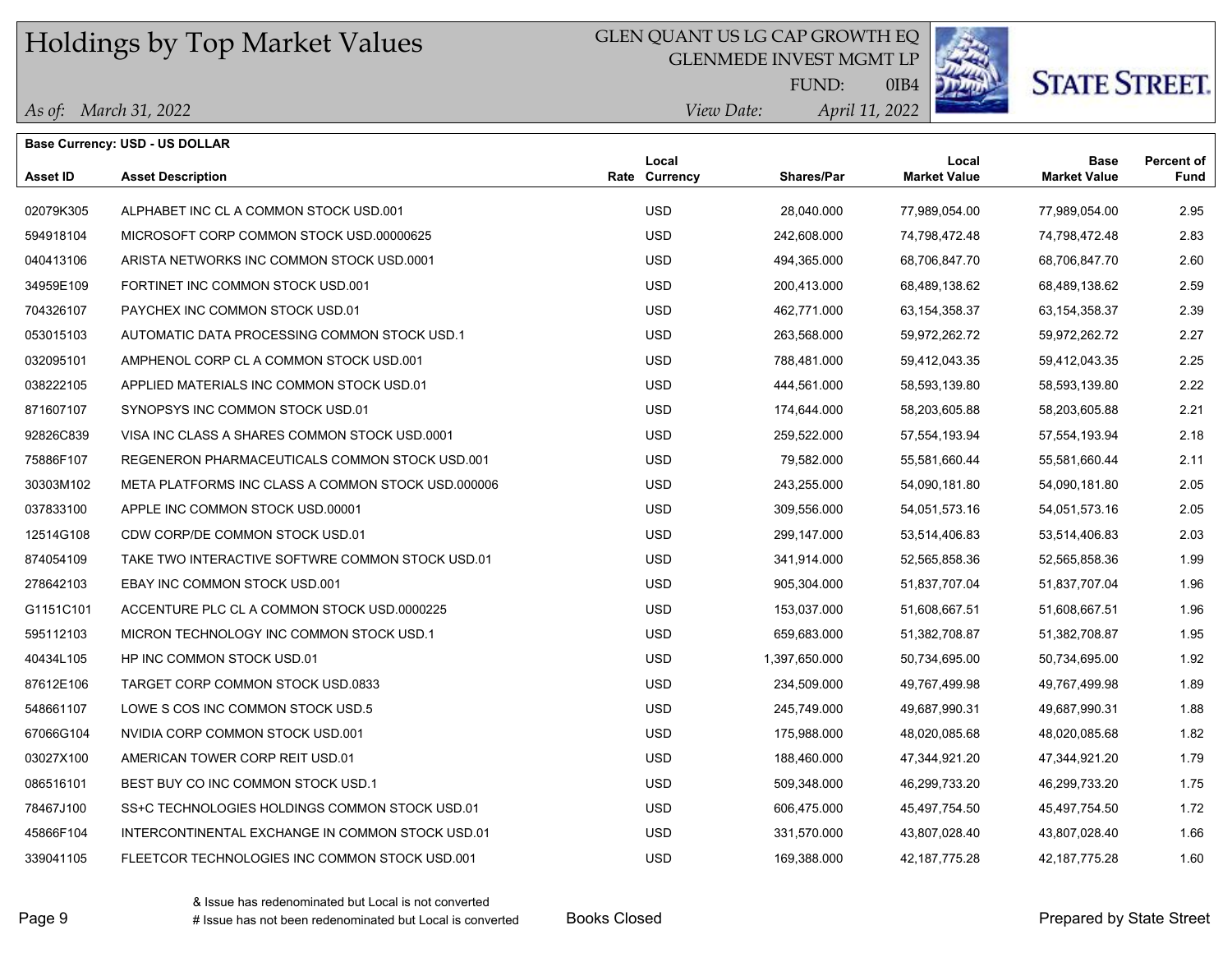### GLEN QUANT US LG CAP GROWTH EQ

GLENMEDE INVEST MGMT LP



# **STATE STREET.**

*April 11, 2022 View Date:* FUND:

0IB4

*As of: March 31, 2022*

|                 | <b>Base Currency: USD - US DOLLAR</b>             |                        |                   |                              |                                    |                           |
|-----------------|---------------------------------------------------|------------------------|-------------------|------------------------------|------------------------------------|---------------------------|
| <b>Asset ID</b> | <b>Asset Description</b>                          | Local<br>Rate Currency | <b>Shares/Par</b> | Local<br><b>Market Value</b> | <b>Base</b><br><b>Market Value</b> | <b>Percent of</b><br>Fund |
| 285512109       | ELECTRONIC ARTS INC COMMON STOCK USD.01           | <b>USD</b>             | 317,029.000       | 40,107,338.79                | 40,107,338.79                      | 1.52                      |
| 127387108       | CADENCE DESIGN SYS INC COMMON STOCK USD.01        | <b>USD</b>             | 238,401.000       | 39,207,428.46                | 39,207,428.46                      | 1.49                      |
| 92532F100       | VERTEX PHARMACEUTICALS INC COMMON STOCK USD.01    | <b>USD</b>             | 136,576.000       | 35,642,238.72                | 35,642,238.72                      | 1.35                      |
| 49338L103       | KEYSIGHT TECHNOLOGIES IN COMMON STOCK             | <b>USD</b>             | 223,698.000       | 35,337,573.06                | 35,337,573.06                      | 1.34                      |
| 22160K105       | COSTCO WHOLESALE CORP COMMON STOCK USD.005        | <b>USD</b>             | 56,617.000        | 32,602,899.45                | 32,602,899.45                      | 1.24                      |
| 654106103       | NIKE INC CL B COMMON STOCK                        | <b>USD</b>             | 238,719.000       | 32,122,028.64                | 32,122,028.64                      | 1.22                      |
| 366651107       | GARTNER INC COMMON STOCK USD 0005                 | <b>USD</b>             | 105,695.000       | 31,440,034.70                | 31,440,034.70                      | 1.19                      |
| 609839105       | MONOLITHIC POWER SYSTEMS INC COMMON STOCK USD.001 | <b>USD</b>             | 64,687.000        | 31,417,182.16                | 31,417,182.16                      | 1.19                      |
| 174610105       | CITIZENS FINANCIAL GROUP COMMON STOCK USD.01      | <b>USD</b>             | 682,860.000       | 30,954,043.80                | 30,954,043.80                      | 1.17                      |
| 770323103       | ROBERT HALF INTL INC COMMON STOCK USD.001         | <b>USD</b>             | 263,005.000       | 30,029,910.90                | 30,029,910.90                      | 1.14                      |
| 26210C104       | DROPBOX INC CLASS A COMMON STOCK USD 00001        | <b>USD</b>             | 1,276,764.000     | 29,684,763.00                | 29,684,763.00                      | 1.12                      |
| 65336K103       | NEXSTAR MEDIA GROUP INC CL A COMMON STOCK USD 01  | <b>USD</b>             | 154,075.000       | 29,040,056.00                | 29,040,056.00                      | 1.10                      |
| 754730109       | RAYMOND JAMES FINANCIAL INC COMMON STOCK USD.01   | <b>USD</b>             | 261,055.000       | 28,692,555.05                | 28,692,555.05                      | 1.09                      |
| 14149Y108       | CARDINAL HEALTH INC COMMON STOCK                  | <b>USD</b>             | 504,518.000       | 28,606,170.60                | 28,606,170.60                      | 1.08                      |
| 872540109       | TJX COMPANIES INC COMMON STOCK USD1.0             | <b>USD</b>             | 466,614.000       | 28,267,476.12                | 28,267,476.12                      | 1.07                      |
| 461202103       | INTUIT INC COMMON STOCK USD.01                    | <b>USD</b>             | 58,732.000        | 28,240,694.88                | 28,240,694.88                      | 1.07                      |
| 98311A105       | WYNDHAM HOTELS + RESORTS INC COMMON STOCK USD.01  | <b>USD</b>             | 326,586.000       | 27,658,568.34                | 27,658,568.34                      | 1.05                      |
| 883556102       | THERMO FISHER SCIENTIFIC INC COMMON STOCK USD1.0  | <b>USD</b>             | 46,515.000        | 27,474,084.75                | 27,474,084.75                      | 1.04                      |
| 526057104       | LENNAR CORP A COMMON STOCK USD.1                  | <b>USD</b>             | 319,651.000       | 25,946,071.67                | 25,946,071.67                      | 0.98                      |
| 191216100       | COCA COLA CO/THE COMMON STOCK USD.25              | <b>USD</b>             | 415,219.000       | 25,743,578.00                | 25,743,578.00                      | 0.98                      |
| 00724F101       | ADOBE INC COMMON STOCK USD.0001                   | <b>USD</b>             | 56,500.000        | 25,742,530.00                | 25,742,530.00                      | 0.98                      |
| 482480100       | KLA CORP COMMON STOCK USD.001                     | <b>USD</b>             | 65,501.000        | 23,977,296.06                | 23,977,296.06                      | 0.91                      |
| 12504L109       | CBRE GROUP INC A COMMON STOCK USD.01              | <b>USD</b>             | 259,837.000       | 23,780,282.24                | 23,780,282.24                      | 0.90                      |
| 91324P102       | UNITEDHEALTH GROUP INC COMMON STOCK USD.01        | <b>USD</b>             | 45,891.000        | 23,403,033.27                | 23,403,033.27                      | 0.89                      |
| 26875P101       | EOG RESOURCES INC COMMON STOCK USD.01             | <b>USD</b>             | 192,544.000       | 22,957,021.12                | 22,957,021.12                      | 0.87                      |
| 666807102       | NORTHROP GRUMMAN CORP COMMON STOCK USD1.0         | <b>USD</b>             | 49,207.000        | 22,006,354.54                | 22,006,354.54                      | 0.83                      |
| 571748102       | MARSH + MCLENNAN COS COMMON STOCK USD1.0          | <b>USD</b>             | 126,756.000       | 21,601,757.52                | 21,601,757.52                      | 0.82                      |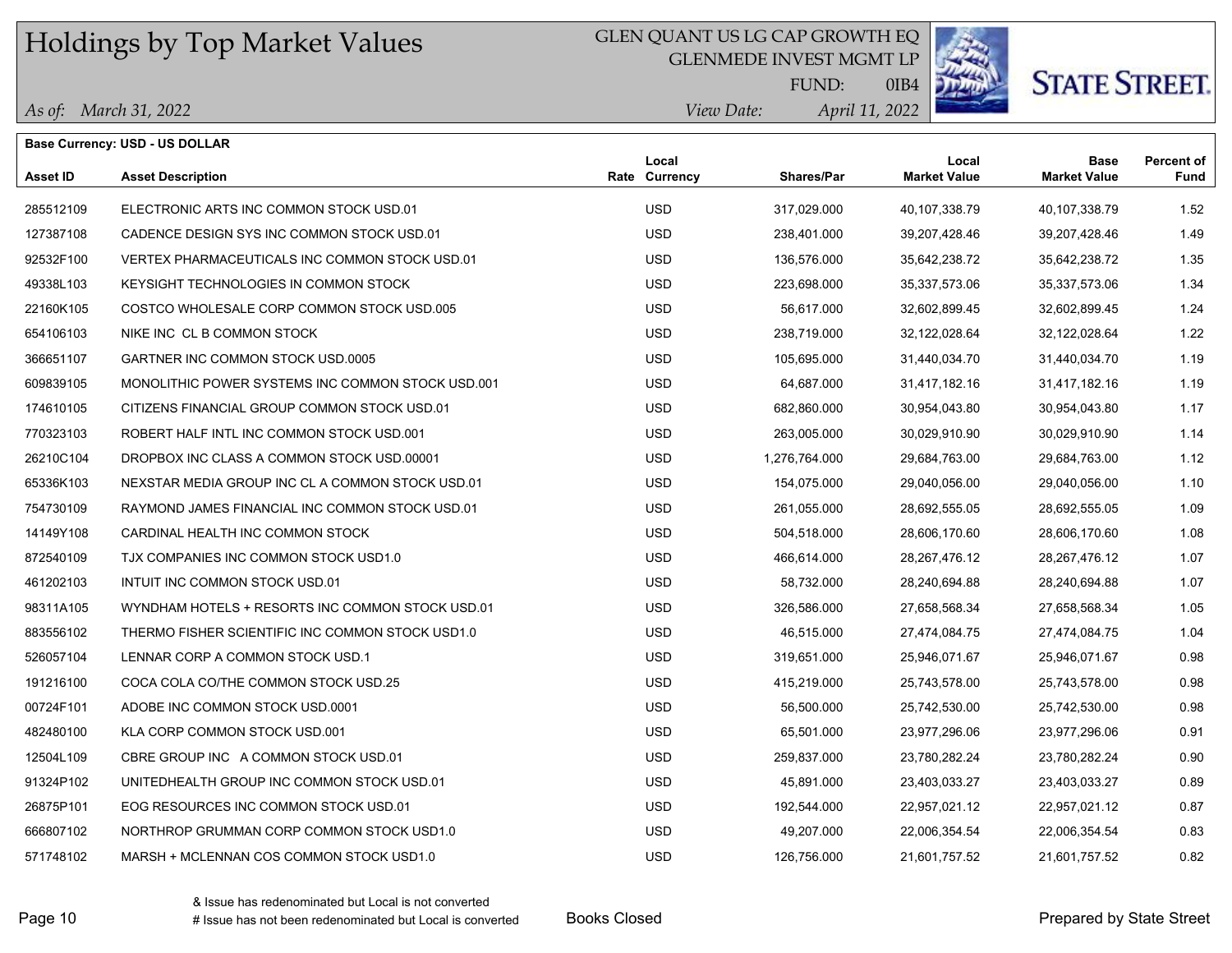## GLEN QUANT US LG CAP GROWTH EQ

GLENMEDE INVEST MGMT LP



# **STATE STREET.**

*April 11, 2022 View Date:* FUND:

0IB4

|  | As of: March 31, 2022 |
|--|-----------------------|
|--|-----------------------|

|                   | <b>Base Currency: USD - US DOLLAR</b>            |           |                        |                |                              |                                    |                                  |
|-------------------|--------------------------------------------------|-----------|------------------------|----------------|------------------------------|------------------------------------|----------------------------------|
| <b>Asset ID</b>   | <b>Asset Description</b>                         |           | Local<br>Rate Currency | Shares/Par     | Local<br><b>Market Value</b> | <b>Base</b><br><b>Market Value</b> | <b>Percent of</b><br><b>Fund</b> |
| 876030107         | TAPESTRY INC COMMON STOCK USD.01                 |           | <b>USD</b>             | 563,370.000    | 20,929,195.50                | 20,929,195.50                      | 0.79                             |
| 00507V109         | ACTIVISION BLIZZARD INC COMMON STOCK USD.000001  |           | <b>USD</b>             | 252,176.000    | 20,201,819.36                | 20,201,819.36                      | 0.77                             |
| 302130109         | EXPEDITORS INTL WASH INC COMMON STOCK USD.01     |           | <b>USD</b>             | 190,246.000    | 19,625,777.36                | 19,625,777.36                      | 0.74                             |
| 031162100         | AMGEN INC COMMON STOCK USD 0001                  |           | <b>USD</b>             | 79,627.000     | 19,255,401.14                | 19,255,401.14                      | 0.73                             |
| 61174X109         | MONSTER BEVERAGE CORP COMMON STOCK               |           | <b>USD</b>             | 231,644.000    | 18,508,355.60                | 18,508,355.60                      | 0.70                             |
| 02209S103         | ALTRIA GROUP INC COMMON STOCK USD.333            |           | <b>USD</b>             | 340,045.000    | 17,767,351.25                | 17,767,351.25                      | 0.67                             |
| 053611109         | AVERY DENNISON CORP COMMON STOCK USD1.0          |           | <b>USD</b>             | 99,920.000     | 17,383,082.40                | 17,383,082.40                      | 0.66                             |
| 34964C106         | FORTUNE BRANDS HOME + SECURI COMMON STOCK USD.01 |           | <b>USD</b>             | 211,532.000    | 15,712,596.96                | 15,712,596.96                      | 0.60                             |
| 539830109         | LOCKHEED MARTIN CORP COMMON STOCK USD1.0         |           | <b>USD</b>             | 34,636.000     | 15,288,330.40                | 15,288,330.40                      | 0.58                             |
| 714046109         | PERKINELMER INC COMMON STOCK USD1.0              |           | <b>USD</b>             | 84,651.000     | 14,768,213.46                | 14,768,213.46                      | 0.56                             |
| 960413102         | WESTLAKE CORP COMMON STOCK USD.01                |           | <b>USD</b>             | 112,981.000    | 13,941,855.40                | 13,941,855.40                      | 0.53                             |
| 969904101         | WILLIAMS SONOMA INC COMMON STOCK USD.01          |           | <b>USD</b>             | 95,739.000     | 13,882,155.00                | 13,882,155.00                      | 0.53                             |
| 745867101         | PULTEGROUP INC COMMON STOCK USD.01               |           | <b>USD</b>             | 326,067.000    | 13,662,207.30                | 13,662,207.30                      | 0.52                             |
| 679580100         | OLD DOMINION FREIGHT LINE COMMON STOCK USD.1     |           | <b>USD</b>             | 44,938.000     | 13,422,081.84                | 13,422,081.84                      | 0.51                             |
| 171340102         | CHURCH + DWIGHT CO INC COMMON STOCK USD1.0       |           | <b>USD</b>             | 134,043.000    | 13,321,193.34                | 13,321,193.34                      | 0.50                             |
| 007903107         | ADVANCED MICRO DEVICES COMMON STOCK USD.01       |           | <b>USD</b>             | 120,182.000    | 13,140,699.88                | 13,140,699.88                      | 0.50                             |
| G8994E103         | TRANE TECHNOLOGIES PLC COMMON STOCK USD1.0       |           | <b>USD</b>             | 84,579.000     | 12,915,213.30                | 12,915,213.30                      | 0.49                             |
| 778296103         | ROSS STORES INC COMMON STOCK USD.01              |           | <b>USD</b>             | 142,222.000    | 12,865,402.12                | 12,865,402.12                      | 0.49                             |
| 23918K108         | DAVITA INC COMMON STOCK USD.001                  |           | <b>USD</b>             | 113,024.000    | 12,784,144.64                | 12,784,144.64                      | 0.48                             |
| 099724106         | BORGWARNER INC COMMON STOCK USD.01               |           | <b>USD</b>             | 307,642.000    | 11,967,273.80                | 11,967,273.80                      | 0.45                             |
| 518439104         | ESTEE LAUDER COMPANIES CL A COMMON STOCK USD.01  |           | <b>USD</b>             | 43,450.000     | 11,832,304.00                | 11,832,304.00                      | 0.45                             |
| 00846U101         | AGILENT TECHNOLOGIES INC COMMON STOCK USD.01     |           | <b>USD</b>             | 87.176.000     | 11,536,000.08                | 11,536,000.08                      | 0.44                             |
| 855244109         | STARBUCKS CORP COMMON STOCK USD 001              |           | <b>USD</b>             | 115,275.000    | 10,486,566.75                | 10,486,566.75                      | 0.40                             |
| 85748R009         | FIXED INC CLEARING CORP.REPO                     | 0.000 USD |                        | 10,123,900.510 | 10,123,900.51                | 10,123,900.51                      | 0.38                             |
| 88023U101         | TEMPUR SEALY INTERNATIONAL I COMMON STOCK USD.01 |           | <b>USD</b>             | 277,100.000    | 7,736,632.00                 | 7,736,632.00                       | 0.29                             |
| <b>FUND Total</b> |                                                  |           |                        | 31,379,005.510 |                              | 2,639,594,089.65                   | 100.00                           |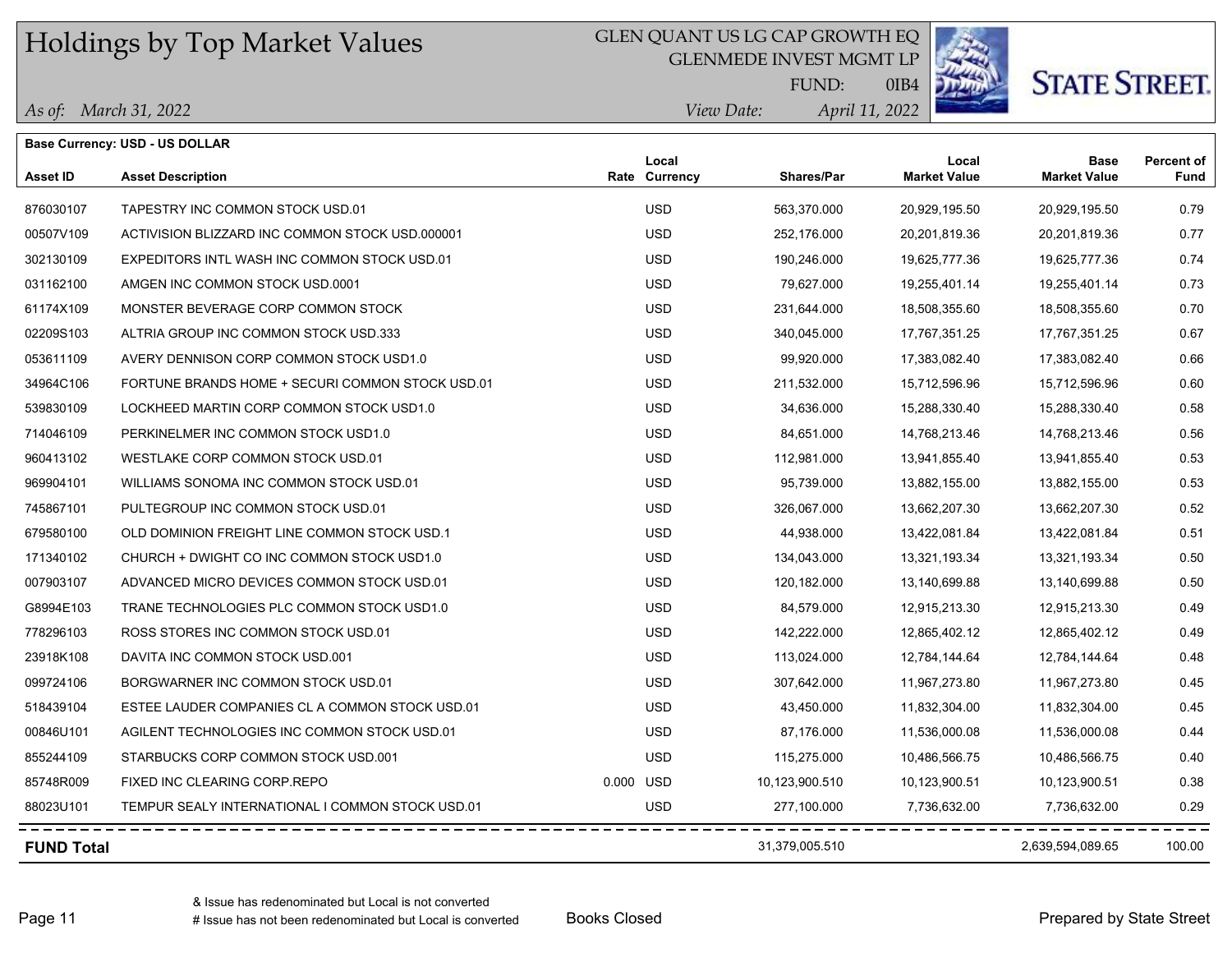### GLEN QUANT US LG CAP CORE EQ

GLENMEDE INVEST MGMT LP



# **STATE STREET.**

*April 11, 2022 View Date:* FUND:

0IB5

| As of: March 31, 2022 |
|-----------------------|
|-----------------------|

|           | <b>Base Currency: USD - US DOLLAR</b>              |  |                        |                   |                              |                                    |                                  |
|-----------|----------------------------------------------------|--|------------------------|-------------------|------------------------------|------------------------------------|----------------------------------|
| Asset ID  | <b>Asset Description</b>                           |  | Local<br>Rate Currency | <b>Shares/Par</b> | Local<br><b>Market Value</b> | <b>Base</b><br><b>Market Value</b> | <b>Percent of</b><br><b>Fund</b> |
| 05722G100 | BAKER HUGHES CO COMMON STOCK USD 0001              |  | <b>USD</b>             | 779,732.000       | 28,390,042.12                | 28,390,042.12                      | 2.17                             |
| 871607107 | SYNOPSYS INC COMMON STOCK USD.01                   |  | <b>USD</b>             | 77,438.000        | 25,807,762.26                | 25,807,762.26                      | 1.98                             |
| 02079K305 | ALPHABET INC CL A COMMON STOCK USD 001             |  | <b>USD</b>             | 9,221.000         | 25,646,828.35                | 25,646,828.35                      | 1.96                             |
| 031162100 | AMGEN INC COMMON STOCK USD 0001                    |  | <b>USD</b>             | 101,986.000       | 24,662,254.52                | 24,662,254.52                      | 1.89                             |
| 594918104 | MICROSOFT CORP COMMON STOCK USD 00000625           |  | <b>USD</b>             | 79,167.000        | 24,407,977.77                | 24,407,977.77                      | 1.87                             |
| G02602103 | AMDOCS LTD COMMON STOCK GBP.0001                   |  | <b>USD</b>             | 295,041.000       | 24,255,320.61                | 24,255,320.61                      | 1.86                             |
| 40434L105 | HP INC COMMON STOCK USD.01                         |  | <b>USD</b>             | 664,624.000       | 24,125,851.20                | 24,125,851.20                      | 1.85                             |
| 00130H105 | AES CORP COMMON STOCK USD 01                       |  | <b>USD</b>             | 899,506.000       | 23,144,289.38                | 23,144,289.38                      | 1.77                             |
| 87612E106 | TARGET CORP COMMON STOCK USD 0833                  |  | <b>USD</b>             | 107,274.000       | 22,765,688.28                | 22,765,688.28                      | 1.74                             |
| 038222105 | APPLIED MATERIALS INC COMMON STOCK USD.01          |  | <b>USD</b>             | 170,821.000       | 22,514,207.80                | 22,514,207.80                      | 1.72                             |
| 34959E109 | FORTINET INC COMMON STOCK USD.001                  |  | <b>USD</b>             | 65,284.000        | 22,310,154.16                | 22,310,154.16                      | 1.71                             |
| 7591EP100 | REGIONS FINANCIAL CORP COMMON STOCK USD.01         |  | <b>USD</b>             | 990,292.000       | 22,043,899.92                | 22,043,899.92                      | 1.69                             |
| 74340W103 | PROLOGIS INC REIT USD.01                           |  | <b>USD</b>             | 132,573.000       | 21,407,888.04                | 21,407,888.04                      | 1.64                             |
| 20030N101 | COMCAST CORP CLASS A COMMON STOCK USD.01           |  | <b>USD</b>             | 444,449.000       | 20,809,102.18                | 20,809,102.18                      | 1.59                             |
| 670346105 | NUCOR CORP COMMON STOCK USD.4                      |  | <b>USD</b>             | 138,865.000       | 20,642,282.25                | 20,642,282.25                      | 1.58                             |
| 00507V109 | ACTIVISION BLIZZARD INC COMMON STOCK USD 000001    |  | <b>USD</b>             | 251,356.000       | 20,136,129.16                | 20,136,129.16                      | 1.54                             |
| 23918K108 | DAVITA INC COMMON STOCK USD.001                    |  | <b>USD</b>             | 174,729.000       | 19,763,597.19                | 19,763,597.19                      | 1.51                             |
| 74762E102 | <b>QUANTA SERVICES INC COMMON STOCK USD 00001</b>  |  | <b>USD</b>             | 147,513.000       | 19,414,185.93                | 19,414,185.93                      | 1.49                             |
| 174610105 | CITIZENS FINANCIAL GROUP COMMON STOCK USD.01       |  | <b>USD</b>             | 405,336.000       | 18,373,880.88                | 18,373,880.88                      | 1.41                             |
| 064058100 | BANK OF NEW YORK MELLON CORP COMMON STOCK USD.01   |  | <b>USD</b>             | 365,013.000       | 18,115,595.19                | 18,115,595.19                      | 1.39                             |
| 036752103 | ANTHEM INC COMMON STOCK USD.01                     |  | <b>USD</b>             | 36,757.000        | 18,055,773.54                | 18,055,773.54                      | 1.38                             |
| 126408103 | CSX CORP COMMON STOCK USD1.0                       |  | <b>USD</b>             | 475,161.000       | 17,794,779.45                | 17,794,779.45                      | 1.36                             |
| 526057104 | LENNAR CORP A COMMON STOCK USD.1                   |  | <b>USD</b>             | 219,173.000       | 17,790,272.41                | 17,790,272.41                      | 1.36                             |
| 278642103 | EBAY INC COMMON STOCK USD.001                      |  | <b>USD</b>             | 297,530.000       | 17,036,567.80                | 17,036,567.80                      | 1.31                             |
| 040413106 | ARISTA NETWORKS INC COMMON STOCK USD.0001          |  | <b>USD</b>             | 119,828.000       | 16,653,695.44                | 16,653,695.44                      | 1.28                             |
| 30303M102 | META PLATFORMS INC CLASS A COMMON STOCK USD.000006 |  | <b>USD</b>             | 74,530.000        | 16,572,490.80                | 16,572,490.80                      | 1.27                             |
| 086516101 | BEST BUY CO INC COMMON STOCK USD.1                 |  | <b>USD</b>             | 181,363.000       | 16,485,896.70                | 16,485,896.70                      | 1.26                             |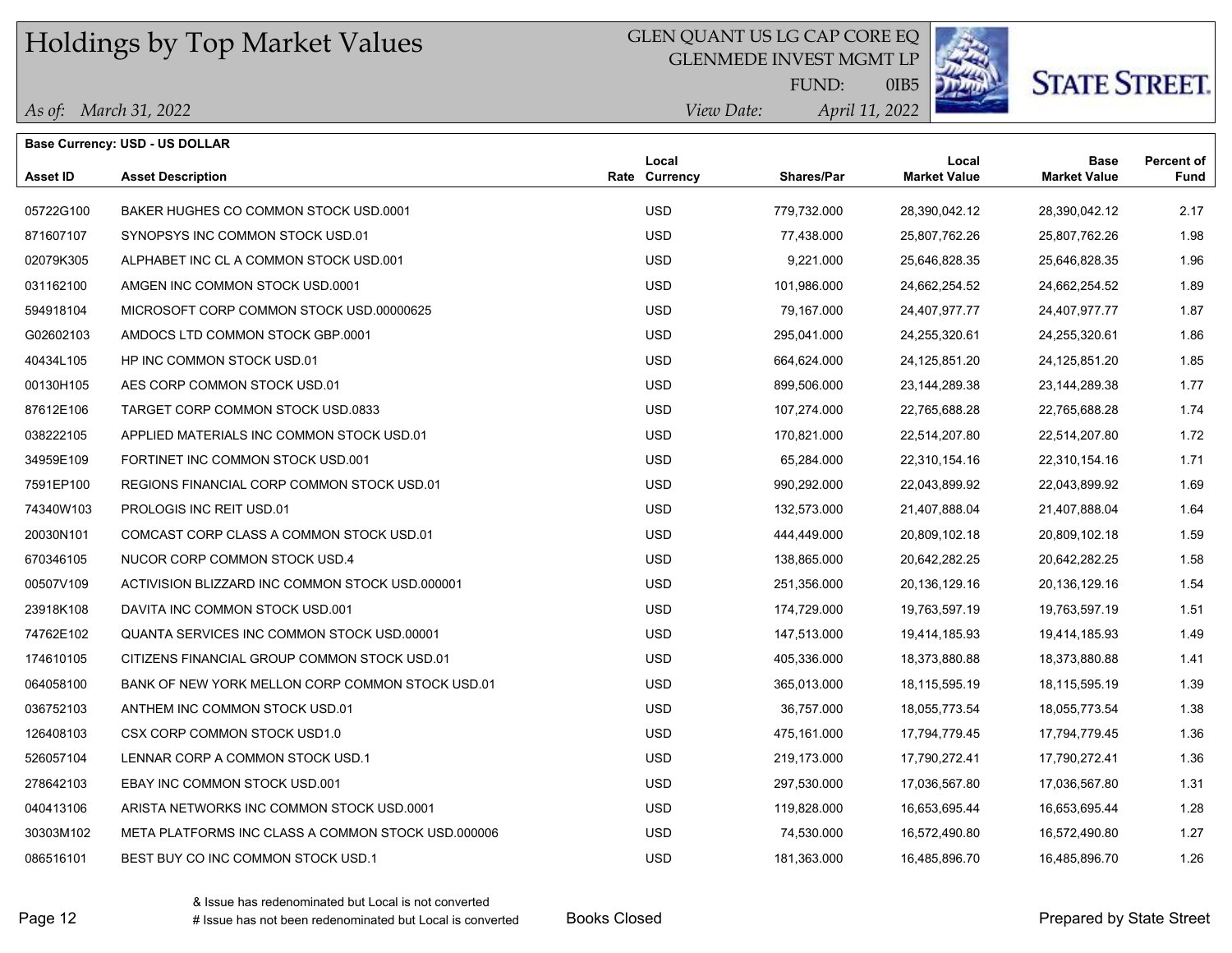### GLEN QUANT US LG CAP CORE EQ

GLENMEDE INVEST MGMT LP



# **STATE STREET**

*April 11, 2022 View Date:* FUND:

0IB5

|  | As of: March 31, 2022 |
|--|-----------------------|
|--|-----------------------|

**Base Currency: USD - US DOLLAR**

| Asset ID  | <b>Asset Description</b>                         | Local<br>Rate Currency | Shares/Par  | Local<br><b>Market Value</b> | Base<br><b>Market Value</b> | <b>Percent of</b><br>Fund |
|-----------|--------------------------------------------------|------------------------|-------------|------------------------------|-----------------------------|---------------------------|
| 125523100 | CIGNA CORP COMMON STOCK USD.01                   | <b>USD</b>             | 63,439.000  | 15,200,618.79                | 15,200,618.79               | 1.16                      |
| 35137L105 | FOX CORP CLASS A COMMON STOCK USD.01             | <b>USD</b>             | 380,341.000 | 15,004,452.45                | 15,004,452.45               | 1.15                      |
| 681919106 | OMNICOM GROUP COMMON STOCK USD.15                | <b>USD</b>             | 176,083.000 | 14,945,925.04                | 14,945,925.04               | 1.14                      |
| 78467J100 | SS+C TECHNOLOGIES HOLDINGS COMMON STOCK USD.01   | <b>USD</b>             | 196,785.000 | 14,762,810.70                | 14,762,810.70               | 1.13                      |
| 370334104 | GENERAL MILLS INC COMMON STOCK USD.1             | <b>USD</b>             | 217,599.000 | 14,735,804.28                | 14,735,804.28               | 1.13                      |
| 127387108 | CADENCE DESIGN SYS INC COMMON STOCK USD.01       | <b>USD</b>             | 88,726.000  | 14,591,877.96                | 14,591,877.96               | 1.12                      |
| 00846U101 | AGILENT TECHNOLOGIES INC COMMON STOCK USD.01     | <b>USD</b>             | 108,355.000 | 14,338,617.15                | 14,338,617.15               | 1.10                      |
| 14448C104 | CARRIER GLOBAL CORP COMMON STOCK USD.01          | <b>USD</b>             | 311,801.000 | 14,302,311.87                | 14,302,311.87               | 1.10                      |
| 00971T101 | AKAMAI TECHNOLOGIES INC COMMON STOCK USD.01      | <b>USD</b>             | 117,307.000 | 14,005,282.73                | 14,005,282.73               | 1.07                      |
| 00206R102 | AT+T INC COMMON STOCK USD1.0                     | <b>USD</b>             | 590,490.000 | 13,953,278.70                | 13,953,278.70               | 1.07                      |
| 192446102 | COGNIZANT TECH SOLUTIONS A COMMON STOCK USD.01   | <b>USD</b>             | 153,973.000 | 13,806,758.91                | 13,806,758.91               | 1.06                      |
| 92343V104 | VERIZON COMMUNICATIONS INC COMMON STOCK USD.1    | <b>USD</b>             | 269,172.000 | 13,711,621.68                | 13,711,621.68               | 1.05                      |
| 754730109 | RAYMOND JAMES FINANCIAL INC COMMON STOCK USD.01  | <b>USD</b>             | 123,346.000 | 13,556,958.86                | 13,556,958.86               | 1.04                      |
| 701094104 | PARKER HANNIFIN CORP COMMON STOCK USD.5          | <b>USD</b>             | 47,398.000  | 13,449,656.48                | 13,449,656.48               | 1.03                      |
| 17275R102 | CISCO SYSTEMS INC COMMON STOCK USD 001           | <b>USD</b>             | 240,792.000 | 13,426,561.92                | 13,426,561.92               | 1.03                      |
| 26210C104 | DROPBOX INC CLASS A COMMON STOCK USD 00001       | <b>USD</b>             | 573,067.000 | 13,323,807.75                | 13,323,807.75               | 1.02                      |
| 883556102 | THERMO FISHER SCIENTIFIC INC COMMON STOCK USD1.0 | <b>USD</b>             | 22,489.000  | 13,283,127.85                | 13,283,127.85               | 1.02                      |
| 30212P303 | EXPEDIA GROUP INC COMMON STOCK USD.001           | <b>USD</b>             | 67,881.000  | 13,282,275.27                | 13,282,275.27               | 1.02                      |
| 59156R108 | METLIFE INC COMMON STOCK USD.01                  | <b>USD</b>             | 188,161.000 | 13,223,955.08                | 13,223,955.08               | 1.01                      |
| 79466L302 | SALESFORCE INC COMMON STOCK USD 001              | <b>USD</b>             | 62,022.000  | 13,168,511.04                | 13,168,511.04               | 1.01                      |
| 717081103 | PFIZER INC COMMON STOCK USD.05                   | <b>USD</b>             | 252,257.000 | 13,059,344.89                | 13,059,344.89               | 1.00                      |
| 87165B103 | SYNCHRONY FINANCIAL COMMON STOCK USD 001         | <b>USD</b>             | 365,043.000 | 12,707,146.83                | 12,707,146.83               | 0.97                      |
| 742718109 | PROCTER + GAMBLE CO/THE COMMON STOCK             | <b>USD</b>             | 80,886.000  | 12,359,380.80                | 12,359,380.80               | 0.95                      |
| 65473P105 | NISOURCE INC COMMON STOCK USD.01                 | <b>USD</b>             | 382,452.000 | 12,161,973.60                | 12,161,973.60               | 0.93                      |
| 548661107 | LOWE S COS INC COMMON STOCK USD.5                | <b>USD</b>             | 59,053.000  | 11,939,926.07                | 11,939,926.07               | 0.91                      |
| 099724106 | BORGWARNER INC COMMON STOCK USD.01               | <b>USD</b>             | 306,913.000 | 11,938,915.70                | 11,938,915.70               | 0.91                      |
| 03027X100 | AMERICAN TOWER CORP REIT USD.01                  | <b>USD</b>             | 47.472.000  | 11,925,915.84                | 11,925,915.84               | 0.91                      |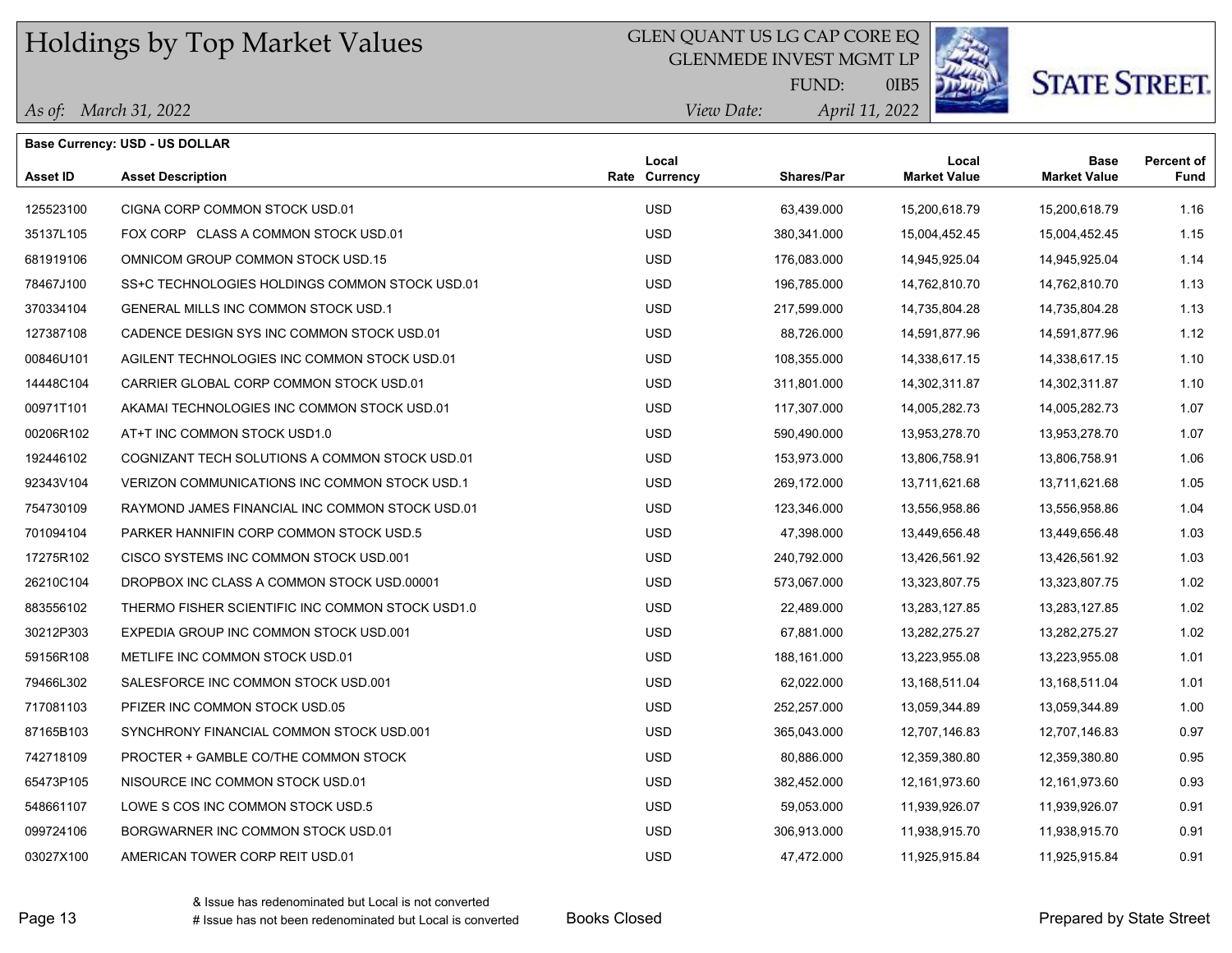### GLEN QUANT US LG CAP CORE EQ

GLENMEDE INVEST MGMT LP



0IB5

# **STATE STREET.**

| As of: March 31, 2022 |  |  |
|-----------------------|--|--|
|-----------------------|--|--|

| Base Currency: USD - US DOLLAR |                                                   |  |                        |             |                              |                                    |                           |
|--------------------------------|---------------------------------------------------|--|------------------------|-------------|------------------------------|------------------------------------|---------------------------|
| Asset ID                       | <b>Asset Description</b>                          |  | Local<br>Rate Currency | Shares/Par  | Local<br><b>Market Value</b> | <b>Base</b><br><b>Market Value</b> | <b>Percent of</b><br>Fund |
| 460146103                      | INTERNATIONAL PAPER CO COMMON STOCK USD1.0        |  | <b>USD</b>             | 257,792.000 | 11,897,100.80                | 11,897,100.80                      | 0.91                      |
| 171779309                      | CIENA CORP COMMON STOCK USD.01                    |  | <b>USD</b>             | 195,921.000 | 11,878,690.23                | 11,878,690.23                      | 0.91                      |
| 025537101                      | AMERICAN ELECTRIC POWER COMMON STOCK USD6.5       |  | <b>USD</b>             | 118,348.000 | 11,807,579.96                | 11,807,579.96                      | 0.90                      |
| 42824C109                      | HEWLETT PACKARD ENTERPRISE COMMON STOCK USD.01    |  | <b>USD</b>             | 695,964.000 | 11,629,558.44                | 11,629,558.44                      | 0.89                      |
| 493267108                      | KEYCORP COMMON STOCK USD1.0                       |  | <b>USD</b>             | 509,342.000 | 11,399,073.96                | 11,399,073.96                      | 0.87                      |
| 963320106                      | WHIRLPOOL CORP COMMON STOCK USD1.0                |  | <b>USD</b>             | 65,846.000  | 11,376,871.88                | 11,376,871.88                      | 0.87                      |
| 56585A102                      | MARATHON PETROLEUM CORP COMMON STOCK USD.01       |  | <b>USD</b>             | 131,201.000 | 11,217,685.50                | 11,217,685.50                      | 0.86                      |
| 58155Q103                      | MCKESSON CORP COMMON STOCK USD.01                 |  | <b>USD</b>             | 35,672.000  | 10,920,269.36                | 10,920,269.36                      | 0.84                      |
| 126650100                      | CVS HEALTH CORP COMMON STOCK USD.01               |  | <b>USD</b>             | 107,690.000 | 10,899,304.90                | 10,899,304.90                      | 0.83                      |
| 83088M102                      | SKYWORKS SOLUTIONS INC COMMON STOCK USD.25        |  | <b>USD</b>             | 80,230.000  | 10,693,054.40                | 10,693,054.40                      | 0.82                      |
| 22822V101                      | CROWN CASTLE INTL CORP REIT USD.01                |  | <b>USD</b>             | 56,892.000  | 10,502,263.20                | 10,502,263.20                      | 0.80                      |
| 78442P106                      | SLM CORP COMMON STOCK USD.2                       |  | <b>USD</b>             | 556,198.000 | 10,211,795.28                | 10,211,795.28                      | 0.78                      |
| 64110D104                      | NETAPP INC COMMON STOCK USD.001                   |  | <b>USD</b>             | 122,595.000 | 10,175,385.00                | 10,175,385.00                      | 0.78                      |
| 20825C104                      | CONOCOPHILLIPS COMMON STOCK USD.01                |  | <b>USD</b>             | 98,701.000  | 9,870,100.00                 | 9,870,100.00                       | 0.76                      |
| 592688105                      | METTLER TOLEDO INTERNATIONAL COMMON STOCK USD.01  |  | <b>USD</b>             | 7,166.000   | 9,840,279.54                 | 9,840,279.54                       | 0.75                      |
| 30225T102                      | EXTRA SPACE STORAGE INC REIT USD.01               |  | <b>USD</b>             | 45,615.000  | 9,378,444.00                 | 9,378,444.00                       | 0.72                      |
| 714046109                      | PERKINELMER INC COMMON STOCK USD1.0               |  | <b>USD</b>             | 53,165.000  | 9,275,165.90                 | 9,275,165.90                       | 0.71                      |
| 880770102                      | TERADYNE INC COMMON STOCK USD.125                 |  | <b>USD</b>             | 76,840.000  | 9,084,793.20                 | 9,084,793.20                       | 0.70                      |
| 760759100                      | REPUBLIC SERVICES INC COMMON STOCK USD.01         |  | <b>USD</b>             | 68,288.000  | 9,048,160.00                 | 9,048,160.00                       | 0.69                      |
| 354613101                      | FRANKLIN RESOURCES INC COMMON STOCK USD.1         |  | <b>USD</b>             | 310,157.000 | 8,659,583.44                 | 8,659,583.44                       | 0.66                      |
| 369550108                      | GENERAL DYNAMICS CORP COMMON STOCK USD1.0         |  | <b>USD</b>             | 35,682.000  | 8,605,784.76                 | 8,605,784.76                       | 0.66                      |
| 22052L104                      | CORTEVA INC COMMON STOCK USD.01                   |  | <b>USD</b>             | 145,930.000 | 8,388,056.40                 | 8,388,056.40                       | 0.64                      |
| 902494103                      | TYSON FOODS INC CL A COMMON STOCK USD.1           |  | <b>USD</b>             | 92,597.000  | 8,299,469.11                 | 8,299,469.11                       | 0.64                      |
| 31620R303                      | FIDELITY NATIONAL FINANCIAL COMMON STOCK USD.0001 |  | <b>USD</b>             | 167,275.000 | 8,169,711.00                 | 8,169,711.00                       | 0.63                      |
| 12504L109                      | CBRE GROUP INC A COMMON STOCK USD.01              |  | <b>USD</b>             | 86,260.000  | 7,894,515.20                 | 7,894,515.20                       | 0.60                      |
| 001055102                      | AFLAC INC COMMON STOCK USD.1                      |  | <b>USD</b>             | 118,932.000 | 7,658,031.48                 | 7,658,031.48                       | 0.59                      |
| 499049104                      | KNIGHT SWIFT TRANSPORTATION COMMON STOCK USD.01   |  | <b>USD</b>             | 150,913.000 | 7,615,069.98                 | 7,615,069.98                       | 0.58                      |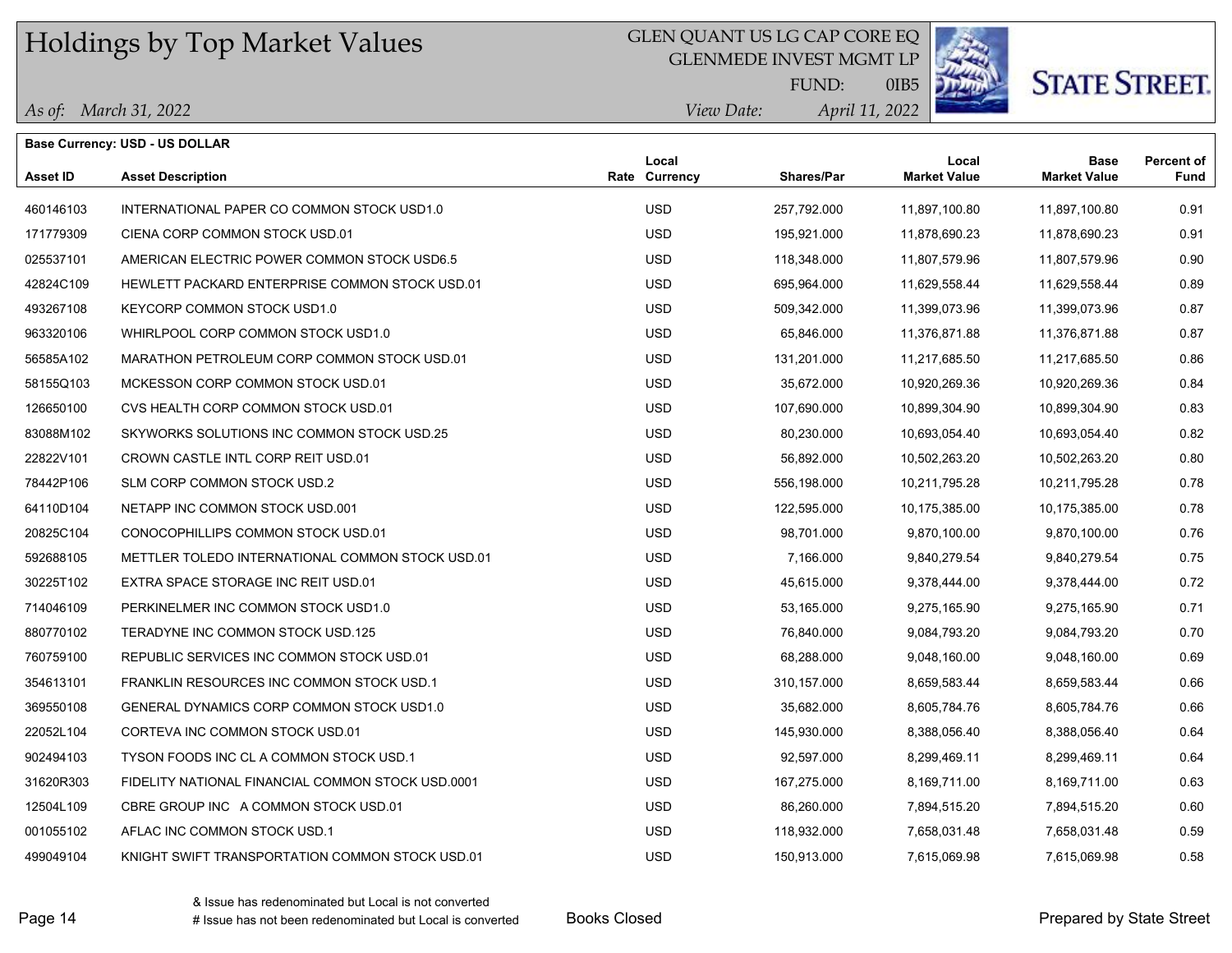## GLEN QUANT US LG CAP CORE EQ

GLENMEDE INVEST MGMT LP



# **STATE STREET.**

*April 11, 2022 View Date:* FUND:

0IB5

#### *As of: March 31, 2022*

|                   | <b>Base Currency: USD - US DOLLAR</b>            |           |                   |                   |                              |                                    |                                  |
|-------------------|--------------------------------------------------|-----------|-------------------|-------------------|------------------------------|------------------------------------|----------------------------------|
| Asset ID          | <b>Asset Description</b>                         | Rate      | Local<br>Currency | <b>Shares/Par</b> | Local<br><b>Market Value</b> | <b>Base</b><br><b>Market Value</b> | <b>Percent of</b><br><b>Fund</b> |
| 941848103         | WATERS CORP COMMON STOCK USD.01                  |           | <b>USD</b>        | 24,252.000        | 7,527,578.28                 | 7,527,578.28                       | 0.58                             |
| 49456B101         | KINDER MORGAN INC COMMON STOCK USD.01            |           | <b>USD</b>        | 390,194.000       | 7,378,568.54                 | 7,378,568.54                       | 0.57                             |
| 74736K101         | QORVO INC COMMON STOCK USD.0001                  |           | <b>USD</b>        | 57,496.000        | 7,135,253.60                 | 7,135,253.60                       | 0.55                             |
| 48203R104         | JUNIPER NETWORKS INC COMMON STOCK USD.00001      |           | <b>USD</b>        | 190.715.000       | 7,086,969.40                 | 7,086,969.40                       | 0.54                             |
| 45866F104         | INTERCONTINENTAL EXCHANGE IN COMMON STOCK USD.01 |           | <b>USD</b>        | 52,649.000        | 6,955,985.88                 | 6,955,985.88                       | 0.53                             |
| 817565104         | SERVICE CORP INTERNATIONAL COMMON STOCK USD1.0   |           | <b>USD</b>        | 105,624.000       | 6,952,171.68                 | 6,952,171.68                       | 0.53                             |
| 031100100         | AMETEK INC COMMON STOCK USD.01                   |           | <b>USD</b>        | 51,285.000        | 6,830,136.30                 | 6,830,136.30                       | 0.52                             |
| 458140100         | INTEL CORP COMMON STOCK USD.001                  |           | <b>USD</b>        | 137,210.000       | 6,800,127.60                 | 6,800,127.60                       | 0.52                             |
| 380237107         | GODADDY INC CLASS A COMMON STOCK USD 001         |           | <b>USD</b>        | 78,578.000        | 6,576,978.60                 | 6,576,978.60                       | 0.50                             |
| 46266C105         | IQVIA HOLDINGS INC COMMON STOCK USD.01           |           | <b>USD</b>        | 28.078.000        | 6,491,914.38                 | 6,491,914.38                       | 0.50                             |
| 931427108         | WALGREENS BOOTS ALLIANCE INC COMMON STOCK USD.01 |           | <b>USD</b>        | 141,373.000       | 6,329,269.21                 | 6,329,269.21                       | 0.48                             |
| 595112103         | MICRON TECHNOLOGY INC COMMON STOCK USD.1         |           | <b>USD</b>        | 80,384.000        | 6,261,109.76                 | 6,261,109.76                       | 0.48                             |
| 718172109         | PHILIP MORRIS INTERNATIONAL COMMON STOCK         |           | <b>USD</b>        | 65,571.000        | 6,159,739.74                 | 6,159,739.74                       | 0.47                             |
| 12008R107         | BUILDERS FIRSTSOURCE INC COMMON STOCK USD.01     |           | <b>USD</b>        | 94,944.000        | 6,127,685.76                 | 6,127,685.76                       | 0.47                             |
| 007903107         | ADVANCED MICRO DEVICES COMMON STOCK USD.01       |           | <b>USD</b>        | 55,160.000        | 6,031,194.40                 | 6,031,194.40                       | 0.46                             |
| 85748R009         | FIXED INC CLEARING CORP.REPO                     | 0.000 USD |                   | 3,136,882.550     | 3,136,882.55                 | 3,136,882.55                       | 0.24                             |
| <b>FUND Total</b> |                                                  |           |                   | 22,279,472.550    |                              | 1,305,470,594.17                   | 100.00                           |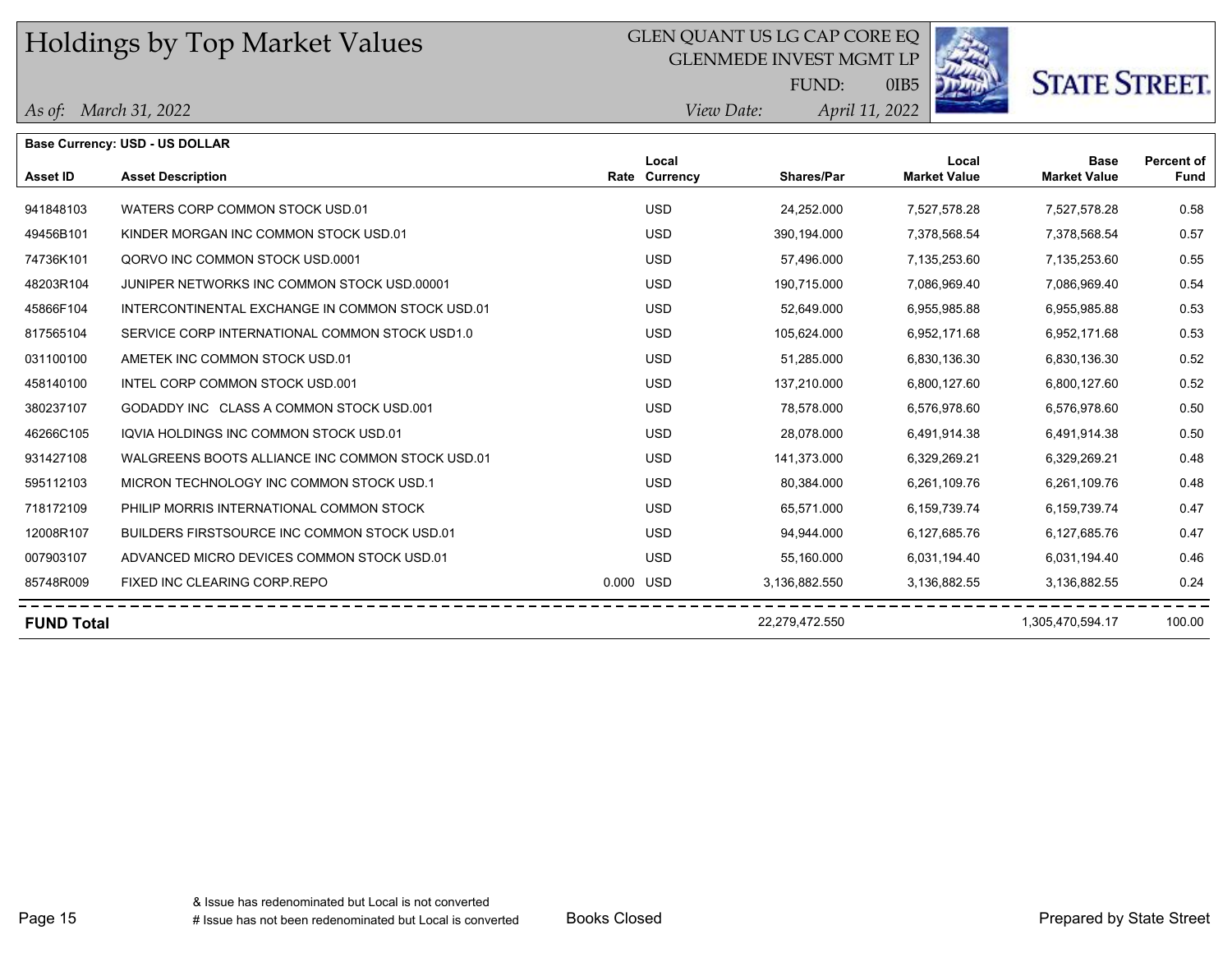### GLENMEDE SMALL CAP EQUITY

GLENMEDE INVEST MGMT LP



0IB6

*April 11, 2022 View Date:* FUND:

*As of: March 31, 2022*

|           | AS 0J: Wurch 31, 2022                            |           | <i>view Dute:</i>      | Apru 11, 2022  |                              |                                    |                    |
|-----------|--------------------------------------------------|-----------|------------------------|----------------|------------------------------|------------------------------------|--------------------|
|           | Base Currency: USD - US DOLLAR                   |           |                        |                |                              |                                    |                    |
| Asset ID  | <b>Asset Description</b>                         |           | Local<br>Rate Currency | Shares/Par     | Local<br><b>Market Value</b> | <b>Base</b><br><b>Market Value</b> | Percent of<br>Fund |
|           |                                                  |           |                        |                |                              |                                    |                    |
| 85748R009 | FIXED INC CLEARING CORP.REPO                     | 0.000 USD |                        | 45,178,234.870 | 45,178,234.87                | 45,178,234.87                      | 2.94               |
| 69047Q102 | OVINTIV INC COMMON STOCK                         |           | <b>USD</b>             | 598,205.000    | 32,344,944.35                | 32,344,944.35                      | 2.11               |
| 30050B101 | EVOLENT HEALTH INC A COMMON STOCK USD.01         |           | <b>USD</b>             | 854,681.000    | 27,606,196.30                | 27,606,196.30                      | 1.80               |
| 97650W108 | WINTRUST FINANCIAL CORP COMMON STOCK             |           | <b>USD</b>             | 285,440.000    | 26,525,939.20                | 26,525,939.20                      | 1.73               |
| 103304101 | BOYD GAMING CORP COMMON STOCK USD.01             |           | <b>USD</b>             | 395,097.000    | 25,989,480.66                | 25,989,480.66                      | 1.69               |
| 12653C108 | CNX RESOURCES CORP COMMON STOCK USD.01           |           | <b>USD</b>             | 1,235,376.000  | 25,596,990.72                | 25,596,990.72                      | 1.67               |
| 44109J106 | <b>HOSTESS BRANDS INC COMMON STOCK USD.0001</b>  |           | <b>USD</b>             | 1,141,102.000  | 25,035,777.88                | 25,035,777.88                      | 1.63               |
| 91336L107 | UNIVAR SOLUTIONS INC COMMON STOCK USD.01         |           | <b>USD</b>             | 757,788.000    | 24,355,306.32                | 24,355,306.32                      | 1.59               |
| 141788109 | CARGURUS INC COMMON STOCK USD.001                |           | <b>USD</b>             | 565,313.000    | 24,003,189.98                | 24,003,189.98                      | 1.56               |
| 254543101 | DIODES INC COMMON STOCK USD.667                  |           | <b>USD</b>             | 267,109.000    | 23,235,811.91                | 23,235,811.91                      | 1.51               |
| 049164205 | ATLAS AIR WORLDWIDE HOLDINGS COMMON STOCK USD.01 |           | <b>USD</b>             | 257,288.000    | 22,221,964.56                | 22,221,964.56                      | 1.45               |
| 410120109 | HANCOCK WHITNEY CORP COMMON STOCK USD3.33        |           | <b>USD</b>             | 424,885.000    | 22, 157, 752. 75             | 22, 157, 752. 75                   | 1.44               |
| 302520101 | FNB CORP COMMON STOCK USD 01                     |           | <b>USD</b>             | 1,759,773.000  | 21,909,173.85                | 21,909,173.85                      | 1.43               |
| 904214103 | UMPQUA HOLDINGS CORP COMMON STOCK                |           | <b>USD</b>             | 1,143,067.000  | 21,558,243.62                | 21,558,243.62                      | 1.40               |
| 576485205 | MATADOR RESOURCES CO COMMON STOCK USD.01         |           | <b>USD</b>             | 406,226.000    | 21,521,853.48                | 21,521,853.48                      | 1.40               |
| 073685109 | BEACON ROOFING SUPPLY INC COMMON STOCK USD.01    |           | <b>USD</b>             | 357,780.000    | 21,209,198.40                | 21,209,198.40                      | 1.38               |
| 92047W101 | VALVOLINE INC COMMON STOCK USD.01                |           | <b>USD</b>             | 672,025.000    | 21,209,109.00                | 21,209,109.00                      | 1.38               |
| 00191U102 | ASGN INC COMMON STOCK USD 01                     |           | <b>USD</b>             | 180,037.000    | 21,012,118.27                | 21,012,118.27                      | 1.37               |
| 001744101 | AMN HEALTHCARE SERVICES INC COMMON STOCK USD.01  |           | <b>USD</b>             | 197,385.000    | 20,593,177.05                | 20,593,177.05                      | 1.34               |

750917106 RAMBUS INC COMMON STOCK USD.001 USD 642,238.000 20,480,969.82 20,480,969.82 1.33 838518108 SOUTH JERSEY INDUSTRIES COMMON STOCK USD1.25 USD 587,630.000 20,302,616.50 20,302,616.50 1.32 576323109 MASTEC INC COMMON STOCK USD.1 USD 230,118.000 20,043,277.80 20,043,277.80 1.31 42226A107 HEALTHEQUITY INC COMMON STOCK USD.0001 USD 294,986.000 19,893,855.84 19,893,855.84 1.30 78454L100 SM ENERGY CO COMMON STOCK USD.01 USD 509,338.000 19,838,715.10 19,838,715.10 1.29 65336K103 NEXSTAR MEDIA GROUP INC CL A COMMON STOCK USD.01 USD 104,749.000 19,743,091.52 19,743,091.52 1.29 928254101 VIRTU FINANCIAL INC CLASS A COMMON STOCK USD.00001 USD 528,651.000 19,676,390.22 19,676,390.22 1.28 860630102 STIFEL FINANCIAL CORP COMMON STOCK USD.15 USD USD 282,820.000 19,203,478.00 19,203,478.00 1.25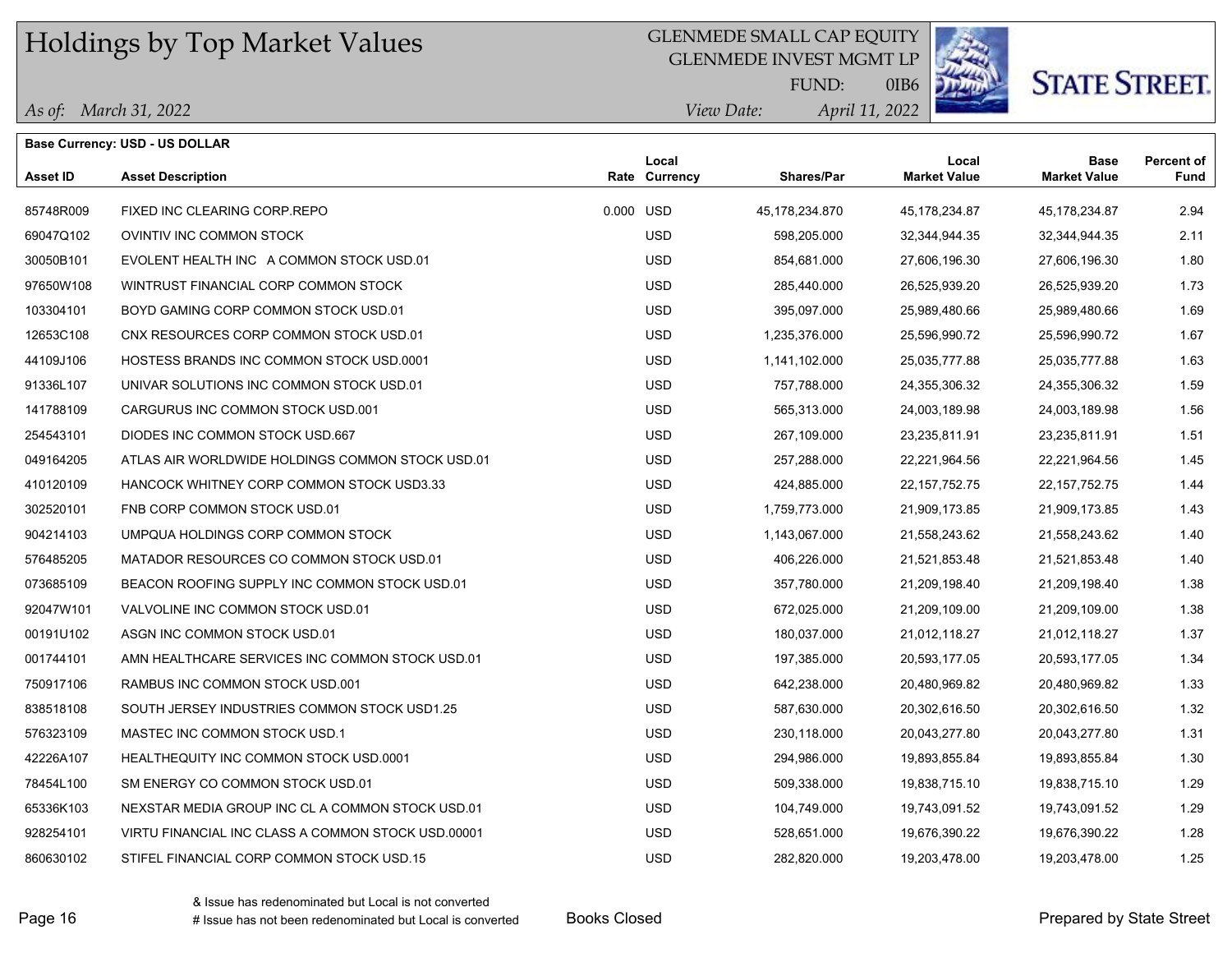### GLENMEDE SMALL CAP EQUITY

GLENMEDE INVEST MGMT LP



#### **STATE STREET.** 0IB6

|                 | <b>Base Currency: USD - US DOLLAR</b>                    |                        |                   |                              |                                    |                    |
|-----------------|----------------------------------------------------------|------------------------|-------------------|------------------------------|------------------------------------|--------------------|
| <b>Asset ID</b> | <b>Asset Description</b>                                 | Local<br>Rate Currency | <b>Shares/Par</b> | Local<br><b>Market Value</b> | <b>Base</b><br><b>Market Value</b> | Percent of<br>Fund |
| 69327R101       | PDC ENERGY INC COMMON STOCK USD.01                       | <b>USD</b>             | 262,572.000       | 19,083,732.96                | 19,083,732.96                      | 1.24               |
| 562662106       | MANDIANT INC COMMON STOCK USD 0001                       | <b>USD</b>             | 852,717.000       | 19,024,116.27                | 19,024,116.27                      | 1.24               |
| 74112D101       | PRESTIGE CONSUMER HEALTHCARE COMMON STOCK USD.01         | <b>USD</b>             | 353,197.000       | 18,698,249.18                | 18,698,249.18                      | 1.22               |
| 204166102       | COMMVAULT SYSTEMS INC COMMON STOCK USD.01                | <b>USD</b>             | 279,874.000       | 18,569,639.90                | 18,569,639.90                      | 1.21               |
| 95082P105       | WESCO INTERNATIONAL INC COMMON STOCK USD.01              | <b>USD</b>             | 141,738.000       | 18,445,783.32                | 18,445,783.32                      | 1.20               |
| 127190304       | CACI INTERNATIONAL INC CL A COMMON STOCK USD 1           | <b>USD</b>             | 61,212.000        | 18,440,727.12                | 18,440,727.12                      | 1.20               |
| 69007J106       | OUTFRONT MEDIA INC REIT USD.01                           | <b>USD</b>             | 639,946.000       | 18,193,664.78                | 18,193,664.78                      | 1.19               |
| 171779309       | CIENA CORP COMMON STOCK USD.01                           | <b>USD</b>             | 298,532.000       | 18,099,995.16                | 18,099,995.16                      | 1.18               |
| 589889104       | MERIT MEDICAL SYSTEMS INC COMMON STOCK                   | <b>USD</b>             | 269,726.000       | 17,942,173.52                | 17,942,173.52                      | 1.17               |
| 695127100       | PACIRA BIOSCIENCES INC COMMON STOCK USD.001              | <b>USD</b>             | 233,401.000       | 17,813,164.32                | 17,813,164.32                      | 1.16               |
| 40637H109       | HALOZYME THERAPEUTICS INC COMMON STOCK USD.001           | <b>USD</b>             | 444,243.000       | 17,716,410.84                | 17,716,410.84                      | 1.15               |
| 431571108       | HILLENBRAND INC COMMON STOCK                             | <b>USD</b>             | 400,007.000       | 17,668,309.19                | 17,668,309.19                      | 1.15               |
| 149150104       | CATHAY GENERAL BANCORP COMMON STOCK USD.01               | <b>USD</b>             | 392,478.000       | 17,563,390.50                | 17,563,390.50                      | 1.14               |
| 529043101       | LXP INDUSTRIAL TRUST REIT USD.0001                       | <b>USD</b>             | 1,117,207.000     | 17,540,149.90                | 17,540,149.90                      | 1.14               |
| 46333X108       | <b>IRONWOOD PHARMACEUTICALS INC COMMON STOCK USD.001</b> | <b>USD</b>             | 1,339,832.000     | 16,855,086.56                | 16,855,086.56                      | 1.10               |
| 29084Q100       | EMCOR GROUP INC COMMON STOCK USD.01                      | <b>USD</b>             | 148,939.000       | 16,774,999.57                | 16,774,999.57                      | 1.09               |
| 860372101       | STEWART INFORMATION SERVICES COMMON STOCK USD1.0         | <b>USD</b>             | 273,982.000       | 16,606,049.02                | 16,606,049.02                      | 1.08               |
| G01767105       | ALKERMES PLC COMMON STOCK USD.01                         | <b>USD</b>             | 630,073.000       | 16,577,220.63                | 16,577,220.63                      | 1.08               |
| 91325V108       | UNITI GROUP INC REIT USD 0001                            | <b>USD</b>             | 1,201,987.000     | 16,539,341.12                | 16,539,341.12                      | 1.08               |
| 09739D100       | BOISE CASCADE CO COMMON STOCK USD.01                     | <b>USD</b>             | 234,047.000       | 16,259,245.09                | 16,259,245.09                      | 1.06               |
| 043436104       | ASBURY AUTOMOTIVE GROUP COMMON STOCK USD.01              | <b>USD</b>             | 99,184.000        | 15,889,276.80                | 15,889,276.80                      | 1.04               |
| 575385109       | MASONITE INTERNATIONAL CORP COMMON STOCK                 | <b>USD</b>             | 177,417.000       | 15,779,467.98                | 15,779,467.98                      | 1.03               |
| 78463M107       | SPS COMMERCE INC COMMON STOCK USD 001                    | <b>USD</b>             | 119,806.000       | 15,718,547.20                | 15,718,547.20                      | 1.02               |
| G2717B108       | CUSHMAN + WAKEFIELD PLC COMMON STOCK USD.01              | <b>USD</b>             | 762,461.000       | 15,638,075.11                | 15,638,075.11                      | 1.02               |
| 670704105       | NUVASIVE INC COMMON STOCK USD.001                        | <b>USD</b>             | 273,334.000       | 15,498,037.80                | 15,498,037.80                      | 1.01               |
| 06652K103       | BANKUNITED INC COMMON STOCK USD.01                       | <b>USD</b>             | 349,354.000       | 15,357,601.84                | 15,357,601.84                      | 1.00               |
| 87305R109       | TTM TECHNOLOGIES COMMON STOCK USD.001                    | <b>USD</b>             | 1,031,771.000     | 15,290,846.22                | 15,290,846.22                      | 1.00               |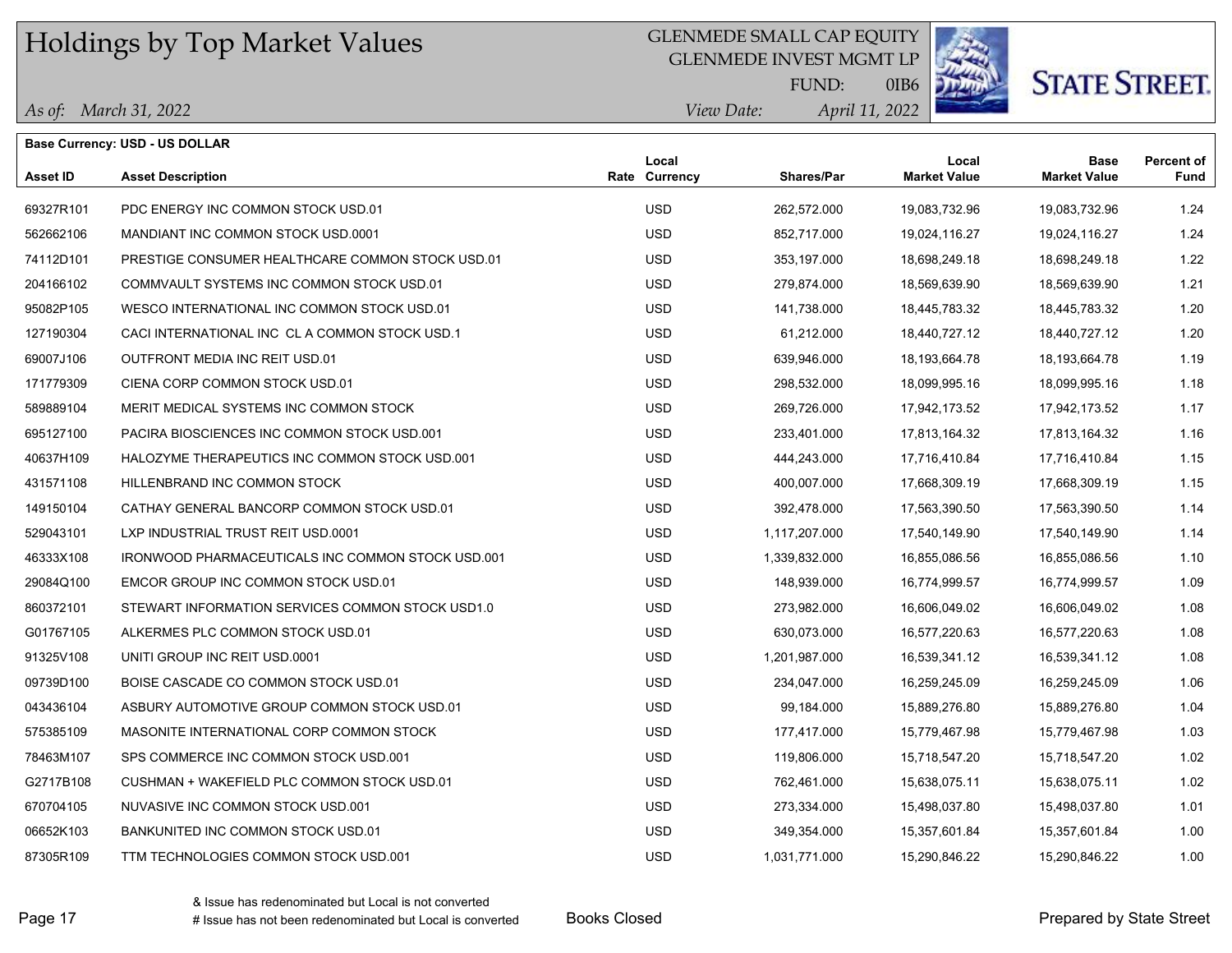### GLENMEDE SMALL CAP EQUITY

GLENMEDE INVEST MGMT LP



*April 11, 2022*

0IB6

#### *As of: March 31, 2022*

|            | FUND:       | C |
|------------|-------------|---|
| View Date: | April 11, 2 |   |

|           | Base Currency: USD - US DOLLAR                   |                        |             |                              |                                    |                           |
|-----------|--------------------------------------------------|------------------------|-------------|------------------------------|------------------------------------|---------------------------|
| Asset ID  | <b>Asset Description</b>                         | Local<br>Rate Currency | Shares/Par  | Local<br><b>Market Value</b> | <b>Base</b><br><b>Market Value</b> | <b>Percent of</b><br>Fund |
| 743312100 | PROGRESS SOFTWARE CORP COMMON STOCK USD.01       | <b>USD</b>             | 324,392.000 | 15,275,619.28                | 15,275,619.28                      | 1.00                      |
| 59064R109 | MESA LABORATORIES INC COMMON STOCK               | <b>USD</b>             | 59,903.000  | 15,268,076.64                | 15,268,076.64                      | 0.99                      |
| 720190206 | PIEDMONT OFFICE REALTY TRU A REIT USD.01         | <b>USD</b>             | 885,778.000 | 15,253,097.16                | 15,253,097.16                      | 0.99                      |
| 388689101 | GRAPHIC PACKAGING HOLDING CO COMMON STOCK USD.01 | <b>USD</b>             | 753,533.000 | 15,100,801.32                | 15,100,801.32                      | 0.98                      |
| 29977A105 | EVERCORE INC A COMMON STOCK USD.01               | <b>USD</b>             | 135,519.000 | 15,085,975.08                | 15,085,975.08                      | 0.98                      |
| 85254J102 | STAG INDUSTRIAL INC REIT USD.01                  | <b>USD</b>             | 360,399.000 | 14,902,498.65                | 14,902,498.65                      | 0.97                      |
| 749397105 | R1 RCM INC COMMON STOCK USD 01                   | <b>USD</b>             | 553,960.000 | 14,823,969.60                | 14,823,969.60                      | 0.97                      |
| 44930G107 | ICU MEDICAL INC COMMON STOCK USD.1               | <b>USD</b>             | 66,450.000  | 14,794,428.00                | 14,794,428.00                      | 0.96                      |
| 444097109 | HUDSON PACIFIC PROPERTIES IN REIT USD.01         | <b>USD</b>             | 530,615.000 | 14,724,566.25                | 14,724,566.25                      | 0.96                      |
| 827048109 | SILGAN HOLDINGS INC COMMON STOCK USD.01          | <b>USD</b>             | 315,554.000 | 14,588,061.42                | 14,588,061.42                      | 0.95                      |
| 039653100 | ARCOSA INC COMMON STOCK USD.01                   | <b>USD</b>             | 253,686.000 | 14,523,523.50                | 14,523,523.50                      | 0.95                      |
| 48123V102 | ZIFF DAVIS INC COMMON STOCK USD.01               | <b>USD</b>             | 147,302.000 | 14,255,887.56                | 14,255,887.56                      | 0.93                      |
| 267475101 | DYCOM INDUSTRIES INC COMMON STOCK USD.3333333    | <b>USD</b>             | 148,939.000 | 14, 187, 929. 14             | 14, 187, 929. 14                   | 0.92                      |
| 45688C107 | INGEVITY CORP COMMON STOCK USD.01                | <b>USD</b>             | 216,043.000 | 13,841,875.01                | 13,841,875.01                      | 0.90                      |
| 646025106 | NEW JERSEY RESOURCES CORP COMMON STOCK USD2.5    | <b>USD</b>             | 291,657.000 | 13,375,390.02                | 13,375,390.02                      | 0.87                      |
| 29272W109 | ENERGIZER HOLDINGS INC COMMON STOCK              | <b>USD</b>             | 434,050.000 | 13,351,378.00                | 13,351,378.00                      | 0.87                      |
| 750236101 | RADIAN GROUP INC COMMON STOCK USD.001            | USD                    | 597,065.000 | 13,260,813.65                | 13,260,813.65                      | 0.86                      |
| 500255104 | KOHLS CORP COMMON STOCK USD.01                   | <b>USD</b>             | 219,316.000 | 13,259,845.36                | 13,259,845.36                      | 0.86                      |
| 92343X100 | VERINT SYSTEMS INC COMMON STOCK USD 001          | <b>USD</b>             | 255,978.000 | 13,234,062.60                | 13,234,062.60                      | 0.86                      |
| 828730200 | SIMMONS FIRST NATL CORP CL A COMMON STOCK USD.01 | <b>USD</b>             | 495,263.000 | 12,985,795.86                | 12,985,795.86                      | 0.85                      |
| 736508847 | PORTLAND GENERAL ELECTRIC CO COMMON STOCK        | <b>USD</b>             | 235,029.000 | 12,961,849.35                | 12,961,849.35                      | 0.84                      |
| 640491106 | NEOGEN CORP COMMON STOCK USD.16                  | <b>USD</b>             | 418,708.000 | 12,912,954.72                | 12,912,954.72                      | 0.84                      |
| 29275Y102 | <b>ENERSYS COMMON STOCK USD.01</b>               | <b>USD</b>             | 168,578.000 | 12,570,861.46                | 12,570,861.46                      | 0.82                      |
| 87265H109 | TRI POINTE HOMES INC COMMON STOCK USD.01         | <b>USD</b>             | 613,759.000 | 12,324,280.72                | 12,324,280.72                      | 0.80                      |
| 35905A109 | FRONTDOOR INC COMMON STOCK USD.01                | <b>USD</b>             | 410,851.000 | 12,263,902.35                | 12,263,902.35                      | 0.80                      |
| 03076K108 | AMERIS BANCORP COMMON STOCK USD1.0               | <b>USD</b>             | 275,618.000 | 12,094,117.84                | 12,094,117.84                      | 0.79                      |
| 505336107 | LA Z BOY INC COMMON STOCK USD1.0                 | <b>USD</b>             | 415,719.000 | 10,962,510.03                | 10,962,510.03                      | 0.71                      |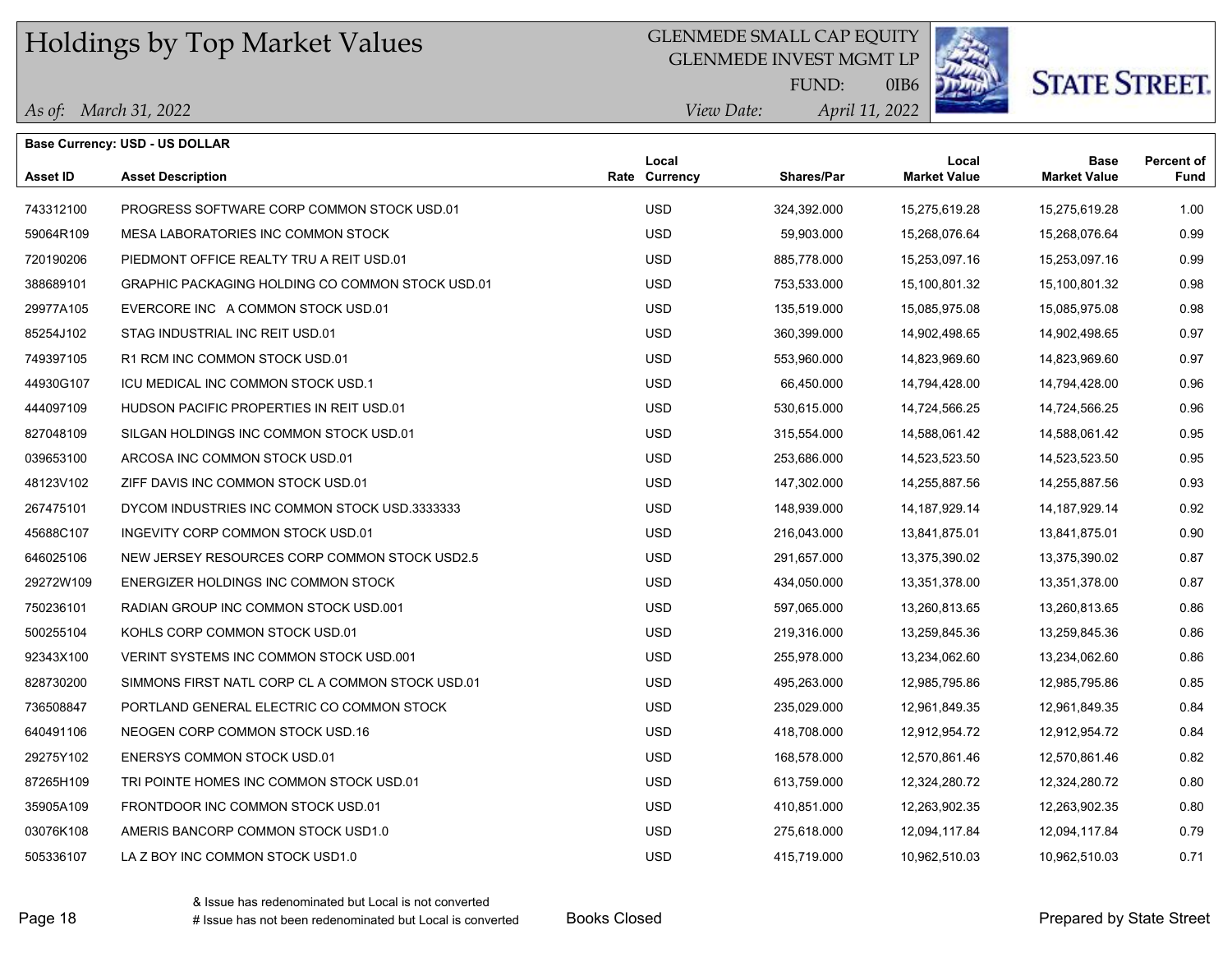### GLENMEDE SMALL CAP EQUITY

GLENMEDE INVEST MGMT LP

FUND:



0IB6

*April 11, 2022*

*View Date:*

| As of: March 31, 2022 |  |  |
|-----------------------|--|--|
|-----------------------|--|--|

|                   | <b>Base Currency: USD - US DOLLAR</b>             |               |                   |                     |                     |            |
|-------------------|---------------------------------------------------|---------------|-------------------|---------------------|---------------------|------------|
|                   |                                                   | Local         |                   | Local               | <b>Base</b>         | Percent of |
| Asset ID          | <b>Asset Description</b>                          | Rate Currency | <b>Shares/Par</b> | <b>Market Value</b> | <b>Market Value</b> | Fund       |
|                   |                                                   |               |                   |                     |                     |            |
| 71377A103         | PERFORMANCE FOOD GROUP CO COMMON STOCK USD 01     | <b>USD</b>    | 215.061.000       | 10,948,755.51       | 10,948,755.51       | 0.71       |
| 50189K103         | LCI INDUSTRIES COMMON STOCK USD.01                | <b>USD</b>    | 103,767.000       | 10,772,052.27       | 10,772,052.27       | 0.70       |
| 344849104         | FOOT LOCKER INC COMMON STOCK USD.01               | <b>USD</b>    | 337,158.000       | 10,000,106.28       | 10,000,106.28       | 0.65       |
| G4388N106         | HELEN OF TROY LTD COMMON STOCK USD.1              | <b>USD</b>    | 50,737.000        | 9,936,334.08        | 9,936,334.08        | 0.65       |
| 25402D102         | DIGITALOCEAN HOLDINGS INC COMMON STOCK USD 000025 | <b>USD</b>    | 159.007.000       | 9,198,554.95        | 9,198,554.95        | 0.60       |
| 868459108         | SUPERNUS PHARMACEUTICALS INC COMMON STOCK USD.001 | <b>USD</b>    | 254,355.000       | 8,220,753.60        | 8,220,753.60        | 0.54       |
| 64049M209         | NEOGENOMICS INC COMMON STOCK USD.001              | <b>USD</b>    | 633.415.000       | 7,695,992.25        | 7,695,992.25        | 0.50       |
| 58506Q109         | MEDPACE HOLDINGS INC COMMON STOCK USD.01          | <b>USD</b>    | 687.000           | 112,386.33          | 112,386.33          | 0.01       |
| <b>FUND Total</b> |                                                   |               | 83,584,229.870    |                     | 1,535,099,165.71    | 100.00     |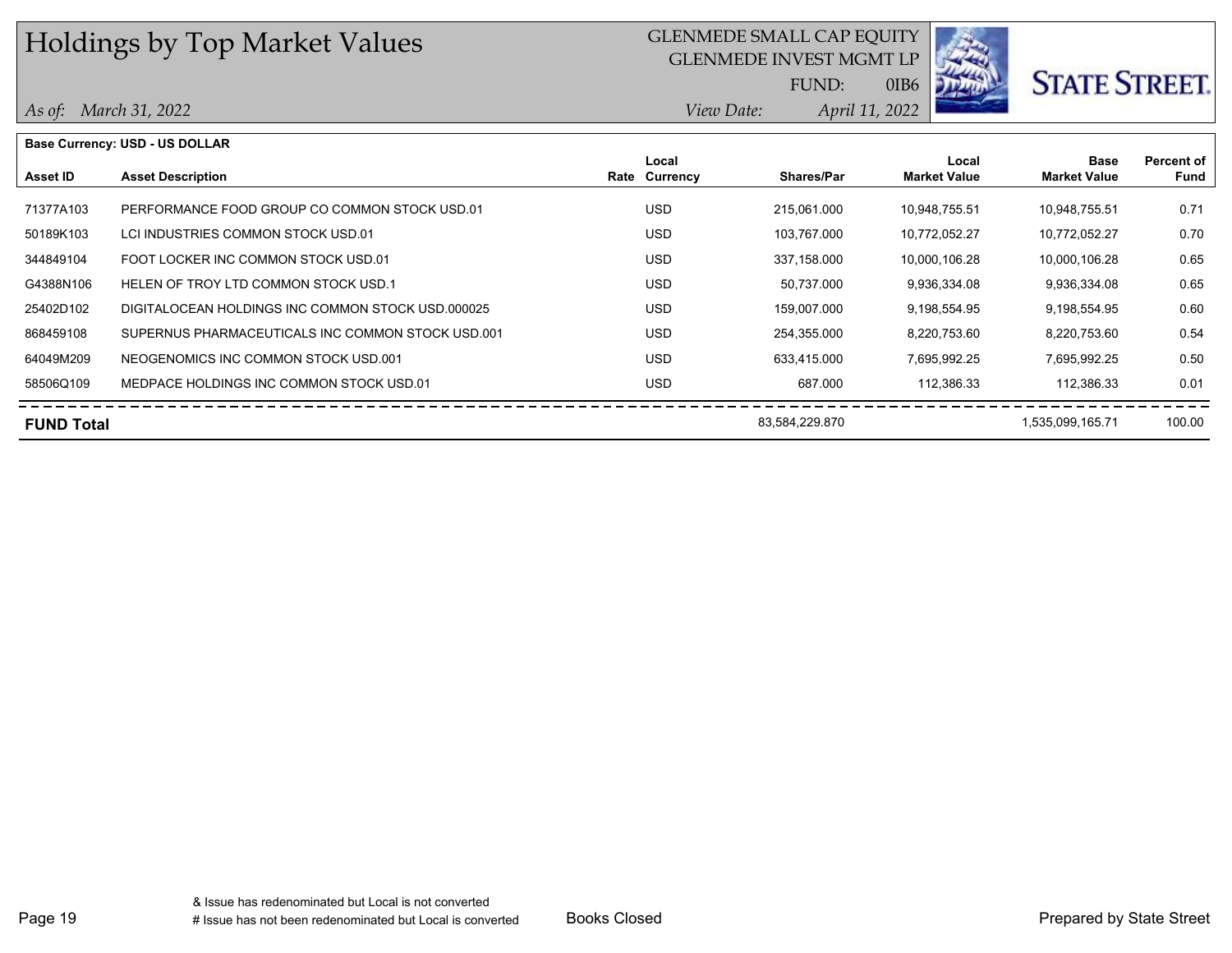### GLENMEDE QUANT INTL EQ PORT

**GLENMEDE** 



# **STATE STREET.**

0IB7 *April 11, 2022* FUND:

| As of: March 31, 2022 |
|-----------------------|
|-----------------------|

**Base Currency: USD - US DOLLAR**

| <i>View Date:</i> | April 11, 20 |
|-------------------|--------------|
|                   |              |

| Asset ID  | <b>Asset Description</b>                         | Local<br>Rate Currency | Shares/Par  | Local<br><b>Market Value</b> | Base<br><b>Market Value</b> | <b>Percent of</b><br><b>Fund</b> |
|-----------|--------------------------------------------------|------------------------|-------------|------------------------------|-----------------------------|----------------------------------|
| 416343002 | CAPGEMINI SE COMMON STOCK EUR8.0                 | <b>EUR</b>             | 4,251.000   | 860,827.50                   | 952,290.21                  | 3.11                             |
| 000375204 | ABB LTD SPON ADR ADR                             | <b>USD</b>             | 24,910.000  | 805,589.40                   | 805,589.40                  | 2.63                             |
| 654802206 | NITTO DENKO CORP UNSPONS ADR ADR                 | <b>USD</b>             | 22,151.000  | 792,341.27                   | 792,341.27                  | 2.59                             |
| 567173901 | SANOFI COMMON STOCK EUR2.0                       | <b>EUR</b>             | 7,582.000   | 701,410.82                   | 775,935.55                  | 2.54                             |
| 064149107 | BANK OF NOVA SCOTIA COMMON STOCK                 | <b>USD</b>             | 10,660.000  | 764,535.20                   | 764,535.20                  | 2.50                             |
| 617232004 | CANON INC COMMON STOCK                           | <b>JPY</b>             | 30,300.000  | 90,687,900.00                | 744,931.00                  | 2.44                             |
| 711038901 | ROCHE HOLDING AG GENUSSCHEIN COMMON STOCK        | CHF                    | 1,860.000   | 681,597.00                   | 737,619.18                  | 2.41                             |
| 691678007 | UNITED OVERSEAS BANK LTD COMMON STOCK            | SGD                    | 31,015.000  | 993,100.30                   | 732,726.09                  | 2.40                             |
| 566935904 | REPSOL SA COMMON STOCK EUR1.                     | <b>EUR</b>             | 54,587.000  | 650,895.39                   | 720,052.87                  | 2.35                             |
| 142795202 | CARLSBERG AS B SPON ADR ADR                      | <b>USD</b>             | 28,107.000  | 684,686.52                   | 684,686.52                  | 2.24                             |
| 092528900 | <b>GLAXOSMITHKLINE PLC COMMON STOCK GBP.25</b>   | <b>GBP</b>             | 29,729.000  | 489,696.09                   | 643,289.08                  | 2.10                             |
| 136069952 | CAN IMPERIAL BK OF COMMERCE COMMON STOCK         | CAD                    | 5,100.000   | 773,925.00                   | 619,065.71                  | 2.02                             |
| 553397902 | SWISSCOM AG REG COMMON STOCK CHF1.0              | <b>CHF</b>             | 996.000     | 552,780.00                   | 598,214.38                  | 1.96                             |
| 698538006 | ASTELLAS PHARMA INC COMMON STOCK                 | <b>JPY</b>             | 37,800.000  | 72,235,800.00                | 593,361.26                  | 1.94                             |
| 024054900 | SCHRODERS PLC COMMON STOCK GBP1.0                | <b>GBP</b>             | 13,918.000  | 449,690.58                   | 590,735.85                  | 1.93                             |
| 645553900 | ICL GROUP LTD COMMON STOCK ILS1.0                | <b>ILS</b>             | 47,200.000  | 1,804,456.00                 | 565,465.20                  | 1.85                             |
| 891160954 | TORONTO DOMINION BANK COMMON STOCK               | CAD                    | 7,100.000   | 704,249.00                   | 563,331.60                  | 1.84                             |
| B1XZS8907 | ANGLO AMERICAN PLC COMMON STOCK USD 54945        | GBP                    | 10,400.000  | 413,140.00                   | 542,721.20                  | 1.78                             |
| BRTNNQ907 | MEDIBANK PRIVATE LTD COMMON STOCK                | <b>AUD</b>             | 226,388.000 | 697,275.04                   | 521,771.08                  | 1.71                             |
| 233825207 | MERCEDES BENZ GROUP UNSP ADR ADR                 | <b>USD</b>             | 29,725.000  | 520,187.50                   | 520,187.50                  | 1.70                             |
| 738048909 | COMPAGNIE DE SAINT GOBAIN COMMON STOCK EUR4.0    | <b>EUR</b>             | 8,600.000   | 466,722.00                   | 516,311.10                  | 1.69                             |
| 685856007 | SUMITOMO CHEMICAL CO LTD COMMON STOCK            | <b>JPY</b>             | 111,200.000 | 62,494,400.00                | 513,343.19                  | 1.68                             |
| ACI09N1W4 | UBS GROUP AG REG COMMON STOCK CHF.1              | CHF                    | 25,500.000  | 462,697.50                   | 500,727.77                  | 1.64                             |
| B288C9908 | <b>IBERDROLA SA COMMON STOCK EUR.75</b>          | <b>EUR</b>             | 45,000.000  | 446,400.00                   | 493,829.89                  | 1.62                             |
| ACI06R7K8 | CIE FINANCIERE RICHEMO A REG COMMON STOCK CHF1.0 | <b>CHF</b>             | 3,800.000   | 448,400.00                   | 485,255.13                  | 1.59                             |
| 904767704 | UNILEVER PLC SPONSORED ADR ADR                   | <b>USD</b>             | 10,612.000  | 483,588.84                   | 483,588.84                  | 1.58                             |
| B0M0C8905 | SUMCO CORP COMMON STOCK                          | <b>JPY</b>             | 28,900.000  | 58,580,300.00                | 481,191.88                  | 1.57                             |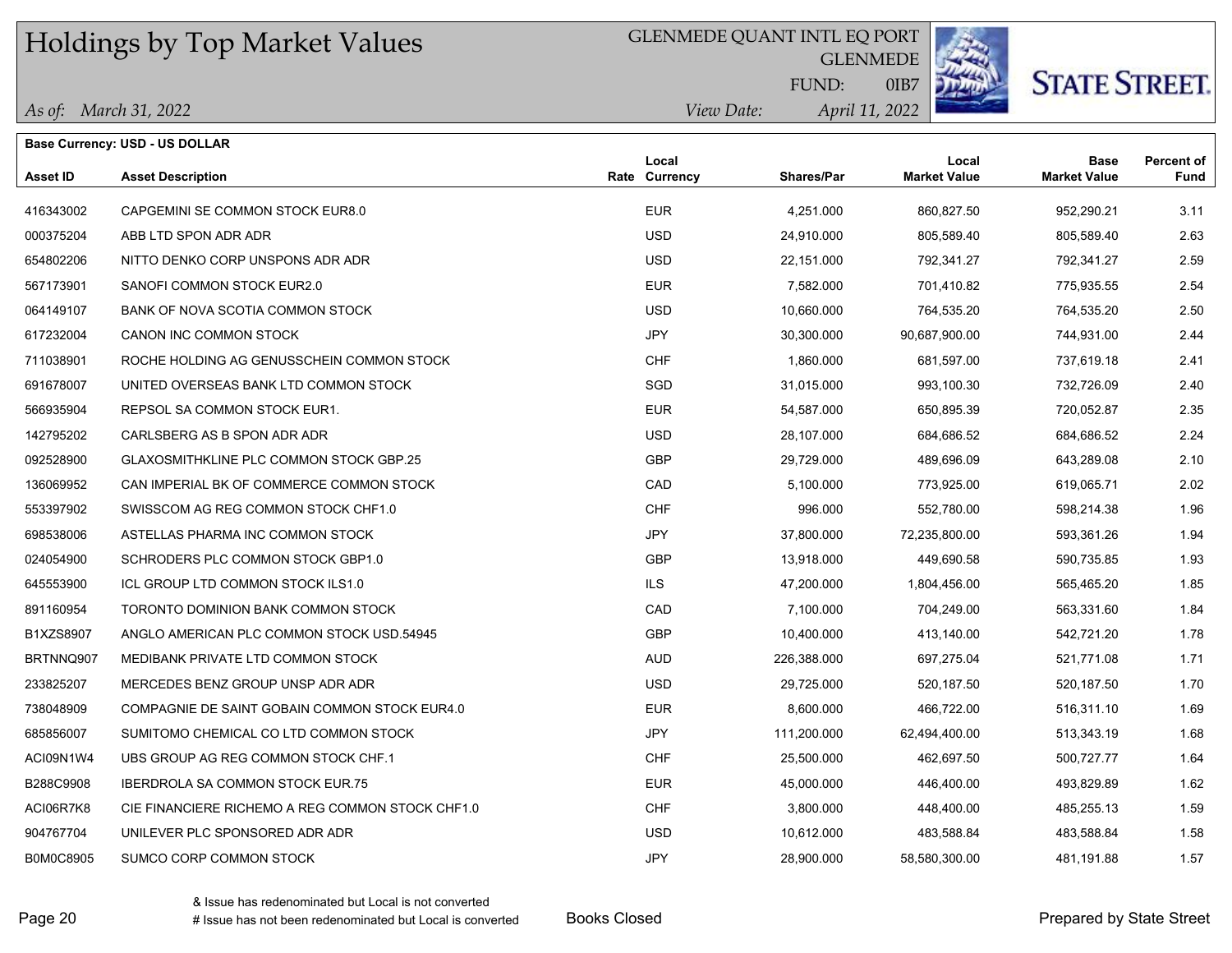GLENMEDE QUANT INTL EQ PORT

GLENMEDE

0IB7



**STATE STREET.** 

| As of: March 31, 2022 |  |
|-----------------------|--|
|-----------------------|--|

|                 | Base Currency: USD - US DOLLAR                  |                        |                   |                              |                                    |                           |
|-----------------|-------------------------------------------------|------------------------|-------------------|------------------------------|------------------------------------|---------------------------|
| <b>Asset ID</b> | <b>Asset Description</b>                        | Local<br>Rate Currency | <b>Shares/Par</b> | Local<br><b>Market Value</b> | <b>Base</b><br><b>Market Value</b> | <b>Percent of</b><br>Fund |
| BD6FXN906       | RED ELECTRICA CORPORACION SA COMMON STOCK EUR.5 | <b>EUR</b>             | 22,791.000        | 424,140.51                   | 469,205.34                         | 1.53                      |
| 461785909       | DEUTSCHE POST AG REG COMMON STOCK               | <b>EUR</b>             | 9,639.000         | 419,778.45                   | 464,379.81                         | 1.52                      |
| ACI07KLY6       | VODAFONE GROUP PLC COMMON STOCK USD 2095238     | <b>GBP</b>             | 278,700.000       | 347,929.08                   | 457,056.90                         | 1.49                      |
| BYZQ07905       | CK ASSET HOLDINGS LTD COMMON STOCK HKD1.0       | <b>HKD</b>             | 64,300.000        | 3,452,910.00                 | 440,798.90                         | 1.44                      |
| 56501R106       | MANULIFE FINANCIAL CORP COMMON STOCK            | <b>USD</b>             | 19,456.000        | 415.385.60                   | 415,385.60                         | 1.36                      |
| B13X01900       | EIFFAGE COMMON STOCK EUR4.0                     | <b>EUR</b>             | 3,900.000         | 363,636.00                   | 402,272.24                         | 1.32                      |
| 706271905       | SODEXO SA COMMON STOCK EUR4.0                   | <b>EUR</b>             | 4,900.000         | 361,620.00                   | 400,042.04                         | 1.31                      |
| 612922906       | ASX LTD COMMON STOCK                            | <b>AUD</b>             | 6,500.000         | 531,700.00                   | 397,871.24                         | 1.30                      |
| 572797900       | SIEMENS AG REG COMMON STOCK NPV                 | <b>EUR</b>             | 2,800.000         | 351,848.00                   | 389,231.76                         | 1.27                      |
| B44XTX902       | PANDORA A/S COMMON STOCK DKK.01                 | <b>DKK</b>             | 4,000.000         | 2,590,400.00                 | 385,241.15                         | 1.26                      |
| 313486904       | BARCLAYS PLC COMMON STOCK GBP.25                | <b>GBP</b>             | 197,700.000       | 293,189.10                   | 385, 147. 75                       | 1.26                      |
| B15C55900       | TOTALENERGIES SE COMMON STOCK EUR2.5            | <b>EUR</b>             | 7,490.000         | 344,764.70                   | 381,395.87                         | 1.25                      |
| 438042905       | PUBLICIS GROUPE COMMON STOCK EUR.4              | <b>EUR</b>             | 5,595.000         | 309,179.70                   | 342,029.97                         | 1.12                      |
| 23405X209       | DAITO TRUST CONS SPN ADR ADR                    | <b>USD</b>             | 12,615.000        | 334,865.18                   | 334,865.18                         | 1.10                      |
| ACI0690K5       | SUNTORY BEVERAGE + FOOD LTD COMMON STOCK        | <b>JPY</b>             | 8,700.000         | 40,542,000.00                | 333,021.19                         | 1.09                      |
| 575602909       | BAYERISCHE MOTOREN WERKE AG COMMON STOCK EUR1.0 | <b>EUR</b>             | 3,600.000         | 282,960.00                   | 313,024.43                         | 1.02                      |
| 656946001       | MARUBENI CORP COMMON STOCK                      | <b>JPY</b>             | 26,700.000        | 38,074,200.00                | 312,750.12                         | 1.02                      |
| 658508007       | SUNCORP GROUP LTD COMMON STOCK                  | <b>AUD</b>             | 35,826.000        | 398,385.12                   | 298,111.68                         | 0.97                      |
| 679390005       | SEKISUI HOUSE LTD COMMON STOCK                  | <b>JPY</b>             | 15,000.000        | 35,565,000.00                | 292,138.98                         | 0.96                      |
| 008118002       | BARRATT DEVELOPMENTS PLC COMMON STOCK GBP.1     | <b>GBP</b>             | 42,270.000        | 220,818.48                   | 290,078.11                         | 0.95                      |
| ACI07GG13       | NOVO NORDISK A/S B COMMON STOCK DKK.2           | <b>DKK</b>             | 2,600.000         | 1,947,140.00                 | 289,576.30                         | 0.95                      |
| 659704001       | MITSUBISHI ELECTRIC CORP COMMON STOCK           | JPY                    | 24,700.000        | 34,827,000.00                | 286,076.89                         | 0.94                      |
| 625136007       | DAIWA HOUSE INDUSTRY CO LTD COMMON STOCK        | JPY                    | 10,800.000        | 34,570,800.00                | 283,972.40                         | 0.93                      |
| 884903923       | THOMSON REUTERS CORP COMMON STOCK               | CAD                    | 2,500.000         | 339,325.00                   | 271,427.43                         | 0.89                      |
| 01626P965       | ALIMENTATION COUCHE TARD INC COMMON STOCK       | CAD                    | 5,900.000         | 332,288.00                   | 265,798.50                         | 0.87                      |
| 83546A203       | SONIC HEALTHCARE LTD SP ADR ADR                 | <b>USD</b>             | 9,885.000         | 262,941.00                   | 262,941.00                         | 0.86                      |
| 063671952       | BANK OF MONTREAL COMMON STOCK                   | CAD                    | 2,200.000         | 323,642.00                   | 258,882.53                         | 0.85                      |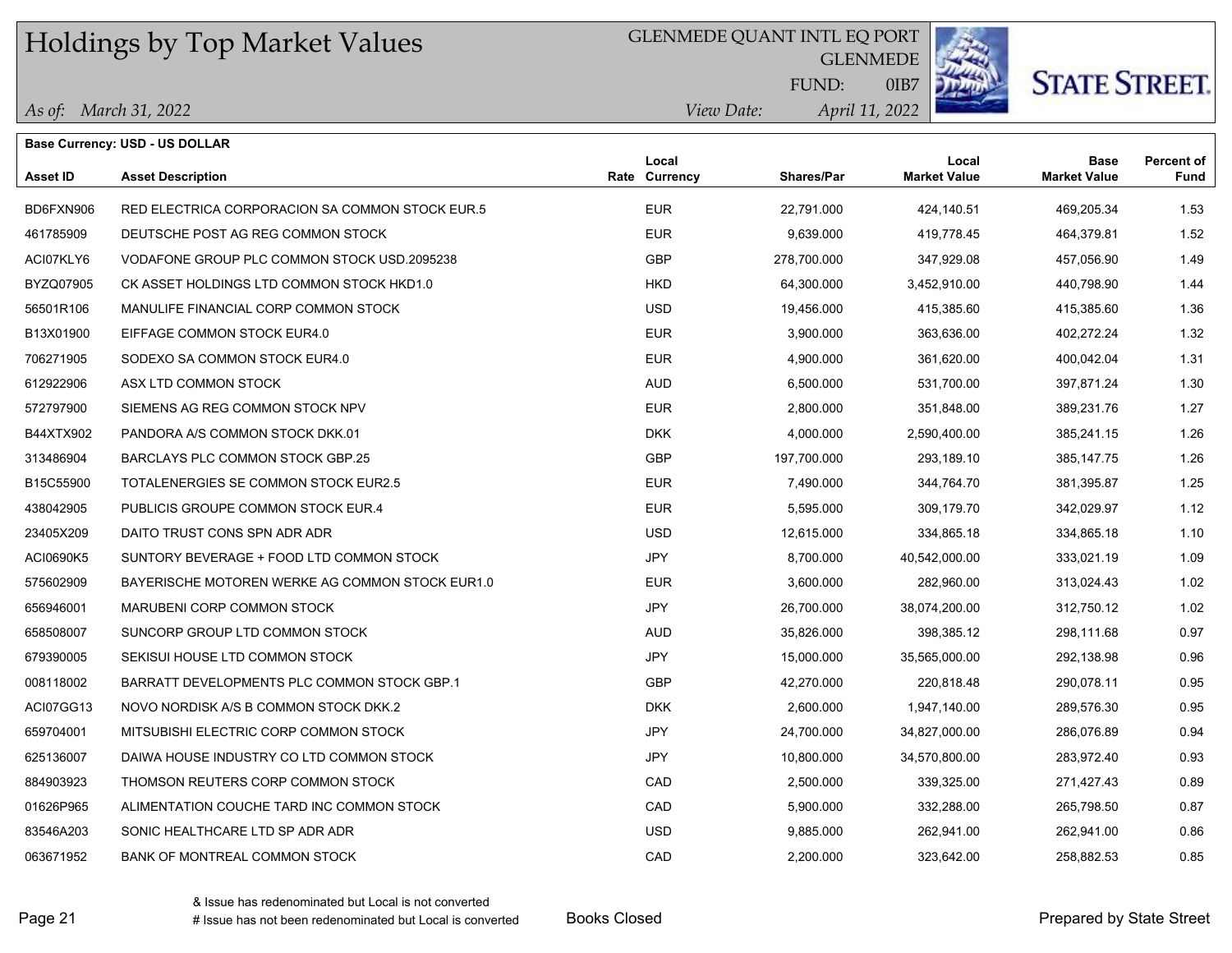GLENMEDE QUANT INTL EQ PORT

**GLENMEDE** 



# **STATE STREET.**

|  |  | As of: March 31, 2022 |  |
|--|--|-----------------------|--|
|--|--|-----------------------|--|

**Base Currency: USD - US DOLLAR**

| <i>View Date:</i> | FUND:<br>April 11, 2022 | OIB7 |       |
|-------------------|-------------------------|------|-------|
| cal               |                         |      | ∟ocal |

| <b>Asset ID</b>  | <b>Asset Description</b>               |           | Local<br>Rate Currency | <b>Shares/Par</b> | Local<br><b>Market Value</b> | <b>Base</b><br><b>Market Value</b> | <b>Percent of</b><br>Fund |
|------------------|----------------------------------------|-----------|------------------------|-------------------|------------------------------|------------------------------------|---------------------------|
| 85748R009        | FIXED INC CLEARING CORP.REPO           | 0.000 USD |                        | 234,281.760       | 234,281.76                   | 234,281.76                         | 0.77                      |
| B627LW906        | ENEOS HOLDINGS INC COMMON STOCK        |           | JPY                    | 59,600.000        | 27,296,800.00                | 224, 222.11                        | 0.73                      |
| 079087003        | SSE PLC COMMON STOCK GBP.5             |           | <b>GBP</b>             | 9,200.000         | 160,862.00                   | 211,316.30                         | 0.69                      |
| 713360907        | EQUINOR ASA COMMON STOCK NOK2.5        |           | <b>NOK</b>             | 5,600.000         | 1,854,720.00                 | 210,671.47                         | 0.69                      |
| <b>BWSW5D906</b> | SOUTH32 LTD DI COMMON STOCK            |           | <b>AUD</b>             | 54,800.000        | 275,096.00                   | 205,854.40                         | 0.67                      |
| B0Z5YZ906        | ARKEMA COMMON STOCK EUR10.0            |           | <b>EUR</b>             | 1,600.000         | 174,000.00                   | 192,487.46                         | 0.63                      |
| 56501R957        | MANULIFE FINANCIAL CORP COMMON STOCK   |           | CAD                    | 8,937.000         | 238,260.42                   | 190,585.47                         | 0.62                      |
| 006754204        | ADECCO GROUP AG REG UNSP ADR ADR       |           | <b>USD</b>             | 7,862.000         | 177,877.75                   | 177,877.75                         | 0.58                      |
| 320898901        | NEXT PLC COMMON STOCK GBP.1            |           | <b>GBP</b>             | 2,200.000         | 132,704.00                   | 174,326.56                         | 0.57                      |
| 714505906        | ENI SPA COMMON STOCK                   |           | <b>EUR</b>             | 11,700.000        | 155,539.80                   | 172,065.87                         | 0.56                      |
| 647453901        | JAPAN TOBACCO INC COMMON STOCK         |           | <b>JPY</b>             | 9,900.000         | 20,666,250.00                | 169,757.27                         | 0.56                      |
| 523148906        | ALLIANZ SE REG COMMON STOCK            |           | <b>EUR</b>             | 700.000           | 151,585.00                   | 167,690.87                         | 0.55                      |
| B9G6L8900        | LEG IMMOBILIEN SE COMMON STOCK         |           | <b>EUR</b>             | 1,400.000         | 144,550.00                   | 159,908.40                         | 0.52                      |
| 624899902        | KDDI CORP COMMON STOCK                 |           | <b>JPY</b>             | 4,800.000         | 19,224,000.00                | 157,910.30                         | 0.52                      |
| <b>B87CVM907</b> | AURIZON HOLDINGS LTD COMMON STOCK      |           | <b>AUD</b>             | 56,300.000        | 207,747.00                   | 155,457.13                         | 0.51                      |
| 595607904        | KONINKLIJKE KPN NV COMMON STOCK EUR.04 |           | <b>EUR</b>             | 44,600.000        | 140.177.80                   | 155,071.66                         | 0.51                      |
| B8KF9B904        | WPP PLC COMMON STOCK GBP.1             |           | <b>GBP</b>             | 11,700.000        | 117,351.00                   | 154, 158. 10                       | 0.50                      |
| 512067901        | HEIDELBERGCEMENT AG COMMON STOCK       |           | <b>EUR</b>             | 2,600.000         | 134,316.00                   | 148,587.04                         | 0.49                      |
| BLLHKZ904        | WH GROUP LTD COMMON STOCK USD.0001     |           | <b>HKD</b>             | 231,900.000       | 1,147,905.00                 | 146,541.69                         | 0.48                      |
| ACI204B42        | ELECTROLUX AB B COMMON STOCK SEK5.0    |           | <b>SEK</b>             | 9,516.000         | 1,361,739.60                 | 144,828.94                         | 0.47                      |
| 455710905        | <b>GEA GROUP AG COMMON STOCK</b>       |           | <b>EUR</b>             | 3,500.000         | 130,585.00                   | 144,459.62                         | 0.47                      |
| 12532H955        | CGI INC COMMON STOCK                   |           | CAD                    | 1,800.000         | 179,262.00                   | 143,392.39                         | 0.47                      |
| 522865906        | RANDSTAD NV COMMON STOCK EUR.1         |           | <b>EUR</b>             | 2,300.000         | 125,672.00                   | 139,024.62                         | 0.45                      |
| 063671101        | BANK OF MONTREAL COMMON STOCK          |           | <b>USD</b>             | 937.000           | 110,537.89                   | 110,537.89                         | 0.36                      |
| <b>BF5M0K909</b> | SOFTBANK CORP COMMON STOCK             |           | <b>JPY</b>             | 8,300.000         | 11,852,400.00                | 97,358.30                          | 0.32                      |
| 573252905        | TELEFONICA SA COMMON STOCK EUR1.       |           | <b>EUR</b>             | 2,543.000         | 11,159.96                    | 12,345.70                          | 0.04                      |
| <b>JPY</b>       | JAPANESE YEN                           |           | JPY                    | 1,123,940.000     | 1,123,940.00                 | 9,232.30                           | 0.03                      |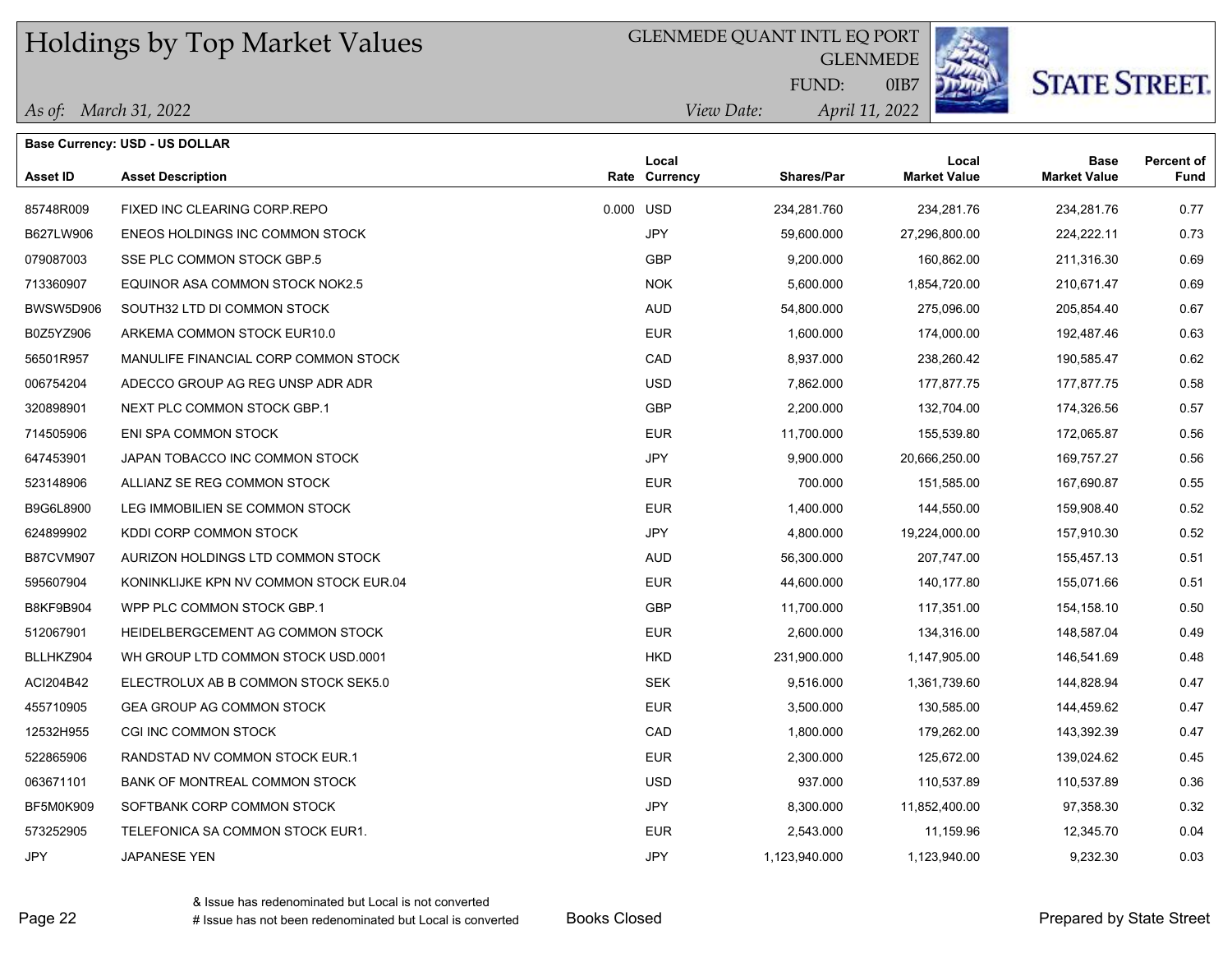|                   | <b>Holdings by Top Market Values</b>  |                        | <b>GLENMEDE QUANT INTL EQ PORT</b> | <b>GLENMEDE</b> |                              |                                    |                           |
|-------------------|---------------------------------------|------------------------|------------------------------------|-----------------|------------------------------|------------------------------------|---------------------------|
|                   |                                       |                        | FUND:                              | OIB7            |                              | <b>STATE STREET.</b>               |                           |
|                   | As of: March 31, 2022                 | View Date:             |                                    | April 11, 2022  |                              |                                    |                           |
|                   | <b>Base Currency: USD - US DOLLAR</b> |                        |                                    |                 |                              |                                    |                           |
| Asset ID          | <b>Asset Description</b>              | Local<br>Rate Currency | <b>Shares/Par</b>                  |                 | Local<br><b>Market Value</b> | <b>Base</b><br><b>Market Value</b> | <b>Percent of</b><br>Fund |
| <b>ILS</b>        | <b>NEW ISRAELI SHEQEL</b>             | <b>ILS</b>             | 0.010                              |                 | 0.01                         | 0.00                               | 0.00                      |
| <b>FUND Total</b> |                                       |                        | 3,600,974.770                      |                 |                              | 30,575,772.63                      | 100.00                    |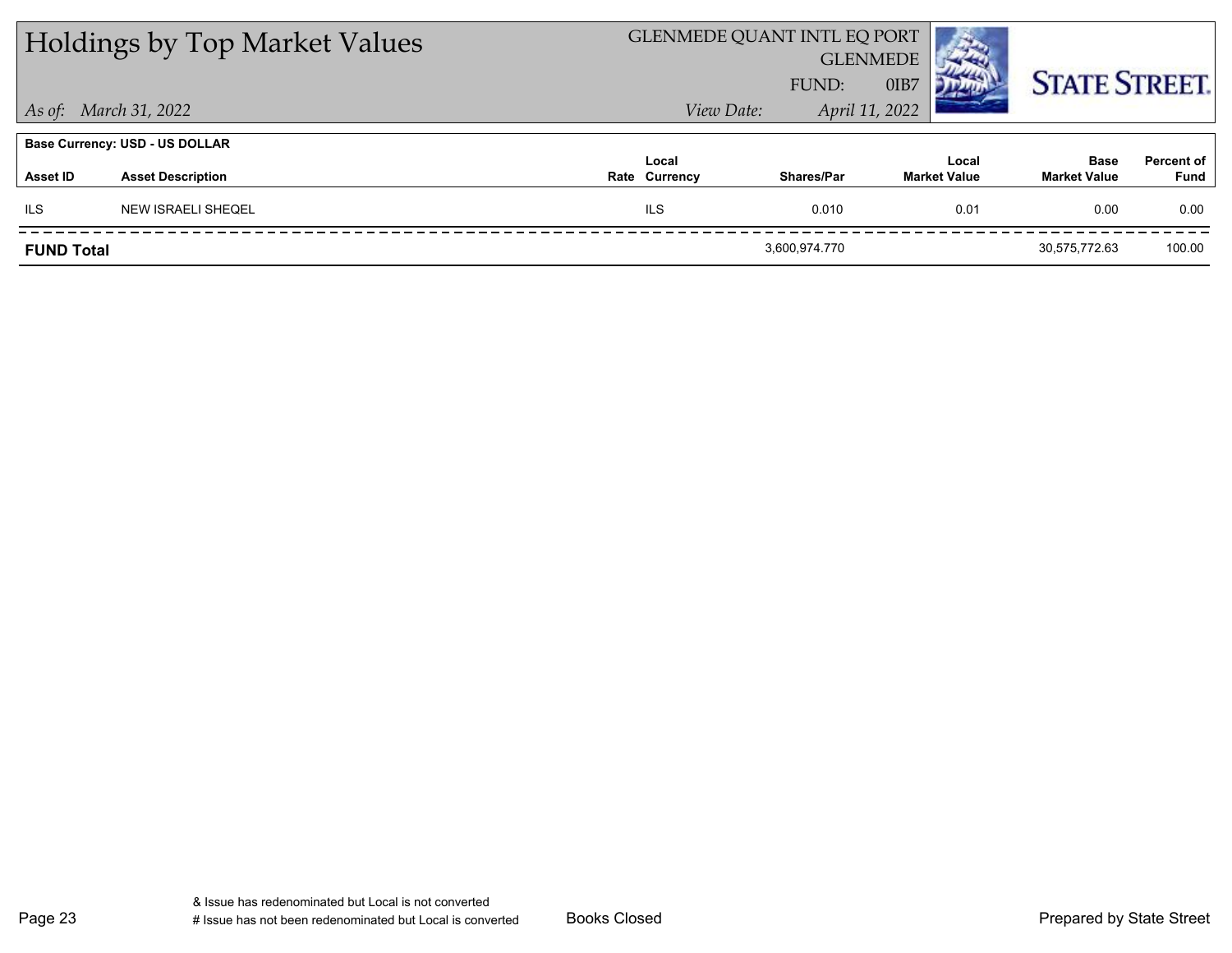### GLENMEDE MUNI INTERMEDIATE

GLENMEDE INVEST MGMT LP



0IB9

# **STATE STREET.**

| As of: March 31, 2022 |
|-----------------------|
|                       |

|                 | <b>Base Currency: USD - US DOLLAR</b>                |           |                        |                   |                              |                                    |                           |
|-----------------|------------------------------------------------------|-----------|------------------------|-------------------|------------------------------|------------------------------------|---------------------------|
| <b>Asset ID</b> | <b>Asset Description</b>                             |           | Local<br>Rate Currency | <b>Shares/Par</b> | Local<br><b>Market Value</b> | <b>Base</b><br><b>Market Value</b> | <b>Percent of</b><br>Fund |
| <b>USD</b>      | US DOLLAR                                            |           | <b>USD</b>             | 5,129,989.680     | 5,129,989.68                 | 5,129,989.68                       | 1.70                      |
| 580818GE6       | MCHENRY CNTY IL CONSV DIST MCHENV 02/25 FIXED 5      | 5.000 USD |                        | 4,000,000.000     | 4,331,672.40                 | 4,331,672.40                       | 1.43                      |
| 574193QM3       | MARYLAND ST MDS 08/24 FIXED 5                        |           | 5.000 USD              | 4,000,000.000     | 4,287,723.60                 | 4,287,723.60                       | 1.42                      |
| 66285WNG7       | N TX TOLLWAY AUTH REVENUE NRTTRN 01/30 FIXED 5       | 5.000 USD |                        | 4,000,000.000     | 4,283,933.60                 | 4,283,933.60                       | 1.42                      |
| 452252PE3       | ILLINOIS ST TOLL HIGHWAY AUTH ILSTRN 01/28 FIXED 5   |           | 5.000 USD              | 3,500,000.000     | 4,017,087.55                 | 4,017,087.55                       | 1.33                      |
| 251130ET3       | DETROIT MI CITY SCH DIST DETSCD 05/26 FIXED 5        | 5.000 USD |                        | 4,000,000.000     | 4,012,321.60                 | 4,012,321.60                       | 1.33                      |
| 812643KU7       | SEATTLE WA MUNI LIGHT PWR RE SEAPWR 09/30 FIXED 4    | 4.000 USD |                        | 3,695,000.000     | 3,849,212.67                 | 3,849,212.67                       | 1.27                      |
| 91514ADZ5       | UNIV OF TEXAS TX UNIV REVENUES UNIHGR 08/25 FIXED 5  |           | 5.000 USD              | 3,500,000.000     | 3,840,972.10                 | 3,840,972.10                       | 1.27                      |
| 495098WA9       | KING CNTY WA SCH DIST 405 BEL KINSCD 12/25 FIXED 5   | 5.000 USD |                        | 3,600,000.000     | 3,785,769.36                 | 3,785,769.36                       | 1.25                      |
| 523494QG0       | LEE CNTY FL SCH BRD COPS LEEEDU 08/28 FIXED 5        | 5.000 USD |                        | 3,000,000.000     | 3,474,019.80                 | 3,474,019.80                       | 1.15                      |
| 4140186R7       | HARRIS CNTY TX FLOOD CONTROL D HARWTR 10/28 FIXED 5  | 5.000 USD |                        | 3,000,000.000     | 3,441,876.00                 | 3,441,876.00                       | 1.14                      |
| 677522ZA5       | OHIO ST OHS 06/28 FIXED 5                            |           | 5.000 USD              | 3,250,000.000     | 3,346,940.68                 | 3,346,940.68                       | 1.11                      |
| 93974DE53       | WASHINGTON ST WAS 02/26 FIXED 5                      | 5.000 USD |                        | 3,000,000.000     | 3,328,961.40                 | 3,328,961.40                       | 1.10                      |
| 235241SY3       | DALLAS TX AREA RAPID TRANSIT S DALTRN 12/25 FIXED 5  |           | 5.000 USD              | 3,000,000.000     | 3,313,556.70                 | 3,313,556.70                       | 1.10                      |
| 414005WE4       | HARRIS CNTY TX HAR 08/25 FIXED 5                     |           | 5.000 USD              | 3,000,000.000     | 3,296,373.60                 | 3,296,373.60                       | 1.09                      |
| 658256Z62       | NORTH CAROLINA ST NCS 06/27 FIXED 5                  |           | 5.000 USD              | 2,940,000.000     | 3,293,172.20                 | 3,293,172.20                       | 1.09                      |
| 736742ZJ9       | PORTLAND OR SWR SYS REVENUE PORUTL 05/30 FIXED 4.5   | 4.500 USD |                        | 2,975,000.000     | 3,246,735.31                 | 3,246,735.31                       | 1.07                      |
| 929845SS5       | WACO TX INDEP SCH DIST WACSCD 08/23 FIXED 5          | 5.000 USD |                        | 3,090,000.000     | 3,228,663.75                 | 3,228,663.75                       | 1.07                      |
| 153476BH8       | CENTRL FL EXPRESSWAY AUTH SR L ORLTRN 07/28 FIXED 5  |           | 5.000 USD              | 2,820,000.000     | 3,136,191.09                 | 3,136,191.09                       | 1.04                      |
| 51166FDW6       | LAKELAND FL ENERGY SYS REVENUE LKLPWR 10/25 FIXED 5  |           | 5.000 USD              | 2,750,000.000     | 3,031,284.03                 | 3,031,284.03                       | 1.00                      |
| 59334DHP2       | MIAMI DADE CNTY FL WTR SWR R MIAUTL 10/29 FIXED 5.25 | 5.250 USD |                        | 2,880,000.000     | 3,026,857.82                 | 3,026,857.82                       | 1.00                      |
| 25476FUV8       | DIST OF COLUMBIA DIS 06/25 FIXED 5                   |           | 5.000 USD              | 2,700,000.000     | 2,951,545.77                 | 2,951,545.77                       | 0.98                      |
| 57582RSS6       | MASSACHUSETTS ST MAS 05/30 FIXED 5                   |           | 5.000 USD              | 2,850,000.000     | 2,948,173.67                 | 2,948,173.67                       | 0.98                      |
| 230614NT2       | CUMBERLAND CNTY PA MUNI AUTH CUMGEN 11/31 FIXED 5    |           | 5.000 USD              | 2,500,000.000     | 2,876,142.25                 | 2,876,142.25                       | 0.95                      |
| 882724AJ6       | TEXAS ST TXS 10/26 FIXED 5                           | 5.000 USD |                        | 2,550,000.000     | 2,866,845.66                 | 2,866,845.66                       | 0.95                      |
| 342816Q73       | FLORIDA ST MUNI PWR AGY FLSPWR 10/27 FIXED 5         | 5.000 USD |                        | 2,500,000.000     | 2,854,310.25                 | 2,854,310.25                       | 0.94                      |
| 246381FC6       | DELAWARE ST DES 07/24 FIXED 5                        | 5.000 USD |                        | 2,640,000.000     | 2,825,955.00                 | 2,825,955.00                       | 0.93                      |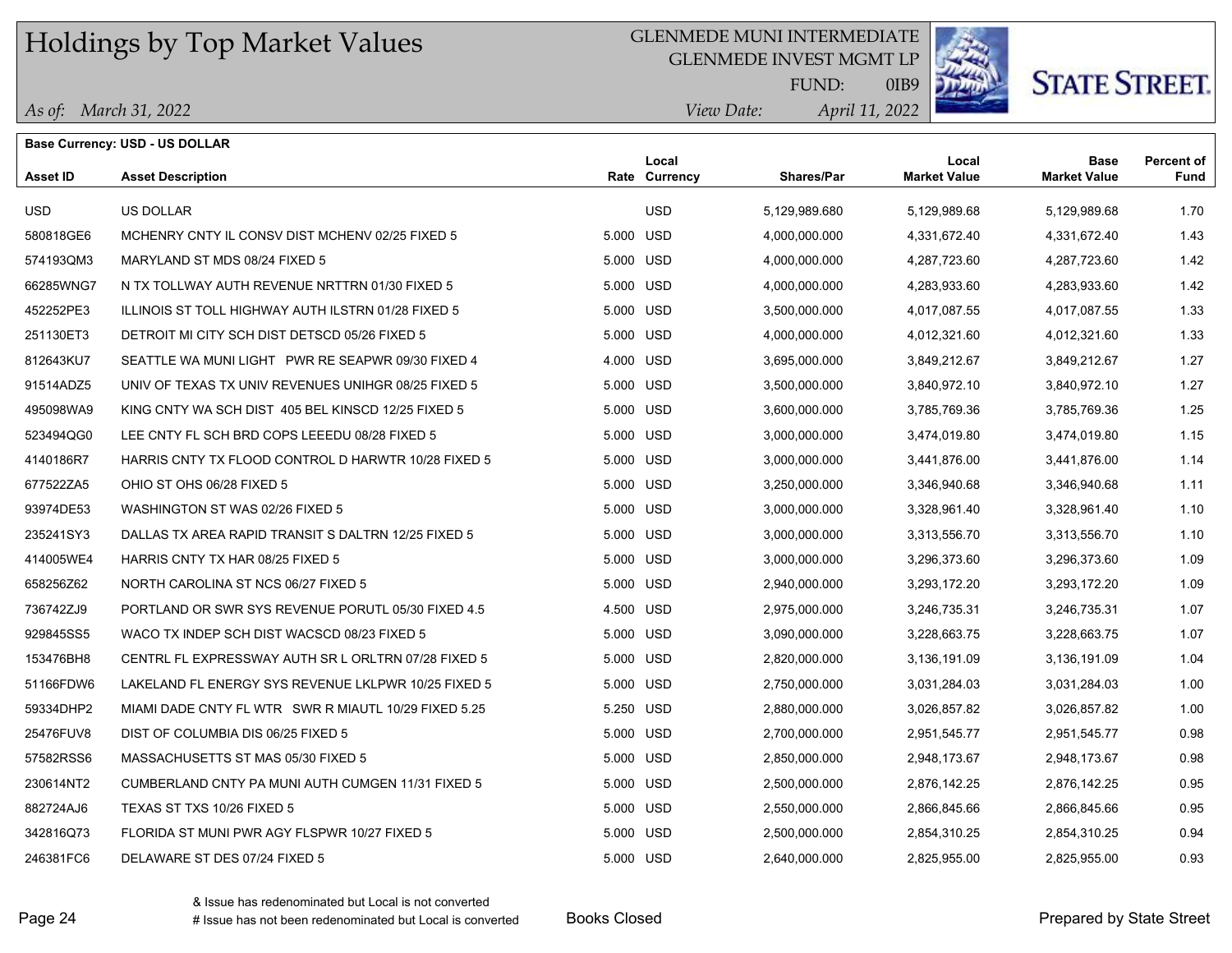*As of: March 31, 2022*

**Base Currency: USD - US DOLLAR**

### GLENMEDE MUNI INTERMEDIATE

GLENMEDE INVEST MGMT LP



0IB9

# **STATE STREET**

*April 11, 2022 View Date:* FUND:

| <b>Asset ID</b> | <b>Asset Description</b>                                 |           | Local<br>Rate Currency | Shares/Par    | Local<br><b>Market Value</b> | <b>Base</b><br><b>Market Value</b> | Percent of<br>Fund |
|-----------------|----------------------------------------------------------|-----------|------------------------|---------------|------------------------------|------------------------------------|--------------------|
| 98322QRU3       | WYOMING ST CMNTY DEV AUTH HSG WYSHSG 06/43 FIXED 4       | 4.000 USD |                        | 2,695,000.000 | 2,778,986.44                 | 2,778,986.44                       | 0.92               |
| 70556CAB0       | PEFA INC IA GAS PROJ REVENUE PEFUTL 09/49 ADJUSTABLE VAR | 5.000 USD |                        | 2,500,000.000 | 2,702,345.50                 | 2,702,345.50                       | 0.89               |
| 167560VS7       | CHICAGO IL MET WTR RECLAMATION GCHWTR 12/29 FIXED 5      | 5.000     | <b>USD</b>             | 2,250,000.000 | 2,644,137.45                 | 2,644,137.45                       | 0.87               |
| 708553ZD7       | PENNSBURY PA SCH DIST PBYSCD 08/25 FIXED 4               | 4.000 USD |                        | 2,500,000.000 | 2,620,027.50                 | 2,620,027.50                       | 0.87               |
| 64990EY76       | NEW YORK ST DORM AUTH ST PERSO NYSHGR 03/28 FIXED 4      | 4.000     | <b>USD</b>             | 2,440,000.000 | 2,590,549.71                 | 2,590,549.71                       | 0.86               |
| 662903B77       | N TEXAS ST MUNI WTR DIST WTR S NRTWTR 09/23 FIXED 4      | 4.000 USD |                        | 2,500,000.000 | 2,578,987.25                 | 2,578,987.25                       | 0.85               |
| 67766WXY3       | OHIO ST WTR DEV AUTH WTR POLLC OHSPOL 06/30 FIXED 5      | 5.000     | <b>USD</b>             | 2,245,000.000 | 2,553,880.12                 | 2,553,880.12                       | 0.84               |
| 47309QBY6       | JEFFERSON CNTY KY SCH DIST FIN JEFEDU 06/29 FIXED 4      | 4.000 USD |                        | 2,315,000.000 | 2,537,405.75                 | 2,537,405.75                       | 0.84               |
| 59447P7L9       | MICHIGAN ST FIN AUTH REVENUE MISFIN 12/26 FIXED 5.5      | 5.500     | <b>USD</b>             | 2,275,000.000 | 2,504,715.17                 | 2,504,715.17                       | 0.83               |
| 64971WC40       | NEW YORK CITY NY TRANSITIONAL NYCGEN 02/30 FIXED 5       | 5.000     | <b>USD</b>             | 2,275,000.000 | 2,496,274.24                 | 2,496,274.24                       | 0.83               |
| 977123U48       | WISCONSIN ST TRANSPRTN REVENUE WISTRN 07/29 FIXED 5      | 5.000     | <b>USD</b>             | 2,100,000.000 | 2,395,939.77                 | 2,395,939.77                       | 0.79               |
| 60416STC4       | MINNESOTA ST HSG FIN AGY MNSHSG 01/47 FIXED 4            | 4.000     | <b>USD</b>             | 2,335,000.000 | 2,395,699.73                 | 2,395,699.73                       | 0.79               |
| 735389M62       | PORT OF SEATTLE WA REVENUE PTSGEN 06/33 FIXED 5          | 5.000     | <b>USD</b>             | 2,000,000.000 | 2,377,828.80                 | 2,377,828.80                       | 0.79               |
| 207758ZT3       | CONNECTICUT ST SPL TAX OBLIG R CTSGEN 05/31 FIXED 5      | 5.000     | USD                    | 2,000,000.000 | 2,368,018.80                 | 2,368,018.80                       | 0.78               |
| 702528LL2       | PASCO CNTY FL SCH BRD COPS PASEDU 08/33 FIXED 5          | 5.000 USD |                        | 2,000,000.000 | 2,367,913.20                 | 2,367,913.20                       | 0.78               |
| 262651VC3       | DU PAGE CNTY IL FOREST PRESERV DUPFAC 11/29 FIXED 5      | 5.000     | <b>USD</b>             | 1,980,000.000 | 2,355,747.17                 | 2,355,747.17                       | 0.78               |
| 2350365G1       | DALLAS FORT WORTH TX INTERNATI DALAPT 11/31 FIXED 5      | 5.000 USD |                        | 2,000,000.000 | 2,339,467.00                 | 2,339,467.00                       | 0.77               |
| 574193QE1       | MARYLAND ST MDS 03/30 FIXED 5                            | 5.000     | <b>USD</b>             | 2,000,000.000 | 2,314,090.40                 | 2,314,090.40                       | 0.77               |
| 64577BTE4       | NEW JERSEY ST ECON DEV AUTH RE NJSDEV 06/31 FIXED 5.5    | 5.500 USD |                        | 2,000,000.000 | 2,302,017.40                 | 2,302,017.40                       | 0.76               |
| 13063DM70       | CALIFORNIA ST CAS 10/31 FIXED 5                          | 5.000     | <b>USD</b>             | 1,855,000.000 | 2,265,528.38                 | 2,265,528.38                       | 0.75               |
| 85732MVK0       | STATE PUBLIC SCH BLDG AUTH PA STTEDU 05/23 FIXED 5       | 5.000     | <b>USD</b>             | 2,185,000.000 | 2,262,407.56                 | 2,262,407.56                       | 0.75               |
| 60412AWN9       | MINNESOTA ST MNS 09/33 FIXED 4                           | 4.000     | <b>USD</b>             | 2,000,000.000 | 2,259,738.60                 | 2,259,738.60                       | 0.75               |
| 98267AEW5       | WYANDOTTE CNTY/KANS CITY KANUN WYAGEN 08/25 FIXED 4      | 4.000     | <b>USD</b>             | 2,120,000.000 | 2,248,706.90                 | 2,248,706.90                       | 0.74               |
| 517845PM9       | LAS VEGAS VLY NV WTR DIST LVVWTR 06/33 FIXED 4           | 4.000     | <b>USD</b>             | 2,000,000.000 | 2,248,209.60                 | 2,248,209.60                       | 0.74               |

70914PE40 PENNSYLVANIA ST PAS 09/28 FIXED 5 5.000 USD 2,000,000.000 2,228,316.20 2,228,316.20 0.74 717817US7 PHILADELPHIA PA ARPT REVENUE PHIAPT 07/28 FIXED 5 5.000 USD 1,950,000.000 2,223,233.81 2,223,233.81 0.74 64966QWH9 NEW YORK NY NYC 04/33 FIXED 5 5.000 USD 1,865,000.000 2,222,065.81 2,222,065.81 0.73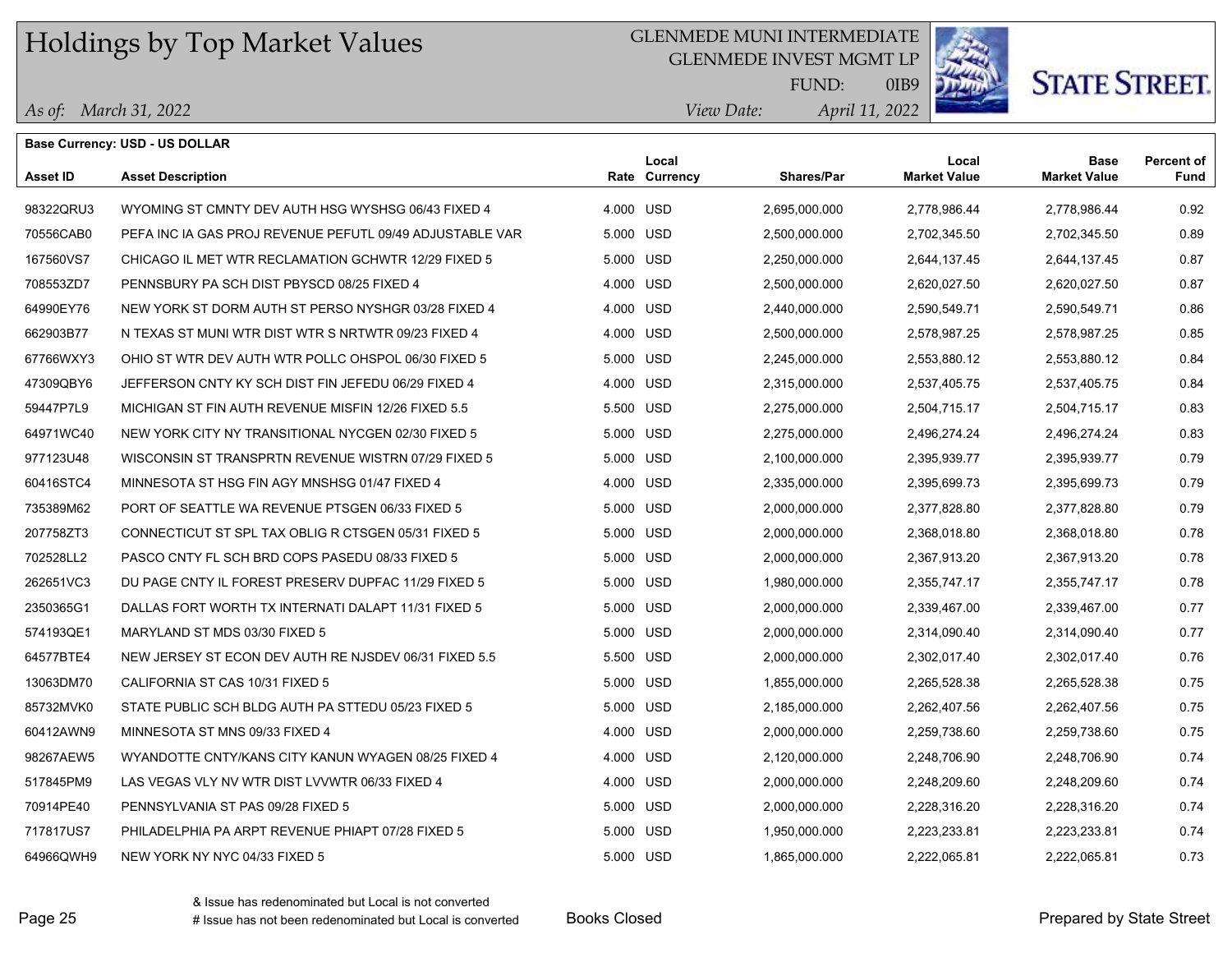### GLENMEDE MUNI INTERMEDIATE

GLENMEDE INVEST MGMT LP



0IB9

# **STATE STREET.**

|                 | <b>Base Currency: USD - US DOLLAR</b>                 |           |                        |                   |                              |                                    |                           |
|-----------------|-------------------------------------------------------|-----------|------------------------|-------------------|------------------------------|------------------------------------|---------------------------|
| <b>Asset ID</b> | <b>Asset Description</b>                              |           | Local<br>Rate Currency | <b>Shares/Par</b> | Local<br><b>Market Value</b> | <b>Base</b><br><b>Market Value</b> | <b>Percent of</b><br>Fund |
| 180848QT3       | CLARK CNTY NV CLA 11/29 FIXED 5                       | 5.000 USD |                        | 2,000,000.000     | 2,219,018.80                 | 2,219,018.80                       | 0.73                      |
| 98851CAL1       | YUMA AZ MUNI PROPERTY CORP ROA YUMGEN 07/26 FIXED 5   | 5.000 USD |                        | 2,015,000.000     | 2,196,707.66                 | 2,196,707.66                       | 0.73                      |
| 20772KKR9       | CONNECTICUT ST CTS 06/28 FIXED 4                      | 4.000 USD |                        | 2,000,000.000     | 2,195,144.20                 | 2,195,144.20                       | 0.73                      |
| 60637BXS4       | MISSOURI ST HSG DEV COMMISSION MOSHSG 11/50 FIXED 3.5 | 3.500 USD |                        | 2,130,000.000     | 2,174,201.55                 | 2,174,201.55                       | 0.72                      |
| 48507TFL2       | KANSAS CITY MO SAN SWR SYSTEM KANUTL 01/27 FIXED 5    | 5.000 USD |                        | 2,000,000.000     | 2,156,357.80                 | 2,156,357.80                       | 0.71                      |
| 167593RJ3       | CHICAGO IL O HARE INTERNATIONA CHITRN 01/32 FIXED 5   | 5.000 USD |                        | 2,000,000.000     | 2,131,524.40                 | 2,131,524.40                       | 0.71                      |
| 386442WJ2       | GRAND RIVER OK DAM AUTH REVENU GRRPWR 06/24 FIXED 5   | 5.000 USD |                        | 2,000,000.000     | 2,130,710.00                 | 2,130,710.00                       | 0.70                      |
| 13063CZ52       | CALIFORNIA ST CAS 09/31 FIXED 4                       | 4.000 USD |                        | 2,000,000.000     | 2,130,190.20                 | 2,130,190.20                       | 0.70                      |
| 686543TQ2       | ORLANDO ORANGE CNTY FL EXPRE ORLTRN 07/23 FIXED 5     | 5.000 USD |                        | 2,025,000.000     | 2,044,412.26                 | 2,044,412.26                       | 0.68                      |
| 414009JS0       | HARRIS CNTY TX CULTURAL EDU FA HAREDU 10/26 FIXED 5   | 5.000 USD |                        | 1,850,000.000     | 2,026,761.03                 | 2,026,761.03                       | 0.67                      |
| 67756QWH6       | OHIO ST HSG FIN AGY RSDL MTGER OHSHSG 03/48 FIXED 4   | 4.000 USD |                        | 1,910,000.000     | 1,965,960.90                 | 1,965,960.90                       | 0.65                      |
| 644804EJ1       | NEW HANOVER CNTY NC HOSP REVEN NHVMED 10/22 FIXED 5   | 5.000 USD |                        | 1,920,000.000     | 1,954,439.62                 | 1,954,439.62                       | 0.65                      |
| 64327THT8       | NEW CASTLE CNTY DE NEW 10/32 FIXED 5                  | 5.000 USD |                        | 1,590,000.000     | 1,953,374.63                 | 1,953,374.63                       | 0.65                      |
| 5946537N1       | MICHIGAN ST HSG DEV AUTH SF MT MISSFH 06/47 FIXED 3.5 | 3.500 USD |                        | 1,880,000.000     | 1,910,374.78                 | 1,910,374.78                       | 0.63                      |
| 64971WU32       | NEW YORK CITY NY TRANSITIONAL NYCGEN 11/26 FIXED 5    | 5.000 USD |                        | 1,650,000.000     | 1,847,583.71                 | 1,847,583.71                       | 0.61                      |
| 592647JA0       | MET WASHINGTON DC ARPTS AUTH A METAPT 10/28 FIXED 5   | 5.000 USD |                        | 1,570,000.000     | 1,815,051.72                 | 1,815,051.72                       | 0.60                      |
| 544445YS2       | LOS ANGELES CA DEPT OF ARPTS A LOSAPT 05/31 FIXED 5   | 5.000 USD |                        | 1,500,000.000     | 1,796,755.35                 | 1,796,755.35                       | 0.59                      |
| 9281093P0       | VIRGINIA ST VAS 06/30 FIXED 4                         | 4.000 USD |                        | 1,575,000.000     | 1,782,992.45                 | 1,782,992.45                       | 0.59                      |
| 13062TH72       | CALIFORNIA ST CAS 08/32 FIXED 5.25                    | 5.250 USD |                        | 1,420,000.000     | 1,774,017.79                 | 1,774,017.79                       | 0.59                      |
| 13063DUM8       | CALIFORNIA ST CAS 03/34 FIXED 5                       | 5.000 USD |                        | 1,500,000.000     | 1,771,648.35                 | 1,771,648.35                       | 0.59                      |
| 9401576P0       | WASHINGTON MD SUBURBAN SAN DIS WASUTL 12/30 FIXED 5   | 5.000 USD |                        | 1,445,000.000     | 1,759,231.00                 | 1,759,231.00                       | 0.58                      |
| 70879QGL1       | PENNSYLVANIA ST HSG FIN AGY SF PASSFH 04/49 FIXED 3.5 | 3.500 USD |                        | 1,720,000.000     | 1,752,001.29                 | 1,752,001.29                       | 0.58                      |
| 68609T2N7       | OREGON ST ORS 11/28 FIXED 5                           | 5.000 USD |                        | 1,490,000.000     | 1,751,597.66                 | 1,751,597.66                       | 0.58                      |
| 49151FL32       | KENTUCKY ST PROPERTY BLDGS C KYSFAC 11/27 FIXED 5     | 5.000 USD |                        | 1,500,000.000     | 1,726,911.00                 | 1,726,911.00                       | 0.57                      |
| 67756CBP2       | OHIO ST HOSP REVENUE OHSMED 01/24 FIXED 5             | 5.000 USD |                        | 1,670,000.000     | 1,709,109.73                 | 1,709,109.73                       | 0.57                      |
| 25476FQM3       | DIST OF COLUMBIA DIS 06/32 FIXED 5                    | 5.000 USD |                        | 1,550,000.000     | 1,685,952.67                 | 1,685,952.67                       | 0.56                      |
| 196480FK8       | COLORADO ST HSG FIN AUTH COSHSG 05/50 FIXED 3.75      | 3.750 USD |                        | 1,640,000.000     | 1,682,714.29                 | 1,682,714.29                       | 0.56                      |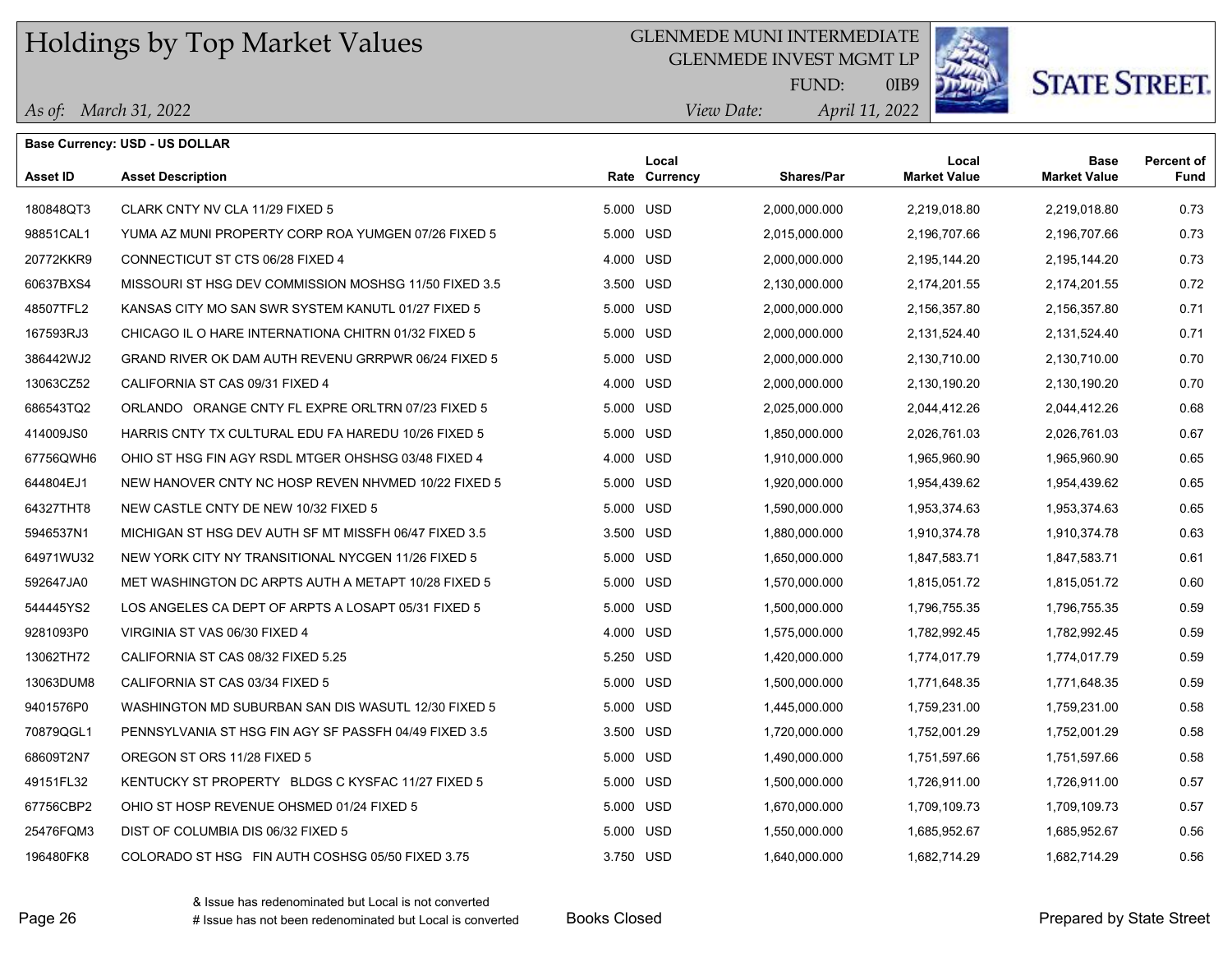### GLENMEDE MUNI INTERMEDIATE

GLENMEDE INVEST MGMT LP



0IB9

# **STATE STREET.**

|  |  | As of: March 31, 2022 |  |
|--|--|-----------------------|--|
|--|--|-----------------------|--|

|                 | <b>Base Currency: USD - US DOLLAR</b>                      |           |                        |                   |                              |                                    |                           |
|-----------------|------------------------------------------------------------|-----------|------------------------|-------------------|------------------------------|------------------------------------|---------------------------|
| <b>Asset ID</b> | <b>Asset Description</b>                                   |           | Local<br>Rate Currency | <b>Shares/Par</b> | Local<br><b>Market Value</b> | <b>Base</b><br><b>Market Value</b> | <b>Percent of</b><br>Fund |
| 20775C5S9       | CONNECTICUT ST HSG FIN AUTH HS CTSHSG 11/43 FIXED 3.5      | 3.500 USD |                        | 1,640,000.000     | 1,671,325.48                 | 1,671,325.48                       | 0.55                      |
| 70914PD90       | PENNSYLVANIA ST PAS 09/25 FIXED 5                          | 5.000 USD |                        | 1,500,000.000     | 1,648,968.15                 | 1,648,968.15                       | 0.55                      |
| 26822LMQ4       | E 470 CO PUBLIC HIGHWAY AUTH EHYTRN 09/28 FIXED 5          | 5.000 USD |                        | 1,425,000.000     | 1,644,250.22                 | 1,644,250.22                       | 0.54                      |
| 837151XW4       | SOUTH CAROLINA ST PUBLIC SVC A SCSUTL 12/33 FIXED 4        | 4.000 USD |                        | 1,500,000.000     | 1,627,456.50                 | 1,627,456.50                       | 0.54                      |
| 64972HYP1       | NEW YORK CITY NY TRANSITIONAL NYCFAC 07/31 FIXED 5         | 5.000 USD |                        | 1,465,000.000     | 1,611,007.17                 | 1,611,007.17                       | 0.53                      |
| 107431JV1       | BREVARD CNTY FL SCH BRD COPS BREEDU 07/29 FIXED 5          | 5.000 USD |                        | 1,500,000.000     | 1,596,436.05                 | 1,596,436.05                       | 0.53                      |
| 09182RAR2       | BLACK BELT ENERGY GAS DIST ALG BBEUTL 12/49 ADJUSTABLE VAR | 4.000 USD |                        | 1,500,000.000     | 1,561,370.55                 | 1,561,370.55                       | 0.52                      |
| 6461396K6       | NEW JERSEY ST TURNPIKE AUTH TU NJSTRN 01/27 FIXED 5        | 5.000 USD |                        | 1,375,000.000     | 1,551,374.14                 | 1,551,374.14                       | 0.51                      |
| 213185LT6       | COOK CNTY IL COO 11/26 FIXED 5                             | 5.000 USD |                        | 1,360,000.000     | 1,518,336.10                 | 1,518,336.10                       | 0.50                      |
| 342816J22       | FLORIDA ST MUNI PWR AGY FLSPWR 10/28 FIXED 5               | 5.000 USD |                        | 1,340,000.000     | 1,498,564.61                 | 1,498,564.61                       | 0.50                      |
| 207758ZU0       | CONNECTICUT ST SPL TAX OBLIG R CTSGEN 05/32 FIXED 5        | 5.000 USD |                        | 1,250,000.000     | 1,474,757.63                 | 1,474,757.63                       | 0.49                      |
| 254845MH0       | DIST OF COLUMBIA WTR SWR AUT DISUTL 10/31 FIXED 5          | 5.000 USD |                        | 1,320,000.000     | 1,459,832.88                 | 1,459,832.88                       | 0.48                      |
| 882724VV6       | TEXAS ST TXS 08/29 FIXED 4                                 | 4.000 USD |                        | 1,375,000.000     | 1,455,295.33                 | 1,455,295.33                       | 0.48                      |
| 64966QQV5       | NEW YORK NY NYC 08/28 FIXED 5                              | 5.000 USD |                        | 1,250,000.000     | 1,444,323.50                 | 1,444,323.50                       | 0.48                      |
| 04780MXA2       | ATLANTA GA ARPT REVENUE ATLAPT 07/28 FIXED 5               | 5.000 USD |                        | 1,250,000.000     | 1,436,815.75                 | 1,436,815.75                       | 0.48                      |
| 677632L33       | OHIO ST UNIV OHSHGR 12/25 FIXED 5                          | 5.000 USD |                        | 1,265,000.000     | 1,396,274.74                 | 1,396,274.74                       | 0.46                      |
| 29270CQ73       | ENERGY N W WA ELEC REVENUE ENEPWR 07/28 FIXED 5            | 5.000 USD |                        | 1,250,000.000     | 1,394,451.63                 | 1,394,451.63                       | 0.46                      |
| 414005WD6       | HARRIS CNTY TX HAR 08/24 FIXED 5                           | 5.000 USD |                        | 1,300,000.000     | 1,394,025.75                 | 1,394,025.75                       | 0.46                      |
| 6133406T0       | MONTGOMERY CNTY MD MON 11/28 FIXED 4                       | 4.000 USD |                        | 1,240,000.000     | 1,360,276.65                 | 1,360,276.65                       | 0.45                      |
| 389532HV7       | GRAYS HARBOR CNTY WA PUBLIC UT GRHUTL 01/27 FIXED 5        | 5.000 USD |                        | 1,205,000.000     | 1,293,528.34                 | 1,293,528.34                       | 0.43                      |
| 650009G56       | NEW YORK ST THRUWAY AUTH NYSTRN 01/32 FIXED 5              | 5.000 USD |                        | 1,200,000.000     | 1,286,835.12                 | 1,286,835.12                       | 0.43                      |
| 010056MN6       | AKRON OH INCOME TAX REVENUE AKRGEN 12/27 FIXED 4           | 4.000 USD |                        | 1,180,000.000     | 1,284,133.70                 | 1,284,133.70                       | 0.42                      |
| 57582RUE4       | MASSACHUSETTS ST MAS 09/32 FIXED 5                         | 5.000 USD |                        | 1,100,000.000     | 1,272,939.58                 | 1,272,939.58                       | 0.42                      |
| 266122BB5       | DUPLIN CNTY NC LIMITED OBLIG DUPOBL 04/23 FIXED 5          | 5.000 USD |                        | 1,220,000.000     | 1,257,613.45                 | 1,257,613.45                       | 0.42                      |
| 463813H99       | IRVING TX INDEP SCH DIST IRVSCD 02/32 FIXED 4              | 4.000 USD |                        | 1,130,000.000     | 1,249,078.16                 | 1,249,078.16                       | 0.41                      |
| 54811GG46       | LOWER COLORADO RIVER TX AUTH R LWCGEN 05/25 FIXED 5        | 5.000 USD |                        | 1,125,000.000     | 1,223,809.99                 | 1,223,809.99                       | 0.40                      |
| 68609T2Q0       | OREGON ST ORS 11/30 FIXED 5                                | 5.000 USD |                        | 1,000,000.000     | 1,215,043.50                 | 1,215,043.50                       | 0.40                      |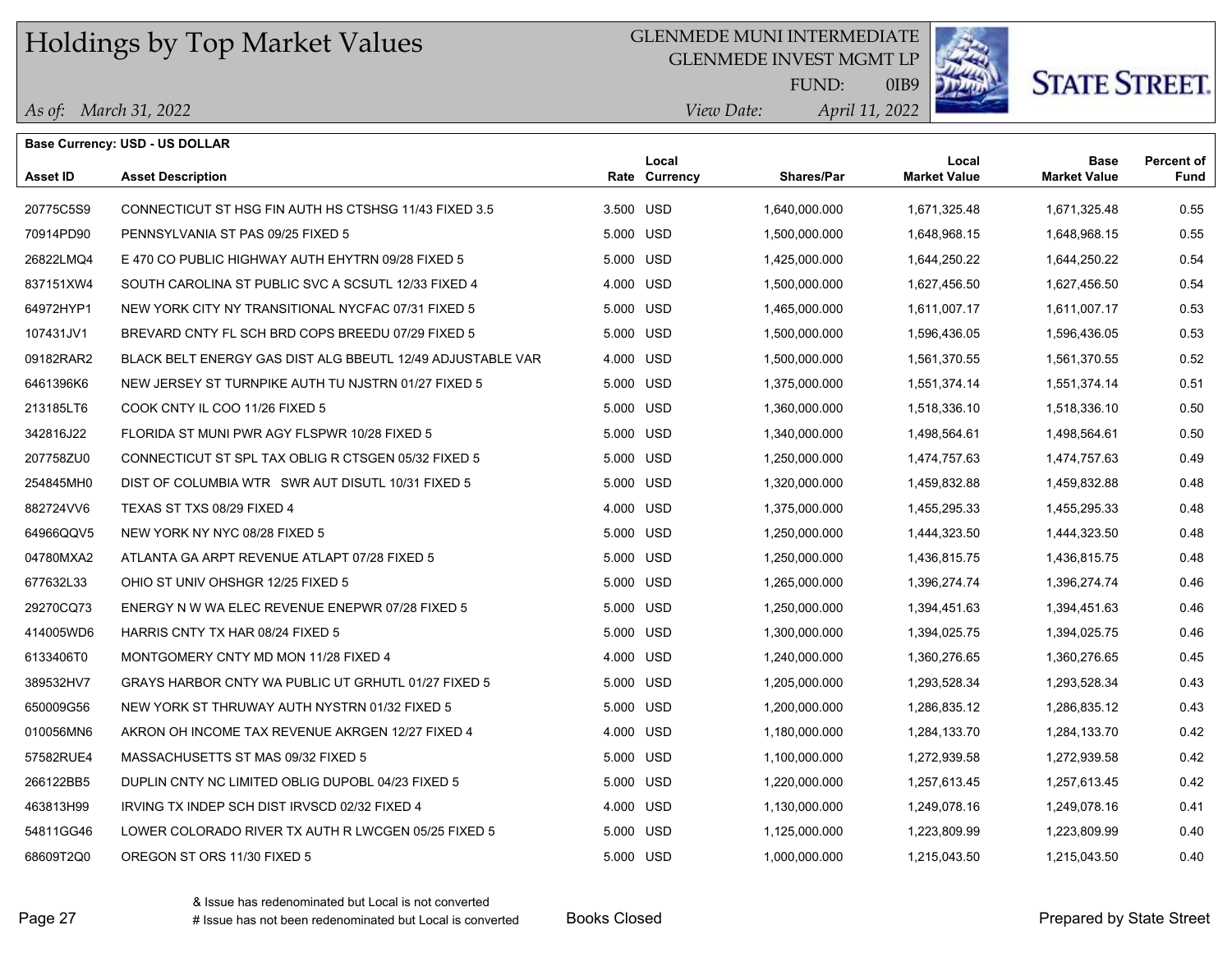### GLENMEDE MUNI INTERMEDIATE

GLENMEDE INVEST MGMT LP



0IB9

# **STATE STREET.**

|  | As of: March 31, 2022 |
|--|-----------------------|
|--|-----------------------|

|                 | <b>Base Currency: USD - US DOLLAR</b>               |           |                        |                   |                              |                                    |                           |
|-----------------|-----------------------------------------------------|-----------|------------------------|-------------------|------------------------------|------------------------------------|---------------------------|
| <b>Asset ID</b> | <b>Asset Description</b>                            |           | Local<br>Rate Currency | <b>Shares/Par</b> | Local<br><b>Market Value</b> | <b>Base</b><br><b>Market Value</b> | <b>Percent of</b><br>Fund |
| 109367VF6       | BRIGHTON MI AREA SCH DIST BRISCD 05/28 FIXED 5      |           | 5.000 USD              | 1,045,000.000     | 1,210,060.68                 | 1,210,060.68                       | 0.40                      |
| 485424PC3       | KANSAS ST DEPT OF TRANSPRTN HI KSSTRN 09/23 FIXED 5 |           | 5.000 USD              | 1,190,000.000     | 1,206,532.08                 | 1,206,532.08                       | 0.40                      |
| 155048DV0       | CENTRL PUGET SOUND WA REGL TRA CEPTRN 11/30 FIXED 5 |           | 5.000 USD              | 1,000,000.000     | 1,206,377.40                 | 1,206,377.40                       | 0.40                      |
| 153476GP5       | CENTRL FL EXPRESSWAY AUTH SR L ORLTRN 07/30 FIXED 5 |           | 5.000 USD              | 1,000,000.000     | 1,203,710.00                 | 1,203,710.00                       | 0.40                      |
| 46613SNZ9       | JEA FL ELEC SYS REVENUE JACPWR 10/27 FIXED 5        |           | 5.000 USD              | 1,130,000.000     | 1,183,480.64                 | 1,183,480.64                       | 0.39                      |
| 89602RCJ2       | TRIBOROUGH NY BRIDGE TUNNEL TRBTRN 11/27 FIXED 4    | 4.000 USD |                        | 1,070,000.000     | 1,172,199.23                 | 1,172,199.23                       | 0.39                      |
| 5742187B3       | MARYLAND ST HLTH HGR EDUCTNL MDSMED 04/32 FIXED 5   |           | 5.000 USD              | 1,000,000.000     | 1,167,143.80                 | 1,167,143.80                       | 0.39                      |
| 677561KE1       | OHIO ST HOSP FAC REVENUE OHSMED 01/28 FIXED 5       |           | 5.000 USD              | 1,000,000.000     | 1,150,647.60                 | 1,150,647.60                       | 0.38                      |
| 13063DD70       | CALIFORNIA ST CAS 09/27 FIXED 5                     |           | 5.000 USD              | 1,000,000.000     | 1,149,943.10                 | 1,149,943.10                       | 0.38                      |
| 49151FZD5       | KENTUCKY ST PROPERTY BLDGS C KYSFAC 05/33 FIXED 5   |           | 5.000 USD              | 1,000,000.000     | 1,146,140.30                 | 1,146,140.30                       | 0.38                      |
| 66285WXS0       | N TX TOLLWAY AUTH REVENUE NRTTRN 01/32 FIXED 5      |           | 5.000 USD              | 1,000,000.000     | 1,143,449.20                 | 1,143,449.20                       | 0.38                      |
| 717813XC8       | PHILADELPHIA PA PHI 02/28 FIXED 5                   |           | 5.000 USD              | 1,000,000.000     | 1,142,900.00                 | 1,142,900.00                       | 0.38                      |
| 115065YX6       | BROWARD CNTY FL SCH BRD COPS BROEDU 07/27 FIXED 5   |           | 5.000 USD              | 1,025,000.000     | 1,141,247.10                 | 1,141,247.10                       | 0.38                      |
| 677561KD3       | OHIO ST HOSP FAC REVENUE OHSMED 01/27 FIXED 5       |           | 5.000 USD              | 1,010,000.000     | 1,140,528.06                 | 1,140,528.06                       | 0.38                      |
| 54811GJ84       | LOWER COLORADO RIVER TX AUTH R LWCGEN 05/27 FIXED 5 |           | 5.000 USD              | 1,000,000.000     | 1,138,726.90                 | 1,138,726.90                       | 0.38                      |
| 837151YE3       | SOUTH CAROLINA ST PUBLIC SVC A SCSUTL 12/27 FIXED 5 |           | 5.000 USD              | 1,000,000.000     | 1,138,698.80                 | 1,138,698.80                       | 0.38                      |
| 977100GR1       | WISCONSIN ST GEN FUND ANNUAL A WISGEN 05/28 FIXED 5 |           | 5.000 USD              | 1,000,000.000     | 1,137,384.10                 | 1,137,384.10                       | 0.38                      |
| 89602N7H1       | TRIBOROUGH NY BRIDGE TUNNEL TRBTRN 11/29 FIXED 5    |           | 5.000 USD              | 1,000,000.000     | 1,131,987.60                 | 1,131,987.60                       | 0.37                      |
| 011415QH2       | ALAMO TX CMNTY CLG DIST ALAHGR 02/24 FIXED 5        |           | 5.000 USD              | 1,065,000.000     | 1,126,744.23                 | 1,126,744.23                       | 0.37                      |
| 677587DF1       | OHIO ST MENTAL HLTH CAPITAL FA OHSMED 06/26 FIXED 5 |           | 5.000 USD              | 1,000,000.000     | 1,116,104.30                 | 1,116,104.30                       | 0.37                      |
| 181059WW2       | CLARK CNTY NV SCH DIST CLASCD 06/26 FIXED 5         |           | 5.000 USD              | 1,000,000.000     | 1,114,919.50                 | 1,114,919.50                       | 0.37                      |
| 181059YF7       | CLARK CNTY NV SCH DIST CLASCD 06/26 FIXED 5         |           | 5.000 USD              | 1,000,000.000     | 1,114,919.50                 | 1,114,919.50                       | 0.37                      |
| 717813VK2       | PHILADELPHIA PA PHI 08/26 FIXED 5                   |           | 5.000 USD              | 1,000,000.000     | 1,113,608.40                 | 1,113,608.40                       | 0.37                      |
| 454898TK3       | INDIANA ST MUNI PWR AGY INSPWR 01/27 FIXED 5        | 5.000 USD |                        | 1,025,000.000     | 1,104,563.88                 | 1,104,563.88                       | 0.37                      |
| 64972GZQ0       | NEW YORK CITY NY MUNI WTR FIN NYCUTL 06/27 FIXED 5  |           | 5.000 USD              | 1,000,000.000     | 1,103,654.10                 | 1,103,654.10                       | 0.37                      |
| 017357A46       | ALLEGHENY CNTY PA SAN AUTH ALLUTL 12/30 FIXED 5     |           | 5.000 USD              | 1,000,000.000     | 1,098,580.30                 | 1,098,580.30                       | 0.36                      |
| 213185LS8       | COOK CNTY IL COO 11/25 FIXED 5                      |           | 5.000 USD              | 1,000,000.000     | 1.096.756.30                 | 1,096,756.30                       | 0.36                      |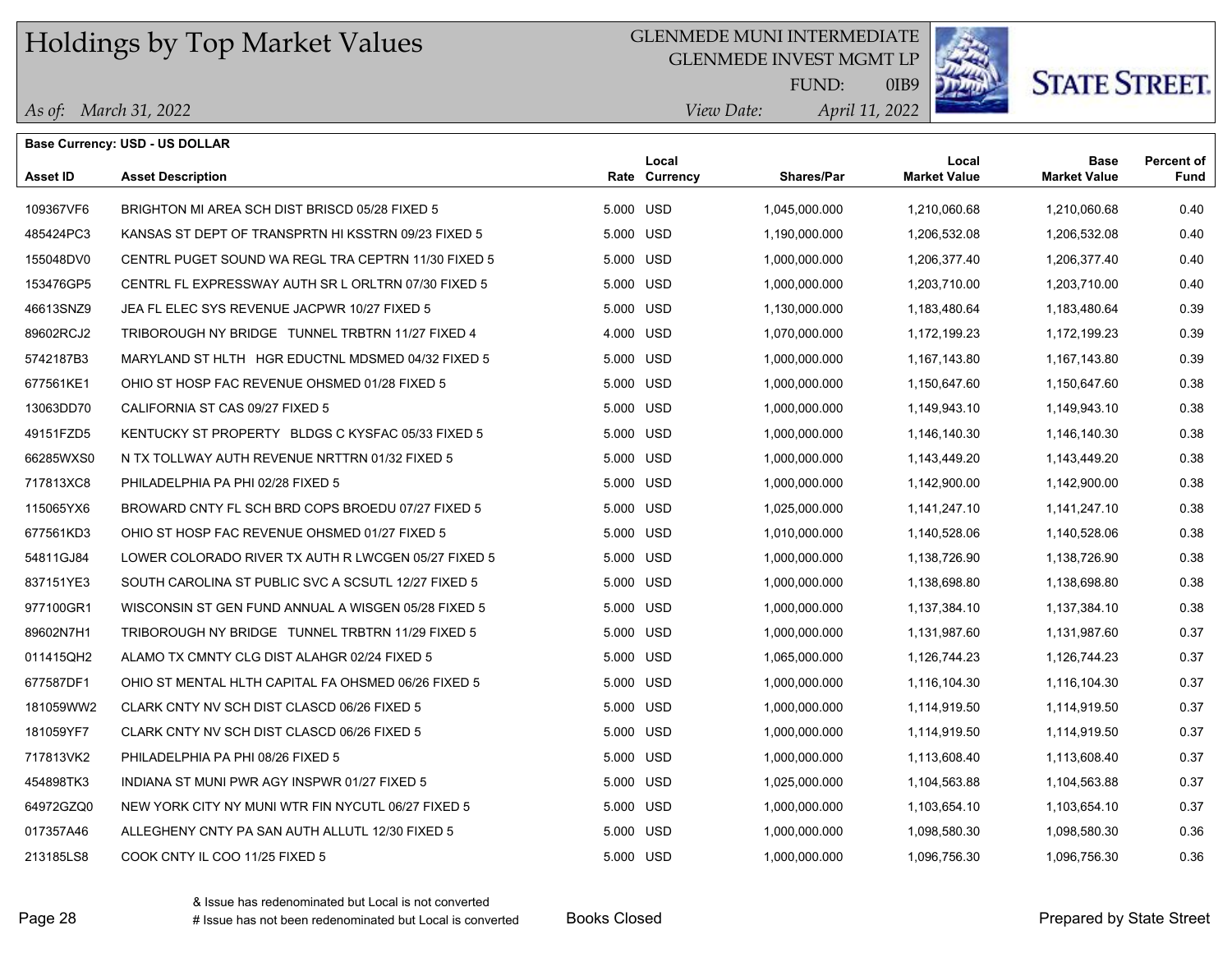### GLENMEDE MUNI INTERMEDIATE

GLENMEDE INVEST MGMT LP



0IB9

# **STATE STREET.**

| As of: March 31, 2022 |
|-----------------------|
|-----------------------|

|                   | <b>Base Currency: USD - US DOLLAR</b>                      |           |                        |                   |                              |                                    |                           |
|-------------------|------------------------------------------------------------|-----------|------------------------|-------------------|------------------------------|------------------------------------|---------------------------|
| <b>Asset ID</b>   | <b>Asset Description</b>                                   |           | Local<br>Rate Currency | <b>Shares/Par</b> | Local<br><b>Market Value</b> | <b>Base</b><br><b>Market Value</b> | <b>Percent of</b><br>Fund |
| 414009JT8         | HARRIS CNTY TX CULTURAL EDU FA HAREDU 10/27 FIXED 5        | 5.000 USD |                        | 1.000.000.000     | 1,090,964.30                 | 1,090,964.30                       | 0.36                      |
| 848797QH2         | SPOKANE CNTY WA SCH DIST 356 SPOSCD 12/32 FIXED 4          | 4.000 USD |                        | 1,000,000.000     | 1,087,695.30                 | 1,087,695.30                       | 0.36                      |
| 124511NH5         | BYRON CENTER MI PUBLIC SCHS BYNSCD 05/24 FIXED 5           | 5.000 USD |                        | 1,015,000.000     | 1,078,520.93                 | 1,078,520.93                       | 0.36                      |
| 650009G49         | NEW YORK ST THRUWAY AUTH NYSTRN 01/31 FIXED 5              | 5.000 USD |                        | 1,000,000.000     | 1,074,020.40                 | 1,074,020.40                       | 0.36                      |
| 6461395T8         | NEW JERSEY ST TURNPIKE AUTH TU NJSTRN 01/32 FIXED 5        | 5.000 USD |                        | 1,000,000.000     | 1,072,086.50                 | 1,072,086.50                       | 0.35                      |
| 647201KP6         | NEW MEXICO ST MTGE FIN AUTH NMSHSG 01/51 FIXED 3.5         | 3.500 USD |                        | 1,040,000.000     | 1,062,423.23                 | 1,062,423.23                       | 0.35                      |
| 84136FAH0         | SOUTHEAST ENERGY AUTH AL COMMO SEEPWR 11/51 ADJUSTABLE VAR | 4.000 USD |                        | 1,000,000.000     | 1,053,179.70                 | 1,053,179.70                       | 0.35                      |
| 246317FN6         | DELAWARE RIVER BAY AUTH DE R DRVGEN 01/27 FIXED 5          | 5.000 USD |                        | 1,000,000.000     | 1,050,761.70                 | 1,050,761.70                       | 0.35                      |
| 592647HX2         | MET WASHINGTON DC ARPTS AUTH A METAPT 10/23 FIXED 5        | 5.000 USD |                        | 1,000,000.000     | 1,047,781.90                 | 1,047,781.90                       | 0.35                      |
| 452024JB9         | ILLINOIS ST MUNI ELEC AGY PWR ILSPWR 02/33 FIXED 4         | 4.000 USD |                        | 1,000,000.000     | 1,046,589.20                 | 1,046,589.20                       | 0.35                      |
| 98267AEV7         | WYANDOTTE CNTY/KANS CITY KANUN WYAGEN 08/24 FIXED 4        | 4.000 USD |                        | 1,000,000.000     | 1,045,311.50                 | 1,045,311.50                       | 0.35                      |
| 64966MJG5         | NEW YORK NY NYC 08/23 FIXED 5                              | 5.000 USD |                        | 1,000,000.000     | 1,043,615.50                 | 1,043,615.50                       | 0.35                      |
| 762196JH7         | RHODE ISLAND ST HLTH EDUCTNL RISMED 05/22 FIXED 5          | 5.000 USD |                        | 1,020,000.000     | 1,024,377.13                 | 1,024,377.13                       | 0.34                      |
| 59447TWY5         | MICHIGAN ST FIN AUTH REVENUE MISFIN 11/44 ADJUSTABLE VAR   | 3.500 USD |                        | 1,000,000.000     | 1,012,199.20                 | 1,012,199.20                       | 0.33                      |
| 59261AL47         | MET TRANSPRTN AUTH NY REVENUE MTATRN 11/32 FLOATING VAR    | 0.738 USD |                        | 1,000,000.000     | 1,000,816.30                 | 1,000,816.30                       | 0.33                      |
| 072024XT4         | BAY AREA CA TOLL AUTH TOLL BRI BAYTRN 04/56 FLOATING VAR   | 0.790 USD |                        | 1,000,000.000     | 991,603.20                   | 991,603.20                         | 0.33                      |
| 647201JJ2         | NEW MEXICO ST MTGE FIN AUTH NMSHSG 07/50 FIXED 3.5         | 3.500 USD |                        | 935,000.000       | 954,850.05                   | 954,850.05                         | 0.32                      |
| 686507JQ8         | ORLANDO FL UTILITIES COMMISSIO ORLUTL 10/46 ADJUSTABLE VAR | 1.250 USD |                        | 1,000,000.000     | 948,513.50                   | 948,513.50                         | 0.31                      |
| 644804EK8         | NEW HANOVER CNTY NC HOSP REVEN NHVMED 10/23 FIXED 5        | 5.000 USD |                        | 600,000.000       | 627,399.72                   | 627,399.72                         | 0.21                      |
| 246317HW4         | DELAWARE RIVER BAY AUTH DE R DRVGEN 01/31 FIXED 5          | 5.000 USD |                        | 535,000.000       | 624,966.51                   | 624,966.51                         | 0.21                      |
| 593791KV7         | MIAMI UNIV OH MIAGEN 09/30 FIXED 5                         | 5.000 USD |                        | 500,000.000       | 589,513.05                   | 589,513.05                         | 0.19                      |
| 644804ET9         | NEW HANOVER CNTY NC HOSP REVEN NHVMED 10/22 FIXED 5        | 5.000 USD |                        | 400,000.000       | 407,174.92                   | 407,174.92                         | 0.13                      |
| 837151ZE2         | SOUTH CAROLINA ST PUBLIC SVC A SCSUTL 12/27 FIXED 5        | 5.000 USD |                        | 350,000.000       | 398,544.58                   | 398,544.58                         | 0.13                      |
| 641461ZP6         | NEVADA ST NVS 06/24 FIXED 5                                | 5.000 USD |                        | 15,000.000        | 15,548.81                    | 15,548.81                          | 0.01                      |
| <b>FUND Total</b> |                                                            |           |                        | 276,039,989.680   |                              | 302,330,859.54                     | 100.00                    |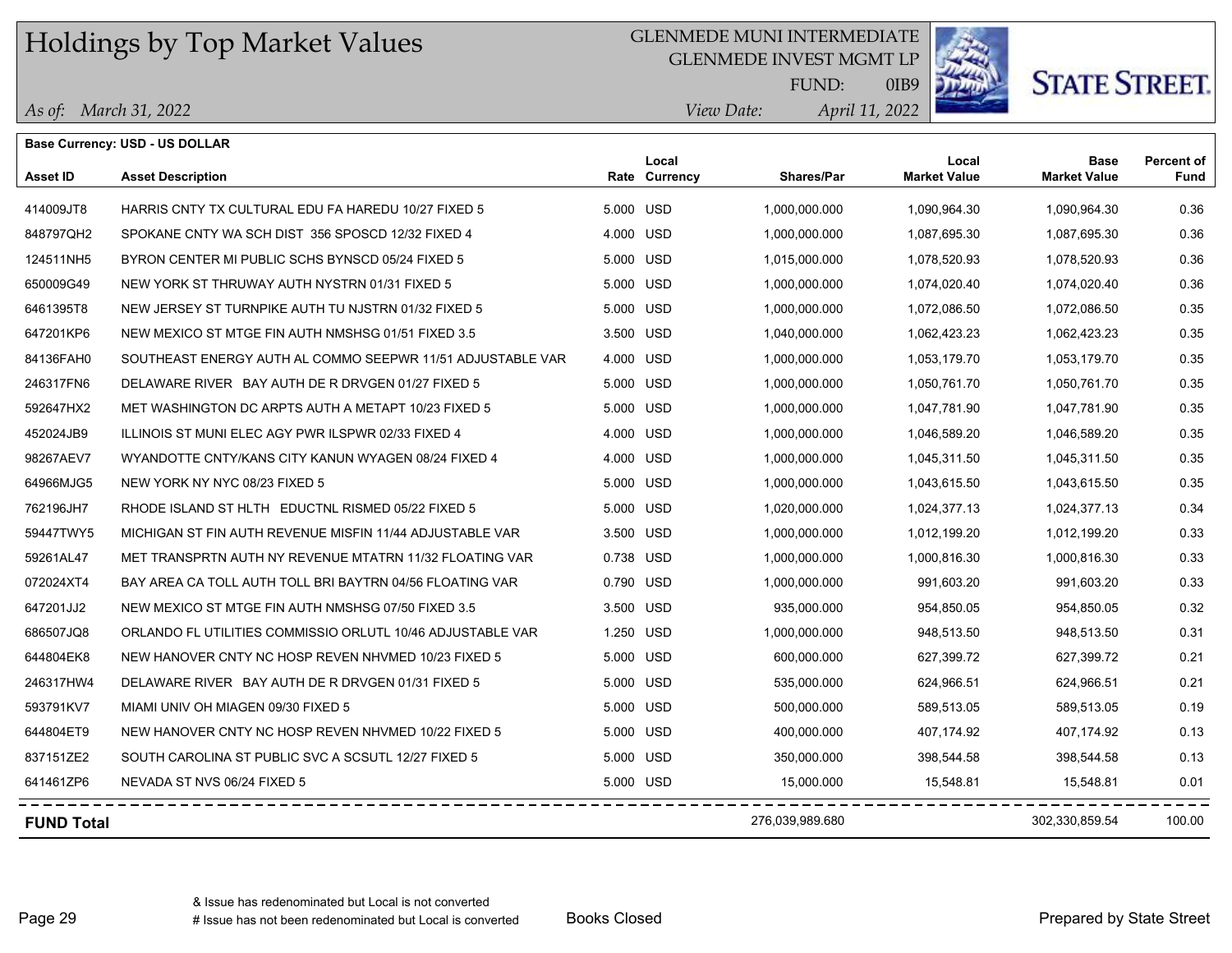## GLENMEDE HIGH YIELD MUNI PORT

CAPITAL INTERNATIONAL, INC



0IBD

**STATE STREET.** 

|  |  | As of: March 31, 2022 |
|--|--|-----------------------|
|--|--|-----------------------|

|                 | <b>Base Currency: USD - US DOLLAR</b>                      |           |                        |                   |                              |                                    |                           |
|-----------------|------------------------------------------------------------|-----------|------------------------|-------------------|------------------------------|------------------------------------|---------------------------|
| <b>Asset ID</b> | <b>Asset Description</b>                                   |           | Local<br>Rate Currency | <b>Shares/Par</b> | Local<br><b>Market Value</b> | <b>Base</b><br><b>Market Value</b> | <b>Percent of</b><br>Fund |
| 919061EH0       | VALDEZ AK MARINE TERMINAL REVE VALTRN 12/29 ADJUSTABLE VAR | 0.360 USD |                        | 6,000,000.000     | 6,000,000.00                 | 6,000,000.00                       | 2.25                      |
| 64972F4W3       | NEW YORK CITY NY MUNI WTR FIN NYCUTL 06/44 ADJUSTABLE VAR  | 0.360 USD |                        | 5,000,000.000     | 5,000,000.00                 | 5,000,000.00                       | 1.87                      |
| 64577BKJ2       | NEW JERSEY ST ECON DEV AUTH RE NJSDEV 06/25 FIXED 5        | 5.000 USD |                        | 2,500,000.000     | 2,696,408.50                 | 2,696,408.50                       | 1.01                      |
| 74529JQH1       | PUERTO RICO SALES TAX FING COR PRCGEN 07/51 ZEROCPNOID 0   | 0.010 USD |                        | 11,743,000.000    | 2,599,674.73                 | 2,599,674.73                       | 0.97                      |
| 914455HD5       | UNIV OF MICHIGAN MI UNVHGR 04/38 ADJUSTABLE VAR            | 0.370 USD |                        | 2,500,000.000     | 2,500,000.00                 | 2,500,000.00                       | 0.94                      |
| 576002BP3       | MASSACHUSETTS ST SPL OBLG DEDI MASGEN 01/34 FIXED 5.5      | 5.500 USD |                        | 1,500,000.000     | 1,858,636.65                 | 1,858,636.65                       | 0.70                      |
| 594654DQ5       | MICHIGAN ST HSG DEV AUTH SF MT MISHSG 06/49 FIXED 4.25     | 4.250 USD |                        | 1,710,000.000     | 1,777,214.12                 | 1,777,214.12                       | 0.67                      |
| 745160SH5       | PUERTO RICO CMWLTH AQUEDUCT PRCUTL 07/35 FIXED 5           | 5.000 USD |                        | 1,500,000.000     | 1,673,450.55                 | 1,673,450.55                       | 0.63                      |
| 650036CL8       | NEW YORK ST URBAN DEV CORP REV NYSDEV 03/50 FIXED 5        | 5.000 USD |                        | 1,415,000.000     | 1,598,570.36                 | 1,598,570.36                       | 0.60                      |
| 414009LE8       | HARRIS CNTY TX CULTURAL EDU FA HAREDU 01/48 FIXED 5        | 5.000 USD |                        | 1,510,000.000     | 1,587,859.98                 | 1,587,859.98                       | 0.60                      |
| 45471ATE2       | INDIANA ST FIN AUTH HOSP REVEN INSFIN 07/50 FIXED 4        | 4.000 USD |                        | 1,500,000.000     | 1,585,999.20                 | 1,585,999.20                       | 0.59                      |
| 745160TH4       | PUERTO RICO CMWLTH AQUEDUCT S PRCUTL 07/42 FIXED 4         | 4.000 USD |                        | 1,500,000.000     | 1,539,973.65                 | 1,539,973.65                       | 0.58                      |
| 5922478J2       | MET PIER EXPOSITION AUTH IL MPNFAC 12/29 ZEROCPNOID 0      |           | <b>USD</b>             | 2,000,000.000     | 1,531,608.40                 | 1,531,608.40                       | 0.57                      |
| 657883DP6       | NORTH BROWARD FL HOSP DIST NBWMED 01/48 FIXED 5            | 5.000 USD |                        | 1,250,000.000     | 1,366,113.38                 | 1,366,113.38                       | 0.51                      |
| 113807BP5       | BROOKLYN ARENA NY LOCAL DEV CO BRKDEV 07/42 FIXED 5        | 5.000 USD |                        | 1,250,000.000     | 1,347,796.75                 | 1,347,796.75                       | 0.51                      |
| 11477KCP9       | BROOMFIELD CO WTR ACTIVITY ENT BROWTR 12/32 FIXED 5        | 5.000 USD |                        | 1,070,000.000     | 1,309,579.63                 | 1,309,579.63                       | 0.49                      |
| 167486K65       | CHICAGO IL CHI 01/38 FIXED 4                               | 4.000 USD |                        | 1,283,000.000     | 1,276,838.26                 | 1,276,838.26                       | 0.48                      |
| 04052ABH8       | ARIZONA ST INDL DEV AUTH REVEN AZSDEV 05/33 FIXED 3.625    | 3.625 USD |                        | 1,197,662.210     | 1,224,653.20                 | 1,224,653.20                       | 0.46                      |
| 93978HRG2       | WASHINGTON ST HLTH CARE FACS A WASMED 12/36 FIXED 5        | 5.000 USD |                        | 1,125,000.000     | 1,222,278.98                 | 1,222,278.98                       | 0.46                      |
| 05923TBY4       | BALTIMORE MD SPL OBLIG BALGEN 09/38 FIXED 5                | 5.000 USD |                        | 1,125,000.000     | 1,189,837.01                 | 1,189,837.01                       | 0.45                      |
| 472682RL9       | JEFFERSON CNTY AL SWR REVENUE JEFUTL 10/42 FIXED OID 6     | 6.000 USD |                        | 1,070,000.000     | 1,184,151.24                 | 1,184,151.24                       | 0.44                      |
| 70917TCC3       | PENNSYLVANIA ST HGR EDUCTNL FA PASHGR 08/44 FIXED 5        | 5.000 USD |                        | 1,000,000.000     | 1,169,414.90                 | 1,169,414.90                       | 0.44                      |
| 45204EQJ0       | ILLINOIS ST FIN AUTH REVENUE ILSGEN 08/34 FIXED 5          | 5.000 USD |                        | 1,035,000.000     | 1,155,423.18                 | 1,155,423.18                       | 0.43                      |
| 544445TT6       | LOS ANGELES CA DEPT OF ARPTS A LOSAPT 05/48 FIXED 5        | 5.000 USD |                        | 1,000,000.000     | 1,148,583.00                 | 1,148,583.00                       | 0.43                      |
| 64577B4F8       | NEW JERSEY ST ECON DEV AUTH RE NJSDEV 06/29 FIXED 5        | 5.000 USD |                        | 1,000,000.000     | 1,127,655.20                 | 1,127,655.20                       | 0.42                      |
| 74439YAG6       | PUBLIC FIN AUTH WI STUDENT HSG PUBFIN 07/25 FIXED 5        | 5.000 USD |                        | 1,060,000.000     | 1,126,313.18                 | 1,126,313.18                       | 0.42                      |
| 837033KS7       | SOUTH CAROLINA ST JOBS ECON DE SCSMED 10/41 FIXED 5        | 5.000 USD |                        | 1,090,000.000     | 1,124,003.64                 | 1,124,003.64                       | 0.42                      |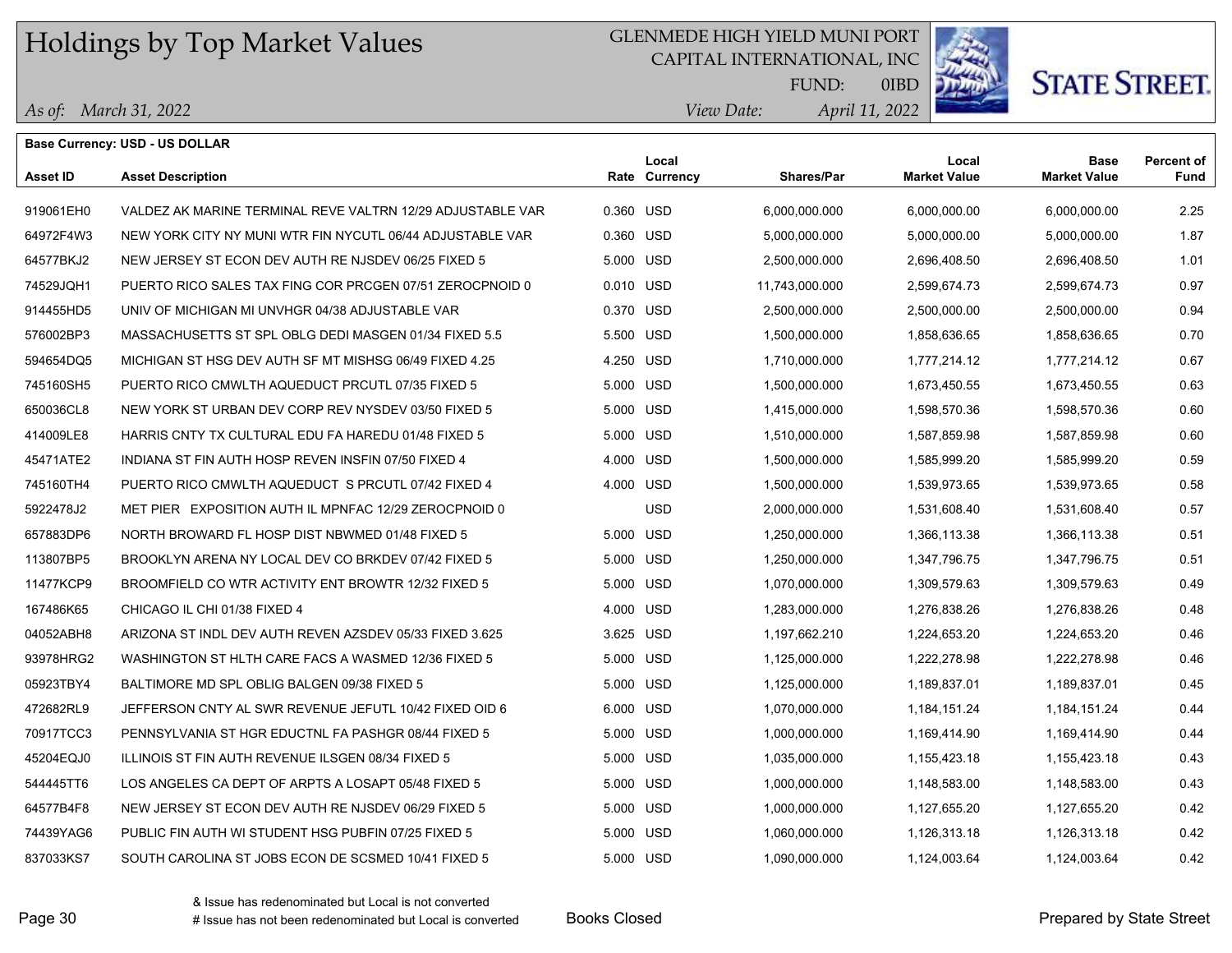## GLENMEDE HIGH YIELD MUNI PORT

CAPITAL INTERNATIONAL, INC



0IBD

# **STATE STREET.**

|  | As of: March 31, 2022 |
|--|-----------------------|
|--|-----------------------|

|                 | <b>Base Currency: USD - US DOLLAR</b>                     |           |                        |                   |                              |                                    |                           |
|-----------------|-----------------------------------------------------------|-----------|------------------------|-------------------|------------------------------|------------------------------------|---------------------------|
| <b>Asset ID</b> | <b>Asset Description</b>                                  |           | Local<br>Rate Currency | <b>Shares/Par</b> | Local<br><b>Market Value</b> | <b>Base</b><br><b>Market Value</b> | <b>Percent of</b><br>Fund |
| 45204EEX2       | ILLINOIS ST FIN AUTH REVENUE ILSGEN 02/31 FIXED 5         | 5.000 USD |                        | 1,000,000.000     | 1,123,721.60                 | 1,123,721.60                       | 0.42                      |
| 549310WE6       | LUCAS CNTY OH HOSP REVENUE LUCMED 11/48 FIXED 5.25        | 5.250 USD |                        | 1,000,000.000     | 1,123,548.40                 | 1,123,548.40                       | 0.42                      |
| 888808HE5       | TOBACCO SETTLEMENT FING CORP N TOBGEN 06/29 FIXED 5       | 5.000 USD |                        | 1,000,000.000     | 1,119,903.60                 | 1,119,903.60                       | 0.42                      |
| 592190NN8       | MET NASHVILLE TN ARPT AUTH ARP MNVAPT 07/54 FIXED 5       | 5.000 USD |                        | 1,000,000.000     | 1,118,868.10                 | 1,118,868.10                       | 0.42                      |
| 45203MDC2       | ILLINOIS ST HSG DEV AUTH REVEN ILSHSG 10/51 FIXED 3       | 3.000 USD |                        | 1,100,000.000     | 1,105,098.72                 | 1,105,098.72                       | 0.41                      |
| 13063DF52       | CALIFORNIA ST CAS 10/34 FIXED 4                           | 4.000 USD |                        | 1,000,000.000     | 1,101,911.10                 | 1,101,911.10                       | 0.41                      |
| 54628CUH3       | LOUISIANA ST LOCAL GOVT ENVRNM LASFAC 04/36 FIXED 2.5     | 2.500 USD |                        | 1,250,000.000     | 1,091,595.50                 | 1,091,595.50                       | 0.41                      |
| 386211BD7       | GRAND RAPIDS CHRT TWP MI GRADEV 05/44 FIXED 5             | 5.000 USD |                        | 1,000,000.000     | 1,080,003.00                 | 1,080,003.00                       | 0.40                      |
| 261333FA1       | DOYLESTOWN PA HOSP AUTH DOYMED 07/41 FIXED 5              | 5.000 USD |                        | 1,000,000.000     | 1,075,504.50                 | 1,075,504.50                       | 0.40                      |
| 652264AA0       | NEWPORT NEWS VA INDL DEV AUTHH NEWMED 07/45 FIXED 5.33    | 5.330 USD |                        | 1,000,000.000     | 1,073,775.50                 | 1,073,775.50                       | 0.40                      |
| 68450LFN0       | ORANGE CNTY FL HLTH FACS AUTH ORAMED 08/41 FIXED 5        | 5.000 USD |                        | 1,000,000.000     | 1,071,307.20                 | 1,071,307.20                       | 0.40                      |
| 419794E81       | <b>HAWAII ST ARPTS SYS REVENUE HISAPT 07/36 FIXED 4</b>   | 4.000 USD |                        | 1,000,000.000     | 1,064,993.00                 | 1,064,993.00                       | 0.40                      |
| 914353P50       | UNIV OF ILLINOIS IL REVENUES UNVHGR 04/36 FIXED 4         | 4.000 USD |                        | 1,000,000.000     | 1,051,880.80                 | 1,051,880.80                       | 0.39                      |
| 452152VM0       | ILLINOIS ST ILS 02/39 FIXED OID 5                         | 5.000 USD |                        | 1,000,000.000     | 1,047,402.60                 | 1,047,402.60                       | 0.39                      |
| 45203HY30       | ILLINOIS ST FIN AUTH REVENUE ILSGEN 08/37 FIXED OID 4.125 | 4.125 USD |                        | 1,000,000.000     | 1,039,561.50                 | 1,039,561.50                       | 0.39                      |
| 64542UCT9       | NEW HOPE CULTURAL ED FACS FIN NHPFAC 11/36 FIXED 5        | 5.000 USD |                        | 950,000.000       | 1,037,403.80                 | 1,037,403.80                       | 0.39                      |
| 63607WAA2       | NATIONAL FIN AUTH NH MUNI CTFS NFADEV 01/34 FIXED 4.125   | 4.125 USD |                        | 969,764.310       | 1,035,368.57                 | 1,035,368.57                       | 0.39                      |
| 79739GNB8       | SAN DIEGO CNTY CA REGL ARPT AU SDGAPT 07/56 FIXED 4       | 4.000 USD |                        | 1,000,000.000     | 1,033,742.10                 | 1,033,742.10                       | 0.39                      |
| 04041AAB6       | ARISTA CO MET DIST ARIFAC 12/28 FIXED 4.375               | 4.375 USD |                        | 1,000,000.000     | 1,032,825.70                 | 1,032,825.70                       | 0.39                      |
| 08451PAX9       | BERKS CNTY PA INDL DEV AUTH HL BERMED 11/47 FIXED 5       | 5.000 USD |                        | 1,000,000.000     | 1,024,381.80                 | 1,024,381.80                       | 0.38                      |
| 592643CG3       | MET WASHINGTON DC ARPTS AUTH D METAPT 10/40 ZEROCPNOID 0  |           | <b>USD</b>             | 2,000,000.000     | 1,023,323.80                 | 1,023,323.80                       | 0.38                      |
| 365491AB5       | GARDENS ON HAVANA MET DIST 3 GOHFAC 12/27 FIXED 4.625     | 4.625 USD |                        | 1,000,000.000     | 1,019,311.90                 | 1,019,311.90                       | 0.38                      |
| 794458GJ2       | SALEM OR HOSP FAC AUTH REVENUE SALMED 05/40 FIXED 4       | 4.000 USD |                        | 1,000,000.000     | 1,017,473.60                 | 1,017,473.60                       | 0.38                      |
| 74444KBY9       | PUBLIC FIN AUTH WI HLTHCARE FA PUBMEC 07/51 FIXED 4       | 4.000 USD |                        | 1,000,000.000     | 1,007,330.80                 | 1,007,330.80                       | 0.38                      |
| 88255QBH1       | TEXAS ST MUNI GAS ACQUISITION TXSUTL 09/27 FLOATING VAR   | 1.235 USD |                        | 1,000,000.000     | 993,391.80                   | 993,391.80                         | 0.37                      |
| 41329DAA7       | HARMONY TECHNOLOGY PARK MET DI HTPDEV 12/32 FIXED 4.5     | 4.500 USD |                        | 945,000.000       | 992,531.80                   | 992,531.80                         | 0.37                      |
| 97712DH25       | WISCONSIN ST HLTH EDUCTNL FA WISMED 06/41 FIXED 5         | 5.000 USD |                        | 955,000.000       | 988,687.82                   | 988,687.82                         | 0.37                      |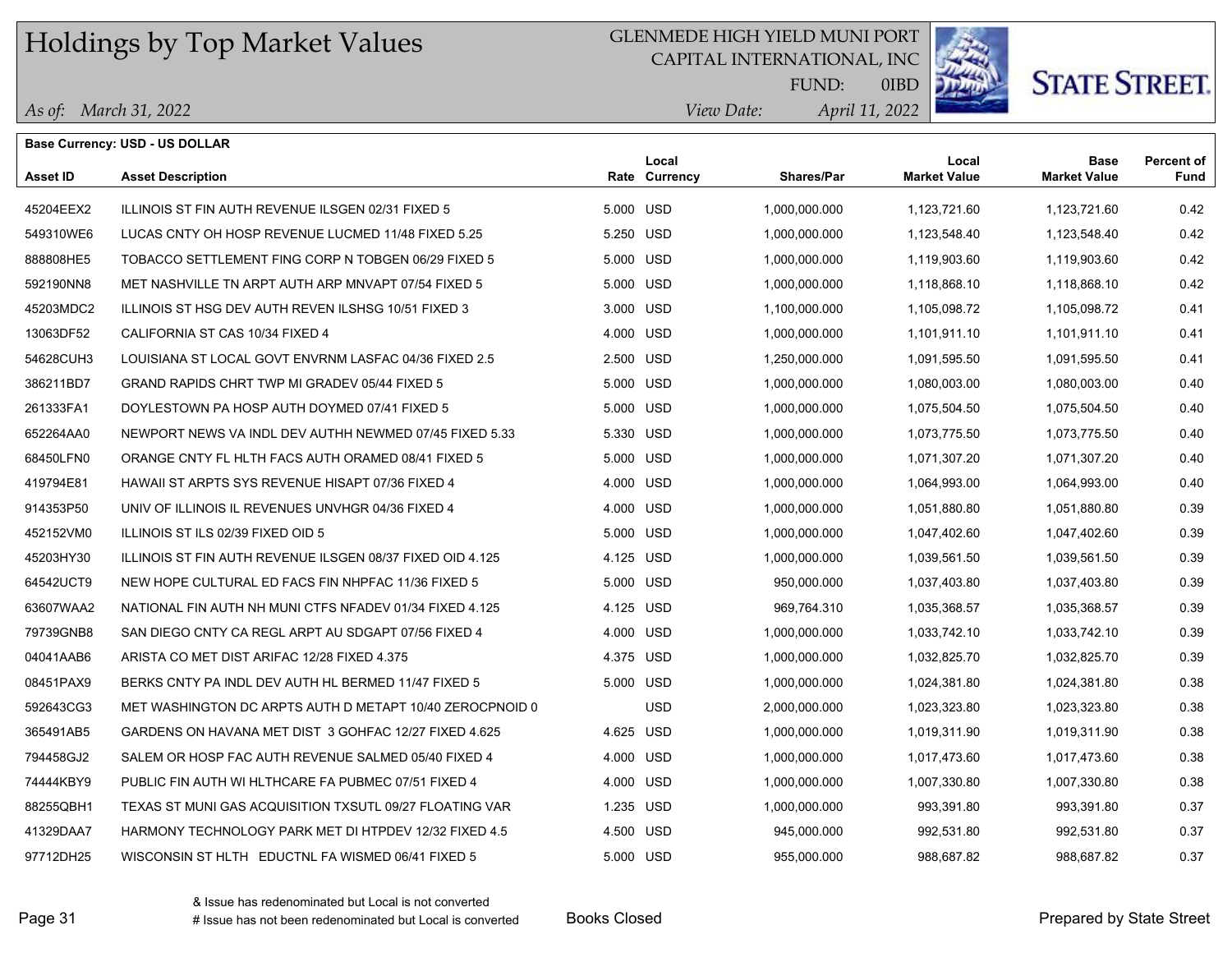## GLENMEDE HIGH YIELD MUNI PORT

CAPITAL INTERNATIONAL, INC



**STATE STREET.** 

*April 11, 2022 View Date:* FUND:

|  |  | As of: March 31, 2022 |
|--|--|-----------------------|
|--|--|-----------------------|

|                 | <b>Base Currency: USD - US DOLLAR</b>                     |           |                        |                   |                              |                                    |                           |
|-----------------|-----------------------------------------------------------|-----------|------------------------|-------------------|------------------------------|------------------------------------|---------------------------|
| <b>Asset ID</b> | <b>Asset Description</b>                                  |           | Local<br>Rate Currency | <b>Shares/Par</b> | Local<br><b>Market Value</b> | <b>Base</b><br><b>Market Value</b> | <b>Percent of</b><br>Fund |
| 74529JQG3       | PUERTO RICO SALES TAX FING COR PRCGEN 07/46 ZEROCPNOID 0  | 0.010 USD |                        | 3,188,000.000     | 974,237.50                   | 974,237.50                         | 0.37                      |
| 74526QV66       | PUERTO RICO ELEC PWR AUTH PWR PRCPWR 07/40 FIXED OID 5.25 | 5.250 USD |                        | 1,000,000.000     | 960,000.00                   | 960,000.00                         | 0.36                      |
| 658207G58       | NORTH CAROLINA ST HSG FIN AGY NCSHSG 07/51 FIXED 3        | 3.000 USD |                        | 945,000.000       | 949,730.20                   | 949,730.20                         | 0.36                      |
| 34074MXW6       | FLORIDA ST HSG FIN CORP REVENU FLSHSG 07/52 FIXED OID 3   | 3.000 USD |                        | 920,000.000       | 923,548.72                   | 923,548.72                         | 0.35                      |
| 69640NAA8       | PALISADE PARK NORTH MET DIST PLSFAC 12/51 FIXED 5.5       | 5.500 USD |                        | 1,000,000.000     | 910,683.30                   | 910,683.30                         | 0.34                      |
| 74526QLY6       | PUERTO RICO ELEC PWR AUTH PWR PRCPWR 07/29 FLOATING VAR   | 0.664 USD |                        | 900,000.000       | 906,846.48                   | 906,846.48                         | 0.34                      |
| 888809AH3       | TOBACCO SETTLEMENT FING CORP R TOBGEN 06/52 ZEROCPNOID 0  | 0.010 USD |                        | 5,500,000.000     | 903,427.25                   | 903,427.25                         | 0.34                      |
| 45470CAA7       | INDIANA FIN AUTH MIDWESTERN DI INDGEN 06/32 FIXED 5       | 5.000 USD |                        | 900,000.000       | 902,855.61                   | 902,855.61                         | 0.34                      |
| 613603H28       | MONTGOMERY CNTY PA HGR EDU H MONHGR 05/55 FIXED OID 3.25  | 3.250 USD |                        | 1,000,000.000     | 890,411.80                   | 890,411.80                         | 0.33                      |
| 16772PDL7       | CHICAGO IL TRANSIT AUTH SALES CHITRN 12/49 FIXED 4        | 4.000 USD |                        | 865,000.000       | 886,278.83                   | 886,278.83                         | 0.33                      |
| 167501XG5       | CHICAGO IL BRD OF EDU CHIEDU 12/31 ZEROCPNOID 0           | 0.010 USD |                        | 1,205,000.000     | 868,878.02                   | 868,878.02                         | 0.33                      |
| 6461362R1       | NEW JERSEY ST TRANSPRTN TRUST NJSTRN 12/27 ZEROCPNOID 0   |           | <b>USD</b>             | 1,000,000.000     | 847,799.20                   | 847,799.20                         | 0.32                      |
| 83704CAE8       | SOUTH CAROLINA ST JOBS ECON DE SCSHSG 04/47 FIXED 5       | 5.000 USD |                        | 800,000.000       | 832,933.92                   | 832,933.92                         | 0.31                      |
| 167501UM5       | CHICAGO IL BRD OF EDU CHIEDU 12/31 ZEROCPNOID 0           | 0.010 USD |                        | 1,150,000.000     | 829,219.69                   | 829,219.69                         | 0.31                      |
| 45129GDE2       | IDAHO ST HSG FIN ASSN NONPRO IDSHSG 07/39 FIXED 6         | 6.000 USD |                        | 735,000.000       | 827,964.86                   | 827,964.86                         | 0.31                      |
| 311617AP9       | FARMVILLE VA INDL DEV AUTH FAC FARIDA 01/38 FIXED 5       | 5.000 USD |                        | 750,000.000       | 816, 192.68                  | 816,192.68                         | 0.31                      |
| 48125RAK5       | JUBAN CROSSING ECON DEV DIST L JCEDEV 09/44 FIXED 7       | 7.000 USD |                        | 865,000.000       | 814,760.37                   | 814,760.37                         | 0.31                      |
| 64613ABT8       | NEW JERSEY ST HSG MTGE FIN A NJSHSG 10/50 FIXED 4.75      | 4.750 USD |                        | 770,000.000       | 813,941.90                   | 813,941.90                         | 0.31                      |
| 74443UCC5       | PUBLIC FIN AUTH WI SENIOR LIVI PUBFIN 01/46 FIXED 5       | 5.000 USD |                        | 750,000.000       | 806,130.98                   | 806,130.98                         | 0.30                      |
| 68450LDU6       | ORANGE CNTY FL HLTH FACS AUTH ORAMED 08/40 FIXED 5        | 5.000 USD |                        | 750,000.000       | 803,322.08                   | 803,322.08                         | 0.30                      |
| 56681NAW7       | MARICOPA CNTY AZ INDL DEV AUTH MAREDU 07/36 FIXED 5       | 5.000 USD |                        | 750,000.000       | 795,467.70                   | 795,467.70                         | 0.30                      |
| 19648FDJ0       | COLORADO ST HLTH FACS AUTH HOS COSMED 06/37 FIXED 5       | 5.000 USD |                        | 700,000.000       | 794,114.44                   | 794,114.44                         | 0.30                      |
| 64990CPX3       | NEW YORK ST DORM AUTH REVENUES NYSHGR 12/32 FIXED 5       | 5.000 USD |                        | 700,000.000       | 782,747.00                   | 782,747.00                         | 0.29                      |
| 126292CJ8       | CSCDA CMNTY IMPT AUTH CA ESSEN CDAHSG 06/58 FIXED 4       | 4.000 USD |                        | 875,000.000       | 771,687.61                   | 771,687.61                         | 0.29                      |
| 13078RGL8       | CALIFORNIA ST STWD CMNTYS DEVA CASDEV 07/32 FIXED 4.305   | 4.305 USD |                        | 785,000.000       | 769,976.36                   | 769,976.36                         | 0.29                      |
| 84437RAE7       | SOUTHGLENN CO MET DIST SPL REV SOGMET 12/30 FIXED 5       | 5.000 USD |                        | 750,000.000       | 766,361.33                   | 766,361.33                         | 0.29                      |
| 254842BB2       | DIST OF COLUMBIA TOBACCO SETTL DISGEN 06/46 ZEROCPNOID 0  | 0.010 USD |                        | 3,415,000.000     | 759,514.10                   | 759,514.10                         | 0.28                      |
|                 |                                                           |           |                        |                   |                              |                                    |                           |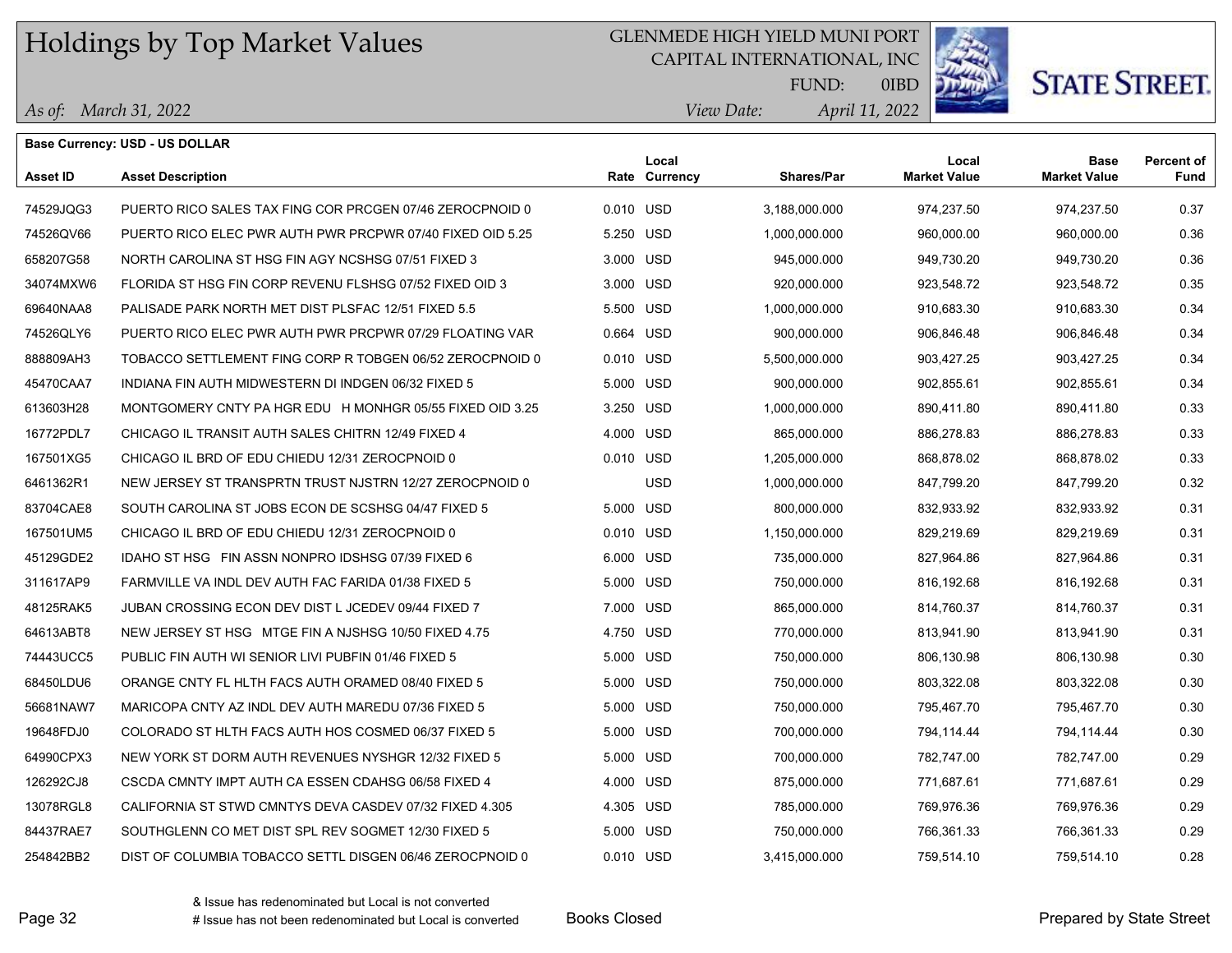## GLENMEDE HIGH YIELD MUNI PORT

CAPITAL INTERNATIONAL, INC



**STATE STREET.** 

*April 11, 2022 View Date:* FUND:

|  |  | As of: March 31, 2022 |
|--|--|-----------------------|
|--|--|-----------------------|

|                 | <b>Base Currency: USD - US DOLLAR</b>                      |           |                        |               |                              |                                    |                           |
|-----------------|------------------------------------------------------------|-----------|------------------------|---------------|------------------------------|------------------------------------|---------------------------|
| <b>Asset ID</b> | <b>Asset Description</b>                                   |           | Local<br>Rate Currency | Shares/Par    | Local<br><b>Market Value</b> | <b>Base</b><br><b>Market Value</b> | <b>Percent of</b><br>Fund |
| 119802AF3       | BUFFALO RIDGE CO MET DIST BFRFAC 12/47 FIXED 7.375         | 7.375 USD |                        | 740,000.000   | 746.344.09                   | 746,344.09                         | 0.28                      |
| USD.            | <b>US DOLLAR</b>                                           |           | <b>USD</b>             | 744,314.830   | 744,314.83                   | 744,314.83                         | 0.28                      |
| 57419TQH7       | MARYLAND ST CMNTY DEV ADMIN DE MDSDEV 09/51 FIXED 3        | 3.000 USD |                        | 740,000.000   | 743,808.04                   | 743,808.04                         | 0.28                      |
| 30309HAC1       | FRETE 2019 ML05 TRUST FEDMFH 01/36 FIXED 3.4               | 3.400 USD |                        | 715,474.670   | 743,023.24                   | 743,023.24                         | 0.28                      |
| 646136EU1       | NEW JERSEY ST TRANSPRTN TRUST NJSTRN 12/31 ZEROCPNOID 0    |           | <b>USD</b>             | 1,000,000.000 | 725,565.00                   | 725,565.00                         | 0.27                      |
| 19648A2Y0       | COLORADO ST HLTH FACS AUTH REV COSMED 06/45 FIXED 5        | 5.000 USD |                        | 660,000.000   | 719,368.91                   | 719,368.91                         | 0.27                      |
| 167505RP3       | CHICAGO IL BRD OF EDU CHIEDU 12/42 FIXED OID 7             | 7.000 USD |                        | 600,000.000   | 710,964.24                   | 710,964.24                         | 0.27                      |
| 507625AA9       | LAKE BLUFF MET DIST 2 CO LBLFAC 12/51 FIXED 5.25           | 5.250 USD |                        | 780,000.000   | 710,505.35                   | 710,505.35                         | 0.27                      |
| 452143FR6       | ILLINOIS ST SPORTS FACS AUTH ILSFAC 06/28 FIXED 5          | 5.000 USD |                        | 620,000.000   | 710,215.64                   | 710,215.64                         | 0.27                      |
| 041806HL7       | ARLINGTON TX HGR EDU FIN CORP ARLEDU 12/51 FIXED 5         | 5.000 USD |                        | 645,000.000   | 691,684.33                   | 691,684.33                         | 0.26                      |
| 54316AAA1       | LONGS PEAK MET DIST CO LPMGEN 12/51 FIXED 5.25             | 5.250 USD |                        | 750,000.000   | 682,889.48                   | 682,889.48                         | 0.26                      |
| 167505QR0       | CHICAGO IL BRD OF EDU CHIEDU 12/39 FIXED OID 5.25          | 5.250 USD |                        | 640,000.000   | 671,709.82                   | 671,709.82                         | 0.25                      |
| 60635HR76       | MISSOURI ST HLTH EDUCTNL FAC MOSMED 02/26 FIXED 5          | 5.000 USD |                        | 640,000.000   | 670,337.98                   | 670,337.98                         | 0.25                      |
| 975795AC9       | WINTER GARDEN VLG AT FOWLER GR WVGDEV 05/31 FIXED OID 3.75 | 3.750 USD |                        | 650,000.000   | 665,061.02                   | 665,061.02                         | 0.25                      |
| 646136WU1       | NEW JERSEY ST TRANSPRTN TRUST NJSTRN 12/39 ZEROCPNOID 0    | 0.010 USD |                        | 1,300,000.000 | 662,520.69                   | 662,520.69                         | 0.25                      |
| 97689QJQ0       | WISCONSIN ST HSG ECON DEV AU WISGEN 03/47 FIXED 4          | 4.000 USD |                        | 640,000.000   | 660,588.74                   | 660,588.74                         | 0.25                      |
| 20786LDT5       | CONNECTOR 2000 ASSN INC SC TOL SCSTRN 01/42 ZEROCPNOID 0   | 0.010 USD |                        | 2,760,004.000 | 657,524.31                   | 657,524.31                         | 0.25                      |
| 537098BM6       | LITTLE ELM TX SPL ASSMNT REVEN LTEGEN 09/51 FIXED 5.375    | 5.375 USD |                        | 700,000.000   | 657,299.65                   | 657,299.65                         | 0.25                      |
| 656178DN7       | NORMAN OK REGL HOSP AUTH HOSP NORMED 09/37 FIXED 4         | 4.000 USD |                        | 635,000.000   | 655,409.79                   | 655,409.79                         | 0.25                      |
| 418338AA7       | HASTINGS CAMPUS HSG FIN AUTH C HCHGEN 07/45 FIXED 5        | 5.000 USD |                        | 600,000.000   | 654,494.94                   | 654,494.94                         | 0.25                      |
| 196502AC2       | COLORADO INTERNATIONAL CENTER CICDEV 12/46 FIXED 5.875     | 5.875 USD |                        | 625,000.000   | 653,126.69                   | 653,126.69                         | 0.24                      |
| 45506DV28       | INDIANA ST FIN AUTH REVENUE INSGEN 11/38 FIXED 5           | 5.000 USD |                        | 600,000.000   | 652.177.98                   | 652,177.98                         | 0.24                      |
| 613612AW0       | MONTGOMERY CNTY PA INDL DEV AU MONDEV 01/27 FIXED 5.25     | 5.250 USD |                        | 600,000.000   | 650,400.48                   | 650,400.48                         | 0.24                      |
| 646136EX5       | NEW JERSEY ST TRANSPRTN TRUST NJSTRN 12/34 ZEROCPNOID 0    |           | <b>USD</b>             | 1,000,000.000 | 648,644.50                   | 648,644.50                         | 0.24                      |
| 87638RHJ9       | TARRANT CNTY TX CULTURAL EDU F TAREDU 05/45 FIXED 5        | 5.000 USD |                        | 625,000.000   | 644,158.88                   | 644,158.88                         | 0.24                      |
| 90279EAB0       | UIPA CROSSROADS PUB INFRASTRUC UIPDEV 06/52 FIXED 4.375    | 4.375 USD |                        | 750,000.000   | 642,076.73                   | 642,076.73                         | 0.24                      |
| 42605QFJ7       | HENRICO CNTY VA ECON DEV AUTH HENDEV 12/47 FIXED 5         | 5.000 USD |                        | 600,000.000   | 640,727.22                   | 640,727.22                         | 0.24                      |
|                 |                                                            |           |                        |               |                              |                                    |                           |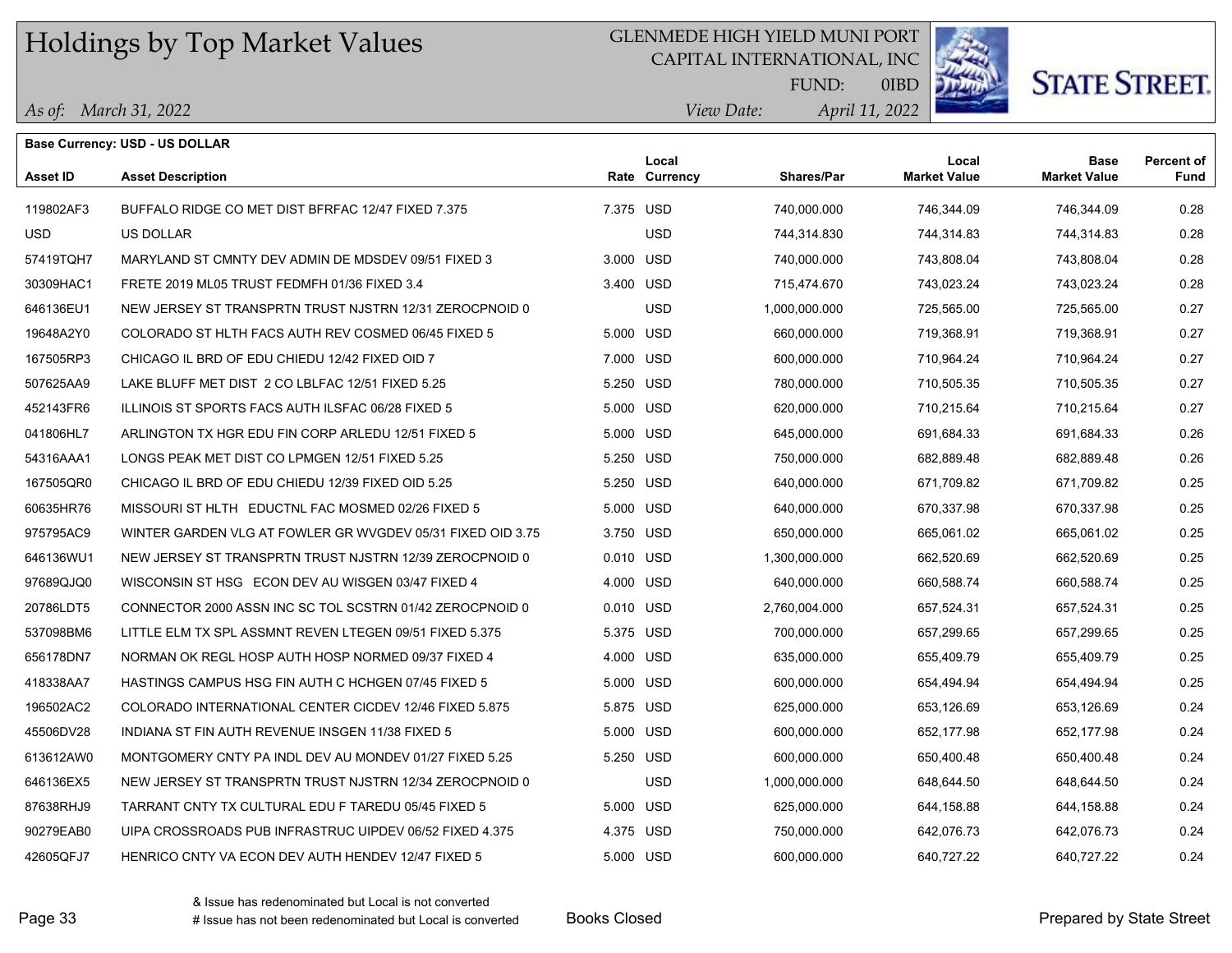## GLENMEDE HIGH YIELD MUNI PORT

CAPITAL INTERNATIONAL, INC



# **STATE STREET.**

*April 11, 2022 View Date:* FUND:

|  | As of: March 31, 2022 |
|--|-----------------------|
|--|-----------------------|

| Base Currency: USD - US DOLLAR |                                                            |           |                        |               |                              |                                    |                           |
|--------------------------------|------------------------------------------------------------|-----------|------------------------|---------------|------------------------------|------------------------------------|---------------------------|
| Asset ID                       | <b>Asset Description</b>                                   |           | Local<br>Rate Currency | Shares/Par    | Local<br><b>Market Value</b> | <b>Base</b><br><b>Market Value</b> | <b>Percent of</b><br>Fund |
| 167501XA8                      | CHICAGO IL BRD OF EDU CHIEDU 12/25 ZEROCPNOID 0            | 0.010 USD |                        | 710,000.000   | 639,921.30                   | 639,921.30                         | 0.24                      |
| 939783WK8                      | WASHINGTON ST HSG FIN COMMISSI WASHSG 07/38 FIXED 5        | 5.000 USD |                        | 625,000.000   | 638,819.06                   | 638,819.06                         | 0.24                      |
| 13049YFQ9                      | CALIFORNIA ST MUNI FIN AUTH ST CASFIN 05/51 FIXED 3        | 3.000 USD |                        | 750,000.000   | 633,170.78                   | 633,170.78                         | 0.24                      |
| 386247AW0                      | GRAND RAPIDS MI ECON DEV CORP GRADEV 11/37 FIXED 5         | 5.000 USD |                        | 600,000.000   | 632,603.34                   | 632,603.34                         | 0.24                      |
| 433675AA3                      | HM MET DIST 2 CO HMMFAC 12/51 INT APROID VAR               |           | <b>USD</b>             | 1,000,000.000 | 625,431.00                   | 625,431.00                         | 0.23                      |
| 608333AS9                      | MOHEGAN TRIBE INDIANS CT GAMIN MOH 08/26 FIXED OID 5.5     | 5.500 USD |                        | 600,000.000   | 620,112.60                   | 620,112.60                         | 0.23                      |
| 152241BA2                      | CENTERVILLE OH HLTH CARE REVEN CTVMED 11/50 FIXED 5.25     | 5.250 USD |                        | 600,000.000   | 617,775.66                   | 617,775.66                         | 0.23                      |
| 74514L3P0                      | PUERTO RICO CMWLTH PRC 07/46 FIXED 4                       | 4.000 USD |                        | 655,508.000   | 616,628.64                   | 616,628.64                         | 0.23                      |
| 74526QZC9                      | PUERTO RICO ELEC PWR AUTH PWR PRCPWR 07/23 FIXED OID 3.625 | 3.625 USD |                        | 610,000.000   | 616,517.73                   | 616,517.73                         | 0.23                      |
| 646136WG2                      | NEW JERSEY ST TRANSPRTN TRUST NJSTRN 12/35 ZEROCPNOID 0    |           | <b>USD</b>             | 1,000,000.000 | 607,490.60                   | 607,490.60                         | 0.23                      |
| 167486M30                      | CHICAGO IL CHI 01/34 FIXED 5                               | 5.000 USD |                        | 530,000.000   | 581,861.30                   | 581,861.30                         | 0.22                      |
| 4521526K2                      | ILLINOIS ST ILS 05/30 FIXED OID 5.5                        | 5.500 USD |                        | 500,000.000   | 581,009.50                   | 581,009.50                         | 0.22                      |
| 34061QAJ6                      | FLORIDA DEV FIN CORP HLTHCARE FLSMED 02/33 FIXED OID 6     | 6.000 USD |                        | 550,000.000   | 579,747.91                   | 579,747.91                         | 0.22                      |
| 80329UAY5                      | SARASOTA CNTY FL HLTH FACS AUT SARMED 01/37 FIXED 5        | 5.000 USD |                        | 550,000.000   | 575,676.97                   | 575,676.97                         | 0.22                      |
| 25283QAA5                      | DIATC MET DIST CO DIADEV 12/29 FIXED 3.25                  | 3.250 USD |                        | 590,000.000   | 574,722.48                   | 574,722.48                         | 0.22                      |
| 592247K82                      | MET PIER EXPOSITION AUTH IL MPNFAC 06/36 ZEROCPNOID 0      |           | <b>USD</b>             | 1,000,000.000 | 572,359.20                   | 572,359.20                         | 0.21                      |
| 556452CB4                      | MADERA CA UNIF SCH DIST MADSCD 05/30 ZEROCPNOID 0          |           | <b>USD</b>             | 720,000.000   | 570,320.14                   | 570,320.14                         | 0.21                      |
| 64542RFG1                      | NEW HOPE CULTURAL EDU FACS FIN NHPHSG 04/42 FIXED 5        | 5.000 USD |                        | 500,000.000   | 565,520.65                   | 565,520.65                         | 0.21                      |
| 650116EM4                      | NEW YORK ST TRANSPRTN DEV CORP NYTTRN 12/32 FIXED 5        | 5.000 USD |                        | 500,000.000   | 564,756.35                   | 564,756.35                         | 0.21                      |
| 650116EP7                      | NEW YORK ST TRANSPRTN DEV CORP NYTTRN 12/34 FIXED 5        | 5.000 USD |                        | 500,000.000   | 559,635.40                   | 559,635.40                         | 0.21                      |
| 928104MS4                      | VIRGINIA ST SMALL BUSINESS FIN VASDEV 01/32 FIXED 5        | 5.000 USD |                        | 500,000.000   | 556,651.35                   | 556,651.35                         | 0.21                      |
| 041036DM3                      | ARKANSAS RIVER PWR AUTH CO PWR ARRPWR 10/33 FIXED 5        | 5.000 USD |                        | 500,000.000   | 555,546.75                   | 555,546.75                         | 0.21                      |
| 837151RQ4                      | SOUTH CAROLINA ST PUBLIC SVC A SCSUTL 12/37 FIXED 5        | 5.000 USD |                        | 500,000.000   | 554,589.85                   | 554,589.85                         | 0.21                      |
| 837151RR2                      | SOUTH CAROLINA ST PUBLIC SVC A SCSUTL 12/41 FIXED 5        | 5.000 USD |                        | 500,000.000   | 553,560.75                   | 553,560.75                         | 0.21                      |
| 01728A4A1                      | ALLEGHENY CNTY PA HOSP DEV AUT ALLMED 04/47 FIXED 5        | 5.000 USD |                        | 500,000.000   | 553,025.35                   | 553,025.35                         | 0.21                      |
| 52349EDV9                      | LEE CNTY FL INDL DEV AUTH HLTH LEEMED 11/39 FIXED 5        | 5.000 USD |                        | 500,000.000   | 551,488.30                   | 551,488.30                         | 0.21                      |
| 452152P21                      | ILLINOIS ST ILS 11/29 FIXED 5                              | 5.000 USD |                        | 500,000.000   | 550,435.60                   | 550,435.60                         | 0.21                      |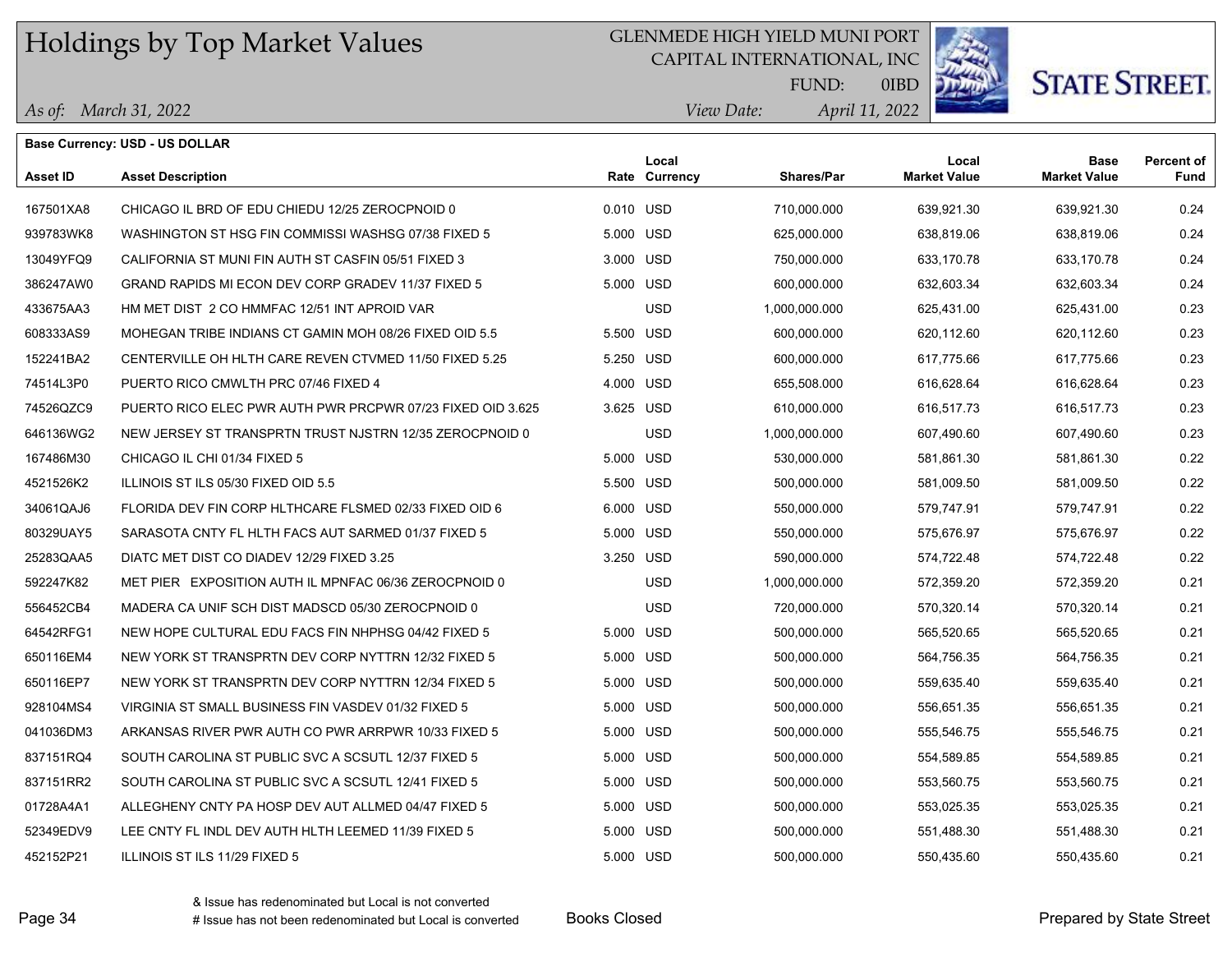## GLENMEDE HIGH YIELD MUNI PORT

CAPITAL INTERNATIONAL, INC



**STATE STREET.** 

*April 11, 2022 View Date:* FUND:

|  |  | As of: March 31, 2022 |
|--|--|-----------------------|
|--|--|-----------------------|

|                 | <b>Base Currency: USD - US DOLLAR</b>                      |           |                        |                   |                              |                                    |                           |
|-----------------|------------------------------------------------------------|-----------|------------------------|-------------------|------------------------------|------------------------------------|---------------------------|
| <b>Asset ID</b> | <b>Asset Description</b>                                   |           | Local<br>Rate Currency | <b>Shares/Par</b> | Local<br><b>Market Value</b> | <b>Base</b><br><b>Market Value</b> | <b>Percent of</b><br>Fund |
| 048251BY7       | ATLANTIC BEACH FL HLTH CARE FA ATLMED 11/33 FIXED 5        | 5.000 USD |                        | 505,000.000       | 549,826.88                   | 549,826.88                         | 0.21                      |
| 54639TCV2       | LOUISIANA ST PUBLIC FACS AUTHL LASFAC 07/59 FIXED 5        | 5.000 USD |                        | 500,000.000       | 549,597.60                   | 549,597.60                         | 0.21                      |
| 934023EU2       | WARD CNTY ND HLTH CARE FACS RE WARMED 06/43 FIXED 5        | 5.000 USD |                        | 500,000.000       | 548,939.35                   | 548,939.35                         | 0.21                      |
| 61360PCK4       | MONTGOMERY CNTY PA INDL DEV AU MONDEV 11/36 FIXED 5        | 5.000 USD |                        | 500,000.000       | 548,876.45                   | 548,876.45                         | 0.21                      |
| 85780TAC7       | STC MET DIST 2 CO STCFAC 12/25 FIXED OID 3                 | 3.000 USD |                        | 555,000.000       | 548,404.16                   | 548,404.16                         | 0.21                      |
| 13080SML5       | CALIFORNIA STWD CMNTYS DEV AUT CASGEN 12/56 FIXED 5.25     | 5.250 USD |                        | 500,000.000       | 546,567.05                   | 546,567.05                         | 0.20                      |
| 71885FDF1       | PHOENIX AZ INDL DEV AUTH EDU R PHOEDU 07/44 FIXED OID 6.75 | 6.750 USD |                        | 500,000.000       | 546,249.15                   | 546,249.15                         | 0.20                      |
| 576528CY7       | MATAGORDA CNTY TX NAV DIST 1 MATPOL 05/30 FIXED 4.4        | 4.400 USD |                        | 500,000.000       | 546,219.75                   | 546,219.75                         | 0.20                      |
| 652264AB8       | NEWPORT NEWS VA INDL DEV AUTHH NEWMED 07/46 FIXED 5        | 5.000 USD |                        | 500,000.000       | 544,031.00                   | 544,031.00                         | 0.20                      |
| 57420VRM7       | MARYLAND ST ECON DEV CORP STUD MDSDEV 07/56 FIXED 5        | 5.000 USD |                        | 500,000.000       | 543,561.65                   | 543,561.65                         | 0.20                      |
| 76827QDX8       | RIVER ISLANDS CA PUBLIC FING A RVIGEN 09/48 FIXED 5        | 5.000 USD |                        | 500,000.000       | 542,939.20                   | 542,939.20                         | 0.20                      |
| 311617BB9       | FARMVILLE VA INDL DEV AUTH FAC FARIDA 01/50 FIXED 5        | 5.000 USD |                        | 500,000.000       | 542,823.40                   | 542,823.40                         | 0.20                      |
| 817504AE3       | SERENITY RIDGE CO MET DIST 2 SERFAC 12/43 FIXED 5.125      | 5.125 USD |                        | 500,000.000       | 540,593.15                   | 540,593.15                         | 0.20                      |
| 452152A76       | ILLINOIS ST ILS 01/30 FIXED 5                              | 5.000 USD |                        | 500,000.000       | 540,090.35                   | 540,090.35                         | 0.20                      |
| 45203HY22       | ILLINOIS ST FIN AUTH REVENUE ILSGEN 08/44 FIXED 5          | 5.000 USD |                        | 500,000.000       | 539,390.25                   | 539,390.25                         | 0.20                      |
| 74439YBF7       | PUBLIC FIN AUTH WI STUDENT HSG PUBFIN 07/53 FIXED 5        | 5.000 USD |                        | 500,000.000       | 538,861.30                   | 538,861.30                         | 0.20                      |
| 613058CX2       | MONTGOMERY AL MED CLINIC BRD H MONMED 03/30 FIXED 5        | 5.000 USD |                        | 500,000.000       | 538,549.75                   | 538,549.75                         | 0.20                      |
| 111561AC0       | BROADWAY PARK NORTH MET DIST BWPGEN 12/49 FIXED 5          | 5.000 USD |                        | 525,000.000       | 538,408.55                   | 538,408.55                         | 0.20                      |
| 769123LY4       | RIVERSIDE CNTY CA REDEV AGY RIVDEV 10/39 ZEROCPNOID 0      |           | <b>USD</b>             | 1,000,000.000     | 537,090.00                   | 537,090.00                         | 0.20                      |
| 230614PK9       | CUMBERLAND CNTY PA MUNI AUTH CUMGEN 01/29 FIXED 5          | 5.000 USD |                        | 500,000.000       | 537,052.80                   | 537,052.80                         | 0.20                      |
| 418338AB5       | HASTINGS CAMPUS HSG FIN AUTH C HCHGEN 07/61 FIXED 5        | 5.000 USD |                        | 500,000.000       | 536,232.45                   | 536,232.45                         | 0.20                      |
| 74444VAN0       | PUBLIC FIN AUTH WI RETMNT FAC PUBFIN 09/54 FIXED 5         | 5.000 USD |                        | 500,000.000       | 532,756.95                   | 532,756.95                         | 0.20                      |
| 744396CV2       | PUBLIC FIN AUTH WI CHRT SCH RE PUBEDU 07/47 FIXED 5.375    | 5.375 USD |                        | 500,000.000       | 531,668.85                   | 531,668.85                         | 0.20                      |
| 74529JPX7       | PUERTO RICO SALES TAX FING COR PRCGEN 07/58 FIXED OID 5    | 5.000 USD |                        | 500,000.000       | 531,599.80                   | 531,599.80                         | 0.20                      |
| 13049AAG8       | CALIFORNIA ST MUNI FIN AUTH ED CASFIN 06/46 FIXED 5        | 5.000 USD |                        | 500,000.000       | 531,102.85                   | 531,102.85                         | 0.20                      |
| 46246SAQ8       | IOWA ST FIN AUTH MIDWSTRN DISA IASGEN 12/50 ADJUSTABLE VAR | 5.250 USD |                        | 500,000.000       | 531,085.40                   | 531,085.40                         | 0.20                      |
| 167505TK2       | CHICAGO IL BRD OF EDU CHIEDU 12/46 FIXED 5                 | 5.000 USD |                        | 500,000.000       | 530,854.25                   | 530,854.25                         | 0.20                      |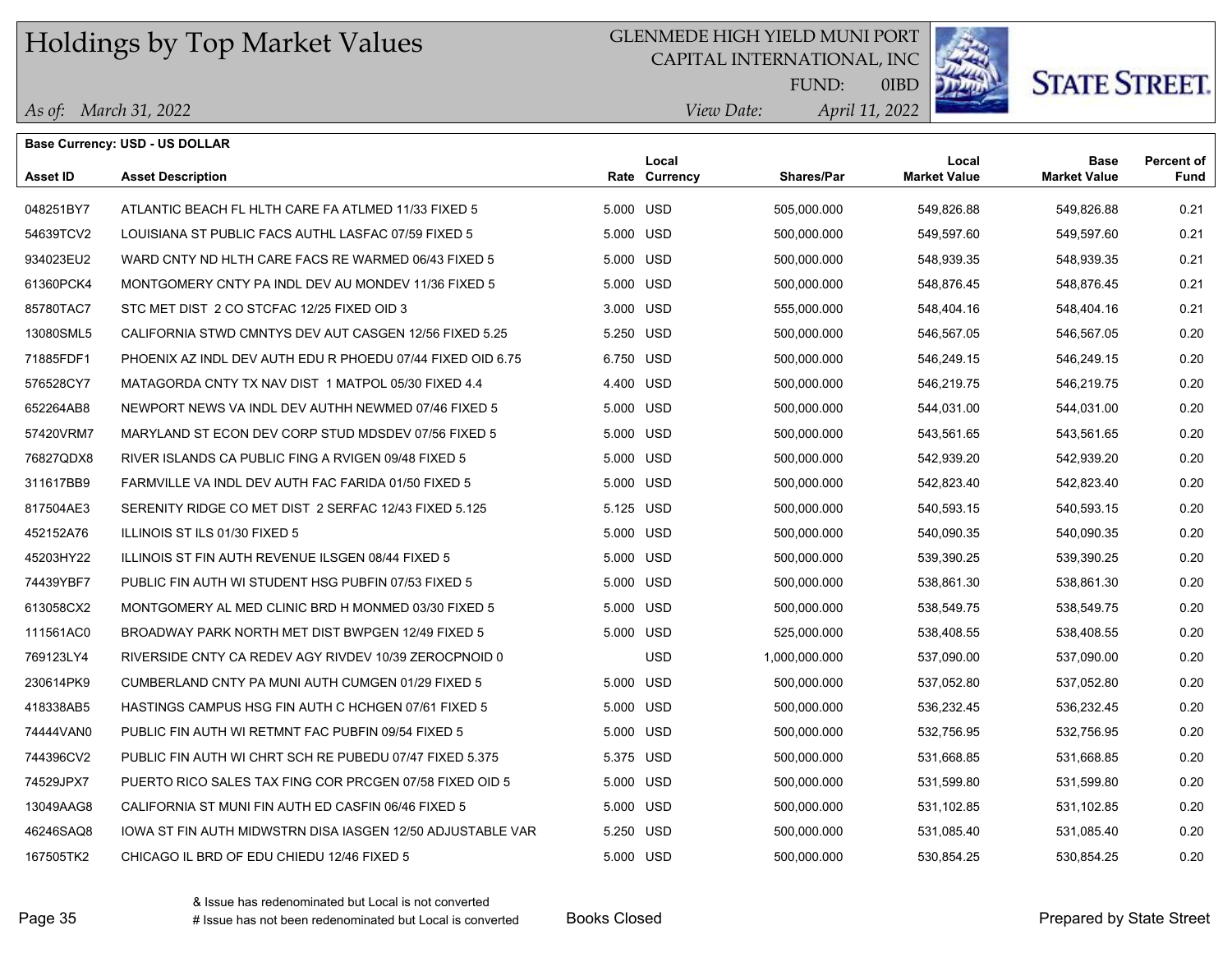## GLENMEDE HIGH YIELD MUNI PORT

CAPITAL INTERNATIONAL, INC



# **STATE STREET.**

*April 11, 2022 View Date:* FUND:

|  | As of: March 31, 2022 |
|--|-----------------------|
|--|-----------------------|

| Base Currency: USD - US DOLLAR |                                                             |           |                        |                   |                              |                                    |                           |
|--------------------------------|-------------------------------------------------------------|-----------|------------------------|-------------------|------------------------------|------------------------------------|---------------------------|
| <b>Asset ID</b>                | <b>Asset Description</b>                                    |           | Local<br>Rate Currency | <b>Shares/Par</b> | Local<br><b>Market Value</b> | <b>Base</b><br><b>Market Value</b> | <b>Percent of</b><br>Fund |
| 592250BQ6                      | MET PIER EXPOSITION AUTH IL MPNFAC 12/40 FIXED 5            | 5.000 USD |                        | 500,000.000       | 527,256.30                   | 527,256.30                         | 0.20                      |
| 452272ZV2                      | ILLINOIS ST UNIV ILSHGR 04/24 FIXED 5                       | 5.000 USD |                        | 500,000.000       | 527,000.35                   | 527,000.35                         | 0.20                      |
| 41077CAQ8                      | HANOVER CNTY VA ECON DEV AUTHR HANDEV 07/38 FIXED 5         | 5.000 USD |                        | 500,000.000       | 526,645.25                   | 526,645.25                         | 0.20                      |
| 74529JRL1                      | PUERTO RICO SALES TAX FING COR PRCGEN 07/58 FIXED 4.784     | 4.784 USD |                        | 500,000.000       | 525,662.65                   | 525,662.65                         | 0.20                      |
| 71885FDN4                      | PHOENIX AZ INDL DEV AUTH EDU R PHOEDU 07/35 FIXED 5         | 5.000 USD |                        | 500,000.000       | 525,589.35                   | 525,589.35                         | 0.20                      |
| 74173KAC5                      | PRINCE GEORGES CNTY MD REVENUE PRIOBL 07/46 FIXED 5         | 5.000 USD |                        | 500,000.000       | 524,272.70                   | 524,272.70                         | 0.20                      |
| 928103AG5                      | VIRGINIA ST SMALL BUSINESS FIN VBFMED 06/42 FIXED 5         | 5.000 USD |                        | 500,000.000       | 523,120.65                   | 523,120.65                         | 0.20                      |
| 6461367Z8                      | NEW JERSEY ST TRANSPRTN TRUST NJSTRN 06/35 FIXED 4          | 4.000 USD |                        | 500,000.000       | 522,866.05                   | 522,866.05                         | 0.20                      |
| 791524CP4                      | SAINT LOUIS CNTY MO INDL DEV A STLDEV 09/53 FIXED OID 5.25  | 5.250 USD |                        | 500,000.000       | 522,352.65                   | 522,352.65                         | 0.20                      |
| 841466AK1                      | S E OVERTOWN PARK W CMNTY REDE SEODEV 03/30 FIXED 5         | 5.000 USD |                        | 500,000.000       | 522,298.30                   | 522,298.30                         | 0.20                      |
| 71885FFG7                      | PHOENIX AZ INDL DEV AUTH EDU R PHOEDU 07/46 FIXED 5         | 5.000 USD |                        | 500,000.000       | 522,076.40                   | 522,076.40                         | 0.20                      |
| 19648FAY0                      | COLORADO ST HLTH FACS AUTH HOS COSMED 01/31 FIXED 5         | 5.000 USD |                        | 500,000.000       | 521,345.15                   | 521,345.15                         | 0.20                      |
| 74526QDH2                      | PUERTO RICO ELEC PWR AUTH PWR PRCPWR 07/28 FIXED 5          | 5.000 USD |                        | 510,000.000       | 519,111.71                   | 519,111.71                         | 0.19                      |
| 445788AB8                      | HUNTERS OVERLOOK METRO DIST 5 HUOFAC 12/49 FIXED 5          | 5.000 USD |                        | 500,000.000       | 518,664.25                   | 518,664.25                         | 0.19                      |
| 89558PAA1                      | TRI POINTE RESIDENTIAL MET DIS TPRFAC 12/51 FIXED 4.5       | 4.500 USD |                        | 600,000.000       | 518,661.66                   | 518,661.66                         | 0.19                      |
| 25490LAG2                      | DIRECTOR OF THE ST OF NEVADA D DIRGEN 12/48 FIXED 5         | 5.000 USD |                        | 500,000.000       | 518,389.45                   | 518,389.45                         | 0.19                      |
| 089136AA3                      | BIG DRY CREEK MET DIST CO BDCFAC 12/47 FIXED 5.75           | 5.750 USD |                        | 500,000.000       | 518,043.70                   | 518,043.70                         | 0.19                      |
| 42605QGL1                      | HENRICO CNTY VA ECON DEV AUTH HENDEV 06/39 FIXED 5          | 5.000 USD |                        | 500,000.000       | 517,637.60                   | 517,637.60                         | 0.19                      |
| 213187CL9                      | COOK CNTY IL CMNTY CLG DIST 5 COOHGR 12/43 FIXED OID 5.25   | 5.250 USD |                        | 500,000.000       | 515,954.10                   | 515,954.10                         | 0.19                      |
| 67756DXL5                      | OHIO ST HGR EDUCTNL FAC COMMIS OHSEDU 12/50 FIXED 5         | 5.000 USD |                        | 475,000.000       | 515,904.29                   | 515,904.29                         | 0.19                      |
| 069781AB8                      | BASE VLG MET DIST 2 CO BSEFAC 12/46 FIXED 5.75              | 5.750 USD |                        | 500,000.000       | 515,407.25                   | 515,407.25                         | 0.19                      |
| 975795AD7                      | WINTER GARDEN VLG AT FOWLER GR WVGDEV 05/37 FIXED OID 4.125 | 4.125 USD |                        | 500,000.000       | 515,209.35                   | 515,209.35                         | 0.19                      |
| 647377AN0                      | NEW MEXICO ST HOSP EQUIPMENT L NMSMED 07/49 FIXED 5         | 5.000 USD |                        | 500,000.000       | 514,809.90                   | 514,809.90                         | 0.19                      |
| 95752TAA4                      | WESTCREEK MET DIST 2 CO WCRDEV 12/48 FIXED 5.375            | 5.375 USD |                        | 500,000.000       | 514,156.60                   | 514,156.60                         | 0.19                      |
| 88477EAA6                      | THOMPSON CROSSING MET DIST 4 THMDEV 12/29 FIXED 3.5         | 3.500 USD |                        | 520,000.000       | 512,729.78                   | 512,729.78                         | 0.19                      |
| 59261AH75                      | MET TRANSPRTN AUTH NY REVENUE MTATRN 11/47 FIXED OID 4      | 4.000 USD |                        | 500,000.000       | 510,228.80                   | 510,228.80                         | 0.19                      |
| 52981PAA6                      | LEYDEN RANCH MET DIST CO LYDFAC 12/47 FIXED 5.125           | 5.125 USD |                        | 500,000.000       | 508,826.35                   | 508,826.35                         | 0.19                      |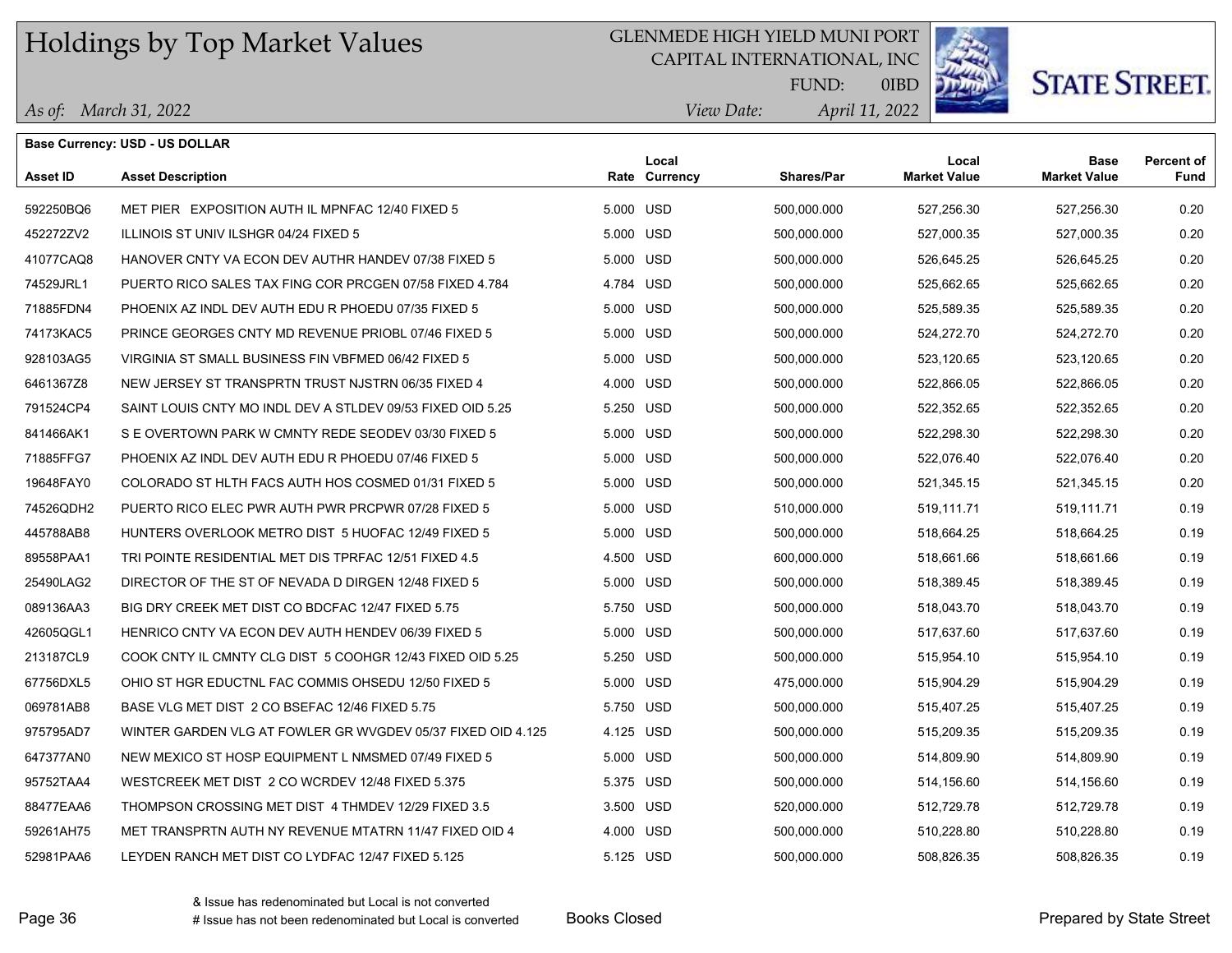## GLENMEDE HIGH YIELD MUNI PORT

CAPITAL INTERNATIONAL, INC



**STATE STREET.** 

*April 11, 2022 View Date:* FUND:

|  |  | As of: March 31, 2022 |
|--|--|-----------------------|
|--|--|-----------------------|

|                 | <b>Base Currency: USD - US DOLLAR</b>                      |           |                        |                   |                              |                                    |                           |
|-----------------|------------------------------------------------------------|-----------|------------------------|-------------------|------------------------------|------------------------------------|---------------------------|
| <b>Asset ID</b> | <b>Asset Description</b>                                   |           | Local<br>Rate Currency | <b>Shares/Par</b> | Local<br><b>Market Value</b> | <b>Base</b><br><b>Market Value</b> | <b>Percent of</b><br>Fund |
| 451295WB1       | IDAHO ST HLTH FACS AUTH REVENU IDSMED 07/44 FIXED 4.75     | 4.750 USD |                        | 500,000.000       | 508,477.50                   | 508,477.50                         | 0.19                      |
| 59261ATK3       | MET TRANSPRTN AUTH NY REVENUE MTATRN 11/46 FIXED 4         | 4.000 USD |                        | 500,000.000       | 508,215.15                   | 508,215.15                         | 0.19                      |
| 65820YPD2       | NORTH CAROLINA ST MED CARE COM NCSMED 04/47 FIXED 5        | 5.000 USD |                        | 500,000.000       | 507,936.50                   | 507,936.50                         | 0.19                      |
| 841895AJ4       | S ESTRN OH PORT AUTH HOSP FACS SELTRN 12/42 FIXED OID 6    | 6.000 USD |                        | 500,000.000       | 507,834.20                   | 507,834.20                         | 0.19                      |
| 184539AB0       | CLEAR CREEK STATION MET DIST N CCSFAC 12/47 FIXED 5        | 5.000 USD |                        | 500,000.000       | 507,195.20                   | 507,195.20                         | 0.19                      |
| 04052BDE1       | ARIZONA ST INDL DEV AUTH EDU R AZSEDU 07/32 FIXED 5        | 5.000 USD |                        | 500,000.000       | 506,111.60                   | 506,111.60                         | 0.19                      |
| 92870PAJ7       | VOLO VLG IL SPL SVC AREA 3 VOLDEV 03/25 FIXED 2.875        | 2.875 USD |                        | 500,000.000       | 505,748.20                   | 505,748.20                         | 0.19                      |
| 02320AAB2       | AMBER CREEK MET DIST CO AMCFAC 12/47 FIXED 5.125           | 5.125 USD |                        | 500,000.000       | 505,457.60                   | 505,457.60                         | 0.19                      |
| 2322655U8       | CUYAHOGA CNTY OH HOSP REVENUE CUYMED 02/52 FIXED 5.5       | 5.500 USD |                        | 455,000.000       | 505,070.11                   | 505,070.11                         | 0.19                      |
| 647201ET5       | NEW MEXICO ST MTGE FIN AUTH NMSHSG 01/50 FIXED 4.25        | 4.250 USD |                        | 485,000.000       | 505,015.66                   | 505,015.66                         | 0.19                      |
| 645918W58       | NEW JERSEY ST ECON DEV AUTH RE NJSDEV 03/28 FLOATING VAR   | 2.090 USD |                        | 500,000.000       | 504,400.90                   | 504,400.90                         | 0.19                      |
| 47029WEC7       | JAMES CITY CNTY VA ECON DEV AU JAMDEV 12/40 FIXED 4        | 4.000 USD |                        | 500,000.000       | 503,623.30                   | 503,623.30                         | 0.19                      |
| 70146CAA9       | PARKSIDE AT CITY CENTRE BUSINE PKSDEV 12/48 FIXED 6.25     | 6.250 USD |                        | 500,000.000       | 503,006.65                   | 503,006.65                         | 0.19                      |
| 745272EN0       | PUERTO RICO INDL TOURIST EDUCT PRCDEV 03/36 FIXED 5        | 5.000 USD |                        | 500,000.000       | 502,429.90                   | 502,429.90                         | 0.19                      |
| 650346DG1       | NEWARK HGR EDU FIN CORP TX EDU NEWEDU 06/38 FIXED 5        | 5.000 USD |                        | 500,000.000       | 502,285.95                   | 502,285.95                         | 0.19                      |
| 865273AK2       | SULLIVAN CNTY NY INFRASTRUCTUR SULDEV 11/49 FIXED 5.35     | 5.350 USD |                        | 500,000.000       | 502,250.20                   | 502,250.20                         | 0.19                      |
| 987361AV4       | YORKVILLE IL UNITED CITY SPL S YRKGEN 03/25 FIXED 3        | 3.000 USD |                        | 495,000.000       | 501,859.66                   | 501,859.66                         | 0.19                      |
| 64579FSM6       | NEW JERSEY ST HLTH CARE FACS F NJSMED 07/37 FIXED OID 5.75 | 5.750 USD |                        | 500,000.000       | 501,158.40                   | 501,158.40                         | 0.19                      |
| 74447DAG2       | PUBLIC FIN AUTH WI HOTEL REVEN PUBGEN 02/62 FIXED 6        | 6.000 USD |                        | 500,000.000       | 500,000.00                   | 500,000.00                         | 0.19                      |
| 8431463G4       | STHRN ILLINOIS ST UNIV SOUHGR 04/22 FIXED 5                | 5.000 USD |                        | 500,000.000       | 500,000.00                   | 500,000.00                         | 0.19                      |
| 74172RBU0       | PRINCE GEORGES CNTY MD SPL OBL PRIOBL 07/48 FIXED 4.375    | 4.375 USD |                        | 500,000.000       | 499,571.90                   | 499,571.90                         | 0.19                      |
| 59564YAA7       | MIDCITIES MET DIST 2 CO SPL R MDCFAC 12/46 FIXED 7.75      | 7.750 USD |                        | 500,000.000       | 499, 153. 25                 | 499, 153. 25                       | 0.19                      |
| 452143EW6       | ILLINOIS ST SPORTS FACS AUTH ILSFAC 06/24 FIXED 5          | 5.000 USD |                        | 475,000.000       | 498.628.73                   | 498,628.73                         | 0.19                      |
| 74526QV58       | PUERTO RICO ELEC PWR AUTH PWR PRCPWR 07/40 FIXED OID 7     | 7.000 USD |                        | 500,000.000       | 497,499.80                   | 497,499.80                         | 0.19                      |
| 957568AC2       | WESTERLY MET DIST 4 CO WSTDEV 12/50 FIXED 5                | 5.000 USD |                        | 500,000.000       | 496,973.55                   | 496,973.55                         | 0.19                      |
| 254457AA2       | DINOSAUR RIDGE MET DIST CO SPL DINMET 06/49 FIXED 5        | 5.000 USD |                        | 490,000.000       | 496,218.49                   | 496,218.49                         | 0.19                      |
| 42953AAC0       | HIDEOUT LOCAL DIST 1 UT SPL A HIDGEN 08/37 FIXED 6.75      | 6.750 USD |                        | 500,000.000       | 490,738.60                   | 490,738.60                         | 0.18                      |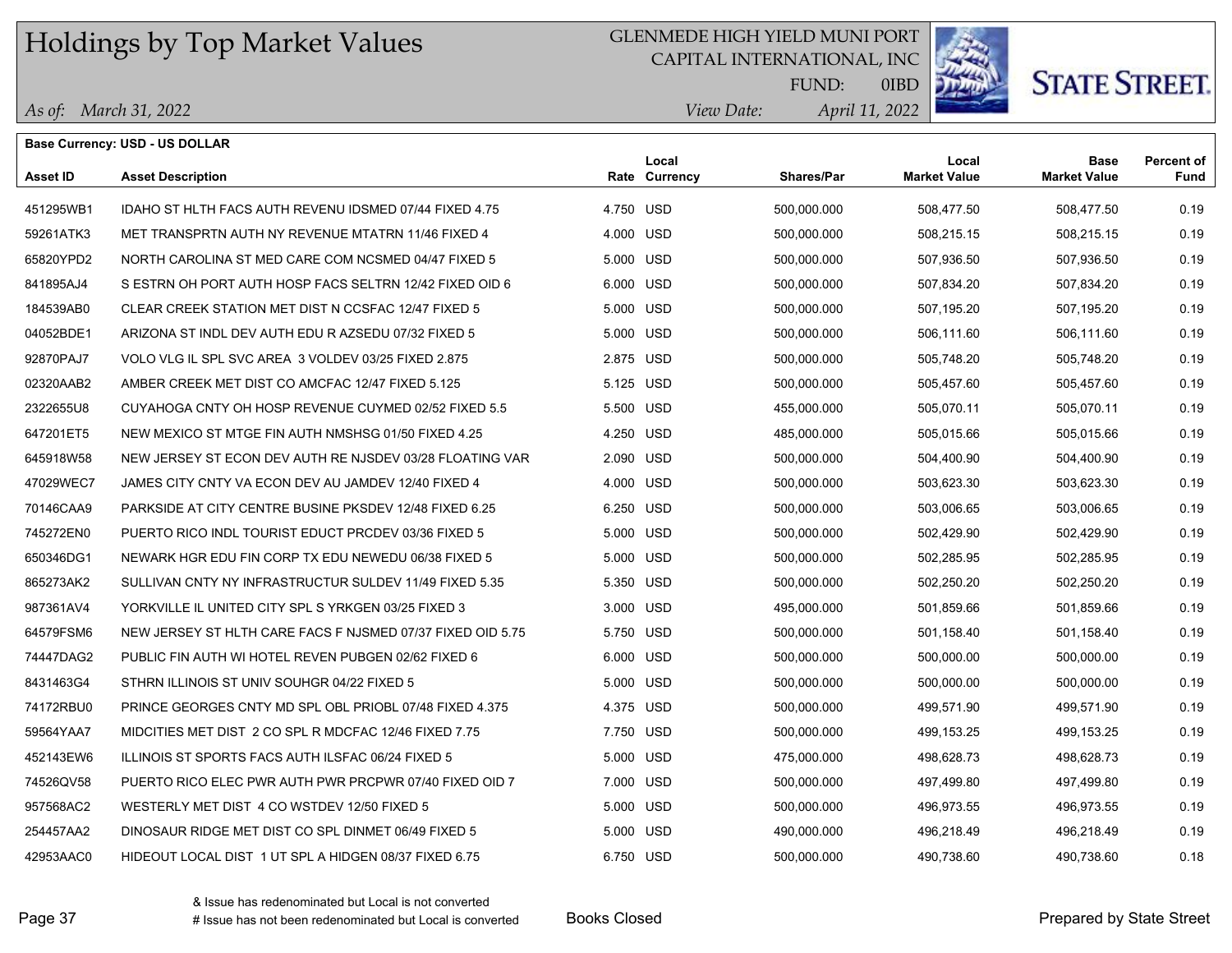*As of: March 31, 2022*

### GLENMEDE HIGH YIELD MUNI PORT

CAPITAL INTERNATIONAL, INC



# **STATE STREET.**

*April 11, 2022 View Date:* FUND:

0IBD

|           | <b>Base Currency: USD - US DOLLAR</b>                      |           |                        |             |                              |                                    |                    |
|-----------|------------------------------------------------------------|-----------|------------------------|-------------|------------------------------|------------------------------------|--------------------|
| Asset ID  | <b>Asset Description</b>                                   |           | Local<br>Rate Currency | Shares/Par  | Local<br><b>Market Value</b> | <b>Base</b><br><b>Market Value</b> | Percent of<br>Fund |
| 64972GYG3 | NEW YORK CITY NY MUNI WTR FIN NYCUTL 06/42 FIXED 4         | 4.000 USD |                        | 460,000.000 | 490,177.56                   | 490,177.56                         | 0.18               |
| 93978TS59 | WASHINGTON ST HSG FIN COMMISSI WASHSG 12/35 FIXED 3.5      | 3.500 USD |                        | 494,101.720 | 488,146.76                   | 488,146.76                         | 0.18               |
| 453625AA3 | INDEPENDENCE MET DIST 3 CO INDFAC 12/49 FIXED 6.25         | 6.250 USD |                        | 500,000.000 | 485,115.70                   | 485,115.70                         | 0.18               |
| 452143CQ1 | ILLINOIS ST SPORTS FACS AUTH ILSFAC 06/23 ZEROCPNOID 0     |           | <b>USD</b>             | 500,000.000 | 484,983.20                   | 484,983.20                         | 0.18               |
| 167505YC4 | CHICAGO IL BRD OF EDU CHIEDU 12/47 FIXED 4                 | 4.000 USD |                        | 500,000.000 | 482,506.10                   | 482,506.10                         | 0.18               |
| 939783ZE9 | WASHINGTON ST HSG FIN COMMISSI WASHSG 01/55 FIXED 5        | 5.000 USD |                        | 500,000.000 | 478,257.45                   | 478,257.45                         | 0.18               |
| 377450AF8 | GLEN COVE NY LOCAL ECON ASSIST GLCDEV 01/55 INT APROID VAR |           | <b>USD</b>             | 500,000.000 | 478,004.35                   | 478,004.35                         | 0.18               |
| 939783D37 | WASHINGTON ST HSG FIN COMMISSI WASHSG 01/56 FIXED OID 5    | 5.000 USD |                        | 500,000.000 | 477,256.65                   | 477,256.65                         | 0.18               |
| 941567AA7 | WATERFRONT AT FOSTER LAKE MET WFLGEN 12/28 FIXED OID 4.625 | 4.625 USD |                        | 500,000.000 | 476,007.70                   | 476,007.70                         | 0.18               |
| 613603XG9 | MONTGOMERY CNTY PA HGR EDU H MONHGR 12/47 FIXED 5          | 5.000 USD |                        | 445,000.000 | 473,368.08                   | 473,368.08                         | 0.18               |
| 732203BJ2 | POMPANO BEACH FL REVENUE POMGEN 09/56 FIXED 4              | 4.000 USD |                        | 500,000.000 | 471,457.55                   | 471,457.55                         | 0.18               |
| 167505RM0 | CHICAGO IL BRD OF EDU CHIEDU 12/46 FIXED OID 7             | 7.000 USD |                        | 400,000.000 | 471,380.28                   | 471,380.28                         | 0.18               |
| 16456CAA6 | CHERRY CREEK CO SOUTH MET DIST CCKFAC 12/51 FIXED 6        | 6.000 USD |                        | 500,000.000 | 469,378.40                   | 469,378.40                         | 0.18               |
| 76974PAA4 | ROAM MET DIST 2 CO ROMFAC 12/51 FIXED 6                    | 6.000 USD |                        | 500,000.000 | 469,378.40                   | 469,378.40                         | 0.18               |
| 71780CBC3 | PHILADELPHIA PA AUTH FOR INDL PHIEDU 08/40 FIXED 5         | 5.000 USD |                        | 425,000.000 | 468,841.77                   | 468,841.77                         | 0.18               |
| 45506EED1 | INDIANA ST FIN AUTH REVENUE INSFIN 11/43 FIXED 4           | 4.000 USD |                        | 455,000.000 | 466,685.49                   | 466,685.49                         | 0.17               |
| 81685AAA7 | SENAC SOUTH MET DIST 1 CO SESFAC 12/51 FIXED 5.25          | 5.250 USD |                        | 500,000.000 | 465,934.80                   | 465,934.80                         | 0.17               |
| 74442EGB0 | PUBLIC FIN AUTH WI EDU REVENUE PUBEDU 06/40 FIXED 4        | 4.000 USD |                        | 500,000.000 | 458,629.40                   | 458,629.40                         | 0.17               |
| 727220AA3 | PLANO TX SPL ASSMNT REVENUE PNOGEN 09/51 FIXED 4           | 4.000 USD |                        | 500,000.000 | 458,133.75                   | 458,133.75                         | 0.17               |
| 76221RYT4 | RHODE ISLAND ST HSG MTGE FIN RISHSG 10/48 FIXED 4          | 4.000 USD |                        | 440,000.000 | 454,914.64                   | 454,914.64                         | 0.17               |
| 113168BL1 | BROOKHAVEN NY LOCAL DEV CORP R BRODEV 11/55 FIXED 4        | 4.000 USD |                        | 435,000.000 | 454,214.39                   | 454,214.39                         | 0.17               |
| 472682QM8 | JEFFERSON CNTY AL SWR REVENUE JEFUTL 10/25 ZEROCPNOID 0    |           | <b>USD</b>             | 500,000.000 | 452,900.15                   | 452,900.15                         | 0.17               |
| 167484QW7 | CHICAGO IL CHI 01/31 ZEROCPNOID 0                          |           | <b>USD</b>             | 600,000.000 | 444,988.50                   | 444,988.50                         | 0.17               |
| 592248AZ1 | MET PIER EXPOSITION AUTH IL MPNFAC 06/27 ZEROCPNOID 0      | 0.010 USD |                        | 525,000.000 | 444,252.64                   | 444,252.64                         | 0.17               |
| 941564AC0 | WATERFRONT AT FOSTER LAKE MET WFLFAC 12/51 FIXED 5         | 5.000 USD |                        | 500,000.000 | 443,391.50                   | 443,391.50                         | 0.17               |
| 221866AA4 | COTTONWOOD HOLLOW RESIDENTIAL CTDFAC 12/51 FIXED 5         | 5.000 USD |                        | 500,000.000 | 442,244.75                   | 442,244.75                         | 0.17               |
| 37353PFG9 | GEORGIA ST HSG FIN AUTH REVE GASHSG 06/50 FIXED 4          | 4.000 USD |                        | 425,000.000 | 440.922.54                   | 440.922.54                         | 0.17               |

Page 38 The Prepared by State Street (Prepared by State Street and Street Area Books Closed Area Prepared by State Street and Area Prepared by State Street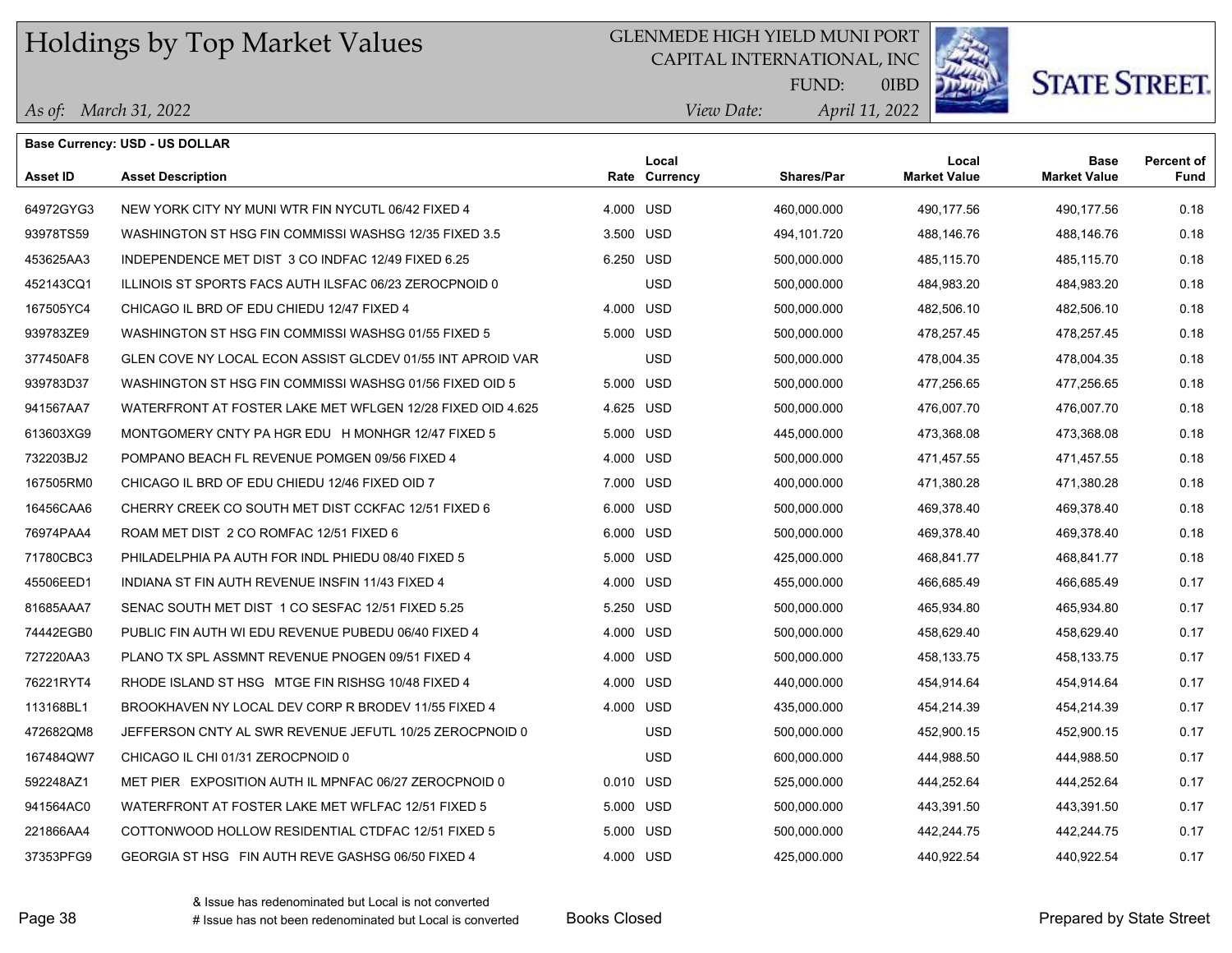## GLENMEDE HIGH YIELD MUNI PORT

CAPITAL INTERNATIONAL, INC



**STATE STREET.** 

*April 11, 2022 View Date:* FUND:

| As of: March 31, 2022 |  |
|-----------------------|--|
|                       |  |

|           | <b>Base Currency: USD - US DOLLAR</b>                       |           |                        |                   |                              |                                    |                                  |
|-----------|-------------------------------------------------------------|-----------|------------------------|-------------------|------------------------------|------------------------------------|----------------------------------|
| Asset ID  | <b>Asset Description</b>                                    |           | Local<br>Rate Currency | <b>Shares/Par</b> | Local<br><b>Market Value</b> | <b>Base</b><br><b>Market Value</b> | <b>Percent of</b><br><b>Fund</b> |
| 64971PLK9 | NEW YORK CITY NY INDL DEV AGY NYCDEV 01/46 FIXED 3          | 3.000 USD |                        | 500,000.000       | 439,028.90                   | 439,028.90                         | 0.16                             |
| 20774YJ40 | CONNECTICUT ST HLTH EDUCTNL CTSMED 09/53 FIXED 5            | 5.000 USD |                        | 425,000.000       | 437,674.86                   | 437,674.86                         | 0.16                             |
| 49126VCH8 | KENTUCKY ST ECON DEV FIN AUTH KYSMED 10/26 ZEROCPNOID 0     |           | <b>USD</b>             | 500,000.000       | 437,646.15                   | 437,646.15                         | 0.16                             |
| 041036DP6 | ARKANSAS RIVER PWR AUTH CO PWR ARRPWR 10/43 FIXED 5         | 5.000 USD |                        | 400,000.000       | 437,643.60                   | 437,643.60                         | 0.16                             |
| 06663CAA6 | BANNING LEWIS RANCH MET DIST BLRFAC 12/51 FIXED 4.875       | 4.875 USD |                        | 500,000.000       | 437,643.25                   | 437,643.25                         | 0.16                             |
| 745190ZK7 | PUERTO RICO HIGHWAY TRANSPRT PRCTRN 07/28 CPI LINKED VAR    | 8.156 USD |                        | 455,000.000       | 436,694.08                   | 436,694.08                         | 0.16                             |
| 745272EC4 | PUERTO RICO INDL TOURIST EDUCT PRCDEV 10/29 FIXED OID 4.5   | 4.500 USD |                        | 430,000.000       | 430,791.03                   | 430,791.03                         | 0.16                             |
| 225004AP5 | CRAWFORD CNTY PA HOSP AUTH CRWMED 06/36 FIXED 6             | 6.000 USD |                        | 400,000.000       | 430,684.96                   | 430,684.96                         | 0.16                             |
| 45203H6Y3 | ILLINOIS ST FIN AUTH REVENUE ILSGEN 05/36 FIXED 5           | 5.000 USD |                        | 400,000.000       | 429,769.52                   | 429,769.52                         | 0.16                             |
| 167501XE0 | CHICAGO IL BRD OF EDU CHIEDU 12/29 ZEROCPNOID 0             | 0.010 USD |                        | 550,000.000       | 429,525.97                   | 429,525.97                         | 0.16                             |
| 130591AW0 | CALIFORNIA ST SCH FIN AUTH EDU CASFIN 07/46 FIXED 6.375     | 6.375 USD |                        | 400,000.000       | 428,835.68                   | 428,835.68                         | 0.16                             |
| 59561TAQ6 | MIDA MOUNTAIN VLG PUBLIC INFRA MMVFAC 08/50 FIXED OID 4     | 4.000 USD |                        | 500,000.000       | 428,236.70                   | 428,236.70                         | 0.16                             |
| 837033KR9 | SOUTH CAROLINA ST JOBS ECON DE SCSMED 10/36 FIXED 5         | 5.000 USD |                        | 410,000.000       | 426,189.92                   | 426,189.92                         | 0.16                             |
| 67756CDK1 | OHIO ST HOSP REVENUE OHSMED 12/33 FIXED 5                   | 5.000 USD |                        | 420,000.000       | 425,652.32                   | 425,652.32                         | 0.16                             |
| 49126VCJ4 | KENTUCKY ST ECON DEV FIN AUTH KYSMED 10/27 ZEROCPNOID 0     |           | <b>USD</b>             | 500,000.000       | 422,221.25                   | 422,221.25                         | 0.16                             |
| 14052WDR5 | CAPITAL TRUST AGY FL REVENUE CPTGEN 07/61 ZEROCPNOID 0      |           | <b>USD</b>             | 6,500,000.000     | 420,613.05                   | 420,613.05                         | 0.16                             |
| 56681NCW5 | MARICOPA CNTY AZ INDL DEV AUTH MAREDU 07/52 FIXED 6         | 6.000 USD |                        | 375,000.000       | 419,330.25                   | 419,330.25                         | 0.16                             |
| 74527EFW3 | PUERTO RICO INDL TOURIST EDUCT PRCMED 07/40 FIXED 4         | 4.000 USD |                        | 400,000.000       | 418,661.00                   | 418,661.00                         | 0.16                             |
| 19648FAZ7 | COLORADO ST HLTH FACS AUTH HOS COSMED 01/37 FIXED 5         | 5.000 USD |                        | 400,000.000       | 415,208.80                   | 415,208.80                         | 0.16                             |
| 45201YM87 | ILLINOIS ST HSG DEV AUTH REVEN ILSHSG 08/46 FIXED 3.5       | 3.500 USD |                        | 405,000.000       | 412,375.01                   | 412,375.01                         | 0.15                             |
| 76133UAA1 | REUNION MET DIST CO SPL REVENU REUFAC 12/44 FIXED OID 3.625 | 3.625 USD |                        | 500,000.000       | 408,356.85                   | 408,356.85                         | 0.15                             |
| 59465PAZ1 | MICHIGAN ST HSG DEV AUTH RENTA MISHSG 10/56 FIXED 2.7       | 2.700 USD |                        | 520,000.000       | 406,560.75                   | 406,560.75                         | 0.15                             |
| 45202QCM3 | ILLINOIS ST FIN AUTH STUDENT HILSDEV 07/47 FIXED 5          | 5.000 USD |                        | 500,000.000       | 405,937.35                   | 405,937.35                         | 0.15                             |
| 167505BG0 | CHICAGO IL BRD OF EDU CHIEDU 12/31 FIXED 5.5                | 5.500 USD |                        | 325,000.000       | 404,564.16                   | 404,564.16                         | 0.15                             |
| 139404FK8 | CAPE GIRARDEAU CNTY MO INDL DE CPGMED 03/33 FIXED 6         | 6.000 USD |                        | 380,000.000       | 403,019.56                   | 403,019.56                         | 0.15                             |
| 64542UFG4 | NEW HOPE CULTURAL ED FACS FIN NHPFAC 01/35 FIXED 5          | 5.000 USD |                        | 375,000.000       | 399,506.18                   | 399,506.18                         | 0.15                             |
| 66041HGZ1 | NORTH LAS VEGAS NV LOCAL IMPT NORGEN 06/49 FIXED 4.625      | 4.625 USD |                        | 385,000.000       | 395,786.93                   | 395,786.93                         | 0.15                             |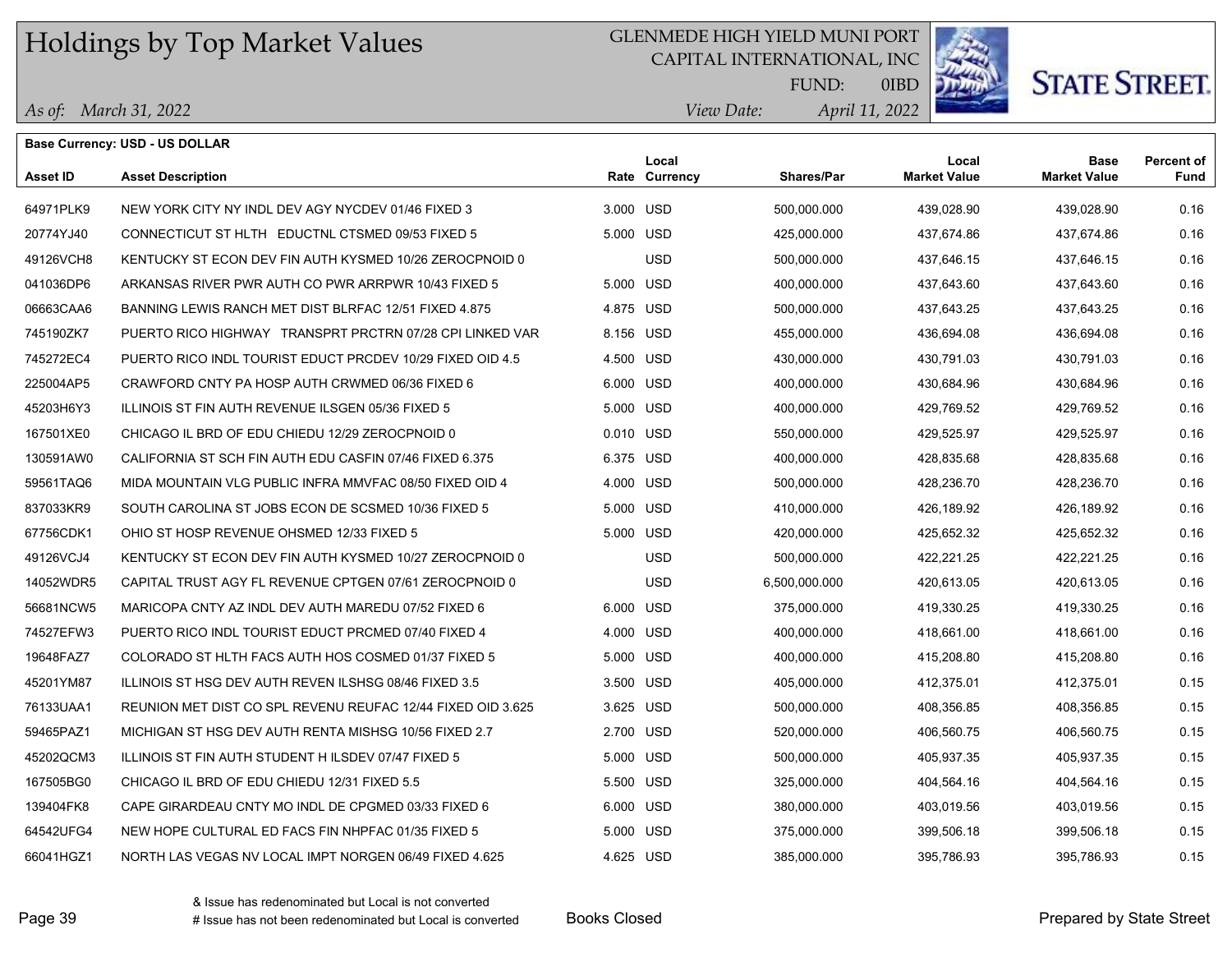## GLENMEDE HIGH YIELD MUNI PORT

CAPITAL INTERNATIONAL, INC



# **STATE STREET.**

*April 11, 2022 View Date:* FUND:

|  | As of: March 31, 2022 |  |
|--|-----------------------|--|
|--|-----------------------|--|

|                 | <b>Base Currency: USD - US DOLLAR</b>                       |           |                        |                   |                              |                                    |                           |
|-----------------|-------------------------------------------------------------|-----------|------------------------|-------------------|------------------------------|------------------------------------|---------------------------|
| <b>Asset ID</b> | <b>Asset Description</b>                                    |           | Local<br>Rate Currency | <b>Shares/Par</b> | Local<br><b>Market Value</b> | <b>Base</b><br><b>Market Value</b> | <b>Percent of</b><br>Fund |
| 744396FE7       | PUBLIC FIN AUTH WI CHRT SCH RE PUBEDU 06/29 FIXED 5         | 5.000 USD |                        | 375,000.000       | 395,414.21                   | 395,414.21                         | 0.15                      |
| 59261AL62       | MET TRANSPRTN AUTH NY REVENUE MTATRN 11/32 FLOATING VAR     | 0.738 USD |                        | 395,000.000       | 395,322.44                   | 395,322.44                         | 0.15                      |
| 6262078B3       | MUNI ELEC AUTH OF GEORGIA MELPWR 01/38 FIXED 4              | 4.000 USD |                        | 370,000.000       | 391.609.48                   | 391,609.48                         | 0.15                      |
| 452143CT5       | ILLINOIS ST SPORTS FACS AUTH ILSFAC 06/26 ZEROCPNOID 0      | 0.010 USD |                        | 440,000.000       | 386.816.76                   | 386,816.76                         | 0.15                      |
| 13049AAF0       | CALIFORNIA ST MUNI FIN AUTH ED CASFIN 06/36 FIXED 5         | 5.000 USD |                        | 360,000.000       | 386,646.80                   | 386,646.80                         | 0.14                      |
| 126292CB5       | CSCDA CMNTY IMPT AUTH CA ESSEN CDAHSG 06/57 FIXED OID 3.125 | 3.125 USD |                        | 500,000.000       | 382,786.15                   | 382,786.15                         | 0.14                      |
| 574069AA8       | MARYLAND HEIGHTS MO INDL DEV MDHDEV 03/30 FIXED OID 4.375   | 4.375 USD |                        | 400,000.000       | 378,321.60                   | 378,321.60                         | 0.14                      |
| 791524CC3       | SAINT LOUIS CNTY MO INDL DEV A STLDEV 09/32 FIXED 5         | 5.000 USD |                        | 355,000.000       | 376,171.74                   | 376,171.74                         | 0.14                      |
| 645912EG7       | NEW JERSEY ST ECON DEV AUTH SC NJSDEV 07/38 FIXED 5         | 5.000 USD |                        | 345,000.000       | 373,487.17                   | 373,487.17                         | 0.14                      |
| 12574XAA6       | CMFA SPL FIN AGY XII CA ESSENT CMFHSG 02/57 FIXED OID 3.25  | 3.250 USD |                        | 465,000.000       | 371,111.06                   | 371,111.06                         | 0.14                      |
| 45204EJS8       | ILLINOIS ST FIN AUTH REVENUE ILSGEN 07/35 FIXED 4           | 4.000 USD |                        | 350,000.000       | 370,510.91                   | 370,510.91                         | 0.14                      |
| 45201Y2K2       | ILLINOIS ST HSG DEV AUTH REVEN ILSHSG 10/49 FIXED 4.25      | 4.250 USD |                        | 355,000.000       | 369,685.18                   | 369,685.18                         | 0.14                      |
| 555542NC9       | MACON BIBB CNTY GA URBAN DEV A MACDEV 06/37 FIXED OID 5.75  | 5.750 USD |                        | 340,000.000       | 367,981.01                   | 367,981.01                         | 0.14                      |
| 45506DKX2       | INDIANA ST FIN AUTH REVENUE INSGEN 11/28 FIXED OID 5.75     | 5.750 USD |                        | 345,000.000       | 365,760.00                   | 365,760.00                         | 0.14                      |
| 044293BE7       | ASHLAND KY MED CENTER REVENUE ASHMED 02/36 FIXED 4          | 4.000 USD |                        | 350,000.000       | 365,722.53                   | 365,722.53                         | 0.14                      |
| 346786AG1       | FORT BEND CNTY TX INDL DEV COR FORDEV 05/38 FIXED 4.75      | 4.750 USD |                        | 360,000.000       | 364.705.67                   | 364.705.67                         | 0.14                      |
| 74443UAZ6       | PUBLIC FIN AUTH WI SENIOR LIVI PUBFIN 05/37 FIXED 5.25      | 5.250 USD |                        | 350,000.000       | 363,636.56                   | 363,636.56                         | 0.14                      |
| 731347AF7       | POLK CNTY OR HOSP FAC AUTH REV POLMED 07/55 FIXED OID 5.125 | 5.125 USD |                        | 395,000.000       | 362,916.16                   | 362,916.16                         | 0.14                      |
| 64542UFA7       | NEW HOPE CULTURAL ED FACS FIN NHPFAC 01/55 FIXED 5          | 5.000 USD |                        | 400,000.000       | 361,371.88                   | 361,371.88                         | 0.14                      |
| 64613CBM9       | NEW JERSEY ST TRANSPRTN TRUST NJSTRN 06/46 FIXED 4          | 4.000 USD |                        | 355,000.000       | 360,317.12                   | 360,317.12                         | 0.14                      |
| 353180LL4       | FRANKLIN CNTY OH HLTH CARE FAC FRAMED 11/55 FIXED 5.25      | 5.250 USD |                        | 345,000.000       | 359.785.77                   | 359,785.77                         | 0.13                      |
| 641454AB9       | NEVADA DEPT OF BUSINESS INDU NBI 07/27 FIXED 5              | 5.000 USD |                        | 335,000.000       | 357,499.14                   | 357,499.14                         | 0.13                      |
| 45506DKT1       | INDIANA ST FIN AUTH REVENUE INSGEN 11/33 FIXED 6.5          | 6.500 USD |                        | 330,000.000       | 353,387.36                   | 353,387.36                         | 0.13                      |
| 59261APH4       | MET TRANSPRTN AUTH NY REVENUE MTATRN 11/32 ZEROCPNOID 0     |           | <b>USD</b>             | 500,000.000       | 351,470.80                   | 351,470.80                         | 0.13                      |
| 13058TEV8       | CALIFORNIA ST SCH FIN AUTH CHR CASSCD 06/52 FIXED OID 5.25  | 5.250 USD |                        | 335,000.000       | 350.093.89                   | 350,093.89                         | 0.13                      |
| 499396AR0       | KNOX CNTY IN ECON DEV REVENUE KNODEV 04/28 FIXED 5          | 5.000 USD |                        | 350,000.000       | 350,000.00                   | 350,000.00                         | 0.13                      |
| 084538HV2       | BERKS CNTY PA MUNI AUTH BERFAC 02/28 FIXED 5                | 5.000 USD |                        | 325,000.000       | 349,243.96                   | 349,243.96                         | 0.13                      |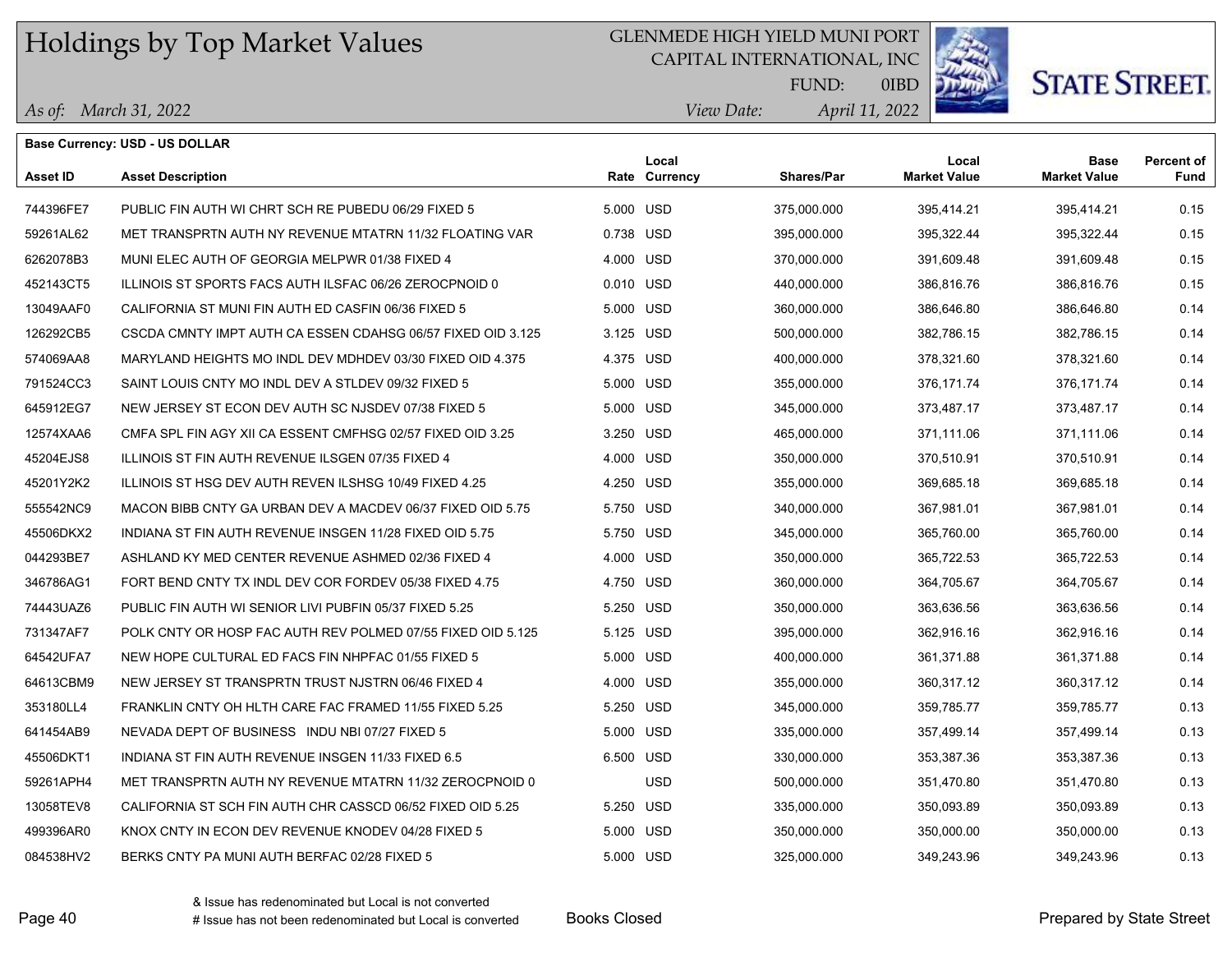## GLENMEDE HIGH YIELD MUNI PORT

CAPITAL INTERNATIONAL, INC



**STATE STREET.** 

*April 11, 2022 View Date:* FUND:

|  | As of: March 31, 2022 |
|--|-----------------------|
|--|-----------------------|

|                 | <b>Base Currency: USD - US DOLLAR</b>                      |           |                        |                   |                              |                                    |                           |
|-----------------|------------------------------------------------------------|-----------|------------------------|-------------------|------------------------------|------------------------------------|---------------------------|
| <b>Asset ID</b> | <b>Asset Description</b>                                   |           | Local<br>Rate Currency | <b>Shares/Par</b> | Local<br><b>Market Value</b> | <b>Base</b><br><b>Market Value</b> | <b>Percent of</b><br>Fund |
| 167727MM5       | CHICAGO IL WSTWTR TRANSMISSION CHIUTL 01/30 FIXED 5.5      | 5.500 USD |                        | 305,000.000       | 347,874.86                   | 347,874.86                         | 0.13                      |
| 592247J68       | MET PIER EXPOSITION AUTH IL MPNFAC 06/31 ZEROCPNOID 0      |           | <b>USD</b>             | 485,000.000       | 344,474.31                   | 344,474.31                         | 0.13                      |
| 452022BR6       | ILLINOIS ST FIN AUTH CHRT SCHR ILSEDU 12/47 FIXED 5        | 5.000 USD |                        | 320,000.000       | 342,905.60                   | 342,905.60                         | 0.13                      |
| 19650TAA7       | COLORADO INTL CTR MET DIST NO CICDEV 12/51 INT APROID VAR  |           | <b>USD</b>             | 500,000.000       | 340,040.10                   | 340,040.10                         | 0.13                      |
| 13033DAJ4       | CALIFORNIA HOUSING FINANCE AGE CAHFA 2021 3 A              | 3.250 USD |                        | 338,305.230       | 338,345.29                   | 338,345.29                         | 0.13                      |
| 649883L29       | NEW YORK ST MTGE AGY HOMEOWNER NYSHSG 10/46 FIXED 4        | 4.000 USD |                        | 330,000.000       | 337,914.23                   | 337,914.23                         | 0.13                      |
| 646136EY3       | NEW JERSEY ST TRANSPRTN TRUST NJSTRN 12/35 ZEROCPNOID 0    | 0.010 USD |                        | 550,000.000       | 337,735.20                   | 337,735.20                         | 0.13                      |
| 84454RBB0       | SOUTHLANDS CO MET DIST 1 SLAGEN 12/47 FIXED 5              | 5.000 USD |                        | 325,000.000       | 336,465.58                   | 336,465.58                         | 0.13                      |
| 12008EQZ2       | BUILD NYC RESOURCE CORP NY REV BUIGEN 12/41 FIXED 5        | 5.000 USD |                        | 315,000.000       | 331,753.37                   | 331,753.37                         | 0.12                      |
| 93978HSN6       | WASHINGTON ST HLTH CARE FACS A WASMED 08/34 FIXED 5        | 5.000 USD |                        | 300,000.000       | 331,502.52                   | 331,502.52                         | 0.12                      |
| 59261AH59       | MET TRANSPRTN AUTH NY REVENUE MTATRN 11/48 FIXED OID 4     | 4.000 USD |                        | 325,000.000       | 331,276.14                   | 331,276.14                         | 0.12                      |
| 45204EDK1       | ILLINOIS ST FIN AUTH REVENUE ILSGEN 07/35 FIXED 5          | 5.000 USD |                        | 300,000.000       | 330,948.66                   | 330,948.66                         | 0.12                      |
| 04052BGQ1       | ARIZONA ST INDL DEV AUTH EDU R AZSEDU 07/38 FIXED 5.5      | 5.500 USD |                        | 300,000.000       | 323,134.11                   | 323,134.11                         | 0.12                      |
| 13048TG23       | CALIFORNIA ST MUNI FIN AUTH RE CASFIN 11/46 FIXED 5        | 5.000 USD |                        | 300,000.000       | 322,672.77                   | 322,672.77                         | 0.12                      |
| 196479S59       | COLORADO ST HSG FIN AUTH COSHSG 11/48 FIXED 4.25           | 4.250 USD |                        | 310,000.000       | 321,796.90                   | 321,796.90                         | 0.12                      |
| 04052BAM6       | ARIZONA ST INDL DEV AUTH EDU R AZSEDU 07/47 FIXED OID 5.25 | 5.250 USD |                        | 300,000.000       | 319,658.52                   | 319,658.52                         | 0.12                      |
| 42605QFH1       | HENRICO CNTY VA ECON DEV AUTH HENDEV 12/37 FIXED 5         | 5.000 USD |                        | 295,000.000       | 319,570.49                   | 319,570.49                         | 0.12                      |
| 044293BD9       | ASHLAND KY MED CENTER REVENUE ASHMED 02/32 FIXED 4         | 4.000 USD |                        | 305,000.000       | 319,551.76                   | 319,551.76                         | 0.12                      |
| 167486WW5       | CHICAGO IL CHI 01/24 FIXED 5                               | 5.000 USD |                        | 305,000.000       | 318,234.32                   | 318,234.32                         | 0.12                      |
| 51265KBB3       | LAKEWOOD RANCH FL STEWARDSHIP LKRGEN 05/47 FIXED OID 5.375 | 5.375 USD |                        | 300,000.000       | 317,806.38                   | 317,806.38                         | 0.12                      |
| 04052BQE7       | ARIZONA ST INDL DEV AUTH EDU R AZSEDU 07/36 FIXED 4        | 4.000 USD |                        | 315,000.000       | 317,658.10                   | 317,658.10                         | 0.12                      |
| 13033DAA3       | CALIFORNIA HSG FIN AGY MUNI CT CASHSG 01/35 FIXED 4.25     | 4.250 USD |                        | 288,610.550       | 312,364.24                   | 312,364.24                         | 0.12                      |
| 167486DQ9       | CHICAGO IL CHI 01/31 ZEROCPNOID 0                          | 0.010 USD |                        | 435,000.000       | 310,126.20                   | 310,126.20                         | 0.12                      |
| 126292BG5       | CSCDA CMNTY IMPT AUTH CA ESSEN CDAHSG 04/57 FIXED OID 3.25 | 3.250 USD |                        | 390,000.000       | 309,708.05                   | 309,708.05                         | 0.12                      |
| 74526QAR3       | PUERTO RICO ELEC PWR AUTH PWR PRCPWR 07/33 FIXED OID 4.75  | 4.750 USD |                        | 300,000.000       | 308,566.83                   | 308,566.83                         | 0.12                      |
| 45201Y8H3       | ILLINOIS ST HSG DEV AUTH REVEN ILSHSG 04/51 FIXED 3        | 3.000 USD |                        | 305,000.000       | 306,551.44                   | 306,551.44                         | 0.11                      |
| 296110GD5       | ESCAMBIA CNTY FL HLTH FACS AUT ESCMED 08/45 FIXED 4        | 4.000 USD |                        | 300,000.000       | 305,951.61                   | 305,951.61                         | 0.11                      |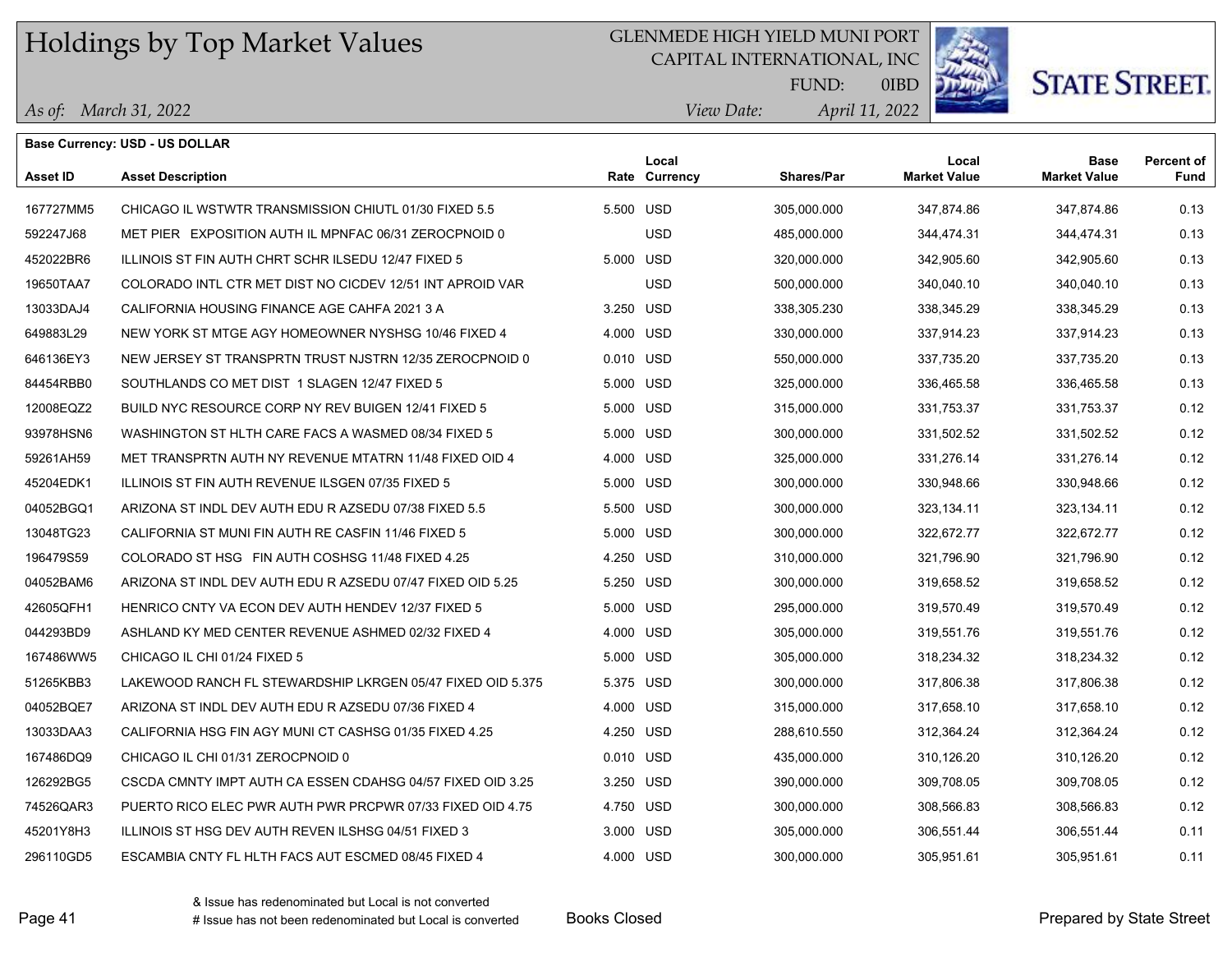## GLENMEDE HIGH YIELD MUNI PORT

CAPITAL INTERNATIONAL, INC



**STATE STREET.** 

*April 11, 2022 View Date:* FUND:

|  |  | As of: March 31, 2022 |
|--|--|-----------------------|
|--|--|-----------------------|

|                 | <b>Base Currency: USD - US DOLLAR</b>                      |           |                        |                   |                              |                                    |                           |
|-----------------|------------------------------------------------------------|-----------|------------------------|-------------------|------------------------------|------------------------------------|---------------------------|
| <b>Asset ID</b> | <b>Asset Description</b>                                   |           | Local<br>Rate Currency | <b>Shares/Par</b> | Local<br><b>Market Value</b> | <b>Base</b><br><b>Market Value</b> | <b>Percent of</b><br>Fund |
| 841895AH8       | S ESTRN OH PORT AUTH HOSP FACS SELTRN 12/32 FIXED OID 5.75 | 5.750 USD |                        | 300,000.000       | 304,792.20                   | 304,792.20                         | 0.11                      |
| 745160RB9       | PUERTO RICO CMWLTH AQUEDUCT PRCUTL 07/37 FIXED OID 5.125   | 5.125 USD |                        | 300,000.000       | 302,781.18                   | 302,781.18                         | 0.11                      |
| 74442EEE6       | PUBLIC FIN AUTH WI EDU REVENUE PUBEDU 06/29 FIXED 4        | 4.000 USD |                        | 295,000.000       | 302,621.03                   | 302,621.03                         | 0.11                      |
| 650346DF3       | NEWARK HGR EDU FIN CORP TX EDU NEWEDU 06/33 FIXED 5        | 5.000 USD |                        | 300,000.000       | 301,443.63                   | 301,443.63                         | 0.11                      |
| 45470CAB5       | INDIANA FIN AUTH MIDWESTERN DI INDGEN 06/39 FIXED OID 5    | 5.000 USD |                        | 300,000.000       | 300,865.65                   | 300,865.65                         | 0.11                      |
| 499396AL3       | KNOX CNTY IN ECON DEV REVENUE KNODEV 04/23 FIXED 5         | 5.000 USD |                        | 300,000.000       | 300,000.00                   | 300,000.00                         | 0.11                      |
| 57419R3A1       | MARYLAND ST CMNTY DEV ADMIN DE MDSMFH 09/48 FIXED 4.5      | 4.500 USD |                        | 285,000.000       | 299,595.28                   | 299,595.28                         | 0.11                      |
| 67756CDM7       | OHIO ST HOSP REVENUE OHSMED 12/48 FIXED 5                  | 5.000 USD |                        | 300,000.000       | 296,305.80                   | 296,305.80                         | 0.11                      |
| 126292BT7       | CSCDA CMNTY IMPT AUTH CA ESSEN CDAHSG 07/56 FIXED OID 3.25 | 3.250 USD |                        | 375,000.000       | 296,026.73                   | 296,026.73                         | 0.11                      |
| 14052WDN4       | CAPITAL TRUST AGY FL REVENUE CPTGEN 07/56 FIXED 5          | 5.000 USD |                        | 290,000.000       | 295,351.23                   | 295,351.23                         | 0.11                      |
| 802170AM2       | SANTA FE NM RETMNT FAC REVENUE STEFAC 05/34 FIXED 5        | 5.000 USD |                        | 275,000.000       | 295,061.80                   | 295,061.80                         | 0.11                      |
| 217558AA3       | COPPER RIDGE MET DIST CO TAX I CRIDEV 12/29 FIXED 4        | 4.000 USD |                        | 300,000.000       | 294,166.23                   | 294,166.23                         | 0.11                      |
| 92242SBA0       | VAUXMONT MET DIST CO VAUFAC 12/32 FIXED 5                  | 5.000 USD |                        | 250,000.000       | 293,502.65                   | 293,502.65                         | 0.11                      |
| 041806HH6       | ARLINGTON TX HGR EDU FIN CORP ARLEDU 12/26 FIXED 2.75      | 2.750 USD |                        | 295,000.000       | 289,341.93                   | 289,341.93                         | 0.11                      |
| 339510BT5       | FLINT MI HOSP BLDG AUTH RENTAL FLIMED 07/39 FIXED OID 5.25 | 5.250 USD |                        | 280,000.000       | 288,664.88                   | 288,664.88                         | 0.11                      |
| 452143FP0       | ILLINOIS ST SPORTS FACS AUTH ILSFAC 06/30 FIXED 5          | 5.000 USD |                        | 250,000.000       | 286,617.50                   | 286,617.50                         | 0.11                      |
| 74514L3N5       | PUERTO RICO CMWLTH PRC 07/41 FIXED 4                       | 4.000 USD |                        | 301,452.000       | 286,267.89                   | 286,267.89                         | 0.11                      |
| 57419TVL2       | MARYLAND ST CMNTY DEV ADMIN DE MDSDEV 09/51 FIXED 3        | 3.000 USD |                        | 285,000.000       | 286,263.15                   | 286,263.15                         | 0.11                      |
| 50376FAF4       | LA PAZ CNTY AZ INDL DEV AUTH E LAPDEV 02/46 FIXED OID 5    | 5.000 USD |                        | 290,000.000       | 283,655.55                   | 283,655.55                         | 0.11                      |
| 745160UD1       | PUERTO RICO CMWLTH AQUEDUCT PRCUTL 07/37 FIXED 5           | 5.000 USD |                        | 250,000.000       | 282,801.83                   | 282,801.83                         | 0.11                      |
| 74442PAU9       | PUBLIC FIN AUTH WI REVENUE PUBGEN 04/45 FIXED 5.875        | 5.875 USD |                        | 260,000.000       | 280,539.51                   | 280,539.51                         | 0.11                      |
| 45204EQM3       | ILLINOIS ST FIN AUTH REVENUE ILSGEN 08/37 FIXED 5          | 5.000 USD |                        | 250,000.000       | 279,087.73                   | 279,087.73                         | 0.10                      |
| 594698RK0       | MICHIGAN ST STRATEGIC FUND LTD MISGEN 11/29 FIXED 5        | 5.000 USD |                        | 250,000.000       | 279,079.18                   | 279,079.18                         | 0.10                      |
| 54659LBP8       | LOUISVILLE JEFFERSON CNTY KY LOUMED 10/31 FIXED 5          | 5.000 USD |                        | 250,000.000       | 277,886.25                   | 277,886.25                         | 0.10                      |
| 11861MBL9       | BUCKS CNTY PA INDL DEV AUTH HO BUCMED 07/46 FIXED 4        | 4.000 USD |                        | 270,000.000       | 277,715.87                   | 277,715.87                         | 0.10                      |
| 956622S47       | WEST VIRGINIA ST HOSP FIN AUTH WVSMED 01/43 FIXED 5        | 5.000 USD |                        | 250,000.000       | 276,067.75                   | 276,067.75                         | 0.10                      |
| 13078RGB0       | CALIFORNIA ST STWD CMNTYS DEVA CASDEV 05/29 FIXED 5        | 5.000 USD |                        | 250,000.000       | 275,002.70                   | 275,002.70                         | 0.10                      |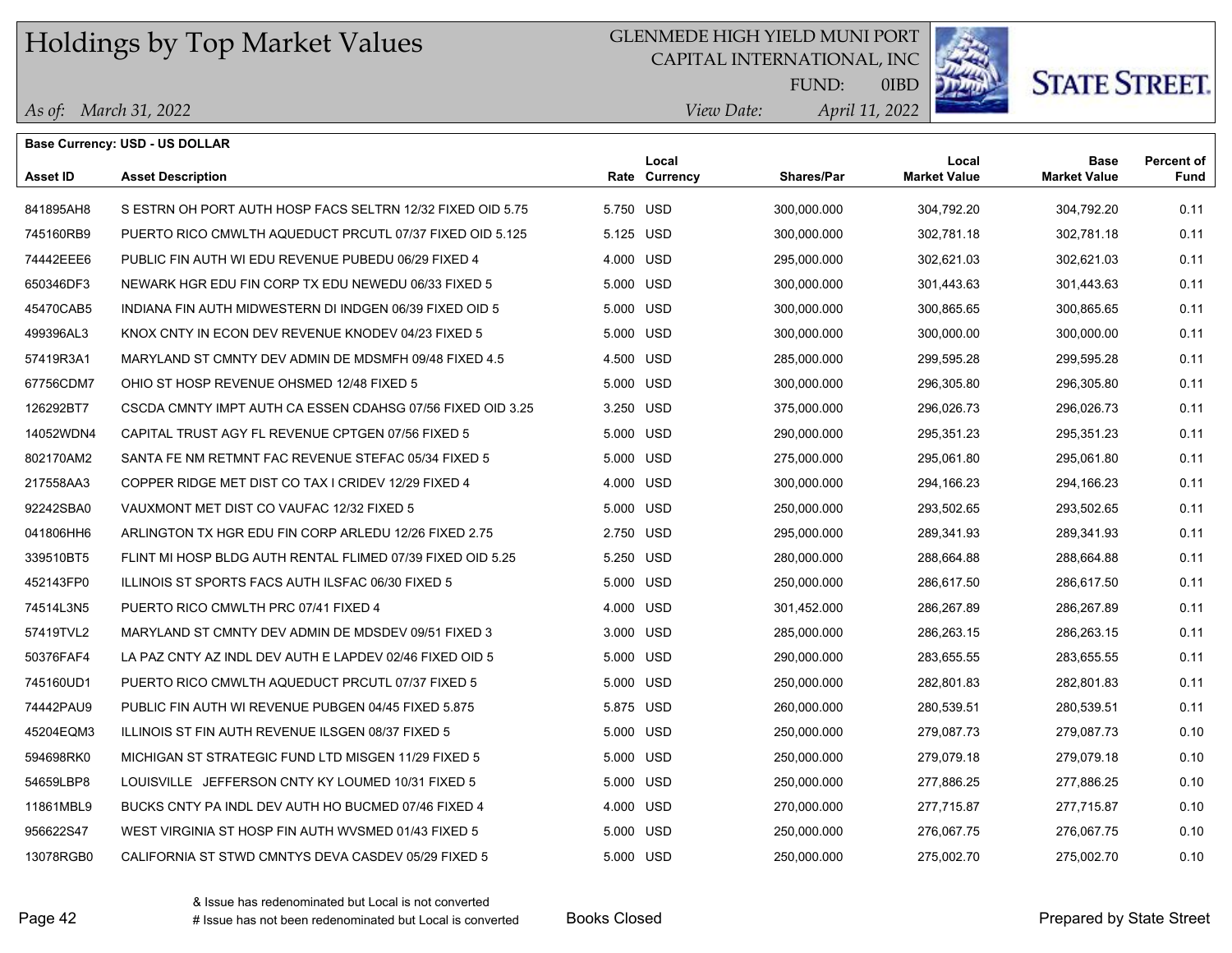*As of: March 31, 2022*

**Base Currency: USD - US DOLLAR**

### GLENMEDE HIGH YIELD MUNI PORT

CAPITAL INTERNATIONAL, INC



**STATE STREET** 

*April 11, 2022 View Date:* FUND:

| Asset ID  | <b>Asset Description</b>                                   |           | Local<br>Rate Currency | Shares/Par  | Local<br><b>Market Value</b> | <b>Base</b><br><b>Market Value</b> | <b>Percent of</b><br>Fund |
|-----------|------------------------------------------------------------|-----------|------------------------|-------------|------------------------------|------------------------------------|---------------------------|
| 128423EX4 | CALCASIEU PARISH LA MEMORIAL H CALMED 12/34 FIXED 5        | 5.000 USD |                        | 250,000.000 | 274,325.60                   | 274,325.60                         | 0.10                      |
| 74443UCA9 | PUBLIC FIN AUTH WI SENIOR LIVI PUBFIN 01/35 FIXED 5        | 5.000 USD |                        | 250,000.000 | 273,991.95                   | 273,991.95                         | 0.10                      |
| 45204EBX5 | ILLINOIS ST FIN AUTH REVENUE ILSGEN 12/46 FIXED 5          | 5.000 USD |                        | 250,000.000 | 273,590.05                   | 273,590.05                         | 0.10                      |
| 13057EAL8 | CALIFORNIA PUBLIC FIN AUTH REV CASGEN 10/47 FIXED 5        | 5.000 USD |                        | 250,000.000 | 273,582.90                   | 273,582.90                         | 0.10                      |
| 24487EAD3 | DEKALB CNTY GA HSG AUTH SENIOR DEKHSG 01/54 FIXED OID 5.25 | 5.250 USD |                        | 375,000.000 | 273,323.36                   | 273,323.36                         | 0.10                      |
| 613609K54 | MONTGOMERY CNTY PA INDL DEV AU MONDEV 12/44 FIXED 5        | 5.000 USD |                        | 250,000.000 | 273.011.68                   | 273,011.68                         | 0.10                      |
| 613612AS9 | MONTGOMERY CNTY PA INDL DEV AU MONDEV 01/46 FIXED 5.25     | 5.250 USD |                        | 250,000.000 | 271,000.20                   | 271,000.20                         | 0.10                      |
| 2510933N8 | DETROIT MI DET 04/34 FIXED 5                               | 5.000 USD |                        | 250,000.000 | 269,596.28                   | 269,596.28                         | 0.10                      |
| 59261AG35 | MET TRANSPRTN AUTH NY REVENUE MTATRN 11/45 FIXED OID 4.75  | 4.750 USD |                        | 250,000.000 | 269,401.55                   | 269,401.55                         | 0.10                      |
| 93976AEM0 | WASHINGTON ST CONVENTION CENTE WASFAC 07/31 FIXED 4        | 4.000 USD |                        | 260,000.000 | 268,192.91                   | 268,192.91                         | 0.10                      |
| 117250AE0 | BRUNSWICK MD SPL OBLIG BRUGEN 07/36 FIXED 5                | 5.000 USD |                        | 250,000.000 | 268,141.45                   | 268,141.45                         | 0.10                      |
| 514045V59 | LANCASTER CNTY PA HOSP AUTH LANMED 03/40 FIXED 5           | 5.000 USD |                        | 250,000.000 | 267,815.90                   | 267,815.90                         | 0.10                      |
| 048251CC4 | ATLANTIC BEACH FL HLTH CARE FA ATLMED 11/53 FIXED 5        | 5.000 USD |                        | 250,000.000 | 267,812.78                   | 267,812.78                         | 0.10                      |
| 491740EV4 | KENTWOOD MI ECON DEV CORP KTWDEV 11/37 FIXED 5             | 5.000 USD |                        | 250,000.000 | 267,600.48                   | 267,600.48                         | 0.10                      |
| 93976AEQ1 | WASHINGTON ST CONVENTION CENTE WASFAC 07/35 FIXED 3        | 3.000 USD |                        | 295,000.000 | 267,550.49                   | 267,550.49                         | 0.10                      |
| 60635H2S7 | MISSOURI ST HLTH EDUCTNL FAC MOSMED 02/42 FIXED 5          | 5.000 USD |                        | 250,000.000 | 266.876.23                   | 266.876.23                         | 0.10                      |
| 225004AQ3 | CRAWFORD CNTY PA HOSP AUTH CRWMED 06/46 FIXED 6            | 6.000 USD |                        | 250,000.000 | 266,865.75                   | 266,865.75                         | 0.10                      |
| 19648FMA9 | COLORADO ST HLTH FACS AUTH HOS COSMED 01/38 FIXED 5        | 5.000 USD |                        | 250,000.000 | 266,236.10                   | 266,236.10                         | 0.10                      |
| 167486J34 | CHICAGO IL CHI 01/33 FIXED 4                               | 4.000 USD |                        | 261,000.000 | 264,752.24                   | 264,752.24                         | 0.10                      |
| 339511EX1 | FLINT MI HOSP BLDG AUTH REVENU FLIMED 07/38 FIXED 4        | 4.000 USD |                        | 250,000.000 | 264,683.30                   | 264,683.30                         | 0.10                      |
| 663549NV1 | NORTHAMPTON CNTY PA INDL DEV A NORDEV 11/44 FIXED 5        | 5.000 USD |                        | 250,000.000 | 264,016.35                   | 264,016.35                         | 0.10                      |
| 45129GDQ5 | IDAHO ST HSG FIN ASSN NONPRO IDSHSG 07/40 FIXED 5          | 5.000 USD |                        | 250,000.000 | 263,108.75                   | 263,108.75                         | 0.10                      |
| 46245FAU8 | IOWA ST FIN AUTH SENIOR HSG RE IASHSG 03/33 FIXED 5        | 5.000 USD |                        | 250,000.000 | 262,824.68                   | 262,824.68                         | 0.10                      |
| 378287AP1 | GLENDALE AZ INDL DEV AUTH SENI GLEDEV 05/39 FIXED 5        | 5.000 USD |                        | 250,000.000 | 261,485.18                   | 261,485.18                         | 0.10                      |
| 71885FDP9 | PHOENIX AZ INDL DEV AUTH EDU R PHOEDU 07/45 FIXED 5        | 5.000 USD |                        | 250,000.000 | 260,994.45                   | 260,994.45                         | 0.10                      |
| 48340PAU6 | KALISPEL TRIBE OF INDIANS PRIO KALGEN 01/38 FIXED OID 5.25 | 5.250 USD |                        | 235,000.000 | 260,810.17                   | 260,810.17                         | 0.10                      |
| 74443DGA3 | PUBLIC FIN AUTH WI EDUCTNL FAC PUBFIN 12/45 FIXED 5        | 5.000 USD |                        | 250,000.000 | 260.590.08                   | 260,590.08                         | 0.10                      |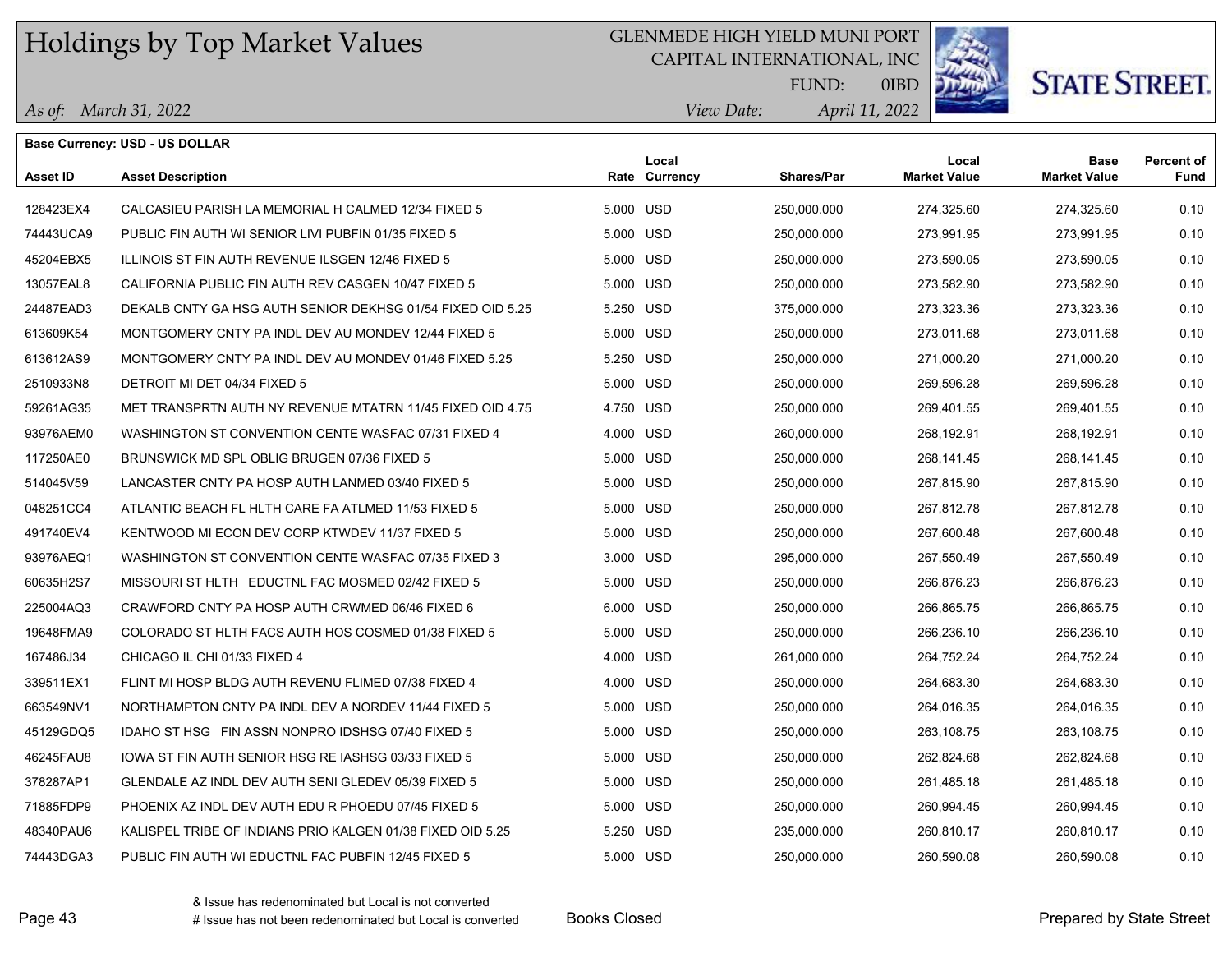## GLENMEDE HIGH YIELD MUNI PORT

CAPITAL INTERNATIONAL, INC



**STATE STREET.** 

*April 11, 2022 View Date:* FUND:

0IBD

| As of: March 31, 2022 |  |
|-----------------------|--|
|-----------------------|--|

|           | Base Currency: USD - US DOLLAR                             |           |                        |                   |                              |                                    |                           |
|-----------|------------------------------------------------------------|-----------|------------------------|-------------------|------------------------------|------------------------------------|---------------------------|
| Asset ID  | <b>Asset Description</b>                                   |           | Local<br>Rate Currency | <b>Shares/Par</b> | Local<br><b>Market Value</b> | <b>Base</b><br><b>Market Value</b> | <b>Percent of</b><br>Fund |
| 80329UBA6 | SARASOTA CNTY FL HLTH FACS AUT SARMED 01/42 FIXED 5        | 5.000 USD |                        | 250,000.000       | 260,356.58                   | 260,356.58                         | 0.10                      |
| 60637AJL7 | MISSOURI ST HLTH EDUCTNL FAC MOSMED 08/45 FIXED 5          | 5.000 USD |                        | 250,000.000       | 259.709.78                   | 259.709.78                         | 0.10                      |
| 386247BA7 | GRAND RAPIDS MI ECON DEV CORP GRADEV 11/55 FIXED 5         | 5.000 USD |                        | 250,000.000       | 259,431.45                   | 259,431.45                         | 0.10                      |
| 451295WA3 | IDAHO ST HLTH FACS AUTH REVENU IDSMED 07/34 FIXED 4.375    | 4.375 USD |                        | 250,000.000       | 258,987.78                   | 258,987.78                         | 0.10                      |
| 74514L3T2 | PUERTO RICO CMWLTH PRC 11/43 ADJUSTABLE VAR                | 1.000 USD |                        | 481,605.000       | 258,862.69                   | 258,862.69                         | 0.10                      |
| 46246SAL9 | IOWA ST FIN AUTH MIDWSTRN DISA IASGEN 12/25 FIXED OID 5.25 | 5.250 USD |                        | 250,000.000       | 258,817.80                   | 258,817.80                         | 0.10                      |
| 14054CCK3 | CAPITAL TRUST AGY FL EDUCTNL F CPTEDU 10/49 FIXED 5        | 5.000 USD |                        | 250,000.000       | 258,653.28                   | 258,653.28                         | 0.10                      |
| 19648FPY4 | COLORADO ST HLTH FACS AUTH HOS COSMED 09/50 FIXED 4        | 4.000 USD |                        | 250,000.000       | 258,432.83                   | 258,432.83                         | 0.10                      |
| 928104NB0 | VIRGINIA ST SMALL BUSINESS FIN VASDEV 01/45 FIXED 4        | 4.000 USD |                        | 250,000.000       | 258,394.83                   | 258,394.83                         | 0.10                      |
| 59561TAC7 | MIDA MOUNTAIN VLG PUBLIC INFRA MMVFAC 08/50 FIXED 5        | 5.000 USD |                        | 250,000.000       | 258,374.73                   | 258,374.73                         | 0.10                      |
| 249301FX5 | DENVER CO URBAN RENEWAL AUTH T DENDEV 12/39 FIXED OID 5.25 | 5.250 USD |                        | 245,000.000       | 258,039.49                   | 258,039.49                         | 0.10                      |
| 92415TCA8 | VERMONT ST ECON DEV AUTH MTGER VTSDEV 05/37 FIXED 4        | 4.000 USD |                        | 260,000.000       | 257,091.15                   | 257,091.15                         | 0.10                      |
| 67756CDJ4 | OHIO ST HOSP REVENUE OHSMED 12/28 FIXED 5                  | 5.000 USD |                        | 250,000.000       | 256,687.60                   | 256,687.60                         | 0.10                      |
| 446490AR5 | HUNTINGTON NY LOCAL DEV CORP R HUNDEV 07/56 FIXED OID 5.25 | 5.250 USD |                        | 250,000.000       | 256,366.35                   | 256,366.35                         | 0.10                      |
| 57422FAC0 | MARYLAND ST ECON DEV CORP SPL MDSDEV 07/44 FIXED 4.5       | 4.500 USD |                        | 250,000.000       | 256,352.83                   | 256,352.83                         | 0.10                      |
| 87638RHG5 | TARRANT CNTY TX CULTURAL EDU F TAREDU 05/27 FIXED 4        | 4.000 USD |                        | 250,000.000       | 255,636.15                   | 255,636.15                         | 0.10                      |
| 987361AY8 | YORKVILLE IL UNITED CITY SPL S YRKGEN 03/36 FIXED 4        | 4.000 USD |                        | 250,000.000       | 255,628.15                   | 255,628.15                         | 0.10                      |
| 852297CH1 | SAINT PAUL MN HSG REDEV AUTH STPHSG 07/38 FIXED 5.5        | 5.500 USD |                        | 240,000.000       | 255,338.38                   | 255,338.38                         | 0.10                      |
| 04052BJN5 | ARIZONA ST INDL DEV AUTH EDU R AZSEDU 07/49 FIXED 5        | 5.000 USD |                        | 250,000.000       | 254,181.53                   | 254,181.53                         | 0.10                      |
| 41077CAZ8 | HANOVER CNTY VA ECON DEV AUTHR HANDEV 07/30 FIXED 4        | 4.000 USD |                        | 255,000.000       | 253,219.92                   | 253,219.92                         | 0.09                      |
| 45204EBW7 | ILLINOIS ST FIN AUTH REVENUE ILSGEN 12/40 FIXED 5          | 5.000 USD |                        | 230,000.000       | 252,751.12                   | 252,751.12                         | 0.09                      |
| 745272FP4 | PUERTO RICO INDL TOURIST EDUCT PRCDEV 10/31 FIXED 5        | 5.000 USD |                        | 250,000.000       | 252,701.40                   | 252,701.40                         | 0.09                      |
| 76827QFE8 | RIVER ISLANDS CA PUBLIC FING A RVIGEN 09/41 FIXED 4        | 4.000 USD |                        | 250,000.000       | 252,450.18                   | 252,450.18                         | 0.09                      |
| 69358WAM4 | PRIFA CLASS 61 TR 07/37 0                                  |           | <b>USD</b>             | 540,000.000       | 252,427.64                   | 252,427.64                         | 0.09                      |
| 67756CDL9 | OHIO ST HOSP REVENUE OHSMED 12/38 FIXED 5                  | 5.000 USD |                        | 250,000.000       | 251,762.00                   | 251,762.00                         | 0.09                      |
| 442599AE6 | HOWARD CNTY MD SPL OBLIG HOW 02/34 FIXED OID 4.125         | 4.125 USD |                        | 250,000.000       | 251,721.98                   | 251,721.98                         | 0.09                      |
| 4521527G0 | ILLINOIS ST ILS 10/42 FIXED OID 4                          | 4.000 USD |                        | 250,000.000       | 251,611.78                   | 251,611.78                         | 0.09                      |

& Issue has redenominated but Local is not converted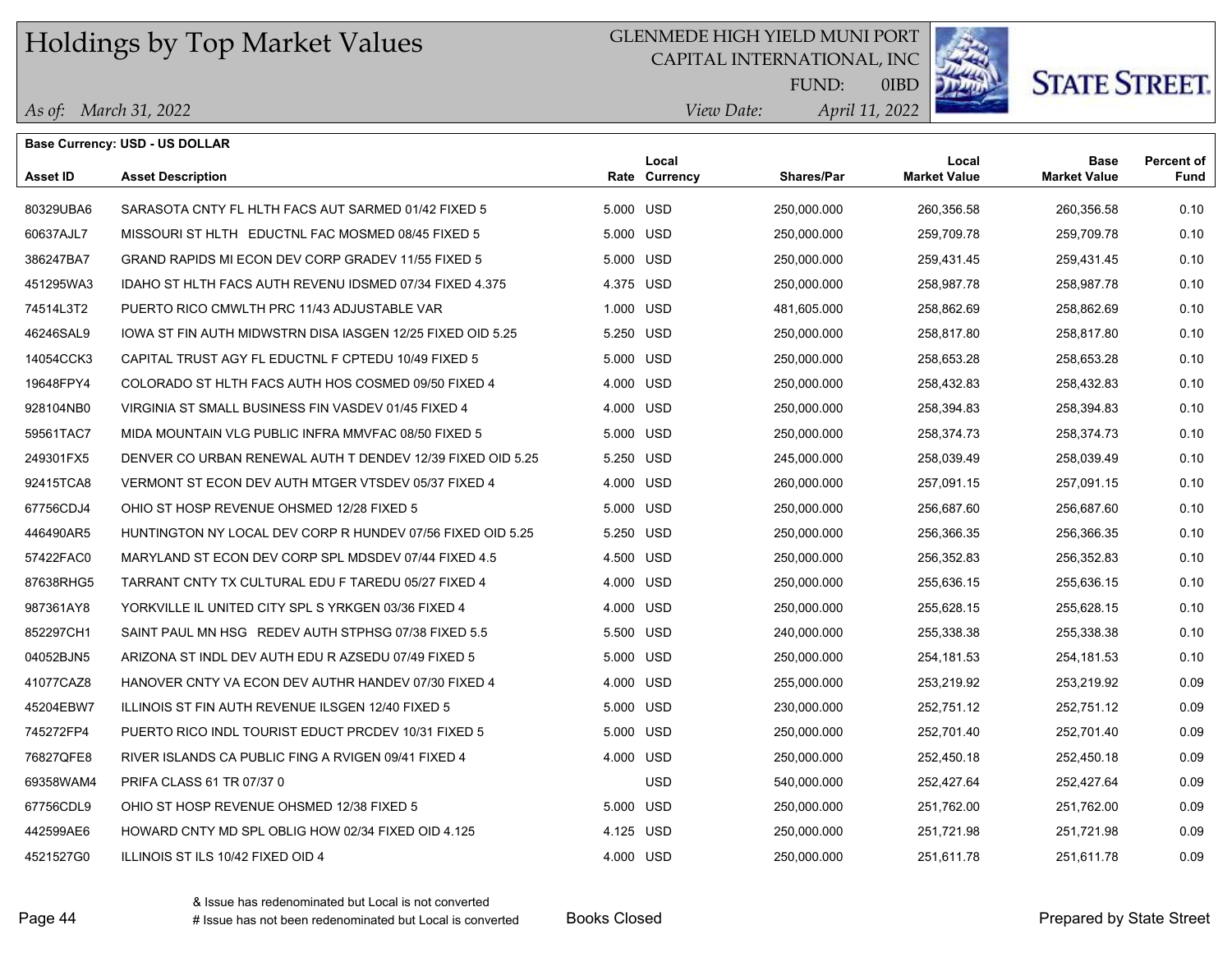## GLENMEDE HIGH YIELD MUNI PORT

CAPITAL INTERNATIONAL, INC



**STATE STREET.** 

*April 11, 2022 View Date:* FUND:

| As of: March 31, 2022 |  |
|-----------------------|--|
|                       |  |

|           | <b>Base Currency: USD - US DOLLAR</b>                     |           |                        |                   |                              |                                    |                           |
|-----------|-----------------------------------------------------------|-----------|------------------------|-------------------|------------------------------|------------------------------------|---------------------------|
| Asset ID  | <b>Asset Description</b>                                  |           | Local<br>Rate Currency | <b>Shares/Par</b> | Local<br><b>Market Value</b> | <b>Base</b><br><b>Market Value</b> | <b>Percent of</b><br>Fund |
| 79773LAB8 | SAN FRANCISCO CITY CNTY CA C SFOFAC 09/42 FIXED 4         | 4.000 USD |                        | 250,000.000       | 251,515.45                   | 251,515.45                         | 0.09                      |
| 13013FAA2 | CALIFORNIA CMNTY HSG AGY ESSEN CCHHSG 08/49 FIXED 5       | 5.000     | USD                    | 250,000.000       | 251,353.15                   | 251,353.15                         | 0.09                      |
| 491740EK8 | KENTWOOD MI ECON DEV CORP KTWDEV 11/41 FIXED OID 5.625    | 5.625 USD |                        | 250,000.000       | 251,317.48                   | 251,317.48                         | 0.09                      |
| 87972MBR2 | TEMPE AZ INDL DEV AUTH REVENUE TEMDEV 12/38 FIXED 4       | 4.000 USD |                        | 250,000.000       | 250,387.03                   | 250,387.03                         | 0.09                      |
| 64542UAG9 | NEW HOPE CULTURAL ED FACS FINC NHPFAC 01/49 FIXED OID 5.5 | 5.500 USD |                        | 250,000.000       | 250,354.28                   | 250,354.28                         | 0.09                      |
| 843146D40 | STHRN ILLINOIS ST UNIV SOUHGR 04/22 ZEROCPNOID 0          |           | <b>USD</b>             | 250,000.000       | 250,000.00                   | 250,000.00                         | 0.09                      |
| 20786LDS7 | CONNECTOR 2000 ASSN INC SC TOL SCSTRN 01/32 ZEROCPNOID 0  |           | USD                    | 500,000.000       | 249,844.15                   | 249,844.15                         | 0.09                      |
| 09755MAE9 | BOLINGBROOK IL SPL SVC AREA 1 BOLGEN 03/41 FIXED OID 5.25 | 5.250 USD |                        | 250,000.000       | 248,505.85                   | 248,505.85                         | 0.09                      |
| 25483VTB0 | DIST OF COLUMBIA REVENUE DISREV 07/27 FIXED 5             | 5.000 USD |                        | 225,000.000       | 247,898.12                   | 247,898.12                         | 0.09                      |
| 81647PAE3 | SELMA AL INDL DEV BRD REVENUE SELDEV 11/33 ADJUSTABLE VAR | 2.000 USD |                        | 250,000.000       | 247,480.78                   | 247,480.78                         | 0.09                      |
| 74442PPU3 | PUBLIC FIN AUTH WI REVENUE PUBGEN 01/55 FIXED 5           | 5.000 USD |                        | 250,000.000       | 245,150.75                   | 245,150.75                         | 0.09                      |
| 14052WDT1 | CAPITAL TRUST AGY FL REVENUE CPTGEN 01/56 FIXED 5         | 5.000 USD |                        | 250,000.000       | 244,791.80                   | 244,791.80                         | 0.09                      |
| 74444VAR1 | PUBLIC FIN AUTH WI RETMNT FAC PUBFIN 09/49 FIXED 5        | 5.000 USD |                        | 250,000.000       | 243,796.75                   | 243,796.75                         | 0.09                      |
| 491740FB7 | KENTWOOD MI ECON DEV CORP KTWDEV 11/43 FIXED 4            | 4.000 USD |                        | 240,000.000       | 243,434.98                   | 243,434.98                         | 0.09                      |
| 04052BLS1 | ARIZONA ST INDL DEV AUTH EDU R AZSEDU 07/50 FIXED 4       | 4.000 USD |                        | 250,000.000       | 242,563.18                   | 242,563.18                         | 0.09                      |
| 49126TAT9 | KENTUCKY ST ECON DEV FIN AUTH KYSMED 11/45 FIXED 5.75     | 5.750     | USD                    | 250,000.000       | 242,143.63                   | 242,143.63                         | 0.09                      |
| 246579JK3 | DELAWARE VLY PA REGL FINANCIAL DLVGEN 06/37 FLOATING VAR  | 1.100 USD |                        | 250,000.000       | 237,111.50                   | 237,111.50                         | 0.09                      |
| 64542QCJ0 | NEW HOPE CULTURAL EDU FACS FIN NHPFAC 08/51 FIXED 4       | 4.000 USD |                        | 250,000.000       | 235,840.43                   | 235,840.43                         | 0.09                      |
| 74442EHC7 | PUBLIC FIN AUTH WI EDU REVENUE PUBEDU 06/51 FIXED 5       | 5.000 USD |                        | 235,000.000       | 233,909.58                   | 233,909.58                         | 0.09                      |
| 45470CAE9 | INDIANA FIN AUTH MIDWESTERN DI INDGEN 11/30 FIXED 3       | 3.000 USD |                        | 250,000.000       | 233,719.30                   | 233,719.30                         | 0.09                      |
| 45505VAE6 | INDIANA ST FIN AUTH POLL CONTR INSPOL 11/30 FIXED 2.5     | 2.500 USD |                        | 260,000.000       | 233,671.02                   | 233,671.02                         | 0.09                      |
| 653541BJ0 | NIAGARA NY AREA DEV CORP REVEN NIADEV 07/52 FIXED 5       | 5.000 USD |                        | 230,000.000       | 232,785.94                   | 232,785.94                         | 0.09                      |
| 650346CX5 | NEWARK HGR EDU FIN CORP TX EDU NEWEDU 06/37 FIXED 5       | 5.000     | USD                    | 230,000.000       | 231,786.50                   | 231,786.50                         | 0.09                      |
| 35833JAK3 | FREDDIE MAC MULTIFAMILY FRETE 2021 ML10 AUS               | 2.032 USD |                        | 263,001.390       | 230,582.94                   | 230,582.94                         | 0.09                      |
| 65820YRJ7 | NORTH CAROLINA ST MED CARE COM NCSMED 07/34 FIXED 5       | 5.000 USD |                        | 215,000.000       | 230,065.16                   | 230,065.16                         | 0.09                      |
| 93978HVZ5 | WASHINGTON ST HLTH CARE FACS A WASMED 08/30 FIXED 5       | 5.000 USD |                        | 200,000.000       | 229,251.70                   | 229,251.70                         | 0.09                      |
| 34061QBT3 | FLORIDA DEV FIN CORP HLTHCAREF FLSMED 02/52 FIXED 4       | 4.000 USD |                        | 225,000.000       | 226,855.60                   | 226,855.60                         | 0.09                      |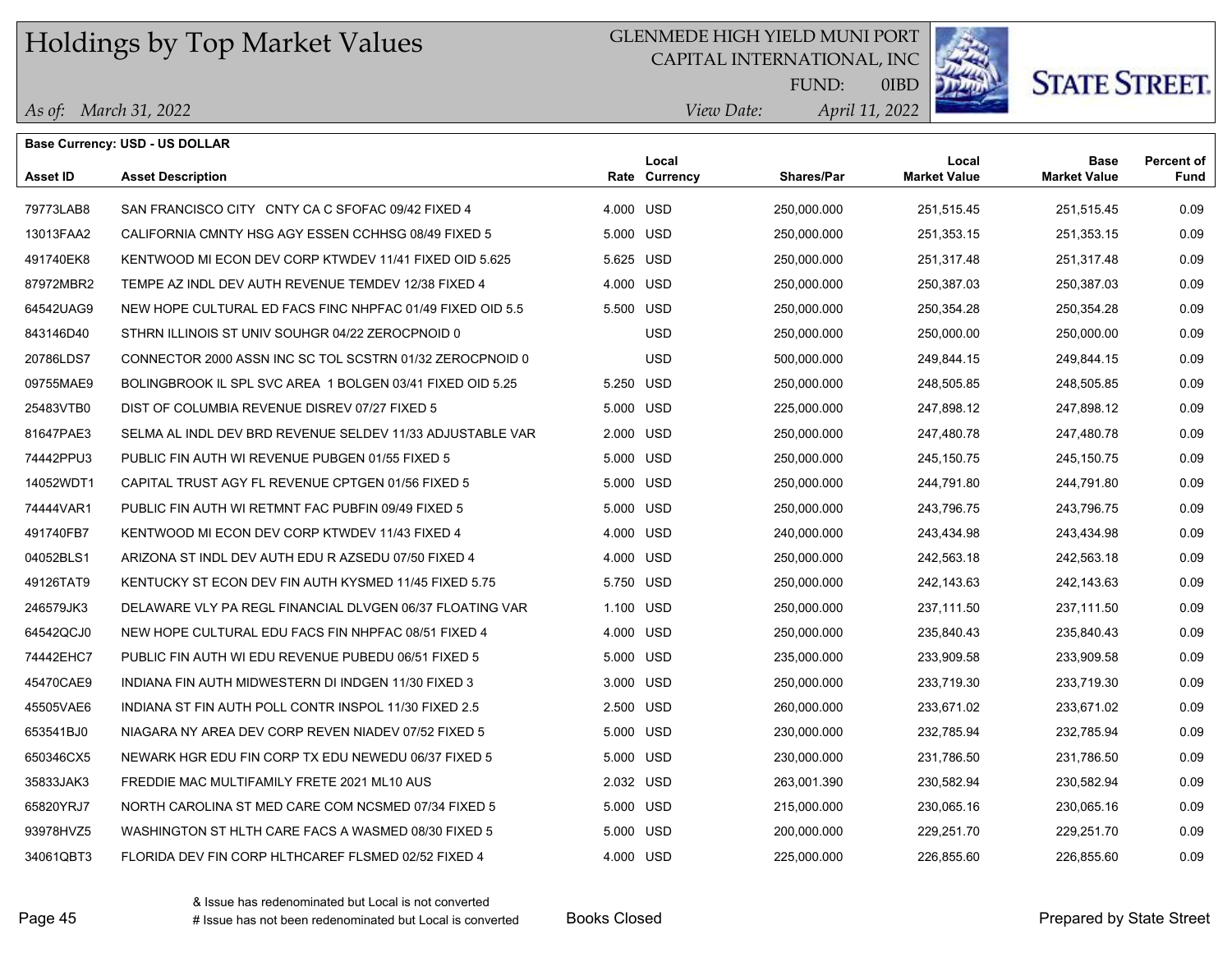## GLENMEDE HIGH YIELD MUNI PORT

CAPITAL INTERNATIONAL, INC



**STATE STREET.** 

*April 11, 2022 View Date:* FUND:

| As of: March 31, 2022 |  |
|-----------------------|--|
|-----------------------|--|

|                 | <b>Base Currency: USD - US DOLLAR</b>                      |           |                        |                   |                              |                                    |                           |
|-----------------|------------------------------------------------------------|-----------|------------------------|-------------------|------------------------------|------------------------------------|---------------------------|
| <b>Asset ID</b> | <b>Asset Description</b>                                   |           | Local<br>Rate Currency | <b>Shares/Par</b> | Local<br><b>Market Value</b> | <b>Base</b><br><b>Market Value</b> | <b>Percent of</b><br>Fund |
| 64542RFJ5       | NEW HOPE CULTURAL EDU FACS FIN NHPHSG 07/40 FIXED 5        | 5.000 USD |                        | 215,000.000       | 225,641.75                   | 225,641.75                         | 0.08                      |
| 45202QCL5       | ILLINOIS ST FIN AUTH STUDENT HILSDEV 07/35 FIXED 5         | 5.000 USD |                        | 250,000.000       | 222,523.45                   | 222,523.45                         | 0.08                      |
| 837151PP8       | SOUTH CAROLINA ST PUBLIC SVC A SCSUTL 12/33 FIXED 5        | 5.000 USD |                        | 200,000.000       | 220,367.60                   | 220,367.60                         | 0.08                      |
| 62551PDB0       | MULTNOMAH CNTY OR HOSP FACS AU MULMED 12/56 FIXED 4        | 4.000 USD |                        | 250,000.000       | 220,195.28                   | 220,195.28                         | 0.08                      |
| 455059AK1       | INDIANA ST FIN AUTH ENVRNMNTL INSENV 08/29 FIXED 1.4       | 1.400 USD |                        | 250,000.000       | 220,026.10                   | 220,026.10                         | 0.08                      |
| 08451PAW1       | BERKS CNTY PA INDL DEV AUTH HL BERMED 11/47 FIXED 4        | 4.000 USD |                        | 250,000.000       | 217,390.78                   | 217,390.78                         | 0.08                      |
| 66585VCB9       | NTHRN AK TOBACCO SECURITIZATIO NRTFAC 06/66 ZEROCPNOID 0   |           | <b>USD</b>             | 1,675,000.000     | 215,322.76                   | 215,322.76                         | 0.08                      |
| 472682RU9       | JEFFERSON CNTY AL SWR REVENUE JEFUTL 10/34 ZEROCPNOID 0    |           | <b>USD</b>             | 500,000.000       | 215,297.15                   | 215,297.15                         | 0.08                      |
| 84454RAZ8       | SOUTHLANDS CO MET DIST 1 SLAGEN 12/27 FIXED 3.5            | 3.500 USD |                        | 215,000.000       | 215,267.80                   | 215,267.80                         | 0.08                      |
| 626207H23       | MUNI ELEC AUTH OF GEORGIA MELPWR 07/60 FIXED 5             | 5.000 USD |                        | 200,000.000       | 213,807.84                   | 213,807.84                         | 0.08                      |
| 167486DK2       | CHICAGO IL CHI 01/27 ZEROCPNOID 0                          |           | <b>USD</b>             | 250,000.000       | 211,777.95                   | 211,777.95                         | 0.08                      |
| 83712DVG8       | SOUTH CAROLINA ST HSG FIN DE SCSHSG 07/36 FIXED 4          | 4.000 USD |                        | 205,000.000       | 210,706.93                   | 210,706.93                         | 0.08                      |
| 805517AD1       | SAWYERS LANDING CDD FL SPL ASS SLADEV 05/53 FIXED OID 4.25 | 4.250 USD |                        | 210,000.000       | 210,146.14                   | 210,146.14                         | 0.08                      |
| 353273BX2       | FRANKLIN CNTY PA INDL DEV AUTH FRADEV 12/43 FIXED 5        | 5.000 USD |                        | 200,000.000       | 208,726.28                   | 208,726.28                         | 0.08                      |
| 103844AC0       | BRADBURN CO MET DIST 2 BRAGEN 12/28 FIXED OID 4            | 4.000 USD |                        | 206,000.000       | 208,538.50                   | 208,538.50                         | 0.08                      |
| 51779AAK5       | LAS VEGAS NV SPL IMPT DIST 81 LASGEN 06/31 FIXED 2.75      | 2.750 USD |                        | 225,000.000       | 205.389.45                   | 205,389.45                         | 0.08                      |
| 442042DM6       | HOUSTON CNTY GA HOSP AUTH HOUMED 10/31 ADJUSTABLE VAR      | 5.000 USD |                        | 195,000.000       | 205,276.29                   | 205,276.29                         | 0.08                      |
| 93976AEV0       | WASHINGTON ST CONVENTION CENTE WASFAC 07/58 FIXED 3        | 3.000 USD |                        | 265,000.000       | 204, 121.13                  | 204,121.13                         | 0.08                      |
| 592248GH5       | MET PIER EXPOSITION AUTH ILD MPNFAC 06/28 ZEROCPNOID 0     |           | <b>USD</b>             | 250,000.000       | 203,307.88                   | 203,307.88                         | 0.08                      |
| 71885FDD6       | PHOENIX AZ INDL DEV AUTH EDU R PHOEDU 07/24 FIXED OID 5.75 | 5.750 USD |                        | 195,000.000       | 202,502.68                   | 202,502.68                         | 0.08                      |
| 563017EA6       | MANHATTAN KS HLTH CARE FAC REV MANMED 06/36 FIXED 4        | 4.000 USD |                        | 200,000.000       | 200,143.62                   | 200,143.62                         | 0.08                      |
| 812032BF6       | SEAL BEACH CA CMNTY FACS DIST SLBSCD 09/29 FIXED OID 3     | 3.000 USD |                        | 200,000.000       | 196,850.06                   | 196,850.06                         | 0.07                      |
| 658909C53       | NORTH DAKOTA ST HSG FIN AGY NDSHSG 01/52 FIXED 3           | 3.000 USD |                        | 195,000.000       | 195,973.07                   | 195,973.07                         | 0.07                      |
| 60416QGY4       | MINNESOTA ST HSG FIN AGY HOMEO MNSHSG 12/47 FIXED 2.8      | 2.800 USD |                        | 195,977.470       | 195,823.59                   | 195,823.59                         | 0.07                      |
| 517741AB0       | LAS VEGAS NV SALES TAX INCREME LASGEN 06/25 FIXED 3.5      | 3.500 USD |                        | 195,000.000       | 194,688.37                   | 194,688.37                         | 0.07                      |
| 19648FTE4       | COLORADO ST HLTH FACS AUTH HOS COSMED 05/48 FIXED 4        | 4.000 USD |                        | 215,000.000       | 193,757.33                   | 193,757.33                         | 0.07                      |
| 914811PX6       | UNIV OF PUERTO RICO PR REVENUE UNIHGR 06/25 FIXED 5        | 5.000 USD |                        | 185,000.000       | 188,839.84                   | 188,839.84                         | 0.07                      |
|                 |                                                            |           |                        |                   |                              |                                    |                           |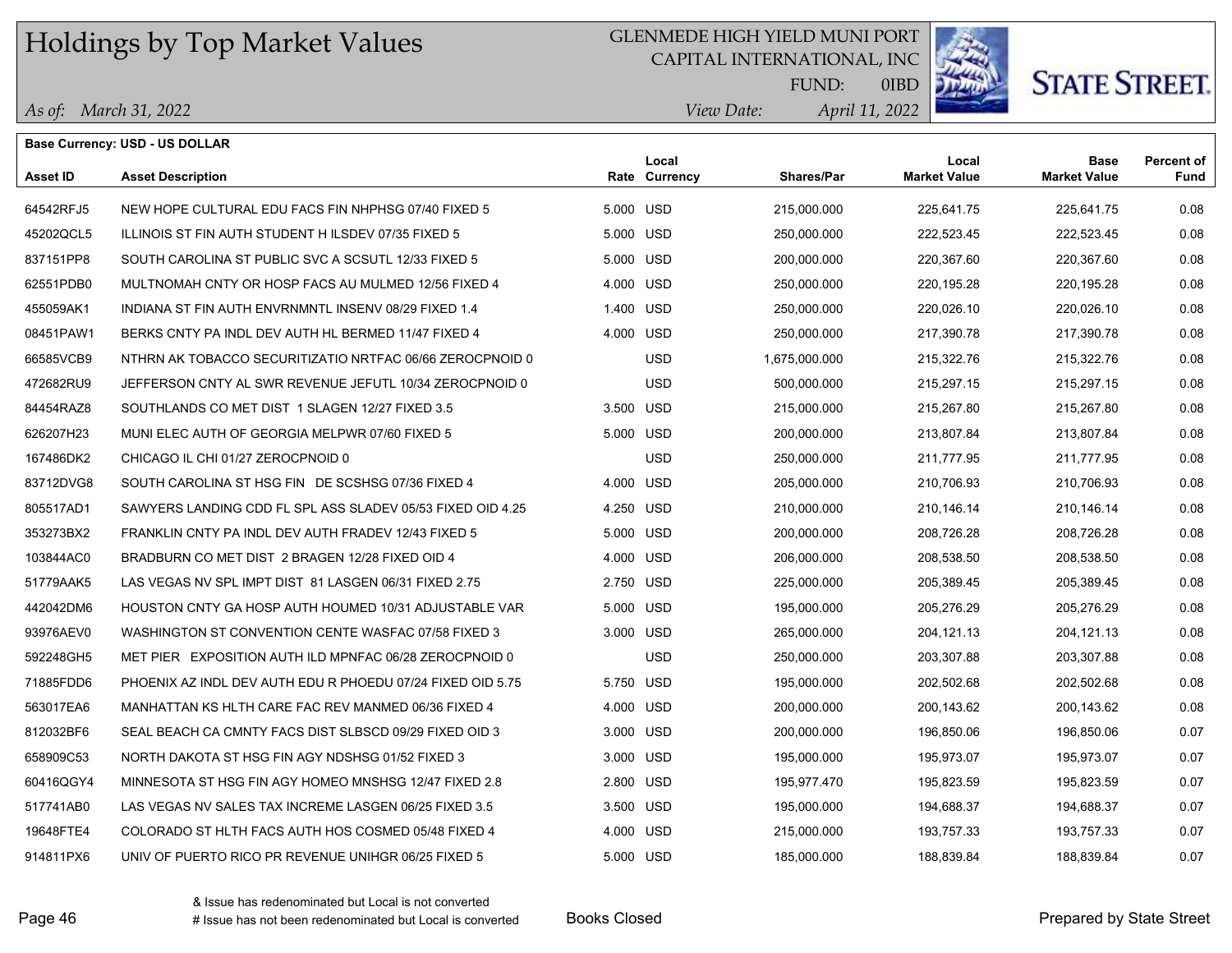## GLENMEDE HIGH YIELD MUNI PORT

CAPITAL INTERNATIONAL, INC



**STATE STREET.** 

*April 11, 2022 View Date:* FUND:

|  | As of: March 31, 2022 |  |
|--|-----------------------|--|
|--|-----------------------|--|

|                 | <b>Base Currency: USD - US DOLLAR</b>                       |           |                        |                   |                              |                                    |                           |
|-----------------|-------------------------------------------------------------|-----------|------------------------|-------------------|------------------------------|------------------------------------|---------------------------|
| <b>Asset ID</b> | <b>Asset Description</b>                                    |           | Local<br>Rate Currency | <b>Shares/Par</b> | Local<br><b>Market Value</b> | <b>Base</b><br><b>Market Value</b> | <b>Percent of</b><br>Fund |
| 97712JEE9       | WISCONSIN ST HLTH EDUCTNL FA WISMED 01/57 FIXED 4           | 4.000 USD |                        | 215,000.000       | 186,375.44                   | 186,375.44                         | 0.07                      |
| 167501WF8       | CHICAGO IL BRD OF EDU CHIEDU 12/26 FIXED 5.5                | 5.500 USD |                        | 170,000.000       | 184,961.84                   | 184,961.84                         | 0.07                      |
| 40065AAH8       | GUAM GOVT DEPT OF EDU COPS GMSEDU 02/40 FIXED 5             | 5.000 USD |                        | 175,000.000       | 184,880.94                   | 184,880.94                         | 0.07                      |
| 663549NU3       | NORTHAMPTON CNTY PA INDL DEV A NORDEV 11/49 FIXED 5         | 5.000 USD |                        | 175,000.000       | 183,997.71                   | 183,997.71                         | 0.07                      |
| 20775DEL2       | CONNECTICUT ST HLTH EDUCTNL CTSHGR 07/50 FIXED 5            | 5.000 USD |                        | 165,000.000       | 182,677.54                   | 182,677.54                         | 0.07                      |
| 645912FX9       | NEW JERSEY ST ECON DEV AUTH SC NJSDEV 06/49 FIXED 5         | 5.000 USD |                        | 175,000.000       | 179,468.63                   | 179,468.63                         | 0.07                      |
| 59261AH83       | MET TRANSPRTN AUTH NY REVENUE MTATRN 11/49 FIXED OID 4      | 4.000 USD |                        | 175,000.000       | 178,263.49                   | 178,263.49                         | 0.07                      |
| 0418064X5       | ARLINGTON TX HGR EDU FIN CORP ARLEDU 02/51 FIXED 4.375      | 4.375 USD |                        | 210,000.000       | 176,937.64                   | 176,937.64                         | 0.07                      |
| 92242SAM5       | VAUXMONT MET DIST CO VAUFAC 12/32 FIXED 5                   | 5.000 USD |                        | 160,000.000       | 175,933.66                   | 175,933.66                         | 0.07                      |
| 63968MSJ9       | NEBRASKA ST INVESTMENT FIN AUT NESSFH 09/48 FIXED 4         | 4.000 USD |                        | 170,000.000       | 175,392.49                   | 175,392.49                         | 0.07                      |
| 14054CBX6       | CAPITAL TRUST AGY FL EDUCTNL F CPTEDU 12/24 FIXED 4         | 4.000 USD |                        | 170,000.000       | 173,749.72                   | 173,749.72                         | 0.07                      |
| 19648AM44       | COLORADO ST HLTH FACS AUTH REV COSMED 06/43 FIXED OID 5.625 | 5.625 USD |                        | 165,000.000       | 172,330.13                   | 172,330.13                         | 0.06                      |
| 01266TAP8       | ALBEMARLE CNTY VA ECON DEV AUT ALBMED 06/42 FIXED 4         | 4.000 USD |                        | 165,000.000       | 171.137.08                   | 171,137.08                         | 0.06                      |
| 167736SJ7       | CHICAGO IL WTR REVENUE CHIWTR 11/30 FIXED 5.75              | 5.750 USD |                        | 150,000.000       | 170,467.97                   | 170,467.97                         | 0.06                      |
| 605279MK1       | MISSISSIPPI ST BUSINESS FIN CO MSSDEV 06/44 FIXED 2.375     | 2.375 USD |                        | 220,000.000       | 170,280.70                   | 170,280.70                         | 0.06                      |
| 75157WAC6       | RAMPART RANGE CO MET DIST 5 RAMGEN 12/51 FIXED 4            | 4.000 USD |                        | 200,000.000       | 170.039.86                   | 170.039.86                         | 0.06                      |
| 14054CAK5       | CAPITAL TRUST AGY FL EDUCTNL F CPTEDU 10/37 FIXED 5         | 5.000 USD |                        | 160,000.000       | 168,190.22                   | 168,190.22                         | 0.06                      |
| 452152E49       | ILLINOIS ST ILS 06/35 FIXED 4                               | 4.000 USD |                        | 165,000.000       | 167,968.71                   | 167,968.71                         | 0.06                      |
| 13034AR28       | CALIFORNIA ST INFRASTRUCTURE CASDEV 01/61 ZEROCPNOID 0      |           | <b>USD</b>             | 1,880,000.000     | 165,603.00                   | 165,603.00                         | 0.06                      |
| 167486G45       | CHICAGO IL CHI 01/30 FIXED 5                                | 5.000 USD |                        | 150,000.000       | 165,543.63                   | 165,543.63                         | 0.06                      |
| 892103AA0       | TOWN CENTER AT PALM COAST FL C TOWDEV 05/36 FIXED 6         | 6.000 USD |                        | 160,000.000       | 160,067.52                   | 160,067.52                         | 0.06                      |
| 084538JC2       | BERKS CNTY PA MUNI AUTH BERFAC 02/40 ADJUSTABLE VAR         | 5.000 USD |                        | 150,000.000       | 158,674.88                   | 158,674.88                         | 0.06                      |
| 87638RFS1       | TARRANT CNTY TX CULTURAL EDU F TAREDU 11/35 FIXED 5         | 5.000 USD |                        | 150,000.000       | 157,726.46                   | 157,726.46                         | 0.06                      |
| 87972MBE1       | TEMPE AZ INDL DEV AUTH REVENUE TEMDEV 12/54 FIXED 5         | 5.000 USD |                        | 150,000.000       | 157,480.28                   | 157,480.28                         | 0.06                      |
| 938618AC9       | WASHINGTON CNTY PA REDEV AUTH WASDEV 07/28 FIXED 5          | 5.000 USD |                        | 150,000.000       | 156,279.06                   | 156,279.06                         | 0.06                      |
| 414009FG0       | HARRIS CNTY TX CULTURAL EDU FA HAREDU 01/43 FIXED 5         | 5.000 USD |                        | 150,000.000       | 151,634.40                   | 151,634.40                         | 0.06                      |
| 865273AJ5       | SULLIVAN CNTY NY INFRASTRUCTUR SULDEV 11/31 FIXED 4.85      | 4.850 USD |                        | 150,000.000       | 151,058.51                   | 151,058.51                         | 0.06                      |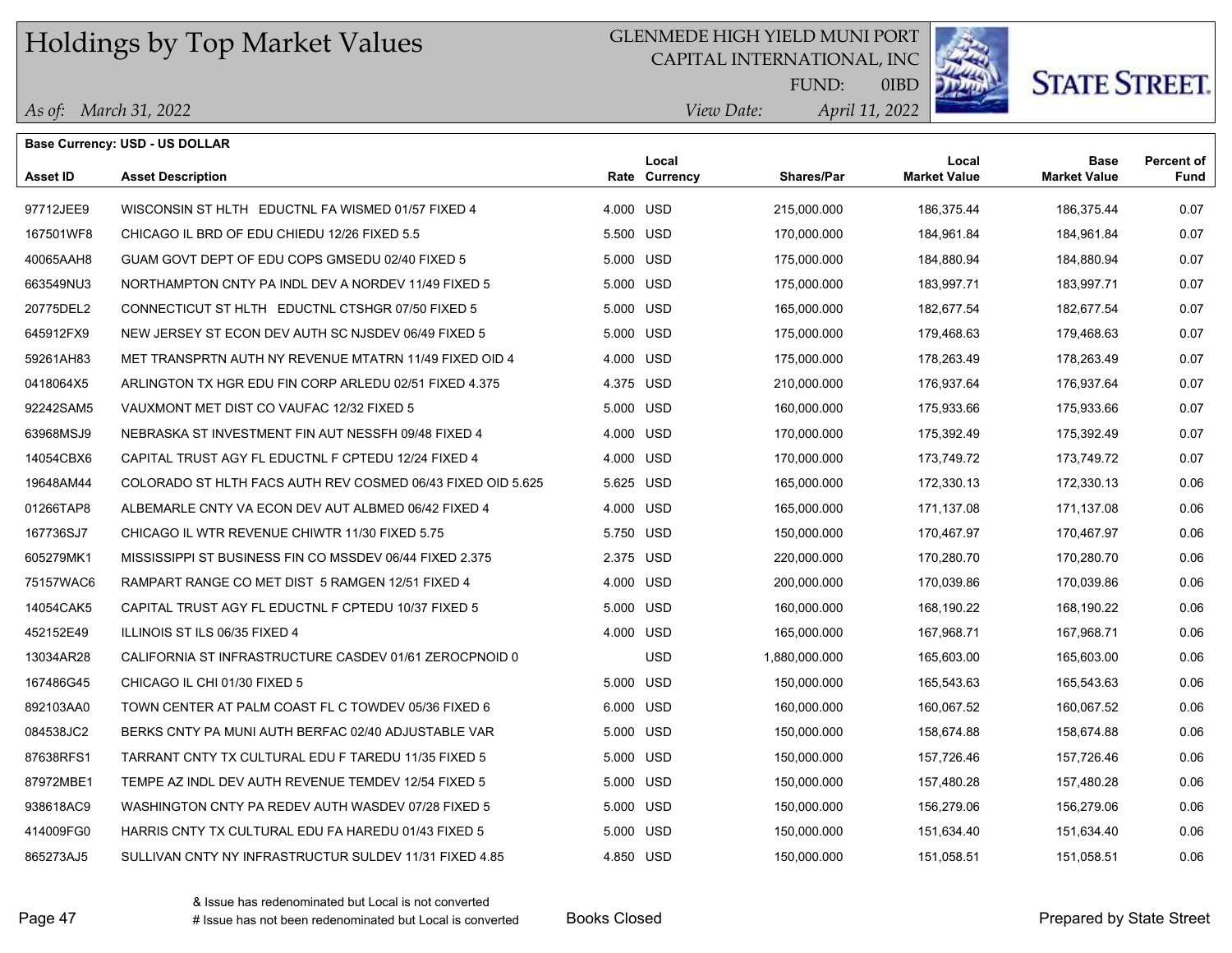## GLENMEDE HIGH YIELD MUNI PORT

CAPITAL INTERNATIONAL, INC



0IBD

# **STATE STREET.**

*April 11, 2022 View Date:* FUND:

|  | As of: March 31, 2022 |  |
|--|-----------------------|--|
|--|-----------------------|--|

| Base Currency: USD - US DOLLAR |                                                            |           |                        |                   |                              |                                    |                           |  |
|--------------------------------|------------------------------------------------------------|-----------|------------------------|-------------------|------------------------------|------------------------------------|---------------------------|--|
| <b>Asset ID</b>                | <b>Asset Description</b>                                   |           | Local<br>Rate Currency | <b>Shares/Par</b> | Local<br><b>Market Value</b> | <b>Base</b><br><b>Market Value</b> | <b>Percent of</b><br>Fund |  |
| 45203HT69                      | ILLINOIS ST FIN AUTH REVENUE ILSGEN 05/22 FIXED 5          | 5.000 USD |                        | 150,000.000       | 150,435.06                   | 150,435.06                         | 0.06                      |  |
| 34061UFC7                      | FLORIDA ST DEV FIN CORP EDUCTN FLSDEV 09/50 FIXED 5        | 5.000 USD |                        | 145,000.000       | 150,092.66                   | 150,092.66                         | 0.06                      |  |
| 696507UT7                      | PALM BEACH CNTY FL HLTH FACS A PALMED 06/55 FIXED 5        | 5.000 USD |                        | 145,000.000       | 149.877.38                   | 149,877.38                         | 0.06                      |  |
| 88275FQC6                      | TEXAS ST DEPT OF HSG CMNTY A TXSSFH 03/49 FIXED 4.75       | 4.750 USD |                        | 140,000.000       | 147,286.26                   | 147,286.26                         | 0.06                      |  |
| 914811PR9                      | UNIV OF PUERTO RICO PR REVENUE UNIHGR 06/36 FIXED 5        | 5.000 USD |                        | 150,000.000       | 147,086.85                   | 147,086.85                         | 0.06                      |  |
| 61075TUG1                      | MONROE CNTY NY INDL DEV CORP R MONDEV 01/40 FIXED 5        | 5.000 USD |                        | 150,000.000       | 146,369.49                   | 146,369.49                         | 0.05                      |  |
| 745160RR4                      | PUERTO RICO CMWLTH AQUEDUCT PRCUTL 07/33 FIXED OID 5       | 5.000 USD |                        | 145,000.000       | 146,300.71                   | 146,300.71                         | 0.05                      |  |
| 98267VDG5                      | WYANDOTTE CNTY KS KANSAS CITY WYAGEN 12/34 FIXED 5         | 5.000 USD |                        | 150,000.000       | 146,012.51                   | 146,012.51                         | 0.05                      |  |
| 167501WY7                      | CHICAGO IL BRD OF EDU CHIEDU 12/23 ZEROCPNOID 0            |           | <b>USD</b>             | 150,000.000       | 143,885.84                   | 143,885.84                         | 0.05                      |  |
| 491588AL3                      | KENTUCKY ST UNIV COPS KYSHGR 11/34 FIXED 4                 | 4.000 USD |                        | 130,000.000       | 143.753.06                   | 143,753.06                         | 0.05                      |  |
| 74442PPE9                      | PUBLIC FIN AUTH WI REVENUE PUBGEN 04/50 FIXED 5            | 5.000 USD |                        | 135,000.000       | 142,925.05                   | 142,925.05                         | 0.05                      |  |
| 047851BP4                      | ATLANTA GA URBAN REDEV AGY REV AURDEV 07/42 FIXED 3.625    | 3.625 USD |                        | 150,000.000       | 138,310.79                   | 138,310.79                         | 0.05                      |  |
| 72177MSV0                      | PIMA CNTY AZ INDL DEV AUTH EDU PIMDEV 06/49 FIXED 5        | 5.000 USD |                        | 135,000.000       | 137,665.10                   | 137,665.10                         | 0.05                      |  |
| 41154VAJ8                      | HARBOR POINT CT INFRASTRUCTURE HRBIMP 04/30 FIXED 5        | 5.000 USD |                        | 125,000.000       | 137,360.36                   | 137,360.36                         | 0.05                      |  |
| 35833JAG2                      | FREDDIE MAC MULTIFAMILY FRETE 2021 ML10 XUS                | 2.055 USD |                        | 715,297.460       | 136,150.43                   | 136,150.43                         | 0.05                      |  |
| 2510935E6                      | DETROIT MI DET 04/46 FIXED 5                               | 5.000 USD |                        | 125,000.000       | 133,849.11                   | 133,849.11                         | 0.05                      |  |
| 04052BHZ0                      | ARIZONA ST INDL DEV AUTH EDU R AZSEDU 07/49 FIXED 5        | 5.000 USD |                        | 125,000.000       | 133,713.15                   | 133,713.15                         | 0.05                      |  |
| 165588DR2                      | CHESTER CNTY PA INDL DEV AUTH CHEDEV 12/51 FIXED 5         | 5.000 USD |                        | 125,000.000       | 133,076.46                   | 133,076.46                         | 0.05                      |  |
| 20775DHJ4                      | CONNECTICUT ST HLTH EDUCTNL CTSHGR 01/55 FIXED 5           | 5.000 USD |                        | 125,000.000       | 130,695.79                   | 130,695.79                         | 0.05                      |  |
| 179027YL5                      | CLACKAMAS CNTY OR HOSP FAC AUT CLAMED 11/40 FIXED 5.125    | 5.125 USD |                        | 125,000.000       | 130,659.96                   | 130,659.96                         | 0.05                      |  |
| 59261AG43                      | MET TRANSPRTN AUTH NY REVENUE MTATRN 11/50 FIXED OID 5     | 5.000 USD |                        | 120,000.000       | 130,657.39                   | 130,657.39                         | 0.05                      |  |
| 646136EV9                      | NEW JERSEY ST TRANSPRTN TRUST NJSTRN 12/32 ZEROCPNOID 0    |           | <b>USD</b>             | 185,000.000       | 130,065.21                   | 130,065.21                         | 0.05                      |  |
| 47029WDQ7                      | JAMES CITY CNTY VA ECON DEV AU JAMDEV 06/41 FIXED 4        | 4.000 USD |                        | 140,000.000       | 130,047.93                   | 130,047.93                         | 0.05                      |  |
| 20775DQU9                      | CONNECTICUT ST HLTH EDUCTNL CTSHGR 07/41 FIXED 4           | 4.000 USD |                        | 125,000.000       | 126,732.26                   | 126,732.26                         | 0.05                      |  |
| 71780CAZ3                      | PHILADELPHIA PA AUTH FOR INDL PHIEDU 06/40 FIXED 5         | 5.000 USD |                        | 115,000.000       | 122,484.49                   | 122,484.49                         | 0.05                      |  |
| 610530FE2                      | MONROE CNTY GA DEV AUTH POLL C MONPOL 01/39 ADJUSTABLE VAR | 1.500 USD |                        | 125,000.000       | 122,382.26                   | 122,382.26                         | 0.05                      |  |
| 74442CDG6                      | PUBLIC FIN AUTH WI HOSP REVENU PUBMED 12/41 FIXED 4        | 4.000 USD |                        | 115,000.000       | 117,719.49                   | 117,719.49                         | 0.04                      |  |

& Issue has redenominated but Local is not converted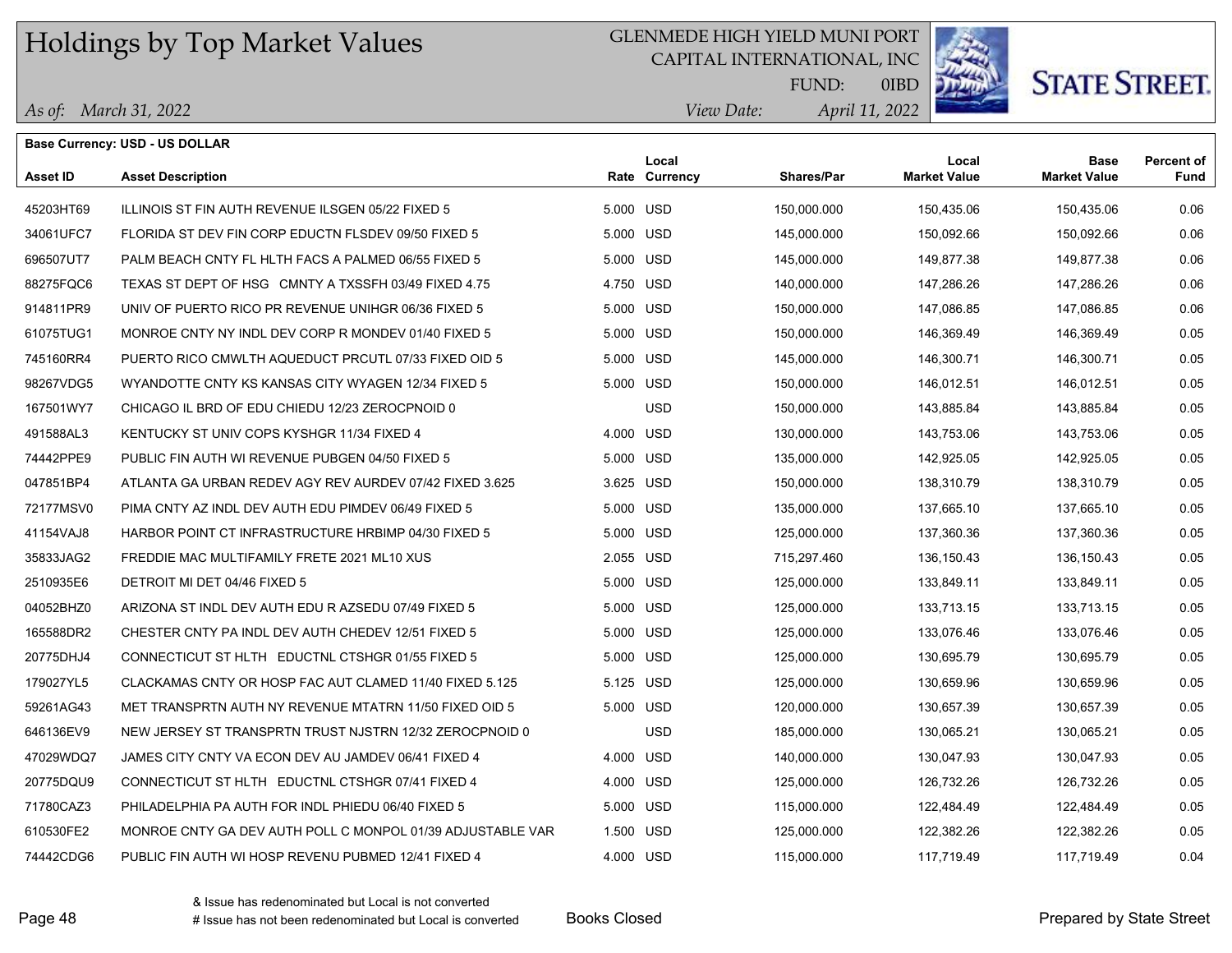## GLENMEDE HIGH YIELD MUNI PORT

CAPITAL INTERNATIONAL, INC



# **STATE STREET.**

*April 11, 2022 View Date:* FUND:

| As of: March 31, 2022 |  |  |
|-----------------------|--|--|
|-----------------------|--|--|

| <b>Base Currency: USD - US DOLLAR</b> |                                                           |           |                        |                   |                              |                                    |                                  |  |
|---------------------------------------|-----------------------------------------------------------|-----------|------------------------|-------------------|------------------------------|------------------------------------|----------------------------------|--|
| Asset ID                              | <b>Asset Description</b>                                  |           | Local<br>Rate Currency | <b>Shares/Par</b> | Local<br><b>Market Value</b> | <b>Base</b><br><b>Market Value</b> | <b>Percent of</b><br><b>Fund</b> |  |
| 74514L3H8                             | PUERTO RICO CMWLTH PRC 07/29 FIXED 5.625                  | 5.625 USD |                        | 105,013.000       | 117,110.14                   | 117,110.14                         | 0.04                             |  |
| 74514L3G0                             | PUERTO RICO CMWLTH PRC 07/27 FIXED 5.625                  | 5.625 USD |                        | 106,746.000       | 116,555.08                   | 116,555.08                         | 0.04                             |  |
| 74514L3J4                             | PUERTO RICO CMWLTH PRC 07/31 FIXED 5.75                   | 5.750 USD |                        | 101,998.000       | 116.175.82                   | 116,175.82                         | 0.04                             |  |
| 61075TUH9                             | MONROE CNTY NY INDL DEV CORP R MONDEV 01/50 FIXED 5       | 5.000 USD |                        | 115,000.000       | 114,137.87                   | 114,137.87                         | 0.04                             |  |
| 74514L3F2                             | PUERTO RICO CMWLTH PRC 07/25 FIXED 5.375                  | 5.375 USD |                        | 107,721.000       | 113,650.79                   | 113,650.79                         | 0.04                             |  |
| 167505QY5                             | CHICAGO IL BRD OF EDU CHIEDU 12/44 FIXED OID 7            | 7.000 USD |                        | 100,000.000       | 112,646.54                   | 112,646.54                         | 0.04                             |  |
| 74514L3E5                             | PUERTO RICO CMWLTH PRC 07/23 FIXED 5.25                   | 5.250 USD |                        | 108,024.000       | 110,645.36                   | 110,645.36                         | 0.04                             |  |
| 71780CBB5                             | PHILADELPHIA PA AUTH FOR INDL PHIEDU 08/30 FIXED 5        | 5.000 USD |                        | 100,000.000       | 109,936.47                   | 109,936.47                         | 0.04                             |  |
| 45506DA88                             | INDIANA ST FIN AUTH REVENUE INSGEN 11/46 FIXED 5.25       | 5.250 USD |                        | 100,000.000       | 107,790.31                   | 107,790.31                         | 0.04                             |  |
| 60635HU80                             | MISSOURI ST HLTH EDUCTNL FAC MOSMED 02/28 FIXED 5         | 5.000 USD |                        | 100,000.000       | 107,772.91                   | 107,772.91                         | 0.04                             |  |
| 74439YDW8                             | PUBLIC FIN AUTH WI STUDENT HSG PUBFIN 07/51 FIXED 4       | 4.000 USD |                        | 110,000.000       | 107,214.65                   | 107,214.65                         | 0.04                             |  |
| 010684AW8                             | ALACHUA CNTY FL HLTH FACS AUTH ALAMED 10/40 FIXED 4       | 4.000 USD |                        | 105,000.000       | 106,359.34                   | 106,359.34                         | 0.04                             |  |
| 40065NCQ8                             | GUAM GOVT BUSINESS PRIVILEGE T GMSGEN 01/36 FIXED 4       | 4.000 USD |                        | 105,000.000       | 105,978.41                   | 105,978.41                         | 0.04                             |  |
| 960875AF9                             | WESTMORELAND CNTY PA INDL DEV WESMEC 07/25 FIXED 4        | 4.000 USD |                        | 100,000.000       | 105,642.98                   | 105,642.98                         | 0.04                             |  |
| 61360PCB4                             | MONTGOMERY CNTY PA INDL DEV AU MONDEV 11/23 FIXED 5       | 5.000 USD |                        | 105,000.000       | 105,497.30                   | 105,497.30                         | 0.04                             |  |
| 72177MUB1                             | PIMA CNTY AZ INDL DEV AUTH EDU PIMDEV 06/41 FIXED 4       | 4.000 USD |                        | 110,000.000       | 105,045.64                   | 105,045.64                         | 0.04                             |  |
| 60635HR68                             | MISSOURI ST HLTH EDUCTNL FAC MOSMED 02/25 FIXED 5         | 5.000 USD |                        | 100,000.000       | 104,630.45                   | 104,630.45                         | 0.04                             |  |
| 613609D60                             | MONTGOMERY CNTY PA INDL DEV AU MONDEV 12/46 FIXED 5       | 5.000 USD |                        | 100,000.000       | 103,674.38                   | 103,674.38                         | 0.04                             |  |
| 491397BA2                             | KENTUCKY PUB TRANSPRTN INFRAST KPTTRN 07/53 FIXED 4       | 4.000 USD |                        | 95,000.000        | 101,524.74                   | 101,524.74                         | 0.04                             |  |
| 74444VBV1                             | PUBLIC FIN AUTH WI RETMNT FAC PUBFIN 10/51 FIXED 4        | 4.000 USD |                        | 100,000.000       | 101,182.89                   | 101,182.89                         | 0.04                             |  |
| 745272CV4                             | PUERTO RICO INDL TOURIST EDUCT PRCDEV 12/31 FIXED OID 5.5 | 5.500 USD |                        | 100,000.000       | 100,480.60                   | 100,480.60                         | 0.04                             |  |
| 13034AQ86                             | CALIFORNIA ST INFRASTRUCTURE CASDEV 01/56 FIXED 5         | 5.000 USD |                        | 100,000.000       | 100,132.68                   | 100,132.68                         | 0.04                             |  |
| 914811PN8                             | UNIV OF PUERTO RICO PR REVENUE UNIHGR 06/25 FIXED 5       | 5.000 USD |                        | 100,000.000       | 98,957.06                    | 98,957.06                          | 0.04                             |  |
| 97712JED1                             | WISCONSIN ST HLTH EDUCTNL FA WISMED 01/47 FIXED 4         | 4.000 USD |                        | 110,000.000       | 98,949.97                    | 98,949.97                          | 0.04                             |  |
| 12008ERS7                             | BUILD NYC RESOURCE CORP NY REV BUIGEN 06/51 FIXED 4       | 4.000 USD |                        | 100,000.000       | 96,159.45                    | 96,159.45                          | 0.04                             |  |
| 83704MBV7                             | SOUTH CAROLINA ST JOBS ECON DE SCSEDU 06/56 FIXED 4       | 4.000 USD |                        | 105,000.000       | 95,369.94                    | 95,369.94                          | 0.04                             |  |
| 18611HAA3                             | CLEVELAND CUYAHOGA CNTY OH POR CLETRN 12/55 FIXED 4.5     | 4.500 USD |                        | 100,000.000       | 95,170.59                    | 95,170.59                          | 0.04                             |  |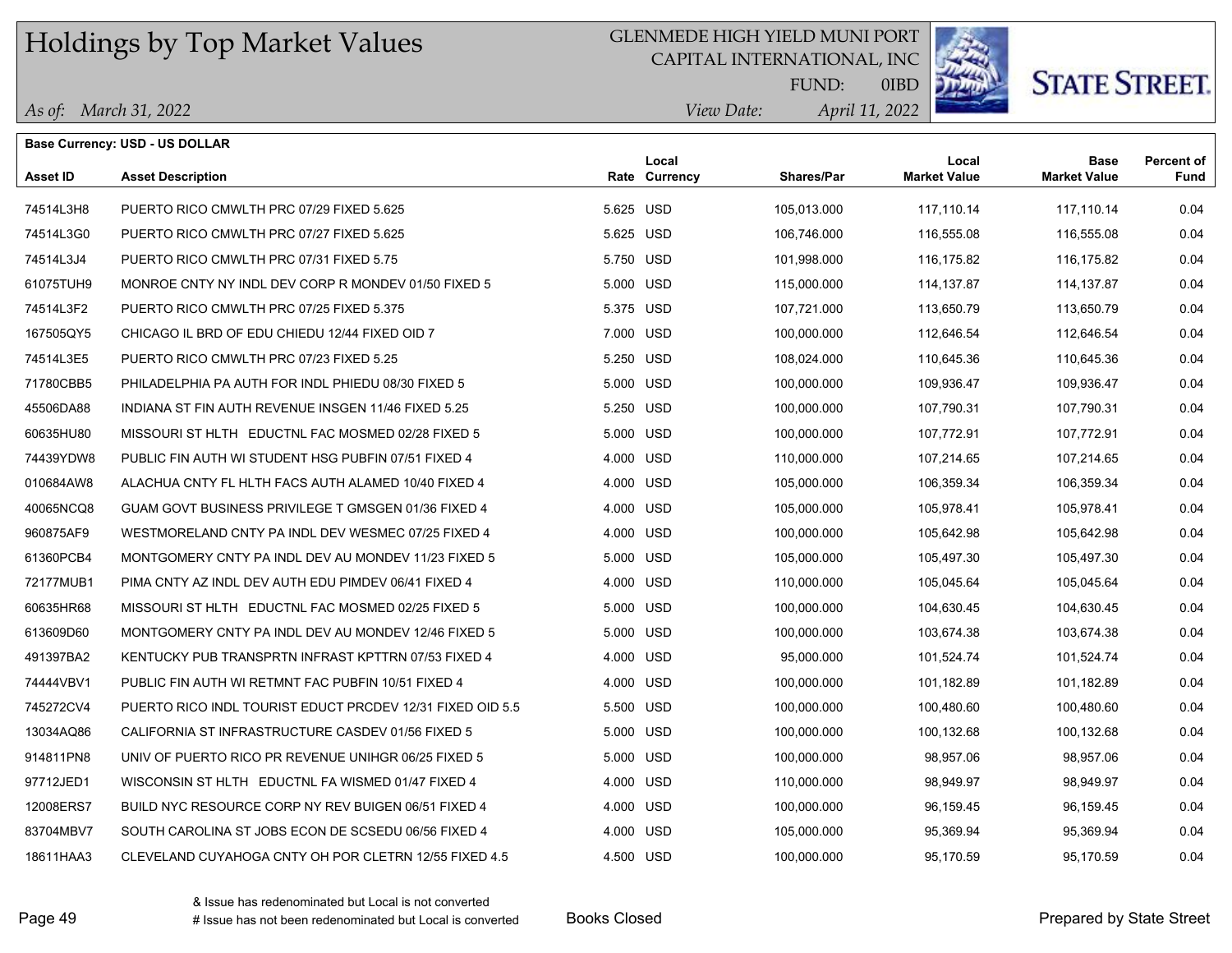## GLENMEDE HIGH YIELD MUNI PORT

CAPITAL INTERNATIONAL, INC



**STATE STREET.** 

*April 11, 2022 View Date:* FUND:

|  | As of: March 31, 2022 |
|--|-----------------------|
|--|-----------------------|

|                 | <b>Base Currency: USD - US DOLLAR</b>                   |           |                        |                   |                              |                                    |                           |
|-----------------|---------------------------------------------------------|-----------|------------------------|-------------------|------------------------------|------------------------------------|---------------------------|
| <b>Asset ID</b> | <b>Asset Description</b>                                |           | Local<br>Rate Currency | <b>Shares/Par</b> | Local<br><b>Market Value</b> | <b>Base</b><br><b>Market Value</b> | <b>Percent of</b><br>Fund |
| 74514L3K1       | PUERTO RICO CMWLTH PRC 07/33 FIXED 4                    | 4.000 USD |                        | 96,722.000        | 94,421.39                    | 94,421.39                          | 0.04                      |
| 79041LAP3       | SAINT JOHNS CNTY FL INDL DEV A STJMED 12/46 FIXED 4     | 4.000 USD |                        | 100,000.000       | 93,292.61                    | 93,292.61                          | 0.03                      |
| 57422FAA4       | MARYLAND ST ECON DEV CORP SPL MDSDEV 07/27 FIXED 3.75   | 3.750 USD |                        | 90,000.000        | 92,359.85                    | 92,359.85                          | 0.03                      |
| 592250EM2       | MET PIER EXPOSITION AUTH IL MPNFAC 12/37 ZEROCPNOID 0   |           | <b>USD</b>             | 175,000.000       | 90,831.04                    | 90,831.04                          | 0.03                      |
| 74514L3L9       | PUERTO RICO CMWLTH PRC 07/35 FIXED 4                    | 4.000 USD |                        | 86,940.000        | 83,896.74                    | 83,896.74                          | 0.03                      |
| 74526QT36       | PUERTO RICO ELEC PWR AUTH PWR PRCPWR 07/29 FIXED 5      | 5.000 USD |                        | 85,000.000        | 81,175.00                    | 81,175.00                          | 0.03                      |
| 126292AS0       | CSCDA CMNTY IMPT AUTH CA ESSEN CDAHSG 12/56 FIXED 4     | 4.000 USD |                        | 100,000.000       | 79,071.72                    | 79,071.72                          | 0.03                      |
| 19237JAB9       | COFINA CLASS 2 TRUST PRCGEN 08/54 ZEROCPNOID 0          |           | <b>USD</b>             | 323,124.000       | 77,901.58                    | 77,901.58                          | 0.03                      |
| 74526QEW8       | PUERTO RICO ELEC PWR AUTH PWR PRCPWR 07/30 FIXED 5      | 5.000 USD |                        | 75,000.000        | 76,339.96                    | 76,339.96                          | 0.03                      |
| 74514L3R6       | PUERTO RICO CMWLTH PRC 07/33 ZEROCPNOID 0               |           | <b>USD</b>             | 124,471.000       | 71,882.24                    | 71,882.24                          | 0.03                      |
| 74514L3M7       | PUERTO RICO CMWLTH PRC 07/37 FIXED 4                    | 4.000 USD |                        | 74,618.000        | 71,645.55                    | 71,645.55                          | 0.03                      |
| 19237JAA1       | COFINA CLASS 2 TRUST PRCGEN 08/47 ZEROCPNOID 0          |           | <b>USD</b>             | 209,663.000       | 71,097.60                    | 71,097.60                          | 0.03                      |
| 87638RHK6       | TARRANT CNTY TX CULTURAL EDU F TAREDU 05/31 FIXED 4     | 4.000 USD |                        | 70,000.000        | 70,685.76                    | 70,685.76                          | 0.03                      |
| 97712JDR1       | WISCONSIN ST HLTH EDUCTNL FA WISMED 12/41 FIXED 4       | 4.000 USD |                        | 70,000.000        | 67,319.09                    | 67,319.09                          | 0.03                      |
| 491740EG7       | KENTWOOD MI ECON DEV CORP KTWDEV 11/22 FIXED 4.75       | 4.750 USD |                        | 65,000.000        | 65,278.08                    | 65,278.08                          | 0.02                      |
| 72813LAL3       | PLAZA AT NOAHS ARK CMNTY IMPT NOADEV 05/26 FIXED 3      | 3.000 USD |                        | 60,000.000        | 59,182.82                    | 59,182.82                          | 0.02                      |
| 696507TU6       | PALM BEACH CNTY FL HLTH FACS A PALMED 05/25 FIXED 5     | 5.000 USD |                        | 55,000.000        | 58,582.58                    | 58,582.58                          | 0.02                      |
| 74443UAA1       | PUBLIC FIN AUTH WI SENIOR LIVI PUBFIN 11/24 FIXED OID 5 | 5.000 USD |                        | 55,000.000        | 56,340.28                    | 56,340.28                          | 0.02                      |
| 19648FTD6       | COLORADO ST HLTH FACS AUTH HOS COSMED 05/41 FIXED 4     | 4.000 USD |                        | 55,000.000        | 52,190.24                    | 52,190.24                          | 0.02                      |
| 74442PXH3       | PUBLIC FIN AUTH WI REVENUE PUBGEN 01/52 FIXED 4         | 4.000 USD |                        | 50,000.000        | 51,095.38                    | 51,095.38                          | 0.02                      |
| 928103AU4       | VIRGINIA ST SMALL BUSINESS FIN VBFMED 12/51 FIXED 4     | 4.000 USD |                        | 50,000.000        | 49,997.86                    | 49,997.86                          | 0.02                      |
| 74514L3Q8       | PUERTO RICO CMWLTH PRC 07/24 ZEROCPNOID 0               | 0.010 USD |                        | 49,753.000        | 45,399.39                    | 45,399.39                          | 0.02                      |
| 98267VDF7       | WYANDOTTE CNTY KS KANSAS CITY WYAGEN 12/28 FIXED OID 4  | 4.000 USD |                        | 45,000.000        | 43,214.60                    | 43,214.60                          | 0.02                      |
| 85814YAD4       | STEEL POINT INFRASTRUCTURE IMP STLFAC 04/51 FIXED 4     | 4.000 USD |                        | 45,000.000        | 41,512.94                    | 41,512.94                          | 0.02                      |
| 340375AH7       | FLORENCE TOWN INC AZ INDL DEVA FLOIND 07/23 FIXED OID 5 | 5.000 USD |                        | 40,000.000        | 40,960.42                    | 40,960.42                          | 0.02                      |
| 59447TM26       | MICHIGAN ST FIN AUTH REVENUE MISFIN 06/65 ZEROCPNOID 0  | 0.010 USD |                        | 325,000.000       | 39,290.75                    | 39,290.75                          | 0.01                      |
| 59211SAA7       | MET GOVT NASHVILLE DAVIDSON METDEV 06/51 FIXED 4        | 4.000 USD |                        | 40,000.000        | 35,030.23                    | 35,030.23                          | 0.01                      |
|                 |                                                         |           |                        |                   |                              |                                    |                           |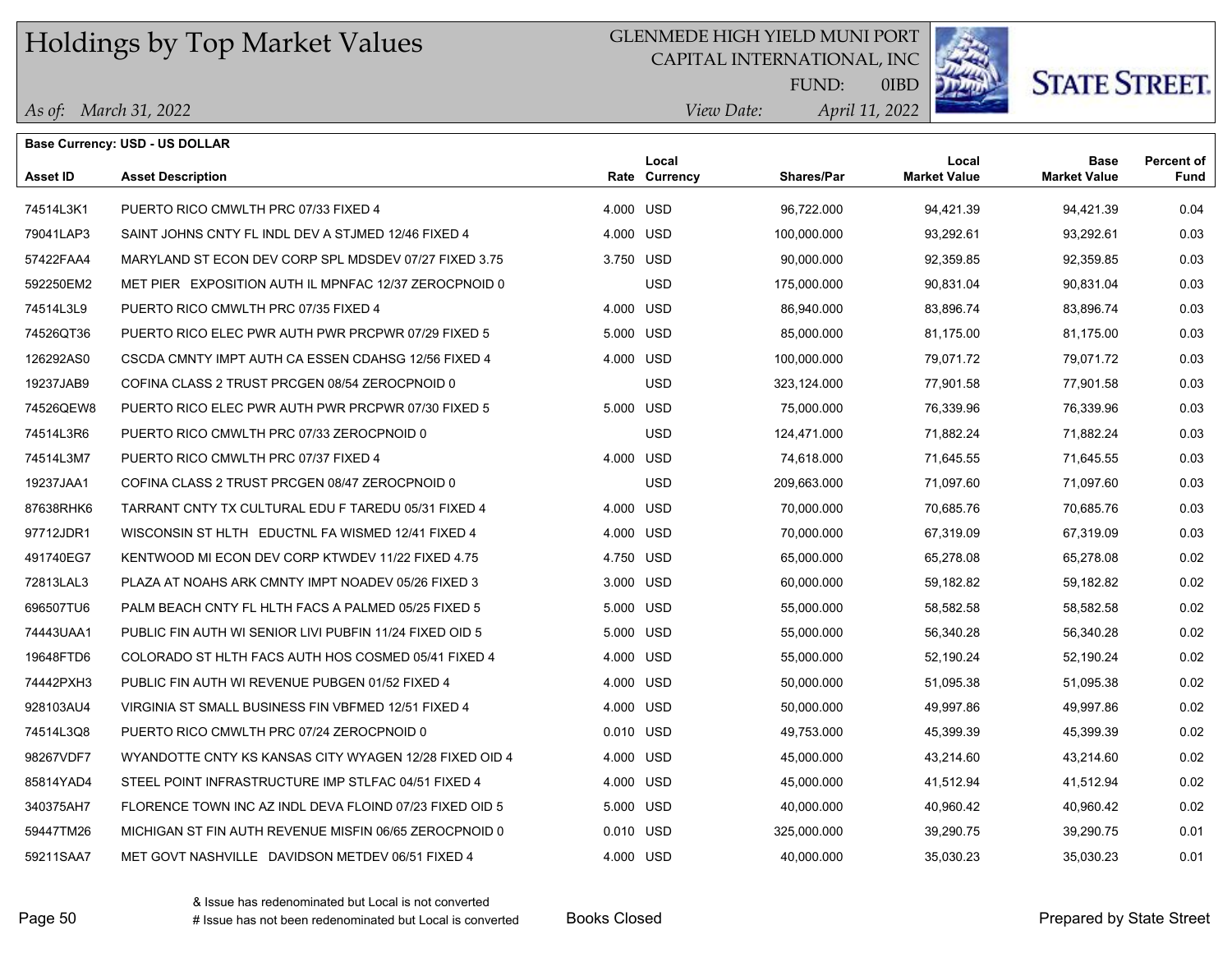## GLENMEDE HIGH YIELD MUNI PORT

CAPITAL INTERNATIONAL, INC



0IBD

**STATE STREET.** 

*April 11, 2022 View Date:* FUND:

|  | As of: March 31, 2022 |
|--|-----------------------|
|--|-----------------------|

|                   | Base Currency: USD - US DOLLAR                            |           |                        |                   |                              |                                    |                           |
|-------------------|-----------------------------------------------------------|-----------|------------------------|-------------------|------------------------------|------------------------------------|---------------------------|
| Asset ID          | <b>Asset Description</b>                                  |           | Local<br>Rate Currency | <b>Shares/Par</b> | Local<br><b>Market Value</b> | <b>Base</b><br><b>Market Value</b> | <b>Percent of</b><br>Fund |
| 19648FSV7         | COLORADO ST HLTH FACS AUTH HOS COSMED 01/42 FIXED 4       | 4.000 USD |                        | 35,000.000        | 34,341.71                    | 34, 341. 71                        | 0.01                      |
| 976904Y22         | WISCONSIN ST HSG ECON DEV AU WISHSG 05/45 ADJUSTABLE VAR  | 0.400 USD |                        | 35,000.000        | 33,949.07                    | 33,949.07                          | 0.01                      |
| 524309AA9         | LEES SUMMIT MO SPL OBLG TAX IN LEEGEN 11/23 FIXED OID 3.5 | 3.500 USD |                        | 30,000.000        | 29,659.99                    | 29,659.99                          | 0.01                      |
| 74526QNT5         | PUERTO RICO ELEC PWR AUTH PWR PRCPWR 07/27 FIXED 5        | 5.000 USD |                        | 25,000.000        | 25,446.65                    | 25,446.65                          | 0.01                      |
| 59211SAB5         | MET GOVT NASHVILLE DAVIDSON METDEV 06/43 ZEROCPNOID 0     |           | <b>USD</b>             | 50,000.000        | 16,247.22                    | 16,247.22                          | 0.01                      |
| 74529JQE8         | PUERTO RICO SALES TAX FING COR PRCGEN 07/31 ZEROCPNOID 0  |           | <b>USD</b>             | 18,000.000        | 13,323.24                    | 13,323.24                          | 0.00                      |
| 74529JQD0         | PUERTO RICO SALES TAX FING COR PRCGEN 07/29 ZEROCPNOID 0  |           | <b>USD</b>             | 14,000.000        | 11,160.61                    | 11,160.61                          | 0.00                      |
| 745181C96         | PUERTO RICO HIGHWAY TRANSPRT PRCTRN 07/25 ZEROCPNOID 0    |           | <b>USD</b>             | 10,000.000        | 8,716.10                     | 8,716.10                           | 0.00                      |
| 74529JQB4         | PUERTO RICO SALES TAX FING COR PRCGEN 07/24 ZEROCPNOID 0  |           | <b>USD</b>             | 7,000.000         | 6,561.82                     | 6,561.82                           | 0.00                      |
| 69650MAY5         | PALM BEACH CNTY FL HLTH FACS A PALMED 11/42 FIXED 5       | 5.000 USD |                        | 5,000.000         | 5,614.86                     | 5,614.86                           | 0.00                      |
| 678908Y65         | OKLAHOMA ST DEV FIN AUTH OKSDEV 08/52 FIXED 5             | 5.000 USD |                        | 375,000.000       | 375.00                       | 375.00                             | 0.00                      |
| <b>FUND Total</b> |                                                           |           |                        | 299,080,871.840   |                              | 266,713,389.75                     | 100.00                    |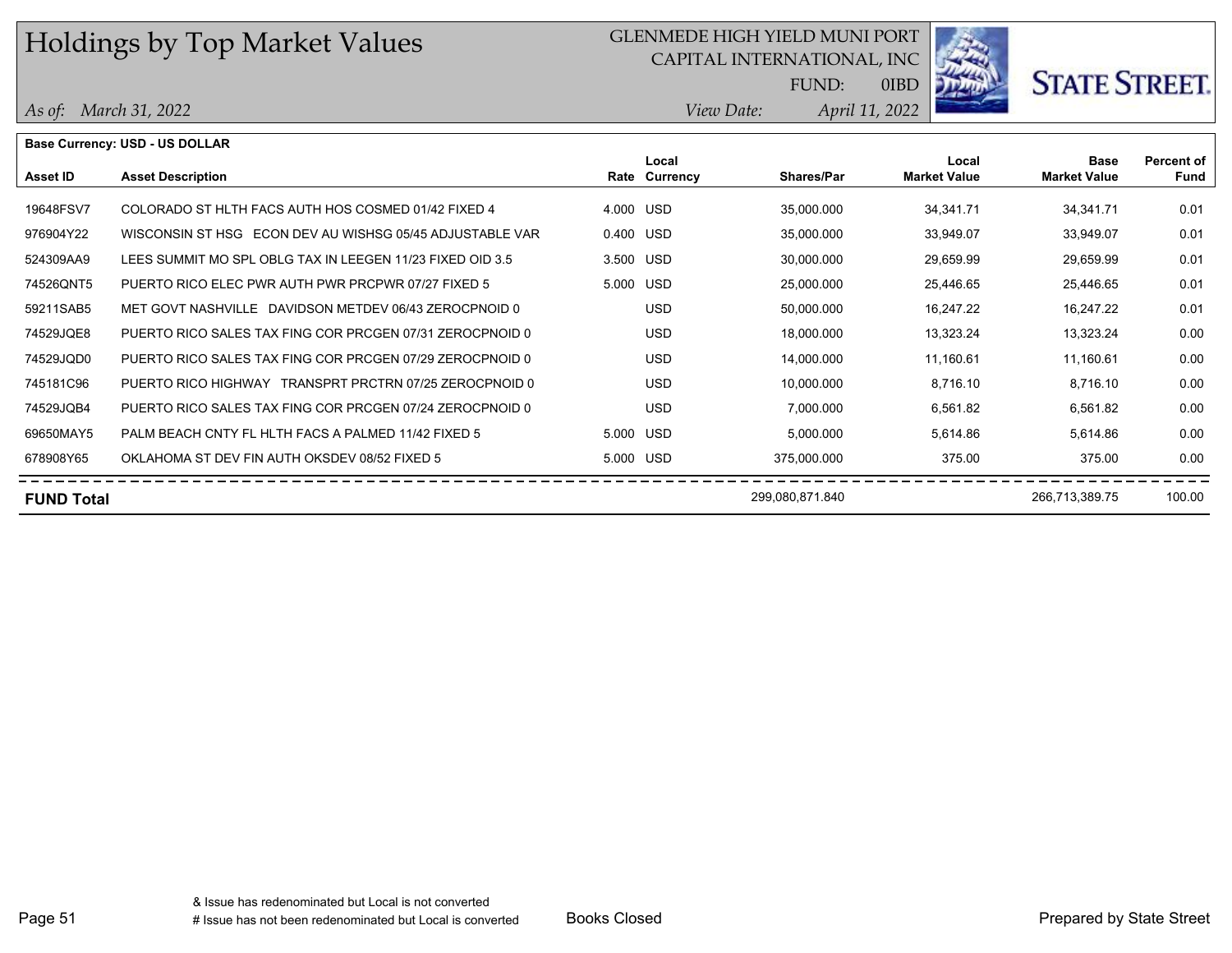### GLENMEDE RESPONSIBLE ESG US EQ

GLENMEDE INVEST MGMT LP



# **STATE STREET**

*April 11, 2022 View Date:* FUND:

0IBE

| As of: March 31, 2022 |  |  |
|-----------------------|--|--|
|-----------------------|--|--|

|                 | Base Currency: USD - US DOLLAR                  |                        |                   |                              |                                    |                           |
|-----------------|-------------------------------------------------|------------------------|-------------------|------------------------------|------------------------------------|---------------------------|
| <b>Asset ID</b> | <b>Asset Description</b>                        | Local<br>Rate Currency | <b>Shares/Par</b> | Local<br><b>Market Value</b> | <b>Base</b><br><b>Market Value</b> | Percent of<br><b>Fund</b> |
| 038222105       | APPLIED MATERIALS INC COMMON STOCK USD.01       | <b>USD</b>             | 6,245.000         | 823,091.00                   | 823,091.00                         | 2.59                      |
| 02079K305       | ALPHABET INC CL A COMMON STOCK USD 001          | <b>USD</b>             | 276.000           | 767,652.60                   | 767,652.60                         | 2.41                      |
| 34959E109       | FORTINET INC COMMON STOCK USD.001               | <b>USD</b>             | 2,184.000         | 746,360.16                   | 746,360.16                         | 2.35                      |
| 127387108       | CADENCE DESIGN SYS INC COMMON STOCK USD.01      | <b>USD</b>             | 4,176.000         | 686,784.96                   | 686,784.96                         | 2.16                      |
| 594918104       | MICROSOFT CORP COMMON STOCK USD 00000625        | <b>USD</b>             | 2,155.000         | 664,408.05                   | 664,408.05                         | 2.09                      |
| 59156R108       | METLIFE INC COMMON STOCK USD.01                 | <b>USD</b>             | 9,094.000         | 639,126.32                   | 639,126.32                         | 2.01                      |
| 12504L109       | CBRE GROUP INC A COMMON STOCK USD.01            | <b>USD</b>             | 6,194.000         | 566,874.88                   | 566,874.88                         | 1.78                      |
| 036752103       | ANTHEM INC COMMON STOCK USD.01                  | <b>USD</b>             | 1,152.000         | 565,885.44                   | 565,885.44                         | 1.78                      |
| 65473P105       | NISOURCE INC COMMON STOCK USD.01                | <b>USD</b>             | 17,781.000        | 565,435.80                   | 565,435.80                         | 1.78                      |
| 00130H105       | AES CORP COMMON STOCK USD 01                    | <b>USD</b>             | 21,553.000        | 554,558.69                   | 554,558.69                         | 1.74                      |
| 00971T101       | AKAMAI TECHNOLOGIES INC COMMON STOCK USD.01     | <b>USD</b>             | 4,630.000         | 552,775.70                   | 552,775.70                         | 1.74                      |
| 370334104       | GENERAL MILLS INC COMMON STOCK USD.1            | <b>USD</b>             | 8,143.000         | 551,443.96                   | 551,443.96                         | 1.73                      |
| 05722G100       | BAKER HUGHES CO COMMON STOCK USD 0001           | <b>USD</b>             | 15,096.000        | 549,645.36                   | 549,645.36                         | 1.73                      |
| 75886F107       | REGENERON PHARMACEUTICALS COMMON STOCK USD.001  | <b>USD</b>             | 780.000           | 544,767.60                   | 544,767.60                         | 1.71                      |
| 278642103       | EBAY INC COMMON STOCK USD.001                   | <b>USD</b>             | 9,492.000         | 543,511.92                   | 543,511.92                         | 1.71                      |
| 25470F302       | DISCOVERY INC C COMMON STOCK USD.01             | <b>USD</b>             | 21,742.000        | 542,897.74                   | 542,897.74                         | 1.71                      |
| 871607107       | SYNOPSYS INC COMMON STOCK USD.01                | <b>USD</b>             | 1,620.000         | 539,897.40                   | 539,897.40                         | 1.70                      |
| 40434L105       | HP INC COMMON STOCK USD.01                      | <b>USD</b>             | 14,636.000        | 531,286.80                   | 531,286.80                         | 1.67                      |
| 460690100       | INTERPUBLIC GROUP OF COS INC COMMON STOCK USD.1 | <b>USD</b>             | 14,762.000        | 523,312.90                   | 523,312.90                         | 1.65                      |
| 681919106       | OMNICOM GROUP COMMON STOCK USD.15               | <b>USD</b>             | 6,135.000         | 520,738.80                   | 520,738.80                         | 1.64                      |
| 031162100       | AMGEN INC COMMON STOCK USD.0001                 | <b>USD</b>             | 2,144.000         | 518,462.08                   | 518,462.08                         | 1.63                      |
|                 |                                                 |                        |                   |                              |                                    |                           |

883556102 THERMO FISHER SCIENTIFIC INC COMMON STOCK USD1.0 USD USD 877.000 518,000.05 518,000.05 518,000.05 1.63 7591EP100 REGIONS FINANCIAL CORP COMMON STOCK USD.01 USD 23,006.000 512,113.56 512,113.56 1.61 31620M106 FIDELITY NATIONAL INFO SERV COMMON STOCK USD.01 USD USD 5,075.000 509,631.50 509,631.50 509,631.50 1.60 751212101 RALPH LAUREN CORP COMMON STOCK USD.01 USD 4,209.000 477,468.96 477,468.96 1.50 78442P106 SLM CORP COMMON STOCK USD.2 USD 25,974.000 476,882.64 476,882.64 1.50 92343V104 VERIZON COMMUNICATIONS INC COMMON STOCK USD.1 USD 9,317.000 474,607.98 474,607.98 1.49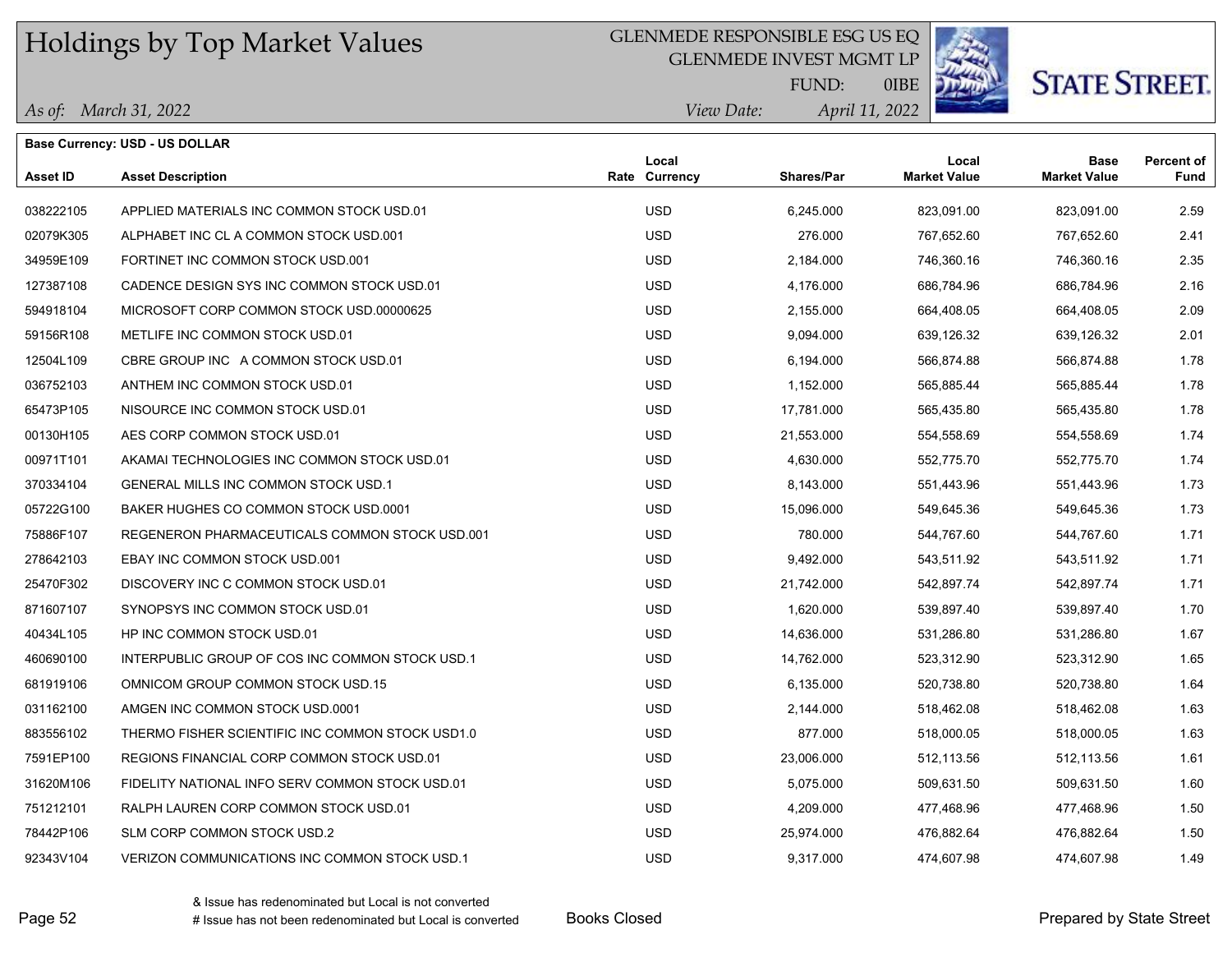## GLENMEDE RESPONSIBLE ESG US EQ

GLENMEDE INVEST MGMT LP



0IBE

*April 11, 2022 View I* 

|  | As of: March 31, 2022 |
|--|-----------------------|
|--|-----------------------|

**Base Currency: USD - US DOLLAR**

| )ate: | April 1 |
|-------|---------|
|       |         |

FUND:

| <b>Asset ID</b> | <b>Asset Description</b>                         | Local<br>Rate Currency | <b>Shares/Par</b> | Local<br><b>Market Value</b> | <b>Base</b><br><b>Market Value</b> | <b>Percent of</b><br><b>Fund</b> |
|-----------------|--------------------------------------------------|------------------------|-------------------|------------------------------|------------------------------------|----------------------------------|
| 00724F101       | ADOBE INC COMMON STOCK USD.0001                  | <b>USD</b>             | 1,020.000         | 464,732.40                   | 464,732.40                         | 1.46                             |
| 989701107       | ZIONS BANCORP NA COMMON STOCK USD.001            | <b>USD</b>             | 6,986.000         | 458,002.16                   | 458,002.16                         | 1.44                             |
| 12008R107       | BUILDERS FIRSTSOURCE INC COMMON STOCK USD.01     | <b>USD</b>             | 6,857,000         | 442,550.78                   | 442,550.78                         | 1.39                             |
| 902494103       | TYSON FOODS INC CL A COMMON STOCK USD.1          | <b>USD</b>             | 4,862.000         | 435,781.06                   | 435,781.06                         | 1.37                             |
| 086516101       | BEST BUY CO INC COMMON STOCK USD.1               | <b>USD</b>             | 4,774.000         | 433,956.60                   | 433,956.60                         | 1.36                             |
| 49456B101       | KINDER MORGAN INC COMMON STOCK USD.01            | <b>USD</b>             | 22,757.000        | 430,334.87                   | 430,334.87                         | 1.35                             |
| 099724106       | BORGWARNER INC COMMON STOCK USD.01               | <b>USD</b>             | 11,052.000        | 429,922.80                   | 429,922.80                         | 1.35                             |
| 03073E105       | AMERISOURCEBERGEN CORP COMMON STOCK USD.01       | <b>USD</b>             | 2,711.000         | 419,418.81                   | 419,418.81                         | 1.32                             |
| 896239100       | TRIMBLE INC COMMON STOCK USD.001                 | <b>USD</b>             | 5,682.000         | 409,899.48                   | 409,899.48                         | 1.29                             |
| 171779309       | CIENA CORP COMMON STOCK USD.01                   | <b>USD</b>             | 6,458.000         | 391,548.54                   | 391,548.54                         | 1.23                             |
| 166764100       | CHEVRON CORP COMMON STOCK USD.75                 | <b>USD</b>             | 2,358.000         | 383,953.14                   | 383,953.14                         | 1.21                             |
| 458140100       | INTEL CORP COMMON STOCK USD.001                  | <b>USD</b>             | 7,716.000         | 382,404.96                   | 382,404.96                         | 1.20                             |
| 87165B103       | SYNCHRONY FINANCIAL COMMON STOCK USD 001         | <b>USD</b>             | 10,947.000        | 381,065.07                   | 381,065.07                         | 1.20                             |
| 156782104       | CERNER CORP COMMON STOCK USD.01                  | <b>USD</b>             | 4,036.000         | 377,608.16                   | 377,608.16                         | 1.19                             |
| 00206R102       | AT+T INC COMMON STOCK USD1.0                     | <b>USD</b>             | 15,796.000        | 373,259.48                   | 373,259.48                         | 1.17                             |
| 22822V101       | CROWN CASTLE INTL CORP REIT USD.01               | <b>USD</b>             | 2,000.000         | 369,200.00                   | 369,200.00                         | 1.16                             |
| 969904101       | WILLIAMS SONOMA INC COMMON STOCK USD.01          | <b>USD</b>             | 2,455.000         | 355,975.00                   | 355,975.00                         | 1.12                             |
| 260557103       | DOW INC COMMON STOCK USD.01                      | <b>USD</b>             | 5,518.000         | 351,606.96                   | 351,606.96                         | 1.11                             |
| 125523100       | CIGNA CORP COMMON STOCK USD.01                   | <b>USD</b>             | 1,426.000         | 341,683.86                   | 341,683.86                         | 1.07                             |
| 592688105       | METTLER TOLEDO INTERNATIONAL COMMON STOCK USD.01 | <b>USD</b>             | 245.000           | 336,431.55                   | 336,431.55                         | 1.06                             |
| 00846U101       | AGILENT TECHNOLOGIES INC COMMON STOCK USD.01     | <b>USD</b>             | 2,455.000         | 324,870.15                   | 324,870.15                         | 1.02                             |
| 74144T108       | T ROWE PRICE GROUP INC COMMON STOCK USD.2        | <b>USD</b>             | 1,993.000         | 301,321.67                   | 301,321.67                         | 0.95                             |
| 911363109       | UNITED RENTALS INC COMMON STOCK USD.01           | <b>USD</b>             | 840.000           | 298,376.40                   | 298,376.40                         | 0.94                             |
| 14448C104       | CARRIER GLOBAL CORP COMMON STOCK USD.01          | <b>USD</b>             | 6,318,000         | 289,806.66                   | 289,806.66                         | 0.91                             |
| 231021106       | <b>CUMMINS INC COMMON STOCK USD2.5</b>           | <b>USD</b>             | 1,372.000         | 281,410.92                   | 281,410.92                         | 0.88                             |
| G4863A108       | INTERNATIONAL GAME TECHNOLOG COMMON STOCK USD.1  | <b>USD</b>             | 10,880.000        | 268,518.40                   | 268,518.40                         | 0.84                             |
| 49338L103       | KEYSIGHT TECHNOLOGIES IN COMMON STOCK            | <b>USD</b>             | 1,674.000         | 264.441.78                   | 264.441.78                         | 0.83                             |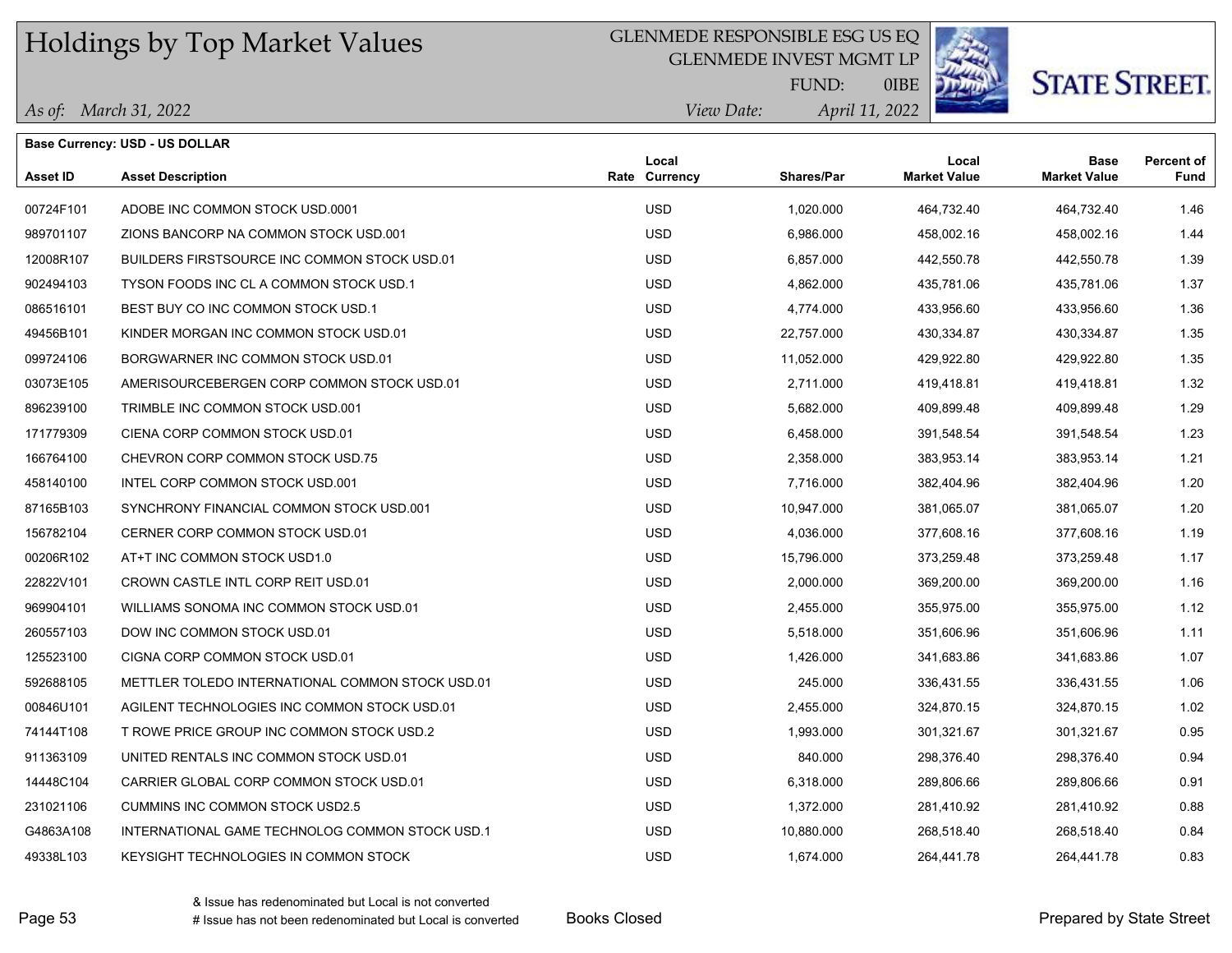## GLENMEDE RESPONSIBLE ESG US EQ

GLENMEDE INVEST MGMT LP



**STATE STREET.** 

*April 11, 2022 View Date:* FUND:

0IBE

|  | As of: March 31, 2022 |
|--|-----------------------|
|--|-----------------------|

|                 | <b>Base Currency: USD - US DOLLAR</b>            |                        |                   |                              | <b>Base</b>         |                                  |
|-----------------|--------------------------------------------------|------------------------|-------------------|------------------------------|---------------------|----------------------------------|
| <b>Asset ID</b> | <b>Asset Description</b>                         | Local<br>Rate Currency | <b>Shares/Par</b> | Local<br><b>Market Value</b> | <b>Market Value</b> | <b>Percent of</b><br><b>Fund</b> |
| 007903107       | ADVANCED MICRO DEVICES COMMON STOCK USD.01       | <b>USD</b>             | 2,357.000         | 257,714.38                   | 257,714.38          | 0.81                             |
| 192446102       | COGNIZANT TECH SOLUTIONS A COMMON STOCK USD.01   | <b>USD</b>             | 2,813.000         | 252,241.71                   | 252,241.71          | 0.79                             |
| 48020Q107       | JONES LANG LASALLE INC COMMON STOCK USD.01       | <b>USD</b>             | 1,040.000         | 249,038.40                   | 249,038.40          | 0.78                             |
| 770323103       | ROBERT HALF INTL INC COMMON STOCK USD.001        | <b>USD</b>             | 2,178.000         | 248,684.04                   | 248,684.04          | 0.78                             |
| 366651107       | GARTNER INC COMMON STOCK USD 0005                | <b>USD</b>             | 816.000           | 242,727.36                   | 242,727.36          | 0.76                             |
| 670346105       | NUCOR CORP COMMON STOCK USD.4                    | <b>USD</b>             | 1,600.000         | 237,840.00                   | 237,840.00          | 0.75                             |
| 695156109       | PACKAGING CORP OF AMERICA COMMON STOCK USD.01    | <b>USD</b>             | 1,496.000         | 233,540.56                   | 233,540.56          | 0.73                             |
| 31847R102       | FIRST AMERICAN FINANCIAL COMMON STOCK USD 00001  | <b>USD</b>             | 3,424.000         | 221,943.68                   | 221,943.68          | 0.70                             |
| 315616102       | <b>F5 INC COMMON STOCK</b>                       | <b>USD</b>             | 1,024.000         | 213,964.80                   | 213,964.80          | 0.67                             |
| 688239201       | OSHKOSH CORP COMMON STOCK USD.01                 | <b>USD</b>             | 2,100.000         | 211,365.00                   | 211,365.00          | 0.66                             |
| 219350105       | CORNING INC COMMON STOCK USD.5                   | <b>USD</b>             | 5,577.000         | 205,847.07                   | 205,847.07          | 0.65                             |
| 501044101       | KROGER CO COMMON STOCK USD1.0                    | <b>USD</b>             | 3,565.000         | 204,524.05                   | 204,524.05          | 0.64                             |
| 22052L104       | CORTEVA INC COMMON STOCK USD.01                  | <b>USD</b>             | 3,507.000         | 201,582.36                   | 201,582.36          | 0.63                             |
| 64110D104       | NETAPP INC COMMON STOCK USD.001                  | <b>USD</b>             | 2,270.000         | 188,410.00                   | 188,410.00          | 0.59                             |
| 171340102       | CHURCH + DWIGHT CO INC COMMON STOCK USD1.0       | <b>USD</b>             | 1,871.000         | 185,939.98                   | 185,939.98          | 0.58                             |
| 09857L108       | BOOKING HOLDINGS INC COMMON STOCK USD 008        | <b>USD</b>             | 76.000            | 178,482.20                   | 178,482.20          | 0.56                             |
| 27579R104       | EAST WEST BANCORP INC COMMON STOCK USD.001       | <b>USD</b>             | 2,216.000         | 175,108.32                   | 175,108.32          | 0.55                             |
| 126408103       | CSX CORP COMMON STOCK USD1.0                     | <b>USD</b>             | 4,668.000         | 174,816.60                   | 174,816.60          | 0.55                             |
| 817565104       | SERVICE CORP INTERNATIONAL COMMON STOCK USD1.0   | <b>USD</b>             | 2,638.000         | 173,633.16                   | 173,633.16          | 0.55                             |
| 26210C104       | DROPBOX INC CLASS A COMMON STOCK USD 00001       | <b>USD</b>             | 7,352.000         | 170,934.00                   | 170,934.00          | 0.54                             |
| 03027X100       | AMERICAN TOWER CORP REIT USD.01                  | <b>USD</b>             | 672.000           | 168,819.84                   | 168,819.84          | 0.53                             |
| 053015103       | AUTOMATIC DATA PROCESSING COMMON STOCK USD.1     | <b>USD</b>             | 728.000           | 165,649.12                   | 165,649.12          | 0.52                             |
| 026874784       | AMERICAN INTERNATIONAL GROUP COMMON STOCK USD2.5 | <b>USD</b>             | 2,603.000         | 163,390.31                   | 163,390.31          | 0.51                             |
| 45866F104       | INTERCONTINENTAL EXCHANGE IN COMMON STOCK USD.01 | <b>USD</b>             | 1,230.000         | 162,507.60                   | 162,507.60          | 0.51                             |
| 174610105       | CITIZENS FINANCIAL GROUP COMMON STOCK USD.01     | <b>USD</b>             | 3,549.000         | 160,876.17                   | 160,876.17          | 0.51                             |
| 499049104       | KNIGHT SWIFT TRANSPORTATION COMMON STOCK USD.01  | <b>USD</b>             | 3,136.000         | 158,242.56                   | 158,242.56          | 0.50                             |
| 354613101       | FRANKLIN RESOURCES INC COMMON STOCK USD.1        | <b>USD</b>             | 5,595.000         | 156,212.40                   | 156,212.40          | 0.49                             |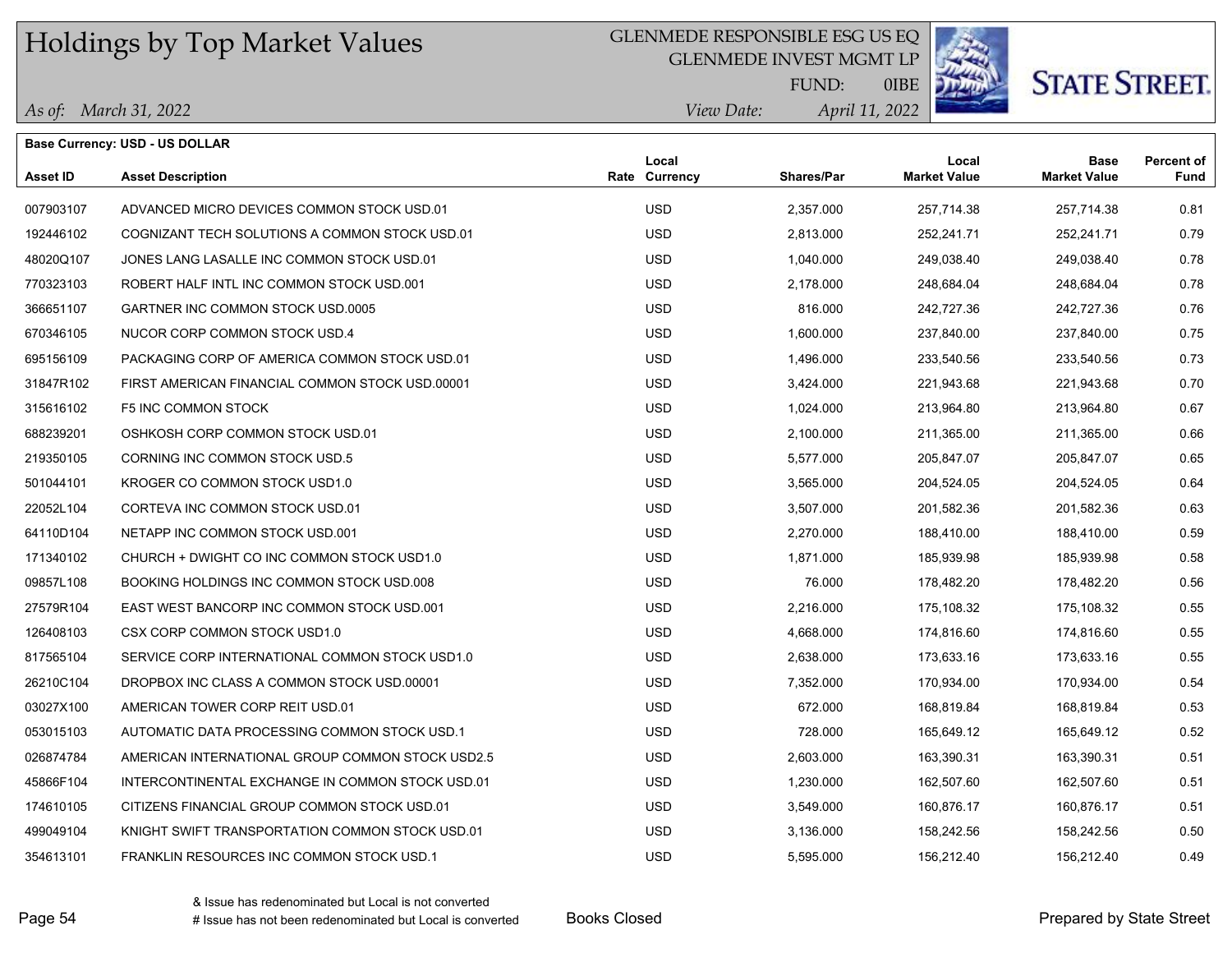## GLENMEDE RESPONSIBLE ESG US EQ

GLENMEDE INVEST MGMT LP



0IBE

*April 11, 2022 View Date:*

FUND:

#### *As of: March 31, 2022*

|                   | <b>Base Currency: USD - US DOLLAR</b>            |           |               |                   |                     |                     |            |
|-------------------|--------------------------------------------------|-----------|---------------|-------------------|---------------------|---------------------|------------|
|                   |                                                  |           | Local         |                   | Local               | <b>Base</b>         | Percent of |
| <b>Asset ID</b>   | <b>Asset Description</b>                         |           | Rate Currency | <b>Shares/Par</b> | <b>Market Value</b> | <b>Market Value</b> | Fund       |
|                   |                                                  |           |               |                   |                     |                     |            |
| 98978V103         | ZOETIS INC COMMON STOCK USD.01                   |           | <b>USD</b>    | 810.000           | 152.757.90          | 152.757.90          | 0.48       |
| 064058100         | BANK OF NEW YORK MELLON CORP COMMON STOCK USD.01 |           | <b>USD</b>    | 3,019.000         | 149.832.97          | 149,832.97          | 0.47       |
| 548661107         | LOWE S COS INC COMMON STOCK USD.5                |           | <b>USD</b>    | 716.000           | 144.768.04          | 144.768.04          | 0.46       |
| 62944T105         | NVR INC COMMON STOCK USD.01                      |           | <b>USD</b>    | 32.000            | 142.952.64          | 142.952.64          | 0.45       |
| 253393102         | DICK S SPORTING GOODS INC COMMON STOCK USD.01    |           | <b>USD</b>    | 1.411.000         | 141.128.22          | 141,128.22          | 0.44       |
| G4474Y214         | JANUS HENDERSON GROUP PLC COMMON STOCK USD1.5    |           | <b>USD</b>    | 3.829.000         | 134.091.58          | 134,091.58          | 0.42       |
| 85748R009         | FIXED INC CLEARING CORP.REPO                     | 0.000 USD |               | 108.729.870       | 108.729.87          | 108.729.87          | 0.34       |
| <b>FUND Total</b> |                                                  |           |               | 578,283.870       |                     | 31,804,001.40       | 100.00     |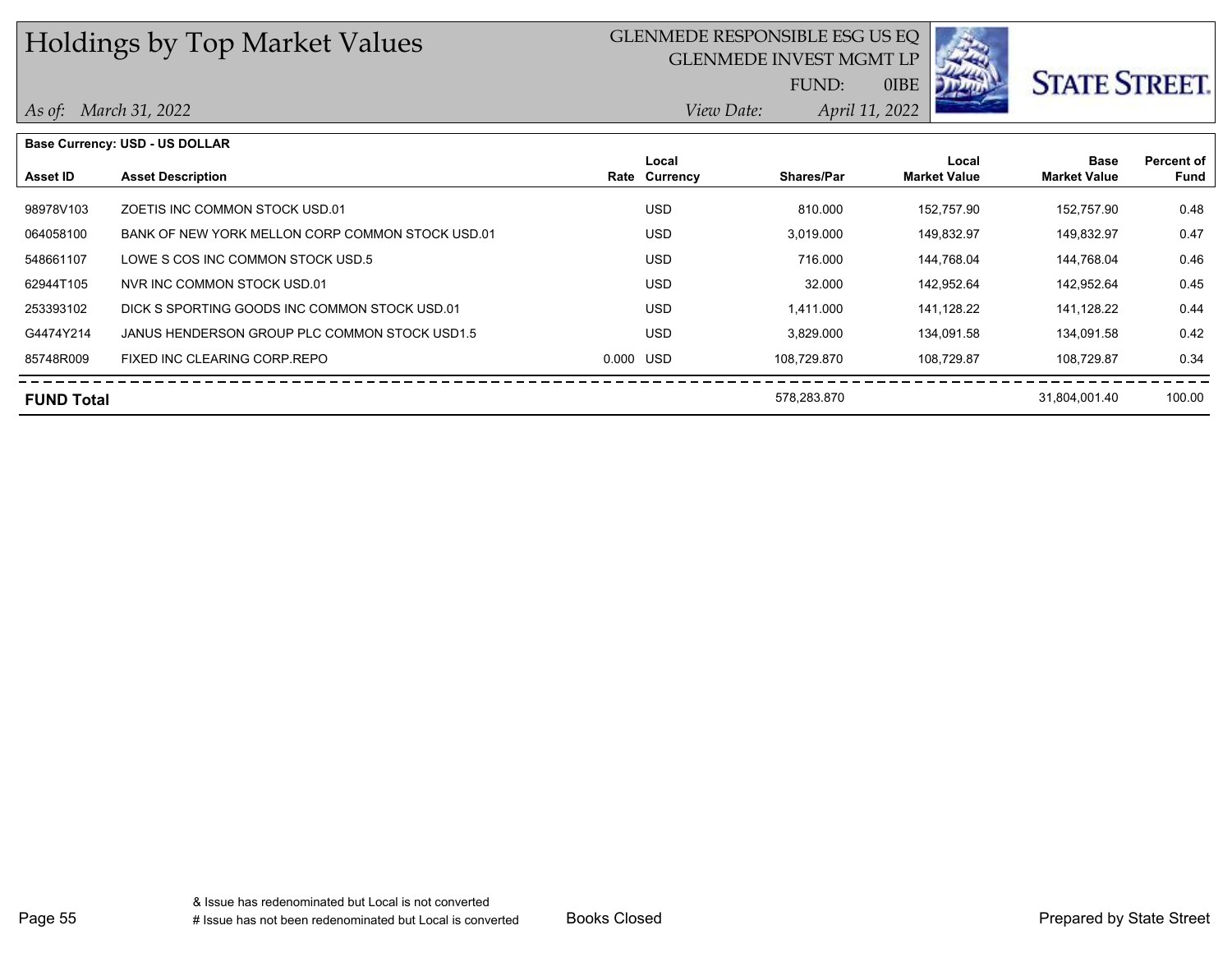#### GLENMEDE WOMEN IN LEADERSHIP

GLENMEDE INVEST MGMT LP



# **STATE STREET.**

*April 11, 2022 View Date:* FUND:

0IBF

*As of: March 31, 2022*

|                 | Base Currency: USD - US DOLLAR                   |                        |            |                              |                                    |                           |
|-----------------|--------------------------------------------------|------------------------|------------|------------------------------|------------------------------------|---------------------------|
| <b>Asset ID</b> | <b>Asset Description</b>                         | Local<br>Rate Currency | Shares/Par | Local<br><b>Market Value</b> | <b>Base</b><br><b>Market Value</b> | <b>Percent of</b><br>Fund |
| 02079K305       | ALPHABET INC CL A COMMON STOCK USD 001           | <b>USD</b>             | 270,000    | 750,964.50                   | 750,964.50                         | 2.91                      |
| 594918104       | MICROSOFT CORP COMMON STOCK USD 00000625         | <b>USD</b>             | 2,358.000  | 726,994.98                   | 726,994.98                         | 2.81                      |
| 64110D104       | NETAPP INC COMMON STOCK USD.001                  | <b>USD</b>             | 8,624.000  | 715,792.00                   | 715,792.00                         | 2.77                      |
| 038222105       | APPLIED MATERIALS INC COMMON STOCK USD.01        | <b>USD</b>             | 5,128.000  | 675,870.40                   | 675,870.40                         | 2.62                      |
| 031162100       | AMGEN INC COMMON STOCK USD.0001                  | <b>USD</b>             | 2,765.000  | 668,632.30                   | 668,632.30                         | 2.59                      |
| 42824C109       | HEWLETT PACKARD ENTERPRISE COMMON STOCK USD.01   | <b>USD</b>             | 38,646.000 | 645,774.66                   | 645,774.66                         | 2.50                      |
| 00971T101       | AKAMAI TECHNOLOGIES INC COMMON STOCK USD.01      | <b>USD</b>             | 5,377.000  | 641,960.03                   | 641,960.03                         | 2.49                      |
| 460690100       | INTERPUBLIC GROUP OF COS INC COMMON STOCK USD.1  | <b>USD</b>             | 17,864.000 | 633,278.80                   | 633,278.80                         | 2.45                      |
| 260557103       | DOW INC COMMON STOCK USD.01                      | <b>USD</b>             | 9,585.000  | 610,756.20                   | 610,756.20                         | 2.36                      |
| 099502106       | BOOZ ALLEN HAMILTON HOLDINGS COMMON STOCK USD.01 | <b>USD</b>             | 6,752.000  | 593,095.68                   | 593,095.68                         | 2.30                      |
| 871607107       | SYNOPSYS INC COMMON STOCK USD.01                 | <b>USD</b>             | 1,760.000  | 586,555.20                   | 586,555.20                         | 2.27                      |
| 05722G100       | BAKER HUGHES CO COMMON STOCK USD 0001            | <b>USD</b>             | 16,036.000 | 583,870.76                   | 583,870.76                         | 2.26                      |
| 03027X100       | AMERICAN TOWER CORP REIT USD.01                  | <b>USD</b>             | 2,176.000  | 546,654.72                   | 546,654.72                         | 2.12                      |
| 92343V104       | VERIZON COMMUNICATIONS INC COMMON STOCK USD.1    | <b>USD</b>             | 10,593.000 | 539,607.42                   | 539,607.42                         | 2.09                      |
| 74834L100       | QUEST DIAGNOSTICS INC COMMON STOCK USD.01        | <b>USD</b>             | 3,845.000  | 526,226.70                   | 526,226.70                         | 2.04                      |
| 7591EP100       | REGIONS FINANCIAL CORP COMMON STOCK USD.01       | <b>USD</b>             | 23,555.000 | 524,334.30                   | 524,334.30                         | 2.03                      |
| 26210C104       | DROPBOX INC CLASS A COMMON STOCK USD 00001       | <b>USD</b>             | 22,498.000 | 523,078.50                   | 523,078.50                         | 2.03                      |
| 493267108       | KEYCORP COMMON STOCK USD1.0                      | <b>USD</b>             | 23,345.000 | 522,461.10                   | 522,461.10                         | 2.02                      |
| 717081103       | PFIZER INC COMMON STOCK USD.05                   | <b>USD</b>             | 10,081.000 | 521,893.37                   | 521,893.37                         | 2.02                      |
| G3922B107       | <b>GENPACT LTD COMMON STOCK USD.01</b>           | <b>USD</b>             | 11,873.000 | 516,594.23                   | 516,594.23                         | 2.00                      |
| 458140100       | INTEL CORP COMMON STOCK USD.001                  | <b>USD</b>             | 10,230.000 | 506,998.80                   | 506,998.80                         | 1.96                      |
| 086516101       | BEST BUY CO INC COMMON STOCK USD.1               | <b>USD</b>             | 5,434.000  | 493,950.60                   | 493,950.60                         | 1.91                      |
| 45866F104       | INTERCONTINENTAL EXCHANGE IN COMMON STOCK USD.01 | <b>USD</b>             | 3,508.000  | 463,476.96                   | 463,476.96                         | 1.79                      |
| 354613101       | FRANKLIN RESOURCES INC COMMON STOCK USD.1        | <b>USD</b>             | 16,400.000 | 457,888.00                   | 457,888.00                         | 1.77                      |
| 369550108       | GENERAL DYNAMICS CORP COMMON STOCK USD1.0        | <b>USD</b>             | 1,875.000  | 452,212.50                   | 452,212.50                         | 1.75                      |
| 370334104       | <b>GENERAL MILLS INC COMMON STOCK USD.1</b>      | <b>USD</b>             | 6,482.000  | 438,961.04                   | 438,961.04                         | 1.70                      |
| 29472R108       | EQUITY LIFESTYLE PROPERTIES REIT USD.01          | <b>USD</b>             | 5.100.000  | 390,048.00                   | 390,048.00                         | 1.51                      |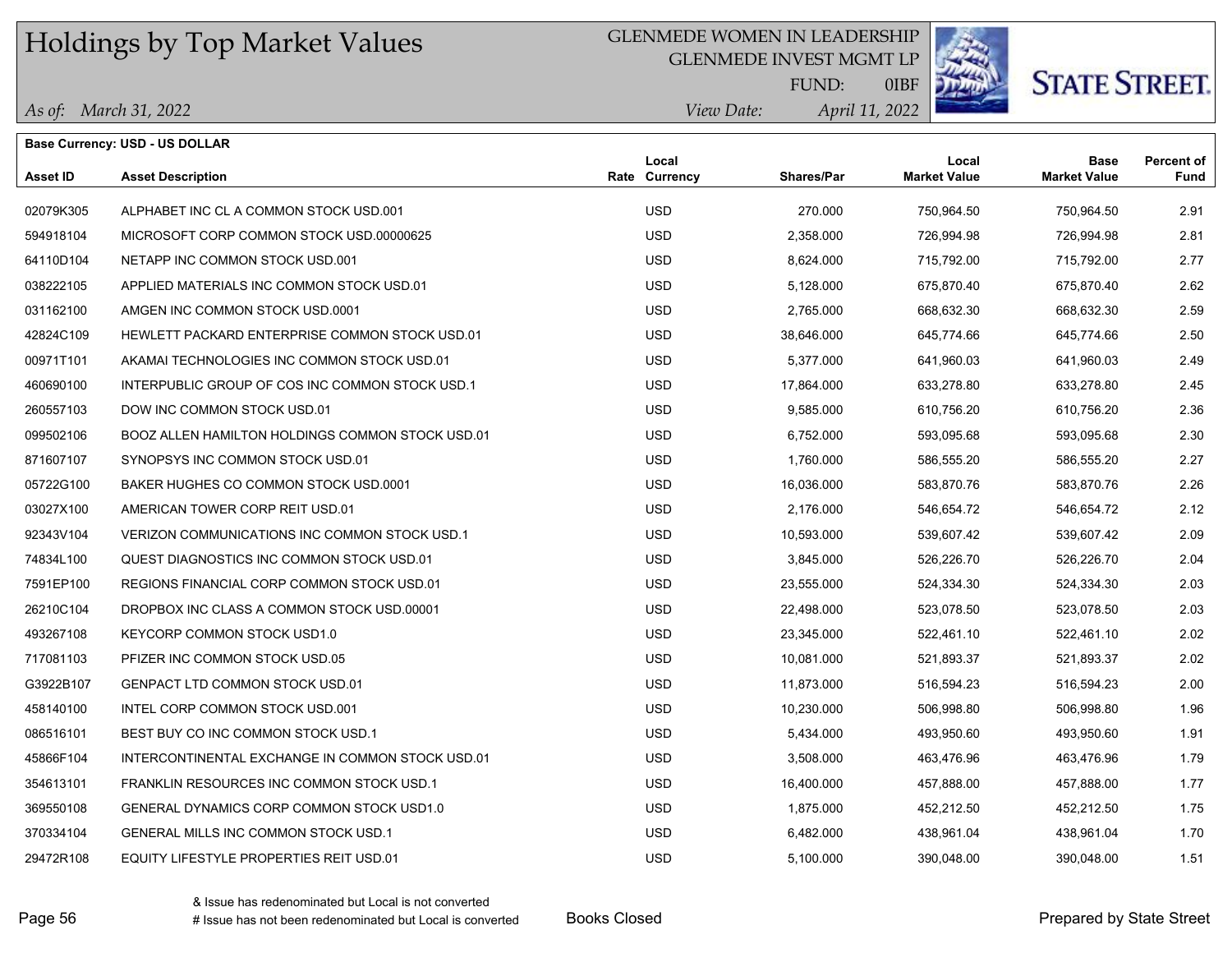#### GLENMEDE WOMEN IN LEADERSHIP

GLENMEDE INVEST MGMT LP



# **STATE STREET.**

*April 11, 2022 View Date:* FUND:

0IBF

|  | As of: March 31, 2022 |
|--|-----------------------|
|--|-----------------------|

|                 | <b>Base Currency: USD - US DOLLAR</b>              |                        |                   |                              |                                    |                           |
|-----------------|----------------------------------------------------|------------------------|-------------------|------------------------------|------------------------------------|---------------------------|
| <b>Asset ID</b> | <b>Asset Description</b>                           | Local<br>Rate Currency | <b>Shares/Par</b> | Local<br><b>Market Value</b> | <b>Base</b><br><b>Market Value</b> | <b>Percent of</b><br>Fund |
| 40434L105       | HP INC COMMON STOCK USD.01                         | <b>USD</b>             | 10,400.000        | 377,520.00                   | 377,520.00                         | 1.46                      |
| 192446102       | COGNIZANT TECH SOLUTIONS A COMMON STOCK USD.01     | <b>USD</b>             | 4,185.000         | 375,268.95                   | 375,268.95                         | 1.45                      |
| 941848103       | WATERS CORP COMMON STOCK USD.01                    | <b>USD</b>             | 1.161.000         | 360,362.79                   | 360,362.79                         | 1.40                      |
| 65473P105       | NISOURCE INC COMMON STOCK USD.01                   | <b>USD</b>             | 11,064.000        | 351,835.20                   | 351,835.20                         | 1.36                      |
| 253393102       | DICK S SPORTING GOODS INC COMMON STOCK USD.01      | <b>USD</b>             | 3,515.000         | 351,570.30                   | 351,570.30                         | 1.36                      |
| 87165B103       | SYNCHRONY FINANCIAL COMMON STOCK USD 001           | <b>USD</b>             | 10,078.000        | 350,815.18                   | 350,815.18                         | 1.36                      |
| 30212P303       | EXPEDIA GROUP INC COMMON STOCK USD.001             | <b>USD</b>             | 1,752.000         | 342,813.84                   | 342,813.84                         | 1.33                      |
| 902681105       | UGI CORP COMMON STOCK                              | <b>USD</b>             | 9,175.000         | 332,318.50                   | 332,318.50                         | 1.29                      |
| 690742101       | OWENS CORNING COMMON STOCK USD.001                 | <b>USD</b>             | 3,507.000         | 320,890.50                   | 320,890.50                         | 1.24                      |
| 126650100       | CVS HEALTH CORP COMMON STOCK USD.01                | <b>USD</b>             | 3,090.000         | 312,738.90                   | 312,738.90                         | 1.21                      |
| 87612E106       | TARGET CORP COMMON STOCK USD.0833                  | <b>USD</b>             | 1,359.000         | 288,406.98                   | 288,406.98                         | 1.12                      |
| 681919106       | OMNICOM GROUP COMMON STOCK USD.15                  | <b>USD</b>             | 3,303.000         | 280,358.64                   | 280,358.64                         | 1.09                      |
| 742718109       | PROCTER + GAMBLE CO/THE COMMON STOCK               | <b>USD</b>             | 1,785.000         | 272,748.00                   | 272,748.00                         | 1.06                      |
| 31620R303       | FIDELITY NATIONAL FINANCIAL COMMON STOCK USD 0001  | <b>USD</b>             | 5,529.000         | 270,036.36                   | 270,036.36                         | 1.05                      |
| 876030107       | TAPESTRY INC COMMON STOCK USD.01                   | <b>USD</b>             | 7,230.000         | 268,594.50                   | 268,594.50                         | 1.04                      |
| 14149Y108       | CARDINAL HEALTH INC COMMON STOCK                   | <b>USD</b>             | 4,700.000         | 266,490.00                   | 266,490.00                         | 1.03                      |
| 099724106       | BORGWARNER INC COMMON STOCK USD.01                 | <b>USD</b>             | 6,740.000         | 262,186.00                   | 262,186.00                         | 1.02                      |
| 30303M102       | META PLATFORMS INC CLASS A COMMON STOCK USD.000006 | <b>USD</b>             | 1,159.000         | 257,715.24                   | 257,715.24                         | 1.00                      |
| 00724F101       | ADOBE INC COMMON STOCK USD.0001                    | <b>USD</b>             | 560.000           | 255,147.20                   | 255,147.20                         | 0.99                      |
| 00206R102       | AT+T INC COMMON STOCK USD1.0                       | <b>USD</b>             | 10,300.000        | 243,389.00                   | 243,389.00                         | 0.94                      |
| 92532F100       | VERTEX PHARMACEUTICALS INC COMMON STOCK USD.01     | <b>USD</b>             | 931.000           | 242,963.07                   | 242,963.07                         | 0.94                      |
| 666807102       | NORTHROP GRUMMAN CORP COMMON STOCK USD1.0          | <b>USD</b>             | 537.000           | 240, 157. 14                 | 240,157.14                         | 0.93                      |
| 166764100       | CHEVRON CORP COMMON STOCK USD.75                   | <b>USD</b>             | 1,399.000         | 227,799.17                   | 227,799.17                         | 0.88                      |
| 59156R108       | METLIFE INC COMMON STOCK USD.01                    | <b>USD</b>             | 3,219.000         | 226,231.32                   | 226,231.32                         | 0.88                      |
| G7S00T104       | PENTAIR PLC COMMON STOCK USD.01                    | <b>USD</b>             | 4,000.000         | 216,840.00                   | 216,840.00                         | 0.84                      |
| 817565104       | SERVICE CORP INTERNATIONAL COMMON STOCK USD1.0     | <b>USD</b>             | 3,189.000         | 209,899.98                   | 209,899.98                         | 0.81                      |
| 751212101       | RALPH LAUREN CORP COMMON STOCK USD.01              | <b>USD</b>             | 1,838.000         | 208,502.72                   | 208,502.72                         | 0.81                      |

& Issue has redenominated but Local is not converted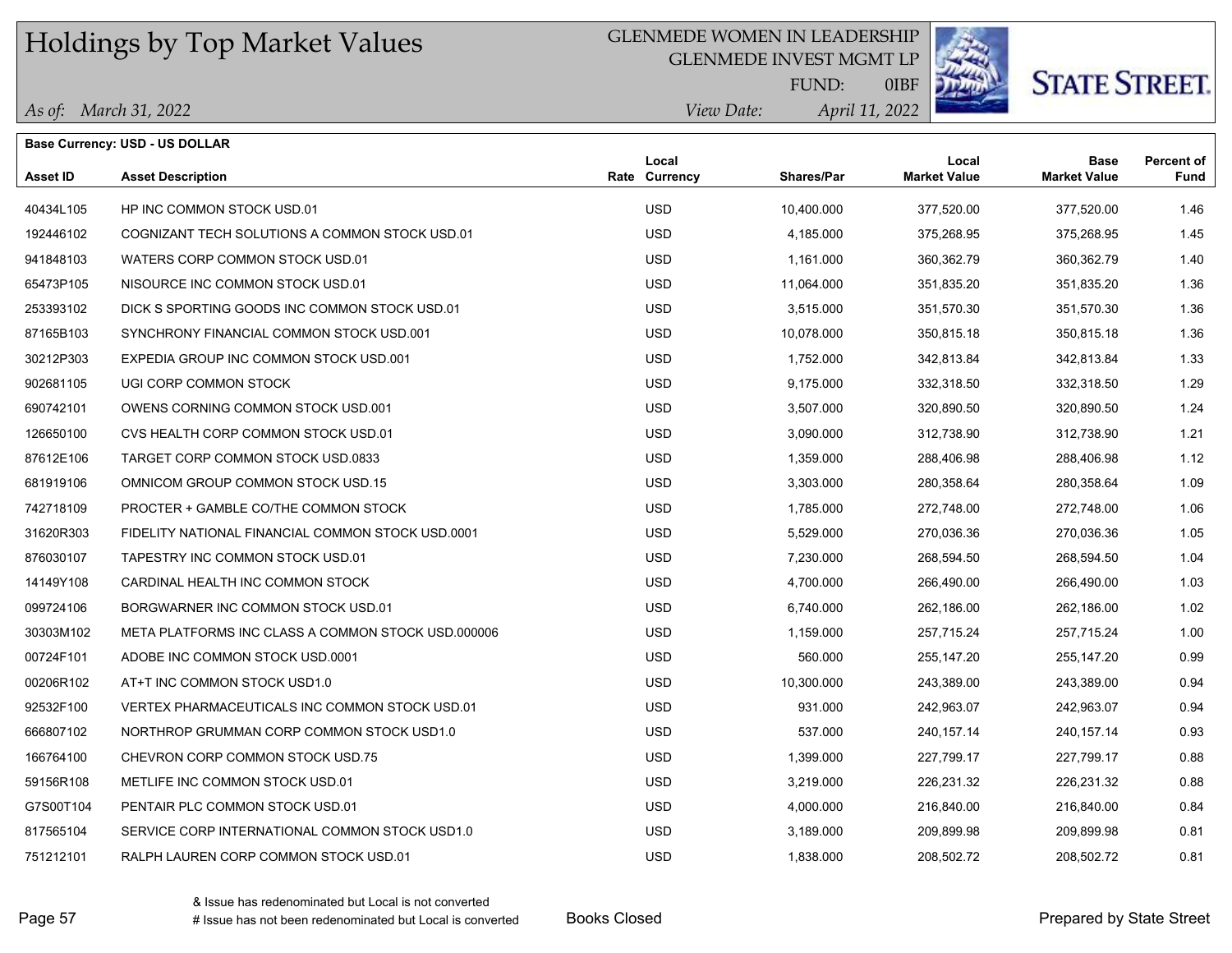#### GLENMEDE WOMEN IN LEADERSHIP

GLENMEDE INVEST MGMT LP



0IBF

**STATE STREET.** 

*April 11, 2022 View Date:* FUND:

|  | As of: March 31, 2022 |  |
|--|-----------------------|--|
|--|-----------------------|--|

|                   | <b>Base Currency: USD - US DOLLAR</b>       |           |                        |                   |                              |                                    |                           |
|-------------------|---------------------------------------------|-----------|------------------------|-------------------|------------------------------|------------------------------------|---------------------------|
| Asset ID          | <b>Asset Description</b>                    |           | Local<br>Rate Currency | <b>Shares/Par</b> | Local<br><b>Market Value</b> | <b>Base</b><br><b>Market Value</b> | <b>Percent of</b><br>Fund |
| 91529Y106         | UNUM GROUP COMMON STOCK USD.1               |           | <b>USD</b>             | 6.100.000         | 192.211.00                   | 192.211.00                         | 0.74                      |
| 427866108         | HERSHEY CO/THE COMMON STOCK USD1.0          |           | <b>USD</b>             | 838,000           | 181,535.94                   | 181,535.94                         | 0.70                      |
| 501044101         | KROGER CO COMMON STOCK USD1.0               |           | <b>USD</b>             | 3,092.000         | 177,388.04                   | 177,388.04                         | 0.69                      |
| 278642103         | EBAY INC COMMON STOCK USD.001               |           | <b>USD</b>             | 3,000.000         | 171,780.00                   | 171,780.00                         | 0.67                      |
| 22052L104         | CORTEVA INC COMMON STOCK USD.01             |           | <b>USD</b>             | 2,891.000         | 166,174.68                   | 166,174.68                         | 0.64                      |
| 56585A102         | MARATHON PETROLEUM CORP COMMON STOCK USD.01 |           | <b>USD</b>             | 1,900.000         | 162,450.00                   | 162,450.00                         | 0.63                      |
| 060505104         | BANK OF AMERICA CORP COMMON STOCK USD.01    |           | <b>USD</b>             | 3,900.000         | 160,758.00                   | 160,758.00                         | 0.62                      |
| 036752103         | ANTHEM INC COMMON STOCK USD.01              |           | <b>USD</b>             | 326.000           | 160,137.72                   | 160,137.72                         | 0.62                      |
| 655844108         | NORFOLK SOUTHERN CORP COMMON STOCK USD1.0   |           | <b>USD</b>             | 558.000           | 159,152.76                   | 159,152.76                         | 0.62                      |
| 191216100         | COCA COLA CO/THE COMMON STOCK USD.25        |           | <b>USD</b>             | 2,448.000         | 151.776.00                   | 151.776.00                         | 0.59                      |
| 79466L302         | SALESFORCE INC COMMON STOCK USD 001         |           | <b>USD</b>             | 699.000           | 148,411.68                   | 148,411.68                         | 0.57                      |
| 366651107         | GARTNER INC COMMON STOCK USD.0005           |           | <b>USD</b>             | 480.000           | 142,780.80                   | 142,780.80                         | 0.55                      |
| 46266C105         | IQVIA HOLDINGS INC COMMON STOCK USD.01      |           | <b>USD</b>             | 575.000           | 132,945.75                   | 132,945.75                         | 0.51                      |
| 25470F104         | DISCOVERY INC A COMMON STOCK USD.01         |           | <b>USD</b>             | 5,258.000         | 131,029.36                   | 131,029.36                         | 0.51                      |
| 78442P106         | SLM CORP COMMON STOCK USD.2                 |           | <b>USD</b>             | 7,000.000         | 128,520.00                   | 128,520.00                         | 0.50                      |
| 74460D109         | PUBLIC STORAGE REIT USD.1                   |           | <b>USD</b>             | 326.000           | 127,231.28                   | 127,231.28                         | 0.49                      |
| 595112103         | MICRON TECHNOLOGY INC COMMON STOCK USD.1    |           | <b>USD</b>             | 1,600.000         | 124,624.00                   | 124,624.00                         | 0.48                      |
| 20030N101         | COMCAST CORP CLASS A COMMON STOCK USD.01    |           | <b>USD</b>             | 2,592.000         | 121,357.44                   | 121,357.44                         | 0.47                      |
| 85748R009         | FIXED INC CLEARING CORP.REPO                | 0.000 USD |                        | 114,527.160       | 114,527.16                   | 114,527.16                         | 0.44                      |
| <b>FUND Total</b> |                                             |           |                        | 545,975.160       |                              | 25,826,322.84                      | 100.00                    |

-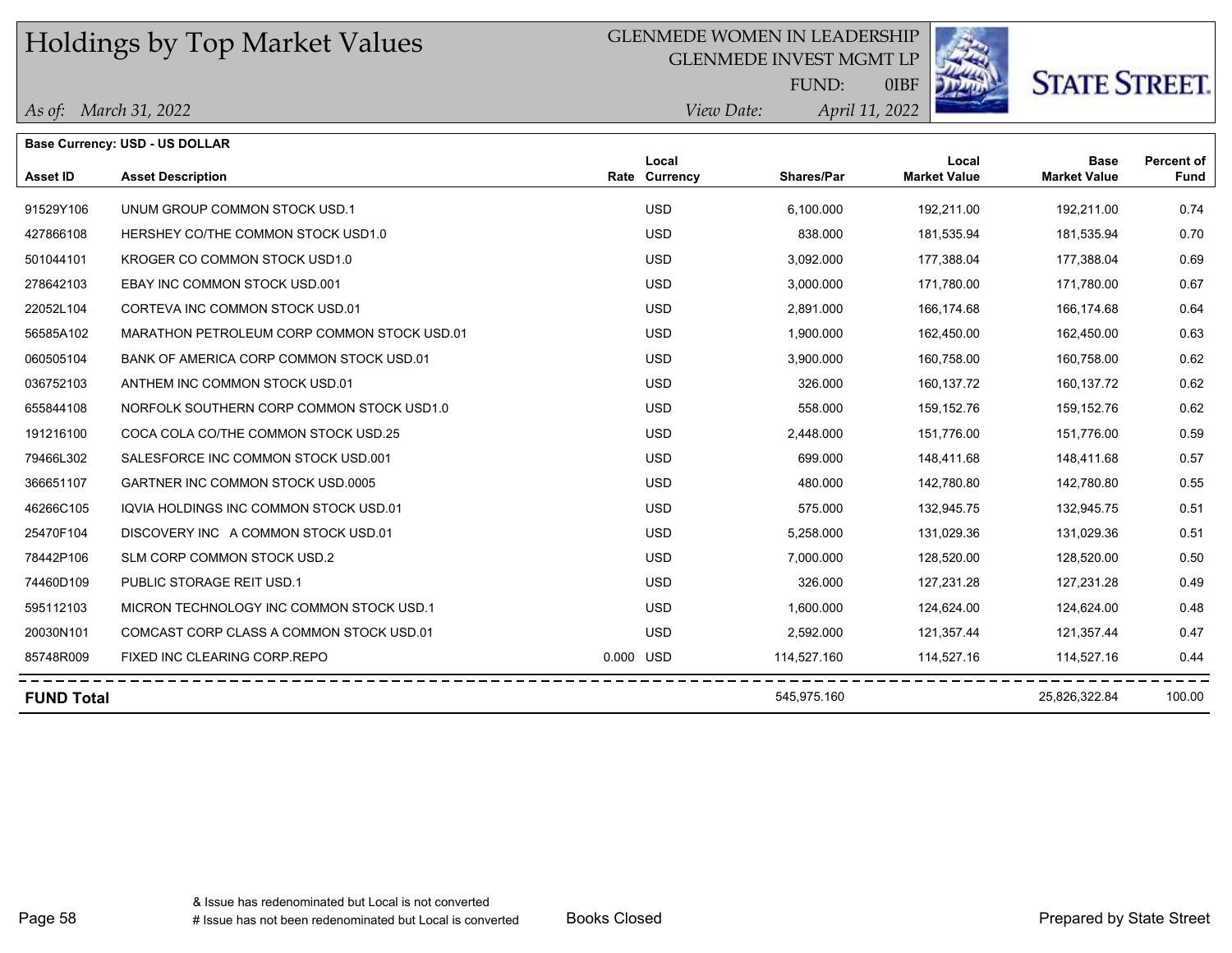### GLENMEDE ST TAX AWARE FIX INC

GLENMEDE INVEST MGMT LP



# **STATE STREET.**

*April 11, 2022 View Date:* FUND:

0IBG

|                 | <b>Base Currency: USD - US DOLLAR</b>                    |           |                        |                   |                              |                                    |                    |
|-----------------|----------------------------------------------------------|-----------|------------------------|-------------------|------------------------------|------------------------------------|--------------------|
| <b>Asset ID</b> | <b>Asset Description</b>                                 |           | Local<br>Rate Currency | <b>Shares/Par</b> | Local<br><b>Market Value</b> | <b>Base</b><br><b>Market Value</b> | Percent of<br>Fund |
| 85748R009       | FIXED INC CLEARING CORP.REPO                             | 0.000 USD |                        | 2.599.782.800     | 2.599.782.80                 | 2,599,782.80                       | 4.68               |
| 592647HD6       | MET WASHINGTON DC ARPTS AUTH A METAPT 10/24 FIXED 5      | 5.000 USD |                        | 1,000,000.000     | 1,066,381.30                 | 1,066,381.30                       | 1.92               |
| 54811GJ50       | LOWER COLORADO RIVER TX AUTH R LWCGEN 05/24 FIXED 5      | 5.000 USD |                        | 1,000,000.000     | 1,063,027.10                 | 1,063,027.10                       | 1.92               |
| 246579LH7       | DELAWARE VLY PA REGL FINANCIAL DLVGEN 11/24 FIXED 5      | 5.000 USD |                        | 750,000.000       | 800,122.13                   | 800,122.13                         | 1.44               |
| 20775DFJ6       | CONNECTICUT ST HLTH EDUCTNL CTSHGR 07/48 ADJUSTABLE VAR  | 1.100 USD |                        | 750,000.000       | 746,469.90                   | 746,469.90                         | 1.35               |
| 26822LMV3       | E 470 CO PUBLIC HIGHWAY AUTH EHYTRN 09/39 FLOATING VAR   | 0.538 USD |                        | 750,000.000       | 745,782.15                   | 745,782.15                         | 1.34               |
| 66285WB54       | N TX TOLLWAY AUTH REVENUE NRTTRN 01/25 FIXED 1.02        | 1.020 USD |                        | 695,000.000       | 661,592.95                   | 661,592.95                         | 1.19               |
| 64966LTB7       | NEW YORK NY NYC 08/23 FIXED 5                            | 5.000 USD |                        | 615,000.000       | 641,823.53                   | 641,823.53                         | 1.16               |
| 66285WWS1       | N TX TOLLWAY AUTH REVENUE NRTTRN 01/23 FIXED 5           | 5.000 USD |                        | 555,000.000       | 568,926.84                   | 568,926.84                         | 1.03               |
| 686507JF2       | ORLANDO FL UTILITIES COMMISSIO ORLUTL 10/23 FIXED 5      | 5.000 USD |                        | 535,000.000       | 561,049.36                   | 561,049.36                         | 1.01               |
| 684517SC0       | ORANGE CNTY FL SCH BRD COPS ORAEDU 08/26 FIXED 5         | 5.000 USD |                        | 500,000.000       | 555,277.15                   | 555,277.15                         | 1.00               |
| 717817TW0       | PHILADELPHIA PA ARPT REVENUE PHIAPT 07/24 FIXED 5        | 5.000 USD |                        | 515,000.000       | 543,692.97                   | 543,692.97                         | 0.98               |
| 709221WC5       | PENNSYLVANIA ST TURNPIKE COMMI PASTRN 12/23 FIXED 4      | 4.000 USD |                        | 525,000.000       | 543,206.95                   | 543,206.95                         | 0.98               |
| 70556CAB0       | PEFA INC IA GAS PROJ REVENUE PEFUTL 09/49 ADJUSTABLE VAR | 5.000 USD |                        | 500,000.000       | 540,469.10                   | 540,469.10                         | 0.97               |
| 544445XN4       | LOS ANGELES CA DEPT OF ARPTS A LOSAPT 05/25 FIXED 5      | 5.000 USD |                        | 500,000.000       | 538,268.00                   | 538,268.00                         | 0.97               |
| 662903B77       | N TEXAS ST MUNI WTR DIST WTR S NRTWTR 09/23 FIXED 4      | 4.000 USD |                        | 520,000.000       | 536,429.35                   | 536,429.35                         | 0.97               |
| 574193PC6       | MARYLAND ST MDS 08/24 FIXED 5                            | 5.000 USD |                        | 500,000.000       | 535,965.45                   | 535,965.45                         | 0.97               |
| 2350364Z0       | DALLAS FORT WORTH TX INTERNATI DALAPT 11/24 FIXED 5      | 5.000 USD |                        | 500,000.000       | 535,489.75                   | 535,489.75                         | 0.96               |
| 603827D37       | MINNEAPOLIS SAINT PAUL MN MET MINAPT 01/25 FIXED 5       | 5.000 USD |                        | 500,000.000       | 532,333.50                   | 532,333.50                         | 0.96               |
| 11506KGA3       | BROWARD CNTY FL PORT FACS REVE BROTRN 09/24 FIXED 5      | 5.000 USD |                        | 500,000.000       | 531,923.60                   | 531,923.60                         | 0.96               |
| 646136Z95       | NEW JERSEY ST TRANSPRTN TRUST NJSTRN 06/24 FIXED 5       | 5.000 USD |                        | 500,000.000       | 531,219.10                   | 531,219.10                         | 0.96               |
| 240685KG1       | DE KALB CNTY IL CMNTY UNIT SCH DKBSCD 01/24 FIXED 5      | 5.000 USD |                        | 500,000.000       | 526,085.75                   | 526,085.75                         | 0.95               |
| 278245LB9       | EATON RAPIDS MI PUBLIC SCHS ETRSCD 05/25 FIXED 4         | 4.000 USD |                        | 500,000.000       | 525,686.80                   | 525,686.80                         | 0.95               |
| 708553ZD7       | PENNSBURY PA SCH DIST PBYSCD 08/25 FIXED 4               | 4.000 USD |                        | 500,000.000       | 524,005.50                   | 524,005.50                         | 0.94               |
| 13063DD39       | CALIFORNIA ST CAS 09/23 FIXED 5                          | 5.000 USD |                        | 500,000.000       | 523,152.70                   | 523,152.70                         | 0.94               |
| 421560MH3       | HAZEL PARK MI SCH DIST HAZSCD 05/24 FIXED 4              | 4.000 USD |                        | 500,000.000       | 518,473.35                   | 518,473.35                         | 0.93               |
| 452153BF5       | ILLINOIS ST ILS 03/24 FIXED 4                            | 4.000 USD |                        | 500.000.000       | 515.867.60                   | 515.867.60                         | 0.93               |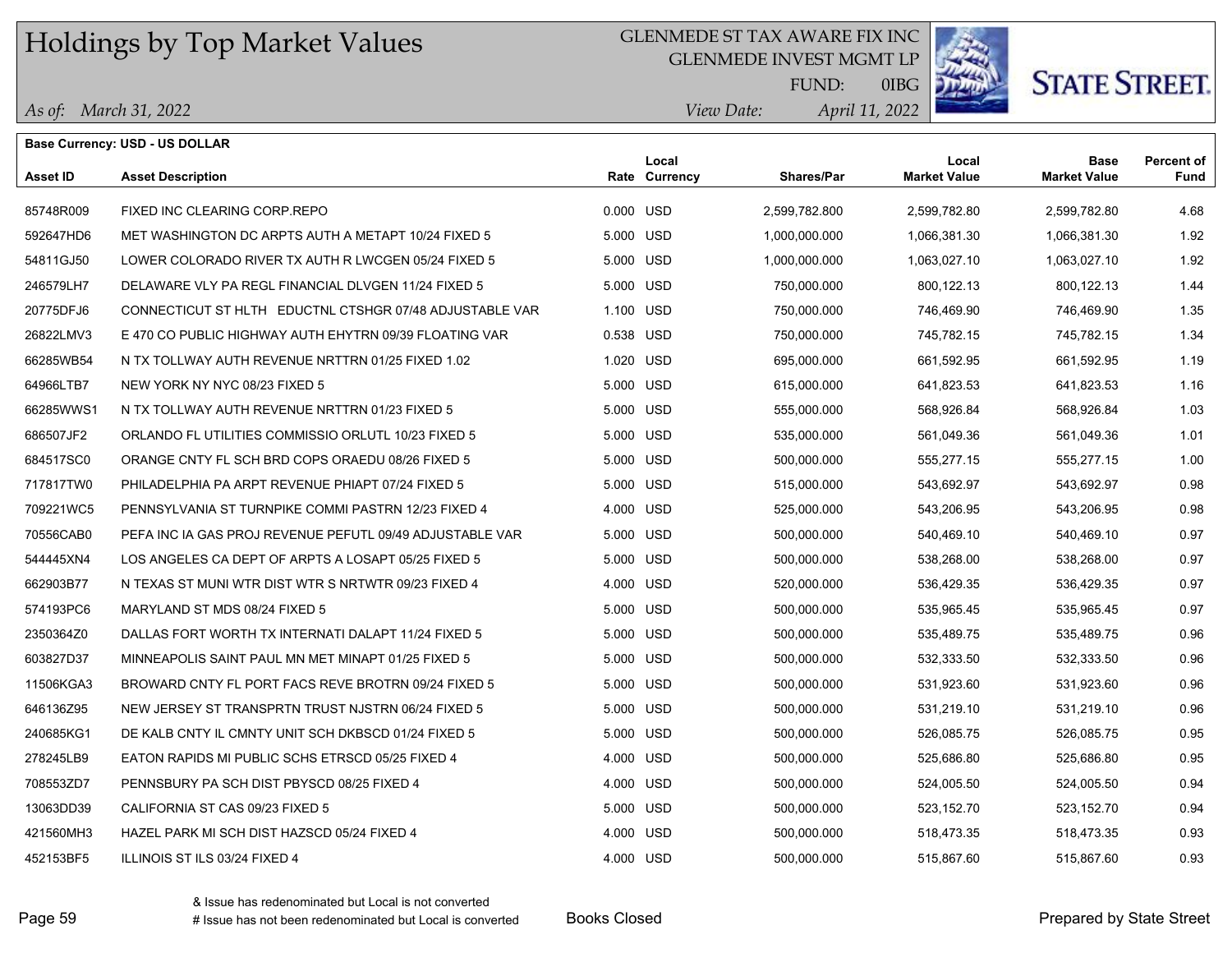### GLENMEDE ST TAX AWARE FIX INC

GLENMEDE INVEST MGMT LP



# **STATE STREET.**

*April 11, 2022 View Date:* FUND:

0IBG

#### *As of: March 31, 2022*

|                 | <b>Base Currency: USD - US DOLLAR</b>                      |           |                        |                   |                              |                                    |                           |
|-----------------|------------------------------------------------------------|-----------|------------------------|-------------------|------------------------------|------------------------------------|---------------------------|
| <b>Asset ID</b> | <b>Asset Description</b>                                   |           | Local<br>Rate Currency | <b>Shares/Par</b> | Local<br><b>Market Value</b> | <b>Base</b><br><b>Market Value</b> | <b>Percent of</b><br>Fund |
| 207758D83       | CONNECTICUT ST SPL TAX OBLIG R CTSGEN 01/23 FIXED 5        | 5.000 USD |                        | 500,000.000       | 513,035.55                   | 513,035.55                         | 0.92                      |
| 59447TWY5       | MICHIGAN ST FIN AUTH REVENUE MISFIN 11/44 ADJUSTABLE VAR   | 3.500 USD |                        | 500,000.000       | 506,099.60                   | 506,099.60                         | 0.91                      |
| 647719MW0       | NEW ORLEANS LA SEWAGE SVC REVE NEWUTL 06/22 FIXED 5        | 5.000 USD |                        | 500,000.000       | 503,174.15                   | 503,174.15                         | 0.91                      |
| 01729EKZ9       | ALLEGHENY CNTY PA HGR EDU BLDG ALLHGR 02/33 FLOATING VAR   | 0.486 USD |                        | 500,000.000       | 494,287.40                   | 494,287.40                         | 0.89                      |
| 452227SL6       | ILLINOIS ST SALES TAX REVENUE ILSGEN 06/24 FIXED 0.941     | 0.941 USD |                        | 500,000.000       | 476,514.60                   | 476,514.60                         | 0.86                      |
| 89602N5B6       | TRIBOROUGH NY BRIDGE TUNNEL TRBTRN 11/24 FIXED 5           | 5.000 USD |                        | 440,000.000       | 473,985.51                   | 473,985.51                         | 0.85                      |
| 20268JAE3       | COMMONSPIRIT HEALTH SR SECURED 10/25 1.547                 | 1.547 USD |                        | 500,000.000       | 468,801.48                   | 468,801.48                         | 0.84                      |
| 74440DAR5       | KENTUCKY ST PUBLIC ENERGY AUTH KYSPWR 04/48 ADJUSTABLE VAR | 4.000 USD |                        | 435,000.000       | 447,958.48                   | 447,958.48                         | 0.81                      |
| 613603ZS1       | MONTGOMERY CNTY PA HGR EDU H MONHGR 09/23 FIXED 5          | 5.000 USD |                        | 425,000.000       | 443,768.81                   | 443,768.81                         | 0.80                      |
| 565369EQ4       | MAPLE VLY MI SCHS MAPSCD 05/23 FIXED 4                     | 4.000 USD |                        | 425,000.000       | 435,042.84                   | 435,042.84                         | 0.78                      |
| 15504RFG9       | CENTRL PUGET SOUND WA REGL TRA CEPTRN 11/25 FIXED 5        | 5.000 USD |                        | 425,000.000       | 434,150.46                   | 434,150.46                         | 0.78                      |
| 377856JK6       | GLEN ROSE TX INDEP SCH DIST GLESCD 08/24 FIXED 5           | 5.000 USD |                        | 400,000.000       | 428,066.08                   | 428,066.08                         | 0.77                      |
| 38122NA77       | GOLDEN ST TOBACCO SECURITIZATI GLDGEN 06/25 FIXED 1.4      | 1.400 USD |                        | 450,000.000       | 426,295.40                   | 426,295.40                         | 0.77                      |
| 709235Q81       | PENNSYLVANIA ST UNIV PSUHGR 03/24 FIXED 5                  | 5.000 USD |                        | 400,000.000       | 423,730.76                   | 423,730.76                         | 0.76                      |
| 867646GB1       | SUNNYVALE TX SCH DIST SYVSCD 02/24 FIXED 5                 | 5.000 USD |                        | 400,000.000       | 422,736.24                   | 422,736.24                         | 0.76                      |
| 498622KJ7       | KLICKITAT CNTY WA PUBLIC UTILI KLIPWR 12/23 FIXED 2.277    | 2.277 USD |                        | 425,000.000       | 422,704.83                   | 422,704.83                         | 0.76                      |
| 52480GDF8       | LEHIGH CNTY PA GEN PURPOSE HOS LEHMED 07/23 FIXED 5        | 5.000 USD |                        | 400,000.000       | 415,815.36                   | 415,815.36                         | 0.75                      |
| 677522AJ3       | OHIO ST OHS 03/24 FIXED 5                                  | 5.000 USD |                        | 390,000.000       | 412,986.29                   | 412,986.29                         | 0.74                      |
| 643442NJ1       | NEW CASTLE PA AREA SCH DIST NCTSCD 03/23 FIXED 3           | 3.000 USD |                        | 400,000.000       | 404,514.56                   | 404,514.56                         | 0.73                      |
| 64578EJM0       | NEW JERSEY ST ECON DEV AUTH NJSDEV 06/25 FIXED 5           | 5.000 USD |                        | 375,000.000       | 404,461.13                   | 404,461.13                         | 0.73                      |
| 98851UAG2       | YUMA AZ MUNI PROPERTY CORP EXC YUMGEN 07/22 FIXED 5        | 5.000 USD |                        | 400,000.000       | 403,814.80                   | 403,814.80                         | 0.73                      |
| 432337ET6       | HILLSBOROUGH CNTY FL SCH BRD S HILEDU 10/23 FIXED 5        | 5.000 USD |                        | 385,000.000       | 402,697.72                   | 402,697.72                         | 0.73                      |
| 762196JH7       | RHODE ISLAND ST HLTH EDUCTNL RISMED 05/22 FIXED 5          | 5.000 USD |                        | 400,000.000       | 401,716.52                   | 401,716.52                         | 0.72                      |
| 98322QSD0       | WYOMING ST CMNTY DEV AUTH HSG WYSHSG 12/22 FIXED 1.95      | 1.950 USD |                        | 400,000.000       | 401,015.48                   | 401,015.48                         | 0.72                      |
| 98267AEV7       | WYANDOTTE CNTY/KANS CITY KANUN WYAGEN 08/24 FIXED 4        | 4.000 USD |                        | 375,000.000       | 391,991.81                   | 391,991.81                         | 0.71                      |
| 92189H409       | VANECK HIGH YIELD MUNI ETF VANECK HIGH YIELD MUNI ETF      |           | <b>USD</b>             | 6,700.000         | 384,580.00                   | 384,580.00                         | 0.69                      |
| 677561LT7       | OHIO ST HOSP FAC REVENUE OHSMED 01/26 FIXED 5              | 5.000 USD |                        | 340,000.000       | 375,630.30                   | 375,630.30                         | 0.68                      |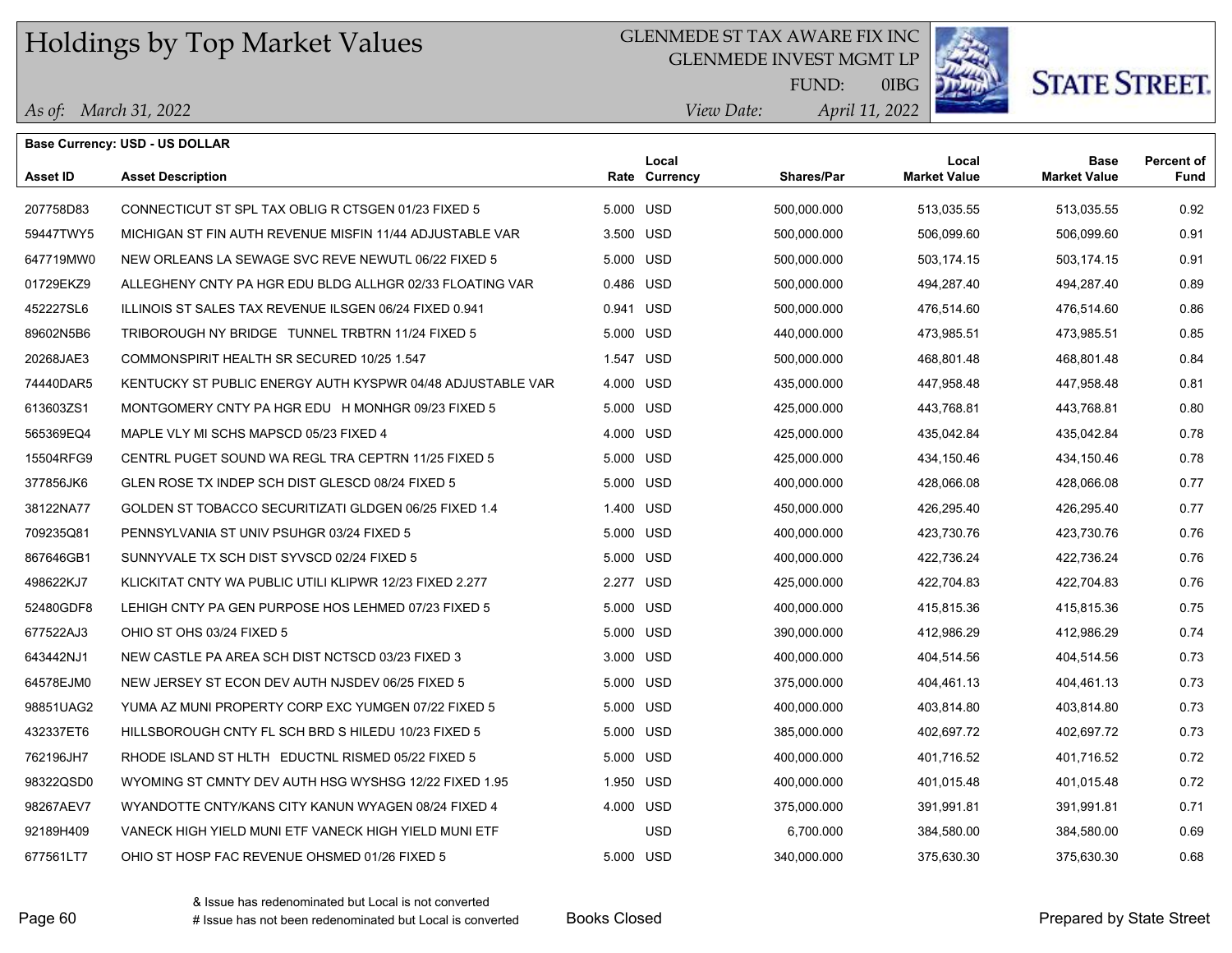#### GLENMEDE ST TAX AWARE FIX INC

GLENMEDE INVEST MGMT LP



0IBG

**STATE STREET.** 

*April 11, 2022 View Date:* FUND:

*As of: March 31, 2022*

|                 | <b>Base Currency: USD - US DOLLAR</b>                   |           |                        |                   |                              |                                    |                           |
|-----------------|---------------------------------------------------------|-----------|------------------------|-------------------|------------------------------|------------------------------------|---------------------------|
| <b>Asset ID</b> | <b>Asset Description</b>                                |           | Local<br>Rate Currency | <b>Shares/Par</b> | Local<br><b>Market Value</b> | <b>Base</b><br><b>Market Value</b> | <b>Percent of</b><br>Fund |
| 010056LA5       | AKRON OH INCOME TAX REVENUE AKRGEN 12/23 FIXED 4        | 4.000 USD |                        | 360,000.000       | 371,946.28                   | 371,946.28                         | 0.67                      |
| 561850LH9       | MANATEE CNTY FL PORT AUTH MANTRN 10/24 FIXED 0.619      | 0.619 USD |                        | 390,000.000       | 371,068.62                   | 371,068.62                         | 0.67                      |
| 544445LJ6       | LOS ANGELES CA DEPT OF ARPTS A LOSAPT 05/23 FIXED 5     | 5.000 USD |                        | 350,000.000       | 361,774.25                   | 361,774.25                         | 0.65                      |
| 010056KZ1       | AKRON OH INCOME TAX REVENUE AKRGEN 12/22 FIXED 4        | 4.000 USD |                        | 355,000.000       | 360,858.14                   | 360,858.14                         | 0.65                      |
| 85732M4C8       | STATE PUBLIC SCH BLDG AUTH PA STTEDU 07/22 FIXED 4      | 4.000 USD |                        | 355,000.000       | 357,960.98                   | 357,960.98                         | 0.65                      |
| 01728A4K9       | ALLEGHENY CNTY PA HOSP DEV AUT ALLMED 07/25 FIXED 5     | 5.000 USD |                        | 325,000.000       | 354,524.50                   | 354,524.50                         | 0.64                      |
| 794665FU8       | SALES TAX ASSET RECEIVABLE COR SLS 10/32 FIXED 4        | 4.000 USD |                        | 335,000.000       | 352,251.60                   | 352,251.60                         | 0.63                      |
| 114894TE8       | BROWARD CNTY FL ARPT SYS REVEN BROAPT 10/27 FIXED 5.25  | 5.250 USD |                        | 335,000.000       | 351,575.03                   | 351,575.03                         | 0.63                      |
| 647310X63       | NEW MEXICO ST SEVERANCE TAX NMSGEN 07/24 FIXED 4        | 4.000 USD |                        | 335,000.000       | 350,514.15                   | 350,514.15                         | 0.63                      |
| 163123MT6       | CHELAN CNTY WA PUBLIC UTILITY CHEUTL 06/23 ZEROCPNOID 0 |           | <b>USD</b>             | 350,000.000       | 343,194.99                   | 343,194.99                         | 0.62                      |
| 67756DTN6       | OHIO ST HGR EDUCTNL FAC COMMIS OHSEDU 10/23 FIXED 5     | 5.000 USD |                        | 325,000.000       | 339,841.52                   | 339,841.52                         | 0.61                      |
| 8821356V3       | TEXAS ST A M UNIV REVENUE TAMHGR 05/32 FIXED 5          | 5.000 USD |                        | 320,000.000       | 331,922.27                   | 331,922.27                         | 0.60                      |
| 041806WG1       | ARLINGTON TX HGR EDU FIN CORP ARLEDU 08/22 FIXED 5      | 5.000 USD |                        | 325,000.000       | 329,316.29                   | 329,316.29                         | 0.59                      |
| 565352HX2       | MAPLE SHADE TWP NJ SCH DIST MAPSCD 10/25 FIXED 5        | 5.000 USD |                        | 300,000.000       | 328,663.95                   | 328,663.95                         | 0.59                      |
| 977123B98       | WISCONSIN ST TRANSPRTN REVENUE WISTRN 07/23 FIXED 5     | 5.000 USD |                        | 325,000.000       | 328,155.62                   | 328,155.62                         | 0.59                      |
| 041806WH9       | ARLINGTON TX HGR EDU FIN CORP ARLEDU 08/23 FIXED 5      | 5.000 USD |                        | 310,000.000       | 323,353.47                   | 323,353.47                         | 0.58                      |
| 602366C53       | MILWAUKEE WI MLW 04/25 FIXED 5                          | 5.000 USD |                        | 300,000.000       | 323,127.42                   | 323,127.42                         | 0.58                      |
| 13063DNY0       | CALIFORNIA ST CAS 04/24 FIXED 5                         | 5.000 USD |                        | 300,000.000       | 318,313.62                   | 318,313.62                         | 0.57                      |
| 13077DML3       | CALIFORNIA ST UNIV REVENUE CASHGR 11/25 FIXED 0.885     | 0.885 USD |                        | 340,000.000       | 315,613.50                   | 315.613.50                         | 0.57                      |
| 54659LBF0       | LOUISVILLE JEFFERSON CNTY KY LOUMED 10/23 FIXED 5       | 5.000 USD |                        | 300,000.000       | 314,016.99                   | 314,016.99                         | 0.57                      |
| 01728A4H6       | ALLEGHENY CNTY PA HOSP DEV AUT ALLMED 07/23 FIXED 5     | 5.000 USD |                        | 300,000.000       | 312, 187.44                  | 312, 187.44                        | 0.56                      |
| 214399RN9       | COOK CNTY IL SCH DIST 100 BER COOSCD 12/23 FIXED 4      | 4.000 USD |                        | 300,000.000       | 309,606.81                   | 309,606.81                         | 0.56                      |
| 49151FNH9       | KENTUCKY ST PROPERTY BLDGS C KYSFAC 11/24 FIXED 5       | 5.000 USD |                        | 285,000.000       | 305,525.73                   | 305,525.73                         | 0.55                      |
| 442349EL6       | HOUSTON TX ARPT SYS REVENUE HOUAPT 07/24 FIXED 1.272    | 1.272 USD |                        | 300,000.000       | 290,533.83                   | 290,533.83                         | 0.52                      |
| 20772JGW6       | CONNECTICUT ST CTS 06/24 FIXED 5                        | 5.000 USD |                        | 285,000.000       | 286,763.18                   | 286,763.18                         | 0.52                      |
| 153476EN2       | CENTRL FL EXPRESSWAY AUTH SR L ORLTRN 07/23 FIXED 5     | 5.000 USD |                        | 275,000.000       | 286,046.17                   | 286,046.17                         | 0.52                      |
| 593791KP0       | MIAMI UNIV OH MIAGEN 09/24 FIXED 5                      | 5.000 USD |                        | 265.000.000       | 281.432.33                   | 281.432.33                         | 0.51                      |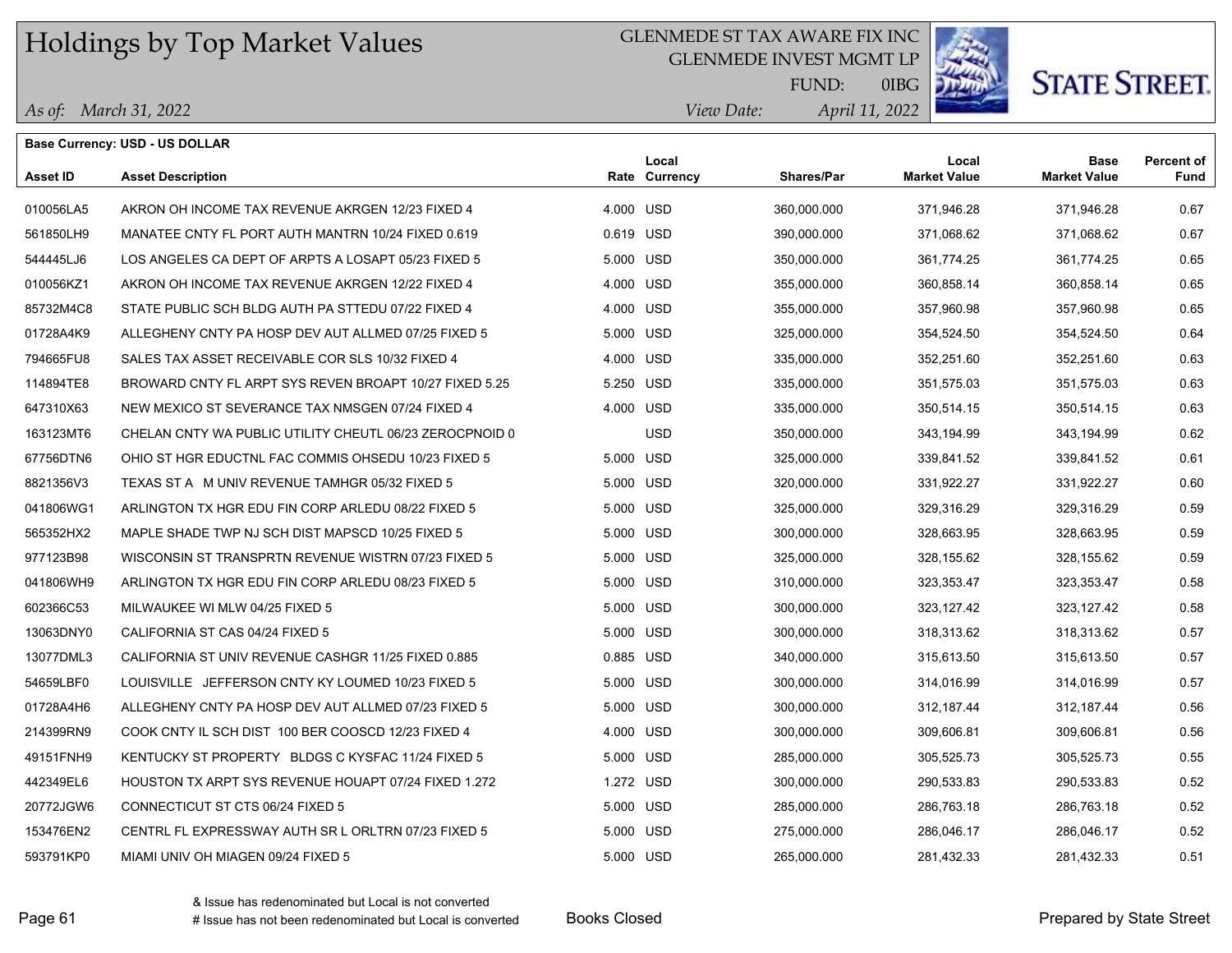#### GLENMEDE ST TAX AWARE FIX INC

GLENMEDE INVEST MGMT LP



# **STATE STREET.**

*April 11, 2022 View Date:* FUND:

0IBG

| As of: March 31, 2022 |  |
|-----------------------|--|
|-----------------------|--|

|           | Base Currency: USD - US DOLLAR                          |           |                        |             |                              |                             |                           |
|-----------|---------------------------------------------------------|-----------|------------------------|-------------|------------------------------|-----------------------------|---------------------------|
| Asset ID  | <b>Asset Description</b>                                |           | Local<br>Rate Currency | Shares/Par  | Local<br><b>Market Value</b> | Base<br><b>Market Value</b> | <b>Percent of</b><br>Fund |
| 43232VUW9 | HILLSBOROUGH CNTY FL SCH BRD C HILEDU 07/26 FIXED 5     |           | 5.000 USD              | 250,000.000 | 277,602.70                   | 277,602.70                  | 0.50                      |
| 643476EQ3 | NEW CASTLE PA SANTN AUTH NCTUTL 06/24 FIXED 1.017       |           | 1.017 USD              | 290,000.000 | 277,194.56                   | 277,194.56                  | 0.50                      |
| 41084UDY9 | HANOVER IN MIDDLE SCH BLDG COR HANEDU 01/26 FIXED 5     | 5.000 USD |                        | 250.000.000 | 275.871.85                   | 275.871.85                  | 0.50                      |
| 59333P5M6 | MIAMI DADE CNTY FL AVIATION RE MIATRN 10/25 FIXED 5     | 5.000 USD |                        | 250,000.000 | 273,269.08                   | 273,269.08                  | 0.49                      |
| 580818GD8 | MCHENRY CNTY IL CONSV DIST MCHENV 02/24 FIXED 5         | 5.000 USD |                        | 255,000.000 | 269,250.22                   | 269,250.22                  | 0.49                      |
| 837151ZB8 | SOUTH CAROLINA ST PUBLIC SVC A SCSUTL 12/24 FIXED 5     |           | 5.000 USD              | 250,000.000 | 268,599.93                   | 268,599.93                  | 0.48                      |
| 60534WYL6 | MISSISSIPPI ST DEV BANK SPL OB MSSDEV 10/24 FIXED 5     |           | 5.000 USD              | 250,000.000 | 268.168.35                   | 268,168.35                  | 0.48                      |
| 161035HS2 | CHARLOTTE NC CHA 06/24 FIXED 5                          |           | 5.000 USD              | 250,000.000 | 266,722.70                   | 266,722.70                  | 0.48                      |
| 474502EE7 | JEFFERSON PARISH LA CONSOL WTR JEFWTR 02/26 FIXED 4     | 4.000 USD |                        | 250,000.000 | 266,446.98                   | 266,446.98                  | 0.48                      |
| 64990EYD3 | NEW YORK ST DORM AUTH ST PERSO NYSHGR 03/24 FIXED 5     |           | 5.000 USD              | 250,000.000 | 265,031.43                   | 265,031.43                  | 0.48                      |
| 386166HL9 | GRAND PRAIRIE TX SALES TAX REV GRAGEN 02/24 FIXED 3     |           | 3.000 USD              | 260,000.000 | 263,911.93                   | 263,911.93                  | 0.48                      |
| 97712DHG4 | WISCONSIN ST HLTH EDUCTNL FA WISMED 11/23 FIXED 5       |           | 5.000 USD              | 250,000.000 | 262,606.30                   | 262,606.30                  | 0.47                      |
| 167486L23 | CHICAGO IL CHI 01/24 FIXED 5                            | 5.000 USD |                        | 250,000.000 | 260,847.80                   | 260,847.80                  | 0.47                      |
| 914233XP1 | UNIV OF CONNECTICUT CT UNVHGR 08/26 FIXED 5             | 5.000 USD |                        | 250,000.000 | 260,582.78                   | 260,582.78                  | 0.47                      |
| 392329CK2 | GTR RICHMOND VA CONVENTION CEN GTRFAC 06/23 FIXED 5     |           | 5.000 USD              | 250,000.000 | 259,568.18                   | 259,568.18                  | 0.47                      |
| 586111PR1 | MEMPHIS SHELBY CNTY TN ARPT AU MEMAPT 07/23 FIXED 5     |           | 5.000 USD              | 250,000.000 | 259,413.28                   | 259,413.28                  | 0.47                      |
| 71883MPF5 | PHOENIX AZ CIVIC IMPT CORP ARP PHOAPT 07/23 FIXED 5     | 5.000 USD |                        | 250,000.000 | 259,256.45                   | 259,256.45                  | 0.47                      |
| 246317HP9 | DELAWARE RIVER BAY AUTH DE R DRVGEN 01/24 FIXED 5       |           | 5.000 USD              | 250,000.000 | 258,914.00                   | 258,914.00                  | 0.47                      |
| 686543TQ2 | ORLANDO ORANGE CNTY FL EXPRE ORLTRN 07/23 FIXED 5       |           | 5.000 USD              | 255,000.000 | 257,444.51                   | 257,444.51                  | 0.46                      |
| 181059TW6 | CLARK CNTY NV SCH DIST CLASCD 06/24 FIXED 5             |           | 5.000 USD              | 240,000.000 | 255,519.00                   | 255,519.00                  | 0.46                      |
| 914225FZ5 | UNIV OF CONNECTICUT CT REVENUE UNVHGR 11/23 FIXED 5     | 5.000 USD |                        | 250,000.000 | 255,300.85                   | 255,300.85                  | 0.46                      |
| 115065YL2 | BROWARD CNTY FL SCH BRD COPS BROEDU 07/23 FIXED 5       |           | 5.000 USD              | 245,000.000 | 254,995.49                   | 254,995.49                  | 0.46                      |
| 09088RZT6 | BIRMINGHAM AL BIR 03/45 INT APROID VAR                  |           | 5.000 USD              | 225,000.000 | 247,501.82                   | 247,501.82                  | 0.45                      |
| 66283AED4 | N TX MUNI WTR DIST REGL WSTWTR NRTUTL 06/24 FIXED 5     |           | 5.000 USD              | 230,000.000 | 245, 132.51                  | 245, 132.51                 | 0.44                      |
| 618028LP7 | MORRIS CNTY NJ IMPT AUTH REVEN MRSGEN 02/24 FIXED 0.571 | 0.571 USD |                        | 250,000.000 | 240,947.75                   | 240,947.75                  | 0.43                      |
| 64990FHP2 | NEW YORK ST DORM AUTH ST PERSO NYSHGR 03/24 FIXED 5     | 5.000 USD |                        | 225,000.000 | 238,528.28                   | 238,528.28                  | 0.43                      |
| 735389R34 | PORT OF SEATTLE WA REVENUE PTSGEN 08/24 FIXED 0.767     | 0.767 USD |                        | 250,000.000 | 238,455.55                   | 238,455.55                  | 0.43                      |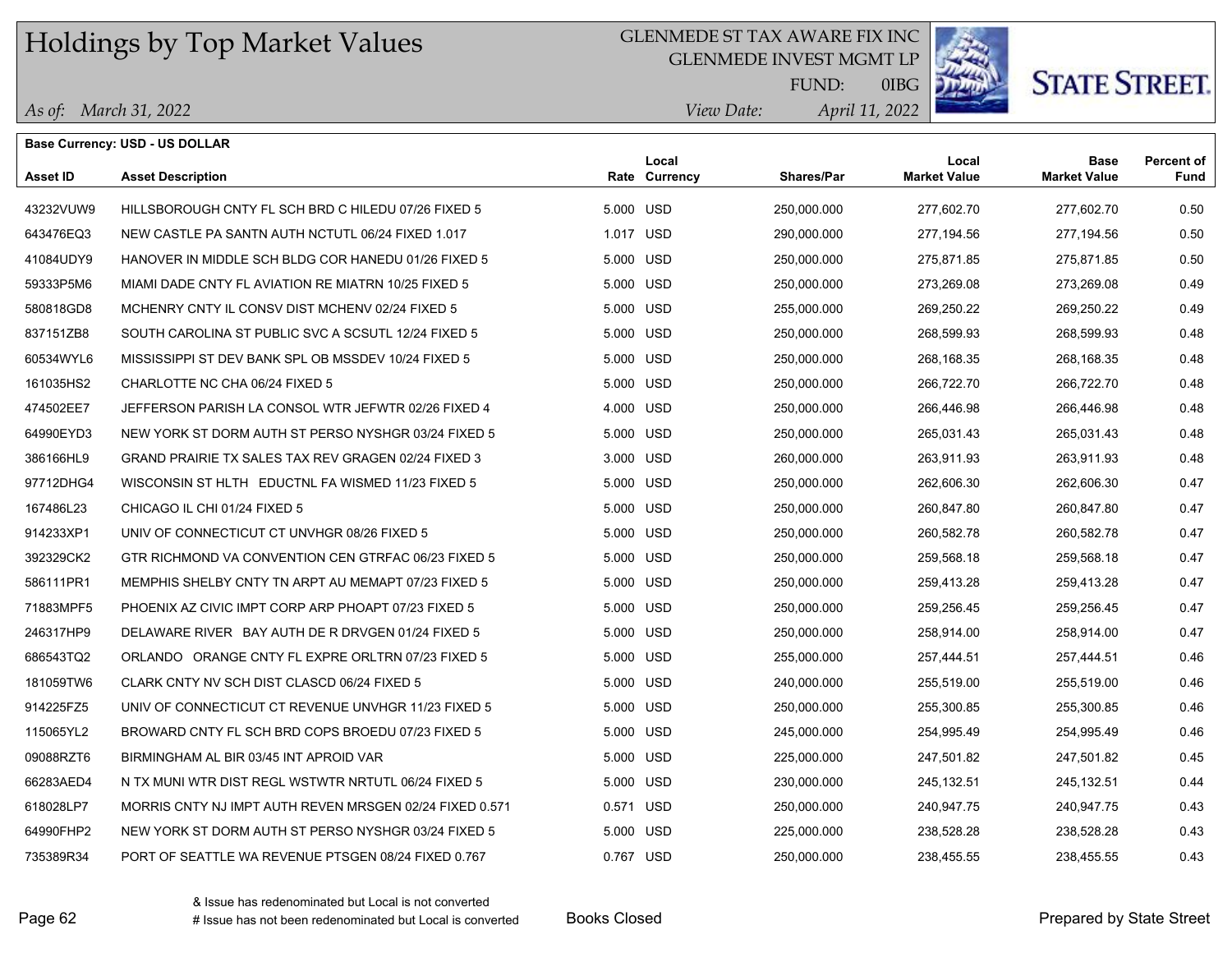#### GLENMEDE ST TAX AWARE FIX INC

GLENMEDE INVEST MGMT LP



# **STATE STREET.**

*April 11, 2022 View Date:* FUND:

0IBG

| As of: March 31, 2022 |  |
|-----------------------|--|
|                       |  |

|                 | <b>Base Currency: USD - US DOLLAR</b>                      |           |                        |                   |                              |                                    |                           |
|-----------------|------------------------------------------------------------|-----------|------------------------|-------------------|------------------------------|------------------------------------|---------------------------|
| <b>Asset ID</b> | <b>Asset Description</b>                                   |           | Local<br>Rate Currency | <b>Shares/Par</b> | Local<br><b>Market Value</b> | <b>Base</b><br><b>Market Value</b> | <b>Percent of</b><br>Fund |
| 97712DHJ8       | WISCONSIN ST HLTH EDUCTNL FA WISMED 11/25 FIXED 5          | 5.000 USD |                        | 220,000.000       | 236,934.35                   | 236,934.35                         | 0.43                      |
| 57421FAC1       | MARYLAND ST DEPT OF TRANSPRTN MDSTRN 08/25 FIXED 0.806     | 0.806 USD |                        | 250,000.000       | 233,611.23                   | 233,611.23                         | 0.42                      |
| 44236PHZ4       | HOUSTON TX CMNTY CLG HOUHGR 02/23 FIXED 5                  | 5.000 USD |                        | 225,000.000       | 231,658.43                   | 231,658.43                         | 0.42                      |
| 452252KC2       | ILLINOIS ST TOLL HIGHWAY AUTH ILSTRN 01/23 FIXED 5         | 5.000 USD |                        | 225,000.000       | 230,866.00                   | 230,866.00                         | 0.42                      |
| 83755LP42       | SOUTH DAKOTA ST BLDG AUTH REVE SDSFAC 09/23 FIXED 0.676    | 0.676 USD |                        | 230,000.000       | 225,249.58                   | 225,249.58                         | 0.41                      |
| 181059UM6       | CLARK CNTY NV SCH DIST CLASCD 06/24 FIXED 5                | 5.000 USD |                        | 210,000.000       | 223,579.13                   | 223,579.13                         | 0.40                      |
| 577625XH4       | MAURY CNTY TN MAU 04/25 FIXED 5                            | 5.000 USD |                        | 200,000.000       | 217,474.26                   | 217,474.26                         | 0.39                      |
| 64990AEL5       | NEW YORK ST DORM AUTH SALES TA NYSHGR 03/23 FIXED 5        | 5.000 USD |                        | 210,000.000       | 216,746.99                   | 216,746.99                         | 0.39                      |
| 837151YB9       | SOUTH CAROLINA ST PUBLIC SVC A SCSUTL 12/24 FIXED 5        | 5.000 USD |                        | 200,000.000       | 214,879.94                   | 214,879.94                         | 0.39                      |
| 082383PG9       | BENSALEM TWP PA SCH DIST BENSCD 06/24 FIXED 1.972          | 1.972 USD |                        | 215,000.000       | 211,963.81                   | 211,963.81                         | 0.38                      |
| 278444EB6       | EAU CLAIRE WI EAU 04/24 FIXED 1.4                          | 1.400 USD |                        | 215,000.000       | 211,784.37                   | 211,784.37                         | 0.38                      |
| 59447TTS2       | MICHIGAN ST FIN AUTH REVENUE MISFIN 12/23 FIXED 5          | 5.000 USD |                        | 200,000.000       | 210,152.34                   | 210,152.34                         | 0.38                      |
| 73358XBU5       | PORT AUTH OF NEW YORK NEW JE PORTRN 10/23 FIXED 5          | 5.000 USD |                        | 200,000.000       | 209,148.02                   | 209,148.02                         | 0.38                      |
| 59333PS58       | MIAMI DADE CNTY FL AVIATION RE MIATRN 10/23 FIXED 5        | 5.000 USD |                        | 200,000.000       | 209,103.06                   | 209,103.06                         | 0.38                      |
| 728874JQ2       | PLEASANTON TX INDEP SCH DIST PNTSCD 08/23 FIXED 5          | 5.000 USD |                        | 200,000.000       | 208,781.12                   | 208,781.12                         | 0.38                      |
| 13032UCJ5       | CALIFORNIA ST HLTH FACS FING A CASMED 11/36 FIXED OID 3.25 | 3.250 USD |                        | 200,000.000       | 208,543.24                   | 208,543.24                         | 0.38                      |
| 717883VR0       | PHILADELPHIA PA SCH DIST PHISCD 09/23 FIXED 5              | 5.000 USD |                        | 200,000.000       | 208,518.78                   | 208,518.78                         | 0.38                      |
| 937440DH5       | WASHINGTON CLACKAMAS YAMHILL WASSCD 06/24 FIXED 5          | 5.000 USD |                        | 195,000.000       | 208,044.08                   | 208,044.08                         | 0.37                      |
| 59447TAH6       | MICHIGAN ST FIN AUTH REVENUE MISFIN 05/23 FIXED 5          | 5.000 USD |                        | 200,000.000       | 207,291.60                   | 207,291.60                         | 0.37                      |
| 30382AKR2       | FAIRFAX CNTY VA FAI 10/23 FIXED 4                          | 4.000 USD |                        | 200,000.000       | 206,804.08                   | 206,804.08                         | 0.37                      |
| 64577BE42       | NEW JERSEY ST ECON DEV AUTH RE NJSDEV 11/25 FIXED OID 4    | 4.000 USD |                        | 195,000.000       | 205,218.39                   | 205,218.39                         | 0.37                      |
| 709224ZE2       | PENNSYLVANIA ST TURNPIKE COMMI PASTRN 12/24 FIXED 5        | 5.000 USD |                        | 190,000.000       | 204,955.39                   | 204,955.39                         | 0.37                      |
| 249182NP7       | DENVER CITY CNTY CO ARPT REV DENAPT 11/31 ADJUSTABLE VAR   | 5.000 USD |                        | 200,000.000       | 204,352.40                   | 204,352.40                         | 0.37                      |
| 725259MU6       | PITTSBURGH PA PUBLIC PKG AUTH PITTRN 12/23 FIXED 5         | 5.000 USD |                        | 195,000.000       | 203,593.07                   | 203,593.07                         | 0.37                      |
| 645918M42       | NEW JERSEY ST ECON DEV AUTH RE NJSDEV 03/23 FIXED 5        | 5.000 USD |                        | 200,000.000       | 200,802.82                   | 200,802.82                         | 0.36                      |
| 49151FHG8       | KENTUCKY ST PROPERTY BLDGS C KYSFAC 08/24 FIXED 5          | 5.000 USD |                        | 185,000.000       | 197,128.86                   | 197,128.86                         | 0.36                      |
| 34160PEJ4       | FLORIDA ST DEPT OF MGMT SVCS C FLACTF 11/25 FIXED 5        | 5.000 USD |                        | 175,000.000       | 192,591.25                   | 192,591.25                         | 0.35                      |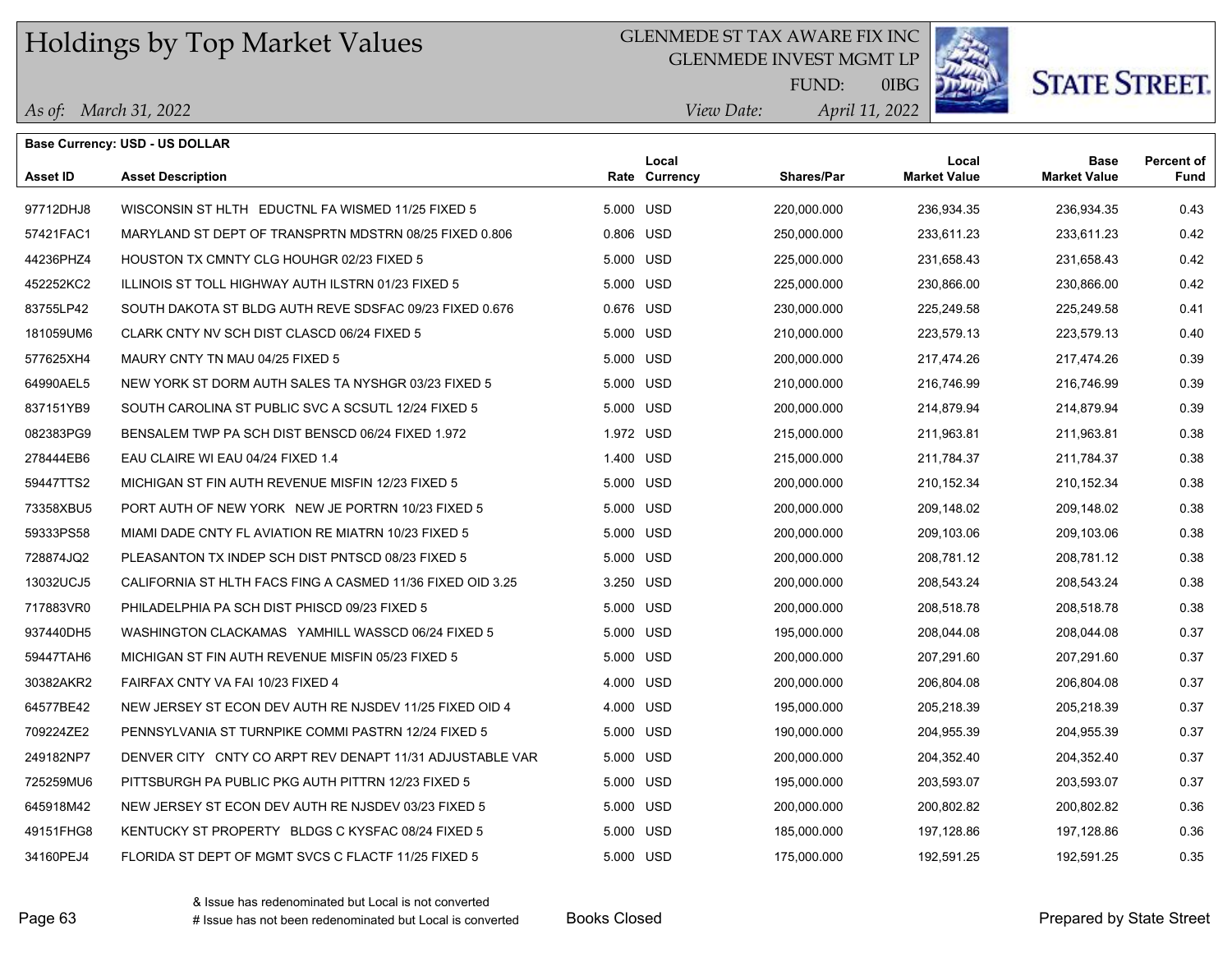#### GLENMEDE ST TAX AWARE FIX INC

GLENMEDE INVEST MGMT LP



0IBG

# **STATE STREET.**

*April 11, 2022 View Date:* FUND:

*As of: March 31, 2022*

|                 | <b>Base Currency: USD - US DOLLAR</b>                      |           |                        |                   |                              |                                    |                    |
|-----------------|------------------------------------------------------------|-----------|------------------------|-------------------|------------------------------|------------------------------------|--------------------|
| <b>Asset ID</b> | <b>Asset Description</b>                                   |           | Local<br>Rate Currency | <b>Shares/Par</b> | Local<br><b>Market Value</b> | <b>Base</b><br><b>Market Value</b> | Percent of<br>Fund |
| 646139Z57       | NEW JERSEY ST TURNPIKE AUTH TU NJSTRN 01/23 FIXED 5        | 5.000 USD |                        | 180,000.000       | 184,638.62                   | 184,638.62                         | 0.33               |
| 442349BZ8       | HOUSTON TX ARPT SYS REVENUE HOUAPT 07/24 FIXED 5           | 5.000 USD |                        | 170,000.000       | 180,083.53                   | 180,083.53                         | 0.32               |
| 98851WAS2       | YUMA AZ PLEDGED REVENUE YUMGEN 07/23 FIXED 4               | 4.000 USD |                        | 175,000.000       | 179,780.21                   | 179,780.21                         | 0.32               |
| 082383PE4       | BENSALEM TWP PA SCH DIST BENSCD 06/22 FIXED 1.855          | 1.855 USD |                        | 175,000.000       | 175,299.20                   | 175,299.20                         | 0.32               |
| 41423PAD9       | HARRIS CNTY TX TOLL ROAD REVEN HARTRN 08/22 FIXED 5        | 5.000 USD |                        | 170,000.000       | 172,389.74                   | 172,389.74                         | 0.31               |
| 082383PF1       | BENSALEM TWP PA SCH DIST BENSCD 06/23 FIXED 1.917          | 1.917 USD |                        | 160,000.000       | 159,787.44                   | 159,787.44                         | 0.29               |
| 646136M24       | NEW JERSEY ST TRANSPRTN TRUST NJSTRN 12/23 FIXED 4         | 4.000 USD |                        | 155,000.000       | 159,655.67                   | 159,655.67                         | 0.29               |
| 64990AEM3       | NEW YORK ST DORM AUTH SALES TA NYSHGR 03/24 FIXED 5        | 5.000 USD |                        | 150,000.000       | 158,987.85                   | 158,987.85                         | 0.29               |
| 73358WQQ0       | PORT AUTH OF NEW YORK NEW JE PORTRN 12/26 FIXED 5          | 5.000 USD |                        | 150,000.000       | 157,841.39                   | 157,841.39                         | 0.28               |
| 45203HN32       | ILLINOIS ST FIN AUTH REVENUE ILSGEN 11/23 FIXED 5          | 5.000 USD |                        | 150,000.000       | 157,318.46                   | 157,318.46                         | 0.28               |
| 464288513       | ISHARES IBOXX HIGH YIELD CORPO ISHARES IBOXX HIGH YLD CORP |           | <b>USD</b>             | 1,670.000         | 137,424.30                   | 137,424.30                         | 0.25               |
| 54659LBG8       | LOUISVILLE JEFFERSON CNTY KY LOUMED 10/24 FIXED 5          | 5.000 USD |                        | 125,000.000       | 133,926.41                   | 133,926.41                         | 0.24               |
| 641461ZP6       | NEVADA ST NVS 06/24 FIXED 5                                | 5.000 USD |                        | 125,000.000       | 129,573.39                   | 129,573.39                         | 0.23               |
| 527839DG6       | LEWIS CNTY WA PUBLIC UTIL DIST LEWPWR 10/22 FIXED 5        | 5.000 USD |                        | 125,000.000       | 127,354.19                   | 127,354.19                         | 0.23               |
| 64990ECW5       | NEW YORK ST DORM AUTH ST PERSO NYSHGR 12/22 FIXED 4        | 4.000 USD |                        | 125,000.000       | 127,333.34                   | 127,333.34                         | 0.23               |
| 196480FC6       | COLORADO ST HSG FIN AUTH COSHSG 11/22 FIXED 1.4            | 1.400 USD |                        | 125,000.000       | 124,779.38                   | 124,779.38                         | 0.22               |
| 735389RE0       | PORT OF SEATTLE WA REVENUE PTSGEN 08/25 FIXED 5            | 5.000 USD |                        | 120,000.000       | 121,388.54                   | 121,388.54                         | 0.22               |
| 725259MN2       | PITTSBURGH PA PUBLIC PKG AUTH PITTRN 12/23 FIXED 5         | 5.000 USD |                        | 105,000.000       | 110,347.63                   | 110,347.63                         | 0.20               |
| 84136FAB3       | SOUTHEAST ENERGY AUTH AL COMMO SEEPWR 10/23 FIXED 4        | 4.000 USD |                        | 100,000.000       | 102,358.77                   | 102,358.77                         | 0.18               |
| 613609H33       | MONTGOMERY CNTY PA INDL DEV AU MONDEV 12/22 FIXED 4        | 4.000 USD |                        | 100,000.000       | 101,471.35                   | 101,471.35                         | 0.18               |
| 62620HCJ9       | MUNI ELEC AUTH OF GA MELPWR 01/25 FIXED 1.421              | 1.421 USD |                        | 105,000.000       | 100,199.44                   | 100,199.44                         | 0.18               |
| 416498CY7       | HARTFORD CNTY CT MET DIST CLEA HARFAC 04/22 FIXED 0.411    | 0.411 USD |                        | 100,000.000       | 100,000.00                   | 100,000.00                         | 0.18               |
| 59333PV39       | MIAMI DADE CNTY FL AVIATION RE MIATRN 10/24 FIXED 2.504    | 2.504 USD |                        | 100,000.000       | 99,090.38                    | 99,090.38                          | 0.18               |
| 442349EK8       | HOUSTON TX ARPT SYS REVENUE HOUAPT 07/23 FIXED 1.054       | 1.054 USD |                        | 100,000.000       | 98,722.73                    | 98,722.73                          | 0.18               |
| 98851WAC7       | YUMA AZ PLEDGED REVENUE YUMGEN 07/23 FIXED 0.527           | 0.527 USD |                        | 100,000.000       | 97,980.68                    | 97,980.68                          | 0.18               |
| 155498JA7       | CENTRL TX REGL MOBILITY AUTH R CTXGEN 01/24 FIXED 1.345    | 1.345 USD |                        | 100,000.000       | 97,691.40                    | 97,691.40                          | 0.18               |
| 534272L80       | LINCOLN NE ELEC SYS REVENUE LINPWR 09/23 FIXED 0.399       | 0.399 USD |                        | 100,000.000       | 97,525.42                    | 97,525.42                          | 0.18               |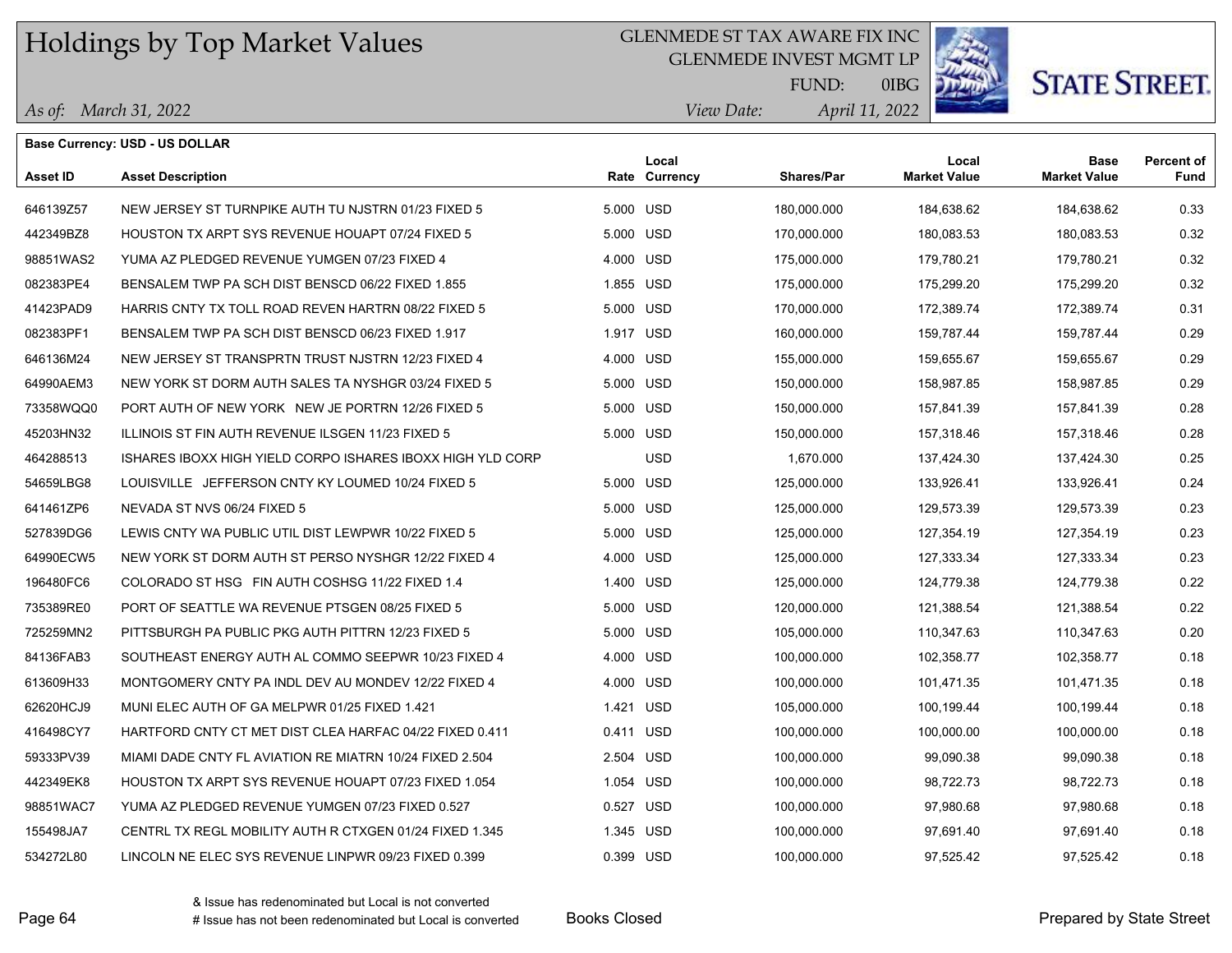| <b>Holdings by Top Market Values</b> | GLENMEDE ST TAX AWARE FIX INC<br><b>GLENMEDE INVEST MGMT LP</b> | FUND:          | 0IBG                         | <b>STATE STREET.</b>               |                           |
|--------------------------------------|-----------------------------------------------------------------|----------------|------------------------------|------------------------------------|---------------------------|
| As of: March 31, 2022                | View Date:                                                      |                | April 11, 2022               |                                    |                           |
| Base Currency: USD - US DOLLAR       |                                                                 |                |                              |                                    |                           |
| <b>Asset Description</b><br>Asset ID | Local<br>Rate Currency                                          | Shares/Par     | Local<br><b>Market Value</b> | <b>Base</b><br><b>Market Value</b> | <b>Percent of</b><br>Fund |
| <b>FUND Total</b>                    |                                                                 | 53,203,152.800 |                              | 55.491.979.85                      | 100.00                    |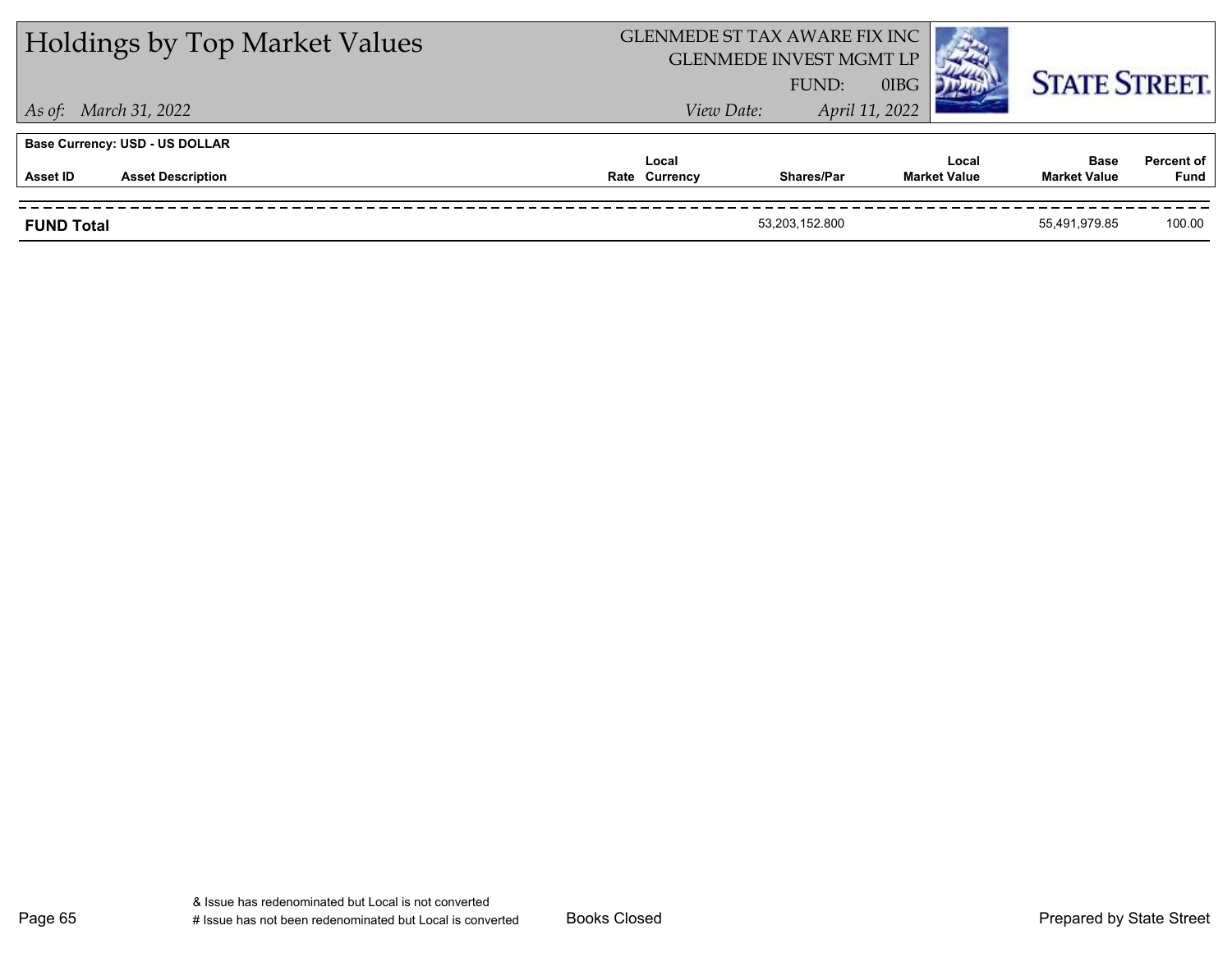### GLENMEDE EQUITY INCOME PORT

GLENMEDE INVEST MGMT LP



*April 11, 2022 View Date:* FUND:

0IBH

|                 | <b>Base Currency: USD - US DOLLAR</b>           |                        |            |                              |                                    |                           |
|-----------------|-------------------------------------------------|------------------------|------------|------------------------------|------------------------------------|---------------------------|
| <b>Asset ID</b> | <b>Asset Description</b>                        | Local<br>Rate Currency | Shares/Par | Local<br><b>Market Value</b> | <b>Base</b><br><b>Market Value</b> | <b>Percent of</b><br>Fund |
| 478160104       | JOHNSON + JOHNSON COMMON STOCK USD1.0           | <b>USD</b>             | 3,792.000  | 672,056.16                   | 672,056.16                         | 2.93                      |
| 882508104       | TEXAS INSTRUMENTS INC COMMON STOCK USD1.0       | <b>USD</b>             | 3,593,000  | 659,243.64                   | 659,243.64                         | 2.88                      |
| 713448108       | PEPSICO INC COMMON STOCK USD.017                | <b>USD</b>             | 3,564.000  | 596,542.32                   | 596,542.32                         | 2.60                      |
| 166764100       | CHEVRON CORP COMMON STOCK USD.75                | <b>USD</b>             | 3,575.000  | 582,117.25                   | 582,117.25                         | 2.54                      |
| 907818108       | UNION PACIFIC CORP COMMON STOCK USD2.5          | <b>USD</b>             | 2,035.000  | 555,982.35                   | 555,982.35                         | 2.43                      |
| 110122108       | BRISTOL MYERS SQUIBB CO COMMON STOCK USD.1      | <b>USD</b>             | 7,556.000  | 551,814.68                   | 551,814.68                         | 2.41                      |
| 75513E101       | RAYTHEON TECHNOLOGIES CORP COMMON STOCK USD1.0  | <b>USD</b>             | 5,460.000  | 540,922.20                   | 540,922.20                         | 2.36                      |
| 704326107       | PAYCHEX INC COMMON STOCK USD.01                 | <b>USD</b>             | 3,758.000  | 512,854.26                   | 512,854.26                         | 2.24                      |
| 437076102       | HOME DEPOT INC COMMON STOCK USD.05              | <b>USD</b>             | 1,707.000  | 510,956.31                   | 510,956.31                         | 2.23                      |
| 20030N101       | COMCAST CORP CLASS A COMMON STOCK USD.01        | <b>USD</b>             | 10,843.000 | 507,669.26                   | 507,669.26                         | 2.21                      |
| 031162100       | AMGEN INC COMMON STOCK USD.0001                 | <b>USD</b>             | 2,046.000  | 494,763.72                   | 494,763.72                         | 2.16                      |
| 580135101       | MCDONALD S CORP COMMON STOCK USD.01             | <b>USD</b>             | 2,000.000  | 494,560.00                   | 494,560.00                         | 2.16                      |
| 31620M106       | FIDELITY NATIONAL INFO SERV COMMON STOCK USD.01 | <b>USD</b>             | 4,662.000  | 468,158.04                   | 468,158.04                         | 2.04                      |
| 25746U109       | DOMINION ENERGY INC COMMON STOCK                | <b>USD</b>             | 5,501.000  | 467,419.97                   | 467,419.97                         | 2.04                      |
| 911312106       | UNITED PARCEL SERVICE CL B COMMON STOCK USD.01  | <b>USD</b>             | 2,155.000  | 462,161.30                   | 462,161.30                         | 2.02                      |
| 68389X105       | ORACLE CORP COMMON STOCK USD.01                 | <b>USD</b>             | 5,556.000  | 459,647.88                   | 459,647.88                         | 2.00                      |
| 74251V102       | PRINCIPAL FINANCIAL GROUP COMMON STOCK USD.01   | <b>USD</b>             | 6,244.000  | 458,372.04                   | 458,372.04                         | 2.00                      |
| 833034101       | SNAP ON INC COMMON STOCK USD1.0                 | <b>USD</b>             | 2,194.000  | 450,823.12                   | 450,823.12                         | 1.97                      |
| 17275R102       | CISCO SYSTEMS INC COMMON STOCK USD 001          | <b>USD</b>             | 8,030.000  | 447,752.80                   | 447,752.80                         | 1.95                      |
| 617446448       | MORGAN STANLEY COMMON STOCK USD.01              | <b>USD</b>             | 5,120.000  | 447,488.00                   | 447,488.00                         | 1.95                      |
| 460690100       | INTERPUBLIC GROUP OF COS INC COMMON STOCK USD.1 | <b>USD</b>             | 12,574.000 | 445,748.30                   | 445,748.30                         | 1.94                      |
| 532457108       | ELI LILLY + CO COMMON STOCK                     | <b>USD</b>             | 1,543.000  | 441,868.91                   | 441,868.91                         | 1.93                      |
| 742718109       | PROCTER + GAMBLE CO/THE COMMON STOCK            | <b>USD</b>             | 2,879.000  | 439,911.20                   | 439,911.20                         | 1.92                      |
| 74834L100       | QUEST DIAGNOSTICS INC COMMON STOCK USD.01       | <b>USD</b>             | 3,211.000  | 439,457.46                   | 439,457.46                         | 1.92                      |
| 64110D104       | NETAPP INC COMMON STOCK USD.001                 | <b>USD</b>             | 5,292.000  | 439,236.00                   | 439,236.00                         | 1.92                      |
| H84989104       | TE CONNECTIVITY LTD COMMON STOCK CHF.57         | <b>USD</b>             | 3,325.000  | 435,508.50                   | 435,508.50                         | 1.90                      |
| 427866108       | HERSHEY CO/THE COMMON STOCK USD1.0              | <b>USD</b>             | 2,006.000  | 434,559.78                   | 434,559.78                         | 1.90                      |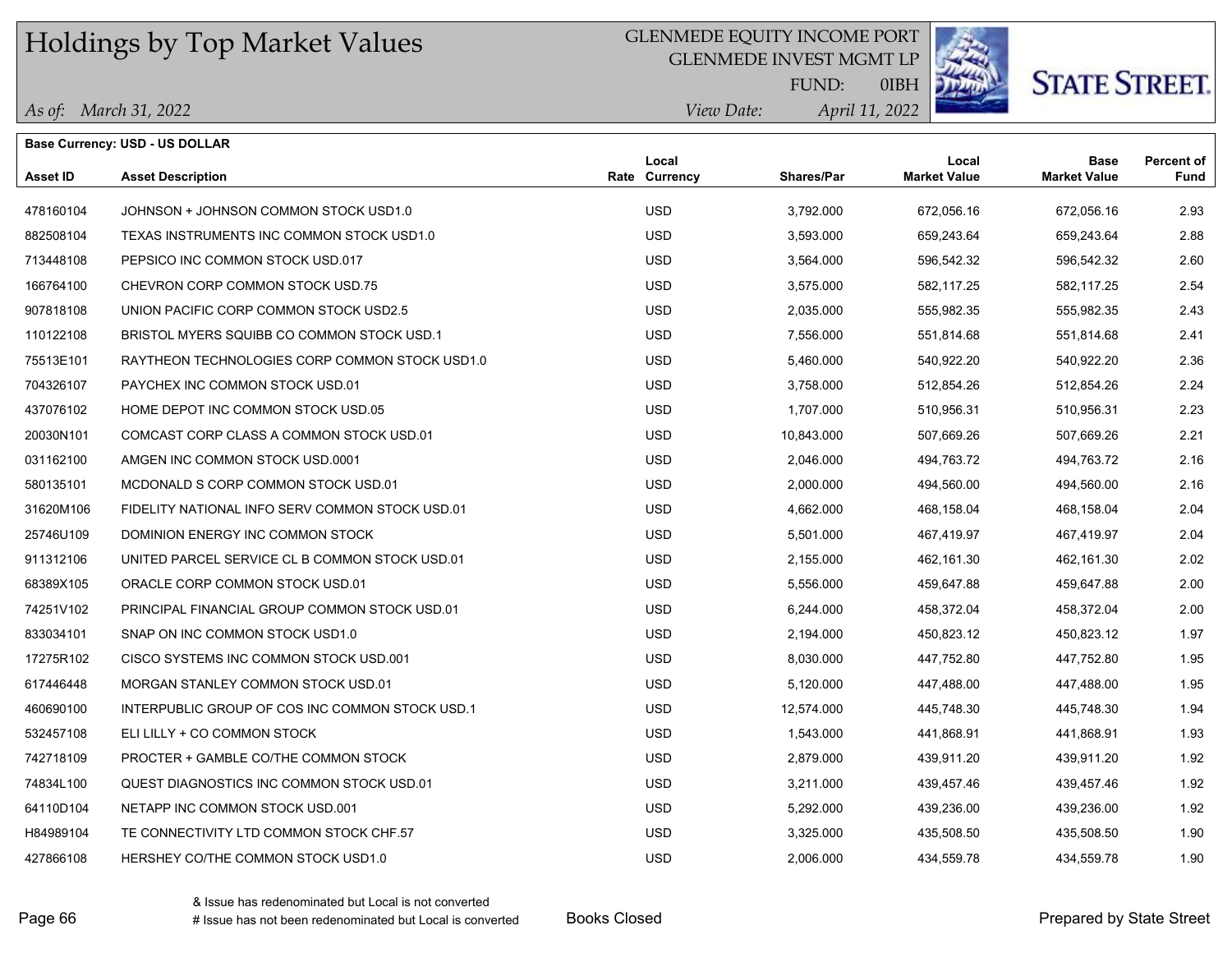### GLENMEDE EQUITY INCOME PORT

GLENMEDE INVEST MGMT LP



# **STATE STREET.**

*April 11, 2022 View Date:* FUND:

0IBH

| As of: March 31, 2022 |
|-----------------------|
|-----------------------|

|                 | <b>Base Currency: USD - US DOLLAR</b>            |                        |             |                              |                                    |                           |
|-----------------|--------------------------------------------------|------------------------|-------------|------------------------------|------------------------------------|---------------------------|
| <b>Asset ID</b> | <b>Asset Description</b>                         | Local<br>Rate Currency | Shares/Par  | Local<br><b>Market Value</b> | <b>Base</b><br><b>Market Value</b> | <b>Percent of</b><br>Fund |
| 85748R009       | FIXED INC CLEARING CORP REPO                     | 0.000 USD              | 422,189.350 | 422,189.35                   | 422,189.35                         | 1.84                      |
| G29183103       | EATON CORP PLC COMMON STOCK USD.01               | <b>USD</b>             | 2,741.000   | 415,974.16                   | 415,974.16                         | 1.81                      |
| 002824100       | ABBOTT LABORATORIES COMMON STOCK                 | <b>USD</b>             | 3,507.000   | 415,088.52                   | 415,088.52                         | 1.81                      |
| 03076C106       | AMERIPRISE FINANCIAL INC COMMON STOCK USD.01     | <b>USD</b>             | 1,361.000   | 408,789.96                   | 408,789.96                         | 1.78                      |
| G5960L103       | MEDTRONIC PLC COMMON STOCK USD.1                 | <b>USD</b>             | 3,641.000   | 403,968.95                   | 403,968.95                         | 1.76                      |
| G3223R108       | EVEREST RE GROUP LTD COMMON STOCK USD.01         | <b>USD</b>             | 1,331.000   | 401,136.78                   | 401,136.78                         | 1.75                      |
| 001055102       | AFLAC INC COMMON STOCK USD.1                     | <b>USD</b>             | 6,196.000   | 398,960.44                   | 398,960.44                         | 1.74                      |
| 773903109       | ROCKWELL AUTOMATION INC COMMON STOCK USD1.0      | <b>USD</b>             | 1,409.000   | 394,562.27                   | 394,562.27                         | 1.72                      |
| 194162103       | COLGATE PALMOLIVE CO COMMON STOCK USD1.0         | <b>USD</b>             | 5,084.000   | 385,519.72                   | 385,519.72                         | 1.68                      |
| 718546104       | PHILLIPS 66 COMMON STOCK                         | <b>USD</b>             | 4,452.000   | 384,608.28                   | 384,608.28                         | 1.68                      |
| 46625H100       | JPMORGAN CHASE + CO COMMON STOCK USD1.0          | <b>USD</b>             | 2,784.000   | 379,514.88                   | 379,514.88                         | 1.66                      |
| 693506107       | PPG INDUSTRIES INC COMMON STOCK USD1.66666       | <b>USD</b>             | 2,879.000   | 377,350.53                   | 377,350.53                         | 1.65                      |
| 808513105       | SCHWAB (CHARLES) CORP COMMON STOCK USD.01        | <b>USD</b>             | 4,420.000   | 372,650.20                   | 372,650.20                         | 1.63                      |
| 778296103       | ROSS STORES INC COMMON STOCK USD.01              | <b>USD</b>             | 4,018.000   | 363,468.28                   | 363,468.28                         | 1.59                      |
| 902681105       | UGI CORP COMMON STOCK                            | <b>USD</b>             | 9,878.000   | 357,781.16                   | 357,781.16                         | 1.56                      |
| 233331107       | DTE ENERGY COMPANY COMMON STOCK                  | <b>USD</b>             | 2,552.000   | 337,399.92                   | 337,399.92                         | 1.47                      |
| 717081103       | PFIZER INC COMMON STOCK USD.05                   | <b>USD</b>             | 6,463.000   | 334,589.51                   | 334,589.51                         | 1.46                      |
| 231021106       | CUMMINS INC COMMON STOCK USD2.5                  | <b>USD</b>             | 1,609.000   | 330,021.99                   | 330,021.99                         | 1.44                      |
| 09247X101       | BLACKROCK INC COMMON STOCK USD.01                | <b>USD</b>             | 427.000     | 326,300.59                   | 326,300.59                         | 1.42                      |
| 009158106       | AIR PRODUCTS + CHEMICALS INC COMMON STOCK USD1.0 | <b>USD</b>             | 1,301.000   | 325,132.91                   | 325,132.91                         | 1.42                      |
| 665859104       | NORTHERN TRUST CORP COMMON STOCK USD1.666666     | <b>USD</b>             | 2,750.000   | 320,237.50                   | 320,237.50                         | 1.40                      |
| 609207105       | MONDELEZ INTERNATIONAL INC A COMMON STOCK        | <b>USD</b>             | 5,078.000   | 318,796.84                   | 318,796.84                         | 1.39                      |
| 452308109       | ILLINOIS TOOL WORKS COMMON STOCK USD.01          | <b>USD</b>             | 1,439.000   | 301,326.60                   | 301,326.60                         | 1.31                      |
| 855244109       | STARBUCKS CORP COMMON STOCK USD.001              | <b>USD</b>             | 3,242.000   | 294,924.74                   | 294,924.74                         | 1.29                      |
| 372460105       | <b>GENUINE PARTS CO COMMON STOCK USD1.0</b>      | <b>USD</b>             | 2,104.000   | 265,146.08                   | 265,146.08                         | 1.16                      |
| G1151C101       | ACCENTURE PLC CL A COMMON STOCK USD 0000225      | <b>USD</b>             | 731.000     | 246,515.13                   | 246,515.13                         | 1.08                      |
| 020002101       | ALLSTATE CORP COMMON STOCK USD.01                | <b>USD</b>             | 1,639.000   | 227,017.89                   | 227,017.89                         | 0.99                      |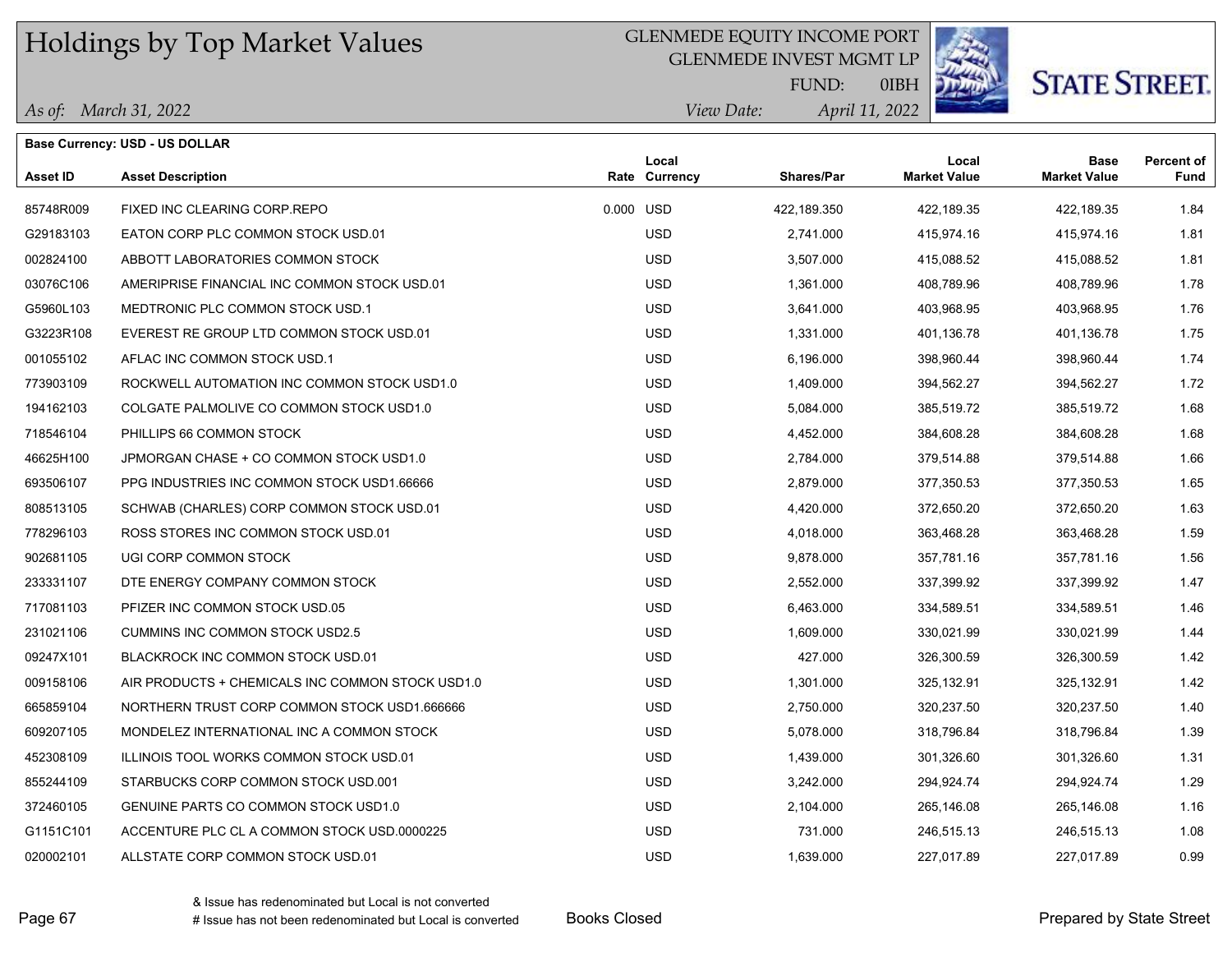| <b>Holdings by Top Market Values</b>  | GLENMEDE EQUITY INCOME PORT | <b>GLENMEDE INVEST MGMT LP</b><br>FUND: | 0IBH                         | <b>STATE STREET.</b>               |                           |
|---------------------------------------|-----------------------------|-----------------------------------------|------------------------------|------------------------------------|---------------------------|
| As of: March 31, 2022                 | View Date:                  |                                         | April 11, 2022               |                                    |                           |
| <b>Base Currency: USD - US DOLLAR</b> |                             |                                         |                              |                                    |                           |
| <b>Asset Description</b><br>Asset ID  | Local<br>Rate Currency      | Shares/Par                              | Local<br><b>Market Value</b> | <b>Base</b><br><b>Market Value</b> | <b>Percent of</b><br>Fund |
| <b>FUND Total</b>                     |                             | 625.446.350                             |                              | 22.926.568.63                      | 100.00                    |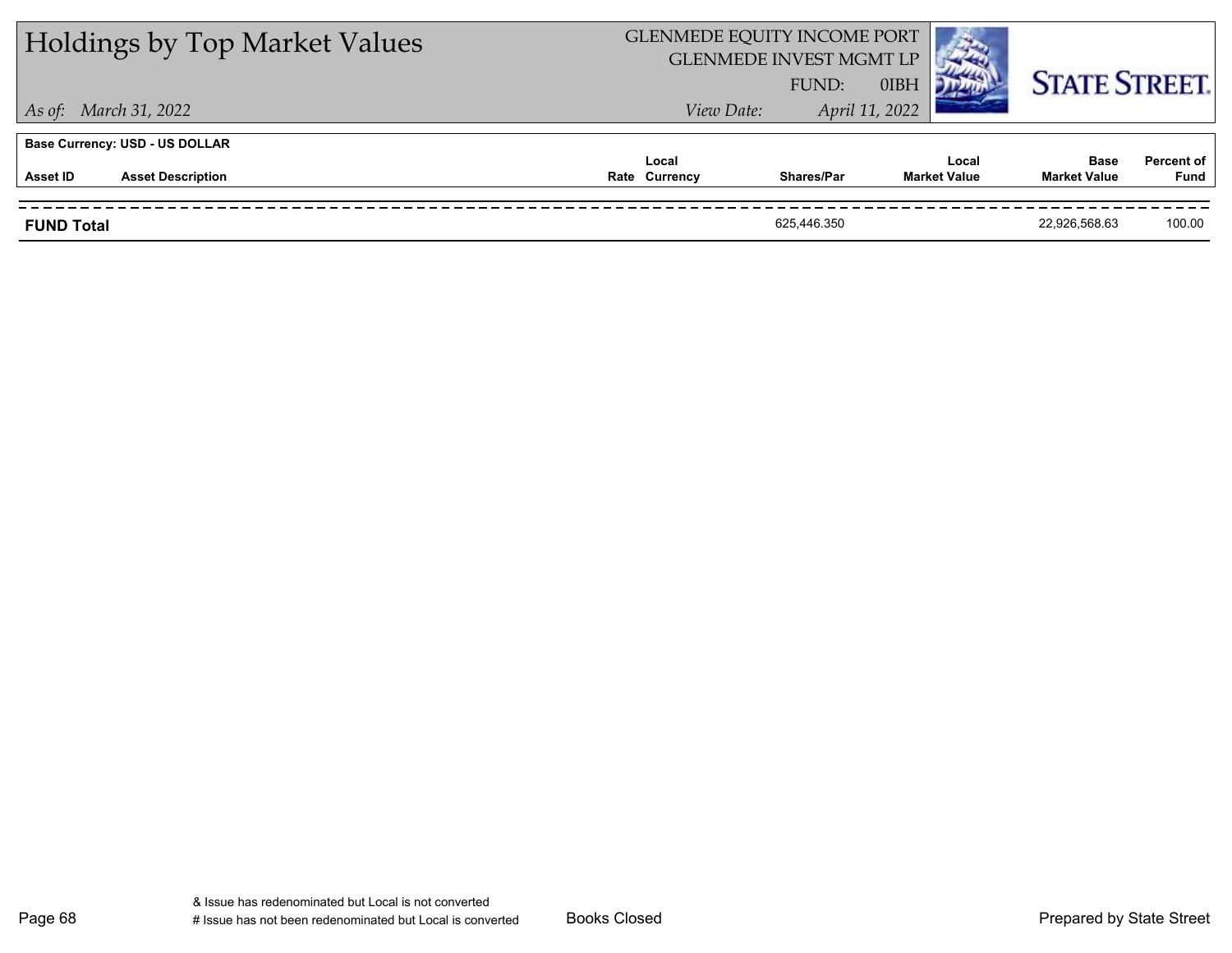### GLEN QUANT US LG CAP VALUE EQ

GLENMEDE INVEST MGMT LP



**STATE STREET.** 

*April 11, 2022 View Date:* FUND:

0IBI

| As of: March 31, 2022 |  |
|-----------------------|--|
|                       |  |

|           | Base Currency: USD - US DOLLAR                    |                        |                   |                              |                                    |                           |
|-----------|---------------------------------------------------|------------------------|-------------------|------------------------------|------------------------------------|---------------------------|
| Asset ID  | <b>Asset Description</b>                          | Local<br>Rate Currency | <b>Shares/Par</b> | Local<br><b>Market Value</b> | <b>Base</b><br><b>Market Value</b> | <b>Percent of</b><br>Fund |
| 05722G100 | BAKER HUGHES CO COMMON STOCK USD 0001             | <b>USD</b>             | 1,940.000         | 70,635.40                    | 70,635.40                          | 2.71                      |
| 816851109 | SEMPRA ENERGY COMMON STOCK                        | <b>USD</b>             | 399.000           | 67,079.88                    | 67,079.88                          | 2.57                      |
| 717081103 | PFIZER INC COMMON STOCK USD.05                    | <b>USD</b>             | 1,202.000         | 62,227.54                    | 62,227.54                          | 2.39                      |
| 110122108 | BRISTOL MYERS SQUIBB CO COMMON STOCK USD 1        | <b>USD</b>             | 817.000           | 59,665.51                    | 59,665.51                          | 2.29                      |
| 670346105 | NUCOR CORP COMMON STOCK USD.4                     | <b>USD</b>             | 380.000           | 56,487.00                    | 56,487.00                          | 2.17                      |
| 493267108 | KEYCORP COMMON STOCK USD1.0                       | <b>USD</b>             | 2,497.000         | 55,882.86                    | 55,882.86                          | 2.14                      |
| 369550108 | GENERAL DYNAMICS CORP COMMON STOCK USD1.0         | <b>USD</b>             | 224.000           | 54,024.32                    | 54,024.32                          | 2.07                      |
| 20825C104 | CONOCOPHILLIPS COMMON STOCK USD.01                | <b>USD</b>             | 522.000           | 52,200.00                    | 52,200.00                          | 2.00                      |
| 742718109 | PROCTER + GAMBLE CO/THE COMMON STOCK              | <b>USD</b>             | 333.000           | 50,882.40                    | 50,882.40                          | 1.95                      |
| 7591EP100 | REGIONS FINANCIAL CORP COMMON STOCK USD.01        | <b>USD</b>             | 2,276.000         | 50,663.76                    | 50,663.76                          | 1.94                      |
| 460690100 | INTERPUBLIC GROUP OF COS INC COMMON STOCK USD.1   | <b>USD</b>             | 1,422.000         | 50,409.90                    | 50,409.90                          | 1.93                      |
| 74340W103 | PROLOGIS INC REIT USD.01                          | <b>USD</b>             | 312.000           | 50,381.76                    | 50,381.76                          | 1.93                      |
| 631103108 | NASDAQ INC COMMON STOCK USD.01                    | <b>USD</b>             | 278.000           | 49,539.60                    | 49,539.60                          | 1.90                      |
| 31620R303 | FIDELITY NATIONAL FINANCIAL COMMON STOCK USD 0001 | <b>USD</b>             | 1,014.000         | 49,523.76                    | 49,523.76                          | 1.90                      |
| 45866F104 | INTERCONTINENTAL EXCHANGE IN COMMON STOCK USD.01  | <b>USD</b>             | 369.000           | 48,752.28                    | 48,752.28                          | 1.87                      |
| 036752103 | ANTHEM INC COMMON STOCK USD.01                    | <b>USD</b>             | 96.000            | 47, 157. 12                  | 47, 157. 12                        | 1.81                      |
| 174610105 | CITIZENS FINANCIAL GROUP COMMON STOCK USD.01      | <b>USD</b>             | 971.000           | 44,015.43                    | 44,015.43                          | 1.69                      |
| 02005N100 | ALLY FINANCIAL INC COMMON STOCK USD.01            | <b>USD</b>             | 979.000           | 42,566.92                    | 42,566.92                          | 1.63                      |
| 714046109 | PERKINELMER INC COMMON STOCK USD1.0               | <b>USD</b>             | 243.000           | 42,393.78                    | 42,393.78                          | 1.63                      |
| 842587107 | SOUTHERN CO/THE COMMON STOCK USD5.0               | <b>USD</b>             | 583.000           | 42,273.33                    | 42,273.33                          | 1.62                      |
| 126650100 | CVS HEALTH CORP COMMON STOCK USD.01               | <b>USD</b>             | 406.000           | 41,091.26                    | 41,091.26                          | 1.58                      |
| 12504L109 | CBRE GROUP INC A COMMON STOCK USD.01              | <b>USD</b>             | 438.000           | 40,085.76                    | 40,085.76                          | 1.54                      |
| 49456B101 | KINDER MORGAN INC COMMON STOCK USD.01             | <b>USD</b>             | 2,116.000         | 40,013.56                    | 40,013.56                          | 1.54                      |
| 00206R102 | AT+T INC COMMON STOCK USD1.0                      | <b>USD</b>             | 1,677.000         | 39,627.51                    | 39,627.51                          | 1.52                      |
| 231021106 | <b>CUMMINS INC COMMON STOCK USD2.5</b>            | <b>USD</b>             | 189.000           | 38,765.79                    | 38,765.79                          | 1.49                      |
| 74834L100 | QUEST DIAGNOSTICS INC COMMON STOCK USD.01         | <b>USD</b>             | 281.000           | 38,457.66                    | 38,457.66                          | 1.48                      |
| 58155Q103 | MCKESSON CORP COMMON STOCK USD.01                 | <b>USD</b>             | 120,000           | 36,735.60                    | 36,735.60                          | 1.41                      |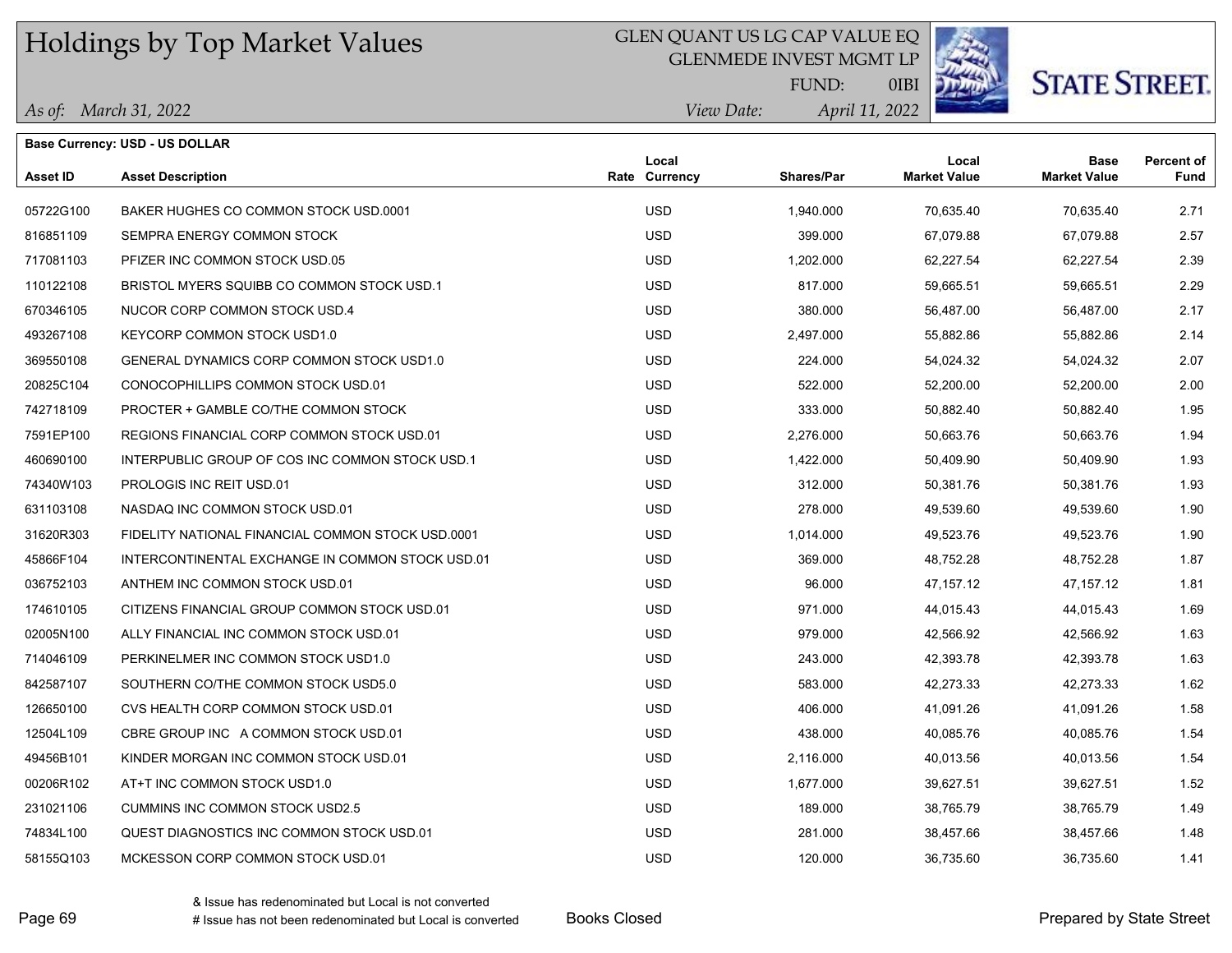#### GLEN QUANT US LG CAP VALUE EQ

GLENMEDE INVEST MGMT LP



0IBI

**STATE STREET** 

*April 11, 2022 View Date:* FUND:

|  | As of: March 31, 2022 |
|--|-----------------------|
|--|-----------------------|

**Base Currency: USD - US DOLLAR**

| Asset ID  | <b>Asset Description</b>                         | Local<br><b>Rate Currency</b> | Shares/Par | Local<br><b>Market Value</b> | <b>Base</b><br><b>Market Value</b> | Percent of<br><b>Fund</b> |
|-----------|--------------------------------------------------|-------------------------------|------------|------------------------------|------------------------------------|---------------------------|
| 806857108 | SCHLUMBERGER LTD COMMON STOCK USD.01             | <b>USD</b>                    | 883.000    | 36,476.73                    | 36,476.73                          | 1.40                      |
| 039483102 | ARCHER DANIELS MIDLAND CO COMMON STOCK           | <b>USD</b>                    | 394.000    | 35,562.44                    | 35,562.44                          | 1.36                      |
| 550241103 | LUMEN TECHNOLOGIES INC COMMON STOCK USD1.0       | <b>USD</b>                    | 3,070.000  | 34,598.90                    | 34,598.90                          | 1.33                      |
| 928563402 | VMWARE INC CLASS A COMMON STOCK USD.01           | <b>USD</b>                    | 299.000    | 34,047.13                    | 34,047.13                          | 1.31                      |
| 00130H105 | AES CORP COMMON STOCK USD.01                     | <b>USD</b>                    | 1,300.000  | 33,449.00                    | 33,449.00                          | 1.28                      |
| 370334104 | <b>GENERAL MILLS INC COMMON STOCK USD.1</b>      | <b>USD</b>                    | 487.000    | 32,979.64                    | 32,979.64                          | 1.27                      |
| 87165B103 | SYNCHRONY FINANCIAL COMMON STOCK USD 001         | <b>USD</b>                    | 939.000    | 32,686.59                    | 32,686.59                          | 1.25                      |
| 126408103 | CSX CORP COMMON STOCK USD1.0                     | <b>USD</b>                    | 866.000    | 32,431.70                    | 32,431.70                          | 1.24                      |
| 833034101 | SNAP ON INC COMMON STOCK USD1.0                  | <b>USD</b>                    | 156,000    | 32,054.88                    | 32,054.88                          | 1.23                      |
| 458140100 | INTEL CORP COMMON STOCK USD.001                  | <b>USD</b>                    | 645.000    | 31,966.20                    | 31,966.20                          | 1.23                      |
| 192446102 | COGNIZANT TECH SOLUTIONS A COMMON STOCK USD.01   | <b>USD</b>                    | 355.000    | 31,832.85                    | 31,832.85                          | 1.22                      |
| 48020Q107 | JONES LANG LASALLE INC COMMON STOCK USD.01       | <b>USD</b>                    | 128.000    | 30,650.88                    | 30,650.88                          | 1.18                      |
| 902494103 | TYSON FOODS INC CL A COMMON STOCK USD.1          | <b>USD</b>                    | 341.000    | 30,563.83                    | 30,563.83                          | 1.17                      |
| 92343V104 | VERIZON COMMUNICATIONS INC COMMON STOCK USD.1    | <b>USD</b>                    | 580.000    | 29,545.20                    | 29,545.20                          | 1.13                      |
| 701094104 | PARKER HANNIFIN CORP COMMON STOCK USD.5          | <b>USD</b>                    | 103.000    | 29,227.28                    | 29,227.28                          | 1.12                      |
| 744320102 | PRUDENTIAL FINANCIAL INC COMMON STOCK USD.01     | <b>USD</b>                    | 236.000    | 27.888.12                    | 27,888.12                          | 1.07                      |
| 026874784 | AMERICAN INTERNATIONAL GROUP COMMON STOCK USD2.5 | <b>USD</b>                    | 432.000    | 27,116.64                    | 27,116.64                          | 1.04                      |
| 35137L204 | FOX CORP CLASS B COMMON STOCK USD.01             | <b>USD</b>                    | 746.000    | 27,064.88                    | 27,064.88                          | 1.04                      |
| 125523100 | CIGNA CORP COMMON STOCK USD.01                   | <b>USD</b>                    | 109.000    | 26,117.49                    | 26,117.49                          | 1.00                      |
| 12572Q105 | CME GROUP INC COMMON STOCK USD 01                | <b>USD</b>                    | 108.000    | 25,688.88                    | 25,688.88                          | 0.99                      |
| 759509102 | RELIANCE STEEL + ALUMINUM COMMON STOCK           | <b>USD</b>                    | 137.000    | 25,118.95                    | 25,118.95                          | 0.96                      |
| 460146103 | INTERNATIONAL PAPER CO COMMON STOCK USD1.0       | <b>USD</b>                    | 542.000    | 25,013.30                    | 25,013.30                          | 0.96                      |
| 74762E102 | QUANTA SERVICES INC COMMON STOCK USD 00001       | <b>USD</b>                    | 165.000    | 21.715.65                    | 21,715.65                          | 0.83                      |
| 92532F100 | VERTEX PHARMACEUTICALS INC COMMON STOCK USD.01   | <b>USD</b>                    | 81.000     | 21,138.57                    | 21,138.57                          | 0.81                      |
| 78467J100 | SS+C TECHNOLOGIES HOLDINGS COMMON STOCK USD.01   | <b>USD</b>                    | 271.000    | 20,330.42                    | 20.330.42                          | 0.78                      |
| 40434L105 | HP INC COMMON STOCK USD.01                       | <b>USD</b>                    | 544.000    | 19,747.20                    | 19,747.20                          | 0.76                      |

02079K305 ALPHABET INC CL A COMMON STOCK USD.001 **19,469.45** USD 7.000 19,469.45 19,469.45 19,469.45 0.75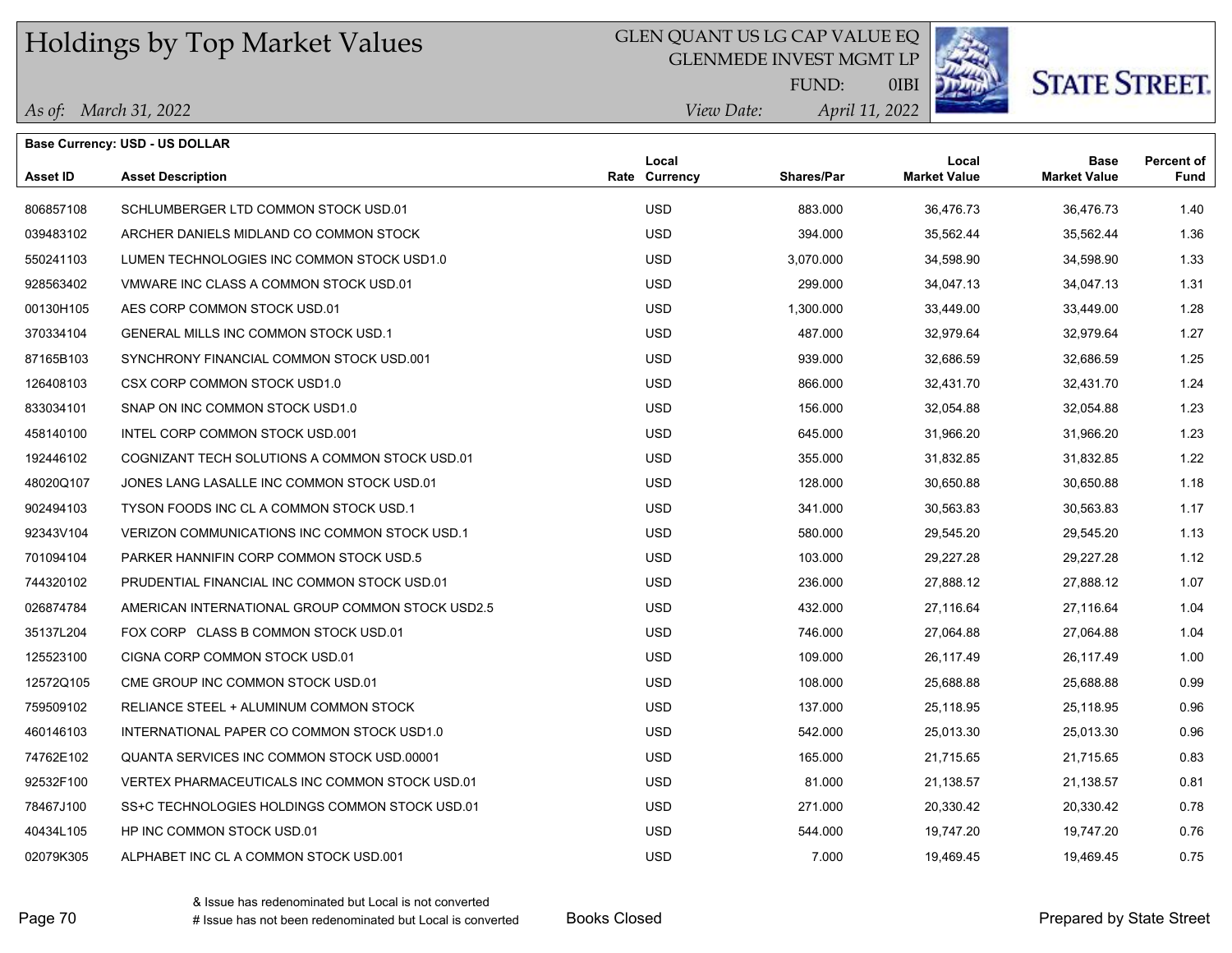### GLEN QUANT US LG CAP VALUE EQ

GLENMEDE INVEST MGMT LP



0IBI

**STATE STREET.** 

*April 11, 2022* FUND:

|  | As of: March 31, 2022 |
|--|-----------------------|
|--|-----------------------|

**Base Currency: USD - US DOLLAR**

| View Date: | April 11 |
|------------|----------|
|            |          |

| <b>Asset ID</b> | <b>Asset Description</b>                         |           | Local<br>Rate Currency | Shares/Par | Local<br><b>Market Value</b> | <b>Base</b><br><b>Market Value</b> | <b>Percent of</b><br>Fund |
|-----------------|--------------------------------------------------|-----------|------------------------|------------|------------------------------|------------------------------------|---------------------------|
| 17275R102       | CISCO SYSTEMS INC COMMON STOCK USD 001           |           | <b>USD</b>             | 349.000    | 19,460.24                    | 19,460.24                          | 0.75                      |
| 883556102       | THERMO FISHER SCIENTIFIC INC COMMON STOCK USD1.0 |           | <b>USD</b>             | 31.000     | 18,310.15                    | 18,310.15                          | 0.70                      |
| 85748R009       | FIXED INC CLEARING CORP.REPO                     | 0.000 USD |                        | 18,301.340 | 18,301.34                    | 18,301.34                          | 0.70                      |
| 59156R108       | METLIFE INC COMMON STOCK USD.01                  |           | <b>USD</b>             | 259.000    | 18,202.52                    | 18,202.52                          | 0.70                      |
| G02602103       | AMDOCS LTD COMMON STOCK GBP.0001                 |           | <b>USD</b>             | 217.000    | 17,839.57                    | 17,839.57                          | 0.68                      |
| 277432100       | EASTMAN CHEMICAL CO COMMON STOCK USD.01          |           | <b>USD</b>             | 157.000    | 17,593.42                    | 17,593.42                          | 0.68                      |
| 876030107       | TAPESTRY INC COMMON STOCK USD.01                 |           | <b>USD</b>             | 451.000    | 16,754.65                    | 16,754.65                          | 0.64                      |
| 501044101       | KROGER CO COMMON STOCK USD1.0                    |           | <b>USD</b>             | 290.000    | 16,637.30                    | 16,637.30                          | 0.64                      |
| 00846U101       | AGILENT TECHNOLOGIES INC COMMON STOCK USD.01     |           | <b>USD</b>             | 124.000    | 16,408.92                    | 16,408.92                          | 0.63                      |
| 35137L105       | FOX CORP CLASS A COMMON STOCK USD 01             |           | <b>USD</b>             | 413.000    | 16,292.85                    | 16,292.85                          | 0.63                      |
| 770323103       | ROBERT HALF INTL INC COMMON STOCK USD.001        |           | <b>USD</b>             | 140.000    | 15,985.20                    | 15,985.20                          | 0.61                      |
| 525327102       | LEIDOS HOLDINGS INC COMMON STOCK USD.0001        |           | <b>USD</b>             | 144.000    | 15,554.88                    | 15,554.88                          | 0.60                      |
| 038222105       | APPLIED MATERIALS INC COMMON STOCK USD.01        |           | <b>USD</b>             | 116.000    | 15,288.80                    | 15,288.80                          | 0.59                      |
| 745867101       | PULTEGROUP INC COMMON STOCK USD.01               |           | <b>USD</b>             | 360.000    | 15,084.00                    | 15,084.00                          | 0.58                      |
| 337932107       | FIRSTENERGY CORP COMMON STOCK USD.1              |           | <b>USD</b>             | 318,000    | 14,583.48                    | 14,583.48                          | 0.56                      |
| 760759100       | REPUBLIC SERVICES INC COMMON STOCK USD.01        |           | <b>USD</b>             | 108.000    | 14,310.00                    | 14,310.00                          | 0.55                      |
| 34964C106       | FORTUNE BRANDS HOME + SECURI COMMON STOCK USD.01 |           | <b>USD</b>             | 192.000    | 14,261.76                    | 14,261.76                          | 0.55                      |
| 29452E101       | EQUITABLE HOLDINGS INC COMMON STOCK USD.01       |           | <b>USD</b>             | 459.000    | 14,187.69                    | 14,187.69                          | 0.54                      |
| 316773100       | FIFTH THIRD BANCORP COMMON STOCK                 |           | <b>USD</b>             | 324.000    | 13,944.96                    | 13,944.96                          | 0.54                      |
| 31620M106       | FIDELITY NATIONAL INFO SERV COMMON STOCK USD.01  |           | <b>USD</b>             | 137.000    | 13,757.54                    | 13,757.54                          | 0.53                      |
| 086516101       | BEST BUY CO INC COMMON STOCK USD.1               |           | <b>USD</b>             | 151.000    | 13,725.90                    | 13,725.90                          | 0.53                      |
| 58933Y105       | MERCK + CO. INC. COMMON STOCK USD.5              |           | <b>USD</b>             | 167.000    | 13,702.35                    | 13,702.35                          | 0.53                      |
| 28414H103       | ELANCO ANIMAL HEALTH INC COMMON STOCK            |           | <b>USD</b>             | 521.000    | 13,592.89                    | 13,592.89                          | 0.52                      |
| 15135B101       | CENTENE CORP COMMON STOCK USD.001                |           | <b>USD</b>             | 160.000    | 13,470.40                    | 13,470.40                          | 0.52                      |
| 02665T306       | AMERICAN HOMES 4 RENT A REIT USD.01              |           | <b>USD</b>             | 334.000    | 13,370.02                    | 13,370.02                          | 0.51                      |
| 42824C109       | HEWLETT PACKARD ENTERPRISE COMMON STOCK USD.01   |           | <b>USD</b>             | 798,000    | 13,334.58                    | 13,334.58                          | 0.51                      |
| 345370860       | FORD MOTOR CO COMMON STOCK USD.01                |           | <b>USD</b>             | 772.000    | 13,054.52                    | 13,054.52                          | 0.50                      |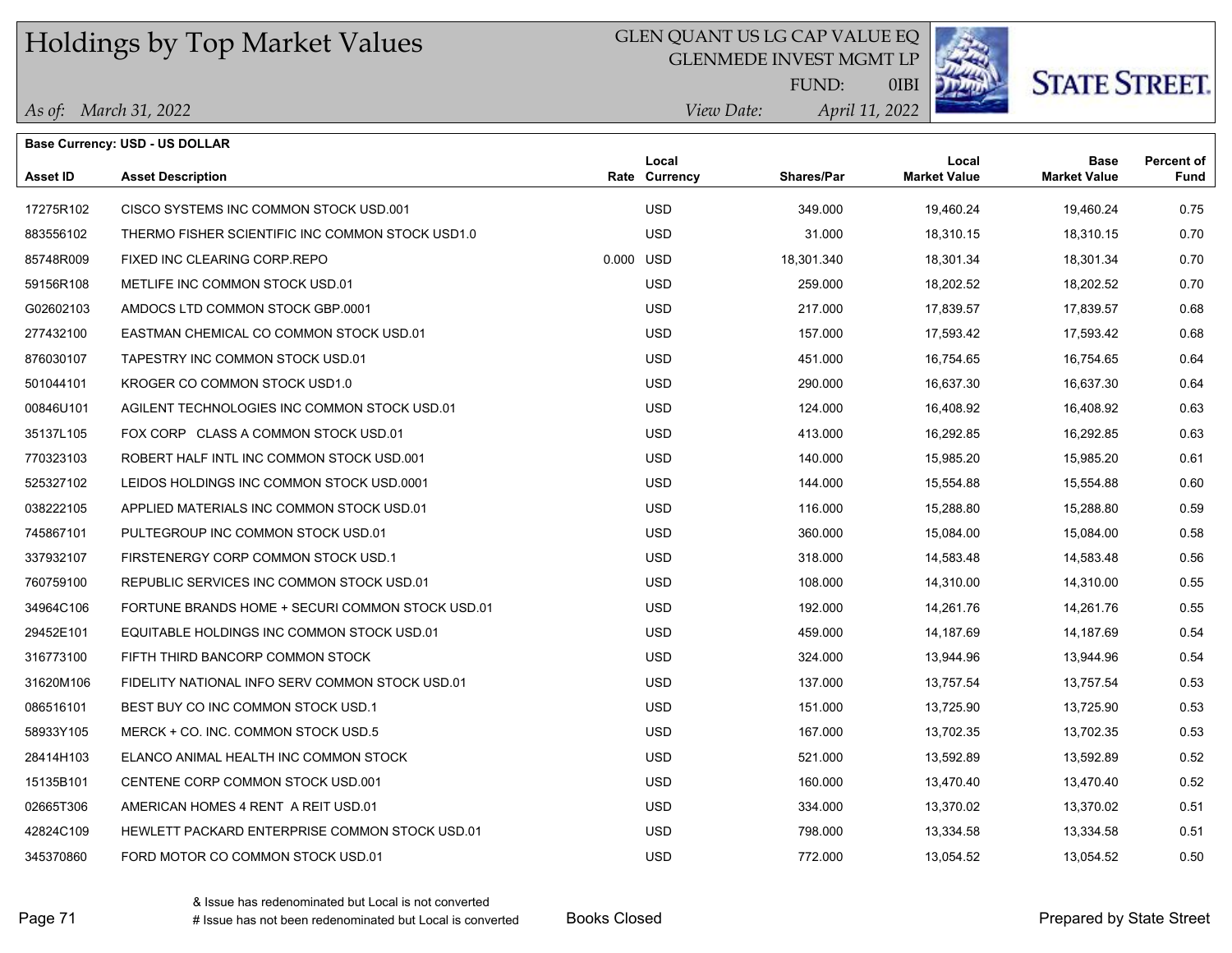## GLEN QUANT US LG CAP VALUE EQ

GLENMEDE INVEST MGMT LP



# **STATE STREET.**

*April 11, 2022 View Date:* FUND:

0IBI

|  | As of: March 31, 2022 |  |
|--|-----------------------|--|
|--|-----------------------|--|

| <b>Base Currency: USD - US DOLLAR</b> |                                                  |  |                        |                   |                              |                                    |                           |
|---------------------------------------|--------------------------------------------------|--|------------------------|-------------------|------------------------------|------------------------------------|---------------------------|
| Asset ID                              | <b>Asset Description</b>                         |  | Local<br>Rate Currency | <b>Shares/Par</b> | Local<br><b>Market Value</b> | <b>Base</b><br><b>Market Value</b> | <b>Percent of</b><br>Fund |
| 925652109                             | VICI PROPERTIES INC REIT USD.01                  |  | USD.                   | 456.000           | 12,977.76                    | 12,977.76                          | 0.50                      |
| 354613101                             | FRANKLIN RESOURCES INC COMMON STOCK USD.1        |  | USD.                   | 440.000           | 12,284.80                    | 12,284.80                          | 0.47                      |
| 949746101                             | WELLS FARGO + CO COMMON STOCK USD1.666           |  | <b>USD</b>             | 249.000           | 12,066.54                    | 12,066.54                          | 0.46                      |
| 23331A109                             | DR HORTON INC COMMON STOCK USD 01                |  | <b>USD</b>             | 161.000           | 11.996.11                    | 11,996.11                          | 0.46                      |
| 649445103                             | NEW YORK COMMUNITY BANCORP COMMON STOCK USD.01   |  | <b>USD</b>             | 1,101.000         | 11,802.72                    | 11,802.72                          | 0.45                      |
| 375558103                             | GILEAD SCIENCES INC COMMON STOCK USD 001         |  | <b>USD</b>             | 189.000           | 11,236.05                    | 11,236.05                          | 0.43                      |
| 47233W109                             | JEFFERIES FINANCIAL GROUP IN COMMON STOCK USD1.0 |  | USD.                   | 322.000           | 10.577.70                    | 10.577.70                          | 0.41                      |
| 29977A105                             | EVERCORE INC A COMMON STOCK USD.01               |  | USD.                   | 84.000            | 9,350.88                     | 9.350.88                           | 0.36                      |
| <b>FUND Total</b>                     |                                                  |  |                        | 64,803.340        |                              | 2,605,324.98                       | 100.00                    |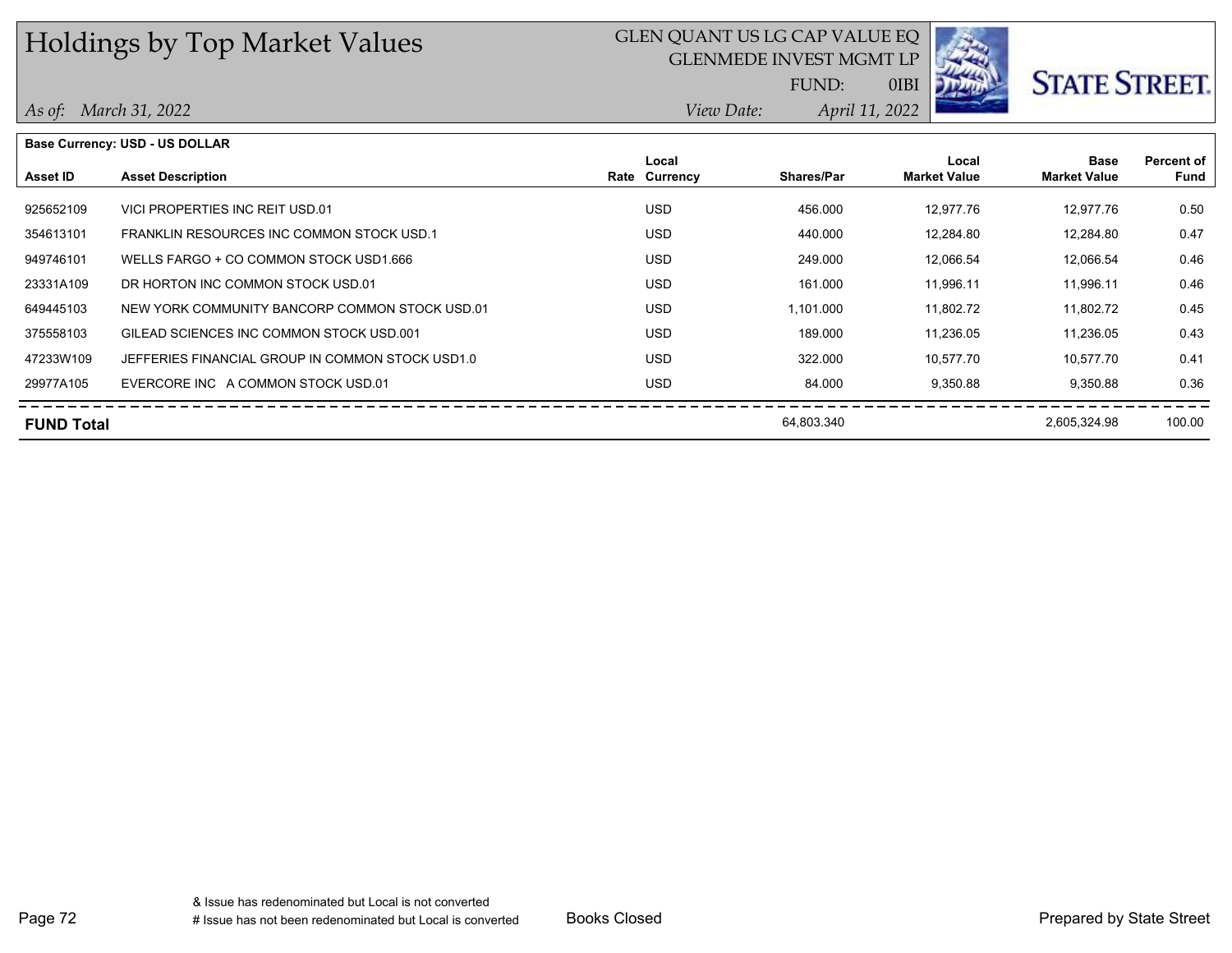### GLENMEDE QUANT US SMALL CAP EQ

GLENMEDE INVEST MGMT LP



**STATE STREET.** 

*April 11, 2022 View Date:* FUND:

0IBJ

|  | As of: March 31, 2022 |
|--|-----------------------|
|--|-----------------------|

|                 | <b>Base Currency: USD - US DOLLAR</b>             |                        |                   |                              |                                    |                           |
|-----------------|---------------------------------------------------|------------------------|-------------------|------------------------------|------------------------------------|---------------------------|
| <b>Asset ID</b> | <b>Asset Description</b>                          | Local<br>Rate Currency | <b>Shares/Par</b> | Local<br><b>Market Value</b> | <b>Base</b><br><b>Market Value</b> | <b>Percent of</b><br>Fund |
| 21925D109       | CORNERSTONE BUILDING BRANDS COMMON STOCK USD.01   | <b>USD</b>             | 1,324.000         | 32,199.68                    | 32,199.68                          | 2.07                      |
| 95082P105       | WESCO INTERNATIONAL INC COMMON STOCK USD.01       | <b>USD</b>             | 185.000           | 24,075.90                    | 24,075.90                          | 1.55                      |
| 90346E103       | US SILICA HOLDINGS INC COMMON STOCK USD.01        | <b>USD</b>             | 1,254.000         | 23,399.64                    | 23,399.64                          | 1.51                      |
| 14888U101       | CATALYST PHARMACEUTICALS INC COMMON STOCK USD.001 | <b>USD</b>             | 2,600.000         | 21,554.00                    | 21,554.00                          | 1.39                      |
| 637870106       | NATIONAL STORAGE AFFILIATES REIT USD.01           | <b>USD</b>             | 331.000           | 20,773.56                    | 20,773.56                          | 1.34                      |
| 318672706       | FIRST BANCORP PUERTO RICO COMMON STOCK USD.1      | <b>USD</b>             | 1,455.000         | 19,089.60                    | 19,089.60                          | 1.23                      |
| 67011P100       | NOW INC COMMON STOCK USD.01                       | <b>USD</b>             | 1,707.000         | 18,828.21                    | 18,828.21                          | 1.21                      |
| 12662P108       | CVR ENERGY INC COMMON STOCK USD.01                | <b>USD</b>             | 706.000           | 18,031.24                    | 18,031.24                          | 1.16                      |
| 201723103       | COMMERCIAL METALS CO COMMON STOCK USD.01          | <b>USD</b>             | 420.000           | 17,480.40                    | 17,480.40                          | 1.12                      |
| 302081104       | EXLSERVICE HOLDINGS INC COMMON STOCK USD.001      | <b>USD</b>             | 120.000           | 17,192.40                    | 17,192.40                          | 1.11                      |
| G4863A108       | INTERNATIONAL GAME TECHNOLOG COMMON STOCK USD.1   | <b>USD</b>             | 687.000           | 16,955.16                    | 16,955.16                          | 1.09                      |
| 277276101       | <b>EASTGROUP PROPERTIES INC REIT</b>              | <b>USD</b>             | 82.000            | 16,668.96                    | 16,668.96                          | 1.07                      |
| 112463104       | BROOKDALE SENIOR LIVING INC COMMON STOCK USD.01   | <b>USD</b>             | 2,338.000         | 16,482.90                    | 16,482.90                          | 1.06                      |
| 01988P108       | ALLSCRIPTS HEALTHCARE SOLUTI COMMON STOCK USD.01  | <b>USD</b>             | 730.000           | 16,439.60                    | 16,439.60                          | 1.06                      |
| 404609109       | HACKETT GROUP INC/THE COMMON STOCK USD 001        | <b>USD</b>             | 710.000           | 16,372.60                    | 16,372.60                          | 1.05                      |
| 719405102       | PHOTRONICS INC COMMON STOCK USD.01                | <b>USD</b>             | 957.000           | 16,240.29                    | 16,240.29                          | 1.05                      |
| 928377100       | VISTA OUTDOOR INC COMMON STOCK USD.01             | <b>USD</b>             | 453.000           | 16, 167.57                   | 16, 167.57                         | 1.04                      |
| 25787G100       | DONNELLEY FINANCIAL SOLUTION COMMON STOCK USD.01  | <b>USD</b>             | 471.000           | 15,665.46                    | 15,665.46                          | 1.01                      |
| 15202L107       | <b>CENTERSPACE REIT</b>                           | <b>USD</b>             | 153.000           | 15,012.36                    | 15,012.36                          | 0.97                      |
| 69924R108       | PARAMOUNT GROUP INC REIT USD.01                   | <b>USD</b>             | 1,367.000         | 14,913.97                    | 14,913.97                          | 0.96                      |
| 81619Q105       | SELECT MEDICAL HOLDINGS CORP COMMON STOCK USD.001 | <b>USD</b>             | 615.000           | 14,753.85                    | 14,753.85                          | 0.95                      |
| 178587101       | CITY OFFICE REIT INC REIT USD.01                  | <b>USD</b>             | 822.000           | 14,516.52                    | 14,516.52                          | 0.93                      |
| 154760409       | CENTRAL PACIFIC FINANCIAL CO COMMON STOCK         | <b>USD</b>             | 519.000           | 14,480.10                    | 14,480.10                          | 0.93                      |
| 69318G106       | PBF ENERGY INC CLASS A COMMON STOCK USD.001       | <b>USD</b>             | 593.000           | 14,451.41                    | 14,451.41                          | 0.93                      |
| Y2106R110       | DORIAN LPG LTD COMMON STOCK USD.01                | <b>USD</b>             | 990.000           | 14,345.10                    | 14,345.10                          | 0.92                      |
| 00773T101       | ADVANSIX INC COMMON STOCK USD.01                  | <b>USD</b>             | 277.000           | 14, 151.93                   | 14,151.93                          | 0.91                      |
| 45845P108       | INTERCEPT PHARMACEUTICALS IN COMMON STOCK USD.001 | <b>USD</b>             | 862.000           | 14,024.74                    | 14.024.74                          | 0.90                      |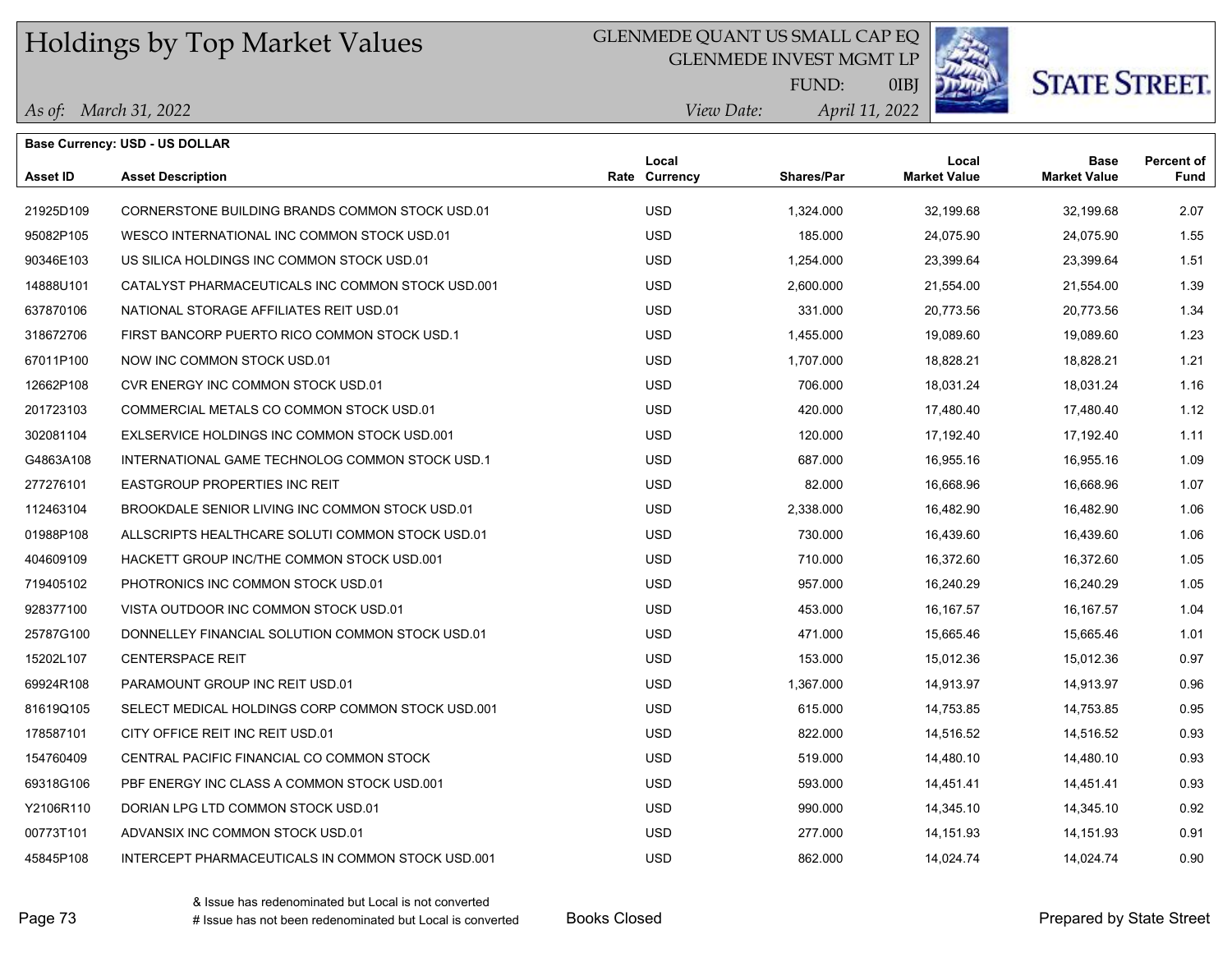#### GLENMEDE QUANT US SMALL CAP EQ

GLENMEDE INVEST MGMT LP



**STATE STREET.** 

*April 11, 2022 View Date:* FUND:

0IBJ

|                 | <b>Base Currency: USD - US DOLLAR</b>             |           |                        |                   |                              |                                    |                    |
|-----------------|---------------------------------------------------|-----------|------------------------|-------------------|------------------------------|------------------------------------|--------------------|
| <b>Asset ID</b> | <b>Asset Description</b>                          |           | Local<br>Rate Currency | <b>Shares/Par</b> | Local<br><b>Market Value</b> | <b>Base</b><br><b>Market Value</b> | Percent of<br>Fund |
| 49926D109       | KNOWLES CORP COMMON STOCK USD.01                  |           | <b>USD</b>             | 649.000           | 13,972.97                    | 13,972.97                          | 0.90               |
| 389375106       | <b>GRAY TELEVISION INC COMMON STOCK</b>           |           | <b>USD</b>             | 628.000           | 13,859.96                    | 13,859.96                          | 0.89               |
| 844895102       | SOUTHWEST GAS HOLDINGS INC COMMON STOCK USD1.0    |           | <b>USD</b>             | 177.000           | 13,857.33                    | 13,857.33                          | 0.89               |
| 66765N105       | NORTHWEST NATURAL HOLDING CO COMMON STOCK         |           | <b>USD</b>             | 267.000           | 13,809.24                    | 13,809.24                          | 0.89               |
| 43940T109       | HOPE BANCORP INC COMMON STOCK USD.001             |           | <b>USD</b>             | 853.000           | 13,716.24                    | 13,716.24                          | 0.88               |
| 913259107       | UNITIL CORP COMMON STOCK                          |           | <b>USD</b>             | 274.000           | 13,667.12                    | 13,667.12                          | 0.88               |
| 690732102       | OWENS + MINOR INC COMMON STOCK USD2.0             |           | <b>USD</b>             | 310.000           | 13,646.20                    | 13,646.20                          | 0.88               |
| 86333M108       | STRIDE INC COMMON STOCK USD.0001                  |           | <b>USD</b>             | 375.000           | 13,623.75                    | 13,623.75                          | 0.88               |
| 205768302       | COMSTOCK RESOURCES INC COMMON STOCK USD.5         |           | <b>USD</b>             | 1,043.000         | 13,611.15                    | 13,611.15                          | 0.88               |
| 675232102       | OCEANEERING INTL INC COMMON STOCK USD.25          |           | <b>USD</b>             | 895.000           | 13,568.20                    | 13,568.20                          | 0.87               |
| 74386T105       | PROVIDENT FINANCIAL SERVICES COMMON STOCK USD.01  |           | <b>USD</b>             | 576.000           | 13,478.40                    | 13,478.40                          | 0.87               |
| 09739D100       | BOISE CASCADE CO COMMON STOCK USD.01              |           | <b>USD</b>             | 194.000           | 13,477.18                    | 13,477.18                          | 0.87               |
| 85748R009       | FIXED INC CLEARING CORP REPO                      | 0.000 USD |                        | 13,417.460        | 13,417.46                    | 13,417.46                          | 0.86               |
| 12621E103       | CNO FINANCIAL GROUP INC COMMON STOCK USD.01       |           | <b>USD</b>             | 534.000           | 13,398.06                    | 13,398.06                          | 0.86               |
| 85254J102       | STAG INDUSTRIAL INC REIT USD.01                   |           | <b>USD</b>             | 322.000           | 13,314.70                    | 13,314.70                          | 0.86               |
| 69007J106       | OUTFRONT MEDIA INC REIT USD.01                    |           | <b>USD</b>             | 464.000           | 13,191.52                    | 13,191.52                          | 0.85               |
| 88033G407       | TENET HEALTHCARE CORP COMMON STOCK USD.05         |           | <b>USD</b>             | 150.000           | 12,894.00                    | 12,894.00                          | 0.83               |
| 42234Q102       | HEARTLAND FINANCIAL USA INC COMMON STOCK USD1.0   |           | <b>USD</b>             | 268.000           | 12,818.44                    | 12,818.44                          | 0.82               |
| 000957100       | ABM INDUSTRIES INC COMMON STOCK USD.01            |           | <b>USD</b>             | 278.000           | 12,799.12                    | 12,799.12                          | 0.82               |
| 75574U101       | READY CAPITAL CORP REIT USD.0001                  |           | <b>USD</b>             | 849.000           | 12,785.94                    | 12,785.94                          | 0.82               |
| 868459108       | SUPERNUS PHARMACEUTICALS INC COMMON STOCK USD.001 |           | <b>USD</b>             | 395.000           | 12,766.40                    | 12,766.40                          | 0.82               |
| 98390M103       | XPERI HOLDING CORP COMMON STOCK                   |           | <b>USD</b>             | 734.000           | 12,712.88                    | 12,712.88                          | 0.82               |
| 860372101       | STEWART INFORMATION SERVICES COMMON STOCK USD1.0  |           | <b>USD</b>             | 209.000           | 12,667.49                    | 12,667.49                          | 0.82               |
| 87265H109       | TRI POINTE HOMES INC COMMON STOCK USD.01          |           | <b>USD</b>             | 629.000           | 12,630.32                    | 12,630.32                          | 0.81               |
| 985817105       | YELP INC COMMON STOCK USD.000001                  |           | <b>USD</b>             | 367.000           | 12,518.37                    | 12,518.37                          | 0.81               |
| 413160102       | HARMONIC INC COMMON STOCK USD.001                 |           | <b>USD</b>             | 1,347.000         | 12,513.63                    | 12,513.63                          | 0.81               |
| 422819102       | HEIDRICK + STRUGGLES INTL COMMON STOCK USD.01     |           | <b>USD</b>             | 314.000           | 12,428.12                    | 12,428.12                          | 0.80               |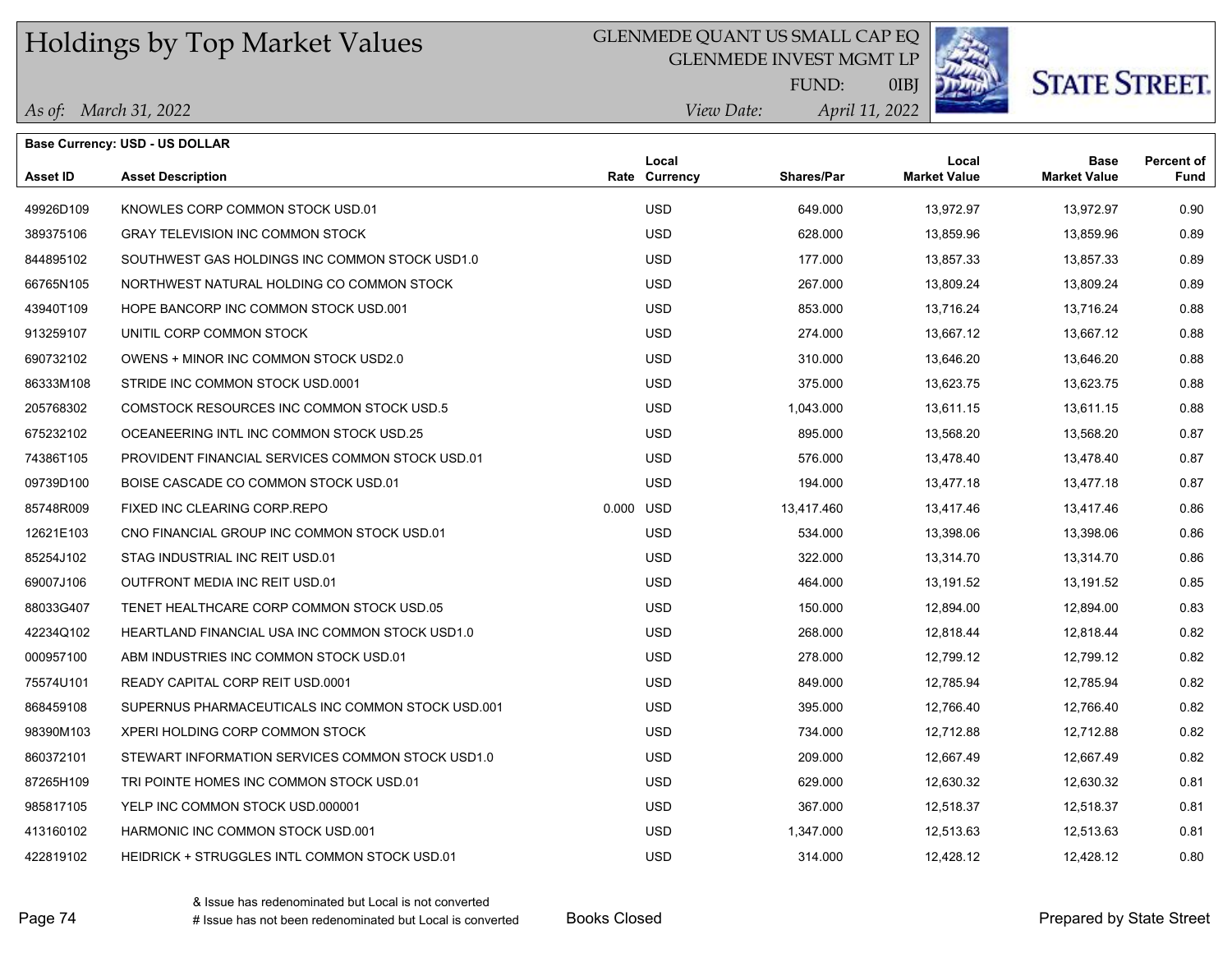#### GLENMEDE QUANT US SMALL CAP EQ

GLENMEDE INVEST MGMT LP



**STATE STREET.** 

*April 11, 2022 View Date:* FUND:

0IBJ

|  | As of: March 31, 2022 |
|--|-----------------------|
|--|-----------------------|

|                 | <b>Base Currency: USD - US DOLLAR</b>            |                        |            |                              |                                    |                                  |
|-----------------|--------------------------------------------------|------------------------|------------|------------------------------|------------------------------------|----------------------------------|
| <b>Asset ID</b> | <b>Asset Description</b>                         | Local<br>Rate Currency | Shares/Par | Local<br><b>Market Value</b> | <b>Base</b><br><b>Market Value</b> | <b>Percent of</b><br><b>Fund</b> |
| 06652K103       | BANKUNITED INC COMMON STOCK USD.01               | <b>USD</b>             | 281.000    | 12,352.76                    | 12,352.76                          | 0.79                             |
| 92511U102       | VERRA MOBILITY CORP COMMON STOCK USD.0001        | <b>USD</b>             | 758.000    | 12,340.24                    | 12,340.24                          | 0.79                             |
| 38983D300       | <b>GREAT AJAX CORP REIT USD.01</b>               | <b>USD</b>             | 1,027.000  | 12,046.71                    | 12,046.71                          | 0.78                             |
| 74112D101       | PRESTIGE CONSUMER HEALTHCARE COMMON STOCK USD.01 | <b>USD</b>             | 227.000    | 12,017.38                    | 12,017.38                          | 0.77                             |
| 199908104       | COMFORT SYSTEMS USA INC COMMON STOCK USD.01      | <b>USD</b>             | 135.000    | 12,016.35                    | 12,016.35                          | 0.77                             |
| 76118Y104       | RESIDEO TECHNOLOGIES INC COMMON STOCK USD.001    | <b>USD</b>             | 504.000    | 12.010.32                    | 12.010.32                          | 0.77                             |
| N90064101       | UNIQURE NV COMMON STOCK EUR.05                   | <b>USD</b>             | 664.000    | 11,998.48                    | 11,998.48                          | 0.77                             |
| 75605Y106       | REALOGY HOLDINGS CORP COMMON STOCK USD.01        | <b>USD</b>             | 752.000    | 11,791.36                    | 11,791.36                          | 0.76                             |
| 278768106       | ECHOSTAR CORP A COMMON STOCK USD.001             | <b>USD</b>             | 480.000    | 11,683.20                    | 11,683.20                          | 0.75                             |
| 03076K108       | AMERIS BANCORP COMMON STOCK USD1.0               | <b>USD</b>             | 262.000    | 11,496.56                    | 11,496.56                          | 0.74                             |
| 89785X101       | TRUEBLUE INC COMMON STOCK                        | <b>USD</b>             | 395.000    | 11,411.55                    | 11,411.55                          | 0.73                             |
| 811054402       | EW SCRIPPS CO/THE A COMMON STOCK USD.01          | <b>USD</b>             | 544.000    | 11,309.76                    | 11,309.76                          | 0.73                             |
| 11373M107       | BROOKLINE BANCORP INC COMMON STOCK USD.01        | <b>USD</b>             | 702.000    | 11,105.64                    | 11,105.64                          | 0.71                             |
| G9087Q102       | TRONOX HOLDINGS PLC A COMMON STOCK USD.01        | <b>USD</b>             | 557.000    | 11,023.03                    | 11,023.03                          | 0.71                             |
| 049164205       | ATLAS AIR WORLDWIDE HOLDINGS COMMON STOCK USD.01 | <b>USD</b>             | 127.000    | 10,968.99                    | 10,968.99                          | 0.71                             |
| 781846209       | RUSH ENTERPRISES INC CL A COMMON STOCK USD.01    | <b>USD</b>             | 215.000    | 10,945.65                    | 10,945.65                          | 0.70                             |
| 501242101       | KULICKE + SOFFA INDUSTRIES COMMON STOCK          | <b>USD</b>             | 192.000    | 10,755.84                    | 10,755.84                          | 0.69                             |
| 156504300       | CENTURY COMMUNITIES INC COMMON STOCK USD.01      | <b>USD</b>             | 199.000    | 10,660.43                    | 10,660.43                          | 0.69                             |
| 431571108       | HILLENBRAND INC COMMON STOCK                     | <b>USD</b>             | 239.000    | 10.556.63                    | 10.556.63                          | 0.68                             |
| G30401106       | ENDO INTERNATIONAL PLC COMMON STOCK USD.0001     | <b>USD</b>             | 4,553.000  | 10,517.43                    | 10,517.43                          | 0.68                             |
| 743312100       | PROGRESS SOFTWARE CORP COMMON STOCK USD.01       | <b>USD</b>             | 222.000    | 10,453.98                    | 10,453.98                          | 0.67                             |
| G9059U107       | TRINSEO PLC COMMON STOCK                         | <b>USD</b>             | 218.000    | 10,446.56                    | 10,446.56                          | 0.67                             |
| 398905109       | GROUP 1 AUTOMOTIVE INC COMMON STOCK USD.01       | <b>USD</b>             | 62.000     | 10,405.46                    | 10,405.46                          | 0.67                             |
|                 |                                                  |                        |            |                              |                                    |                                  |

493732101 KFORCE INC COMMON STOCK USD.01 USD 140.000 10,355.80 10,355.80 0.67 223622606 COWEN INC A COMMON STOCK USD.01 USD 380.000 10,298.00 10,298.00 0.66 014442107 ALECTOR INC COMMON STOCK USD.0001 0.66 ALECTOR INC COMMON STOCK USD.000 USD 720.000 10,260.00 10,260 031652100 AMKOR TECHNOLOGY INC COMMON STOCK USD.001 USD USD 471.000 10,230.12 10,230.12 10,230.12 0.66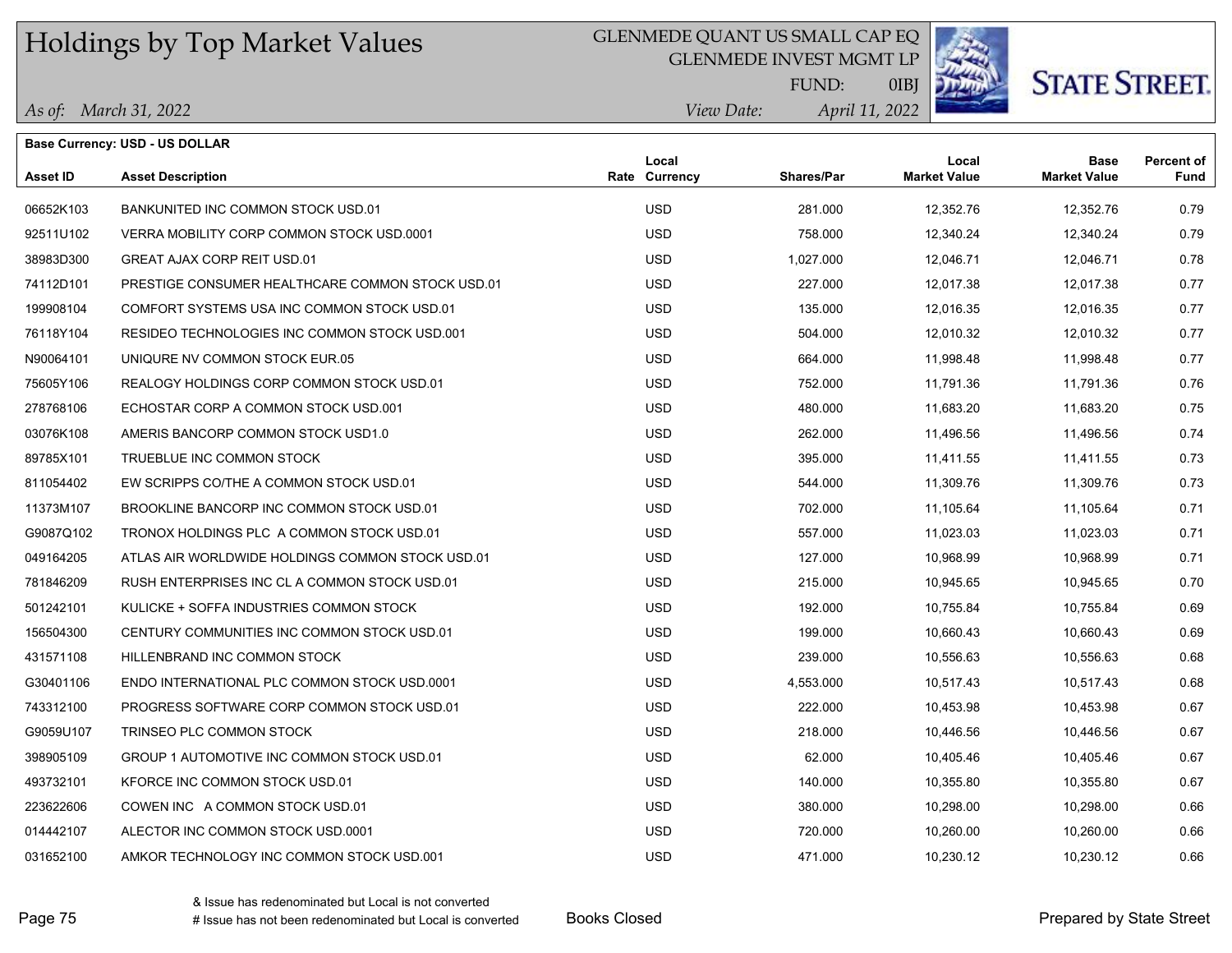### GLENMEDE QUANT US SMALL CAP EQ

GLENMEDE INVEST MGMT LP



0IBJ

**STATE STREET.** 

*April 11, 2022 View Date:* FUND:

|  | As of: March 31, 2022 |  |
|--|-----------------------|--|
|--|-----------------------|--|

|                 | <b>Base Currency: USD - US DOLLAR</b>            |                        |                   |                              |                                    |                           |
|-----------------|--------------------------------------------------|------------------------|-------------------|------------------------------|------------------------------------|---------------------------|
| <b>Asset ID</b> | <b>Asset Description</b>                         | Local<br>Rate Currency | <b>Shares/Par</b> | Local<br><b>Market Value</b> | <b>Base</b><br><b>Market Value</b> | <b>Percent of</b><br>Fund |
| G72800108       | PROTHENA CORP PLC COMMON STOCK USD.01            | <b>USD</b>             | 279.000           | 10,203.03                    | 10,203.03                          | 0.66                      |
| 317585404       | FINANCIAL INSTITUTIONS INC COMMON STOCK USD.01   | <b>USD</b>             | 337.000           | 10,153.81                    | 10,153.81                          | 0.65                      |
| 37247D106       | GENWORTH FINANCIAL INC CL A COMMON STOCK USD.001 | <b>USD</b>             | 2,683.000         | 10,141.74                    | 10,141.74                          | 0.65                      |
| 59001A102       | MERITAGE HOMES CORP COMMON STOCK USD.01          | <b>USD</b>             | 126.000           | 9,982.98                     | 9,982.98                           | 0.64                      |
| 159179100       | CHANNELADVISOR CORP COMMON STOCK USD.001         | <b>USD</b>             | 602.000           | 9,975.14                     | 9,975.14                           | 0.64                      |
| 981475106       | WORLD FUEL SERVICES CORP COMMON STOCK USD.01     | <b>USD</b>             | 363.000           | 9,815.52                     | 9,815.52                           | 0.63                      |
| 603158106       | MINERALS TECHNOLOGIES INC COMMON STOCK USD.1     | <b>USD</b>             | 148.000           | 9,790.20                     | 9,790.20                           | 0.63                      |
| 567908108       | MARINEMAX INC COMMON STOCK USD.001               | <b>USD</b>             | 239.000           | 9,622.14                     | 9,622.14                           | 0.62                      |
| 209034107       | CONSOLIDATED COMMUNICATIONS COMMON STOCK USD.01  | <b>USD</b>             | 1,629.000         | 9,611.10                     | 9,611.10                           | 0.62                      |
| 004498101       | ACI WORLDWIDE INC COMMON STOCK USD.005           | <b>USD</b>             | 305.000           | 9,604.45                     | 9,604.45                           | 0.62                      |
| 974637100       | WINNEBAGO INDUSTRIES COMMON STOCK USD.5          | <b>USD</b>             | 176,000           | 9,509.28                     | 9,509.28                           | 0.61                      |
| 30040P103       | EVERTEC INC COMMON STOCK USD.01                  | <b>USD</b>             | 231.000           | 9,454.83                     | 9,454.83                           | 0.61                      |
| 589584101       | MERIDIAN BIOSCIENCE INC COMMON STOCK             | <b>USD</b>             | 363.000           | 9,423.48                     | 9,423.48                           | 0.61                      |
| 92214X106       | VAREX IMAGING CORP COMMON STOCK USD.01           | <b>USD</b>             | 439.000           | 9,346.31                     | 9,346.31                           | 0.60                      |
| 801056102       | SANMINA CORP COMMON STOCK USD.01                 | <b>USD</b>             | 230.000           | 9,296.60                     | 9,296.60                           | 0.60                      |
| 032724106       | ANAPTYSBIO INC COMMON STOCK USD.001              | <b>USD</b>             | 375.000           | 9,277.50                     | 9,277.50                           | 0.60                      |
| 92686J106       | VIKING THERAPEUTICS INC COMMON STOCK USD.00001   | <b>USD</b>             | 3,084.000         | 9,252.00                     | 9,252.00                           | 0.60                      |
| 85208M102       | SPROUTS FARMERS MARKET INC COMMON STOCK USD.001  | <b>USD</b>             | 289.000           | 9,242.22                     | 9,242.22                           | 0.59                      |
| 320218100       | FIRST FINANCIAL CORP/INDIANA COMMON STOCK        | <b>USD</b>             | 211.000           | 9,132.08                     | 9,132.08                           | 0.59                      |
| 16934Q208       | CHIMERA INVESTMENT CORP REIT USD.01              | <b>USD</b>             | 753.000           | 9,066.12                     | 9,066.12                           | 0.58                      |
| 29670E107       | ESSENTIAL PROPERTIES REALTY REIT USD.01          | <b>USD</b>             | 343.000           | 8,677.90                     | 8,677.90                           | 0.56                      |
| 28035Q102       | EDGEWELL PERSONAL CARE CO COMMON STOCK USD.01    | <b>USD</b>             | 233.000           | 8,544.11                     | 8,544.11                           | 0.55                      |
| 76122Q105       | RESOURCES CONNECTION INC COMMON STOCK USD.01     | <b>USD</b>             | 496.000           | 8,501.44                     | 8,501.44                           | 0.55                      |
| 206787103       | CONDUENT INC COMMON STOCK USD.01                 | <b>USD</b>             | 1,611.000         | 8,312.76                     | 8,312.76                           | 0.53                      |
| 678026105       | OIL STATES INTERNATIONAL INC COMMON STOCK USD.01 | <b>USD</b>             | 1,192.000         | 8,284.40                     | 8,284.40                           | 0.53                      |
| 410495204       | HANMI FINANCIAL CORPORATION COMMON STOCK USD.001 | <b>USD</b>             | 334.000           | 8,219.74                     | 8,219.74                           | 0.53                      |
| 440327104       | HORACE MANN EDUCATORS COMMON STOCK USD.001       | <b>USD</b>             | 190.000           | 7,947.70                     | 7,947.70                           | 0.51                      |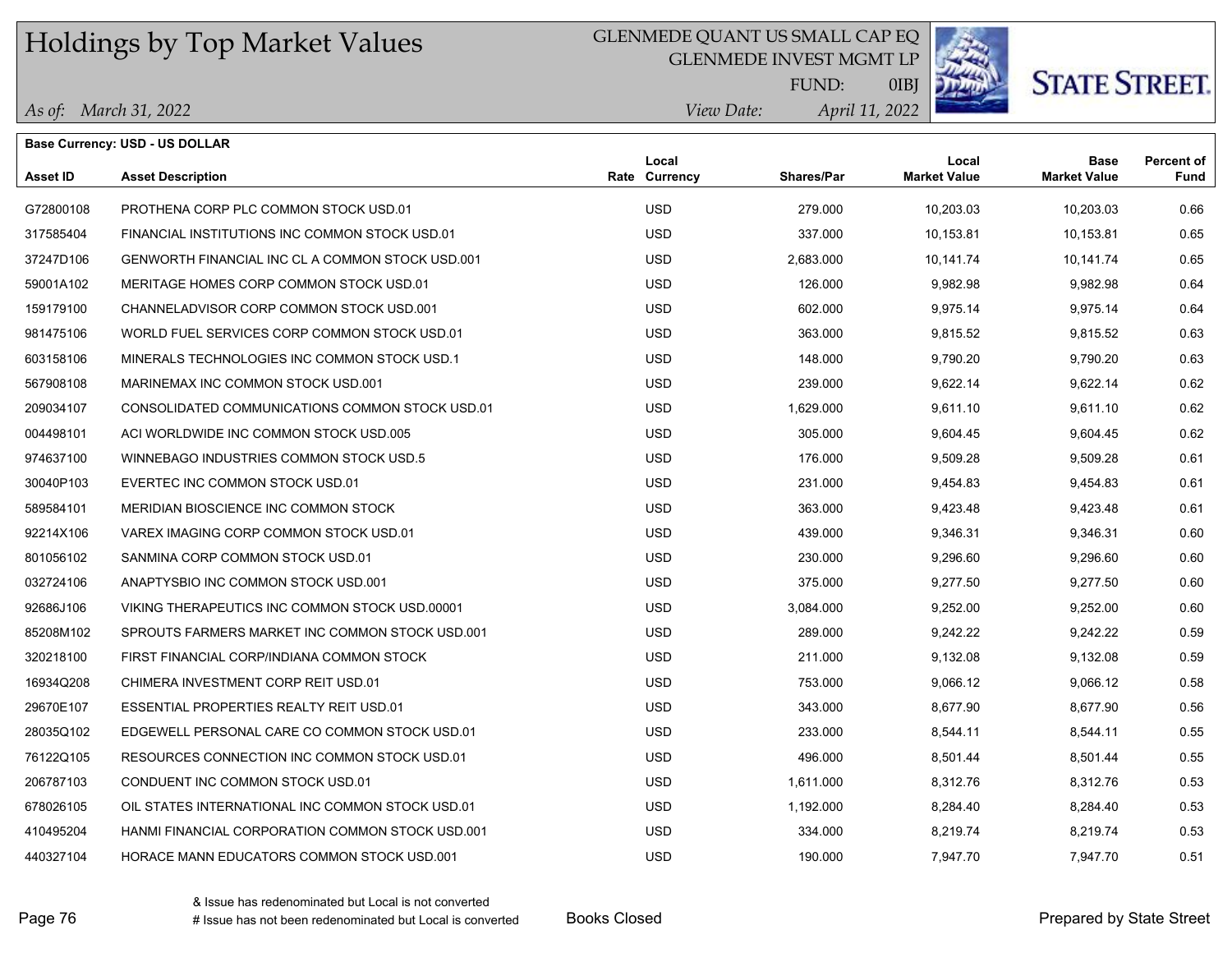### GLENMEDE QUANT US SMALL CAP EQ

GLENMEDE INVEST MGMT LP



**STATE STREET.** 

*April 11, 2022 View Date:* FUND:

0IBJ

|  | As of: March 31, 2022 |
|--|-----------------------|
|--|-----------------------|

|                 | <b>Base Currency: USD - US DOLLAR</b>           |                        |                   |                              |                                    |                           |
|-----------------|-------------------------------------------------|------------------------|-------------------|------------------------------|------------------------------------|---------------------------|
| <b>Asset ID</b> | <b>Asset Description</b>                        | Local<br>Rate Currency | <b>Shares/Par</b> | Local<br><b>Market Value</b> | <b>Base</b><br><b>Market Value</b> | <b>Percent of</b><br>Fund |
| 87305R109       | TTM TECHNOLOGIES COMMON STOCK USD 001           | <b>USD</b>             | 528.000           | 7,824.96                     | 7,824.96                           | 0.50                      |
| 126349109       | CSG SYSTEMS INTL INC COMMON STOCK USD.01        | <b>USD</b>             | 122.000           | 7,755.54                     | 7,755.54                           | 0.50                      |
| 046513107       | ATARA BIOTHERAPEUTICS INC COMMON STOCK USD.0001 | <b>USD</b>             | 814.000           | 7,562.06                     | 7,562.06                           | 0.49                      |
| 309627107       | FARMERS NATL BANC CORP COMMON STOCK             | <b>USD</b>             | 438.000           | 7,472.28                     | 7,472.28                           | 0.48                      |
| 67018T105       | NU SKIN ENTERPRISES INC A COMMON STOCK USD.001  | <b>USD</b>             | 153.000           | 7,325.64                     | 7,325.64                           | 0.47                      |
| Y8565N300       | TEEKAY TANKERS LTD CLASS A COMMON STOCK USD 01  | <b>USD</b>             | 527.000           | 7,293.68                     | 7,293.68                           | 0.47                      |
| 27627N105       | EASTERN BANKSHARES INC COMMON STOCK USD.01      | <b>USD</b>             | 333.000           | 7,172.82                     | 7,172.82                           | 0.46                      |
| 747619104       | QUANEX BUILDING PRODUCTS COMMON STOCK USD.01    | <b>USD</b>             | 337.000           | 7,073.63                     | 7,073.63                           | 0.46                      |
| 921659108       | VANDA PHARMACEUTICALS INC COMMON STOCK USD.001  | <b>USD</b>             | 621.000           | 7,023.51                     | 7,023.51                           | 0.45                      |
| 18538R103       | CLEARWATER PAPER CORP COMMON STOCK USD 0001     | <b>USD</b>             | 250.000           | 7,007.50                     | 7,007.50                           | 0.45                      |
| 49803T300       | KITE REALTY GROUP TRUST REIT USD.01             | <b>USD</b>             | 297.000           | 6,762.69                     | 6,762.69                           | 0.44                      |
| 518613203       | LAUREATE EDUCATION INC COMMON STOCK USD.001     | <b>USD</b>             | 541.000           | 6,410.85                     | 6,410.85                           | 0.41                      |
| G81276100       | SIGNET JEWELERS LTD COMMON STOCK USD.18         | <b>USD</b>             | 88.000            | 6,397.60                     | 6,397.60                           | 0.41                      |
| 689648103       | OTTER TAIL CORP COMMON STOCK USD5.0             | <b>USD</b>             | 101.000           | 6,312.50                     | 6,312.50                           | 0.41                      |
| 002896207       | ABERCROMBIE + FITCH CO CL A COMMON STOCK USD.01 | <b>USD</b>             | 190.000           | 6,078.10                     | 6,078.10                           | 0.39                      |
| 981811102       | WORTHINGTON INDUSTRIES COMMON STOCK             | <b>USD</b>             | 116.000           | 5,963.56                     | 5,963.56                           | 0.38                      |
| 37253A103       | <b>GENTHERM INC COMMON STOCK</b>                | <b>USD</b>             | 81.000            | 5,916.24                     | 5,916.24                           | 0.38                      |
| 511637100       | LAKELAND BANCORP INC COMMON STOCK               | <b>USD</b>             | 354.000           | 5,911.80                     | 5,911.80                           | 0.38                      |
| 00081T108       | ACCO BRANDS CORP COMMON STOCK USD.01            | <b>USD</b>             | 727.000           | 5,816.00                     | 5,816.00                           | 0.37                      |
| 133034108       | CAMDEN NATIONAL CORP COMMON STOCK               | <b>USD</b>             | 122.000           | 5,738.88                     | 5,738.88                           | 0.37                      |
| 36162J106       | GEO GROUP INC/THE REIT USD.01                   | <b>USD</b>             | 859.000           | 5,677.99                     | 5,677.99                           | 0.37                      |
| 30034T103       | EVERI HOLDINGS INC COMMON STOCK USD.001         | <b>USD</b>             | 270.000           | 5,670.00                     | 5,670.00                           | 0.36                      |
| 398433102       | <b>GRIFFON CORP COMMON STOCK USD.25</b>         | <b>USD</b>             | 263.000           | 5,267.89                     | 5,267.89                           | 0.34                      |
| 830830105       | SKYLINE CHAMPION CORP COMMON STOCK USD 028      | <b>USD</b>             | 92.000            | 5,048.96                     | 5,048.96                           | 0.32                      |
| 004397105       | ACCURAY INC COMMON STOCK USD.001                | <b>USD</b>             | 1,500.000         | 4,965.00                     | 4,965.00                           | 0.32                      |
| 928298108       | VISHAY INTERTECHNOLOGY INC COMMON STOCK USD.1   | <b>USD</b>             | 252.000           | 4,939.20                     | 4,939.20                           | 0.32                      |
| 683416101       | OOMA INC COMMON STOCK USD.0001                  | <b>USD</b>             | 294.000           | 4,407.06                     | 4,407.06                           | 0.28                      |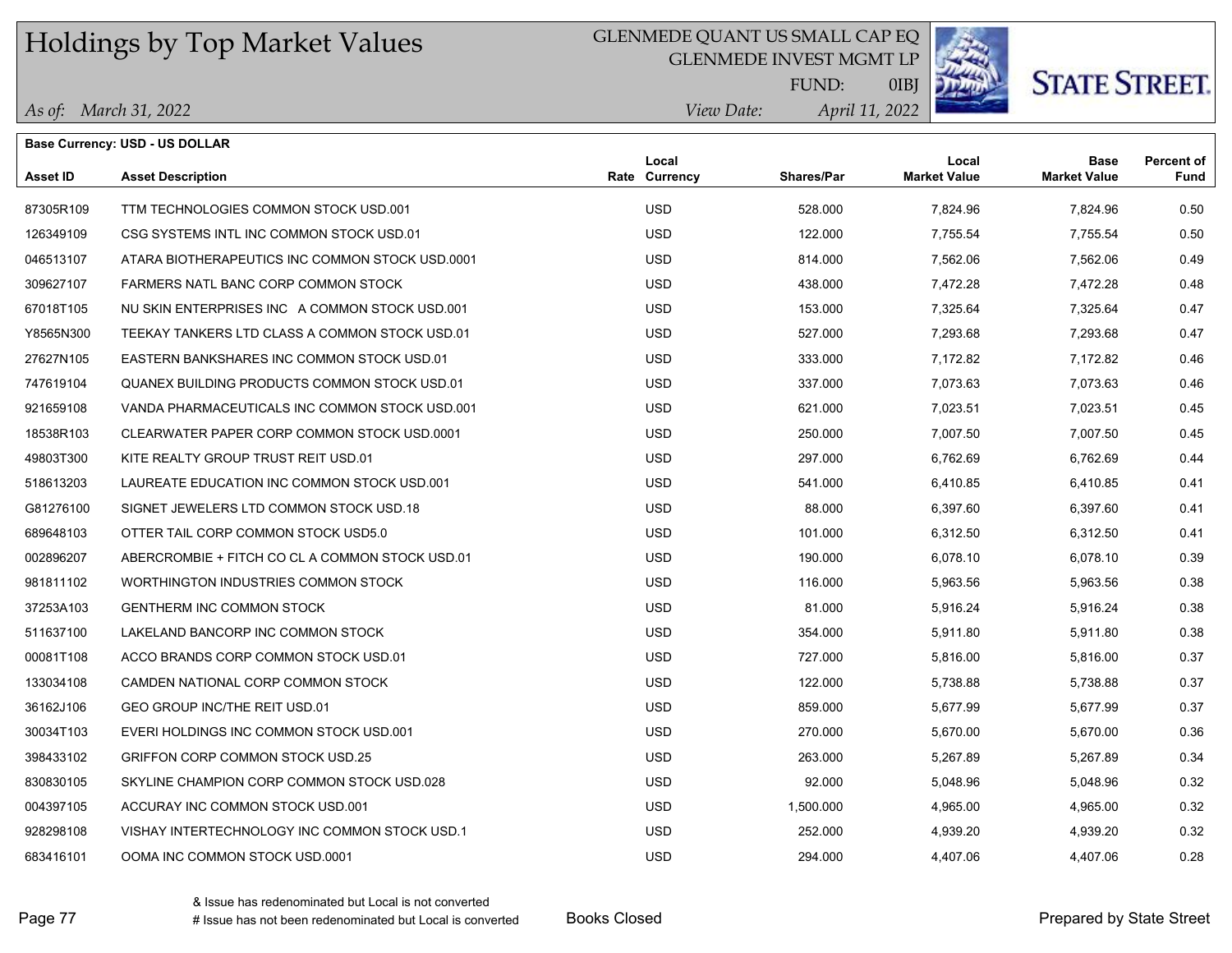| <b>Holdings by Top Market Values</b>  | GLENMEDE QUANT US SMALL CAP EQ<br><b>GLENMEDE INVEST MGMT LP</b> |                   |      |                              |                                    |                                  |  |
|---------------------------------------|------------------------------------------------------------------|-------------------|------|------------------------------|------------------------------------|----------------------------------|--|
|                                       |                                                                  | FUND:             | 0IBJ |                              | <b>STATE STREET.</b>               |                                  |  |
| As of: March 31, 2022                 | View Date:                                                       | April 11, 2022    |      |                              |                                    |                                  |  |
| <b>Base Currency: USD - US DOLLAR</b> |                                                                  |                   |      |                              |                                    |                                  |  |
| Asset ID<br><b>Asset Description</b>  | Local<br>Rate Currency                                           | <b>Shares/Par</b> |      | Local<br><b>Market Value</b> | <b>Base</b><br><b>Market Value</b> | <b>Percent of</b><br><b>Fund</b> |  |
| <b>FUND Total</b>                     |                                                                  | 91.803.460        |      |                              | 1.554.054.09                       | 100.00                           |  |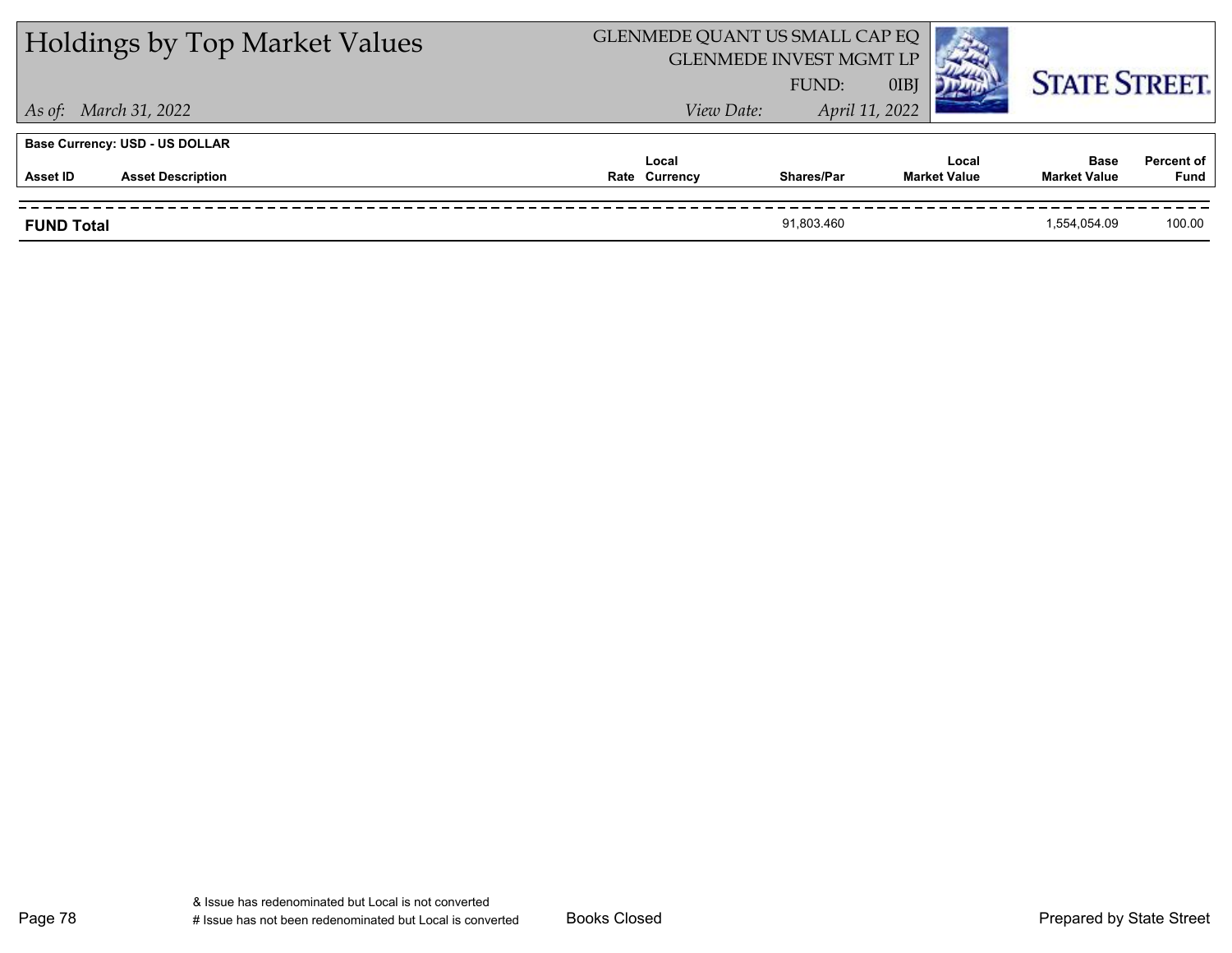#### GLENMEDE CORE FIXED INCOME

GLENMEDE INVEST MGMT LP



1IB3

# **STATE STREET.**

*April 11, 2022 View Date:* FUND:

|           | <b>Base Currency: USD - US DOLLAR</b>            |           |                        |                   |                              |                                    |                           |
|-----------|--------------------------------------------------|-----------|------------------------|-------------------|------------------------------|------------------------------------|---------------------------|
| Asset ID  | <b>Asset Description</b>                         |           | Local<br>Rate Currency | <b>Shares/Par</b> | Local<br><b>Market Value</b> | <b>Base</b><br><b>Market Value</b> | <b>Percent of</b><br>Fund |
| 023135AP1 | AMAZON COM INC SR UNSECURED 12/34 4.8            | 4.800 USD |                        | 14,000,000.000    | 16,088,380.98                | 16,088,380.98                      | 4.16                      |
| 3130AFFX0 | FEDERAL HOME LOAN BANK BONDS 11/28 3.25          | 3.250 USD |                        | 15,000,000.000    | 15,686,191.95                | 15,686,191.95                      | 4.05                      |
| 3132DWDE0 | FED HM LN PC POOL SD8201 FR 03/52 FIXED 3        | 3.000 USD |                        | 15,564,205.180    | 15,241,815.08                | 15,241,815.08                      | 3.94                      |
| 3130A3GE8 | FEDERAL HOME LOAN BANK BONDS 12/24 2.75          | 2.750 USD |                        | 15,000,000.000    | 15,112,726.50                | 15,112,726.50                      | 3.91                      |
| 3135G0ZR7 | <b>FANNIE MAE NOTES 09/24 2.625</b>              | 2.625 USD |                        | 15,000,000.000    | 15,082,534.05                | 15,082,534.05                      | 3.90                      |
| 037833BW9 | APPLE INC SR UNSECURED 02/36 4.5                 | 4.500 USD |                        | 11,250,000.000    | 12,861,948.15                | 12,861,948.15                      | 3.32                      |
| 3132DWBV4 | FED HM LN PC POOL SD8152 FR 06/51 FIXED 3        | 3.000 USD |                        | 12,655,768.940    | 12,394,668.28                | 12,394,668.28                      | 3.20                      |
| 912810RD2 | US TREASURY N/B 11/43 3.75                       | 3.750 USD |                        | 9,000,000.000     | 10,644,609.42                | 10,644,609.42                      | 2.75                      |
| 9128284R8 | US TREASURY N/B 05/25 2.875                      | 2.875 USD |                        | 10,000,000.000    | 10,102,343.80                | 10,102,343.80                      | 2.61                      |
| 039482AB0 | ARCHER DANIELS MIDLAND C SR UNSECURED 03/30 3.25 | 3.250 USD |                        | 10,000,000.000    | 10,078,998.30                | 10,078,998.30                      | 2.60                      |
| 912810RT7 | US TREASURY N/B 08/46 2.25                       | 2.250 USD |                        | 10,000,000.000    | 9,353,125.00                 | 9,353,125.00                       | 2.42                      |
| 3140QFA90 | FNMA POOL CA7231 FN 10/50 FIXED 2.5              | 2.500 USD |                        | 9,459,470.760     | 9,046,926.88                 | 9,046,926.88                       | 2.34                      |
| 31418DTJ1 | FNMA POOL MA4152 FN 10/40 FIXED 2                | 2.000 USD |                        | 9,196,478.520     | 8,632,869.39                 | 8,632,869.39                       | 2.23                      |
| 594918BS2 | MICROSOFT CORP SR UNSECURED 08/36 3.45           | 3.450 USD |                        | 8,000,000.000     | 8,320,746.40                 | 8,320,746.40                       | 2.15                      |
| 3132DWC92 | FED HM LN PC POOL SD8196 FR 02/52 FIXED 3.5      | 3.500 USD |                        | 8,187,369.000     | 8,214,917.78                 | 8,214,917.78                       | 2.12                      |
| 912810QA9 | US TREASURY N/B 02/39 3.5                        | 3.500 USD |                        | 7,000,000.000     | 8,019,921.84                 | 8,019,921.84                       | 2.07                      |
| 3135G0K36 | <b>FANNIE MAE NOTES 04/26 2.125</b>              | 2.125 USD |                        | 7,960,000.000     | 7,842,962.45                 | 7,842,962.45                       | 2.03                      |
| 3133KJQ21 | FED HM LN PC POOL RA3173 FR 07/50 FIXED 3        | 3.000 USD |                        | 7,936,251.360     | 7,775,859.32                 | 7,775,859.32                       | 2.01                      |
| 85748R009 | FIXED INC CLEARING CORP.REPO                     | 0.000 USD |                        | 7,633,654.080     | 7,633,654.08                 | 7,633,654.08                       | 1.97                      |
| 06051GHX0 | BANK OF AMERICA CORP SR UNSECURED 10/30 VAR      | 2.884 USD |                        | 8,000,000.000     | 7,586,257.52                 | 7,586,257.52                       | 1.96                      |
| 20030NCA7 | COMCAST CORP COMPANY GUAR 02/28 3.15             | 3.150 USD |                        | 7,000,000.000     | 6,987,987.37                 | 6,987,987.37                       | 1.81                      |
| 69353REQ7 | PNC BANK NA SR UNSECURED 06/25 3.25              | 3.250 USD |                        | 6,500,000.000     | 6,565,704.08                 | 6,565,704.08                       | 1.70                      |
| 3137EAEX3 | FREDDIE MAC UNSECURED 09/25 0.375                | 0.375 USD |                        | 7,000,000.000     | 6,496,847.00                 | 6,496,847.00                       | 1.68                      |
| 46647PAM8 | JPMORGAN CHASE + CO SR UNSECURED 01/29 VAR       | 3.509 USD |                        | 6,000,000.000     | 5,972,292.30                 | 5,972,292.30                       | 1.54                      |
| 9128282R0 | US TREASURY N/B 08/27 2.25                       | 2.250 USD |                        | 6,000,000.000     | 5,935,312.50                 | 5,935,312.50                       | 1.53                      |
| 31418D4Z2 | FNMA POOL MA4439 FN 10/51 FIXED 3                | 3.000 USD |                        | 5,636,143.800     | 5,519,431.66                 | 5,519,431.66                       | 1.43                      |
| 3140X7D97 | FNMA POOL FM3727 FN 07/50 FIXED VAR              | 3.000 USD |                        | 5,620,916.600     | 5,510,608.70                 | 5,510,608.70                       | 1.42                      |

Page 79 **Books Account 20 Books Closed Prepared Prepared by State Street** Prepared by State Street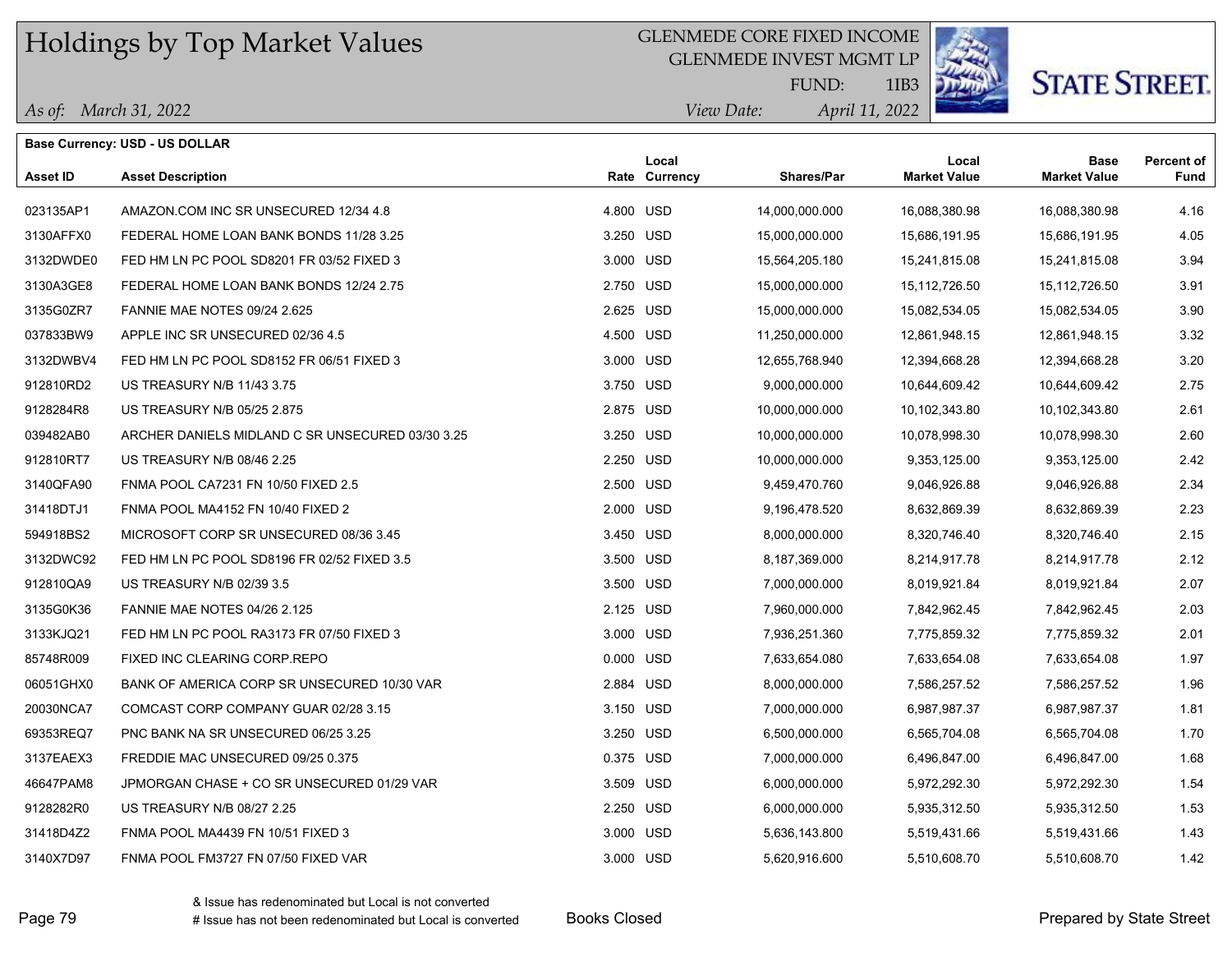*As of: March 31, 2022*

#### GLENMEDE CORE FIXED INCOME

GLENMEDE INVEST MGMT LP



1IB3

# **STATE STREET.**

*April 11, 2022 View Date:* FUND:

| As of $\cdot$ | March 31 |
|---------------|----------|
|               |          |

|                 | <b>Base Currency: USD - US DOLLAR</b>          |                        |                   |                              |                             |                           |
|-----------------|------------------------------------------------|------------------------|-------------------|------------------------------|-----------------------------|---------------------------|
| <b>Asset ID</b> | <b>Asset Description</b>                       | Local<br>Rate Currency | <b>Shares/Par</b> | Local<br><b>Market Value</b> | Base<br><b>Market Value</b> | <b>Percent of</b><br>Fund |
| 3140KNFD5       | FNMA POOL BQ2863 FN 09/50 FIXED 2.5            | 2.500 USD              | 5,633,033.770     | 5,391,444.33                 | 5,391,444.33                | 1.39                      |
| 3133XGAY0       | FEDERAL HOME LOAN BANK BONDS 07/36 5.5         | 5.500 USD              | 4,000,000.000     | 5,221,835.36                 | 5,221,835.36                | 1.35                      |
| 06051GGM5       | BANK OF AMERICA CORP SR UNSECURED 04/38 VAR    | 4.244 USD              | 5,000,000.000     | 5,209,353.40                 | 5,209,353.40                | 1.35                      |
| 9128285M8       | US TREASURY N/B 11/28 3.125                    | 3.125 USD              | 5,000,000.000     | 5,206,054.70                 | 5,206,054.70                | 1.35                      |
| 001055AQ5       | AFLAC INC SR UNSECURED 10/26 2.875             | 2.875 USD              | 5,100,000.000     | 5,094,250.57                 | 5,094,250.57                | 1.32                      |
| 06051GGL7       | BANK OF AMERICA CORP SR UNSECURED 04/28 VAR    | 3.705 USD              | 5,000,000.000     | 5,031,976.25                 | 5,031,976.25                | 1.30                      |
| 58933YAR6       | MERCK + CO INC SR UNSECURED 02/25 2.75         | 2.750 USD              | 5,000,000.000     | 5,011,593.55                 | 5,011,593.55                | 1.29                      |
| 3137EAFA2       | FREDDIE MAC UNSECURED 12/23 0.25               | 0.250 USD              | 5,000,000.000     | 4,839,676.75                 | 4,839,676.75                | 1.25                      |
| 912810EZ7       | US TREASURY N/B 02/27 6.625                    | 6.625 USD              | 4,000,000.000     | 4,753,750.00                 | 4,753,750.00                | 1.23                      |
| 24422EVH9       | JOHN DEERE CAPITAL CORP SR UNSECURED 07/23 0.7 | 0.700 USD              | 4,750,000.000     | 4,662,826.53                 | 4,662,826.53                | 1.20                      |
| 912810QT8       | US TREASURY N/B 11/41 3.125                    | 3.125 USD              | 4,000,000.000     | 4,312,968.76                 | 4,312,968.76                | 1.11                      |
| 46647PBU9       | JPMORGAN CHASE + CO SR UNSECURED 11/31 VAR     | 1.764 USD              | 5,000,000.000     | 4,310,875.55                 | 4,310,875.55                | 1.11                      |
| 478160CT9       | JOHNSON + JOHNSON SR UNSECURED 09/60 2.45      | 2.450 USD              | 5,000,000.000     | 4,049,164.60                 | 4,049,164.60                | 1.05                      |
| 3138WHHF2       | FNMA POOL AS7429 FN 06/31 FIXED 2.5            | 2.500 USD              | 4,006,461.300     | 3,965,644.31                 | 3,965,644.31                | 1.02                      |
| 149123CH2       | CATERPILLAR INC SR UNSECURED 04/30 2.6         | 2.600 USD              | 4,000,000.000     | 3,900,817.80                 | 3,900,817.80                | 1.01                      |
| 3128MJZB9       | FED HM LN PC POOL G08737 FG 12/46 FIXED 3      | 3.000 USD              | 3,907,189.160     | 3,881,356.04                 | 3,881,356.04                | 1.00                      |
| 3138WVRC7       | FNMA POOL AT7682 FN 06/43 FIXED 3.5            | 3.500 USD              | 3,470,057.380     | 3,539,327.60                 | 3,539,327.60                | 0.91                      |
| 912810RX8       | US TREASURY N/B 05/47 3                        | 3.000 USD              | 3,000,000.000     | 3,239,062.50                 | 3,239,062.50                | 0.84                      |
| 912828Y95       | US TREASURY N/B 07/26 1.875                    | 1.875 USD              | 3,000,000.000     | 2,923,125.00                 | 2,923,125.00                | 0.76                      |
| 3132DV6U4       | FED HM LN PC POOL SD8083 FR 08/50 FIXED 2.5    | 2.500 USD              | 3,018,838.900     | 2,887,722.15                 | 2,887,722.15                | 0.75                      |
| 3132WMNN0       | FED HM LN PC POOL Q47596 FG 04/47 FIXED 4      | 4.000 USD              | 2,712,102.600     | 2,799,156.40                 | 2,799,156.40                | 0.72                      |
| 3132WK6R4       | FED HM LN PC POOL Q46279 FG 02/47 FIXED 3.5    | 3.500 USD              | 2,691,106.200     | 2,725,441.24                 | 2,725,441.24                | 0.70                      |
| 31418CXV1       | FNMA POOL MA3391 FN 06/33 FIXED 3              | 3.000 USD              | 2,624,936.160     | 2,651,525.58                 | 2,651,525.58                | 0.69                      |
| 3138A2W62       | FNMA POOL AH1568 FN 12/40 FIXED 4.5            | 4.500 USD              | 2,044,925.090     | 2,159,082.36                 | 2,159,082.36                | 0.56                      |
| 3140EWWY7       | FNMA POOL BC2462 FN 02/31 FIXED 3              | 3.000 USD              | 2,044,629.340     | 2,061,060.55                 | 2,061,060.55                | 0.53                      |
| 3140EVB63       | FNMA POOL BC0960 FN 06/46 FIXED 4              | 4.000 USD              | 1,810,036.920     | 1,879,083.04                 | 1,879,083.04                | 0.49                      |
| 31418CR89       | FNMA POOL MA3210 FN 12/47 FIXED 3.5            | 3.500 USD              | 1,734,269.200     | 1,749,289.77                 | 1,749,289.77                | 0.45                      |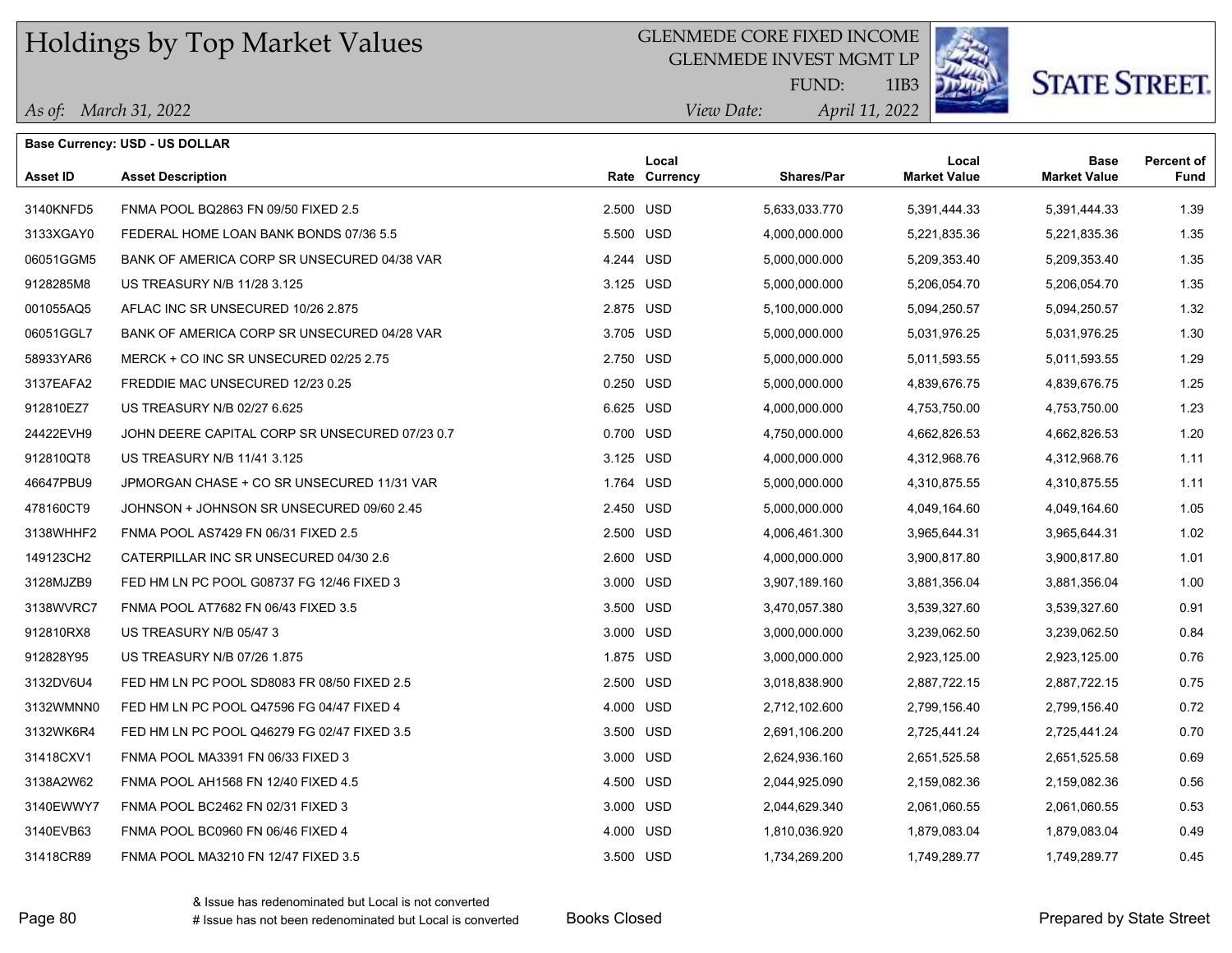#### GLENMEDE CORE FIXED INCOME

GLENMEDE INVEST MGMT LP



1IB3

# **STATE STREET.**

*April 11, 2022 View Date:* FUND:

|  | As of: March 31, 2022 |  |
|--|-----------------------|--|
|  |                       |  |

| Base Currency: USD - US DOLLAR |                                             |           |                        |                   |                              |                                    |                           |
|--------------------------------|---------------------------------------------|-----------|------------------------|-------------------|------------------------------|------------------------------------|---------------------------|
| Asset ID                       | <b>Asset Description</b>                    |           | Local<br>Rate Currency | <b>Shares/Par</b> | Local<br><b>Market Value</b> | <b>Base</b><br><b>Market Value</b> | <b>Percent of</b><br>Fund |
| 3138WGA46                      | FNMA POOL AS6326 FN 12/45 FIXED 3.5         | 3.500 USD |                        | 1,679,770.210     | 1,707,000.41                 | 1,707,000.41                       | 0.44                      |
| 31307VAL0                      | FED HM LN PC POOL J38111 FG 12/32 FIXED 3   | 3.000 USD |                        | 1,642,560.500     | 1,660,764.31                 | 1,660,764.31                       | 0.43                      |
| 3138WLC27                      | FNMA POOL AS9988 FN 07/47 FIXED 4.5         | 4.500 USD |                        | 1,551,987.800     | 1,623,357.12                 | 1,623,357.12                       | 0.42                      |
| 3140HBH50                      | FNMA POOL BJ9251 FN 06/48 FIXED 3.5         | 3.500 USD |                        | 1,386,558.200     | 1,396,880.24                 | 1,396,880.24                       | 0.36                      |
| 3138EAA49                      | FNMA POOL AK5426 FN 03/42 FIXED 3.5         | 3.500 USD |                        | 1,341,972.100     | 1,368,673.01                 | 1,368,673.01                       | 0.35                      |
| 3132WKLR7                      | FED HM LN PC POOL Q45735 FG 01/47 FIXED 3   | 3.000 USD |                        | 1,359,418.240     | 1,348,372.34                 | 1,348,372.34                       | 0.35                      |
| 3138WGUF9                      | FNMA POOL AS6881 FN 03/46 FIXED 3.5         | 3.500 USD |                        | 1,322,588.900     | 1,341,911.14                 | 1,341,911.14                       | 0.35                      |
| 3138WJ6C7                      | FNMA POOL AS8966 FN 03/47 FIXED 4           | 4.000 USD |                        | 1,047,152.900     | 1,079,001.12                 | 1,079,001.12                       | 0.28                      |
| 3135G06H1                      | FANNIE MAE UNSECURED 11/23 0.25             | 0.250 USD |                        | 1,100,000.000     | 1,065,615.28                 | 1,065,615.28                       | 0.28                      |
| 3132WEKW1                      | FED HM LN PC POOL Q41208 FG 06/46 FIXED 3.5 | 3.500 USD |                        | 999,863.400       | 1,018,136.36                 | 1,018,136.36                       | 0.26                      |
| 3138LQSX3                      | FNMA POOL AO0533 FN 06/27 FIXED 3           | 3.000 USD |                        | 911,602.030       | 921,030.93                   | 921,030.93                         | 0.24                      |
| 31292LFK6                      | FED HM LN PC POOL C03770 FG 02/42 FIXED 3.5 | 3.500 USD |                        | 874,429.710       | 892,637.86                   | 892,637.86                         | 0.23                      |
| 3138AXTQ4                      | FNMA POOL AJ5958 FN 12/41 FIXED 4           | 4.000 USD |                        | 840,136.520       | 878,708.28                   | 878,708.28                         | 0.23                      |
| 3138A8XV3                      | FNMA POOL AH6991 FN 01/41 FIXED 4           | 4.000 USD |                        | 820,980.610       | 858,636.06                   | 858,636.06                         | 0.22                      |
| 02079KAF4                      | ALPHABET INC SR UNSECURED 08/50 2.05        | 2.050 USD |                        | 1,000,000.000     | 788,843.09                   | 788,843.09                         | 0.20                      |
| 3138ANXH1                      | FNMA POOL AI8779 FN 11/41 FIXED 4           | 4.000 USD |                        | 634,829.970       | 664,027.95                   | 664,027.95                         | 0.17                      |
| 312946PD2                      | FED HM LN PC POOL A97620 FG 03/41 FIXED 4.5 | 4.500 USD |                        | 569,474.840       | 606,411.55                   | 606,411.55                         | 0.16                      |
| 3138E9H52                      | FNMA POOL AK4751 FN 04/27 FIXED 3           | 3.000 USD |                        | 546,115.440       | 551,642.97                   | 551,642.97                         | 0.14                      |
| 3138ASN99                      | FNMA POOL AJ1315 FN 09/41 FIXED 4           | 4.000 USD |                        | 497,986.030       | 519,678.42                   | 519,678.42                         | 0.13                      |
| 3138A5NW8                      | FNMA POOL AH4004 FN 03/41 FIXED 4.5         | 4.500 USD |                        | 482,935.910       | 513,686.13                   | 513,686.13                         | 0.13                      |
| 3138AAH53                      | FNMA POOL AH8351 FN 03/41 FIXED 4           | 4.000 USD |                        | 472,585.190       | 494,254.98                   | 494,254.98                         | 0.13                      |
| 3132GSZQ5                      | FED HM LN PC POOL Q07651 FG 04/42 FIXED 3.5 | 3.500 USD |                        | 453,609.670       | 459,617.54                   | 459,617.54                         | 0.12                      |
| 31417AKN8                      | FNMA POOL AB3900 FN 11/26 FIXED 3           | 3.000 USD |                        | 322,010.000       | 325, 152.79                  | 325, 152. 79                       | 0.08                      |
| 3138E9T42                      | FNMA POOL AK5070 FN 03/42 FIXED 3.5         | 3.500 USD |                        | 277,456.490       | 279,401.87                   | 279,401.87                         | 0.07                      |
| 31414QWA1                      | FNMA POOL 973241 FN 03/38 FIXED 5           | 5.000 USD |                        | 202,460.810       | 218,973.86                   | 218,973.86                         | 0.06                      |
| 31418U4N1                      | FNMA POOL AD7128 FN 07/40 FIXED 4.5         | 4.500 USD |                        | 194,028.550       | 205,668.33                   | 205,668.33                         | 0.05                      |
| 3138A8SR8                      | FNMA POOL AH6827 FN 03/26 FIXED 4           | 4.000 USD |                        | 187,772.830       | 193,388.90                   | 193,388.90                         | 0.05                      |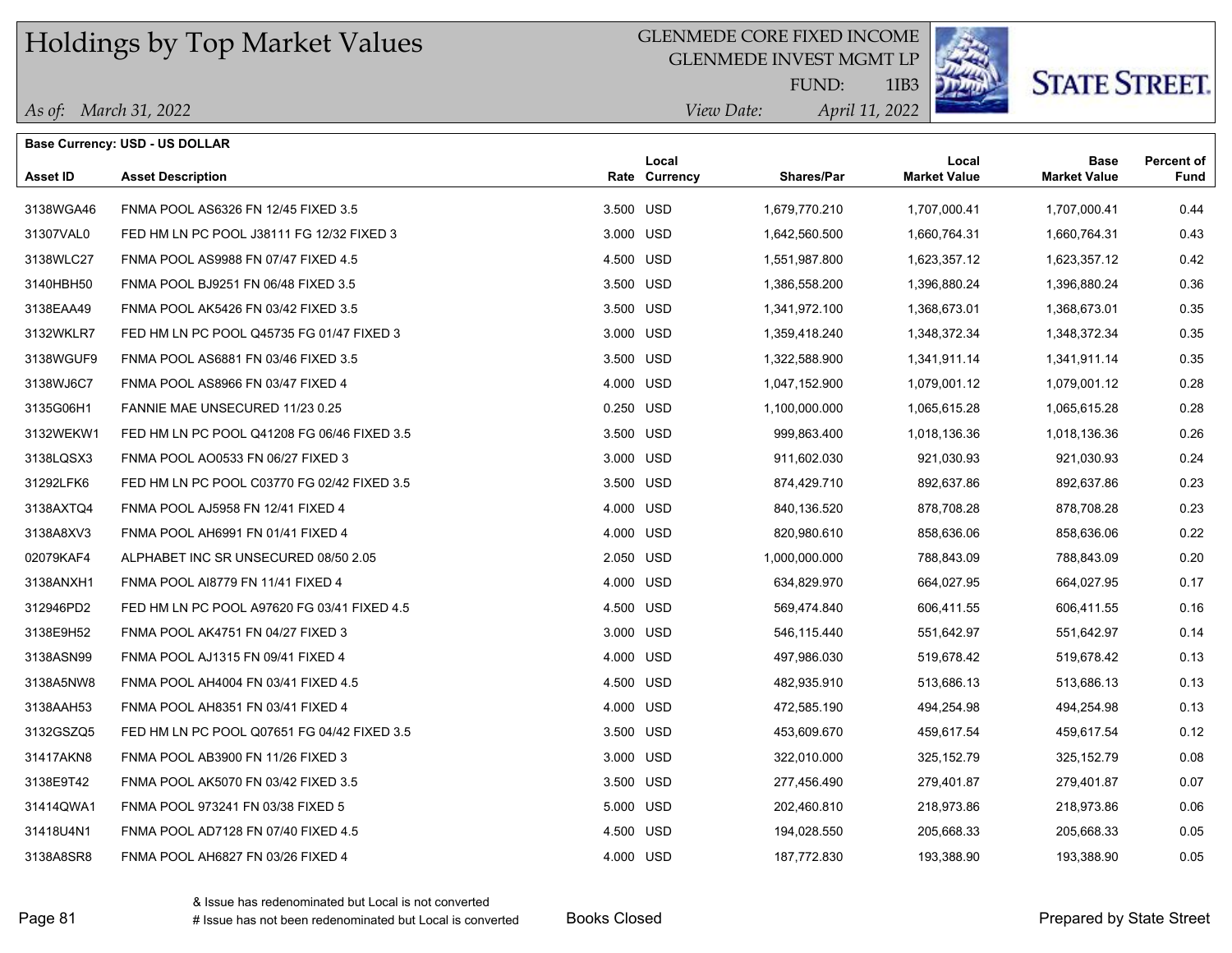#### GLENMEDE CORE FIXED INCOME

GLENMEDE INVEST MGMT LP



1IB3

# **STATE STREET.**

*April 11, 2022 View Date:* FUND:

|                 | <b>Base Currency: USD - US DOLLAR</b>       |           |                        |                   |                              |                             |                           |
|-----------------|---------------------------------------------|-----------|------------------------|-------------------|------------------------------|-----------------------------|---------------------------|
| <b>Asset ID</b> | <b>Asset Description</b>                    |           | Local<br>Rate Currency | <b>Shares/Par</b> | Local<br><b>Market Value</b> | Base<br><b>Market Value</b> | <b>Percent of</b><br>Fund |
| 3128L6W70       | FED HM LN PC POOL A73370 FG 02/38 FIXED 5   |           | 5.000 USD              | 176,815.700       | 191,332.27                   | 191,332.27                  | 0.05                      |
| 3138AEZX4       | FNMA POOL AI1657 FN 04/26 FIXED 4           | 4.000 USD |                        | 174,490.420       | 179,430.25                   | 179,430.25                  | 0.05                      |
| 36296QV48       | GNMA POOL 698235 GN 06/39 FIXED 5           |           | 5.000 USD              | 157,947.760       | 173,357.37                   | 173,357.37                  | 0.04                      |
| 3128L1WN6       | FED HM LN PC POOL A69653 FG 12/37 FIXED 5.5 |           | 5.500 USD              | 149,042.600       | 163,860.94                   | 163,860.94                  | 0.04                      |
| 312938PE7       | FED HM LN PC POOL A90421 FG 12/39 FIXED 4.5 |           | 4.500 USD              | 140,469.450       | 149,618.19                   | 149,618.19                  | 0.04                      |
| 36292LE83       | GNMA POOL 651859 GN 06/36 FIXED 5           |           | 5.000 USD              | 119,282.130       | 130,894.02                   | 130,894.02                  | 0.03                      |
| 36241KL71       | GNMA POOL 782150 GN 04/37 FIXED 5.5         |           | 5.500 USD              | 88,540.310        | 98,847.85                    | 98,847.85                   | 0.03                      |
| 31405HQH4       | FNMA POOL 789856 FN 08/34 FIXED 6           |           | 6.000 USD              | 90,369.240        | 97,451.45                    | 97,451.45                   | 0.03                      |
| 31371PCJ7       | FNMA POOL 257573 FN 02/39 FIXED 5.5         |           | 5.500 USD              | 76,471.100        | 84,292.55                    | 84,292.55                   | 0.02                      |
| 31407CJ73       | FNMA POOL 826586 FN 08/35 FIXED 5           |           | 5.000 USD              | 60,781.030        | 65,777.77                    | 65,777.77                   | 0.02                      |
| 31292GZF6       | FED HM LN PC POOL C00742 FG 04/29 FIXED 6.5 |           | 6.500 USD              | 52,299.800        | 56,187.44                    | 56,187.44                   | 0.01                      |
| 31414TKE0       | FNMA POOL 975593 FN 06/38 FIXED 5           |           | 5.000 USD              | 46,200.190        | 49,475.89                    | 49,475.89                   | 0.01                      |
| 31410VDR8       | FNMA POOL 898412 FN 10/36 FIXED 5           |           | 5.000 USD              | 43,965.440        | 46,315.89                    | 46,315.89                   | 0.01                      |
| 31388LJF8       | FNMA POOL 607862 FN 09/31 FIXED 7           |           | 7.000 USD              | 43,605.410        | 45,795.72                    | 45,795.72                   | 0.01                      |
| 312941F77       | FED HM LN PC POOL A92890 FG 07/40 FIXED 4.5 |           | 4.500 USD              | 43,016.500        | 44,647.56                    | 44,647.56                   | 0.01                      |
| 36296A4V3       | GNMA POOL 685836 GN 04/38 FIXED 5.5         |           | 5.500 USD              | 33,433.280        | 35,783.61                    | 35,783.61                   | 0.01                      |
| 3128FLUA9       | FED HM LN PC POOL D78677 FG 03/27 FIXED 8   |           | 8.000 USD              | 29,025.880        | 29,441.73                    | 29,441.73                   | 0.01                      |
| 31378FU37       | FNMA POOL 397602 FN 08/27 FIXED 8           |           | 8.000 USD              | 26,116.810        | 26,447.31                    | 26,447.31                   | 0.01                      |
| 31407FGK0       | FNMA POOL 829202 FN 07/35 FIXED 5           |           | 5.000 USD              | 22,281.010        | 23,891.85                    | 23,891.85                   | 0.01                      |
| 36295PKC5       | GNMA POOL 676291 GN 12/37 FIXED 6           |           | 6.000 USD              | 20,301.900        | 21,696.26                    | 21,696.26                   | 0.01                      |
| 36295QWE6       | GNMA POOL 677545 GN 11/37 FIXED 6           |           | 6.000 USD              | 19,490.030        | 20,818.44                    | 20,818.44                   | 0.01                      |
| 31371MSD0       | FNMA POOL 256216 FN 04/36 FIXED 7           |           | 7.000 USD              | 15,526.400        | 17,256.57                    | 17,256.57                   | 0.00                      |
| 31411NWR4       | FNMA POOL 912456 FN 03/37 FIXED 6.5         |           | 6.500 USD              | 15,159.550        | 16,273.82                    | 16,273.82                   | 0.00                      |
| 36294XAW6       | GNMA POOL 662521 GN 08/37 FIXED 6           |           | 6.000 USD              | 13,558.380        | 14,857.15                    | 14,857.15                   | 0.00                      |
| 31377CVV2       | FNMA POOL 373328 FN 03/27 FIXED 8           |           | 8.000 USD              | 13,468.720        | 13,517.97                    | 13,517.97                   | 0.00                      |
| 3128L04W9       | FED HM LN PC POOL A68937 FG 11/37 FIXED 6   |           | 6.000 USD              | 12,299.760        | 13,216.33                    | 13,216.33                   | 0.00                      |
| 36209NB43       | GNMA POOL 476259 GN 08/28 FIXED 7           |           | 7.000 USD              | 8,728.510         | 8,759.45                     | 8,759.45                    | 0.00                      |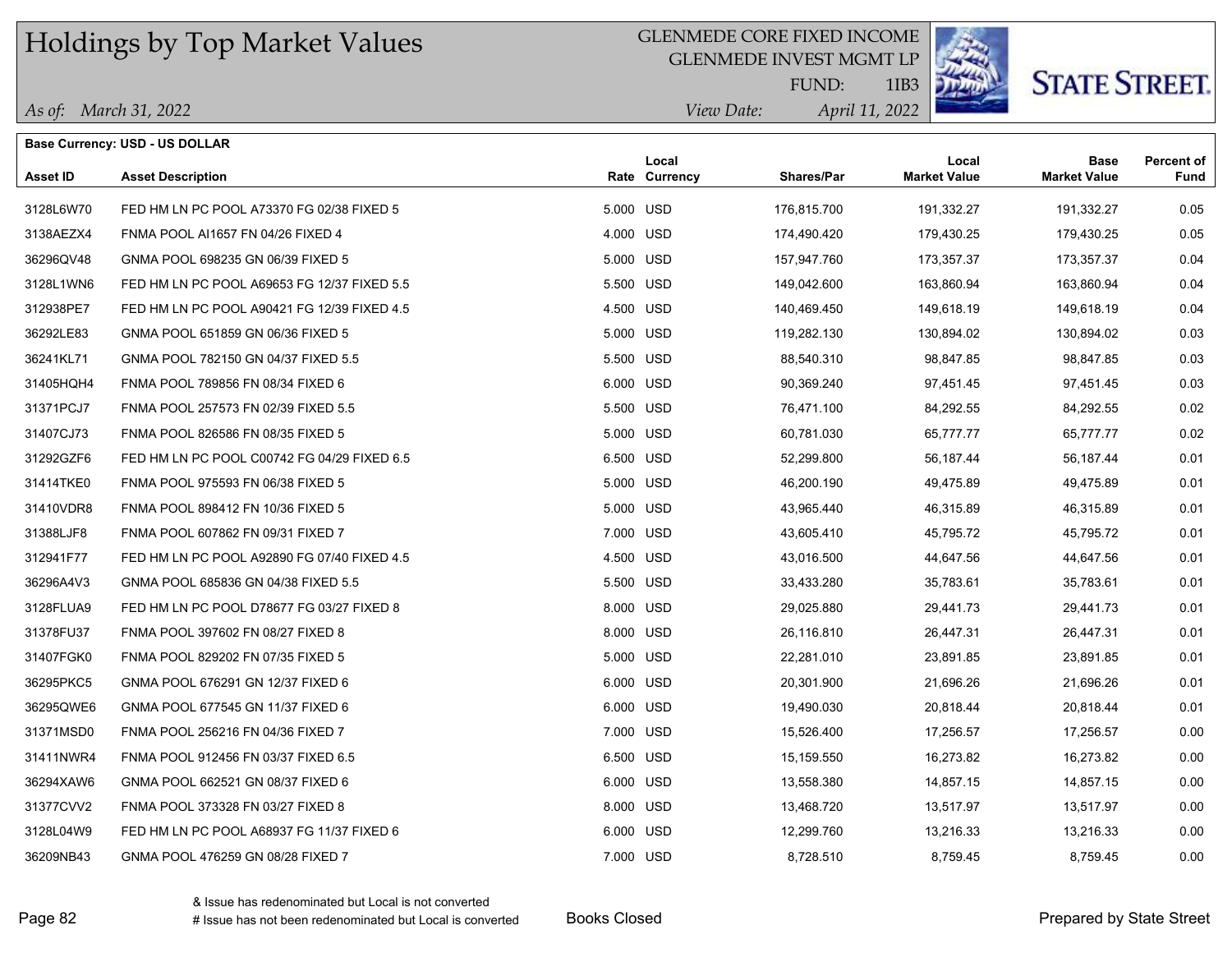#### GLENMEDE CORE FIXED INCOME

GLENMEDE INVEST MGMT LP



1IB3

*April 11, 2022 View Date:*

FUND:

|                   | <b>Base Currency: USD - US DOLLAR</b>       |           |                        |                   |                              |                                    |                           |
|-------------------|---------------------------------------------|-----------|------------------------|-------------------|------------------------------|------------------------------------|---------------------------|
| Asset ID          | <b>Asset Description</b>                    |           | Local<br>Rate Currency | <b>Shares/Par</b> | Local<br><b>Market Value</b> | <b>Base</b><br><b>Market Value</b> | Percent of<br><b>Fund</b> |
|                   |                                             |           |                        |                   |                              |                                    |                           |
| 31377YGC3         | FNMA POOL 390895 FN 06/27 FIXED 8           | 8.000 USD |                        | 7,781.270         | 7,873.45                     | 7,873.45                           | 0.00                      |
| 31411K7F4         | FNMA POOL 910894 FN 02/37 FIXED 5           | 5.000 USD |                        | 6,292.080         | 6,625.97                     | 6,625.97                           | 0.00                      |
| 36213NKR6         | GNMA POOL 559304 GN 09/31 FIXED 7           | 7.000 USD |                        | 6,438.650         | 6,517.12                     | 6,517.12                           | 0.00                      |
| 3128MB7H4         | FED HM LN PC POOL G13396 FG 12/23 FIXED 5.5 | 5.500 USD |                        | 6,187.950         | 6,261.99                     | 6,261.99                           | 0.00                      |
| 31371HYB8         | FNMA POOL 252806 FN 10/29 FIXED 7.5         | 7.500 USD |                        | 2,793.780         | 3,091.36                     | 3,091.36                           | 0.00                      |
| 36209YB98         | GNMA POOL 485264 GN 02/31 FIXED 7.5         | 7.500 USD |                        | 2,990.050         | 3,001.12                     | 3,001.12                           | 0.00                      |
| 31390UW93         | FNMA POOL 656872 FN 08/32 FIXED 6.5         | 6.500 USD |                        | 1,822.110         | 1,956.04                     | 1,956.04                           | 0.00                      |
| 31387NHW0         | FNMA POOL 588945 FN 06/31 FIXED 7           | 7.000 USD |                        | 886.250           | 927.58                       | 927.58                             | 0.00                      |
| 31383CV44         | FNMA POOL 499335 FN 08/29 FIXED 6.5         | 6.500 USD |                        | 419.240           | 466.20                       | 466.20                             | 0.00                      |
| 31365ECL5         | FNMA POOL 125275 FN 03/24 FIXED 7           | 7.000 USD |                        | 249.120           | 255.75                       | 255.75                             | 0.00                      |
| 31384GRS6         | FNMA POOL 523497 FN 11/29 FIXED 7.5         | 7.500 USD |                        | 141.070           | 149.51                       | 149.51                             | 0.00                      |
| <b>FUND Total</b> |                                             |           |                        | 381,596,819.990   |                              | 387,004,950.05                     | 100.00                    |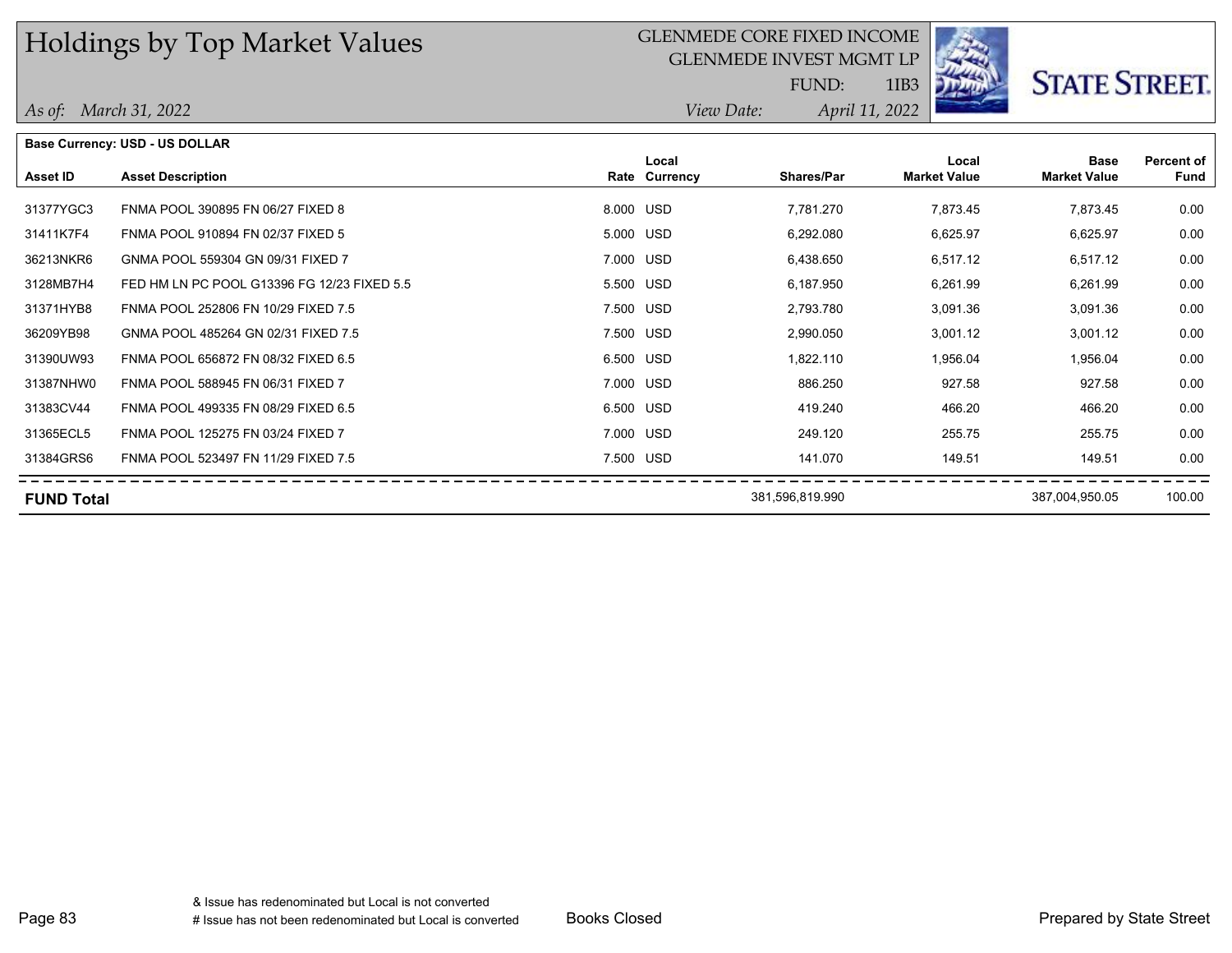#### GLEN QUANT US TOTAL MARKT EQ

GLENMEDE INVEST MGMT LP



# **STATE STREET.**

*April 11, 2022 View Date:* FUND:

1IB4

|                 | <b>Base Currency: USD - US DOLLAR</b>           |                        |                   |                              |                                    |                                  |
|-----------------|-------------------------------------------------|------------------------|-------------------|------------------------------|------------------------------------|----------------------------------|
| <b>Asset ID</b> | <b>Asset Description</b>                        | Local<br>Rate Currency | <b>Shares/Par</b> | Local<br><b>Market Value</b> | <b>Base</b><br><b>Market Value</b> | <b>Percent of</b><br><b>Fund</b> |
| 237266101       | DARLING INGREDIENTS INC COMMON STOCK USD.01     | <b>USD</b>             | 11,380.000        | 914,724.40                   | 914,724.40                         | 1.74                             |
| 40434L105       | HP INC COMMON STOCK USD.01                      | <b>USD</b>             | 25,120.000        | 911,856.00                   | 911,856.00                         | 1.73                             |
| 512816109       | LAMAR ADVERTISING CO A REIT USD.001             | <b>USD</b>             | 7,840.000         | 910,851.20                   | 910,851.20                         | 1.73                             |
| 05722G100       | BAKER HUGHES CO COMMON STOCK USD.0001           | <b>USD</b>             | 23,800.000        | 866,558.00                   | 866,558.00                         | 1.65                             |
| 403949100       | HE SINCLAIR CORP COMMON STOCK                   | <b>USD</b>             | 21,720.000        | 865,542.00                   | 865,542.00                         | 1.65                             |
| 61945C103       | MOSAIC CO/THE COMMON STOCK USD.01               | <b>USD</b>             | 12,800.000        | 851,200.00                   | 851,200.00                         | 1.62                             |
| 60855R100       | MOLINA HEALTHCARE INC COMMON STOCK USD.001      | <b>USD</b>             | 2,548.000         | 849,987.32                   | 849,987.32                         | 1.62                             |
| 758750103       | REGAL REXNORD CORP COMMON STOCK USD.01          | <b>USD</b>             | 5,560.000         | 827,216.80                   | 827,216.80                         | 1.57                             |
| 29084Q100       | EMCOR GROUP INC COMMON STOCK USD.01             | <b>USD</b>             | 7,340.000         | 826,704.20                   | 826,704.20                         | 1.57                             |
| 78442P106       | SLM CORP COMMON STOCK USD.2                     | <b>USD</b>             | 44,620.000        | 819,223.20                   | 819,223.20                         | 1.56                             |
| 038222105       | APPLIED MATERIALS INC COMMON STOCK USD.01       | <b>USD</b>             | 6,140.000         | 809,252.00                   | 809,252.00                         | 1.54                             |
| 78463M107       | SPS COMMERCE INC COMMON STOCK USD.001           | <b>USD</b>             | 6,120.000         | 802,944.00                   | 802,944.00                         | 1.53                             |
| 552848103       | MGIC INVESTMENT CORP COMMON STOCK USD1.0        | <b>USD</b>             | 58,820.000        | 797,011.00                   | 797,011.00                         | 1.52                             |
| 74624M102       | PURE STORAGE INC CLASS A COMMON STOCK USD 0001  | <b>USD</b>             | 22,540.000        | 795,887.40                   | 795,887.40                         | 1.51                             |
| 64110D104       | NETAPP INC COMMON STOCK USD.001                 | <b>USD</b>             | 9,580.000         | 795,140.00                   | 795,140.00                         | 1.51                             |
| 141788109       | CARGURUS INC COMMON STOCK USD.001               | <b>USD</b>             | 18,160.000        | 771,073.60                   | 771,073.60                         | 1.47                             |
| 254543101       | DIODES INC COMMON STOCK USD 667                 | <b>USD</b>             | 8,860.000         | 770,731.40                   | 770,731.40                         | 1.47                             |
| G4863A108       | INTERNATIONAL GAME TECHNOLOG COMMON STOCK USD.1 | <b>USD</b>             | 30,440.000        | 751,259.20                   | 751,259.20                         | 1.43                             |
| 65249B109       | NEWS CORP CLASS A COMMON STOCK USD.01           | <b>USD</b>             | 33,821.000        | 749,135.15                   | 749,135.15                         | 1.42                             |
| 87612E106       | TARGET CORP COMMON STOCK USD.0833               | <b>USD</b>             | 3,420.000         | 725,792.40                   | 725,792.40                         | 1.38                             |
| G3922B107       | <b>GENPACT LTD COMMON STOCK USD 01</b>          | <b>USD</b>             | 16,560.000        | 720,525.60                   | 720,525.60                         | 1.37                             |
| 29415F104       | ENVISTA HOLDINGS CORP COMMON STOCK USD.01       | <b>USD</b>             | 14,600.000        | 711,166.00                   | 711,166.00                         | 1.35                             |
| 45687V106       | INGERSOLL RAND INC COMMON STOCK USD.01          | <b>USD</b>             | 14,020.000        | 705,907.00                   | 705,907.00                         | 1.34                             |
| G0692U109       | AXIS CAPITAL HOLDINGS LTD COMMON STOCK USD.0125 | <b>USD</b>             | 11,640.000        | 703,870.80                   | 703,870.80                         | 1.34                             |
| 30034W106       | EVERGY INC COMMON STOCK                         | <b>USD</b>             | 10,280.000        | 702,535.20                   | 702,535.20                         | 1.34                             |
| 443320106       | HUB GROUP INC CL A COMMON STOCK USD.01          | <b>USD</b>             | 9,080.000         | 701,066.80                   | 701,066.80                         | 1.33                             |
| 447011107       | HUNTSMAN CORP COMMON STOCK USD 01               | <b>USD</b>             | 18,600.000        | 697,686.00                   | 697,686.00                         | 1.33                             |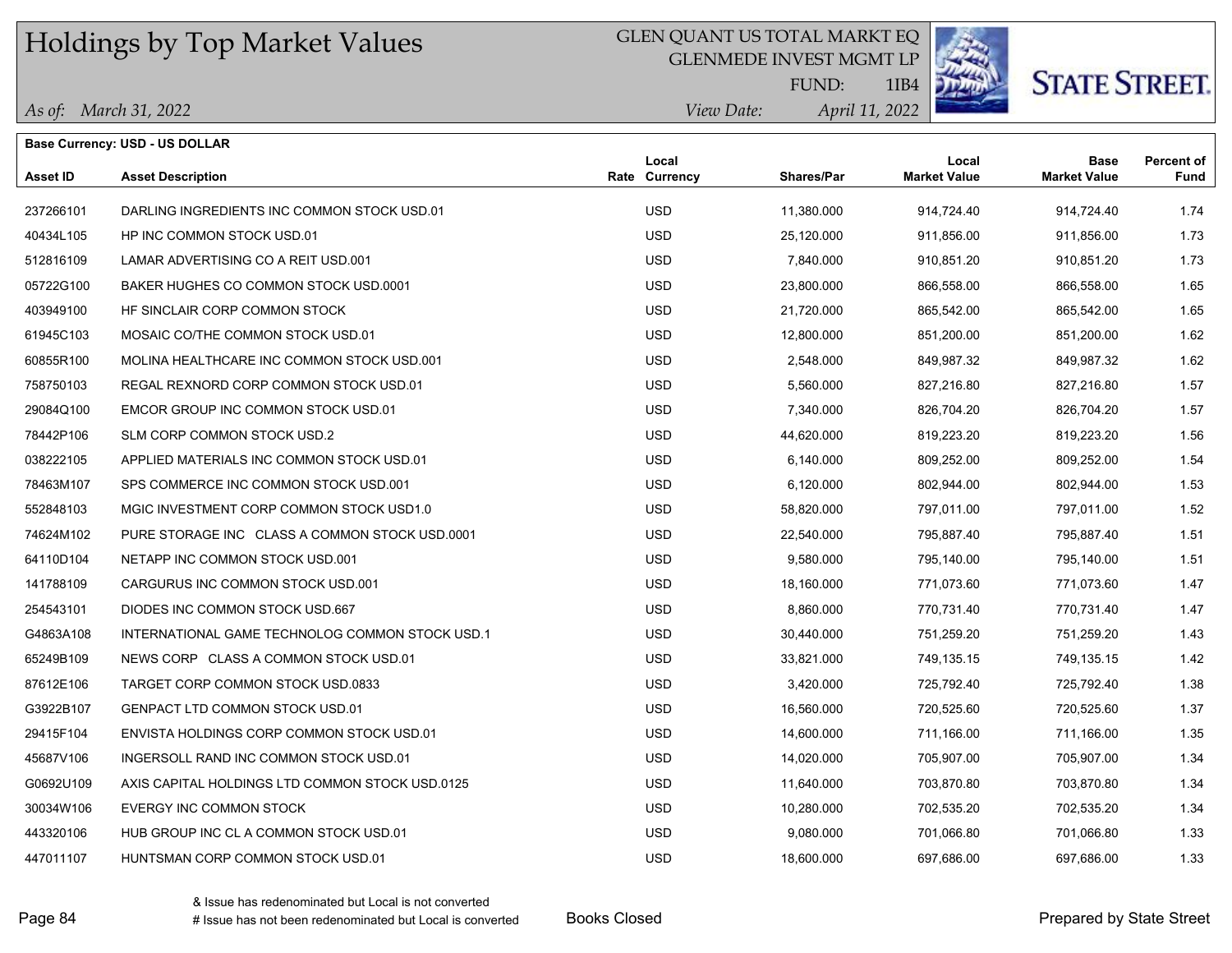#### GLEN QUANT US TOTAL MARKT EQ

GLENMEDE INVEST MGMT LP



# **STATE STREET.**

*April 11, 2022 View Date:* FUND:

|  | As of: March 31, 2022 |
|--|-----------------------|
|--|-----------------------|

|           | <b>Base Currency: USD - US DOLLAR</b>            |                        |            |                              |                             |                           |
|-----------|--------------------------------------------------|------------------------|------------|------------------------------|-----------------------------|---------------------------|
| Asset ID  | <b>Asset Description</b>                         | Local<br>Rate Currency | Shares/Par | Local<br><b>Market Value</b> | Base<br><b>Market Value</b> | <b>Percent of</b><br>Fund |
| 550241103 | LUMEN TECHNOLOGIES INC COMMON STOCK USD1.0       | <b>USD</b>             | 61,880.000 | 697,387.60                   | 697,387.60                  | 1.33                      |
| 58506Q109 | MEDPACE HOLDINGS INC COMMON STOCK USD.01         | <b>USD</b>             | 4,260.000  | 696,893.40                   | 696,893.40                  | 1.32                      |
| 717081103 | PFIZER INC COMMON STOCK USD.05                   | <b>USD</b>             | 13,360.000 | 691,647.20                   | 691,647.20                  | 1.32                      |
| 631103108 | NASDAQ INC COMMON STOCK USD.01                   | <b>USD</b>             | 3,880.000  | 691,416.00                   | 691,416.00                  | 1.31                      |
| 56585A102 | MARATHON PETROLEUM CORP COMMON STOCK USD.01      | <b>USD</b>             | 8,020.000  | 685,710.00                   | 685,710.00                  | 1.30                      |
| 95082P105 | WESCO INTERNATIONAL INC COMMON STOCK USD.01      | <b>USD</b>             | 5,260.000  | 684,536.40                   | 684,536.40                  | 1.30                      |
| 345370860 | FORD MOTOR CO COMMON STOCK USD.01                | <b>USD</b>             | 40,400.000 | 683,164.00                   | 683,164.00                  | 1.30                      |
| 26441C204 | DUKE ENERGY CORP COMMON STOCK USD.001            | <b>USD</b>             | 6,080.000  | 678,892.80                   | 678,892.80                  | 1.29                      |
| 26210C104 | DROPBOX INC CLASS A COMMON STOCK USD 00001       | <b>USD</b>             | 29,080.000 | 676,110.00                   | 676,110.00                  | 1.29                      |
| 02005N100 | ALLY FINANCIAL INC COMMON STOCK USD.01           | <b>USD</b>             | 15,520.000 | 674,809.60                   | 674,809.60                  | 1.28                      |
| 126349109 | CSG SYSTEMS INTL INC COMMON STOCK USD.01         | <b>USD</b>             | 10,540.000 | 670,027.80                   | 670,027.80                  | 1.27                      |
| G97822103 | PERRIGO CO PLC COMMON STOCK EUR.001              | USD                    | 17,360.000 | 667,144.80                   | 667,144.80                  | 1.27                      |
| G6700G107 | NVENT ELECTRIC PLC COMMON STOCK USD.01           | <b>USD</b>             | 19,060.000 | 662,906.80                   | 662,906.80                  | 1.26                      |
| 876030107 | TAPESTRY INC COMMON STOCK USD.01                 | <b>USD</b>             | 17,820.000 | 662,013.00                   | 662,013.00                  | 1.26                      |
| 501889208 | LKQ CORP COMMON STOCK USD 01                     | <b>USD</b>             | 14,560.000 | 661,169.60                   | 661,169.60                  | 1.26                      |
| G02602103 | AMDOCS LTD COMMON STOCK GBP 0001                 | <b>USD</b>             | 8,000.000  | 657,680.00                   | 657,680.00                  | 1.25                      |
| 78467J100 | SS+C TECHNOLOGIES HOLDINGS COMMON STOCK USD.01   | <b>USD</b>             | 8,760.000  | 657,175.20                   | 657,175.20                  | 1.25                      |
| 15135B101 | CENTENE CORP COMMON STOCK USD.001                | <b>USD</b>             | 7,780.000  | 654,998.20                   | 654,998.20                  | 1.25                      |
| 192446102 | COGNIZANT TECH SOLUTIONS A COMMON STOCK USD.01   | <b>USD</b>             | 7,300.000  | 654,591.00                   | 654,591.00                  | 1.24                      |
| 460690100 | INTERPUBLIC GROUP OF COS INC COMMON STOCK USD.1  | <b>USD</b>             | 18,260.000 | 647,317.00                   | 647,317.00                  | 1.23                      |
| 681919106 | OMNICOM GROUP COMMON STOCK USD.15                | <b>USD</b>             | 7,620.000  | 646,785.60                   | 646,785.60                  | 1.23                      |
| 064058100 | BANK OF NEW YORK MELLON CORP COMMON STOCK USD.01 | <b>USD</b>             | 12,860.000 | 638,241.80                   | 638,241.80                  | 1.21                      |
| 577933104 | MAXIMUS INC COMMON STOCK                         | <b>USD</b>             | 8,480.000  | 635,576.00                   | 635,576.00                  | 1.21                      |
| 42824C109 | HEWLETT PACKARD ENTERPRISE COMMON STOCK USD.01   | <b>USD</b>             | 37,880.000 | 632,974.80                   | 632,974.80                  | 1.20                      |
| 23918K108 | DAVITA INC COMMON STOCK USD.001                  | <b>USD</b>             | 5,480.000  | 619,842.80                   | 619,842.80                  | 1.18                      |
| 174610105 | CITIZENS FINANCIAL GROUP COMMON STOCK USD.01     | <b>USD</b>             | 13,660.000 | 619,207.80                   | 619,207.80                  | 1.18                      |
| 229663109 | <b>CUBESMART REIT USD.01</b>                     | <b>USD</b>             | 11,840.000 | 616.035.20                   | 616.035.20                  | 1.17                      |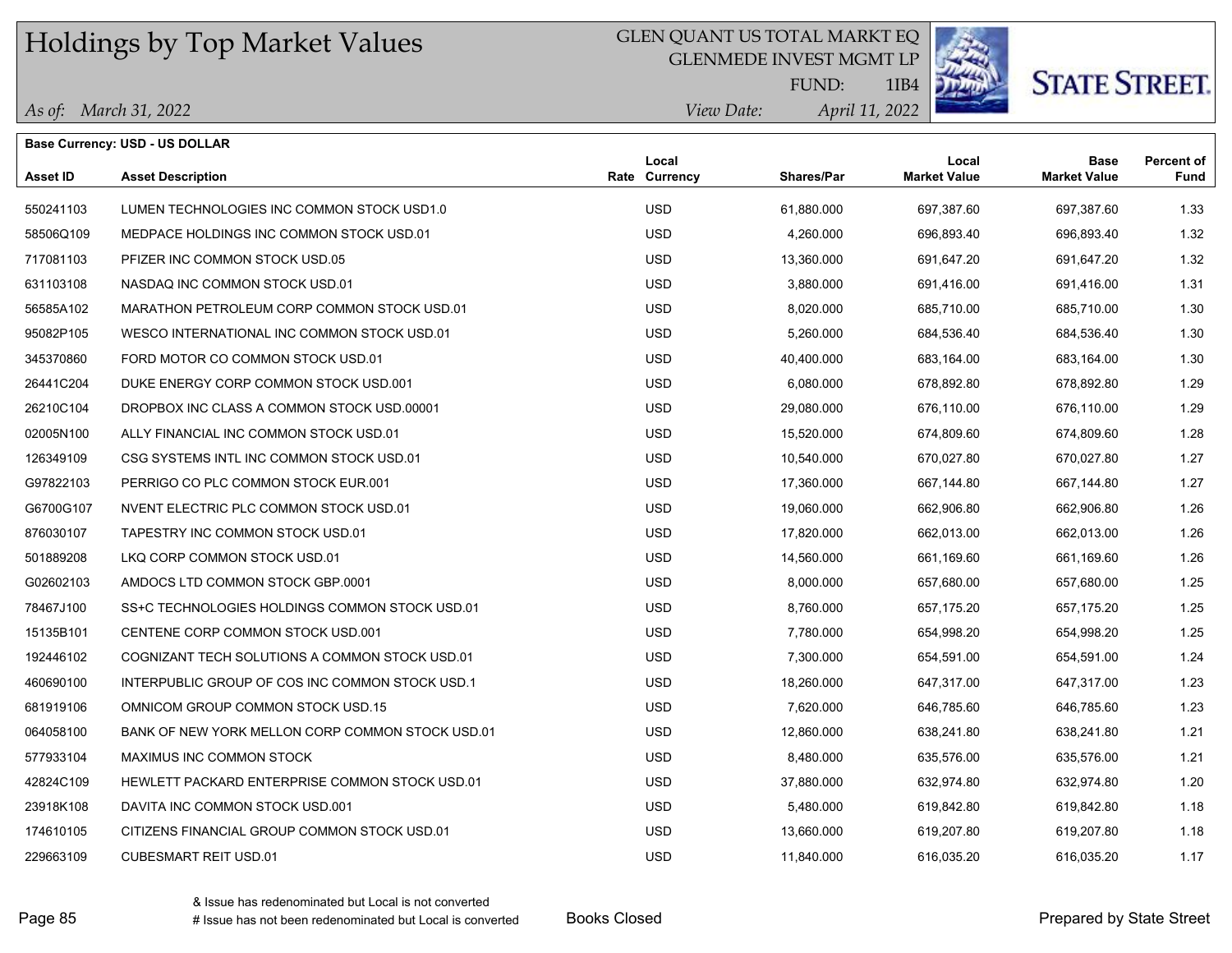### GLEN QUANT US TOTAL MARKT EQ

GLENMEDE INVEST MGMT LP



# **STATE STREET.**

*April 11, 2022 View Date:* FUND:

|  | As of: March 31, 2022 |
|--|-----------------------|
|--|-----------------------|

|           | <b>Base Currency: USD - US DOLLAR</b>             |                        |                   |                              |                                    |                           |
|-----------|---------------------------------------------------|------------------------|-------------------|------------------------------|------------------------------------|---------------------------|
| Asset ID  | <b>Asset Description</b>                          | Local<br>Rate Currency | <b>Shares/Par</b> | Local<br><b>Market Value</b> | <b>Base</b><br><b>Market Value</b> | <b>Percent of</b><br>Fund |
| 153527205 | CENTRAL GARDEN AND PET CO A COMMON STOCK USD.01   | <b>USD</b>             | 15,100.000        | 615,778.00                   | 615,778.00                         | 1.17                      |
| 49446R109 | KIMCO REALTY CORP REIT USD.01                     | <b>USD</b>             | 24,760.000        | 611,572.00                   | 611,572.00                         | 1.16                      |
| 09215C105 | BLACK KNIGHT INC COMMON STOCK                     | <b>USD</b>             | 10,460.000        | 606,575.40                   | 606,575.40                         | 1.15                      |
| 806407102 | HENRY SCHEIN INC COMMON STOCK USD.01              | <b>USD</b>             | 6,940.000         | 605,098.60                   | 605,098.60                         | 1.15                      |
| 05352A100 | AVANTOR INC COMMON STOCK USD.01                   | <b>USD</b>             | 16,980.000        | 574,263.60                   | 574,263.60                         | 1.09                      |
| 35137L105 | FOX CORP CLASS A COMMON STOCK USD.01              | <b>USD</b>             | 14,440.000        | 569,658.00                   | 569,658.00                         | 1.08                      |
| 02553E106 | AMERICAN EAGLE OUTFITTERS COMMON STOCK USD.01     | <b>USD</b>             | 33,440.000        | 561,792.00                   | 561,792.00                         | 1.07                      |
| 171779309 | CIENA CORP COMMON STOCK USD.01                    | <b>USD</b>             | 8,980.000         | 544,457.40                   | 544,457.40                         | 1.04                      |
| 743312100 | PROGRESS SOFTWARE CORP COMMON STOCK USD.01        | <b>USD</b>             | 11,520.000        | 542,476.80                   | 542,476.80                         | 1.03                      |
| 493267108 | <b>KEYCORP COMMON STOCK USD1.0</b>                | <b>USD</b>             | 24,160.000        | 540,700.80                   | 540,700.80                         | 1.03                      |
| 10316T104 | BOX INC CLASS A COMMON STOCK USD 0001             | <b>USD</b>             | 18,560.000        | 539,353.60                   | 539,353.60                         | 1.03                      |
| 34964C106 | FORTUNE BRANDS HOME + SECURI COMMON STOCK USD.01  | <b>USD</b>             | 7,260.000         | 539,272.80                   | 539,272.80                         | 1.03                      |
| 02665T306 | AMERICAN HOMES 4 RENT A REIT USD.01               | <b>USD</b>             | 13,400.000        | 536,402.00                   | 536,402.00                         | 1.02                      |
| 680223104 | OLD REPUBLIC INTL CORP COMMON STOCK USD1.0        | <b>USD</b>             | 20,720.000        | 536,026.40                   | 536,026.40                         | 1.02                      |
| 004498101 | ACI WORLDWIDE INC COMMON STOCK USD.005            | <b>USD</b>             | 16,920.000        | 532,810.80                   | 532,810.80                         | 1.01                      |
| 499049104 | KNIGHT SWIFT TRANSPORTATION COMMON STOCK USD.01   | <b>USD</b>             | 10,420.000        | 525,793.20                   | 525,793.20                         | 1.00                      |
| 31620R303 | FIDELITY NATIONAL FINANCIAL COMMON STOCK USD.0001 | <b>USD</b>             | 10,580.000        | 516,727.20                   | 516,727.20                         | 0.98                      |
| 736508847 | PORTLAND GENERAL ELECTRIC CO COMMON STOCK         | <b>USD</b>             | 9,360.000         | 516,204.00                   | 516,204.00                         | 0.98                      |
| 949746101 | WELLS FARGO + CO COMMON STOCK USD1.666            | <b>USD</b>             | 10,620.000        | 514,645.20                   | 514,645.20                         | 0.98                      |
| 25659T107 | DOLBY LABORATORIES INC CL A COMMON STOCK USD.001  | <b>USD</b>             | 6,440.000         | 503,736.80                   | 503,736.80                         | 0.96                      |
| 042735100 | ARROW ELECTRONICS INC COMMON STOCK USD1.0         | <b>USD</b>             | 4.220.000         | 500,618.60                   | 500,618.60                         | 0.95                      |
| 25470F104 | DISCOVERY INC A COMMON STOCK USD 01               | <b>USD</b>             | 19,940.000        | 496,904.80                   | 496,904.80                         | 0.94                      |
| 23331A109 | DR HORTON INC COMMON STOCK USD.01                 | <b>USD</b>             | 6,620.000         | 493,256.20                   | 493,256.20                         | 0.94                      |
| 126117100 | CNA FINANCIAL CORP COMMON STOCK USD2.5            | <b>USD</b>             | 9,820.000         | 477,448.40                   | 477,448.40                         | 0.91                      |
| 92343V104 | VERIZON COMMUNICATIONS INC COMMON STOCK USD.1     | <b>USD</b>             | 9,200.000         | 468,648.00                   | 468,648.00                         | 0.89                      |
| 759509102 | RELIANCE STEEL + ALUMINUM COMMON STOCK            | <b>USD</b>             | 2,546.000         | 466,809.10                   | 466,809.10                         | 0.89                      |
| 85208M102 | SPROUTS FARMERS MARKET INC COMMON STOCK USD.001   | <b>USD</b>             | 14.087.000        | 450.502.26                   | 450.502.26                         | 0.86                      |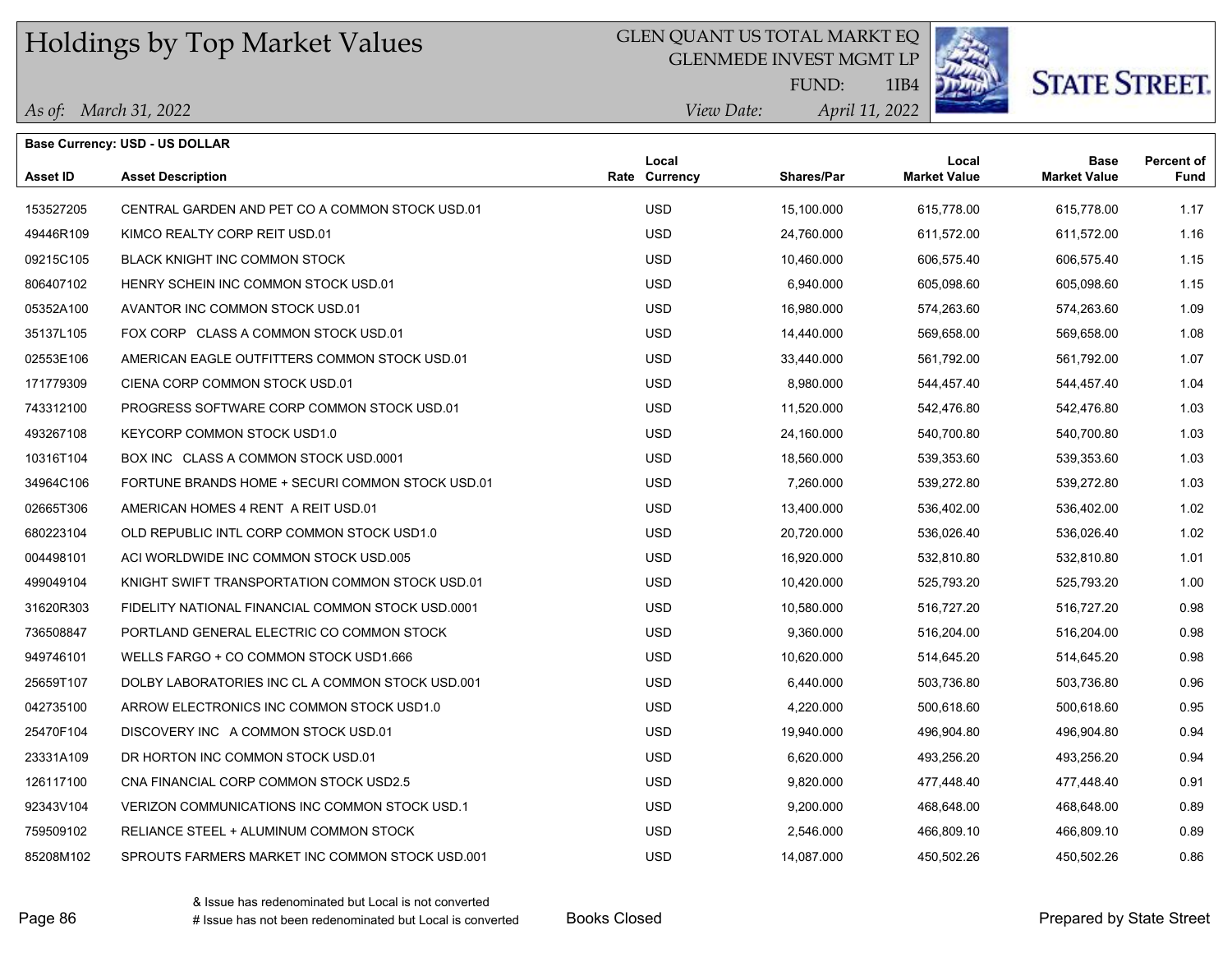#### GLEN QUANT US TOTAL MARKT EQ

GLENMEDE INVEST MGMT LP



1IB4 *April 11, 2022 View Date:* FUND:

#### *As of: March 31, 2022*

| DE TANK | <b>STATE STREET.</b> |
|---------|----------------------|
|---------|----------------------|

 **Fund Percent of**

|                 | <b>Base Currency: USD - US DOLLAR</b> |      |          |                   |                     |                     |
|-----------------|---------------------------------------|------|----------|-------------------|---------------------|---------------------|
|                 |                                       |      | Local    |                   | Local               | Base                |
| <b>Asset ID</b> | <b>Asset Description</b>              | Rate | Currencv | <b>Shares/Par</b> | <b>Market Value</b> | <b>Market Value</b> |
| 22052L104       | CORTEVA INC COMMON STOCK USD.01       |      | USD.     | 7,680.000         | 441.446.40          | 441.446.40          |

| 22052L104 | CORTEVA INC COMMON STOCK USD.01                   | <b>USD</b> | 7,680.000   | 441,446.40 | 441,446.40 | 0.84 |
|-----------|---------------------------------------------------|------------|-------------|------------|------------|------|
| 868459108 | SUPERNUS PHARMACEUTICALS INC COMMON STOCK USD.001 | <b>USD</b> | 13,580.000  | 438,905.60 | 438,905.60 | 0.83 |
| 969904101 | WILLIAMS SONOMA INC COMMON STOCK USD.01           | <b>USD</b> | 2,860.000   | 414,700.00 | 414,700.00 | 0.79 |
| 902494103 | TYSON FOODS INC CL A COMMON STOCK USD.1           | <b>USD</b> | 4,520.000   | 405,127.60 | 405,127.60 | 0.77 |
| 354613101 | FRANKLIN RESOURCES INC COMMON STOCK USD.1         | <b>USD</b> | 14,280.000  | 398,697.60 | 398,697.60 | 0.76 |
| 85748R009 | FIXED INC CLEARING CORP.REPO                      | 0.000 USD  | 398,595.360 | 398,595.36 | 398,595.36 | 0.76 |
| 552690109 | MDU RESOURCES GROUP INC COMMON STOCK USD1.0       | <b>USD</b> | 13,880.000  | 369,902.00 | 369,902.00 | 0.70 |
| 760759100 | REPUBLIC SERVICES INC COMMON STOCK USD.01         | <b>USD</b> | 2,700.000   | 357,750.00 | 357,750.00 | 0.68 |
| 302520101 | FNB CORP COMMON STOCK USD.01                      | <b>USD</b> | 27,880.000  | 347,106.00 | 347,106.00 | 0.66 |
| 00206R102 | AT+T INC COMMON STOCK USD1.0                      | <b>USD</b> | 14,660.000  | 346,415.80 | 346.415.80 | 0.66 |
| 68622V106 | ORGANON + CO COMMON STOCK USD.01                  | <b>USD</b> | 9,900.000   | 345,807.00 | 345,807.00 | 0.66 |
| 201723103 | COMMERCIAL METALS CO COMMON STOCK USD.01          | <b>USD</b> | 7,880.000   | 327,965.60 | 327,965.60 | 0.62 |
| 49427F108 | KILROY REALTY CORP REIT USD.01                    | <b>USD</b> | 4,280.000   | 327,077.60 | 327,077.60 | 0.62 |
| 682189105 | ON SEMICONDUCTOR COMMON STOCK USD.01              | <b>USD</b> | 5,180.000   | 324,319.80 | 324,319.80 | 0.62 |
| 264411505 | DUKE REALTY CORP REIT USD.01                      | <b>USD</b> | 5,280.000   | 306,556.80 | 306.556.80 | 0.58 |
| 770323103 | ROBERT HALF INTL INC COMMON STOCK USD.001         | <b>USD</b> | 2,660.000   | 303,718.80 | 303,718.80 | 0.58 |
| 32054K103 | FIRST INDUSTRIAL REALTY TR REIT USD.01            | <b>USD</b> | 4,880.000   | 302,120.80 | 302,120.80 | 0.57 |
| 651639106 | NEWMONT CORP COMMON STOCK USD1.6                  | <b>USD</b> | 3,700.000   | 293,965.00 | 293,965.00 | 0.56 |
| 817565104 | SERVICE CORP INTERNATIONAL COMMON STOCK USD1.0    | <b>USD</b> | 4,240.000   | 279.076.80 | 279.076.80 | 0.53 |
| 91336L107 | UNIVAR SOLUTIONS INC COMMON STOCK USD.01          | <b>USD</b> | 8,600.000   | 276,404.00 | 276,404.00 | 0.53 |
| 124805102 | CBIZ INC COMMON STOCK USD 01                      | <b>USD</b> | 6,400.000   | 268,608.00 | 268,608.00 | 0.51 |
| 171340102 | CHURCH + DWIGHT CO INC COMMON STOCK USD1.0        | <b>USD</b> | 2,700.000   | 268,326.00 | 268,326.00 | 0.51 |
| 928881101 | VONTIER CORP COMMON STOCK USD.0001                | <b>USD</b> | 10,540.000  | 267,610.60 | 267,610.60 | 0.51 |
| 37045V100 | GENERAL MOTORS CO COMMON STOCK USD.01             | <b>USD</b> | 6,080.000   | 265,939.20 | 265,939.20 | 0.51 |
| 636180101 | NATIONAL FUEL GAS CO COMMON STOCK USD1.0          | <b>USD</b> | 3.720.000   | 255.564.00 | 255.564.00 | 0.49 |
| 20030N101 | COMCAST CORP CLASS A COMMON STOCK USD.01          | <b>USD</b> | 5,340.000   | 250,018.80 | 250,018.80 | 0.48 |
| 758849103 | REGENCY CENTERS CORP REIT USD 01                  | <b>USD</b> | 3,480.000   | 248,263.20 | 248,263.20 | 0.47 |
|           |                                                   |            |             |            |            |      |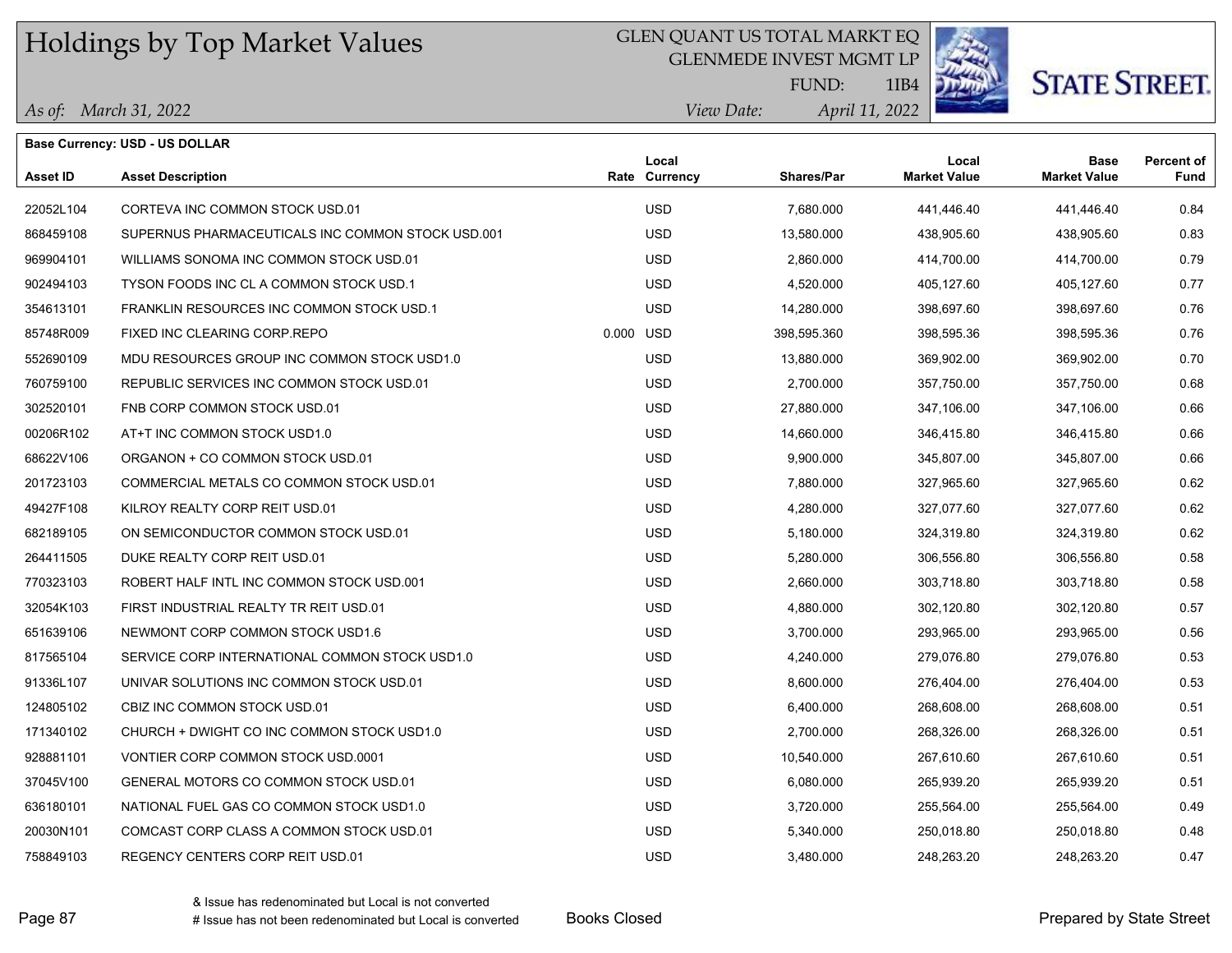### GLEN QUANT US TOTAL MARKT EQ

GLENMEDE INVEST MGMT LP



# **STATE STREET.**

*April 11, 2022 View Date:* FUND:

|  | As of: March 31, 2022 |
|--|-----------------------|
|--|-----------------------|

|           | <b>Base Currency: USD - US DOLLAR</b>             |                        |                   |                              |                                    |                           |
|-----------|---------------------------------------------------|------------------------|-------------------|------------------------------|------------------------------------|---------------------------|
| Asset ID  | <b>Asset Description</b>                          | Local<br>Rate Currency | <b>Shares/Par</b> | Local<br><b>Market Value</b> | <b>Base</b><br><b>Market Value</b> | <b>Percent of</b><br>Fund |
| 47233W109 | JEFFERIES FINANCIAL GROUP IN COMMON STOCK USD1.0  | <b>USD</b>             | 7,500.000         | 246,375.00                   | 246,375.00                         | 0.47                      |
| 026874784 | AMERICAN INTERNATIONAL GROUP COMMON STOCK USD2.5  | <b>USD</b>             | 3,860.000         | 242,292.20                   | 242,292.20                         | 0.46                      |
| 031652100 | AMKOR TECHNOLOGY INC COMMON STOCK USD 001         | <b>USD</b>             | 10,820.000        | 235,010.40                   | 235,010.40                         | 0.45                      |
| 039483102 | ARCHER DANIELS MIDLAND CO COMMON STOCK            | <b>USD</b>             | 2,600.000         | 234,676.00                   | 234,676.00                         | 0.45                      |
| 370334104 | <b>GENERAL MILLS INC COMMON STOCK USD.1</b>       | <b>USD</b>             | 3,440.000         | 232,956.80                   | 232,956.80                         | 0.44                      |
| 925652109 | VICI PROPERTIES INC REIT USD.01                   | <b>USD</b>             | 8,140.000         | 231,664.40                   | 231,664.40                         | 0.44                      |
| 518613203 | LAUREATE EDUCATION INC COMMON STOCK USD.001       | <b>USD</b>             | 18,800.000        | 222,780.00                   | 222,780.00                         | 0.42                      |
| 431571108 | HILLENBRAND INC COMMON STOCK                      | <b>USD</b>             | 4,880.000         | 215,549.60                   | 215,549.60                         | 0.41                      |
| 695263103 | PACWEST BANCORP COMMON STOCK                      | <b>USD</b>             | 4,860.000         | 209,611.80                   | 209,611.80                         | 0.40                      |
| 00191U102 | ASGN INC COMMON STOCK USD 01                      | <b>USD</b>             | 1,700.000         | 198,407.00                   | 198,407.00                         | 0.38                      |
| 745867101 | PULTEGROUP INC COMMON STOCK USD.01                | <b>USD</b>             | 4,337.000         | 181,720.30                   | 181,720.30                         | 0.35                      |
| 117043109 | BRUNSWICK CORP COMMON STOCK USD.75                | <b>USD</b>             | 2,160.000         | 174,722.40                   | 174,722.40                         | 0.33                      |
| 278642103 | EBAY INC COMMON STOCK USD.001                     | <b>USD</b>             | 2,740.000         | 156,892.40                   | 156,892.40                         | 0.30                      |
| 879433829 | TELEPHONE AND DATA SYSTEMS COMMON STOCK USD.01    | <b>USD</b>             | 8,200.000         | 154,816.00                   | 154,816.00                         | 0.29                      |
| 086516101 | BEST BUY CO INC COMMON STOCK USD.1                | <b>USD</b>             | 1,600.000         | 145,440.00                   | 145,440.00                         | 0.28                      |
| 89531P105 | TREX COMPANY INC COMMON STOCK USD.01              | <b>USD</b>             | $-1,200.000$      | -78,396.00                   | $-78,396.00$                       | $-0.15$                   |
| 57060D108 | MARKETAXESS HOLDINGS INC COMMON STOCK USD.003     | <b>USD</b>             | $-240.000$        | $-81,648.00$                 | $-81,648.00$                       | $-0.16$                   |
| 04271T100 | ARRAY TECHNOLOGIES INC COMMON STOCK USD 001       | <b>USD</b>             | -7,340.000        | -82,721.80                   | -82,721.80                         | $-0.16$                   |
| 109194100 | BRIGHT HORIZONS FAMILY SOLUT COMMON STOCK USD.001 | <b>USD</b>             | $-634.000$        | $-84, 125.46$                | -84,125.46                         | $-0.16$                   |
| 12769G100 | CAESARS ENTERTAINMENT INC COMMON STOCK            | <b>USD</b>             | $-1,100.000$      | $-85,096.00$                 | -85,096.00                         | $-0.16$                   |
| 03662Q105 | ANSYS INC COMMON STOCK USD.01                     | <b>USD</b>             | $-280.000$        | $-88,942.00$                 | -88,942.00                         | $-0.17$                   |
| 902252105 | TYLER TECHNOLOGIES INC COMMON STOCK USD.01        | <b>USD</b>             | $-200.000$        | $-88.978.00$                 | $-88,978.00$                       | $-0.17$                   |
| 21036P108 | CONSTELLATION BRANDS INC A COMMON STOCK USD.01    | <b>USD</b>             | $-400.000$        | $-92,128.00$                 | $-92,128.00$                       | $-0.18$                   |
| 918204108 | VF CORP COMMON STOCK                              | <b>USD</b>             | $-1,660.000$      | $-94,387.60$                 | -94,387.60                         | $-0.18$                   |
| 594972408 | MICROSTRATEGY INC CL A COMMON STOCK USD.001       | <b>USD</b>             | $-200.000$        | -97,264.00                   | -97,264.00                         | $-0.18$                   |
| 489170100 | KENNAMETAL INC COMMON STOCK USD1.25               | <b>USD</b>             | $-3,400.000$      | $-97,274.00$                 | $-97,274.00$                       | $-0.18$                   |
| 615369105 | MOODY S CORP COMMON STOCK USD.01                  | <b>USD</b>             | $-300.000$        | $-101,223.00$                | -101,223.00                        | $-0.19$                   |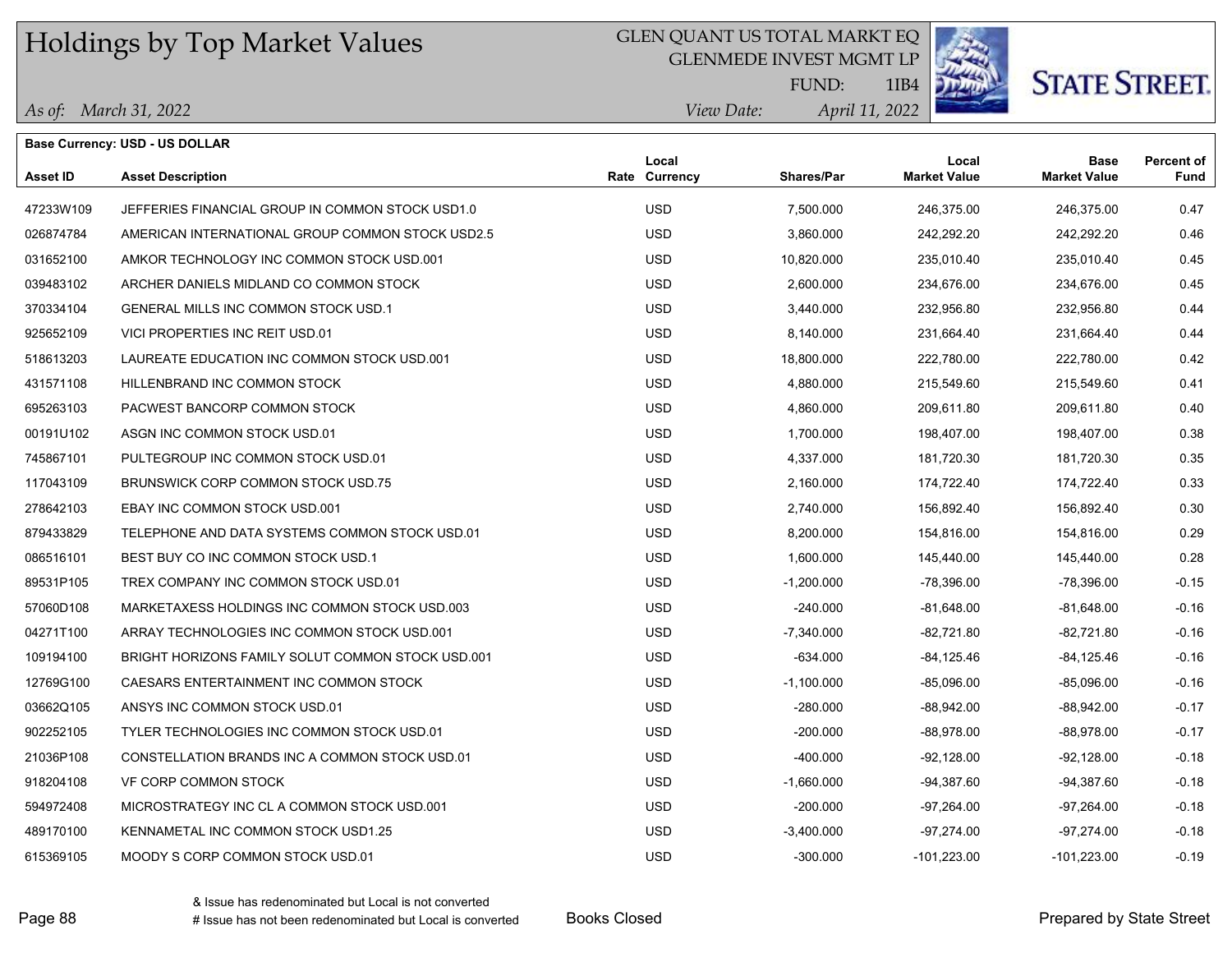#### GLEN QUANT US TOTAL MARKT EQ

GLENMEDE INVEST MGMT LP



## **STATE STREET**

*April 11, 2022 View Date:* FUND:

| As of: March 31, 2022 |  |  |
|-----------------------|--|--|
|-----------------------|--|--|

|           | Base Currency: USD - US DOLLAR                   |                        |              |                              |                                    |                           |
|-----------|--------------------------------------------------|------------------------|--------------|------------------------------|------------------------------------|---------------------------|
| Asset ID  | <b>Asset Description</b>                         | Local<br>Rate Currency | Shares/Par   | Local<br><b>Market Value</b> | <b>Base</b><br><b>Market Value</b> | <b>Percent of</b><br>Fund |
| 000360206 | AAON INC COMMON STOCK USD 004                    | <b>USD</b>             | $-1,820.000$ | $-101,428.60$                | $-101,428.60$                      | $-0.19$                   |
| 517834107 | LAS VEGAS SANDS CORP COMMON STOCK USD.001        | <b>USD</b>             | $-2,620.000$ | -101,839.40                  | -101,839.40                        | $-0.19$                   |
| 052769106 | AUTODESK INC COMMON STOCK USD.01                 | <b>USD</b>             | $-500.000$   | $-107, 175.00$               | $-107, 175.00$                     | $-0.20$                   |
| 731068102 | POLARIS INC COMMON STOCK USD.01                  | <b>USD</b>             | $-1,020.000$ | $-107,426.40$                | $-107,426.40$                      | $-0.20$                   |
| 443510607 | HUBBELL INC COMMON STOCK USD.01                  | <b>USD</b>             | $-600.000$   | $-110,262.00$                | $-110,262.00$                      | $-0.21$                   |
| 94106L109 | WASTE MANAGEMENT INC COMMON STOCK USD.01         | <b>USD</b>             | $-700.000$   | $-110,950.00$                | $-110,950.00$                      | $-0.21$                   |
| 29670G102 | ESSENTIAL UTILITIES INC COMMON STOCK USD.5       | <b>USD</b>             | -2,180.000   | -111,463.40                  | -111,463.40                        | $-0.21$                   |
| 524660107 | LEGGETT + PLATT INC COMMON STOCK USD.01          | <b>USD</b>             | -3,300.000   | $-114,840.00$                | $-114,840.00$                      | $-0.22$                   |
| 097023105 | BOEING CO/THE COMMON STOCK USD5.0                | <b>USD</b>             | $-600.000$   | $-114,900.00$                | $-114,900.00$                      | $-0.22$                   |
| 038336103 | APTARGROUP INC COMMON STOCK USD.01               | <b>USD</b>             | $-1,000.000$ | $-117,500.00$                | $-117,500.00$                      | $-0.22$                   |
| 31946M103 | FIRST CITIZENS BCSHS CL A COMMON STOCK USD1.0    | <b>USD</b>             | $-180.000$   | $-119,808.00$                | $-119,808.00$                      | $-0.23$                   |
| 494368103 | KIMBERLY CLARK CORP COMMON STOCK USD1.25         | <b>USD</b>             | $-1,000.000$ | $-123,160.00$                | $-123,160.00$                      | $-0.23$                   |
| 466032109 | J + J SNACK FOODS CORP COMMON STOCK              | <b>USD</b>             | $-800.000$   | $-124,080.00$                | $-124,080.00$                      | $-0.24$                   |
| 554382101 | MACERICH CO/THE REIT USD.01                      | <b>USD</b>             | $-8,000.000$ | $-125, 120.00$               | $-125,120.00$                      | $-0.24$                   |
| 910047109 | UNITED AIRLINES HOLDINGS INC COMMON STOCK USD.01 | <b>USD</b>             | $-2,700.000$ | $-125, 172.00$               | $-125, 172.00$                     | $-0.24$                   |
| 983134107 | WYNN RESORTS LTD COMMON STOCK USD.01             | <b>USD</b>             | $-1,580.000$ | $-125,989.20$                | $-125,989.20$                      | $-0.24$                   |
| 29530P102 | ERIE INDEMNITY COMPANY CL A COMMON STOCK         | <b>USD</b>             | $-720.000$   | -126,813.60                  | -126,813.60                        | $-0.24$                   |
| 337932107 | FIRSTENERGY CORP COMMON STOCK USD.1              | <b>USD</b>             | -2,780.000   | $-127,490.80$                | $-127,490.80$                      | $-0.24$                   |
| 075887109 | BECTON DICKINSON AND CO COMMON STOCK USD1.0      | <b>USD</b>             | -480.000     | $-127,680.00$                | $-127,680.00$                      | $-0.24$                   |
| 371901109 | GENTEX CORP COMMON STOCK USD.06                  | <b>USD</b>             | $-4,440.000$ | $-129,514.80$                | $-129,514.80$                      | $-0.25$                   |
| 589378108 | MERCURY SYSTEMS INC COMMON STOCK USD.01          | <b>USD</b>             | $-2,020.000$ | $-130, 189.00$               | $-130, 189.00$                     | $-0.25$                   |
| 023135106 | AMAZON COM INC COMMON STOCK USD.01               | <b>USD</b>             | $-40.000$    | -130,398.00                  | $-130,398.00$                      | $-0.25$                   |
| 00790R104 | ADVANCED DRAINAGE SYSTEMS IN COMMON STOCK USD.01 | <b>USD</b>             | $-1,100.000$ | $-130,691.00$                | $-130,691.00$                      | $-0.25$                   |
| 761152107 | RESMED INC COMMON STOCK USD.004                  | <b>USD</b>             | $-540.000$   | -130,955.40                  | $-130,955.40$                      | $-0.25$                   |
| 863667101 | STRYKER CORP COMMON STOCK USD.1                  | <b>USD</b>             | $-500.000$   | $-133,675.00$                | -133,675.00                        | $-0.25$                   |
| 42250P103 | HEALTHPEAK PROPERTIES INC REIT USD1.0            | <b>USD</b>             | -3,940.000   | -135,260.20                  | $-135,260.20$                      | $-0.26$                   |
| 554489104 | <b>VERIS RESIDENTIAL INC REIT USD.01</b>         | <b>USD</b>             | -7,786.000   | -135,398.54                  | -135,398.54                        | $-0.26$                   |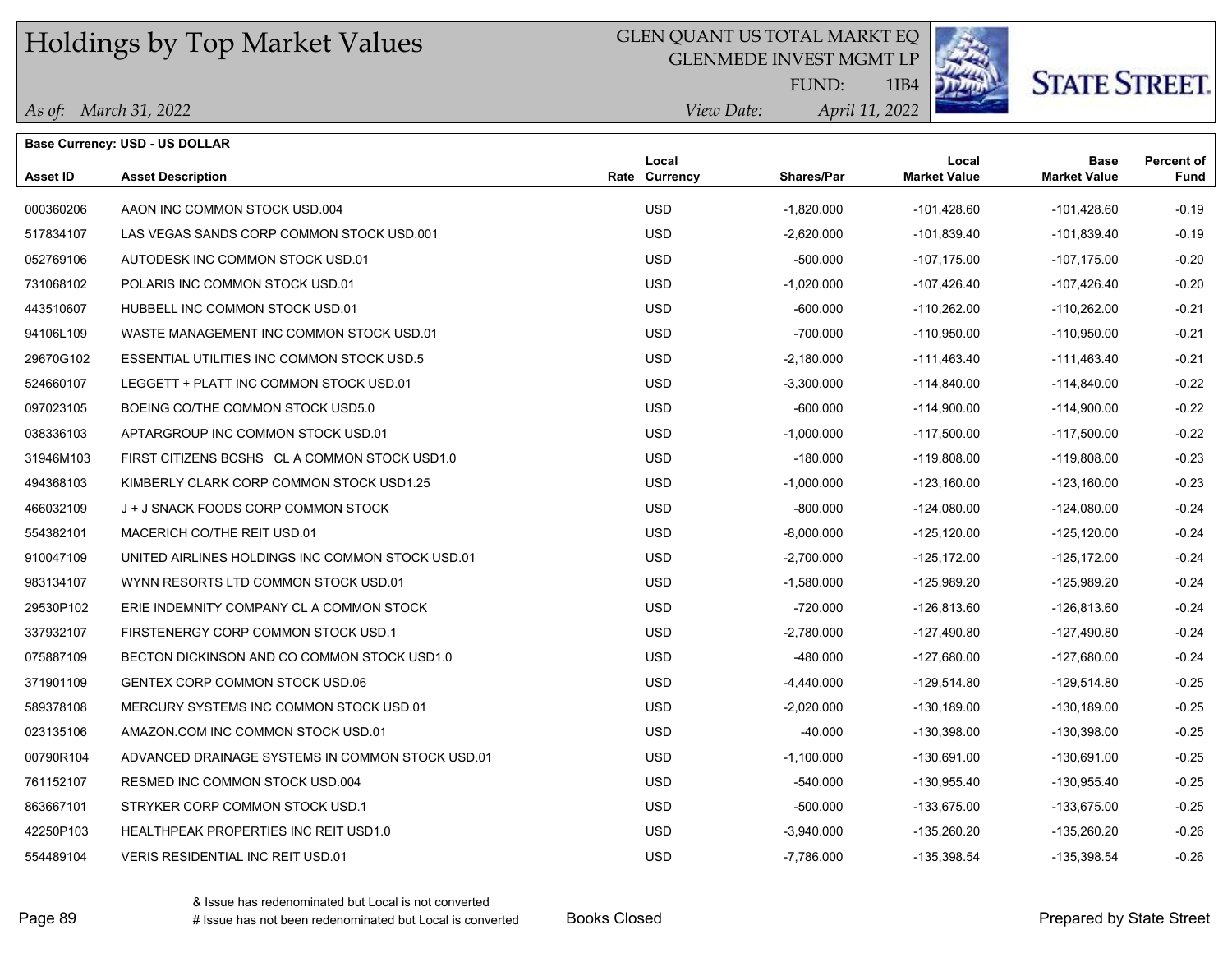#### GLEN QUANT US TOTAL MARKT EQ

GLENMEDE INVEST MGMT LP



# **STATE STREET.**

*April 11, 2022 View Date:* FUND:

1IB4

|  | As of: March 31, 2022 |
|--|-----------------------|
|--|-----------------------|

|                 | <b>Base Currency: USD - US DOLLAR</b>            |                        |              |                              |                                    |                           |
|-----------------|--------------------------------------------------|------------------------|--------------|------------------------------|------------------------------------|---------------------------|
| <b>Asset ID</b> | <b>Asset Description</b>                         | Local<br>Rate Currency | Shares/Par   | Local<br><b>Market Value</b> | <b>Base</b><br><b>Market Value</b> | <b>Percent of</b><br>Fund |
| 980745103       | WOODWARD INC COMMON STOCK USD 00292              | <b>USD</b>             | $-1,100.000$ | $-137,401.00$                | $-137,401.00$                      | $-0.26$                   |
| 428291108       | HEXCEL CORP COMMON STOCK USD.01                  | <b>USD</b>             | $-2,400.000$ | $-142,728.00$                | $-142,728.00$                      | $-0.27$                   |
| 929042109       | VORNADO REALTY TRUST REIT USD.04                 | <b>USD</b>             | $-3,200.000$ | $-145,024.00$                | $-145,024.00$                      | $-0.28$                   |
| 882508104       | TEXAS INSTRUMENTS INC COMMON STOCK USD1.0        | <b>USD</b>             | $-800.000$   | $-146,784.00$                | $-146,784.00$                      | $-0.28$                   |
| 693506107       | PPG INDUSTRIES INC COMMON STOCK USD1.66666       | <b>USD</b>             | $-1,120.000$ | $-146,798.40$                | $-146,798.40$                      | $-0.28$                   |
| 977852102       | WOLFSPEED INC COMMON STOCK USD 00125             | <b>USD</b>             | $-1,300.000$ | $-148,018.00$                | $-148,018.00$                      | $-0.28$                   |
| 989207105       | ZEBRA TECHNOLOGIES CORP CL A COMMON STOCK USD.01 | <b>USD</b>             | $-360.000$   | $-148,932.00$                | $-148,932.00$                      | $-0.28$                   |
| 911312106       | UNITED PARCEL SERVICE CL B COMMON STOCK USD.01   | <b>USD</b>             | $-700.000$   | $-150, 122.00$               | $-150, 122.00$                     | $-0.29$                   |
| 192422103       | COGNEX CORP COMMON STOCK USD.002                 | <b>USD</b>             | $-1,980.000$ | $-152,757.00$                | $-152,757.00$                      | $-0.29$                   |
| 844741108       | SOUTHWEST AIRLINES CO COMMON STOCK USD1.0        | <b>USD</b>             | $-3,340.000$ | $-152,972.00$                | $-152,972.00$                      | $-0.29$                   |
| 294628102       | EQUITY COMMONWEALTH REIT USD.01                  | <b>USD</b>             | $-5,500.000$ | $-155, 155.00$               | $-155, 155.00$                     | $-0.29$                   |
| 89832Q109       | TRUIST FINANCIAL CORP COMMON STOCK USD5.0        | USD.                   | $-2,820.000$ | $-159,894.00$                | $-159,894.00$                      | $-0.30$                   |
| 693718108       | PACCAR INC COMMON STOCK USD1.0                   | <b>USD</b>             | $-1,880.000$ | $-165,571.60$                | $-165,571.60$                      | $-0.31$                   |
| 369604301       | GENERAL ELECTRIC CO COMMON STOCK USD.01          | USD.                   | $-1,820.000$ | -166,530.00                  | $-166,530.00$                      | $-0.32$                   |
| 88579Y101       | 3M CO COMMON STOCK USD.01                        | <b>USD</b>             | $-1,120.000$ | $-166,745.60$                | $-166,745.60$                      | $-0.32$                   |
| 315616102       | <b>F5 INC COMMON STOCK</b>                       | <b>USD</b>             | $-800.000$   | $-167,160.00$                | $-167,160.00$                      | $-0.32$                   |
| 773903109       | ROCKWELL AUTOMATION INC COMMON STOCK USD1.0      | <b>USD</b>             | $-600.000$   | $-168,018.00$                | $-168,018.00$                      | $-0.32$                   |
| 743315103       | PROGRESSIVE CORP COMMON STOCK USD1.0             | <b>USD</b>             | $-1,480.000$ | -168,705.20                  | -168,705.20                        | $-0.32$                   |
| 749685103       | RPM INTERNATIONAL INC COMMON STOCK USD.01        | <b>USD</b>             | $-2,080.000$ | -169,395.20                  | $-169,395.20$                      | $-0.32$                   |
| 810186106       | SCOTTS MIRACLE GRO CO COMMON STOCK USD.01        | <b>USD</b>             | $-1,380.000$ | -169,684.80                  | $-169,684.80$                      | $-0.32$                   |
| 37959E102       | GLOBE LIFE INC COMMON STOCK USD1.0               | <b>USD</b>             | $-1,700.000$ | $-171,020.00$                | $-171,020.00$                      | $-0.33$                   |
| 808513105       | SCHWAB (CHARLES) CORP COMMON STOCK USD.01        | <b>USD</b>             | $-2,060.000$ | $-173,678.60$                | -173,678.60                        | $-0.33$                   |
| 37637Q105       | GLACIER BANCORP INC COMMON STOCK USD.01          | <b>USD</b>             | $-3,500.000$ | $-175,980.00$                | $-175,980.00$                      | $-0.33$                   |
| 92276F100       | <b>VENTAS INC REIT USD.25</b>                    | <b>USD</b>             | $-2,920.000$ | -180,339.20                  | -180,339.20                        | $-0.34$                   |
| 713448108       | PEPSICO INC COMMON STOCK USD.017                 | USD.                   | $-1,100.000$ | $-184, 118.00$               | $-184, 118.00$                     | $-0.35$                   |
| 001055102       | AFLAC INC COMMON STOCK USD.1                     | <b>USD</b>             | $-2,880.000$ | $-185,443.20$                | $-185,443.20$                      | $-0.35$                   |
| 172967424       | CITIGROUP INC COMMON STOCK USD.01                | <b>USD</b>             | $-3,480.000$ | -185,832.00                  | -185,832.00                        | $-0.35$                   |

& Issue has redenominated but Local is not converted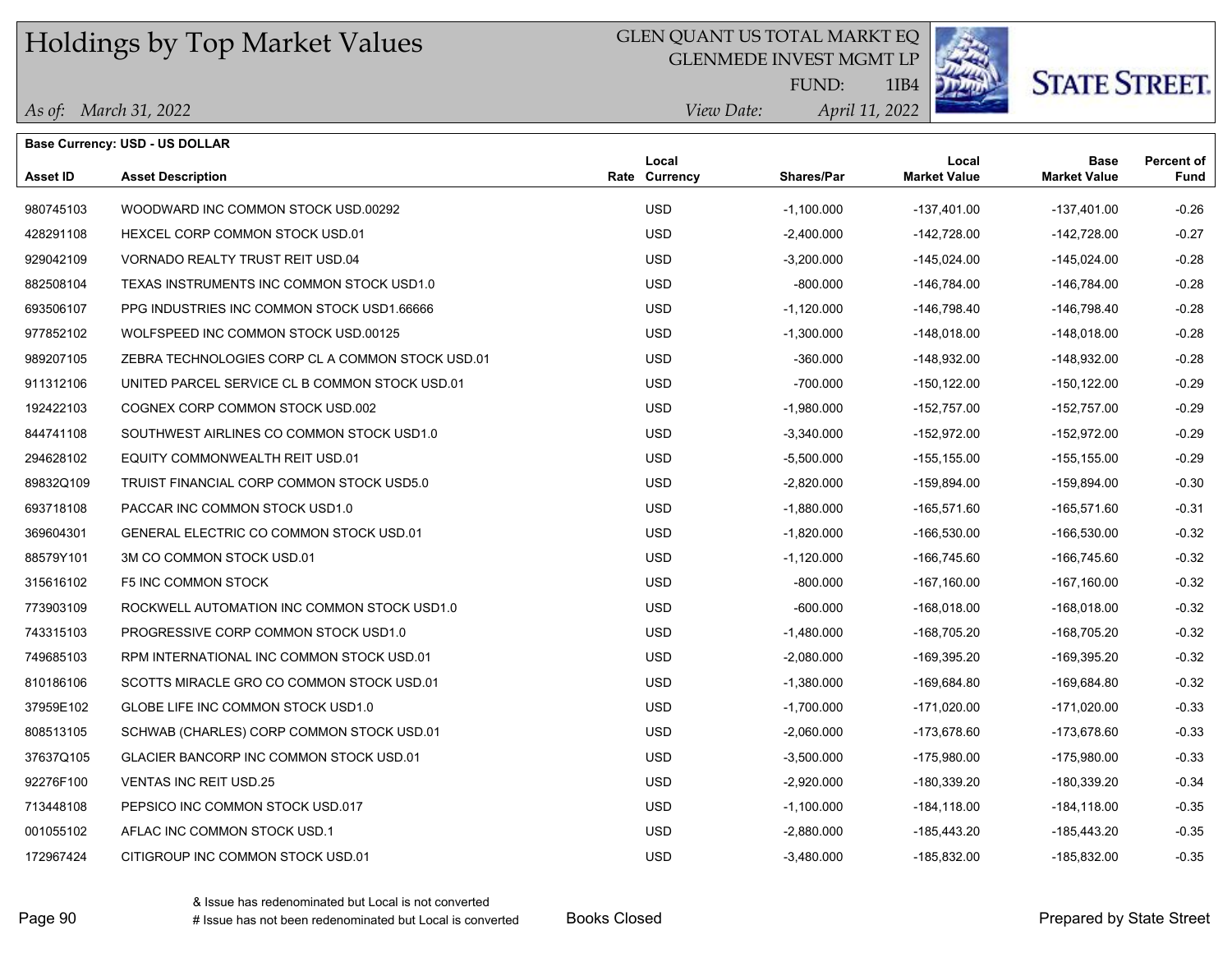### GLEN QUANT US TOTAL MARKT EQ

GLENMEDE INVEST MGMT LP



**STATE STREET.** 

*April 11, 2022 View Date:* FUND:

|  | As of: March 31, 2022 |  |
|--|-----------------------|--|
|--|-----------------------|--|

|                   | <b>Base Currency: USD - US DOLLAR</b>            |                        |               |                              |                                    |                                  |
|-------------------|--------------------------------------------------|------------------------|---------------|------------------------------|------------------------------------|----------------------------------|
| <b>Asset ID</b>   | <b>Asset Description</b>                         | Local<br>Rate Currency | Shares/Par    | Local<br><b>Market Value</b> | <b>Base</b><br><b>Market Value</b> | <b>Percent of</b><br><b>Fund</b> |
| 22410J106         | CRACKER BARREL OLD COUNTRY COMMON STOCK USD.01   | <b>USD</b>             | $-1,580.000$  | -187,593.40                  | $-187,593.40$                      | $-0.36$                          |
| 871829107         | SYSCO CORP COMMON STOCK USD1.0                   | <b>USD</b>             | $-2,320.000$  | -189,428.00                  | $-189,428.00$                      | $-0.36$                          |
| 579780206         | MCCORMICK + CO NON VTG SHRS COMMON STOCK         | <b>USD</b>             | $-1,900.000$  | $-189,620.00$                | $-189,620.00$                      | $-0.36$                          |
| 553498106         | MSA SAFETY INC COMMON STOCK                      | <b>USD</b>             | $-1,440.000$  | $-191.088.00$                | $-191.088.00$                      | $-0.36$                          |
| 842587107         | SOUTHERN CO/THE COMMON STOCK USD5.0              | <b>USD</b>             | $-2,640.000$  | $-191,426.40$                | $-191,426.40$                      | $-0.36$                          |
| 55261F104         | M + T BANK CORP COMMON STOCK USD.5               | <b>USD</b>             | $-1,140.000$  | $-193,230.00$                | $-193,230.00$                      | $-0.37$                          |
| 278865100         | ECOLAB INC COMMON STOCK USD1.0                   | <b>USD</b>             | $-1,100.000$  | $-194.216.00$                | $-194,216.00$                      | $-0.37$                          |
| 100557107         | BOSTON BEER COMPANY INC A COMMON STOCK USD.01    | <b>USD</b>             | $-500.000$    | $-194,235.00$                | $-194,235.00$                      | $-0.37$                          |
| 502431109         | L3HARRIS TECHNOLOGIES INC COMMON STOCK USD1.0    | <b>USD</b>             | $-800.000$    | $-198,776.00$                | $-198,776.00$                      | $-0.38$                          |
| 009158106         | AIR PRODUCTS + CHEMICALS INC COMMON STOCK USD1.0 | <b>USD</b>             | $-800.000$    | $-199,928.00$                | $-199,928.00$                      | $-0.38$                          |
| 015271109         | ALEXANDRIA REAL ESTATE EQUIT REIT USD.01         | <b>USD</b>             | $-1,000.000$  | $-201,250.00$                | $-201,250.00$                      | $-0.38$                          |
| 681936100         | OMEGA HEALTHCARE INVESTORS REIT USD.1            | <b>USD</b>             | $-6,460.000$  | $-201,293.60$                | $-201,293.60$                      | $-0.38$                          |
| 172908105         | CINTAS CORP COMMON STOCK                         | <b>USD</b>             | $-480.000$    | $-204, 187.20$               | $-204, 187.20$                     | $-0.39$                          |
| 244199105         | DEERE + CO COMMON STOCK USD1.0                   | <b>USD</b>             | $-500.000$    | $-207,730.00$                | $-207,730.00$                      | $-0.39$                          |
| 459506101         | INTL FLAVORS + FRAGRANCES COMMON STOCK USD.125   | <b>USD</b>             | $-1,600.000$  | $-210, 128.00$               | $-210, 128.00$                     | $-0.40$                          |
| 488401100         | KEMPER CORP COMMON STOCK USD.1                   | <b>USD</b>             | $-3,860.000$  | $-218,244.40$                | $-218,244.40$                      | $-0.41$                          |
| 020002101         | ALLSTATE CORP COMMON STOCK USD.01                | <b>USD</b>             | $-1,580.000$  | $-218,845.80$                | $-218,845.80$                      | $-0.42$                          |
| 012653101         | ALBEMARLE CORP COMMON STOCK USD.01               | <b>USD</b>             | $-1,100.000$  | $-243,265.00$                | $-243,265.00$                      | $-0.46$                          |
| 893641100         | TRANSDIGM GROUP INC COMMON STOCK USD.01          | <b>USD</b>             | $-380.000$    | $-247,585.20$                | $-247,585.20$                      | $-0.47$                          |
| 053774105         | AVIS BUDGET GROUP INC COMMON STOCK USD.01        | <b>USD</b>             | $-1,160.000$  | $-305,428.00$                | $-305,428.00$                      | $-0.58$                          |
| <b>FUND Total</b> |                                                  |                        | 1,753,374.360 |                              | 52,595,866.69                      | 100.00                           |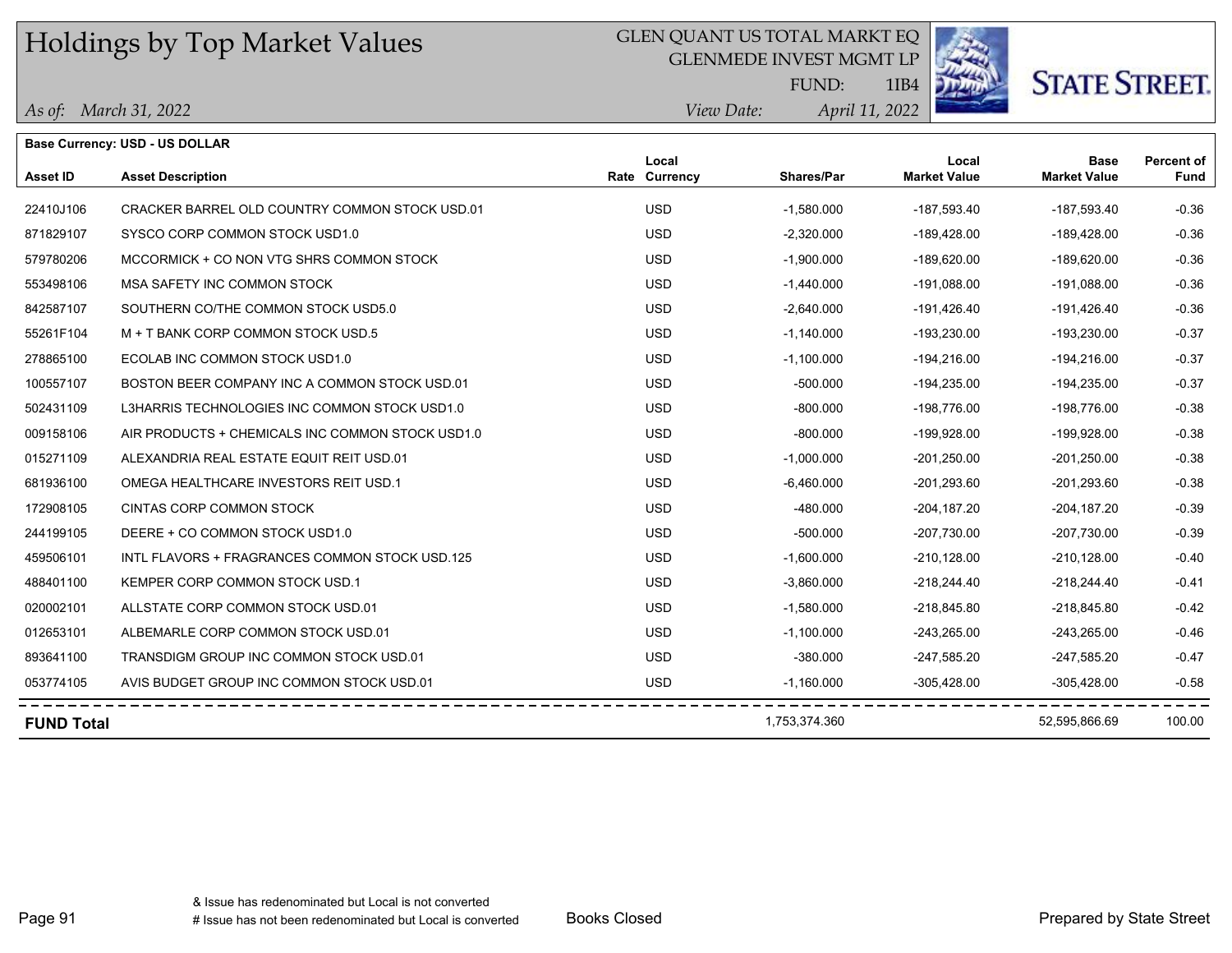#### GLENMEDE SECURED OPTIONS PORT

GLENMEDE INVEST MGMT LP



**STATE STREET.** 

*April 11, 2022 View Date:* FUND:

1IB5

|                   | <b>Base Currency: USD - US DOLLAR</b>         |           |                        |                   |                              |                                    |                           |
|-------------------|-----------------------------------------------|-----------|------------------------|-------------------|------------------------------|------------------------------------|---------------------------|
| Asset ID          | <b>Asset Description</b>                      |           | Local<br>Rate Currency | <b>Shares/Par</b> | Local<br><b>Market Value</b> | <b>Base</b><br><b>Market Value</b> | <b>Percent of</b><br>Fund |
|                   |                                               |           |                        |                   |                              |                                    |                           |
| ADI2420Y6         | S+P 500 INDEX JUN22 1000 CALL                 |           | <b>USD</b>             | 354,000.000       | 1,252,239,600.00             | 1,252,239,600.00                   | 251.76                    |
| 912796R68         | TREASURY BILL 07/22 0.00000                   |           | <b>USD</b>             | 60,000,000.000    | 59,907,033.60                | 59,907,033.60                      | 12.04                     |
| 912796N47         | TREASURY BILL 04/22 0.00000                   |           | <b>USD</b>             | 49,000,000.000    | 48,998,815.67                | 48,998,815.67                      | 9.85                      |
| 922908363         | VANGUARD S+P 500 ETF VANGUARD S+P 500 ETF     |           | <b>USD</b>             | 30,000.000        | 12,455,100.00                | 12,455,100.00                      | 2.50                      |
| <b>USD</b>        | <b>US DOLLAR</b>                              |           | <b>USD</b>             | 11,371,886.460    | 11,371,886.46                | 11,371,886.46                      | 2.29                      |
| 78462F103         | SPDR S+P 500 ETF TRUST SPDR S+P 500 ETF TRUST |           | <b>USD</b>             | 22,100.000        | 9,981,244.00                 | 9,981,244.00                       | 2.01                      |
| 85748R009         | FIXED INC CLEARING CORP.REPO                  | 0.000 USD |                        | 4,003,863.180     | 4,003,863.18                 | 4,003,863.18                       | 0.80                      |
| ADI242141         | S+P 500 INDEX JUN22 2000 PUT                  |           | <b>USD</b>             | 354,000.000       | 539,850.00                   | 539,850.00                         | 0.11                      |
| ADI242M55         | S+P 500 INDEX JUN22 1000 PUT                  |           | <b>USD</b>             | $-354,000.000$    | $-53,100.00$                 | $-53,100.00$                       | $-0.01$                   |
| ADI22QHG6         | S+P 500 INDEX APR22 4300 PUT                  |           | <b>USD</b>             | $-11,000.000$     | $-97.350.00$                 | -97.350.00                         | $-0.02$                   |
| ADI24F100         | S+P 500 INDEX APR22 4350 PUT                  |           | <b>USD</b>             | $-20,000.000$     | $-250,000.00$                | $-250,000.00$                      | $-0.05$                   |
| ADI230M35         | S+P 500 INDEX APR22 4500 PUT                  |           | <b>USD</b>             | $-61,000.000$     | $-2,440,000.00$              | $-2,440,000.00$                    | $-0.49$                   |
| ADI2420X8         | S+P 500 INDEX JUN22 2000 CALL                 |           | <b>USD</b>             | $-354,000.000$    | -899,266,200.00              | -899,266,200.00                    | $-180.80$                 |
| <b>FUND Total</b> |                                               |           |                        | 124,335,849.640   |                              | 497,390,742.91                     | 100.00                    |